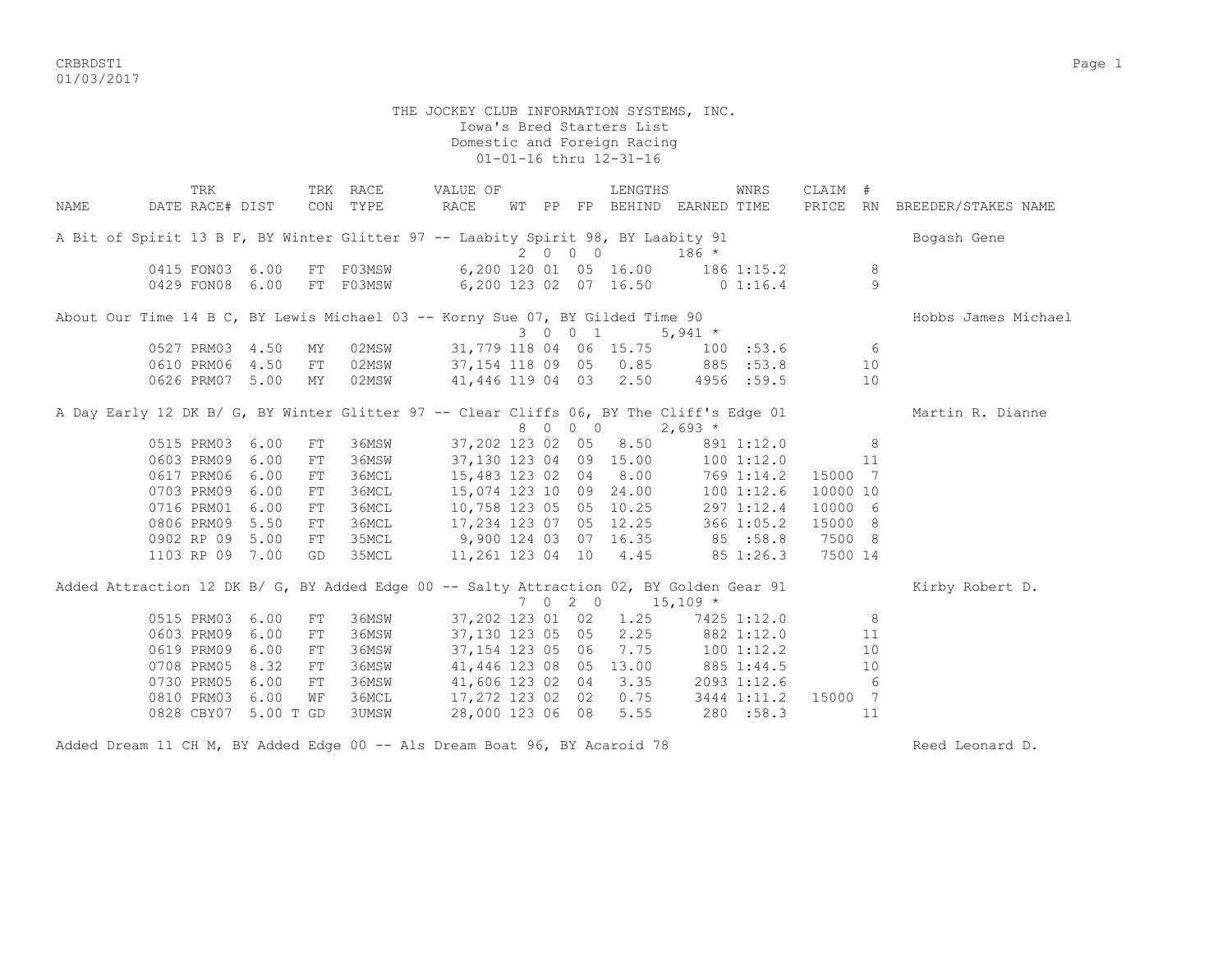CRBRDST1 Page 2 01/03/2017

> THE JOCKEY CLUB INFORMATION SYSTEMS, INC. Iowa's Bred Starters List Domestic and Foreign Racing 01-01-16 thru 12-31-16

TRK TRK RACE WALUE OF TRENGTHS WINRS CLAIM # NAME DATE RACE# DIST CON TYPE RACE WT PP FP BEHIND EARNED TIME PRICE RN BREEDER/STAKES NAME 6 1 1 1  $4,243$  \* 0609 PRM01 6.00 FT B3UWCL 19,856 118 06 05 14.00 477 1:12.1 6 0707 PRM09 6.00 FT B3UCLM 15,113 118 09 05 3.75 318 1:12.7 5000 9 0804 PRM09 6.00 SY B3UCLM 14,053 118 08 08 8.00 100 1:13.7 7500 9 0820 CLS06 6.00 FT B3UCLM 3,400 123 02 03 2.50 408 1:14.4 2500 10 0827 CLS03 6.00 FT B3UCLM 3,400 123 07 01 2040 1:14.0 2500 7 0903 CLS02 6.50 FT B3USTR 5,310 123 01 02 0.75 900 1:20.4 6 Added Mistake 12 B M, BY Added Edge 00 -- Boughten Mistake 05, BY Black Minnaloushe 98 Special K Stables  $2 \t 0 \t 0 \t 200 \t \times$ <br>13,686 123 08 09 18.00 100 0728 PRM09 5.00 FT B36MCL 13,686 123 08 09 18.00 100 1:01.6 10000 10 0810 PRM09 5.00 GD B36MCL 11,450 123 06 07 28.10 100 :59.4 10000 7 Addedup Nicely 10 CH M, BY Added Edge 00 -- Salt Lake Dancer 95, BY Salt Lake 89 Jacobsen Thoroughbreds LLP  $6 \quad 2 \quad 0 \quad 2 \quad 16,745 \atop 5,100 \quad 123 \quad 04 \quad 01 \quad 3060$  0403 FON04 6.00 FT B3UCLM 5,100 123 04 01 3060 1:12.8 5000 7 0512 PRM09 6.00 FT B3UWCL 16,998 123 02 01 10200 1:13.0 7500 6 0611 PRM01 5.00 FT B4UCLM 10,416 122 03 03 2.00 1604 :58.7 7500 6 0707 PRM09 6.00 FT B3UCLM 15,113 123 07 03 2.00 1781 1:12.7 5000 9 0731 PRM08 6.00 FT B3UCLM 16,578 120 04 07 12.50 100 1:12.4 6250 7 0828 CLS03 6.00 FT B3UCLM 3,400 123 03 06 12.00 0 1:14.2 2500 6 Admiral Roy 14 DK B/ G, BY Street Boss 04 -- Scarlett's Sequel 08, BY Wildcat Heir 00 Kerrigan Bob  $3 \quad 1 \quad 0 \quad 0 \quad 17.681 \star$ 0626 PRM07 5.00 MY 02MSW 41,446 119 07 05 5.75 885 :59.5 10<br>0804 PRM01 5.50 FT 02MCL 27,027 120 04 01 16296 1:05.8 50000 6 0804 PRM01 5.50 FT 02MCL 0813 PRM06 6.00 FT A02STK 90,000 119 09 10 17.10 500 1:12.0 11 IOWA CRADLE S. Afleetasha 12 DK B/ G, BY Afleet Express 07 -- Naivasha 08, BY Tapit 01 Debruycker Lloyd 4 1 0 1 1,360 \* 0522 MC 07 5.25 FT 3UALW 3,000 129 06 03 6.00 300 1:08.0 7 0731 GF 10 7.00 FT 3UALW 4,000 126 04 04 4.00 200 1:27.6 7 0905 BKF04 5.00 FT 3UALW 1,400 126 03 01 770 1:02.3 4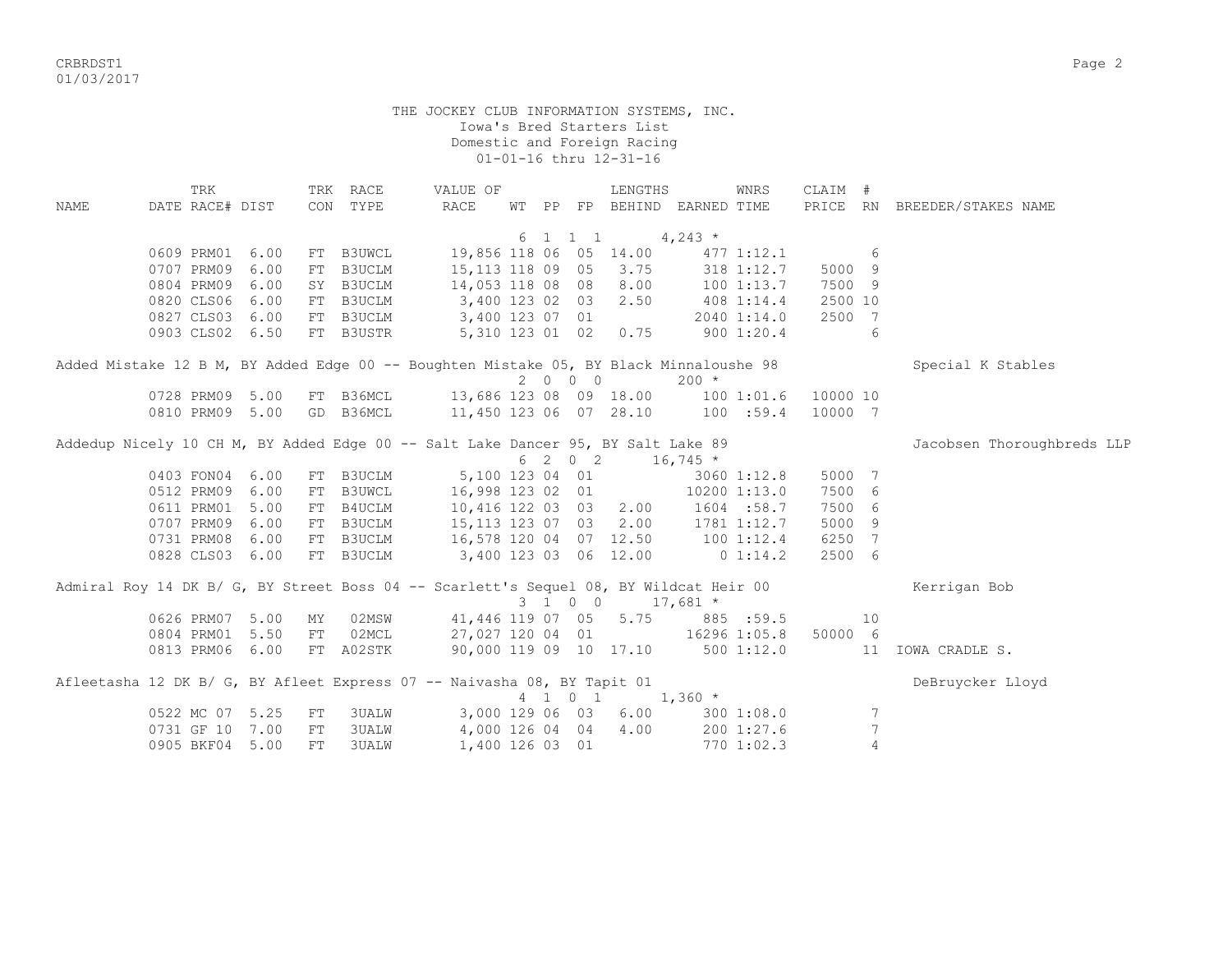CRBRDST1 Page 3 01/03/2017

| NAME | TRK<br>DATE RACE# DIST |      | CON | TRK RACE<br>TYPE                                                                    | VALUE OF<br><b>RACE</b>          |  |         | LENGTHS<br>WT PP FP BEHIND EARNED TIME |             | WNRS           | CLAIM #  |    | PRICE RN BREEDER/STAKES NAME    |
|------|------------------------|------|-----|-------------------------------------------------------------------------------------|----------------------------------|--|---------|----------------------------------------|-------------|----------------|----------|----|---------------------------------|
|      |                        |      |     |                                                                                     |                                  |  |         |                                        |             |                |          |    |                                 |
|      | 0910 BKF04 6.50        |      | FT  | 3UALW                                                                               | 1,800 126 02 04 6.50             |  |         |                                        |             | $90 \; 1:27.2$ |          | 8  |                                 |
| Farm |                        |      |     | Aint Annie Grand 14 B F, BY U S Ranger 04 -- Grandiose 07, BY Grand Reward 01       |                                  |  |         |                                        |             |                |          |    | Clifton Farm LLC & Burden Creek |
|      |                        |      |     |                                                                                     |                                  |  | 5 1 0 1 |                                        | $25,993$ *  |                |          |    |                                 |
|      | 0609 PRM04 4.50        |      |     | FT F02MSW                                                                           |                                  |  |         | 37, 227 118 02 03 8.75                 |             | 4470 :53.6     |          | 7  |                                 |
|      | 0625 PRM07             | 5.00 | FT  | F02MSW                                                                              | 41,446 118 05 05 14.00           |  |         |                                        | 885 :59.5   |                |          | 10 |                                 |
|      | 0708 PRM08             | 5.50 | FT  | 02STK                                                                               | 69,215 112 08 04 4.75            |  |         |                                        | 4242 1:06.4 |                |          | 9  | IOWA STALLION FUTURITY          |
|      | 0724 PRM01             | 5.50 |     | FT F02MCL                                                                           | 24,251 120 01 01                 |  |         |                                        |             | 14616 1:07.5   | 25000 6  |    |                                 |
|      | 0813 PRM07 6.00        |      |     | FT F02STK                                                                           |                                  |  |         | 90,000 118 06 06 6.35                  |             | 1780 1:11.9    |          |    | 8 IOWA SORORITY S.              |
|      |                        |      |     | Aintgotno Home 11 CH M, BY King of Scat 96 -- Vibs 00, BY Beau Genius 85            |                                  |  |         |                                        |             |                |          |    | Hobbs William L.                |
|      |                        |      |     |                                                                                     |                                  |  | 6 1 0 0 |                                        | $10,711$ *  |                |          |    |                                 |
|      | 0703 PRM02 6.00        |      |     | FT B3UCLM                                                                           | 12,000 118 05 06 13.60           |  |         |                                        |             | 100 1:11.2     | 10000 7  |    |                                 |
|      | 0715 PRM02             | 6.00 | FT  | B3UCLM                                                                              | 15,564 118 02 05 7.75            |  |         |                                        |             | 417 1:11.7     | 10000 6  |    |                                 |
|      | 0804 PRM09 6.00        |      |     | SY B3UCLM                                                                           | 14,053 118 04 01                 |  |         |                                        |             | 8904 1:13.7    | 7500 9   |    |                                 |
|      | 0813 PRM03             | 6.00 |     | FT B3UCLM                                                                           | 22,208 118 02 04 9.25            |  |         |                                        |             | 1120 1:11.1    | 10000 5  |    |                                 |
|      |                        |      |     | 0910 RP 09 5.00 T GD B3UCLM                                                         | 15,950 121 09 09 8.15            |  |         |                                        | 85 :57.7    |                | 10000 10 |    |                                 |
|      | 0923 RP 03 5.50        |      |     | FT B3UCLM                                                                           | 11,150 123 09 07 7.60            |  |         |                                        |             | 85 1:04.7      | 5000 9   |    |                                 |
|      |                        |      |     | Alexis Jo 14 DK B/ F, BY Lost in Paradise 97 -- Brava Mistress 05, BY Bravo Bull 97 |                                  |  | 1 0 0 0 |                                        | $100 *$     |                |          |    | Spencer Robin                   |
|      |                        |      |     | 0724 PRM01 5.50 FT F02MCL                                                           | 24,251 115 05 06 9.50 100 1:07.5 |  |         |                                        |             |                | 25000 6  |    |                                 |
|      |                        |      |     | Alpha Tango 11 CH G, BY King of Scat 96 -- Tequila Two Step 04, BY Shot of Gold 95  |                                  |  | 6 1 0 2 |                                        | $3,926$ *   |                |          |    | Hobbs James M.                  |
|      | 0304 FON03 4.00        |      | FT  | <b>3UCLM</b>                                                                        | 4,500 123 06 01                  |  |         |                                        |             | 2700 : 47.0    | 5000 6   |    |                                 |
|      | 0811 PRM02             | 4.50 | FT  | <b>3UCLM</b>                                                                        | 13,732 117 05 08 14.80           |  |         |                                        |             | $0$ :50.6      | 7500 8   |    |                                 |
|      | 0820 CLS03             | 6.00 | FT  | <b>3UCLM</b>                                                                        | 3,400 123 02 03                  |  |         | 2.25                                   |             | 408 1:14.6     | 2500 7   |    |                                 |
|      | 0827 CLS05             | 6.00 | FT  | 3UCLM                                                                               | 3,400 120 07 03                  |  |         | 1.75                                   |             | 408 1:13.8     | 2500 7   |    |                                 |
|      | 1017 TUP05             | 5.00 | FT  | 3UCLM                                                                               | 7,000 123 01 04                  |  |         | 7.50                                   |             | 340 : 58.3     | 3000 8   |    |                                 |
|      | 1107 TUP06 4.50        |      | FT  | 3UCLM                                                                               | 7,490 124 06 08                  |  |         | 5.50                                   |             | 70:52.6        | 3000 10  |    |                                 |
|      |                        |      |     | Alpha Wolf 12 GR/RO G, BY Giacomo 02 -- Profit Zone 02, BY Meadowlake 83            |                                  |  |         |                                        |             |                |          |    | Black Oak Farm                  |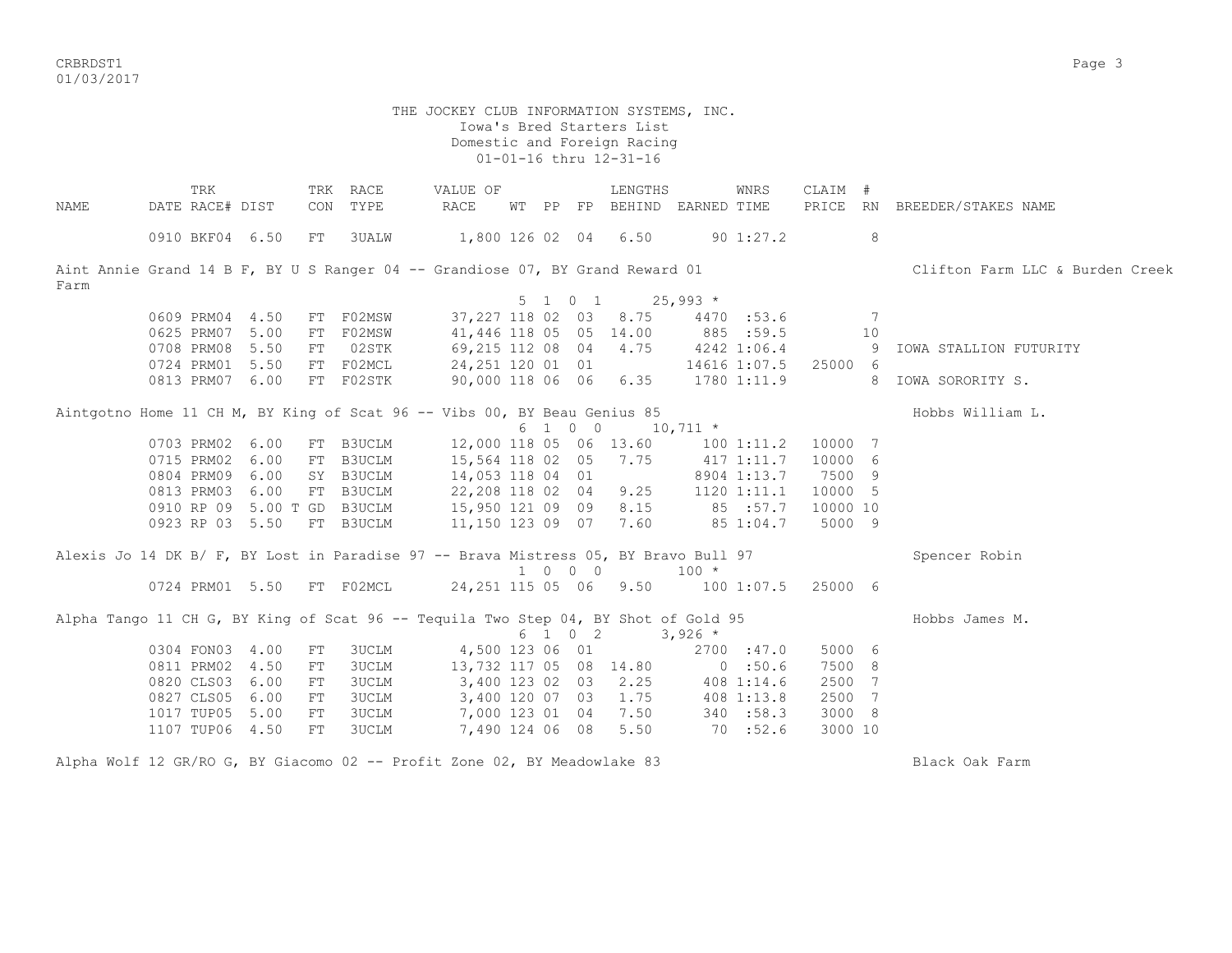criteria and the control of the control of the control of the control of the control of the control of the control of the control of the control of the control of the control of the control of the control of the control of 01/03/2017

|             | TRK                                                                                     |      | TRK        | RACE          | VALUE OF               |    |                     | LENGTHS               | WNRS                        | CLAIM # |   |                                 |
|-------------|-----------------------------------------------------------------------------------------|------|------------|---------------|------------------------|----|---------------------|-----------------------|-----------------------------|---------|---|---------------------------------|
| <b>NAME</b> | DATE RACE# DIST                                                                         |      |            | CON TYPE      | <b>RACE</b>            |    |                     |                       | WT PP FP BEHIND EARNED TIME |         |   | PRICE RN BREEDER/STAKES NAME    |
|             |                                                                                         |      |            |               |                        | 14 | $1 \quad 2 \quad 3$ | $15,214$ *            |                             |         |   |                                 |
|             | 0102 MVR07                                                                              | 5.50 | FT         | <b>3UCLM</b>  | 10,000 124 01 04       |    |                     | 3.00                  | 400 1:10.1                  | 7500 12 |   |                                 |
|             | 0111 MVR08                                                                              | 5.50 | FT         | <b>3UCLM</b>  | 8,500 124 07 04        |    |                     | 1.35                  | 340 1:04.7                  | 5000 11 |   |                                 |
|             | 0123 MVR06 6.00                                                                         |      | FT         | <b>3UCLM</b>  |                        |    |                     | 8,500 124 08 11 26.75 | 85 1:12.1                   | 5000 12 |   |                                 |
|             | 0202 MVR03                                                                              | 5.50 | ${\rm FT}$ | <b>3UCLM</b>  | 10,000 124 01 04       |    |                     | 8.25                  | 500 1:09.0                  | 7500 8  |   |                                 |
|             | 0220 MVR09 6.00                                                                         |      | GD         | <b>3UCLM</b>  |                        |    |                     | 8,500 124 03 05 12.75 | 85 1:17.4                   | 5000 12 |   |                                 |
|             | 0305 MVR07 5.50                                                                         |      | ${\rm FT}$ | <b>3UCLM</b>  |                        |    |                     | 8,500 124 06 02 nk    | 1700 1:07.7                 | 5000 12 |   |                                 |
|             | 0321 MVR07 5.50                                                                         |      | ${\rm FT}$ | 3UCLM         | 8,500 124 08 03 0.50   |    |                     |                       | 850 1:11.1                  | 5000 10 |   |                                 |
|             | 0329 MVR01 6.00                                                                         |      | FT         | 3UCLM         | 10,000 124 04 02       |    |                     | 3.75                  | 2000 1:15.2                 | 7500 7  |   |                                 |
|             | 0411 MVR03 5.50                                                                         |      | SY         | <b>3UCLM</b>  | 10,000 123 01 01       |    |                     |                       | 6000 1:06.2                 | 7500 8  |   |                                 |
|             | 0427 TDN02 5.00                                                                         |      |            |               |                        |    |                     |                       |                             |         |   |                                 |
|             |                                                                                         |      | ${\rm FT}$ | 3UCLM         | 9,800 120 03 03        |    |                     | 3.30                  | 980 :59.8                   | 5000 6  |   |                                 |
|             | 0507 TDN06 6.00                                                                         |      | ${\rm FT}$ | <b>3UCLM</b>  | 11,800 120 08 03       |    |                     | 1.75                  | 1180 1:13.2                 | 7500 8  |   |                                 |
|             | 0521 TDN04 6.00                                                                         |      | ${\rm FT}$ | <b>3UCLM</b>  | 11,400 118 02 07 14.10 |    |                     |                       | 114 1:12.4                  | 7500 7  |   |                                 |
|             | 0528 TDN03 5.00                                                                         |      | ${\rm FT}$ | <b>3UCLM</b>  | 9,800 118 05 04        |    |                     | 5.00                  | 490 :59.8                   | 5000 6  |   |                                 |
|             | 0622 TDN07 5.50                                                                         |      | ${\rm FT}$ | 3UALW         | 24,500 118 06 06 15.00 |    |                     |                       | 490 1:05.4                  |         | 6 |                                 |
|             | American Hottie 13 DK B/ F, BY Bob and John 03 -- Native Fever 01, BY Stormin Fever 94  |      |            |               |                        |    |                     |                       |                             |         |   | James R Lewis & Beverly J Lewis |
|             |                                                                                         |      |            |               |                        |    | 2 0 0 0             |                       | $200 *$                     |         |   |                                 |
|             | 0508 PRM05 6.00                                                                         |      |            | FT B36MSW     | 37,227 120 06 07 47.05 |    |                     |                       | 1001:12.4                   |         | 7 |                                 |
|             | 0630 PRM10 8.00                                                                         |      |            | GD B36MCL     | 13,686 118 06 09 28.75 |    |                     |                       | 100 1:42.6                  | 7500 10 |   |                                 |
|             |                                                                                         |      |            |               |                        |    |                     |                       |                             |         |   |                                 |
|             | Analysis Paralysis 12 B M, BY Majesticperfection 06 -- Jaded Lane 01, BY Jade Hunter 84 |      |            |               |                        |    |                     |                       |                             |         |   | Prairie Lane Farms              |
|             |                                                                                         |      |            |               |                        |    | 10 4 4 1            | $24,217$ *            |                             |         |   |                                 |
|             | 0101 GG 05 5.50                                                                         |      |            | FT B4UCLM     | 8,820 122 04 02        |    |                     | 3.00                  | 1680 1:04.5                 | 4000 9  |   |                                 |
|             | 0123 GG 07 6.00                                                                         |      | FT         | B4UCLM        | 8,715 122 02 03        |    |                     | 1.50                  | 1260 1:11.9                 | 4000 8  |   |                                 |
|             | 0417 EMD10                                                                              | 5.00 | FT         | B3UCLM        | 6,748 120 04 01        |    |                     |                       | 3355 :57.0                  | 2500 8  |   |                                 |
|             |                                                                                         | 6.00 |            | <b>B3UCLM</b> | 7,343 123 05 02 no     |    |                     |                       | 1260 1:10.6                 | 2500 10 |   |                                 |
|             | 0528 EMD09                                                                              |      | FT         |               |                        |    |                     |                       |                             |         |   |                                 |
|             | 0625 EMD06                                                                              | 6.00 | FT         | <b>B3UCLM</b> | 7,143 123 07 01        |    |                     |                       | 3465 1:11.2                 | 2500 9  |   |                                 |
|             | 0708 EMD03                                                                              | 5.50 | FT         | <b>B3UCLM</b> | 9,000 117 03 01        |    |                     |                       | 4730 1:04.2                 | 4000 7  |   |                                 |
|             | 0722 EMD01 5.50                                                                         |      | FT         | <b>B3UCLM</b> | 8,800 120 06 02        |    |                     | 5.50                  | 1720 1:04.1                 | 5000 6  |   |                                 |
|             | 0731 EMD04 6.00                                                                         |      | FT         | B3UCLM        | 9,700 120 02 05        |    |                     | 7.50                  | 232 1:09.9                  | 8000 7  |   |                                 |
|             | 0814 EMD01 6.50                                                                         |      |            | FT B3UCLM     | 7,425 123 02 02        |    |                     | no                    | 1400 1:16.9                 | 2500 7  |   |                                 |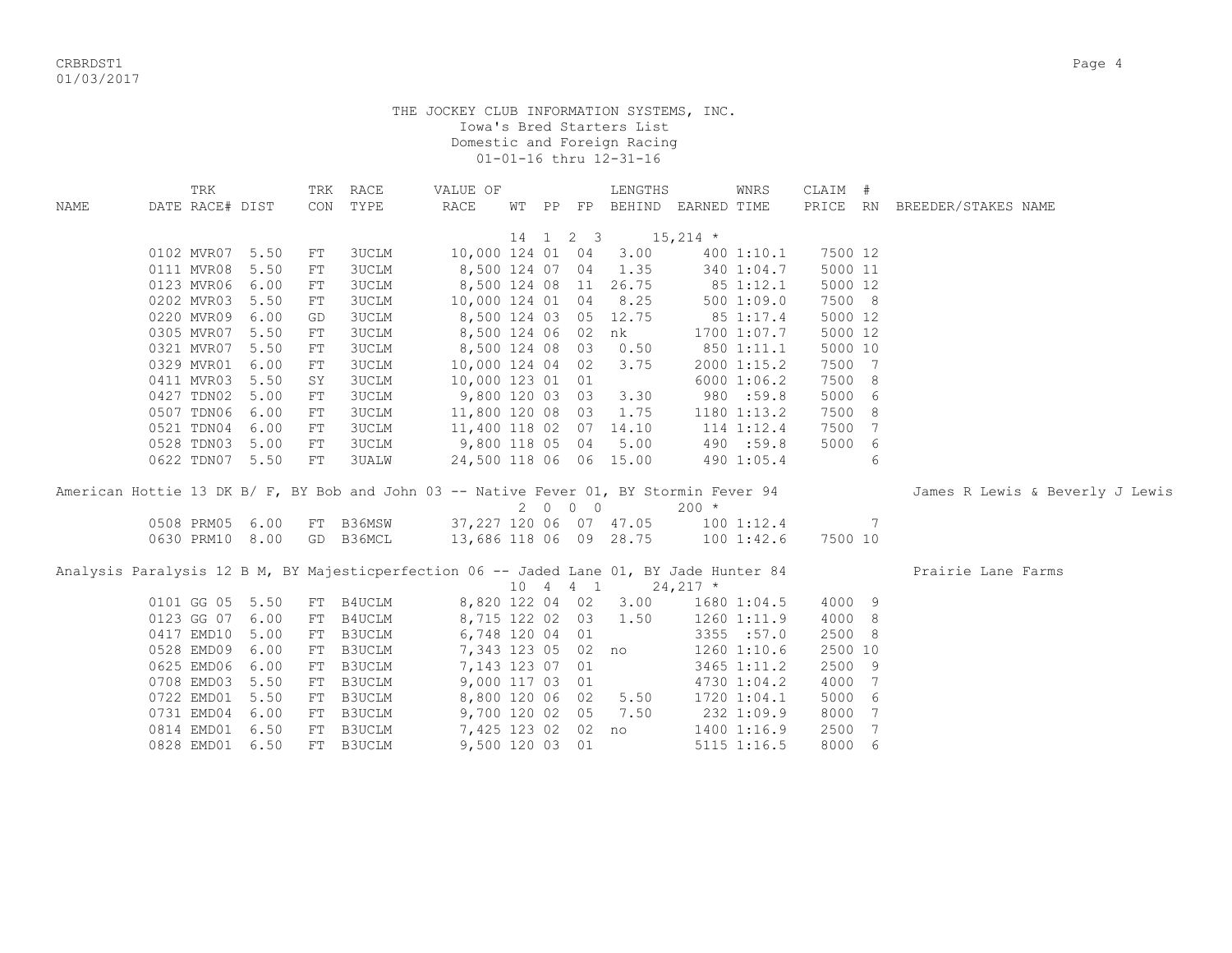criteria and the control of the control of the control of the control of the control of the control of the control of the control of the control of the control of the control of the control of the control of the control of 01/03/2017

|                           | TRK             |                      |            | TRK RACE                                                                                 | VALUE OF                |       |          | LENGTHS                 |                | WNRS         | CLAIM # |    |                                  |
|---------------------------|-----------------|----------------------|------------|------------------------------------------------------------------------------------------|-------------------------|-------|----------|-------------------------|----------------|--------------|---------|----|----------------------------------|
| NAME                      | DATE RACE# DIST |                      |            | CON TYPE                                                                                 | RACE                    | WT PP |          | FP BEHIND               | EARNED TIME    |              |         |    | PRICE RN BREEDER/STAKES NAME     |
|                           |                 |                      |            |                                                                                          |                         |       |          |                         |                |              |         |    |                                  |
|                           |                 |                      |            |                                                                                          |                         |       |          |                         |                |              |         |    |                                  |
|                           |                 |                      |            | Another Shipman 13 CH G, BY Midshipman 06 -- Show Me Again 03, BY Giant's Causeway 97    |                         |       |          |                         |                |              |         |    | DeBruycker Lloyd                 |
|                           |                 |                      |            |                                                                                          |                         |       | 7 0 0 0  |                         | $1,433*$       |              |         |    |                                  |
|                           |                 | 0214 FG 08 5.50 T FM |            | 03AOC                                                                                    |                         |       |          | 39,000 118 04 08 18.90  |                | 01:04.9      | 50000 8 |    |                                  |
|                           | 0505 PRM07      | 6.00                 | FT         | <b>3UALW</b>                                                                             |                         |       |          | 37,824 115 05 05 1.60   |                | $906$ 1:12.8 |         | 8  |                                  |
|                           | 0529 PRM02      | 6.00                 | FT         | 3UCLM                                                                                    | 22,268 116 07 07        |       |          | 5.10                    |                | 1001:12.6    | 30000 9 |    |                                  |
|                           | 0619 PRM02      | 6.00                 | FT         | <b>3UWCL</b>                                                                             | 16,104 115 05 06 10.75  |       |          |                         |                | 1001:11.3    | 15000 7 |    |                                  |
|                           | 0707 PRM01      | 5.00                 | FT         | 3UCLM                                                                                    | 13,254 115 06 06 5.50   |       |          |                         |                | 100 :59.6    | 7500 8  |    |                                  |
|                           |                 | 0722 FMT01 4.00      | FT         | 3UCLM                                                                                    | 5,800 118 02 05 4.00    |       |          |                         |                | 142 : 48.2   | 5000 8  |    |                                  |
|                           |                 | 1026 RP 03 5.50      | FT         | <b>3UCLM</b>                                                                             | 11,000 120 04 FF DNF    |       |          |                         |                | 85 1:04.7    | 7500 10 |    |                                  |
|                           |                 |                      |            | Appanoose 13 B G, BY Native Ruler 04 -- Sly Chick 99, BY Flying Continental 86           |                         |       |          |                         |                |              |         |    | Idlewood Farm                    |
|                           |                 |                      |            |                                                                                          |                         |       | 5 0 0 0  |                         | $1,200$ *      |              |         |    |                                  |
|                           | 0619 PRM09      | 6.00                 | FT         | 36MSW                                                                                    |                         |       |          | 37,154 120 07 09 20.25  |                | 100 1:12.2   |         | 10 |                                  |
|                           | 0708 PRM05      | 8.32                 | ${\rm FT}$ | 36MSW                                                                                    | 41,446 122 01 09 28.75  |       |          |                         |                | 1001:44.5    |         | 10 |                                  |
|                           | 0728 PRM08      | 8.32                 |            | FT A03STK                                                                                | 45,000 119 04 06 34.75  |       |          |                         |                | 9001:45.0    |         | 6  | IOWA REGISTERED AND FOALED THREE |
| YEAR OLD COLT AND GELDING |                 |                      |            |                                                                                          |                         |       |          |                         |                |              |         |    |                                  |
|                           |                 | 0813 PRM04 6.00      | FT         | 36MCL                                                                                    |                         |       |          | 17,234 118 05 08 12.25  |                | 1001:11.9    | 15000 8 |    |                                  |
|                           |                 | 0819 CLS03 6.50      | FT         | <b>3UMCL</b>                                                                             | 4,000 118 01 09 25.80   |       |          |                         |                | $0\;1:22.4$  | 10000 9 |    |                                  |
|                           |                 |                      |            |                                                                                          |                         |       |          |                         |                |              |         |    |                                  |
|                           |                 |                      |            | A. P. Prime Time 12 B G, BY Winter Glitter 97 -- Timeless Mistress 95, BY Gilded Time 90 |                         |       |          |                         |                |              |         |    | Bogash Eugene                    |
|                           |                 |                      |            |                                                                                          |                         |       | 6 0 1 1  |                         | $6,539$ *      |              |         |    |                                  |
|                           | 0527 PRM01      | 5.00                 | MΥ         | 36MCL                                                                                    |                         |       |          | 21,098 123 04 05 11.50  |                | 507 : 58.9   | 25000 6 |    |                                  |
|                           | 0617 PRM06      | 6.00                 | FT         | 36MCL                                                                                    |                         |       |          | 15,483 123 05 03 3.25   |                | 1845 1:14.2  | 15000 7 |    |                                  |
|                           | 0701 PRM01      | 8.00                 | FT         | 36MCL                                                                                    | 17, 195 123 09 04 18.25 |       |          |                         | 847 1:41.6     |              | 15000 9 |    |                                  |
|                           | 0717 PRM03      | 8.32                 | SY         | 36MCL                                                                                    | 13,787 123 04 02 2.25   |       |          |                         |                | 2871 1:46.7  | 12500 6 |    |                                  |
|                           | 0728 PRM03      | 8.50                 | FT         | 36MCL                                                                                    | 17,272 123 02 06 11.75  |       |          |                         | $100$ $1:51.1$ |              | 15000 7 |    |                                  |
|                           | 0810 PRM03      | 6.00                 | WF         | 36MCL                                                                                    |                         |       |          | 17,272 123 03 05 17.00  |                | 369 1:11.2   | 15000 7 |    |                                  |
|                           |                 |                      |            | Approximator 12 DK B/ G, BY Jafmil 08 -- Pulpinit 06, BY Pulpit 94                       |                         |       |          |                         |                |              |         |    | Robson Thoroughbreds Joseph      |
|                           |                 |                      |            |                                                                                          |                         |       | 17 4 2 3 |                         | $40,544$ *     |              |         |    |                                  |
|                           | 0115 LRL07      | 6.00                 | FT         | 4UCLM                                                                                    | 15,945 120 05 01        |       |          |                         |                | 8550 1:12.4  | 5000 10 |    |                                  |
|                           | 0220 PEN03      | 6.00                 | FT         | 4USTR                                                                                    |                         |       |          | 19, 152 119 05 06 11.25 |                | 01:09.9      |         | 6  |                                  |
|                           | 0303 PEN03      | 6.00                 | FT         | 4UCLM                                                                                    | 18,000 112 05 03        |       |          | 4.00                    |                | 1980 1:10.5  | 10500 6 |    |                                  |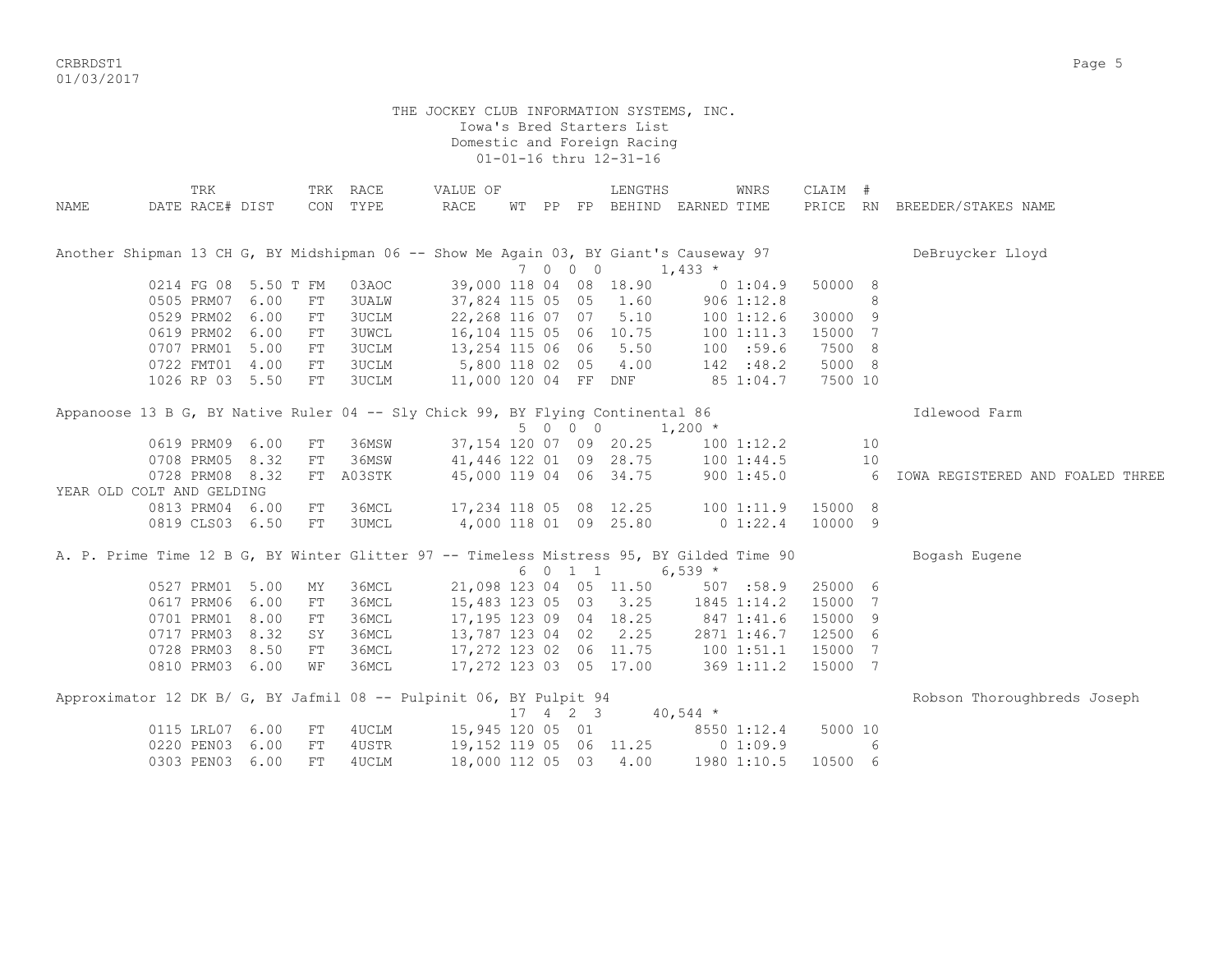|             | TRK             |      | TRK        | RACE         | VALUE OF                                                                         |       |                              | LENGTHS                |                       | WNRS            | CLAIM #  |    |                              |
|-------------|-----------------|------|------------|--------------|----------------------------------------------------------------------------------|-------|------------------------------|------------------------|-----------------------|-----------------|----------|----|------------------------------|
| <b>NAME</b> | DATE RACE# DIST |      | CON        | TYPE         | <b>RACE</b>                                                                      | WT PP |                              |                        | FP BEHIND EARNED TIME |                 |          |    | PRICE RN BREEDER/STAKES NAME |
|             |                 |      |            |              |                                                                                  |       |                              |                        |                       |                 |          |    |                              |
|             | 0320 LRL01      | 5.50 | GD         | 4UCLM        | 23,759 113 07                                                                    |       |                              | 07 13.90               |                       | 0 1:05.6        | 15000 7  |    |                              |
|             | 0409 LRL06      | 7.00 | GD         | 3UCLM        | 21,000 109 08                                                                    |       | 10                           | 16.00                  |                       | 0 1:25.5        | 10000 10 |    |                              |
|             | 0430 LRL11      | 6.00 | ${\rm FT}$ | <b>3UCLM</b> | 15,000 120 01 04                                                                 |       |                              | 7.25                   |                       | 9001:11.9       | 5000 11  |    |                              |
|             | 0514 PIM05      | 6.00 | FT         | <b>3UCLM</b> | 15,000 113 03 06                                                                 |       |                              | 9.85                   |                       | 300 1:12.8      | 4500 9   |    |                              |
|             | 0529 PIM03      | 5.50 | ${\rm FT}$ | <b>3UCLM</b> | 15,000 120 04 03                                                                 |       |                              | 4.25                   |                       | $1650$ $1:05.2$ | 4500 7   |    |                              |
|             | 0617 PIM05      | 6.00 | ${\rm FT}$ | <b>3UCLM</b> | 15,000 120 08 03                                                                 |       |                              | 5.75                   |                       | 1650 1:11.9     | 4500 11  |    |                              |
|             | 0707 PEN06      | 6.00 | ${\rm FT}$ | 3UCLM        | 11,400 121 01 06                                                                 |       |                              | 8.00                   |                       | 0 1:10.8        | 4000 9   |    |                              |
|             | 0820 PEN04      | 6.00 | ${\rm FT}$ | 3UCLM        | 10,500 123 09 02                                                                 |       |                              | 5.00                   |                       | 2100 1:11.6     | 4000 9   |    |                              |
|             | 0908 PEN08      | 5.50 | ${\rm FT}$ | <b>3UCLM</b> | 10,500 123 06 04                                                                 |       |                              | 6.50                   |                       | 630 1:04.7      | 4000 10  |    |                              |
|             | 0922 PEN04      | 6.00 | ${\rm FT}$ | <b>3UCLM</b> | 10,500 123 06 01                                                                 |       |                              |                        |                       | 6300 1:11.2     | 4000 7   |    |                              |
|             | 1013 PEN08      | 6.00 | ${\rm FT}$ | <b>3UCLM</b> | 11,400 123 02 04                                                                 |       |                              | 6.75                   |                       | 684 1:11.2      | 4000 8   |    |                              |
|             | 1028 PEN08      | 6.00 | ${\rm FT}$ | <b>3UCLM</b> | 13,300 114 07 01                                                                 |       |                              |                        |                       | 7980 1:10.5     | 5000 10  |    |                              |
|             | 1117 CT 04      | 6.50 | FT         | <b>3UCLM</b> | 10,000 124 07 02                                                                 |       |                              | 0.75                   |                       | 1940 1:20.9     | 5000 9   |    |                              |
|             | 1208 CT 08 7.00 |      | ${\rm FT}$ | <b>3UCLM</b> | 10,000 120 07 01                                                                 |       |                              |                        |                       | 5880 1:27.4     | 4500 8   |    |                              |
|             |                 |      |            |              | Aquis 10 DK B/ G, BY Drinkwiththedevil 04 -- Steal My Kisses 01, BY Rio Verde 92 |       |                              |                        |                       |                 |          |    | Mullenhoff Jason             |
|             |                 |      |            |              |                                                                                  |       | 3 0 0 0                      |                        | $470*$                |                 |          |    |                              |
|             | 0424 MNR02      | 6.00 | FT         | 3UCLM        |                                                                                  |       |                              | 6,600 123 02 04 11.75  |                       | 330 1:12.5      | 5000 7   |    |                              |
|             | 0514 MNR09 6.00 |      | SY         | 3UCLM        |                                                                                  |       |                              | 6,600 123 09 08 8.25   | 66 1:13.1             |                 | 5000 10  |    |                              |
|             | 0605 BTP08 6.00 |      | GD         | 3UCLM        |                                                                                  |       |                              | 7,400 122 03 07 11.05  | 74 1:14.9             |                 | 5000 7   |    |                              |
|             |                 |      |            |              |                                                                                  |       |                              |                        |                       |                 |          |    |                              |
|             |                 |      |            |              | Aston 12 B G, BY Warrior's Reward 06 -- Astonishment 02, BY Golden Missile 95    |       |                              |                        |                       |                 |          |    | Poindexter Allen             |
|             |                 |      |            |              |                                                                                  |       | $12 \quad 1 \quad 0 \quad 2$ |                        | $12,632$ *            |                 |          |    |                              |
|             | 0225 OP 03      | 6.00 | ${\rm FT}$ | <b>3UWCL</b> |                                                                                  |       |                              | 21,500 119 05 10 19.50 |                       | 71 1:13.0       |          | 11 |                              |
|             | 0519 PRM09      | 6.00 | ${\rm FT}$ | <b>3UWCL</b> | 16,031 116 09 01                                                                 |       |                              |                        |                       | 9375 1:12.3     | 12500 10 |    |                              |
|             | 0603 PRM05      | 6.00 | ${\rm FT}$ | <b>3UCLM</b> | 11,643 123 05 04                                                                 |       |                              | 8.00                   |                       | 729 1:11.9      | 15000 7  |    |                              |
|             | 0619 PRM04      | 8.32 | ${\rm FT}$ | <b>3UCLM</b> | 13,643 123 04 05                                                                 |       |                              | 4.85                   |                       | 327 1:45.7      | 7500 6   |    |                              |
|             | 0701 PRM10      | 6.00 | ${\rm FT}$ | 3UCLM        |                                                                                  |       |                              | 15,074 123 04 05 17.00 |                       | $315$ $1:10.2$  | 7500 10  |    |                              |
|             | 0722 PRM03      | 8.00 | ${\rm FT}$ | <b>3UCLM</b> | 15,190 122 03 07                                                                 |       |                              | 26.10                  |                       | 1001:39.2       | 5000 7   |    |                              |
|             | 0805 CLS05      | 6.00 | FT         | <b>3UCLM</b> | 4,600 118 01 03                                                                  |       |                              | 2.25                   |                       | 552 1:14.2      | 5000 9   |    |                              |
|             | 0812 CLS03      | 6.00 | ${\rm FT}$ | 3UCLM        | 4,600 123 04 04                                                                  |       |                              | 5.25                   |                       | 230 1:14.4      | 5000 6   |    |                              |
|             | 0826 CLS08      | 8.32 | FT         | <b>3UCLM</b> | 4,600 123 07 07                                                                  |       |                              | 8.90                   |                       | 0 1:46.0        | 5000 10  |    |                              |
|             | 0902 CLS08      | 6.00 | FT         | <b>3UCLM</b> | 4,600 123 09 03                                                                  |       |                              | 4.25                   |                       | 391 1:14.2      | 5000 10  |    |                              |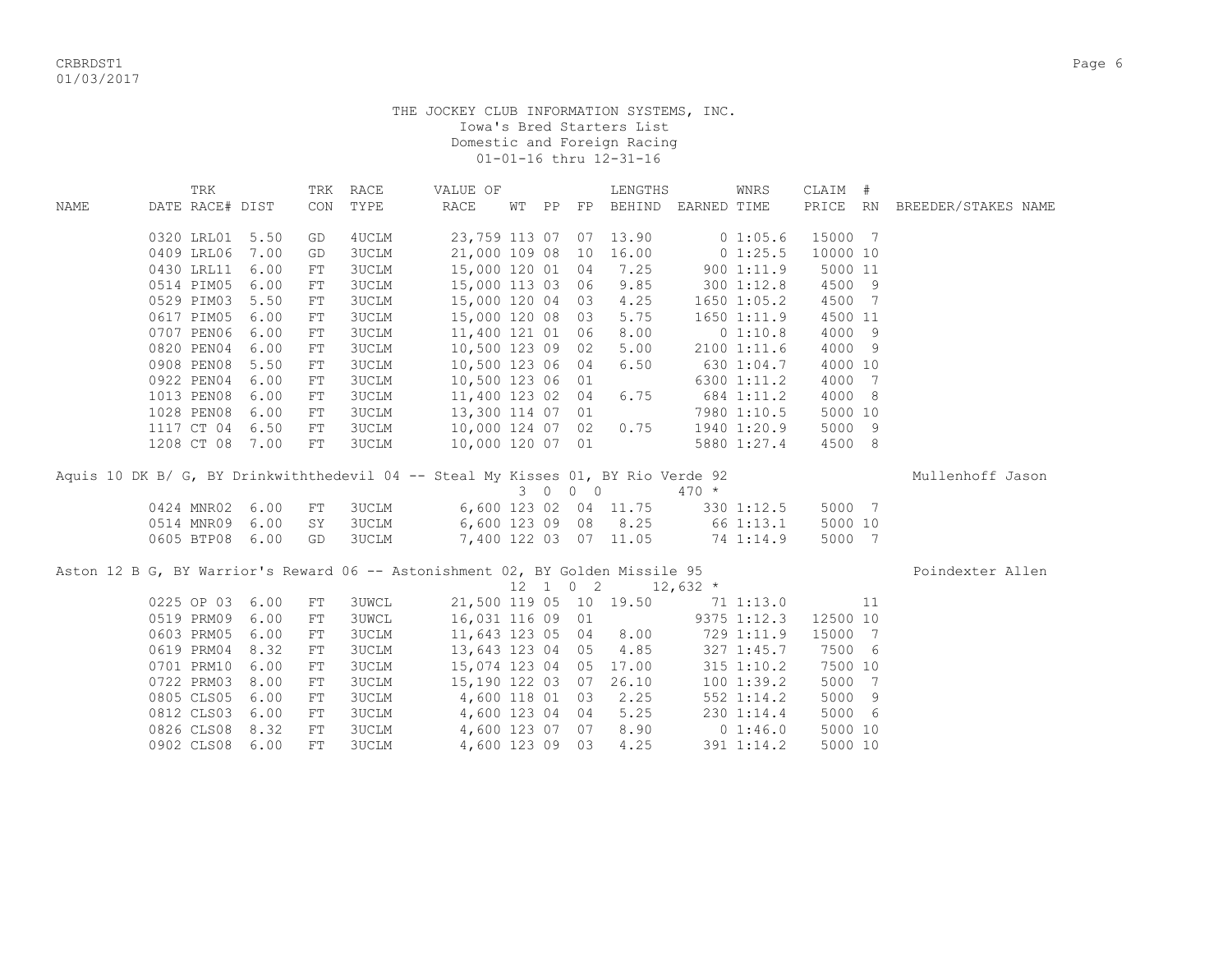$\,$  CRBRDST1  $\,$  Page  $\,$  7  $\,$ 01/03/2017

 THE JOCKEY CLUB INFORMATION SYSTEMS, INC. Iowa's Bred Starters List Domestic and Foreign Racing 01-01-16 thru 12-31-16 TRK TRK RACE VALUE OF LENGTHS WNRS CLAIM # NAME DATE RACE# DIST CON TYPE RACE WT PP FP BEHIND EARNED TIME PRICE RN BREEDER/STAKES NAME 0905 CLS03 6.00 FT 3UALW 7,281 123 06 04 4.25 325 1:14.8 7 1015 LBG12 7.00 GD 3UCLM 4,750 120 03 04 10.00 217 1:28.0 3200 7 Atlantic Blue 13 CH F, BY English Channel 02 -- Javana 00, BY Sandpit (BRZ) 89 McBride Racing, Inc & Bill Hutchins 3 0 1 0 3,800 \* 0121 FG 02 8.00 T FM F03MCL 19,000 120 07 11 20.30 0 1:40.2 30000 12 1020 HAW08 8.00 T GD B3UMCL 15,620 120 09 04 6.85 600 1:41.3 25000 10 1127 FG 03 7.50 T FM B3UMCL 16,330 121 07 02 2.25 3200 1:31.3 25000 8 Aunt Lucy 12 DK B/ M, BY War Chant 97 -- Brite Luci 02, BY High Brite 84 Was War Chant Syndicate & F. Robert Hoopes  $6 \quad 2 \quad 2 \quad 0 \quad 11,514 \quad *$ 0113 TUP08 6.50 FT B4UCLM 7,100 122 01 01 4270 1:16.8 3500 8 0130 TUP02 6.50 FT B4UCLM 7,000 122 01 02 0.75 1372 1:18.4 3000 7 0220 TUP04 8.00 FT B3UCLM 7,000 123 05 02 1.00 1372 1:40.4 3000 7 0307 TUP06 8.00 FT B3UCLM 7,000 123 01 05 7.75 203 1:40.2 3000 8 0328 TUP05 8.00 FT B3UCLM 7,000 123 06 01 4297 1:40.5 3000 6 0703 LBG08 7.00 FT B3USTK 10,200 126 08 07 18.75 0 1:30.3 8 FILLIES AND MARES S. Autumn Trip 10 DK B/ G, BY J Be K 05 -- Summer Trip 03, BY Trippi 97 Black Oak Farm 3 0 1 0 970 \* 0724 GF 10 5.25 FT 3USTK 5,200 126 01 06 6.50 130 1:04.6 8 HALFTIME SPORTS BAR AND CASINO FEATURE S. 0731 GF 12 5.25 FT 3UCLM 4,200 129 07 02 1.25 840 1:04.6 4000 8<br>0924 LBG07 5.50 FT 3USTK 11,050 120 06 07 24.00 0 1:06.5 7 11,050 120 06 07 24.00 0 1:06.5 7 B CUP SPRINT S. Awesome Look 12 DK B/ M, BY Ready's Image 05 -- Speedy Gladys Jam 06, BY Golden Missile 95 Downing Donald L. 9 2 1 1 27,468  $\star$  0507 PRM05 6.00 FT B3UALW 37,872 120 06 06 32.00 100 1:10.1 6 0526 PRM09 6.00 SY B3UCLM 16,056 120 05 07 14.00 100 1:12.8 15000 9 0610 PRM05 8.00 FT B3UCLM 13,225 118 10 01 7695 1:42.2 10000 10 0703 PRM08 8.50 FT B3UAOC 42, 295 123 02 06 41.85 100 1:45.7 6 0729 PRM07 8.32 FT B3UCLM 14,392 121 09 01 8904 1:46.9 10000 9 0901 RP 04 8.50 GD B3UCLM 19,800 120 03 03 2.00 2150 1:45.6 15000 8 1006 RP 08 8.00 T FM B3UALW 34,000 123 08 02 2.50 6715 1:36.6 10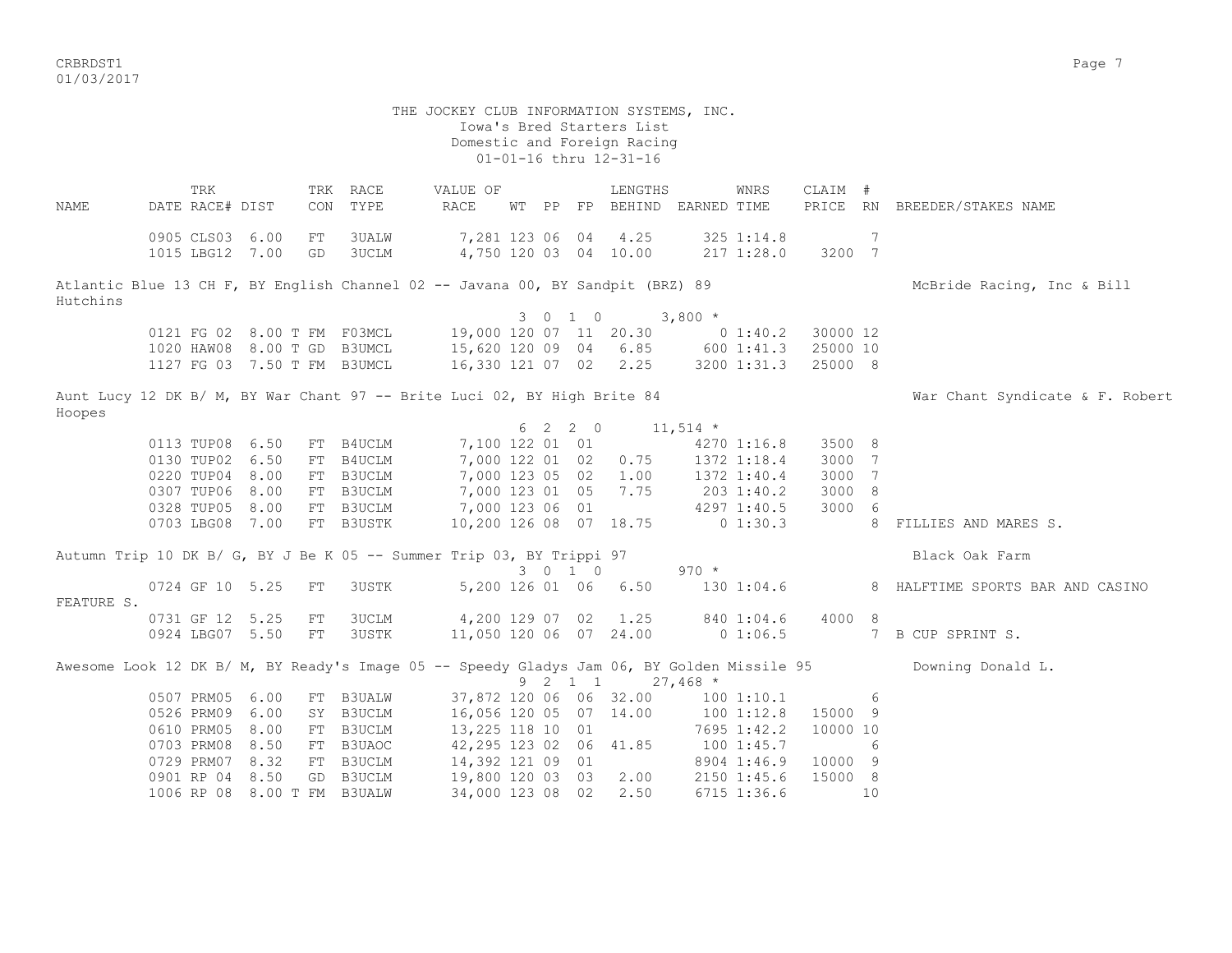criterion of the control of the control of the control of the control of the control of the control of the control of the control of the control of the control of the control of the control of the control of the control of 01/03/2017

#### THE JOCKEY CLUB INFORMATION SYSTEMS, INC. Iowa's Bred Starters List Domestic and Foreign Racing 01-01-16 thru 12-31-16

TRK TRK RACE VALUE OF LENGTHS WNRS CLAIM # NAME DATE RACE# DIST CON TYPE RACE WT PP FP BEHIND EARNED TIME PRICE RN BREEDER/STAKES NAME 1110 RP 05 8.00 FT B3UCLM 26,902 120 05 05 7.10 702 1:37.6 20000 8 1130 RP 08 8.00 FT B3UALW 36,805 123 07 05 6.85 1002 1:38.4 12 Baby Lylly 14 B F, BY Native Ruler 04 -- Baby It's Mine 07, BY Fusaichi Pegasus 97 Jack Peters & Greg Reisinger 3 0 1 1 7,379 \* 0709 PRM07 5.50 FT F02MCL 24,096 120 09 02 4.50 4760 1:06.6 25000 10 0724 PRM03 5.50 FT F02MCL 24,212 120 04 05 9.60 519 1:07.7 25000 7 0805 PRM01 5.50 FT F02MCL 17,350 121 05 03 3.75 2100 1:08.4 15000 5 Baby Mamita 11 B M, BY Rushin' to Altar 99 -- Quick Invader 02, BY Wild Invader 91 Carlos Rogelio 4 0 0 2 3,747 \* 0529 PRM09 6.00 FT B36MCL 15,434 120 05 05 17.00 363 1:13.3 12500 9 0611 PRM07 8.00 FT B36MCL 12,621 118 08 07 7.30 100 1:44.0 15000 9 0630 PRM10 8.00 GD B36MCL 13,686 118 04 03 6.00 1596 1:42.6 7500 10 0717 PRM06 8.00 SY B36MCL 13,143 118 04 03 3.50 1688 1:43.0 10000 8 Baby Talk 14 B F, BY Toccet 00 -- Who's Cat 09, BY Wild Tale 01 Circle Bar H LLC 3 1 0 0 11,532 \* 0709 PRM07 5.50 FT F02MCL 24,096 121 06 05 11.75 510 1:06.6 25000 10 0724 PRM01 5.50 FT F02MCL 24,251 121 03 05 7.50 522 1:07.5 25000 6 0805 PRM01 5.50 FT F02MCL 17,350 119 04 01 10500 1:08.4 15000 5 Badge of Honor 12 B M, BY Badge of Silver 00 -- Dracken 04, BY Millennium Allstar 98 Richard Bremer & Cheryl Sprick  $10 \quad 1 \quad 1 \quad 0 \quad 13,809 \star$ 0506 PRM01 6.00 FT B3UWCL 17,347 114 06 05 12.75 414 1:12.4 12500 7<br>0602 PRM07 5.50 FT B3UCLM 11,631 119 03 05 8.75 303 1:04.3 7500 9 0602 PRM07 5.50 FT B3UCLM 0625 PRM02 8.32 FT B3UCLM 11,000 118 07 06 17.50 100 1:45.8 5000 7 0715 PRM03 6.00 FT B3UCLM 19,354 118 02 04 5.50 966 1:11.5 15000 7 0721 PRM01 6.00 FT B3UCLM 12,502 118 04 02 6.00 3190 1:12.0 12500 4 0804 PRM02 6.00 FT B3UCLM 19,354 118 05 06 9.75 100 1:11.5 15000 7 0807 PRM04 6.00 FT B3UCLM 11,734 118 07 04 3.50 756 1:12.9 10000 7 0904 CBY07 5.00 T FM B3UCLM 15,700 123 10 04 4.60 580 :56.1 12500 10 0910 CBY02 6.50 FT B3UCLM 11,500 123 06 01 6900 1:19.3 6250 8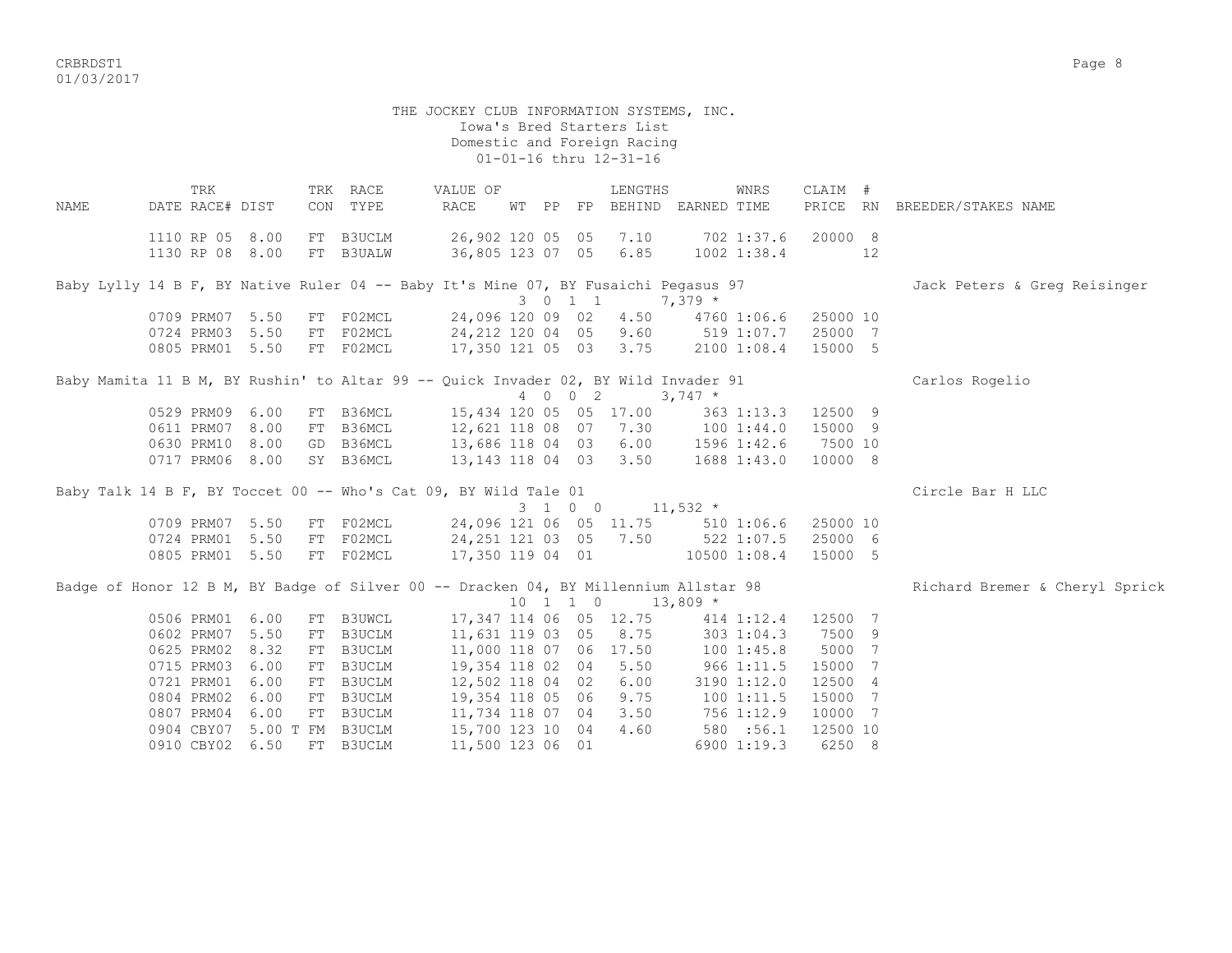CRBRDST1 Page 9 01/03/2017

|      |                 | TRK |      |    | TRK RACE     | VALUE OF                                                                                     |       |         | LENGTHS                |                       | <b>WNRS</b>    | CLAIM #  |     |                           |
|------|-----------------|-----|------|----|--------------|----------------------------------------------------------------------------------------------|-------|---------|------------------------|-----------------------|----------------|----------|-----|---------------------------|
| NAME | DATE RACE# DIST |     |      |    | CON TYPE     | <b>RACE</b>                                                                                  | WT PP |         |                        | FP BEHIND EARNED TIME |                | PRICE RN |     | BREEDER/STAKES NAME       |
|      | 0916 CBY10 5.50 |     |      |    | GD B3UCLM    | 12,500 123 04 04 6.50                                                                        |       |         |                        |                       | 500 1:04.4     | 6250 10  |     |                           |
|      |                 |     |      |    |              |                                                                                              |       |         |                        |                       |                |          |     |                           |
|      |                 |     |      |    |              | Bad Moon 12 GR/RO G, BY Tactical Cat 96 -- Korny Sue 07, BY Gilded Time 90                   |       |         |                        |                       |                |          |     | Hobbs James Michael       |
|      |                 |     |      |    |              |                                                                                              |       | 7 0 1 0 |                        | 5,931 $*$             |                |          |     |                           |
|      | 0501 PRM07      |     | 6.00 | MY | <b>3UALW</b> |                                                                                              |       |         | 42,197 118 06 05 12.00 |                       | 1014 1:11.0    |          | 7   |                           |
|      | 0520 PRM07      |     | 8.32 | FT | 3UAOC        |                                                                                              |       |         | 37,416 120 05 05 16.35 |                       | 912 1:43.1     |          | 6   |                           |
|      | 0602 PRM06      |     | 8.00 | FT | 3UAOC        |                                                                                              |       |         | 38,499 118 06 07 23.25 | $100$ $1:38.2$        |                |          | 7   |                           |
|      | 0619 PRM04      |     | 8.32 | FT | 3UCLM        | 13,643 118 03 04                                                                             |       |         | 3.60                   |                       | 681 1:45.7     | 7500     | 6   |                           |
|      | 0710 PRM02      |     | 8.32 | MY | 3UCLM        | 11,583 118 06 07 14.00                                                                       |       |         |                        | 100 1:44.3            |                | 10000    | 7   |                           |
|      | 0722 PRM03      |     | 8.00 | FT | 3UCLM        | 15,190 119 04 02                                                                             |       |         | 5.75                   |                       | 3024 1:39.2    | 5000     | 7   |                           |
|      | 0812 PRM07      |     | 8.50 | FT | <b>3UCLM</b> | 19,393 118 02 06 20.00                                                                       |       |         |                        |                       | 100 1:44.7     | 15000    | - 6 |                           |
|      |                 |     |      |    |              | Baisinger Teufel 11 CH G, BY Pollard's Vision 01 -- Monument Valley 97, BY Air Forbes Won 79 |       |         |                        |                       |                |          |     | DNAce Thoroughbreds, LTD. |
|      |                 |     |      |    |              |                                                                                              |       | 8 1 0 3 |                        | $6,082$ *             |                |          |     |                           |
|      | 0605 PRM09      |     | 6.00 | FT | 3UCLM        |                                                                                              |       |         | 10,500 119 05 08 22.50 |                       | 100 1:13.2     | 12500 8  |     |                           |
|      | 0616 PRM01      |     | 6.00 | FT | <b>3UCLM</b> |                                                                                              |       |         | 10,682 119 04 04 18.00 | 702 1:12.3            |                | 10000    | - 6 |                           |
|      | 0716 PRM02      |     | 8.50 | FT | <b>3UCLM</b> |                                                                                              |       |         | 17,966 119 01 05 12.80 |                       | 384 1:48.4     | 15000    | 7   |                           |
|      | 0730 HPO03      |     | 8.00 | FT | 3UCLM        | 11,650 118 07 03                                                                             |       |         | 7.75                   |                       | 1200 1:42.6    | 5000     | 8   |                           |
|      | 0812 CLS06      |     | 6.00 | FT | 3UCLM        | 4,400 118 06 03                                                                              |       |         | 1.00                   |                       | 528 1:15.2     | 5000     | - 8 |                           |
|      | 0819 CLS04      |     | 6.50 | FT | 3UCLM        | 4,400 118 07 03                                                                              |       |         | 1.75                   |                       | 528 1:21.6     | 5000     | 7   |                           |
|      | 0826 CLS08 8.32 |     |      | FT | 3UCLM        |                                                                                              |       |         | 4,600 130 02 10 25.15  |                       | 01:46.0        | 5000 10  |     |                           |
|      | 0902 CLS03 8.32 |     |      | FT | 3UCLM        | 4,400 118 06 01                                                                              |       |         |                        |                       | 2640 1:47.6    | 5000 8   |     |                           |
|      |                 |     |      |    |              | Bandini Moon 10 DK B/ G, BY Bandini 02 -- Philadelphia Moon 05, BY Malibu Moon 97            |       |         |                        |                       |                |          |     | Okoboji Racing Stable     |
|      |                 |     |      |    |              |                                                                                              |       | 9 0 1 1 |                        | 6,854 $*$             |                |          |     |                           |
|      | 0506 PRM08      |     | 6.00 | FT | <b>3UWCL</b> |                                                                                              |       |         | 17,298 118 02 08 16.85 |                       | 1001:10.5      | 7500 9   |     |                           |
|      | 0521 PRM05      |     | 8.32 | FT | <b>3UCLM</b> |                                                                                              |       |         | 10,937 118 01 03 12.50 |                       | 1685 1:44.0    | 10000 6  |     |                           |
|      | 0605 PRM01      |     | 8.32 | FT | <b>3UCLM</b> | 14,886 121 06 04                                                                             |       |         | 6.25                   |                       | 744 1:44.7     | 10000    | -6  |                           |
|      | 0619 PRM04      |     | 8.32 | FT | <b>3UCLM</b> | 13,643 118 06 06                                                                             |       |         | 31.10                  |                       | 1001:45.7      | 7500 6   |     |                           |
|      | 0710 PRM05      |     | 8.50 | FT | 3UCLM        | 10,000 117 04 07                                                                             |       |         | 5.00                   |                       | 1001:48.4      | 5000 10  |     |                           |
|      | 0805 PRM02      |     | 8.32 | FT | 3UCLM        | 11,872 118 01 02                                                                             |       |         | 0.75                   |                       | 3052 1:44.9    | 10000 6  |     |                           |
|      | 0812 PRM07      |     | 8.50 | FT | 3UCLM        | 19,393 118 01 04                                                                             |       |         | 10.25                  |                       | 973 1:44.7     | 15000    | - 6 |                           |
|      | 0827 CBY09      |     | 8.00 | FT | <b>3UCLM</b> | 10,000 123 06 09                                                                             |       |         | 49.00                  |                       | $100$ $1:37.8$ | 4000 9   |     |                           |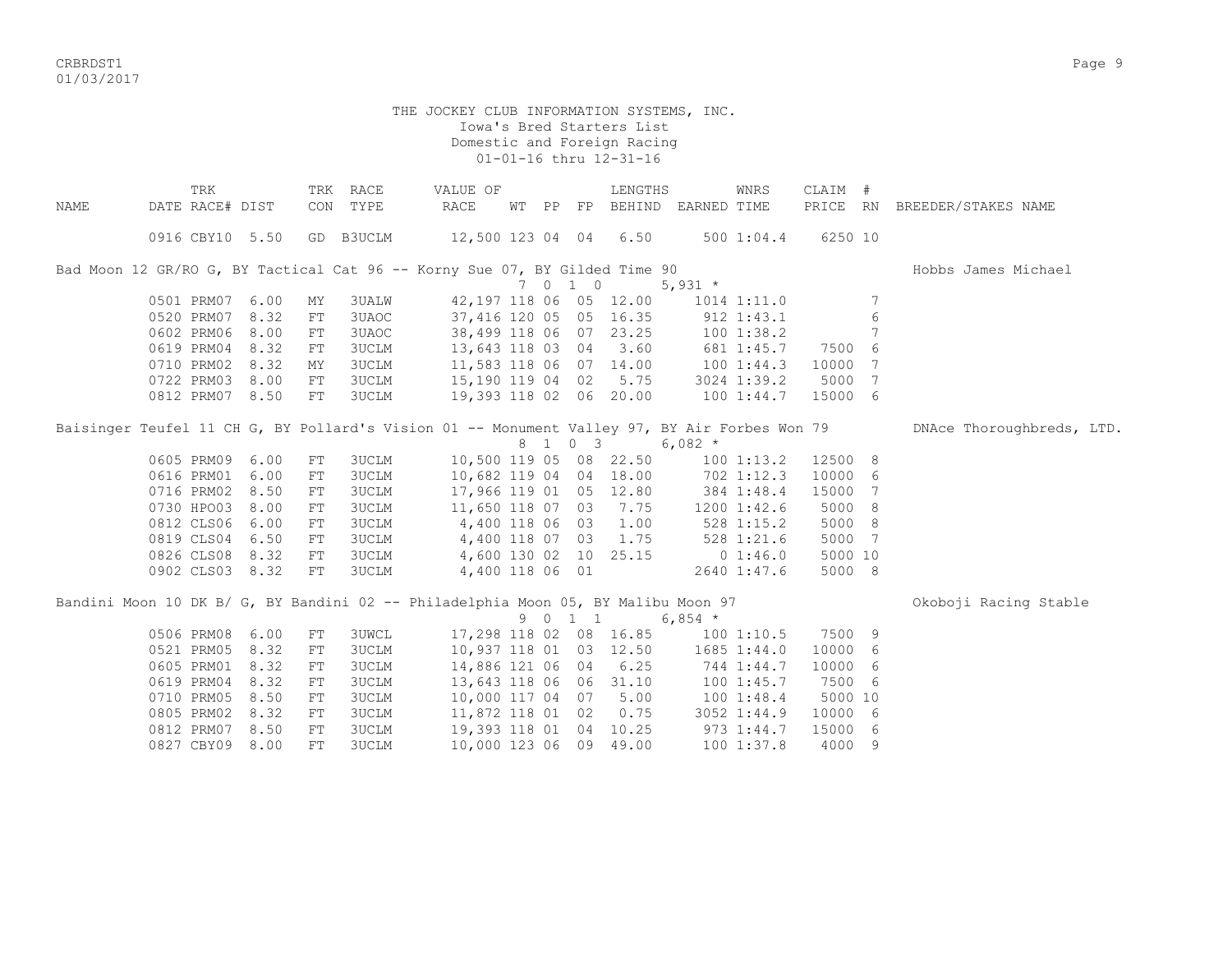CRBRDST1 Page 10 01/03/2017

|      | TRK             |      |     | TRK RACE  | VALUE OF                                                                           |       |         | LENGTHS                     |                                    | WNRS        | CLAIM #  |            |                              |
|------|-----------------|------|-----|-----------|------------------------------------------------------------------------------------|-------|---------|-----------------------------|------------------------------------|-------------|----------|------------|------------------------------|
| NAME | DATE RACE# DIST |      | CON | TYPE      | RACE                                                                               | WT PP |         |                             | FP BEHIND EARNED TIME              |             |          |            | PRICE RN BREEDER/STAKES NAME |
|      |                 |      |     |           | 1230 FG 02 8.00 T FM 3UCLM 16,000 120 11 11 15.80 0 1:39.6                         |       |         |                             |                                    |             | 10000 11 |            |                              |
|      |                 |      |     |           | Basic Chance 14 DK B/ G, BY Yes It's True 96 -- Swede 02, BY Yankee Victor 96      |       |         |                             |                                    |             |          |            | Hobbs William                |
|      |                 |      |     |           |                                                                                    |       | 7 1 1 1 |                             | $25,304$ *                         |             |          |            |                              |
|      | 0527 PRM03 4.50 |      | MY  | 02MSW     | 31,779 118 01 04                                                                   |       |         | 6.25                        |                                    | 2018 :53.6  |          | -6         |                              |
|      | 0605 PRM03      | 4.50 | FT  | 02MSW     |                                                                                    |       |         | 31,256 118 06 03 5.50       |                                    | 4844:53.4   |          | 6          |                              |
|      | 0626 PRM07      | 5.00 | MY  | 02MSW     |                                                                                    |       |         | 41,446 119 01 06 10.50      | 100 :59.5                          |             |          | 10         |                              |
|      | 0730 PRM01      | 5.50 | FT  | 02MCL     | 24, 212 119 03 01                                                                  |       |         |                             | 14532 1:05.7                       |             | 30000 7  |            |                              |
|      | 0813 PRM06 6.00 |      | FT  |           | A02STK 90,000 115 02 11 27.35 500 1:12.0<br>02CLM 17,180 119 07 05 7.75 510 1:12.4 |       |         |                             |                                    |             |          | 11         | IOWA CRADLE S.               |
|      | 1127 FG 04 6.00 |      | FT  |           |                                                                                    |       |         |                             |                                    |             | 15000 8  |            |                              |
|      | 1208 DED06 5.00 |      | FT  | 02CLM     | 14,840 120 04 02 2.50                                                              |       |         |                             |                                    | 2800 1:00.1 | 10000 8  |            |                              |
|      |                 |      |     |           | Baxter Code 09 CH M, BY Added Edge 00 -- C J Baxter 05, BY Winter Glitter 97       |       |         |                             |                                    |             |          |            | Rumbaugh Carroll             |
|      |                 |      |     |           |                                                                                    |       | 2000    |                             | $420 *$                            |             |          |            |                              |
|      | 0630 FMT03 4.00 |      |     |           | FT B3UCLM 6,050 126 02 04 2.25                                                     |       |         |                             | 330 : 48.2 5000 5                  |             |          |            |                              |
|      | 0722 FMT04 4.00 |      |     | FT B3UCLM | 5,400 126 01 06 4.80                                                               |       |         |                             | 90:47.6                            |             | 5000 7   |            |                              |
|      |                 |      |     |           | B D Roos 11 B M, BY Blumin Affair 91 -- Cindy Windy 02, BY Miracle Heights 89      |       |         |                             |                                    |             |          |            | Dean Jerry                   |
|      |                 |      |     |           |                                                                                    |       |         | $5 \t0 \t1 \t1 \t1.480 \t*$ |                                    |             |          |            |                              |
|      | 0312 FON02 4.00 |      |     | FT B3UMCL |                                                                                    |       |         | 4,000 123 04 07 10.50       | 0.36.8                             |             | 10000 8  |            |                              |
|      | 0326 FON01 4.00 |      |     | FT B3UMCL |                                                                                    |       |         |                             | 4,000 123 05 04 3.75 200 :48.6     |             | 10000 6  |            |                              |
|      | 0408 FON03 6.00 |      |     | FT B3UMCL |                                                                                    |       |         | 4,000 123 02 07 13.25       |                                    | 0 1:14.4    | 10000 10 |            |                              |
|      | 0423 FON01 4.00 |      |     | FT B3UMCL |                                                                                    |       |         | 4,000 123 02 03 2.75        |                                    | 480 :48.0   | 10000 7  |            |                              |
|      | 0506 FON02 6.00 |      |     | FT B3UMCL | 4,000 123 04 02 3.75                                                               |       |         |                             |                                    | 800 1:17.6  | 10000 8  |            |                              |
|      |                 |      |     |           | Beautiful Bird 12 B M, BY Old Fashioned 06 -- Flying Lauren 94, BY Storm Bird 78   |       |         |                             |                                    |             |          |            | River Ridge Ranch            |
|      |                 |      |     |           |                                                                                    |       | 6 1 3 1 |                             | $52,010$ *                         |             |          |            |                              |
|      | 0507 PRM06 6.00 |      |     | FT B3UALW |                                                                                    |       |         |                             | 37,848 120 06 02 11.25 7575 1:11.4 |             |          | 7          |                              |
|      | 0520 PRM09      | 6.00 | FT  | B3UAOC    |                                                                                    |       |         | 37,824 123 02 02 3.00       | $7550$ 1:11.5                      |             |          | 8          |                              |
|      | 0615 PRM09      | 6.00 |     | FT B3UALW | 37,799 119 01 01                                                                   |       |         |                             | 22575 1:11.4                       |             |          | 9          |                              |
|      | 0709 PRM04      | 6.00 |     |           | FT B3UAOC 42,989 123 05 02                                                         |       |         | 1.00                        | 8652 1:10.7                        |             |          | $\epsilon$ |                              |
|      | 0730 PRM08 6.00 |      |     | FT B3UALW | 32, 474 120 06 03 4.50 5158 1:11.1                                                 |       |         |                             |                                    |             |          | 8          |                              |
|      | 0813 PRM08      | 8.32 |     | FT B4USTK | 100,000 118 02 10 24.60                                                            |       |         |                             | 500 1:42.6                         |             |          | 11         | DONNA REED S.                |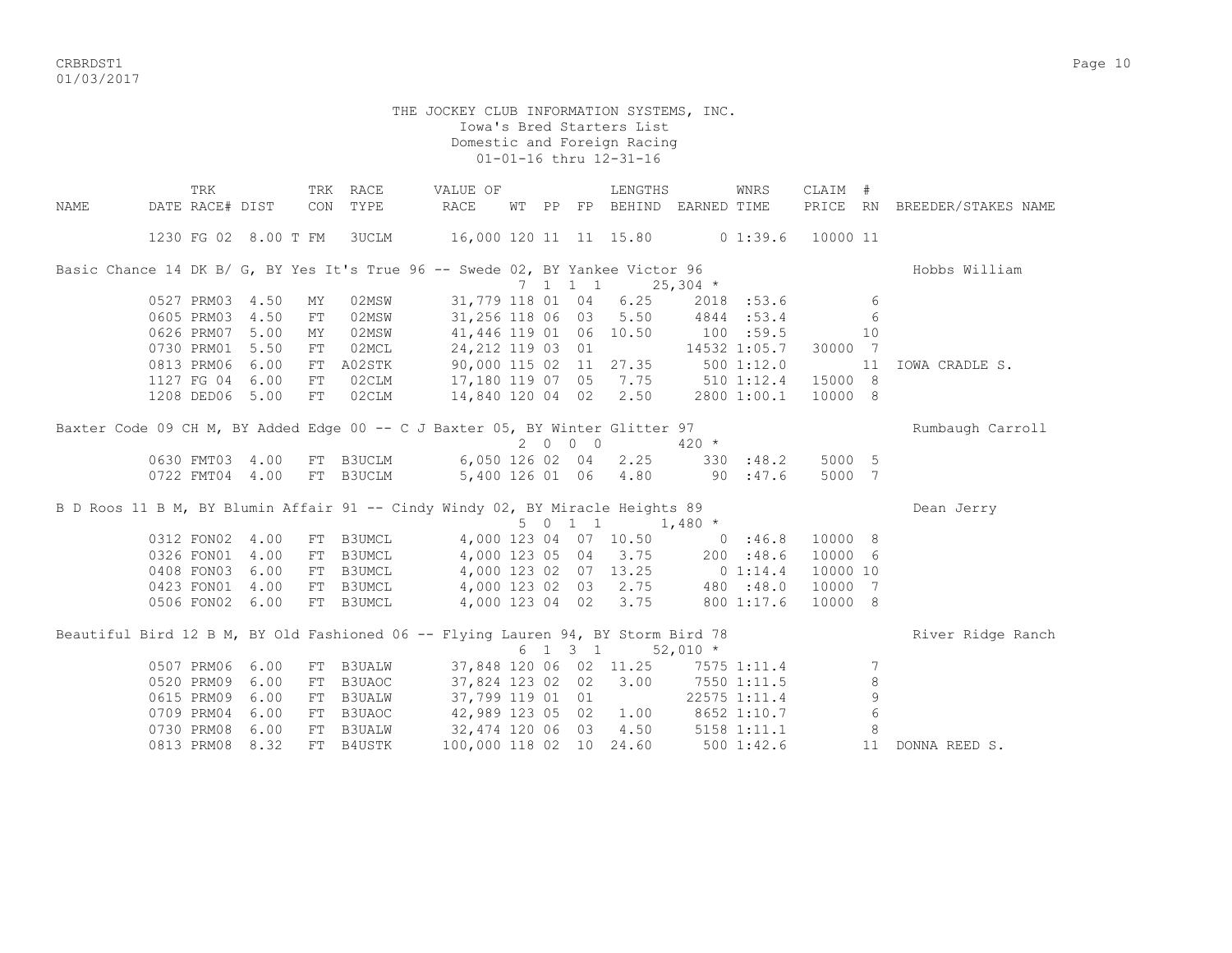CRBRDST1 Page 11 01/03/2017

#### THE JOCKEY CLUB INFORMATION SYSTEMS, INC. Iowa's Bred Starters List Domestic and Foreign Racing 01-01-16 thru 12-31-16

| NAME | TRK<br>DATE RACE# DIST                                                                |            | TRK RACE<br>CON TYPE | VALUE OF<br>RACE                  |  |         | LENGTHS<br>WT PP FP BEHIND EARNED TIME |                | WNRS        | CLAIM #<br>PRICE RN |   | BREEDER/STAKES NAME                                                                                           |
|------|---------------------------------------------------------------------------------------|------------|----------------------|-----------------------------------|--|---------|----------------------------------------|----------------|-------------|---------------------|---|---------------------------------------------------------------------------------------------------------------|
|      |                                                                                       |            |                      |                                   |  |         |                                        |                |             |                     |   | Been Everywhere 11 DK B/ G, BY Badge of Silver 00 -- De Star Xpress 05, BY Sea of Secrets 95 Hobbs William L. |
|      |                                                                                       |            |                      |                                   |  | 8 0 1 0 |                                        | $2,758$ *      |             |                     |   |                                                                                                               |
|      | 0506 PRM08 6.00                                                                       | FT         | 3UWCL                |                                   |  |         | 17,298 118 05 06 13.25                 |                | 1001:10.5   |                     | 9 |                                                                                                               |
|      | 0611 PRM05                                                                            | 6.00<br>FT | 3UWCL                | 11, 189 118 04 04 4.35            |  |         |                                        |                | 729 1:11.7  | 10000 7             |   |                                                                                                               |
|      | 0624 PRM07                                                                            | 5.50<br>FT | <b>3UWCL</b>         | 10,000 120 01 06 12.00            |  |         |                                        |                | 100 1:04.7  | 6250 9              |   |                                                                                                               |
|      | 0801 ASD02                                                                            | 6.00<br>SY | 3UWCL                | 7,950 124 05 04 5.25              |  |         |                                        |                | 288 1:12.8  | 2500 8              |   |                                                                                                               |
|      | 0806 ASD03 5.50                                                                       | FT         | <b>3UWCL</b>         | 7,350 124 05 05 6.00              |  |         |                                        |                | 171 1:06.4  | 2500 5              |   |                                                                                                               |
|      | 0819 ASD07 6.00                                                                       | FT         | <b>3UWCL</b>         |                                   |  |         | 8,550 124 07 02 2.50                   |                | 1173 1:13.0 | 2500 11             |   |                                                                                                               |
|      | 0909 LBG03 6.00                                                                       | FT         | 3UCLM                | 4,050 120 02 05 12.75             |  |         |                                        |                | 94 1:10.8   | 2000 8              |   |                                                                                                               |
|      | 0924 LBG04 6.00                                                                       | FT         | 3UCLM                |                                   |  |         | 4,550 120 07 05 15.50                  | $103$ $1:11.2$ |             | 2000 8              |   |                                                                                                               |
|      | Beer Budget 12 DK B/ G, BY Latent Heat 03 -- Champagne Attitude 06, BY Aptitude 97    |            |                      |                                   |  |         |                                        |                |             |                     |   | Gary E. Lucas & Linda Woods                                                                                   |
|      |                                                                                       |            |                      |                                   |  | 4 0 0 0 |                                        | $490 *$        |             |                     |   |                                                                                                               |
|      | 0513 PRM07 6.00                                                                       | MY         | 3UALW                |                                   |  |         | 32, 291 120 07 07 16.35 100 1:11.9     |                |             |                     | 9 |                                                                                                               |
|      | 0522 PRM08 8.00                                                                       | FT         | 3UALW                |                                   |  |         | 37,824 120 02 07 15.75 100 1:40.6      |                |             |                     | 8 |                                                                                                               |
|      | 0611 PRM04 8.50                                                                       | FT         | 3UCLM                | 22,318 120 01 06 13.25 100 1:46.4 |  |         |                                        |                |             | 30000 7             |   |                                                                                                               |
|      | 0716 CBY07 8.50 T FM                                                                  |            | 3UCLM                | 19,000 123 01 10 7.75             |  |         |                                        |                | 190 1:43.2  | 20000 11            |   |                                                                                                               |
|      | Behr Strike 09 CH G, BY Added Edge 00 -- She Behr 02, BY Behrens 94                   |            |                      |                                   |  |         |                                        |                |             |                     |   | Schuyler Stables                                                                                              |
|      |                                                                                       |            |                      |                                   |  |         | 9 0 1 2                                | $5,590 *$      |             |                     |   |                                                                                                               |
|      | 0227 FON02 6.00                                                                       | FT         | 3USTR                |                                   |  |         | 4,400 120 03 03 0.50                   |                | 528 1:14.0  |                     | 7 |                                                                                                               |
|      | 0312 FON06 6.50                                                                       | FT         | 3USTR                | 4,400 120 04 05 6.00              |  |         |                                        |                | 132 1:19.6  |                     | 8 |                                                                                                               |
|      | 0611 CBY07 7.50 T FM                                                                  |            | <b>3UWCL</b>         | 14,500 119 12 03                  |  |         | 3.50                                   |                | 1450 1:32.6 | 7500 12             |   |                                                                                                               |
|      | 0626 CBY05 8.32 T FM                                                                  |            | 3USOC                | 14,500 119 06 06                  |  |         | 7.60                                   |                | 145 1:40.7  |                     | 8 |                                                                                                               |
|      | 0716 CBY11 8.50 T FM                                                                  |            | 3UCLM                | 15,700 119 06 02                  |  |         | 2.75                                   |                | 2755 1:43.4 | 7500 11             |   |                                                                                                               |
|      | 0807 CBY07 8.50 T FM                                                                  |            | 3UCLM                | 15,700 119 01 05                  |  |         | 2.85                                   |                | 145 1:44.2  | 7500 9              |   |                                                                                                               |
|      | 0826 CBY02 7.50 T GD                                                                  |            | 3UCLM                | 16,080 119 11 09                  |  |         | 6.95                                   |                | 145 1:32.1  | 7500 11             |   |                                                                                                               |
|      | 0905 CBY05 8.32 GD                                                                    |            | 3UCLM                | 14,500 123 06 06 8.50             |  |         |                                        |                | 145 1:42.9  | 7500 8              |   |                                                                                                               |
|      | 0917 CBY06 7.50 T FM                                                                  |            | 3UCLM                | 15,700 119 02 06 2.65             |  |         |                                        |                | 145 1:32.5  | 7500 12             |   |                                                                                                               |
|      | Bella Dancerella 14 DK B/ F, BY Hold Me Back 06 -- Mondatta 05, BY Distorted Humor 93 |            |                      |                                   |  |         |                                        |                |             |                     |   | Burden Creek Farm & Clifton                                                                                   |

Farm LLC

1 0 0 0 897 \*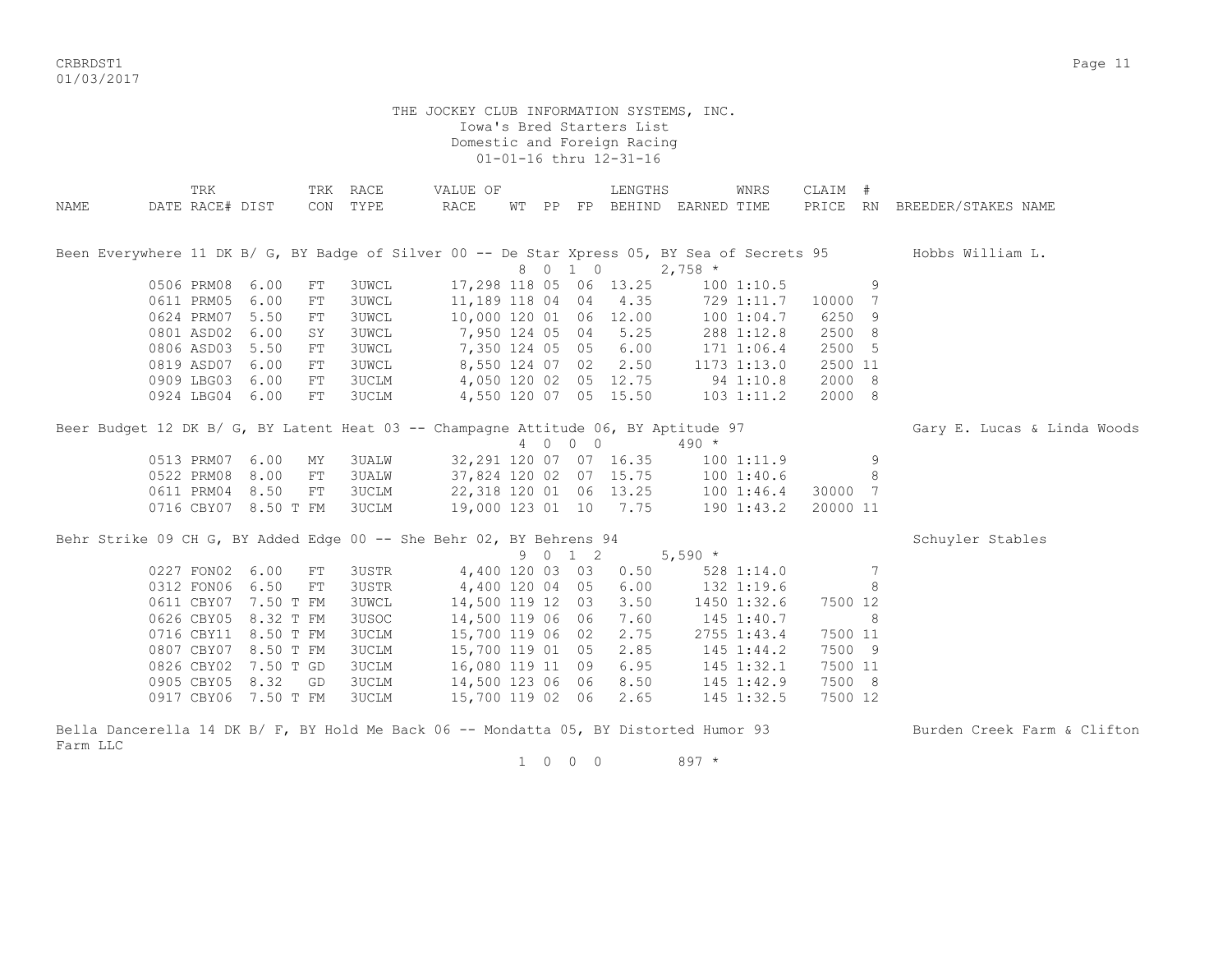CRBRDST1 Page 12 01/03/2017

## THE JOCKEY CLUB INFORMATION SYSTEMS, INC. Iowa's Bred Starters List Domestic and Foreign Racing 01-01-16 thru 12-31-16

|      | TRK             |                 |            | TRK RACE      | VALUE OF                                                                                |       |                | LENGTHS                           |             | WNRS        | CLAIM #  |                |                              |
|------|-----------------|-----------------|------------|---------------|-----------------------------------------------------------------------------------------|-------|----------------|-----------------------------------|-------------|-------------|----------|----------------|------------------------------|
| NAME | DATE RACE# DIST |                 | CON        | TYPE          | RACE                                                                                    | WT PP | FP             | BEHIND EARNED TIME                |             |             |          |                | PRICE RN BREEDER/STAKES NAME |
|      |                 | 0605 PRM03 4.50 | FT         | 02MSW         |                                                                                         |       |                | 31, 256 115 01 05 12.25           | 897 :53.4   |             |          | 6              |                              |
|      |                 |                 |            |               | Bella Xpress 13 DK B/ F, BY Lewis Michael 03 -- De Star Xpress 05, BY Sea of Secrets 95 |       |                |                                   |             |             |          |                | Hobbs William L.             |
|      |                 |                 |            |               |                                                                                         |       |                | 9 1 0 2 12,565 $*$                |             |             |          |                |                              |
|      | 0430 PRM03      | 6.00            |            | SY B3UCLM     | 16,104 115 01                                                                           |       |                | 04 7.75                           |             | 800 1:12.4  | 15000    | $\overline{7}$ |                              |
|      | 0514 PRM01      | 8.00            | FT         | B3UWCL        | 16,128 113 02 01                                                                        |       |                |                                   |             | 9675 1:42.4 | 15000    | 6              |                              |
|      | 0709 PRM02      | 8.00            | FT         | B3UCLM        | 13,889 118 02 07 31.50                                                                  |       |                |                                   | 1001:39.6   |             | 10000 8  |                |                              |
|      | 0715 PRM03      | 6.00            | FT         | <b>B3UCLM</b> |                                                                                         |       |                | 19,354 118 01 07 19.85 100 1:11.5 |             |             | 15000    | - 7            |                              |
|      | 0730 HPO02      | 6.00            |            | FT B3UCLM     | 11,500 118 02 03                                                                        |       |                | 6.25                              |             | 1200 1:13.8 | 5000 10  |                |                              |
|      | 0806 CLS06      | 6.00            |            |               | FT B3UCLM 4,600 125 06 08                                                               |       |                | 10.85                             |             | 0 1:15.0    | 5000     | - 8            |                              |
|      |                 | 0813 CLS04 6.00 |            |               | FT B3UCLM 4,600 123 05 05                                                               |       |                | 2.50                              | 138 1:15.8  |             | 5000     | 5              |                              |
|      |                 | 0827 CLS01 8.32 |            |               | FT B3UCLM 4,600 120 02 03                                                               |       |                | 6.25                              |             | 552 1:46.4  | 5000     | 5              |                              |
|      |                 | 0905 CLS07 6.00 |            | FT B3UCLM     | 4,500 117 06 06 10.35                                                                   |       |                |                                   | $0\;1:13.8$ |             | 3500     | 7              |                              |
|      |                 |                 |            |               |                                                                                         |       |                |                                   |             |             |          |                | McBride Racing               |
|      |                 |                 |            |               | Beluga Bob 11 DK B/ G, BY Strategic Mission 95 -- Roomantic 06, BY Western Echo 92      |       | 13   3   3   3 |                                   | 44,222 $*$  |             |          |                |                              |
|      | 0428 PRM02      | 6.00            | GD         | 3UCLM         |                                                                                         |       |                | 18,574 118 08 07 11.80 100 1:11.8 |             |             | 7500 8   |                |                              |
|      | 0519 PRM05      | 5.00            | ${\rm FT}$ | 3UWCL         | 11,665 118 04 03                                                                        |       |                | 6.25                              |             | 1782 :58.8  | 7500     | 5              |                              |
|      | 0530 PRM04      | 5.50            | ${\rm FT}$ | 3UCLM         | 16,080 118 06 02                                                                        |       |                | 0.50                              |             | 3175 1:04.9 | 6250     | 8              |                              |
|      | 0612 PRM01      | 5.00            | ${\rm FT}$ | 4UCLM         | 10,693 116 04 02                                                                        |       |                | 5.00                              |             | 2673 : 57.2 | 7500     | 6              |                              |
|      | 0630 PRM01      | 4.50            | SY         | 3UCLM         | 13,240 119 04 01                                                                        |       |                |                                   |             | 8700 : 52.2 | 4000     | 5              |                              |
|      | 0715 PRM01      | 5.50            | ${\rm FT}$ | 3UCLM         | 15,229 118 03 01                                                                        |       |                |                                   |             | 9156 1:04.3 | 5000     | 6              |                              |
|      | 0729 PRM05      | 5.50            | ${\rm FT}$ | 3UCLM         | 11,748 124 01 05                                                                        |       |                | 21.25                             |             | 330 1:05.9  | 7500     | 5              |                              |
|      | 0824 RP 09      | 5.00 T FM       |            | 3UCLM         | 15,950 121 09 01                                                                        |       |                |                                   |             | 9315 :56.3  | 10000 10 |                |                              |
|      | 0909 RP 02      | 5.00 T FM       |            | 3UAOC         | 36,300 121 07 03                                                                        |       |                | 2.75                              | 3974        | :56.4       | 25000    | 7              |                              |
|      | 1008 RP 01      | 5.00 T FM       |            | 3UCLM         | 15,950 120 01 02                                                                        |       |                | hd                                | 3139        | :56.2       | 10000    | - 8            |                              |
|      | 1027 RP 09      | 5.00 T FM       |            | <b>3UCLM</b>  | 17,266 120 07 03                                                                        |       |                | 1.05                              | 1708        | :56.8       | 10000 10 |                |                              |
|      | 1111 RP 08      | 5.00            | FT         | 3UCLM         | 18,143 120 05 07                                                                        |       |                | 18.25 85                          |             | :56.6       | 10000    | 7              |                              |
|      |                 | 1202 RP 03 4.50 | FT         | 3USOC         | 14,850 120 06 08 25.00 85 :51.2                                                         |       |                |                                   |             |             | 7500 8   |                |                              |
|      |                 |                 |            |               |                                                                                         |       |                |                                   |             |             |          |                |                              |
|      |                 |                 |            |               | Best Shobiz Price 10 B M, BY Nobiz Like Shobiz 04 -- Best Prize 98, BY Lite the Fuse 91 | 7     | 2 0 1          |                                   | $6,906 *$   |             |          |                | J K Farm                     |

0226 FON06 4.00 FT B3UCLM 4,500 123 08 01 2700 :48.0 5000 9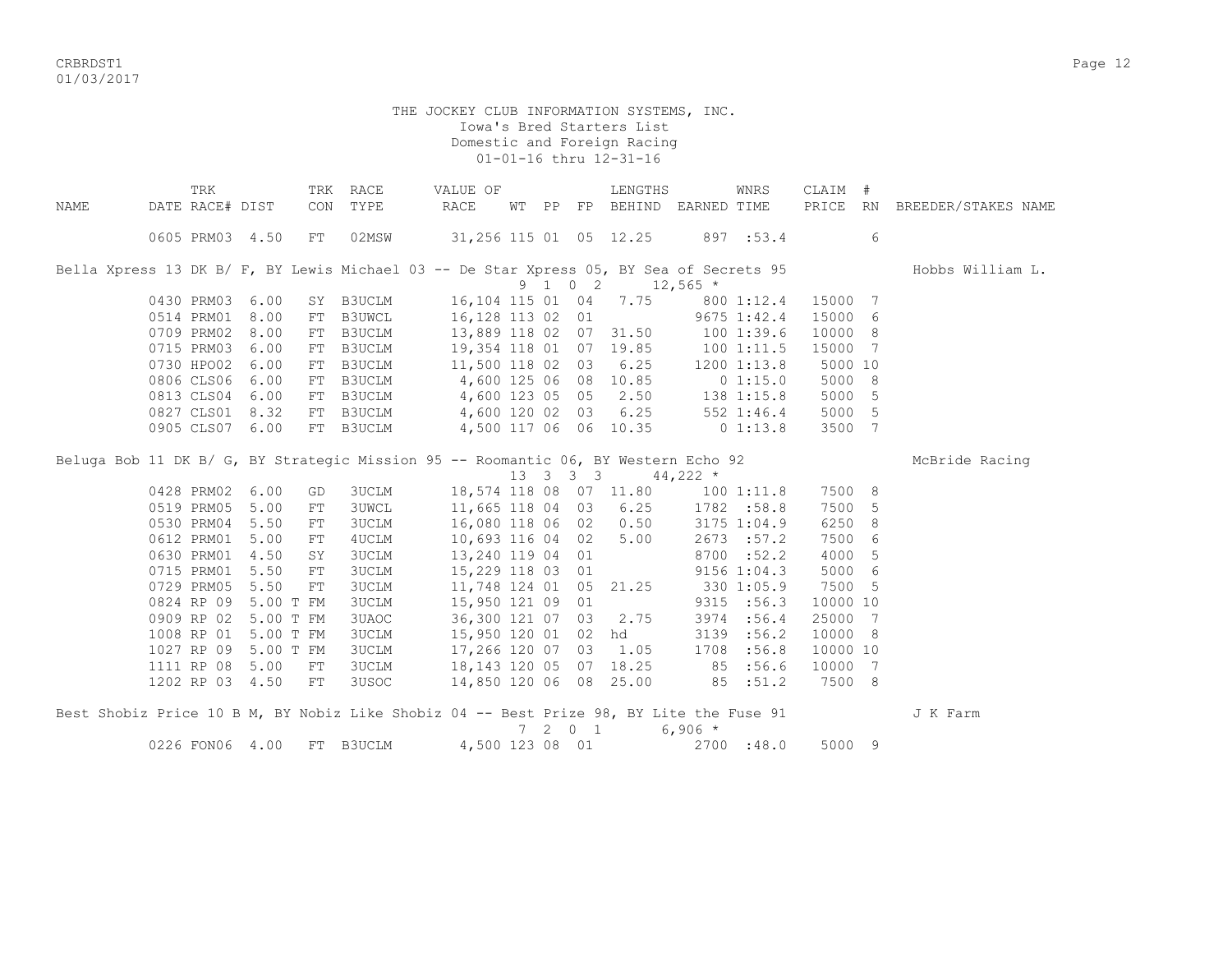CRBRDST1 Page 13 01/03/2017

#### THE JOCKEY CLUB INFORMATION SYSTEMS, INC. Iowa's Bred Starters List Domestic and Foreign Racing 01-01-16 thru 12-31-16

 TRK TRK RACE VALUE OF LENGTHS WNRS CLAIM # NAME DATE RACE# DIST CON TYPE RACE WT PP FP BEHIND EARNED TIME PRICE RN BREEDER/STAKES NAME 0313 FON02 4.00 FT B3UCLM 5,330 123 04 01 3060 :46.8 5000 6 0401 FON01 4.00 FT B3UCLM 6,200 123 04 03 1.75 744 :47.4 5000 6 0415 FON02 6.00 FT B3UCLM 6,200 123 01 06 15.60 0 1:14.4 5000 6 0729 HPO02 6.00 FT B3UAOC 17,900 123 01 07 11.25 300 1:12.2 10000 8 0828 CLS03 6.00 FT B3UCLM 3,400 123 01 05 11.00 102 1:14.2 2500 6 0905 CLS07 6.00 FT B3UCLM 4,500 123 01 07 13.85 0 1:13.8 3500 7 Betsy Boots 12 DK B/ M, BY Scat Daddy 04 -- Thigh High Boots 02, BY Storm Boot 89 Richard Bremer & Cheryl Sprick<br>12 1 3 4 40,549 \*  $12 \quad 1 \quad 3 \quad 4$ 0110 FG 04 5.50 T YL B4UCLM 23,070 120 04 03 1.25 2310 1:05.7 30000 9<br>0209 FG 03 5.50 T FM B4UCLM 21,090 120 02 03 1.10 2310 1:05.2 30000 8 0209 FG 03 5.50 T FM B4UCLM 21,090 120 02 03 1.10 2310 1:05.2 30000 8 0318 FG 04 5.50 SY B4UCLM 20,500 119 03 07 14.25 0 1:05.3 17500 7 0520 LS 02 5.00 T FM B3UALW 23,000 123 01 02 2.50 4540 :56.4 8 0610 LS 02 5.00 T FM B3UALW 23,000 123 06 02 1.75 4520 :55.8 9 0728 CBY05 5.00 T FM B3UAOC 34,000 119 04 02 1.75 6800 :57.3 35000 6 0818 CBY04 5.00 FT B3UAOC 30,940 119 02 03 6.00 3740 :57.2 3 0903 CBY05 7.50 T FM B3UAOC 33,000 119 04 03 0.55 3520 1:30.1 7 0917 CBY04 8.00 T FM B3UAOC 32,550 119 01 05 7.40 320 1:38.7 8 1027 RP 05 5.00 T FM B3UAOC 37,400 124 08 04 0.60 2229 :56.6 8 1125 RET07 5.00 T FM B3UAOC 17,500 119 08 01 10260 :56.1 9 1230 FG 06 5.50 T FM B3UAOC 42,000 122 05 07 5.25 0 1:04.6 40000 8 B G's Bullet 13 DK B/ G, BY Fort Prado 01 -- Native Meadow 98, BY Meadowlake 83 Greseth Jeff  $2 \t 0 \t 0 \t 200 \t \star$ 0704 PRM01 6.00 FT 36MCL 17,311 119 06 06 16.75 100 1:11.9 15000 6<br>0724 PRM06 5.50 FT 36MCL 17,234 121 02 07 23.50 100 1:06.8 15000 8 0724 PRM06 5.50 FT 36MCL 17,234 121 02 07 23.50 100 1:06.8 15000 8 Bid On a Cat 13 B F, BY Courageous Cat 06 -- Bid On a Dancer 02, BY Anet 94 Lepic Thomas 2 0 0 0 200 \* 0513 PRM06 5.00 MY B36WMC 15,483 120 06 07 25.00 100 1:00.4 15000 7 0602 PRM02 5.50 FT B36MCL 13,619 119 02 07 26.50 100 1:06.4 10000 7

Bid's Edge 12 DK B/ G, BY Added Edge 00 -- Bid of Vengence 02, BY Stephen Got Even 96 Benda Robert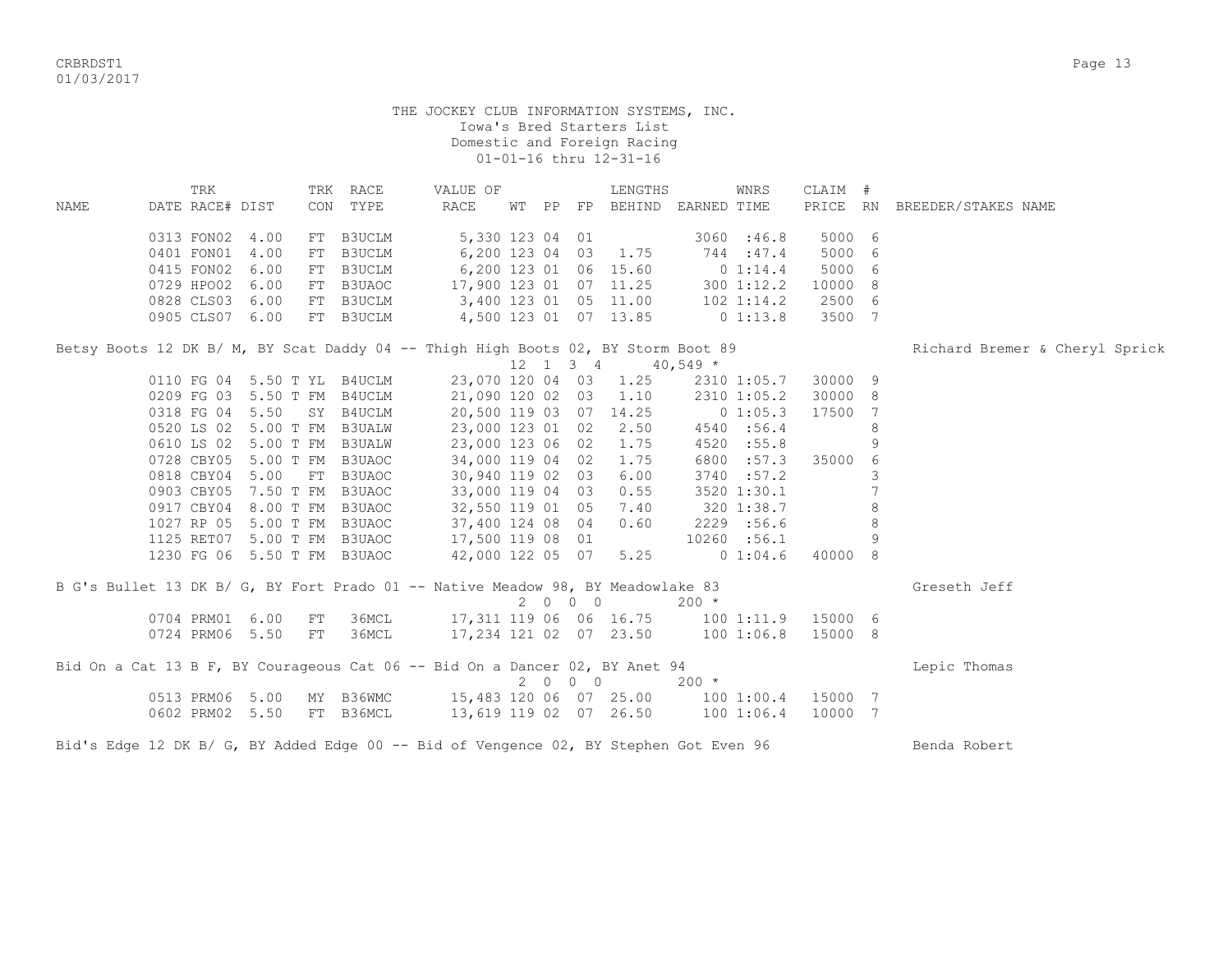CRBRDST1 Page 14 01/03/2017

> THE JOCKEY CLUB INFORMATION SYSTEMS, INC. Iowa's Bred Starters List Domestic and Foreign Racing 01-01-16 thru 12-31-16

 TRK TRK RACE VALUE OF LENGTHS WNRS CLAIM # NAME DATE RACE# DIST CON TYPE RACE WT PP FP BEHIND EARNED TIME PRICE RN BREEDER/STAKES NAME 6 1 2 0 21,456  $*$  0604 PRM01 6.00 FT 36MCL 21,720 120 02 02 3.50 4350 1:11.5 25000 6 0615 PRM06 5.00 FT 36MCL 21,720 119 03 04 3.50 1088 :58.7 25000 6 0625 PRM05 6.00 FT 36MCL 24,174 123 04 04 6.50 1204 1:11.6 30000 8 0709 PRM01 5.50 FT 36MCL 20,820 123 03 02 2.25 4200 1:04.9 20000 5 0724 PRM06 5.50 FT 36MCL 17,234 123 01 05 6.50 366 1:06.8 15000 8 0806 PRM09 5.50 FT 36MCL 17,234 119 08 01 10248 1:05.2 12500 8 Bigscreenlady 12 B M, BY Red Giant 04 -- Actressa 04, BY Theatrical (IRE) 82 Bloomin Thoroughbreds  $2 0 0 0$  943 \*<br>12,401 118 06 04 9.50 619 1 0521 PRM03 5.50 FT B36WMC 12,401 118 06 04 9.50 619 1:08.3 6 0602 PRM02 5.50 FT B36MCL 13,619 119 07 05 13.00 324 1:06.4 10000 7 Big Tuna 11 CH G, BY Sky Mesa 00 -- Irish Party 04, BY Twining 91 Albaugh Family Stables 4 0 1 1 13,669 \* 0522 PRM07 6.00 FT 3UALW 37,848 120 03 05 10.25 909 1:11.6 7 0624 PRM04 6.00 FT 3UCLM 27,721 118 05 02 1.25 5572 1:10.5 15000 6 0722 PRM08 6.00 FT 3UAOC 42, 218 118 01 04 2.60 2114 1:10.3 8 0807 PRM09 6.00 FT 3UALW 42,218 118 07 03 2.75 5074 1:11.3 8 Billie Boy 13 DK B/ G, BY Pure Prize 98 -- Steal the Sugar 04, BY Coronado's Ouest 95 Hobbs William L. 4 0 1 0 4,396 \* 0512 PRM05 6.00 FT 3UWCL 22,292 115 08 08 9.30 100 1:12.9 30000 8 0619 PRM02 6.00 FT 3UWCL 16,104 118 03 05 8.50 384 1:11.3 15000 7 0626 PRM04 5.50 MY 3UCLM 17,889 112 09 02 2.25 3528 1:04.9 15000 9 0717 PRM02 6.00 SY 3UCLM 17,966 115 06 05 6.50 384 1:11.3 15000 7 Bint Julep 11 GR/RO G, BY Rockport Harbor 02 -- Bint Elusive 02, BY Elusive Ouality 93 Poindexter Allen  $11 \quad 1 \quad 2 \quad 3 \quad 9.593 \star$  0402 FON04 6.00 FT 3UALW 8,000 123 03 06 5.00 0 1:12.4 6 0519 PRM04 5.50 FT 3UWCL 13,883 118 03 03 4.50 1733 1:05.7 12500 8 0603 PRM05 6.00 FT 3UCLM 11,643 118 07 03 6.75 1750 1:11.9 15000 7 0701 PRM10 6.00 FT 3UCLM 15,074 120 06 07 22.50 100 1:10.2 7500 10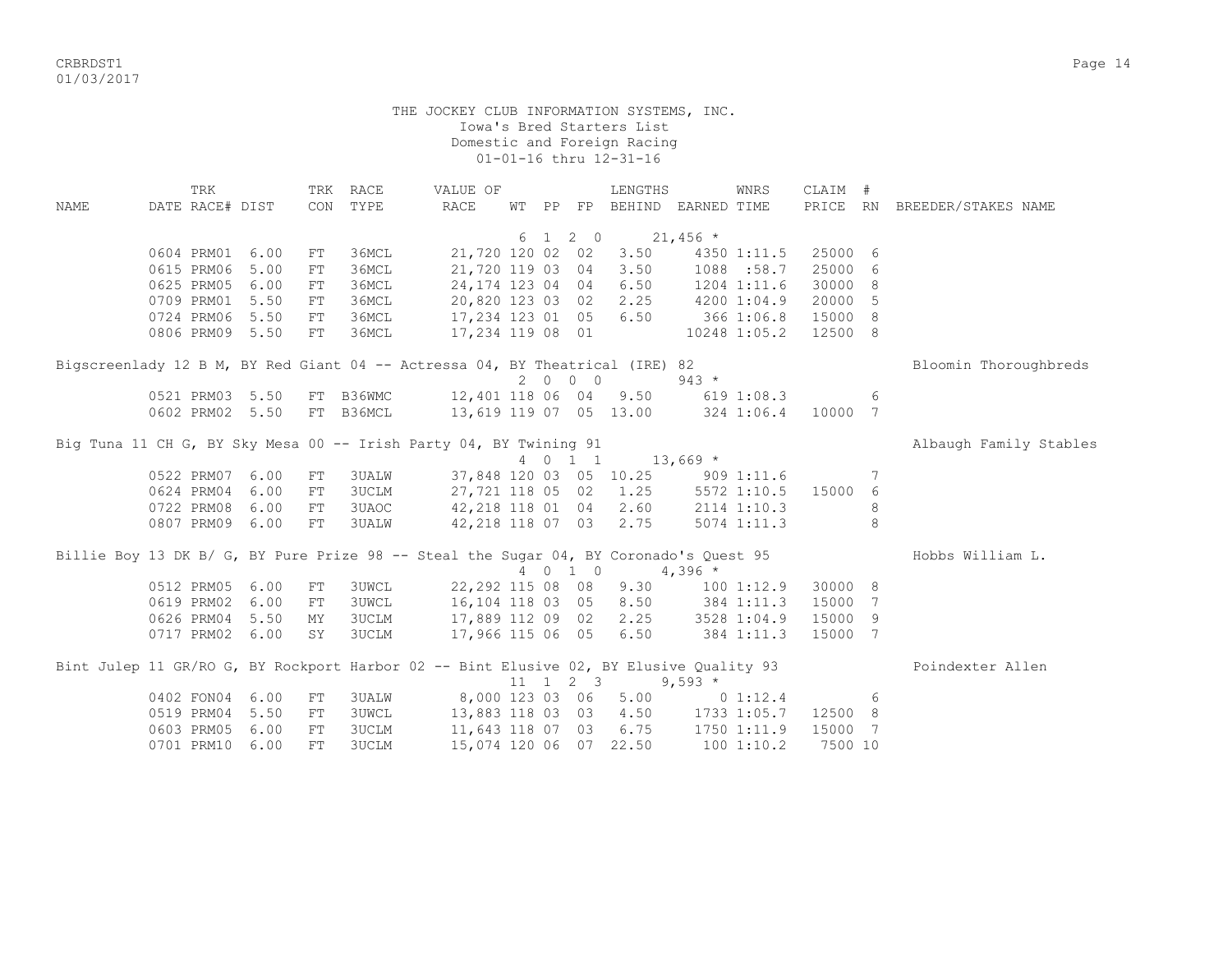CRBRDST1 Page 15 01/03/2017

|      | TRK                                                                                      |      | TRK | RACE          | VALUE OF                                 |  |                          | LENGTHS              |                             | WNRS            | CLAIM #     |                |                            |
|------|------------------------------------------------------------------------------------------|------|-----|---------------|------------------------------------------|--|--------------------------|----------------------|-----------------------------|-----------------|-------------|----------------|----------------------------|
| NAME | DATE RACE# DIST                                                                          |      | CON | TYPE          | RACE                                     |  |                          |                      | WT PP FP BEHIND EARNED TIME |                 | PRICE RN    |                | BREEDER/STAKES NAME        |
|      | 0729 HPO03                                                                               | 6.00 | FT  | <b>3UCLM</b>  | 11,200 123 06 03                         |  |                          | 3.50                 |                             | 1200 1:13.2     | 5000 9      |                |                            |
|      | 0805 CLS05                                                                               | 6.00 | FT  | <b>3UCLM</b>  | 4,600 123 06 02                          |  |                          | 1.50                 |                             | $920 \; 1:14.2$ | 5000 9      |                |                            |
|      | 0820 CLS05                                                                               | 6.00 | FT  | 3UCLM         | 4,600 123 09 02                          |  |                          | 1.50                 |                             | 9201:13.6       | 5000 10     |                |                            |
|      | 0902 CLS08                                                                               | 6.00 | FT  | 3UCLM         | 4,600 123 08 01                          |  |                          |                      |                             | $2760$ 1:14.2   | 5000 10     |                |                            |
|      | 1031 TUP08                                                                               | 6.50 | FT  | 3UCLM         | 7,000 123 07 06                          |  |                          | 9.75                 |                             | 70 1:17.7       | 3000 12     |                |                            |
|      | 1121 TUP08 6.50                                                                          |      | MY  | <b>3UCLM</b>  | 7,000 124 01 06                          |  |                          | 3.75                 |                             | 701:18.6        | 3000 8      |                |                            |
|      | 1220 TUP08 6.00                                                                          |      | FT  | <b>3UCLM</b>  | 7,000 124 08 07                          |  |                          | 6.40                 |                             | 70 1:11.9       | 3000 11     |                |                            |
|      | Bless My Soup 10 B M, BY Alphabet Soup 91 -- Bless My Mary 01, BY Deposit Ticket 88      |      |     |               |                                          |  |                          |                      |                             |                 |             |                | MAMAS Thoroughbreds        |
|      |                                                                                          |      |     |               |                                          |  | $7\quad 2\quad 1\quad 0$ |                      | $25,468$ *                  |                 |             |                |                            |
|      | 0522 PRM04                                                                               | 5.50 |     | FT B3UWCL     | 13,747 120 06 01                         |  |                          |                      |                             | 8829 1:05.6     | 7500 6      |                |                            |
|      | 0529 PRM04                                                                               | 5.50 | FT  | B3UCLM        | 16,004 123 05 01                         |  |                          |                      |                             | 9600 1:05.7     | 6250 6      |                |                            |
|      | 0704 PRM07                                                                               | 5.00 | FT  | B3USOC        | 14,824 123 04 04                         |  |                          | 4.25                 |                             | 1044:58.4       |             | 6              |                            |
|      | 0716 PRM03                                                                               | 6.00 | FT  | <b>B3UALW</b> | 30,271 123 04 04                         |  |                          | 9.25                 |                             | 2211 1:10.4     |             | $\overline{4}$ |                            |
|      | 0731 PRM08                                                                               | 6.00 | FT  | <b>B3UCLM</b> | 16,578 120 07 02                         |  |                          | 2.50                 |                             | 3304 1:12.4     | 6250 7      |                |                            |
|      | 0813 PRM03                                                                               | 6.00 | FT  |               | B3UCLM 22,208 118 05 05 15.00 480 1:11.1 |  |                          |                      |                             |                 | 10000       | 5              |                            |
|      | 0828 CLS05 6.00                                                                          |      |     | FT B3UCLM     | 5,300 123 03 08                          |  |                          |                      | $10.50$ 0 1:13.4            |                 | 5000 8      |                |                            |
|      | Bling Bling Thing 13 CH F, BY Tizdejavu 05 -- Marine Band 00, BY Dehere 91               |      |     |               |                                          |  |                          |                      |                             |                 |             |                | Francois Scott             |
|      |                                                                                          |      |     |               |                                          |  | 4 1 0 0                  |                      | $10,075$ *                  |                 |             |                |                            |
|      | 0409 FON08                                                                               | 6.00 |     |               | FT F03STK 15,500 119 06 01               |  |                          |                      |                             |                 | 9300 1:15.4 | 8              | PEPSI S.                   |
|      | 0702 PRM03                                                                               | 6.00 | FT  | <b>B3UALW</b> | 42,287 120 09 09 20.00 100 1:10.6        |  |                          |                      |                             |                 |             | 9              |                            |
|      | 0813 PRM09                                                                               | 8.32 |     | FT F03STK     | 103,000 116 05 08 66.50                  |  |                          |                      |                             |                 | 500 1:41.6  | 8              | <b>IOWA BREEDERS' OAKS</b> |
|      | 1109 MVR05                                                                               | 6.00 |     | SY B3UALW     | 17,500 122 02 08 27.50                   |  |                          |                      |                             | $175$ $1:13.6$  |             | 8              |                            |
|      | Bluegrass Soul 12 DK B/ M, BY Bluegrass Cat 03 -- Body N Soul 05, BY Seeking the Gold 85 |      |     |               |                                          |  |                          |                      |                             |                 |             |                | DeBruycker Lloyd           |
|      |                                                                                          |      |     |               |                                          |  | $7 \t1 \t3 \t0$          |                      | $9,278$ *                   |                 |             |                |                            |
|      | 0106 MVR07                                                                               | 5.50 | FT  | <b>B3UCLM</b> | 8,600 124 08 01                          |  |                          |                      |                             | 4988 1:05.3     | 5000 12     |                |                            |
|      | 0123 MVR03                                                                               | 6.00 | FT  | <b>B3UCLM</b> | 8,700 126 02 05                          |  |                          | 5.50                 | 174 1:13.7                  |                 | 5000 8      |                |                            |
|      | 0228 FON05                                                                               | 4.00 | FT  | <b>B3UCLM</b> |                                          |  |                          | 6,200 123 01 02 0.75 |                             | 1240 : 47.4     | 5000 6      |                |                            |
|      | 0812 ASD01 5.50                                                                          |      | FT  | B3UWCL        | 8,820 121 04 05                          |  |                          | 15.25                |                             | 208 1:06.6      | 5000        | 5              |                            |
|      | 0826 ASD02                                                                               | 5.00 | FT  | B3UCLM        | 8,044 123 04 04                          |  |                          | 6.35                 | 302 : 59.6                  |                 | 2500        | 7              |                            |
|      | 0903 ASD07                                                                               | 6.00 | FT  | <b>B3UWCL</b> | 8,346 123 03 02                          |  |                          | 5.75                 |                             | 1186 1:12.4     | 2500        | 9              |                            |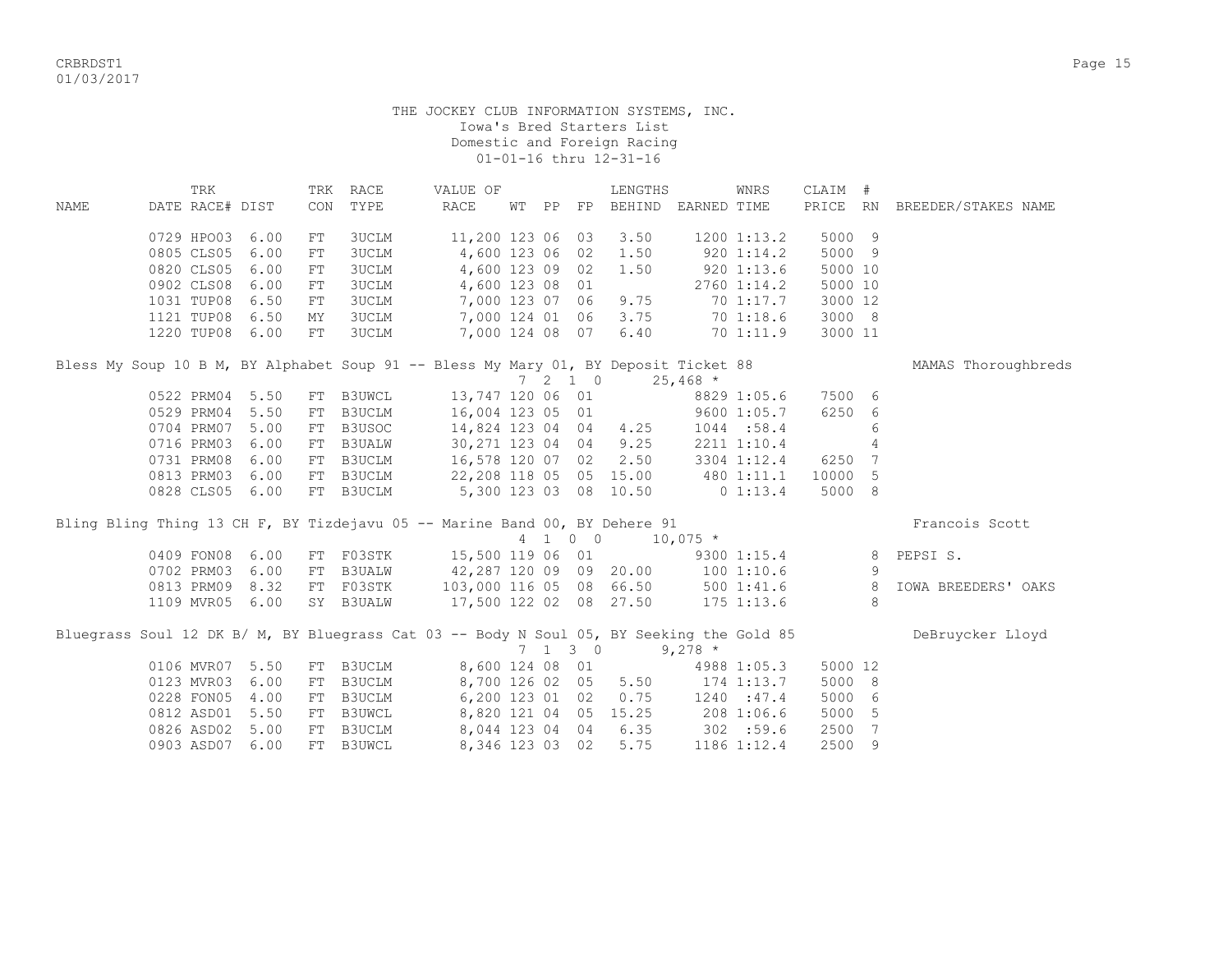CRBRDST1 Page 16 01/03/2017

 Iowa's Bred Starters List Domestic and Foreign Racing 01-01-16 thru 12-31-16 TRK TRK RACE VALUE OF LENGTHS WNRS CLAIM # NAME DATE RACE# DIST CON TYPE RACE WT PP FP BEHIND EARNED TIME PRICE RN BREEDER/STAKES NAME 0911 ASD07 5.50 FT B3UWCL 7,946 123 08 02 5.75 1180 1:06.6 2500 9 Blue Key Rosie 13 DK B/ F, BY Magna Graduate 02 -- Ekberg 05, BY E Dubai 98 Donna Donna Roe & Magna Graduate Syndicate 4 0 0 1 3,885 \* 0630 CBY06 6.00 FT B3UMSW 28,000 119 04 03 3.75 3080 1:12.4 7 0724 CBY07 7.50 T GD B3UMSW 28,000 119 01 05 8.75 280 1:32.4 7 0811 CBY09 6.00 FT B3UMSW 28,000 119 01 06 9.85 420 1:11.5 6 0904 CBY06 5.00 FT B3UMCL 10,500 119 07 05 5.30 105 1:00.0 6250 7 Bluffs Edge 11 B G, BY Added Edge 00 -- Blumin Sue 99, BY Blumin Affair 91 Michael Michaels Beverly  $6 \t0 \t3 \t0 \t12,810 \t*$ 0605 CBY04 7.50 T FM 3UMSW 28,000 123 03 02 1.60 5600 1:31.5 8 0702 CBY08 8.32 T FM 3UMSW 28,000 123 02 04 3.10 1120 1:41.5 9 0728 CBY04 7.50 T FM 3UMCL 14,500 123 06 02 2.00 2900 1:32.1 20000 10<br>0813 CBY04 8.32 T GD 3UMCL 14,500 123 04 02 0.75 2900 1:45.0 20000 9 3UMCL 14,500 123 04 02 0.75 2900 1:45.0 20000 9 0902 CBY03 7.50 T FM 3UMCL 14,500 123 07 05 2.35 145 1:31.1 20000 11 0916 CBY01 8.00 MY 3UMCL 14,700 123 10 10 41.00 145 1:39.0 20000 12 Blumin Baby 05 DK B/ M, BY Cape Storm 90 -- Blumin Special 98, BY Blumin Affair 91 Lamborn Robert<br>
2 0 0 0 0 x  $2 0 0 0$  0320 FON02 4.00 FT B3UCLM 4,598 126 05 07 18.75 0 :47.0 5000 7 0417 FON03 4.00 MY B3UCLM 4,400 123 04 07 14.10 0 :47.6 5000 8 Bold L. H. 11 DK B/ M, BY Suave 01 -- Lady Sky Racer 97, BY Skywalker 82 Umdenstock Lonnie  $10 \t 0 \t 0 \t 1,209$  \* 0320 FON08 6.00 FT B3UCLM 5,100 126 03 07 14.75 0 1:14.6 5000 7 0326 FON06 6.50 FT B3UCLM 5,192 123 03 05 12.25 132 1:20.2 3500 7 0410 FON02 6.50 FT B3UCLM 3,500 123 01 04 10.00 175 1:20.2 2500 6 0522 HPO04 8.00 FT B3UCLM 13,400 123 05 08 20.60 300 1:44.2 3500 8 0603 PRM04 6.00 FT B3UCLM 10,000 113 04 07 11.75 100 1:11.9 4000 7 0721 PRM06 5.00 FT B3UCLM 12,215 118 03 07 12.85 100 :58.6 7500 7 0730 HPO04 6.00 FT B3UCLM 13,400 123 02 08 20.00 300 1:12.2 3500 8

0806 CLS05 6.00 FT B3UCLM 3,400 123 03 05 10.75 102 1:13.8 2500 8

THE JOCKEY CLUB INFORMATION SYSTEMS, INC.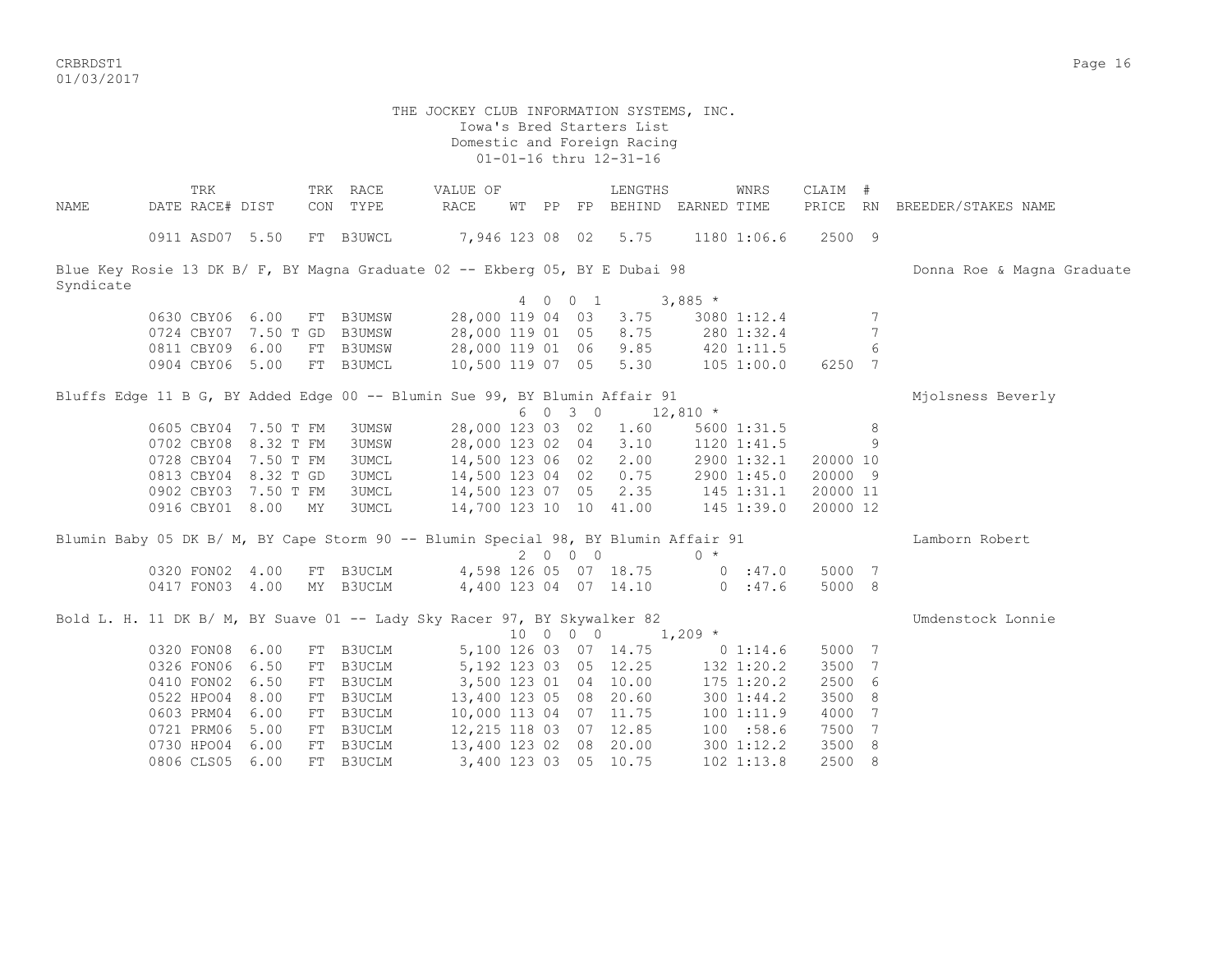CRBRDST1 Page 17 01/03/2017

|             | TRK             |      |            | TRK RACE     | VALUE OF                                                                                      |       |         | LENGTHS                           |              | WNRS         | CLAIM #  |     |                              |
|-------------|-----------------|------|------------|--------------|-----------------------------------------------------------------------------------------------|-------|---------|-----------------------------------|--------------|--------------|----------|-----|------------------------------|
| <b>NAME</b> | DATE RACE# DIST |      |            | CON TYPE     | RACE                                                                                          | WT PP |         | FP BEHIND EARNED TIME             |              |              |          |     | PRICE RN BREEDER/STAKES NAME |
|             | 0820 CLS06 6.00 |      |            | FT B3UCLM    | 3,400 123 07 08                                                                               |       |         | 8.75                              |              | 0 1:14.4     | 2500 10  |     |                              |
|             | 0903 CLS07 6.50 |      |            | FT B3UCLM    | 3,400 123 01 06 6.25                                                                          |       |         |                                   |              | $0\;1:20.4$  | 2500 7   |     |                              |
|             |                 |      |            |              | Bombmarito 12 B G, BY Closing Argument 02 -- Miss Brooklyn B 04, BY Mazel Trick 95            |       |         |                                   |              |              |          |     | Poindexter Allen             |
|             |                 |      |            |              |                                                                                               |       |         | 4 1 2 0                           | $31,119$ *   |              |          |     |                              |
|             | 0512 PRM05      | 6.00 | FT         | <b>3UWCL</b> |                                                                                               |       |         | 22,292 120 02 01                  |              | 13275 1:12.9 | 30000 8  |     |                              |
|             | 0522 PRM08      | 8.00 | ${\rm FT}$ | <b>3UALW</b> |                                                                                               |       |         | 37,824 123 06 04 9.00             |              | 1888 1:40.6  |          | 8   |                              |
|             | 0615 PRM07 8.32 |      | ${\rm FT}$ | 3UAOC        |                                                                                               |       |         | 37,775 124 07 02 2.00             |              | 7500 1:43.1  |          | 10  |                              |
|             | 0704 PRM09 8.50 |      | FT         |              | 3UAOC                                                                                         |       |         | $42,218$ 123 04 02 0.75           |              | 8456 1:45.7  |          | 8   |                              |
|             |                 |      |            |              | Bonita Victoria 13 CH F, BY Triple Check Raise 10 -- Marlin Dance 00, BY Marlin 93            |       |         |                                   |              |              |          |     | Godfrey Toby                 |
|             |                 |      |            |              |                                                                                               |       | 7 0 1 2 |                                   | $7,658*$     |              |          |     |                              |
|             | 0514 PRM07      | 6.00 |            | FT B36MSW    |                                                                                               |       |         | 37,138 118 02 08 29.00            | $100$ 1:13.6 |              |          | 9   |                              |
|             | 0602 PRM04      | 5.50 | FT         |              | B36MCL 13,643 119 02 04 3.25 681 1:07.7 10000                                                 |       |         |                                   |              |              |          | 6   |                              |
|             | 0611 PRM09 5.50 |      | FT         | B36MCL       |                                                                                               |       |         | 12,377 118 06 02 0.75 2450 1:08.0 |              |              | 7500     | 7   |                              |
|             | 0624 PRM05      | 5.50 |            |              | FT B36MCL 15, 152 118 03 03 6.50 1798 1:06.8<br>GD B36MCL 11, 382 118 01 03 15.25 1670 1:12.2 |       |         |                                   |              |              | 10000 8  |     |                              |
|             | 0710 PRM03      | 6.00 |            |              |                                                                                               |       |         |                                   |              |              | 10000 9  |     |                              |
|             | 0728 PRM09 5.00 |      |            | FT B36MCL    | 13,686 118 05 04 6.50 665 1:01.6                                                              |       |         |                                   |              |              | 10000 10 |     |                              |
|             | 0805 PRM06      | 6.00 |            | FT B36MCL    | 11,254 118 05 05 15.75                                                                        |       |         |                                   | 294 1:13.2   |              | 10000    | 7   |                              |
|             |                 |      |            |              | Bonnie Bluejeans 12 DK B/ M, BY Hold Me Back 06 -- Life's Great 03, BY Mt. Livermore 81       |       |         |                                   |              |              |          |     | Kerrigan Bob                 |
|             |                 |      |            |              |                                                                                               |       |         | $10 \t2 \t2 \t0 \t19,231 \t*$     |              |              |          |     |                              |
|             | 0506 PRM03      | 5.00 | FT         | B36MCL       |                                                                                               |       |         | 15,483 123 05 04 10.75            |              | 769 1:00.2   | 15000 7  |     |                              |
|             | 0521 PRM01      | 5.50 | FT         | B36WMC       | 12,401 123 06 02 6.50                                                                         |       |         |                                   |              | 2475 1:06.7  | 7500 6   |     |                              |
|             | 0611 PRM07      | 8.00 | FT         | B36MCL       | 12,621 123 05 04                                                                              |       |         | 3.05                              | 505 1:44.0   |              | 15000    | - 9 |                              |
|             | 0630 PRM10      | 8.00 | GD         | B36MCL       | 13,686 123 05 02                                                                              |       |         | 0.50                              |              | 2660 1:42.6  | 7500 10  |     |                              |
|             | 0717 PRM06      | 8.00 | SY         | B36MCL       | 13, 143 123 08 05 17.25                                                                       |       |         |                                   | 291 1:43.0   |              | 10000    | - 8 |                              |
|             | 0805 PRM04      | 6.00 | FT         | B36MCL       | 13,049 123 04 05 16.50                                                                        |       |         |                                   | 297 1:13.4   |              | 10000 6  |     |                              |
|             | 0812 PRM01      | 6.00 | GD         | B36MCL       | 12,949 123 06 01                                                                              |       |         |                                   |              | 8316 1:12.0  | 15000 6  |     |                              |
|             | 0819 CLS08      | 6.50 | FT         |              | B3UALW 6,300 123 07 01                                                                        |       |         |                                   |              | 3780 1:20.4  |          | 10  |                              |
|             | 0903 CLS04      | 6.00 | FT         |              | B3UCLM 4,600 123 08 05 2.45 138 1:14.4                                                        |       |         |                                   |              |              | 5000 9   |     |                              |
|             | 0917 ED 05      | 5.00 |            | FT B3UCLM    |                                                                                               |       |         | 4,500 126 10 07 11.35             |              | 0.58.6       | 5000 10  |     |                              |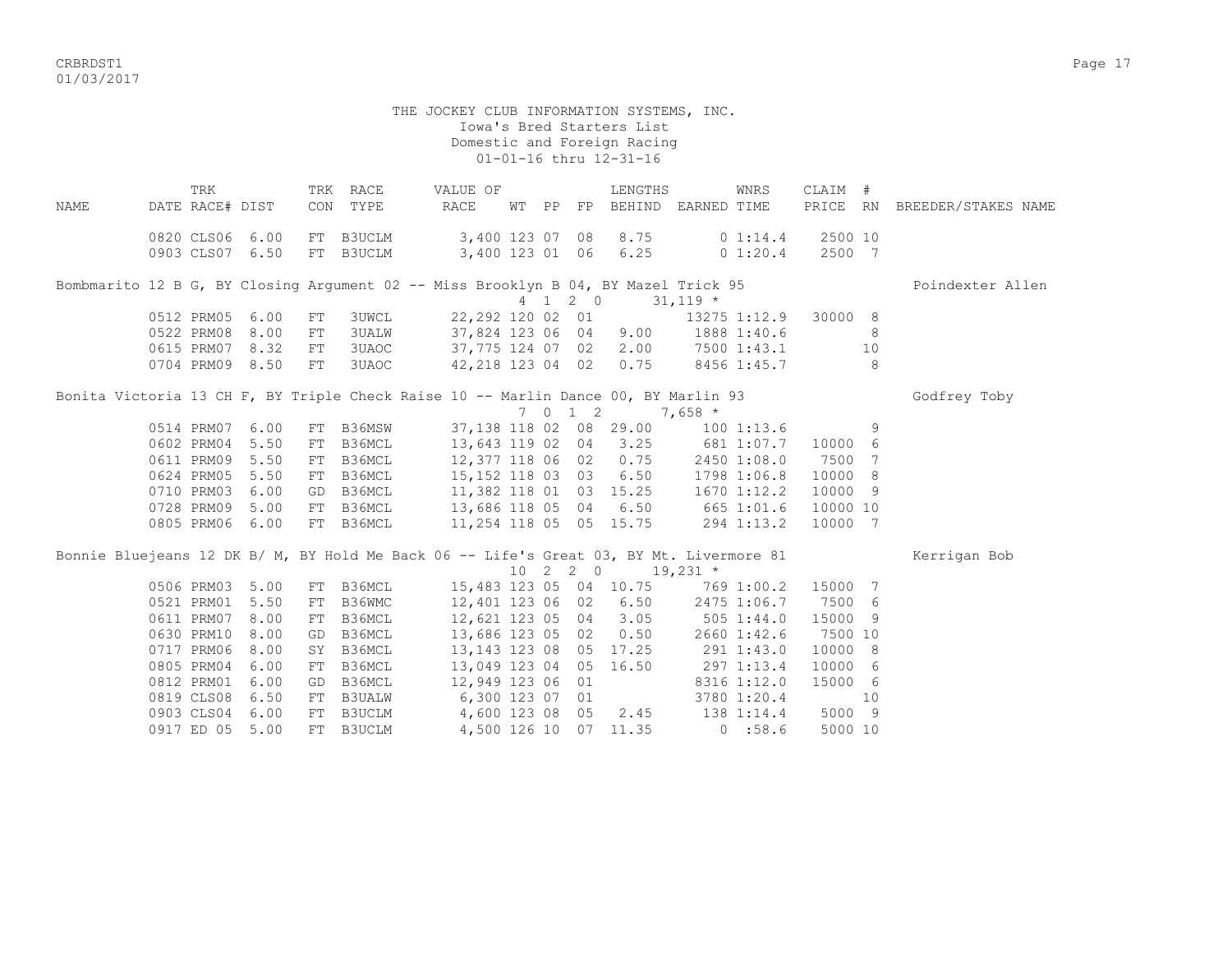CRBRDST1 Page 18 01/03/2017

 THE JOCKEY CLUB INFORMATION SYSTEMS, INC. Iowa's Bred Starters List Domestic and Foreign Racing 01-01-16 thru 12-31-16 TRK TRK RACE VALUE OF LENGTHS WNRS CLAIM # NAME DATE RACE# DIST CON TYPE RACE WT PP FP BEHIND EARNED TIME PRICE RN BREEDER/STAKES NAME Bossy Em 14 CH F, BY Street Boss 04 -- Lucky M 99, BY Pollock's Luck 91 Poindexter H. Allen 2 1 0 0 27,366 \* 0715 PRM07 5.50 FT F02MSW 41,407 119 09 01 24696 1:05.4 11 0813 PRM07 6.00 FT F02STK 90,000 121 02 05 6.25 2670 1:11.9 8 IOWA SORORITY S. Bralin's Grace 13 CH R, BY Quien 04 -- Kentucky Band 08, BY Dixieland Band 80 Maynard Farm & Denise Lynn Scoles 16 1 1 3 44,111 \* 0209 FG 07 5.50 T FM 03MSW 37,000 120 02 12 13.60 0 1:04.7 13 0312 DED01 6.50 FT 03MSW 39,970 121 02 03 1.50 3575 1:23.0 9<br>0430 PRM09 6.00 SY 36MSW 37,130 118 07 03 9.50 4410 1:11.1 11 0430 PRM09 6.00 SY 36MSW 37,130 118 07 03 9.50 4410 1:11.1 11 0515 PRM07 8.32 FT 36MSW 37,138 118 04 01 22200 1:46.2 9 0604 PRM08 6.00 FT A03STK 63,000 118 07 03 6.75 6250 1:12.1 7 GRAY'S LAKE S. 0615 PRM07 8.32 FT 3UAOC 37,775 118 02 10 26.75 100 1:43.1 10 0626 PRM04 5.50 MY 3UCLM 17,889 118 08 05 5.25 378 1:04.9 15000 9 0716 PRM02 8.50 FT 3UCLM 17,966 115 03 04 6.80 896 1:48.4 15000 7 0728 PRM08 8.32 FT A03STK 45,000 116 03 05 12.75 1350 1:45.0 6 IOWA REGISTERED AND FOALED THREE YEAR OLD COLT AND GELDING 0811 PRM05 6.00 FT 3UCLM 12,039 114 01 05 3.50 312 1:11.6 12500 6 0828 CBY05 8.50 T GD 3UCLM 13,720 118 08 02 1.50 2700 1:46.0 12500 8<br>1005 DEL05 8.32 T GD 3UCLM 17,750 117 03 04 1.80 1020 1:46.0 12500 11 1005 DEL05 8.32 T GD 3UCLM 17,750 117 03 04 1.80 1019 MED04 8.00 T FM 3UCLM 18,360 118 06 09 11.25 170 1:36.1 16000 12 1101 PRX09 7.00 FT 3UCLM 21,750 119 08 12 14.50 250 1:25.1 7500 12 1210 PRX09 7.00 FT 3UCLM 21,000 120 08 08 19.10 250 1:25.2 7500 9 1217 PRX09 8.32 MY 3UCLM 26,300 120 01 11 35.25 250 1:46.5 7500 11 Bratty Paddy 13 DK B/ G, BY Paddy O'Prado 07 -- Oxy Ten 06, BY Tenpins 98 Pamela Schutz & Brandi Jo Fett  $6 \t 0 \t 2 \t 3 \t 24,073 \t \star$  0513 PRM05 6.00 MY 36MSW 37,251 118 01 04 6.25 1869 1:12.8 6 0604 PRM01 6.00 FT 36MCL 21,720 119 05 03 4.75 2610 1:11.5 30000 6 0625 PRM05 6.00 FT 36MCL 24,174 118 03 03 3.75 2890 1:11.6 30000 8

| 0625 PRM05 6.00 FT 36MCL |  |  | 24,174 118 03 03 3.75 |  |  | 2890 1:11.6 30000 8                       |      |  |
|--------------------------|--|--|-----------------------|--|--|-------------------------------------------|------|--|
| 0708 PRM05 8.32 FT 36MSW |  |  | 41,446 118 09 02 4.75 |  |  | 8260 1:44.5                               | - 10 |  |
| 0730 PRM05 6.00 FT 36MSW |  |  | 41,606 118 05 03 0.60 |  |  | 5028 1:12.6                               | - 6  |  |
| 0813 PRM04 6.00 FT 36MCL |  |  |                       |  |  | 17,234 118 06 02 1.75 3416 1:11.9 15000 8 |      |  |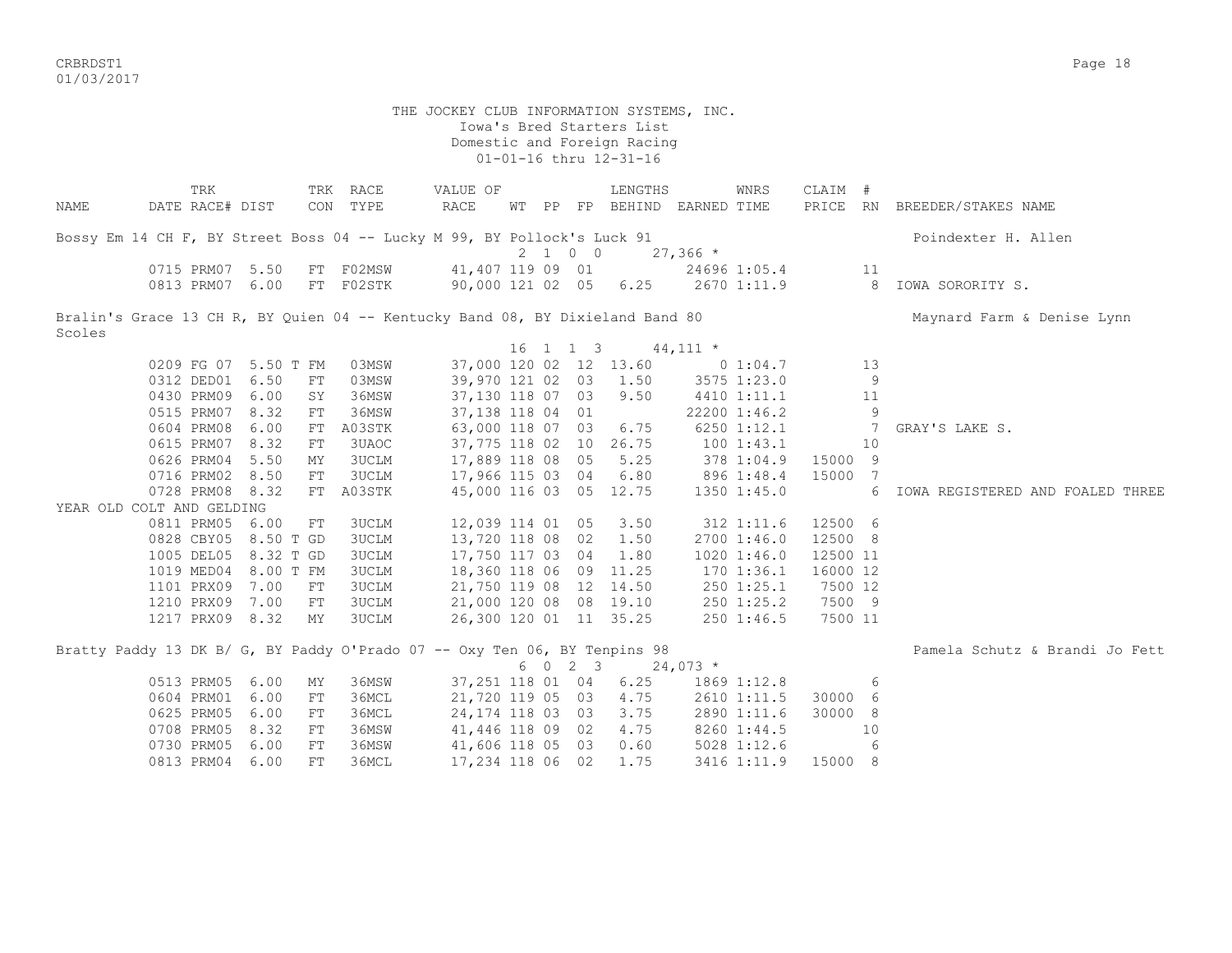CRBRDST1 Page 19 01/03/2017

> THE JOCKEY CLUB INFORMATION SYSTEMS, INC. Iowa's Bred Starters List Domestic and Foreign Racing 01-01-16 thru 12-31-16

|      |                                                                                                  | TRK             |      |    | TRK RACE      | VALUE OF               |  |          | LENGTHS                |                                    | WNRS               | CLAIM #  |    |                           |
|------|--------------------------------------------------------------------------------------------------|-----------------|------|----|---------------|------------------------|--|----------|------------------------|------------------------------------|--------------------|----------|----|---------------------------|
| NAME |                                                                                                  | DATE RACE# DIST |      |    | CON TYPE      | RACE                   |  |          |                        | WT PP FP BEHIND EARNED TIME        |                    | PRICE RN |    | BREEDER/STAKES NAME       |
|      | Brava Genius 11 DK B/ M, BY Bravo Bull 97 -- K's Beau 01, BY Beau Genius 85                      |                 |      |    |               |                        |  |          |                        |                                    |                    |          |    | Iowa State University     |
|      |                                                                                                  |                 |      |    |               |                        |  | 12 0 0 0 |                        | $1,665$ *                          |                    |          |    |                           |
|      |                                                                                                  | 0106 MVR07      | 5.50 |    | FT B3UCLM     | 8,600 124 12 05        |  |          | 4.00                   |                                    | 86 1:05.3          | 5000 12  |    |                           |
|      |                                                                                                  | 0120 MVR06      | 6.00 | FT | B3UCLM        | 8,600 124 05 04        |  |          | 5.00                   |                                    | 430 1:14.6         | 5000 9   |    |                           |
|      |                                                                                                  | 0203 MVR07      | 5.50 | MY | B3UCLM        | 8,600 124 01 07        |  |          | 11.25                  |                                    | 86 1:09.2          | 5000 10  |    |                           |
|      |                                                                                                  | 0220 MVR02      | 6.00 | GD | B3UCLM        | 8,600 124 06 07        |  |          | 5.75                   |                                    | 86 1:18.5          | 5000 10  |    |                           |
|      |                                                                                                  | 0302 MVR06      | 5.50 | FT | <b>B3UCLM</b> |                        |  |          | 8,600 124 02 08 13.20  |                                    | 86 1:08.6          | 5000 10  |    |                           |
|      |                                                                                                  | 0316 MVR01      | 8.00 | FT | B3UCLM        | 7,500 126 06 05        |  |          | 5.60                   |                                    | 1501:46.0          | 4000 8   |    |                           |
|      |                                                                                                  | 0328 MVR01      | 6.00 | GD | B3UCLM        | 9,000 126 06 04        |  |          | 6.00                   |                                    | 450 1:15.9         | 5000 7   |    |                           |
|      |                                                                                                  | 0406 MVR08      | 5.50 | FT | B3UCLM        | 9,000 125 06 05        |  |          | 7.00                   |                                    | 901:09.2           | 5000 9   |    |                           |
|      |                                                                                                  | 0419 MVR05      | 8.00 | FT | B3UCLM        | 7,500 125 07 07        |  |          | 13.75                  |                                    | 75 1:45.6          | 4000     | 7  |                           |
|      |                                                                                                  | 0430 MNR02      | 8.00 | FT | B3UCLM        |                        |  |          | 6,237 123 04 06 17.50  |                                    | $0\;1:44.5$        | 5000 6   |    |                           |
|      |                                                                                                  | 0523 MNR06 6.00 |      |    | FT B3UCLM     |                        |  |          | 6,174 124 03 06 10.25  |                                    | 63 1:15.0          | 5000 8   |    |                           |
|      |                                                                                                  | 0606 MNR06 6.00 |      |    | MY B3UCLM     |                        |  |          | 6,111 120 06 07 17.25  |                                    | 63 1:13.3          | 5000 7   |    |                           |
|      | Brides Last Affair 12 DK B/ G, BY Blumin Affair 91 -- Ascertain Bride 92, BY Pillar of Wisdom 84 |                 |      |    |               |                        |  |          |                        |                                    |                    |          |    | Frum Steve                |
|      |                                                                                                  |                 |      |    |               |                        |  |          | 4 1 0 0 10,337 *       |                                    |                    |          |    |                           |
|      |                                                                                                  | 0512 PRM04      | 6.00 | FT | 36WMC         | 15,507 119 02 04 9.00  |  |          |                        |                                    | 775 1:14.9 12500 6 |          |    |                           |
|      |                                                                                                  | 0526 PRM03      | 8.00 | ΜY | 36MCL         | 15,459 123 06 01       |  |          |                        |                                    | 9150 1:44.1        | 15000 8  |    |                           |
|      |                                                                                                  | 0804 PRM03      | 8.32 | FT | 3UCLM         |                        |  |          |                        | 10,400 119 03 05 12.85 312 1:46.1  |                    | 12500 6  |    |                           |
|      |                                                                                                  | 0812 PRM06 8.50 |      | FT | 3UCLM         |                        |  |          |                        | 13,764 120 08 08 22.00 100 1:46.1  |                    | 12500 8  |    |                           |
|      | Brillant Mind 12 DK B/ M, BY Einstein (BRZ) 02 -- Valedictorian Girl 02, BY Honor Grades 88      |                 |      |    |               |                        |  |          |                        |                                    |                    |          |    | Gary E Lucas & Joan Lucas |
|      |                                                                                                  |                 |      |    |               |                        |  | 5 0 1 0  |                        | $5,060*$                           |                    |          |    |                           |
|      |                                                                                                  | 0604 PRM09      | 5.50 |    | FT B36MCL     |                        |  |          | 21,671 118 05 04 10.75 |                                    | 1075 1:07.6        | 30000 8  |    |                           |
|      |                                                                                                  | 0616 PRM07      | 6.00 | FT | B36MSW        |                        |  |          | 37,154 123 09 08 9.00  |                                    | 1001:12.1          |          | 10 |                           |
|      |                                                                                                  | 0702 PRM07      | 6.00 | FT | B36MCL        | 17,234 123 08 02       |  |          | 2.00                   |                                    | 3416 1:13.1        | 15000 8  |    |                           |
|      |                                                                                                  | 0714 PRM09      | 6.00 | FT | B36MCL        |                        |  |          |                        | 24, 174 123 01 07 13.50 100 1:12.7 |                    | 30000 8  |    |                           |
|      |                                                                                                  | 0722 PRM04      | 8.50 |    | FT B36MCL     | 17,272 123 06 05 12.25 |  |          |                        |                                    | 369 1:49.2         | 15000    | 7  |                           |
|      |                                                                                                  |                 |      |    |               |                        |  |          |                        |                                    |                    |          |    |                           |

Bring the Action 13 DK B/ G, BY Woke Up Dreamin 00 -- Shoot for the Loot 99, BY Demaloot Demashoot 90 bred by Bolinger Michael

3 0 0 0 665 \*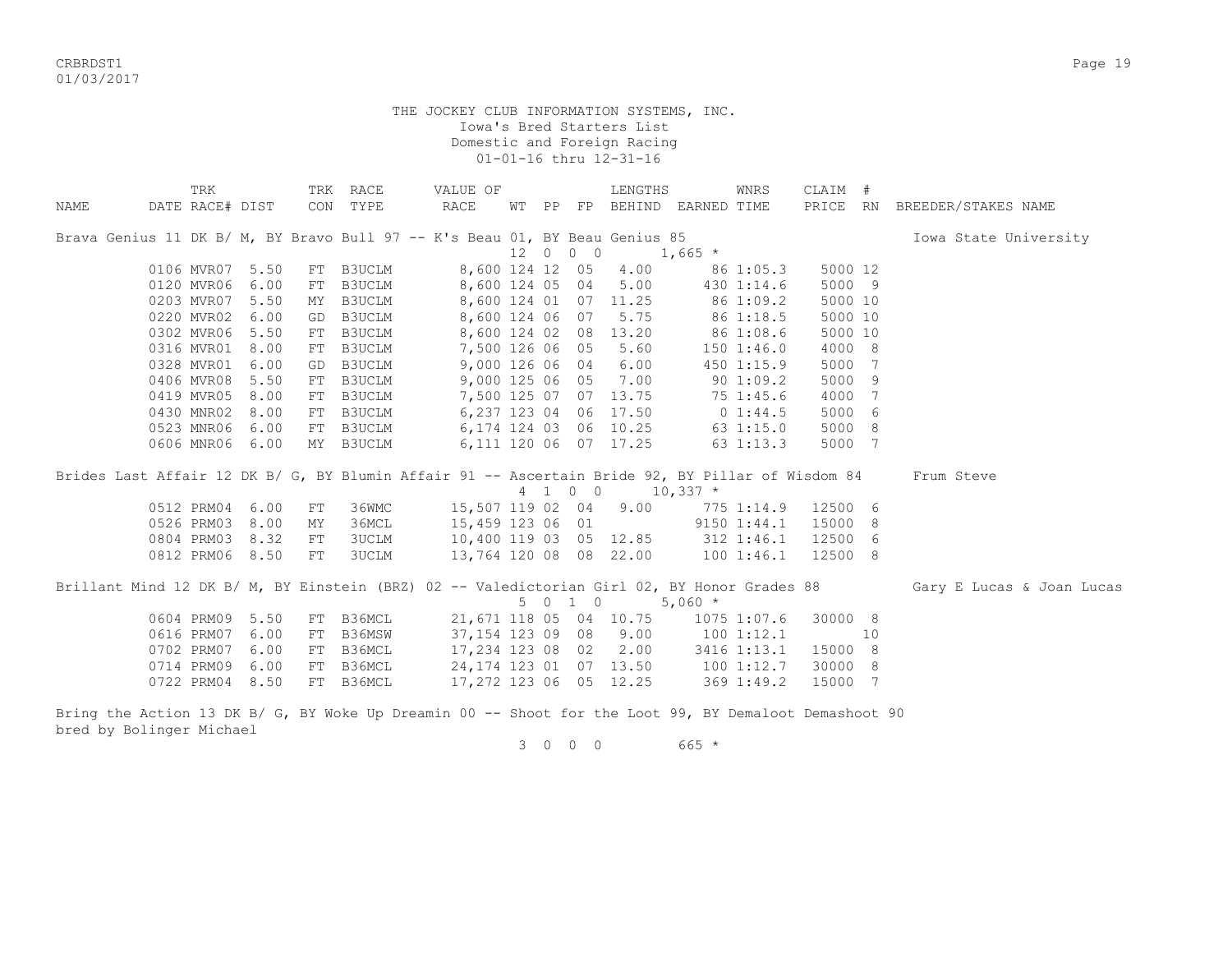CRBRDST1 Page 20 01/03/2017

 THE JOCKEY CLUB INFORMATION SYSTEMS, INC. Iowa's Bred Starters List Domestic and Foreign Racing 01-01-16 thru 12-31-16

 TRK TRK RACE VALUE OF LENGTHS WNRS CLAIM # NAME DATE RACE# DIST CON TYPE RACE WT PP FP BEHIND EARNED TIME PRICE RN BREEDER/STAKES NAME 0703 CBY06 6.00 FT 3UMSW 28,000 119 08 07 13.25 280 1:12.4 8 0722 CBY08 5.50 FT 3UMSW 28,000 119 09 08 15.80 280 1:05.3 9 0805 CBY10 5.50 FT 3UMCL 10,500 119 06 05 9.50 105 1:06.4 6250 7 Brockabyebaby 13 DK B/ F, BY Spring At Last 03 -- Miss Moolah 01, BY Spend a Buck 82 B-Fine Equine 4 0 0 2 4,501  $*$ 0514 PRM07 6.00 FT B36MSW 37,138 113 08 07 14.25 100 1:13.6 9 0529 PRM03 5.50 FT B36MCL 21,074 118 07 03 6.50 2520 1:06.5 25000 7 0624 PRM09 5.50 FT B36MCL 15,113 118 04 03 3.50 1781 1:07.2 10000 9 0714 PRM07 5.00 FT B36MCL 13,479 118 05 FF DNF 100 1:00.1 10000 7 Brock Baby 13 DK B/ G, BY Impeachment 97 -- Which Witch 01, BY Accelerator 94 Hansen Donald C. 14 1 4 2 21,990 \* 0402 FON02 6.00 FT 3UMSW 6,200 123 06 04 3.35 310 1:14.4 9 0512 PRM03 6.00 FT 36WMC 15,507 121 03 02 5.25 3100 1:13.4 15000 6 0526 PRM03 8.00 MY 36MCL 15,459 118 03 07 12.50 100 1:44.1 15000 8 0615 PRM01 8.00 FT 36MCL 15,507 118 03 03 7.10 1860 1:43.4 15000 6 0625 PRM01 8.32 FT 36MCL 11,659 119 05 07 43.00 100 1:45.7 15000 7 0716 PRM01 6.00 FT 36MCL 10,758 118 03 03 5.25 1723 1:12.4 10000 6 0730 PRM04 6.00 FT 36MCL 13,606 118 07 01 8232 1:12.7 10000 7 0806 PRM03 5.50 FT 3UCLM 13,802 118 05 02 5.25 2744 1:04.5 7500 7 0826 CBY07 6.00 FT 3UCLM 10,500 119 03 02 1.50 2100 1:11.3 6250 8 0917 CBY03 5.50 FT 3UCLM 10,500 119 03 05 7.75 105 1:04.5 6250 9 1029 TUP07 5.50 FT 3UCLM 8,640 118 02 06 11.00 80 1:05.0 8500 9 1114 TUP08 6.00 FT 3UCLM 7,000 119 05 05 9.50 136 1:11.3 3500 9 1212 TUP06 6.50 FT 3UCLM 7,000 119 09 02 7.00 1330 1:18.4 3500 10 1227 TUP06 6.50 FT 3UCLM 7,000 119 03 07 7.00 70 1:19.5 3500 8 Brock'sspringfling 12 DK B/ M, BY Spring At Last 03 -- Miss Moolah 01, BY Spend a Buck 82 B-Fine Equine  $4 \t0 \t0 \t0 \t1,725 \t*$  0506 PRM01 6.00 FT B3UWCL 17,347 118 05 04 12.25 863 1:12.4 15000 7 0528 PRM04 6.00 SY B3UWCL 11,636 118 01 07 23.00 100 1:11.3 15000 8 0610 PRM03 6.00 FT B3UCLM 12,642 118 02 04 10.30 662 1:12.7 6250 7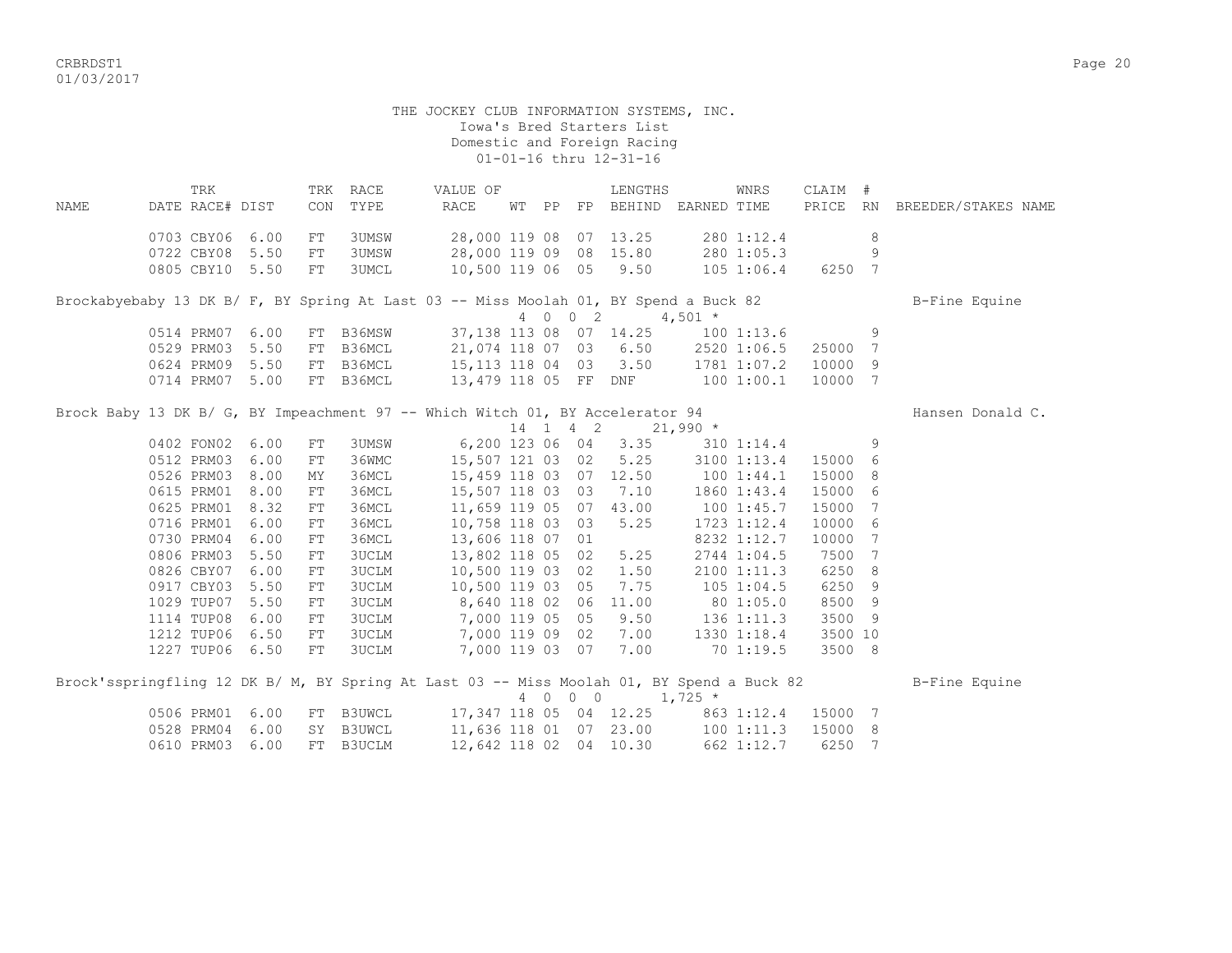CRBRDST1 Page 21 01/03/2017

## THE JOCKEY CLUB INFORMATION SYSTEMS, INC. Iowa's Bred Starters List Domestic and Foreign Racing 01-01-16 thru 12-31-16

|      | TRK             |                 |            | TRK RACE     | VALUE OF                                                                                    |       |     |             | LENGTHS            |            | <b>WNRS</b> | CLAIM #  |     |                     |
|------|-----------------|-----------------|------------|--------------|---------------------------------------------------------------------------------------------|-------|-----|-------------|--------------------|------------|-------------|----------|-----|---------------------|
| NAME | DATE RACE# DIST |                 | CON        | TYPE         | RACE                                                                                        | WT PP |     | FP          | BEHIND EARNED TIME |            |             | PRICE RN |     | BREEDER/STAKES NAME |
|      |                 | 0701 PRM02 5.50 |            | FT B3UCLM    | 11,409 118 02 06                                                                            |       |     |             | 8.50               |            | 100 1:05.1  | 10000 9  |     |                     |
|      |                 |                 |            |              | Brown Sugar Talk'n 10 DK B/ G, BY Tiger Talk 93 -- Miss Little Frost 94, BY Trump an Ace 85 |       |     |             |                    |            |             |          |     | Stumpf Paul W.      |
|      |                 |                 |            |              |                                                                                             |       |     | 7 0 1 1     |                    | 6,546 $*$  |             |          |     |                     |
|      | 0512 PRM03      | 6.00            | ${\rm FT}$ | 36WMC        | 15,507 119 04 05 10.10                                                                      |       |     |             |                    |            | 372 1:13.4  | 12500 6  |     |                     |
|      | 0522 PRM03      | 8.50            | ${\rm FT}$ | 36MCL        | 10,173 123 01 04 29.00                                                                      |       |     |             |                    |            | 668 1:50.2  | 7500     | 6   |                     |
|      | 0609 PRM05      | 8.32            | ${\rm FT}$ | 36MCL        | 10,858 124 04 06 10.50                                                                      |       |     |             |                    |            | 1001:50.3   | 10000    | 7   |                     |
|      | 0625 PRM01      | 8.32            | FT         | 36MCL        | 11,659 124 01 04 23.50                                                                      |       |     |             |                    | 747 1:45.7 |             | 15000    | 7   |                     |
|      | 0709 PRM03      | 8.00            | FT         | 36MCL        | 13, 361 123 07 03 10.85                                                                     |       |     |             |                    |            | 1688 1:42.6 | 10000    | 8   |                     |
|      | 0717 PRM01      | 8.32            | SY         | 36MCL        | 13,787 123 01 02                                                                            |       |     |             | 2.25               |            | 2871 1:46.2 | 12500    | -6  |                     |
|      | 0728 PRM03 8.50 |                 | FT         | 36MCL        | 17,272 123 03 07 12.00                                                                      |       |     |             |                    | 1001:51.1  |             | 15000    | -7  |                     |
|      |                 |                 |            |              | Burning Money 11 B G, BY Marino Marini 00 -- Cat Carson 01, BY Carson City 87               |       |     |             |                    |            |             |          |     | Hutchins Bill       |
|      |                 |                 |            |              |                                                                                             |       | 8 0 | $2 \quad 2$ |                    | $11,156$ * |             |          |     |                     |
|      | 0528 PRM05      | 6.00            | SY         | 3UCLM        | 13,289 120 01 05                                                                            |       |     |             | 9.30               |            | 327 1:11.6  | 15000 6  |     |                     |
|      | 0610 PRM02      | 6.00            | ${\rm FT}$ | <b>3UCLM</b> | 19,856 118 05 03                                                                            |       |     |             | 8.00               |            | 2385 1:11.3 | 10000    | 6   |                     |
|      | 0619 PRM04      | 8.32            | ${\rm FT}$ | <b>3UCLM</b> | 13,643 118 02 02                                                                            |       |     |             | hd                 |            | 2725 1:45.7 | 7500     | - 6 |                     |
|      | 0701 PRM10      | 6.00            | ${\rm FT}$ | <b>3UCLM</b> | 15,074 118 01 02                                                                            |       |     |             | 6.75               |            | 2940 1:10.2 | 7500 10  |     |                     |
|      | 0714 PRM08      | 6.00            | ${\rm FT}$ | <b>3UCLM</b> | 19,277 118 06 05                                                                            |       |     |             | 4.00               |            | 408 1:12.1  | 15000    | - 9 |                     |
|      | 0722 PRM03      | 8.00            | FT         | <b>3UCLM</b> | 15,190 119 05 05                                                                            |       |     |             | 10.85              |            | 324 1:39.2  | 5000     | 7   |                     |
|      | 0805 PRM05      | 8.32            | FT         | <b>3UCLM</b> | 19,393 118 05 05 14.25                                                                      |       |     |             |                    |            | 417 1:43.8  | 7500     | - 6 |                     |
|      | 0812 PRM10      | 6.00            | ${\rm FT}$ | 3UCLM        | 12,988 118 08 03                                                                            |       |     |             | 3.00               |            | 1630 1:11.5 | 7500 8   |     |                     |
|      |                 |                 |            |              | Cactus Star 12 DK B/ G, BY Cactus Ridge 01 -- Coning Eston 98, BY Connecticut 89            |       |     |             |                    |            |             |          |     | Eller Steve         |
|      |                 |                 |            |              |                                                                                             |       |     | 6 0 0 0     |                    | $1,162$ *  |             |          |     |                     |
|      | 0430 PRM09      | 6.00            | SY         | 36MSW        | 37,130 123 05 11 28.00                                                                      |       |     |             |                    |            | 1001:11.1   |          | 11  |                     |
|      | 0515 PRM07      | 8.32            | ${\rm FT}$ | 36MSW        | 37, 138 123 07 08 27.75                                                                     |       |     |             |                    |            | 1001:46.2   |          | 9   |                     |
|      | 0609 PRM05      | 8.32            | ${\rm FT}$ | 36MCL        | 10,858 124 03 04                                                                            |       |     |             | 8.00               |            | 662 1:50.3  | 10000 7  |     |                     |
|      | 0625 PRM05      | 6.00            | ${\rm FT}$ | 36MCL        | 24, 174 123 07 06 16.00                                                                     |       |     |             |                    |            | 1001:11.6   | 30000    | 8   |                     |
|      | 0703 PRM09      | 6.00            | ${\rm FT}$ | 36MCL        | 15,074 123 01 06 13.75                                                                      |       |     |             |                    |            | 1001:12.6   | 10000 10 |     |                     |
|      | 0730 PRM04      | 6.00            | FT         | 36MCL        | 13,606 123 02 07 19.00                                                                      |       |     |             |                    |            | 100 1:12.7  | 10000    | 7   |                     |
|      |                 |                 |            |              |                                                                                             |       |     |             |                    |            |             |          |     |                     |

Cainam 07 B G, BY Is It True 86 -- Lady Sundari 99, BY Late Act 79 Second Communication Cheech Linda M.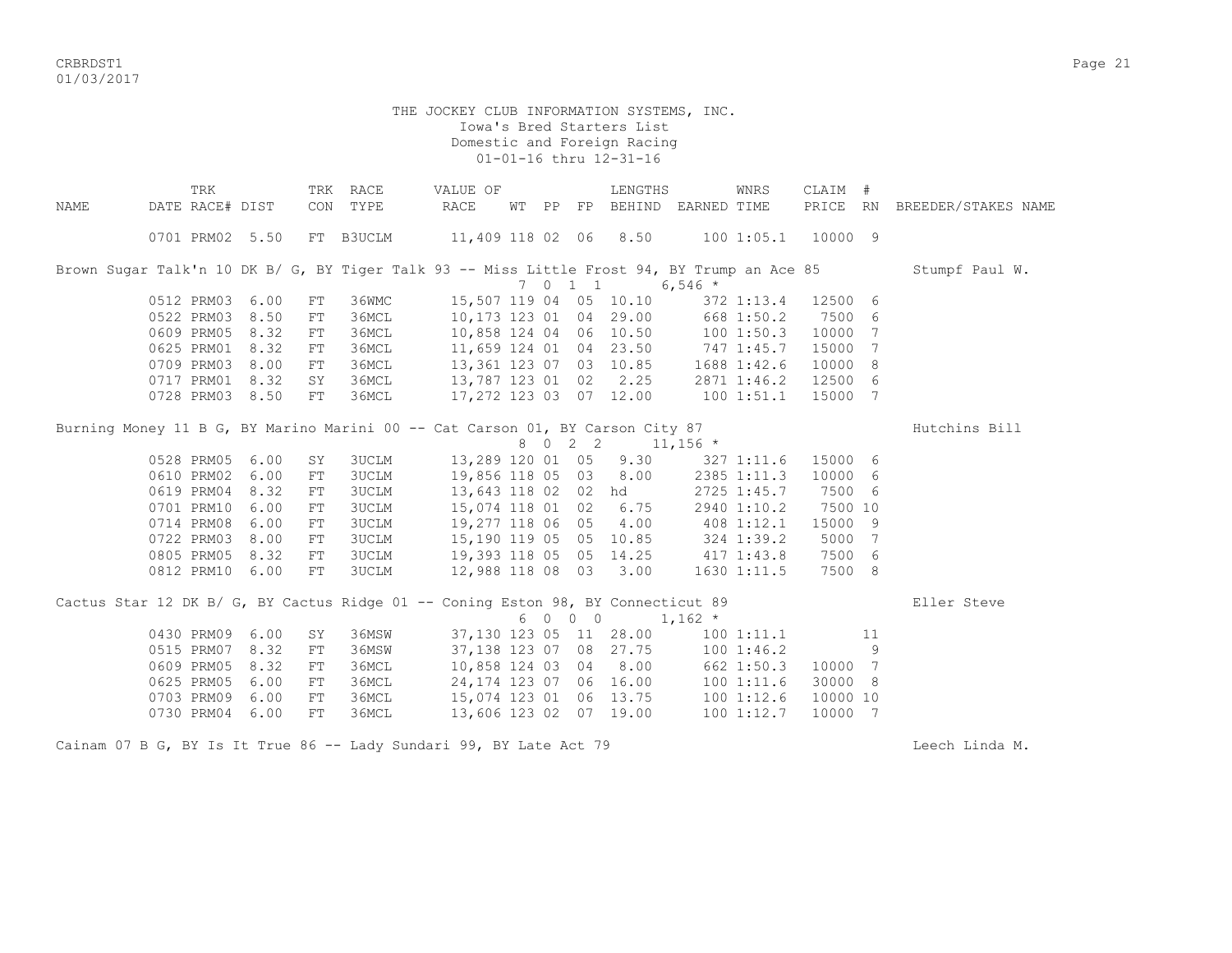CRBRDST1 Page 22 01/03/2017

> THE JOCKEY CLUB INFORMATION SYSTEMS, INC. Iowa's Bred Starters List Domestic and Foreign Racing 01-01-16 thru 12-31-16

TRK TRK RACE VALUE OF LENGTHS WNRS CLAIM # NAME DATE RACE# DIST CON TYPE RACE WT PP FP BEHIND EARNED TIME PRICE RN BREEDER/STAKES NAME 4 0 1 0 12,240 \* 0501 PRM07 6.00 MY 3UALW 42,197 118 01 02 9.00 8450 1:11.0 7 0521 PRM08 6.00 FT A3USTK 60,000 120 02 08 10.30 500 1:10.4 9 JOHN WAYNE S. 0618 PRM08 8.50 FT A3USTK 65,000 119 05 06 24.00 1290 1:45.4 7 CYCLONES H. 0813 PRM01 8.50 FT A4USTK 100,000 116 06 06 15.25 2000 1:42.9 6 GOVERNOR TERRY E. BRANSTAD S. Cal Girls Reign 13 GR/RO F, BY Cowboy Cal 05 -- Seekingthereinbow 03, BY Mutakddim 91 RPM Thoroughbred Farm  $5 \t1 \t2 \t0 \t37,207$  \* 0514 PRM09 6.00 FT B36MSW 37,138 119 06 08 21.75 100 1:13.6 9 0529 PRM03 5.50 FT B36MCL 21,074 118 05 02 0.50 4200 1:06.5 25000 7 0616 PRM07 6.00 FT B36MSW 37,154 118 03 02 5.50 7375 1:12.1 10 0703 PRM03 5.50 FT B36MSW 41,562 118 06 01 25032 1:05.8 7 0715 PRM08 8.32 FT F03STK 64,017 118 03 FF DNF 500 1:44.8 7 IOWA STALLION FILLY S. Call In 07 DK B/ G, BY Rage 93 -- Peruse 86, BY Irish Tower 77 8 1 3 1 4,102 \* 0612 CPW08 5.50 GD 3UCLM 2,400 124 01 04 8.00 192 1:12.0 2500 7 0619 CPW09 6.50 FT 3UALW 2,500 124 03 01 1250 1:26.0 7 0626 CPW06 6.50 FT 3USTK 3,550 124 02 02 nk 888 1:24.2 7 CHIPPEWA DOWNS TB S.<br>0702 CPW06 5.50 FT 8UCLM 2,400 124 05 02 2.25 600 1:10.2 2500 5  $2,400$  124 05 02 2.25 600 1:10.2 2500 5 0716 FAR07 6.00 FT 3UCLM 2,100 126 01 03 5.75 252 1:13.3 2500 7<br>0724 FAR03 7.00 FT 3UCLM 2,100 126 02 05 3.80 105 1:29.1 2500 5  $2,100$  126 02 05 3.80 105 1:29.1 2500 5 0730 FAR07 6.00 FT 8UCLM 2,100 126 01 02 4.25 525 1:13.4 2500 8 0826 ASD04 6.00 FT 3UWCL 7,750 124 01 04 4.75 290 1:12.6 3500 7 Callme Mr Mister 14 B G, BY Taste of Paradise 99 -- Valedictorian Girl 02, BY Honor Grades 88 Gary E Lucas & Joan Lucas 3 0 1 0 7,700 \* 0610 PRM06 4.50 FT 02MSW 37,154 118 08 09 14.85 100 :53.8 10 0630 PRM07 5.00 MY 02MSW 30,673 119 04 04 7.25 2168 :59.2 6 0804 PRM01 5.50 FT 02MCL 27,027 121 01 02 6.00 5432 1:05.8 50000 6 Camy Award 11 DK B/ M, BY Pure Prize 98 -- Camela Carson 02, BY Lord Carson 92 RPM Thoroughbreds 9 1 3 2 23,543 \*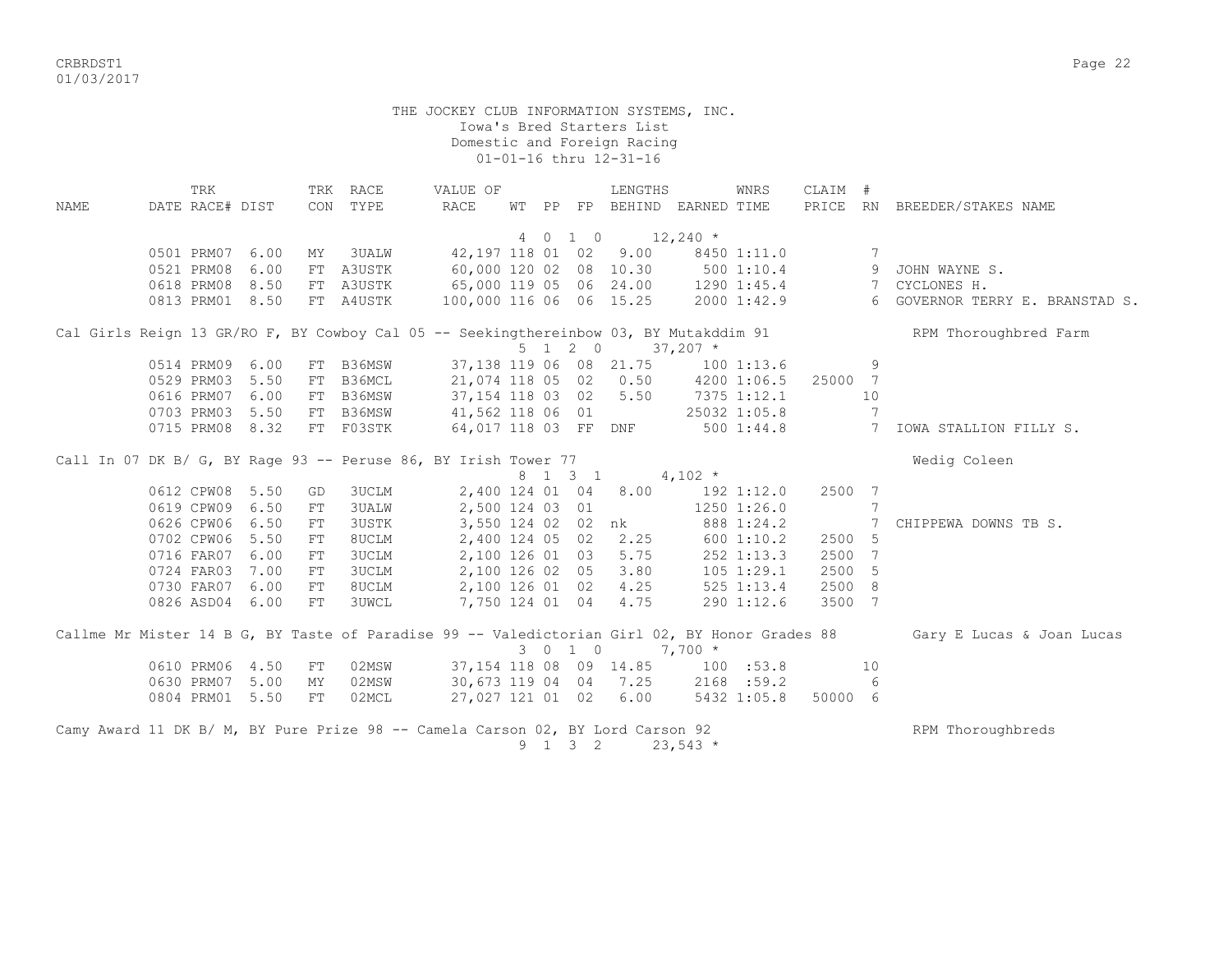CRBRDST1 Page 23 01/03/2017

|      | TRK             |      |            | TRK RACE                    | VALUE OF                                                                          |    |    |                          | LENGTHS              |                | WNRS           | CLAIM #  |                |                                                                                                                        |
|------|-----------------|------|------------|-----------------------------|-----------------------------------------------------------------------------------|----|----|--------------------------|----------------------|----------------|----------------|----------|----------------|------------------------------------------------------------------------------------------------------------------------|
| NAME | DATE RACE# DIST |      |            | CON TYPE                    | <b>RACE</b>                                                                       | WТ | PP | FP                       | BEHIND EARNED TIME   |                |                |          |                | PRICE RN BREEDER/STAKES NAME                                                                                           |
|      | 0514 PRM01      | 8.00 | FT         | <b>B3UWCL</b>               | 16,128 118 05 05                                                                  |    |    |                          | 13.60                |                | 387 1:42.4     | 12500 6  |                |                                                                                                                        |
|      | 0530 PRM05      | 8.00 | FT         | <b>B3UWCL</b>               | 13, 224 119 03 04                                                                 |    |    |                          | 10.00                |                | 864 1:41.6     | 35000 7  |                |                                                                                                                        |
|      | 0610 PRM05      | 8.00 | FT         | B3UCLM                      | 13,225 118 08 03                                                                  |    |    |                          | 1.50                 |                | 1539 1:42.2    | 10000 10 |                |                                                                                                                        |
|      | 0703 PRM04      | 8.00 | FT         | B3UCLM                      | 14,888 118 01 02                                                                  |    |    |                          | 3.00                 |                | 3132 1:41.5    | 12500 7  |                |                                                                                                                        |
|      | 0714 PRM01      | 8.50 | FT         | B3UCLM                      | 14,806 117 05 01                                                                  |    |    |                          |                      |                | 9048 1:47.0    | 7500 6   |                |                                                                                                                        |
|      | 0729 PRM07      | 8.32 | FT         | B3UCLM                      | 14,392 124 03 02                                                                  |    |    |                          | 6.75                 |                | 2968 1:46.9    | 10000 9  |                |                                                                                                                        |
|      | 0811 PRM01      | 8.32 |            | FT B3UCLM                   | 19,393 123 03 03                                                                  |    |    |                          | 6.75                 |                | 2335 1:42.6    | 15000 6  |                |                                                                                                                        |
|      | 1108 TUP01      |      |            | 8.00 T FM B3UALW            | 15,000 120 06 02                                                                  |    |    |                          | 0.75                 |                | 2970 1:36.8    |          | - 6            |                                                                                                                        |
|      |                 |      |            | 1126 TUP04 8.00 T FM B3USTK | 30,000 121 03 09 9.75                                                             |    |    |                          |                      |                | 300 1:35.3     |          | 11             | QUEEN OF THE GREEN S.                                                                                                  |
|      |                 |      |            |                             | Canaveralstrukgold 12 CH G, BY Canaveral 91 -- Yukon Silver 98, BY Silver Buck 78 |    |    |                          |                      |                |                |          |                | Iowa State University                                                                                                  |
|      |                 |      |            |                             |                                                                                   |    |    | $7\quad 1\quad 0\quad 0$ |                      | $4,713*$       |                |          |                |                                                                                                                        |
|      | 0605 PRM04      | 6.00 | ${\rm FT}$ | 36MCL                       | 15,334 118 02 05 19.50                                                            |    |    |                          |                      |                | 363 1:15.0     | 15000 9  |                |                                                                                                                        |
|      | 0615 PRM01      | 8.00 | ${\rm FT}$ | 36MCL                       | 15,507 123 06 06 31.10                                                            |    |    |                          |                      |                | 1001:43.4      | 15000 6  |                |                                                                                                                        |
|      | 0703 PRM01      | 6.00 | FT         | 36MCL                       | 10,000 123 07 08 45.00                                                            |    |    |                          |                      |                | 1001:12.1      | 10000 8  |                |                                                                                                                        |
|      | 0724 PRM06      | 5.50 | FT         | 36MCL                       | 17,234 118 08 08 26.50                                                            |    |    |                          |                      | 1001:06.8      |                | 15000 8  |                |                                                                                                                        |
|      | 0729 PRM03      | 6.00 | FT         | 36MCL                       | 10,710 124 05 05 16.25                                                            |    |    |                          |                      | $315$ 1:15.5   |                | 12500 5  |                |                                                                                                                        |
|      | 0806 CLS02      | 6.00 | FT         | <b>3UMSW</b>                | 5,700 123 02 01                                                                   |    |    |                          |                      |                | 3420 1:15.6    |          | 6              |                                                                                                                        |
|      | 0828 CLS02 6.00 |      | FT         | <b>3UALW</b>                |                                                                                   |    |    |                          | 6,300 123 02 04 5.50 |                | 315 1:14.4     |          | -6             |                                                                                                                        |
|      |                 |      |            |                             |                                                                                   |    |    |                          | 3 1 0 1              | $2,735$ *      |                |          |                | Candlelite N Roses 10 GR/RO M, BY Bravo Bull 97 -- Millennium Rose 00, BY Cryptoclearance 84 100 Iowa State University |
|      | 0617 LBG06      | 6.00 |            | FT B3UCLM                   | 4,050 120 05 03 6.75                                                              |    |    |                          |                      | $375$ $1:12.1$ |                | 3200 7   |                |                                                                                                                        |
|      | 0723 GF 08      | 5.25 |            | FT B3UCLM                   | 4,100 126 02 01                                                                   |    |    |                          |                      |                | 2255 1:06.6    | 2500 8   |                |                                                                                                                        |
|      | 0731 GF 09 5.25 |      |            | FT B3UCLM                   | 4,200 126 05 06 2.60                                                              |    |    |                          |                      |                | $105$ $1:05.8$ | 3200 8   |                |                                                                                                                        |
|      |                 |      |            |                             | Canela Caliente 12 B M, BY Wild Gold 90 -- Dominant Desire 04, BY Exploit 96      |    |    | $10 \t 0 \t 3 \t 1$      |                      | $16,031$ *     |                |          |                | Connolly Mike                                                                                                          |
|      | 0602 PRM09      | 6.00 |            | FT B36MSW                   | 37,130 123 11 08 11.55                                                            |    |    |                          |                      |                | 1001:12.1      |          | 11             |                                                                                                                        |
|      | 0611 PRM07      | 8.00 | FT         | B36MCL                      | 12,621 123 09 06 5.30                                                             |    |    |                          |                      |                | 1001:44.0      | 15000 9  |                |                                                                                                                        |
|      | 0704 PRM02      | 8.32 | FT         | B36MCL                      | 10,882 123 02 02                                                                  |    |    |                          | hd                   |                | 2842 1:47.7    | 10000 7  |                |                                                                                                                        |
|      | 0722 PRM04      | 8.50 |            | FT B36MCL                   | 17,272 123 07 06 13.50                                                            |    |    |                          |                      | 100 1:49.2     |                | 15000    | $\overline{7}$ |                                                                                                                        |
|      | 0811 PRM03      | 8.50 |            | FT B36MSW                   | 41,601 123 06 04 16.00                                                            |    |    |                          |                      |                | 2093 1:45.6    |          | 6              |                                                                                                                        |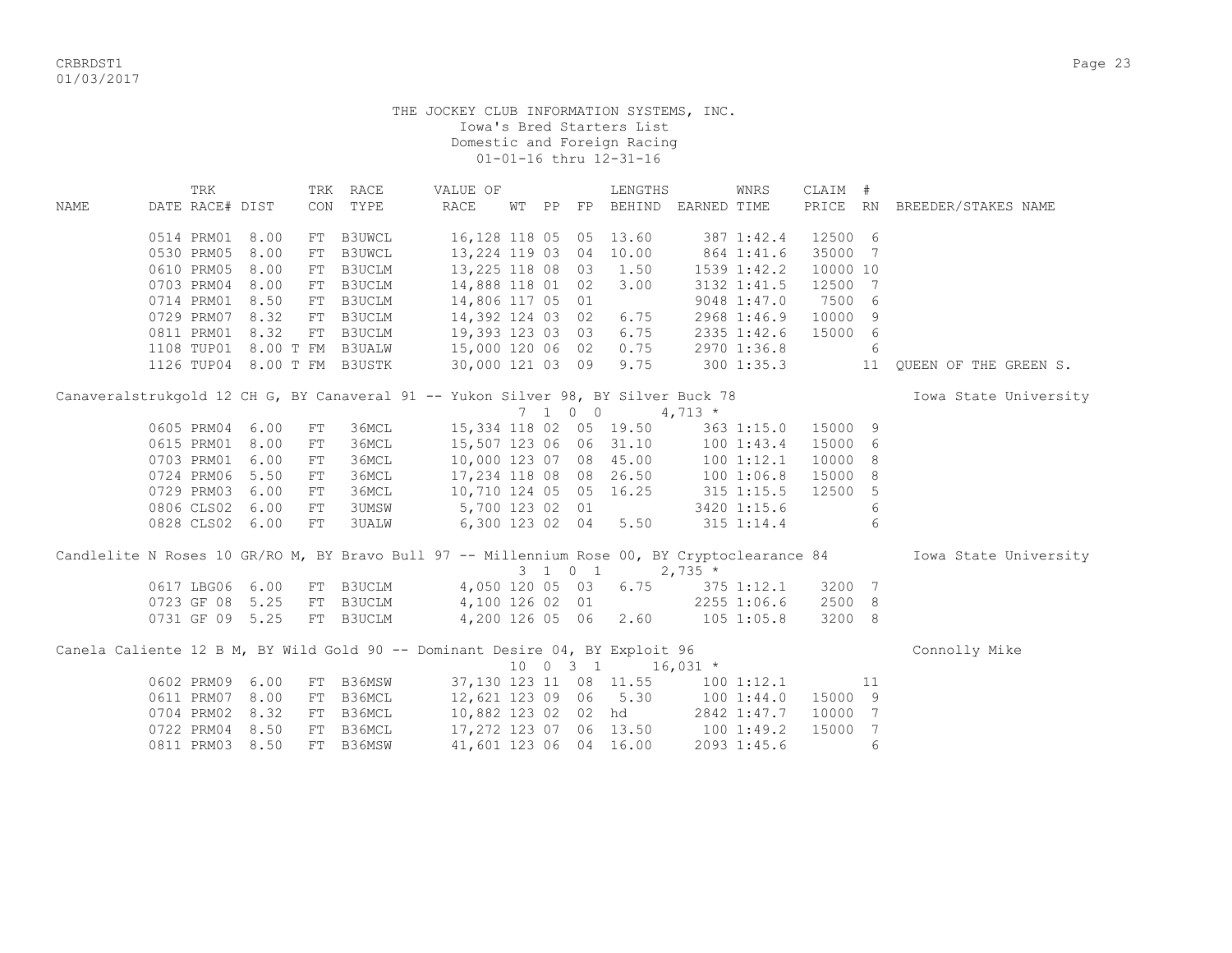CRBRDST1 Page 24 01/03/2017

#### THE JOCKEY CLUB INFORMATION SYSTEMS, INC. Iowa's Bred Starters List Domestic and Foreign Racing 01-01-16 thru 12-31-16

| <b>NAME</b>                                                                                 | DATE RACE# DIST | TRK |                             |    | TRK RACE<br>CON TYPE | VALUE OF<br>RACE       | WТ               | PP |                             | LENGTHS<br>FP BEHIND EARNED TIME    |            | WNRS        | CLAIM #  |    | PRICE RN BREEDER/STAKES NAME |
|---------------------------------------------------------------------------------------------|-----------------|-----|-----------------------------|----|----------------------|------------------------|------------------|----|-----------------------------|-------------------------------------|------------|-------------|----------|----|------------------------------|
|                                                                                             |                 |     |                             |    |                      |                        |                  |    |                             |                                     |            |             |          |    |                              |
|                                                                                             |                 |     | 0825 CBY01 7.50 T GD B3UMSW |    |                      |                        |                  |    |                             | 28,000 123 03 02 nk                 |            | 5600 1:34.8 |          | 10 |                              |
|                                                                                             | 0917 CBY11      |     |                             |    | 8.00 T FM B3UMCL     | 14,860 123 01 03       |                  |    |                             | 2.25                                |            | 1450 1:39.7 | 20000 12 |    |                              |
|                                                                                             | 1008 RP 08      |     |                             |    | 7.50 T FM B35MSW     | 33,000 123 04 05       |                  |    |                             | 3.85                                | 9801:31.1  |             |          | 9  |                              |
|                                                                                             | 1103 RP 01 8.00 |     |                             |    | GD B35MCL            |                        |                  |    |                             | 17,709 123 05 04 20.25 871 1:40.1   |            |             | 20000 9  |    |                              |
|                                                                                             | 1203 RP 05 8.00 |     |                             |    | SY B35MCL            |                        |                  |    |                             | 10,445 123 06 02 10.50              |            | 1895 1:41.3 | 7500 10  |    |                              |
| Canveralsbetrloud 13 B G, BY Canaveral 91 -- She's Better Loud 07, BY Bravo Bull 97         |                 |     |                             |    |                      |                        |                  |    |                             |                                     |            |             |          |    | Iowa State University        |
|                                                                                             |                 |     |                             |    |                      |                        |                  |    | $7 \quad 1 \quad 1 \quad 0$ |                                     | $10,597$ * |             |          |    |                              |
|                                                                                             | 0429 PRM06 5.00 |     |                             | FT | 36MCL                |                        |                  |    |                             | 21,671 118 01 FF DNF                |            | 100 : 59.4  | 25000 8  |    |                              |
|                                                                                             | 0512 PRM04      |     | 6.00                        | FT | 36WMC                | 15,507 118 06 05 19.50 |                  |    |                             |                                     | 372 1:14.9 |             | 15000 6  |    |                              |
|                                                                                             | 0522 PRM01      |     | 5.50                        | FT | 36MCL                |                        |                  |    |                             | 12,401 113 05 02 hd                 |            | 2475 1:07.3 | 7500 6   |    |                              |
|                                                                                             | 0612 PRM02      |     | 5.50                        | FT | 36MCL                | 12,377 118 03 01       |                  |    |                             |                                     |            | 7350 1:06.7 | 7500 7   |    |                              |
|                                                                                             | 0626 PRM04      |     | 5.50                        | MY | <b>3UCLM</b>         |                        |                  |    |                             | 17,889 118 02 08 20.50 100 1:04.9   |            |             | 15000 9  |    |                              |
|                                                                                             | 0707 PRM01      |     | 5.00                        | FT | <b>3UCLM</b>         |                        |                  |    |                             | 13,254 118 05 07 8.75 100 :59.6     |            |             | 7500 8   |    |                              |
|                                                                                             | 0806 PRM01      |     | 5.50                        | FT | 3UCLM                |                        |                  |    |                             | 13,136 115 04 07 12.60              | 1001:05.3  |             | 7500 7   |    |                              |
| Captain Theo 07 CH G, BY King of Scat 96 -- Captain Messier 93, BY Hail the Ruckus 83       |                 |     |                             |    |                      |                        |                  |    |                             |                                     |            |             |          |    | Bloomin Thoroughbreds        |
|                                                                                             |                 |     |                             |    |                      |                        |                  |    | 2 0 0 0                     |                                     | $203 *$    |             |          |    |                              |
|                                                                                             | 0104 TUP04 4.50 |     |                             | FT | 4UCLM                |                        |                  |    |                             | 7,560 123 04 05 6.75                |            | 203 :50.7   | 3000 8   |    |                              |
|                                                                                             | 0313 FON06 4.00 |     |                             | FT | 3UCLM                |                        |                  |    |                             | 3,500 123 08 10 6.75                | 0.145.6    |             | 2500 10  |    |                              |
| Caribbean Cowboy 12 DK B/ G, BY Petionville 92 -- Hollywood and Wine 01, BY Tactical Cat 96 |                 |     |                             |    |                      |                        |                  |    |                             |                                     |            |             |          |    | Shattuck/RPM Inc.            |
|                                                                                             |                 |     |                             |    |                      |                        |                  |    | 8 1 0 1                     | $12,999$ *                          |            |             |          |    |                              |
|                                                                                             | 0514 PRM02      |     | 6.00                        | FT | <b>3UWCL</b>         |                        |                  |    |                             | 24, 250 118 02 04 10.80 1250 1:11.7 |            |             | 15000 4  |    |                              |
|                                                                                             | 0530 PRM04      |     | 5.50                        | FT | <b>3UCLM</b>         |                        |                  |    |                             | 16,080 118 05 07 15.25              | 1001:04.9  |             | 6250 8   |    |                              |
|                                                                                             | 0612 PRM05      |     | 5.00                        | FT | <b>3UCLM</b>         |                        |                  |    |                             | 13,480 118 04 06 10.50              | 100 : 58.6 |             | 7500 6   |    |                              |
|                                                                                             | 0619 PRM04      |     | 8.32                        | FT | 3UCLM                | 13,643 118 01 03       |                  |    |                             | 1.85                                |            | 1635 1:45.7 | 7500 6   |    |                              |
|                                                                                             | 0702 PRM01      |     | 8.00                        | GD | <b>3UCLM</b>         |                        |                  |    |                             | 11,954 118 07 09 10.30              |            | 1001:40.5   | 5000 9   |    |                              |
|                                                                                             | 0717 PRM04      |     | 8.32                        | SY | <b>3UCLM</b>         | 13,916 118 06 01       |                  |    |                             |                                     |            | 9396 1:44.2 | 5000 7   |    |                              |
|                                                                                             | 0729 PRM04      |     | 8.32                        | FT | <b>3UCLM</b>         |                        |                  |    |                             | 11,000 124 03 07 4.20               | 1001:46.3  |             | 7500 8   |    |                              |
|                                                                                             | 0811 PRM04 8.50 |     |                             | FT | 3UCLM                |                        | 14,392 123 06 05 |    |                             | 4.50                                | 318 1:45.2 |             | 7500 9   |    |                              |

Cash in a Shoebox 11 DK B/ M, BY Too Much Ice 97 -- Miss True Blue 03, BY Yes It's True 96 Nielsen Charles David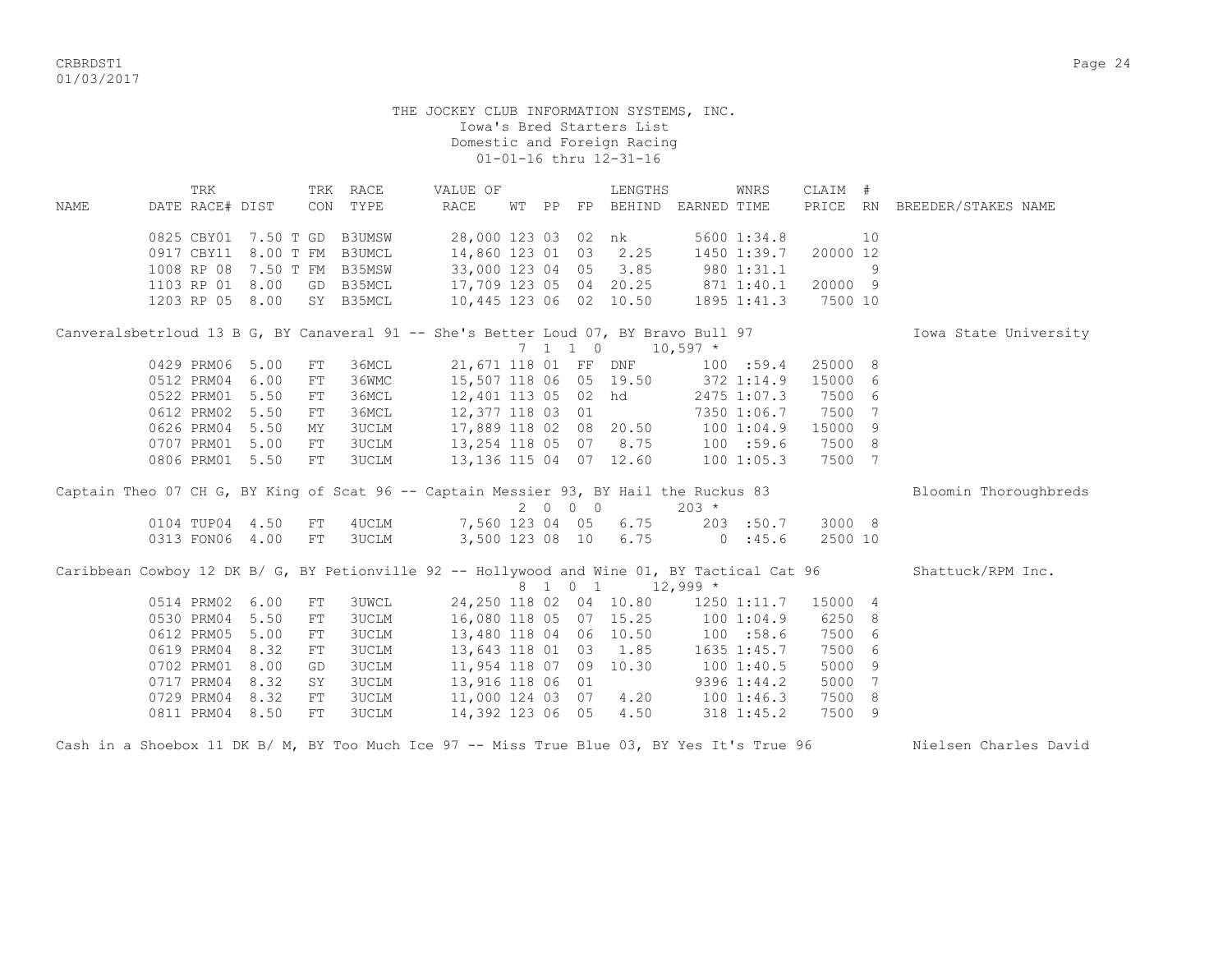CRBRDST1 Page 25 01/03/2017

|             | TRK                                                                          |      |    | TRK RACE         | VALUE OF              |  |                              | LENGTHS                            |             | WNRS           | CLAIM #  |    |                              |  |
|-------------|------------------------------------------------------------------------------|------|----|------------------|-----------------------|--|------------------------------|------------------------------------|-------------|----------------|----------|----|------------------------------|--|
| <b>NAME</b> | DATE RACE# DIST                                                              |      |    | CON TYPE         | RACE                  |  |                              | WT PP FP BEHIND EARNED TIME        |             |                |          |    | PRICE RN BREEDER/STAKES NAME |  |
|             |                                                                              |      |    |                  |                       |  |                              |                                    |             |                |          |    |                              |  |
|             |                                                                              |      |    |                  |                       |  | $11 \quad 1 \quad 1 \quad 0$ |                                    | $8,685*$    |                |          |    |                              |  |
|             | 0409 FON07                                                                   | 6.00 |    | FT B3UALW        | 8,000 123 06 06       |  |                              | 4.80                               |             | 0 1:14.2       |          | 8  |                              |  |
|             | 0423 FON06                                                                   | 6.00 |    | FT B3UALW        | 8,000 123 02 01       |  |                              |                                    |             | 4800 1:15.6    |          | 7  |                              |  |
|             | 0624 WO 02                                                                   | 6.50 |    | FT B3UCLM        | 19,160 121 04 05      |  |                              | 7.25                               |             | 399 1:19.3     | 8000     | 7  |                              |  |
|             | 0713 WO 08                                                                   | 6.50 |    | FT B3UCLM        | 23,600 119 03 09      |  |                              | 18.80                              |             | $307$ $1:17.3$ | 11500    | 9  |                              |  |
|             | 0807 FE 02                                                                   | 5.50 |    | FT B3UCLM        | 11,978 118 03 02      |  |                              | 2.00                               | 1412 1:05.9 |                | 5000     | 5  |                              |  |
|             | 0830 FE 05                                                                   |      |    | 7.00 T FM B3UCLM | 10,174 118 04 04      |  |                              | 4.00                               |             | 373 1:28.1     | 4000     | 5  |                              |  |
|             | 0911 FE 02                                                                   | 6.00 |    | FT B3UCLM        | 12,164 119 04 04      |  |                              | 7.75                               |             | 428 1:11.9     | 5000     | 5  |                              |  |
|             | 1002 FE 05                                                                   | 8.32 |    | MY B3UCLM        |                       |  |                              | 10,255 119 02 07 15.50             |             | $62 \t1:44.7$  | 4000 7   |    |                              |  |
|             | 1007 WO 08                                                                   | 8.50 |    | FT B3UCLM        |                       |  |                              | 37,820 119 01 07 22.50             |             | 303 1:45.4     | 23500 7  |    |                              |  |
|             | 1026 WO 08                                                                   | 7.00 |    | FT B3UCLM        | 19,392 119 01 08 7.55 |  |                              |                                    |             | 300 1:24.4     | 6000 13  |    |                              |  |
|             | 1109 WO 02 8.50                                                              |      |    | FT B3UCLM        |                       |  |                              | 18,672 119 04 08 18.50             |             | 301 1:46.0     | 6000 8   |    |                              |  |
|             |                                                                              |      |    |                  |                       |  |                              |                                    |             |                |          |    |                              |  |
|             | Cash Talks 14 CH G, BY Midshipman 06 -- Secrets N Lies 08, BY Graeme Hall 97 |      |    |                  |                       |  |                              |                                    |             |                |          |    | Dave McShane                 |  |
|             |                                                                              |      |    |                  |                       |  | 2001                         |                                    | $3,359$ *   |                |          |    |                              |  |
|             | 0716 PRM05 5.50                                                              |      | FT | 02MSW            |                       |  |                              | 41,524 118 04 07 13.00 100 1:05.7  |             |                |          | 8  |                              |  |
|             | 0804 PRM01 5.50                                                              |      | FT | 02MCL            |                       |  |                              | 27,027 120 05 03 11.50 3259 1:05.8 |             |                | 50000 6  |    |                              |  |
|             | Castana 11 CH M, BY Noble Causeway 02 -- French Cue 00, BY French Deputy 92  |      |    |                  |                       |  |                              |                                    |             |                |          |    | Lane Thoroughbreds, L.C.     |  |
|             |                                                                              |      |    |                  |                       |  |                              | 7 2 1 1 18,147 $*$                 |             |                |          |    |                              |  |
|             | 0604 PRM02                                                                   | 5.50 |    | FT B3UCLM        | 12,762 119 04 06      |  |                              | 8.35                               |             | 100 1:07.2     | 10000 6  |    |                              |  |
|             | 0615 PRM03                                                                   | 6.00 |    | FT B3UCLM        | 14,031 118 04 02      |  |                              | 4.00                               |             | 2808 1:13.0    | 10000 6  |    |                              |  |
|             | 0703 PRM07                                                                   | 5.50 |    | FT B3UCLM        | 12,750 118 03 04      |  |                              | 3.75                               | 682 1:06.2  |                | 7500 11  |    |                              |  |
|             | 0715 PRM05                                                                   | 6.00 |    | FT B3UCLM        | 14,640 120 03 03      |  |                              | 9.00                               | 1740 1:11.2 |                | 12500 10 |    |                              |  |
|             | 0729 PRM02                                                                   | 6.00 |    | FT B3UCLM        | 13,672 120 01 01      |  |                              |                                    |             | 8652 1:13.9    | 12500 7  |    |                              |  |
|             | 0828 CLS05                                                                   | 6.00 |    | FT B3UCLM        | 5,300 123 02 04       |  |                              | 8.00                               | 265 1:13.4  |                | 5000 8   |    |                              |  |
|             | 0902 CLS04 6.50                                                              |      |    | FT B3UALW        | 6,500 123 05 01       |  |                              |                                    |             | 3900 1:21.0    |          | 6  |                              |  |
|             |                                                                              |      |    |                  |                       |  |                              |                                    |             |                |          |    |                              |  |
|             | Cat O'Toole 13 B G, BY Devil His Due 89 -- Model Cat 06, BY Catienus 94      |      |    |                  |                       |  |                              |                                    |             |                |          |    | Prairie Valley Farms         |  |
|             |                                                                              |      |    |                  |                       |  | 6 0 1 0                      |                                    | $17,306$ *  |                |          |    |                              |  |
|             | 0515 PRM03                                                                   | 6.00 | FT | 36MSW            | 37,202 118 06 04      |  |                              | 6.75                               |             | 1856 1:12.0    |          | 8  |                              |  |
|             | 0603 PRM09                                                                   | 6.00 | FT | 36MSW            | 37,130 118 11 04      |  |                              | 1.25                               |             | 1838 1:12.0    |          | 11 |                              |  |
|             | 0619 PRM09                                                                   | 6.00 | FT | 36MSW            | 37, 154 118 01 07     |  |                              | 9.50                               |             | 100 1:12.2     |          | 10 |                              |  |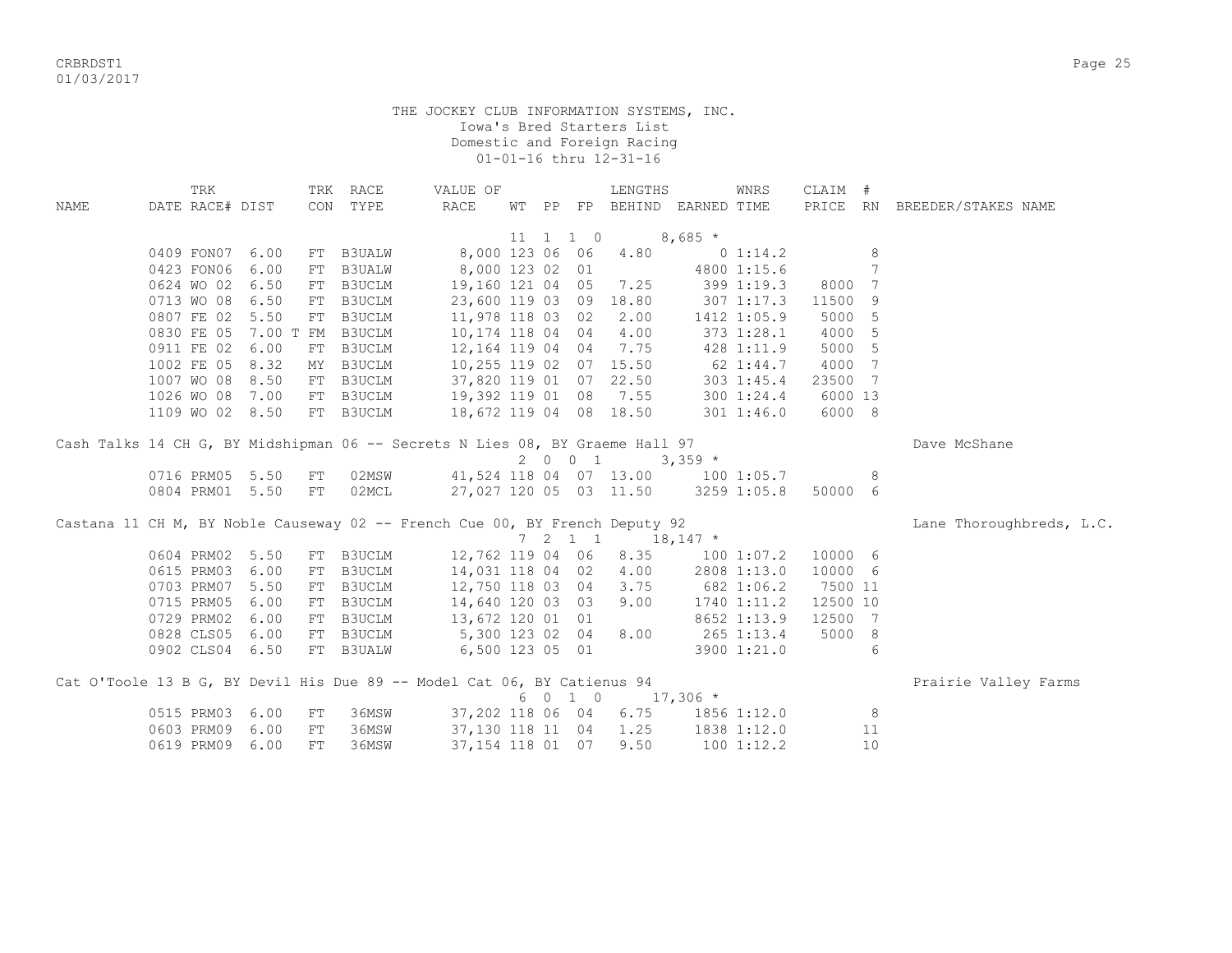CRBRDST1 Page 26 01/03/2017

# THE JOCKEY CLUB INFORMATION SYSTEMS, INC. Iowa's Bred Starters List Domestic and Foreign Racing 01-01-16 thru 12-31-16 TRK TRK RACE VALUE OF LENGTHS WNRS CLAIM #

NAME DATE RACE# DIST CON TYPE RACE WT PP FP BEHIND EARNED TIME PRICE RN BREEDER/STAKES NAME 0708 PRM05 8.32 FT 36MSW 41,446 118 07 04 12.75 2065 1:44.5 10 0730 PRM05 6.00 FT 36MSW 41,606 118 06 02 hd 8372 1:12.6 6 0813 PRM10 8.50 FT A03STK 103,000 116 02 05 17.25 3075 1:44.3 7 IOWA BREEDERS' DERBY Caydees Hero 14 DK B/ G, BY El Caballo 04 -- Caydee O Brady 05, BY Dazzling Falls 92 Frum Steve  $1 \t0 \t0 \t0 \t2,079 \t\t*$  0716 PRM05 5.50 FT 02MSW 41,524 118 01 04 7.00 2079 1:05.7 8 C F Fisher 12 DK B/ G, BY Kirkendahl 02 -- Darlin Saarland 06, BY Saarland 99 Gaede Stacey 11 1 3 1 8,462  $*$  0318 FON05 6.00 FT 3UCLM 4,400 123 01 02 0.50 880 1:15.4 5000 10 0408 FON09 6.00 FT 3UCLM 4,400 123 04 02 2.25 880 1:13.4 5000 10 0519 PRM09 6.00 FT 3UWCL 16,031 116 10 09 15.75 100 1:12.3 12500 10 0527 PRM02 5.00 MY 3UCLM 12,621 120 01 05 10.00 303 :58.7 7500 9 0612 PRM04 8.32 FT 3UCLM 10,500 120 01 06 29.50 100 1:46.0 15000 6 0624 PRM03 6.00 FT 3UCLM 10,732 120 02 04 15.25 747 1:11.4 12500 7 0707 PRM03 5.00 FT 3UCLM 13,837 120 02 03 2.00 1792 :58.5 7500 7 0724 PRM04 6.00 FT 3UCLM 11,427 120 06 06 9.25 100 1:12.4 12500 7 0812 CLS06 6.00 FT 3UCLM 4,400 123 03 06 5.75 0 1:15.2 5000 8 0819 CLS04 6.50 FT 3UCLM 4,400 123 06 01 2640 1:21.6 5000 7<br>0902 CLS08 6.00 FT 3UCLM 4,600 118 03 02 0.50 920 1:14.2 5000 10 0902 CLS08 6.00 FT 3UCLM 4,600 118 03 02 0.50 920 1:14.2 5000 10 Champagne Lunch 11 B M, BY Bright Launch 93 -- Champange High 99, BY Slewacide 80 William L. Hobbs & Richard W. Galyen 8 1 1 0 3,740 \* 0424 FON01 4.00 FT B3UCLM 4,500 123 03 05 7.85 135 :46.6 5000 6 0701 PRM02 5.50 FT B3UCLM 11,409 122 04 09 23.50 100 1:05.1 10000 9 0715 PRM09 5.00 FT B3UCLM 14,402 118 09 10 21.35 100 :58.9 10000 10 0806 CLS06 6.00 FT B3UCLM 4,600 123 08 04 4.35 230 1:15.0 5000 8<br>0821 CLS04 6.00 FT B3UCLM 4,012 123 08 06 9.60 0 1:15.4 2500 8<br>0903 CLS04 6.00 FT B3UCLM 4,600 123 01 09 13.20 0 1:14.4 5000 9 0821 CLS04 6.00 FT B3UCLM 4,012 123 08 06 9.60 0 1:15.4 2500 8 0903 CLS04 6.00 FT B3UCLM 4,600 123 01 09 13.20 0 1:14.4 5000 9 0917 ED 05 5.00 FT B3UCLM 4,500 121 04 02 3.50 1125 :58.6 5000 10

0923 ED 02 5.00 FT B3UCLM 4,100 121 03 01 2050 1:00.7 2500 6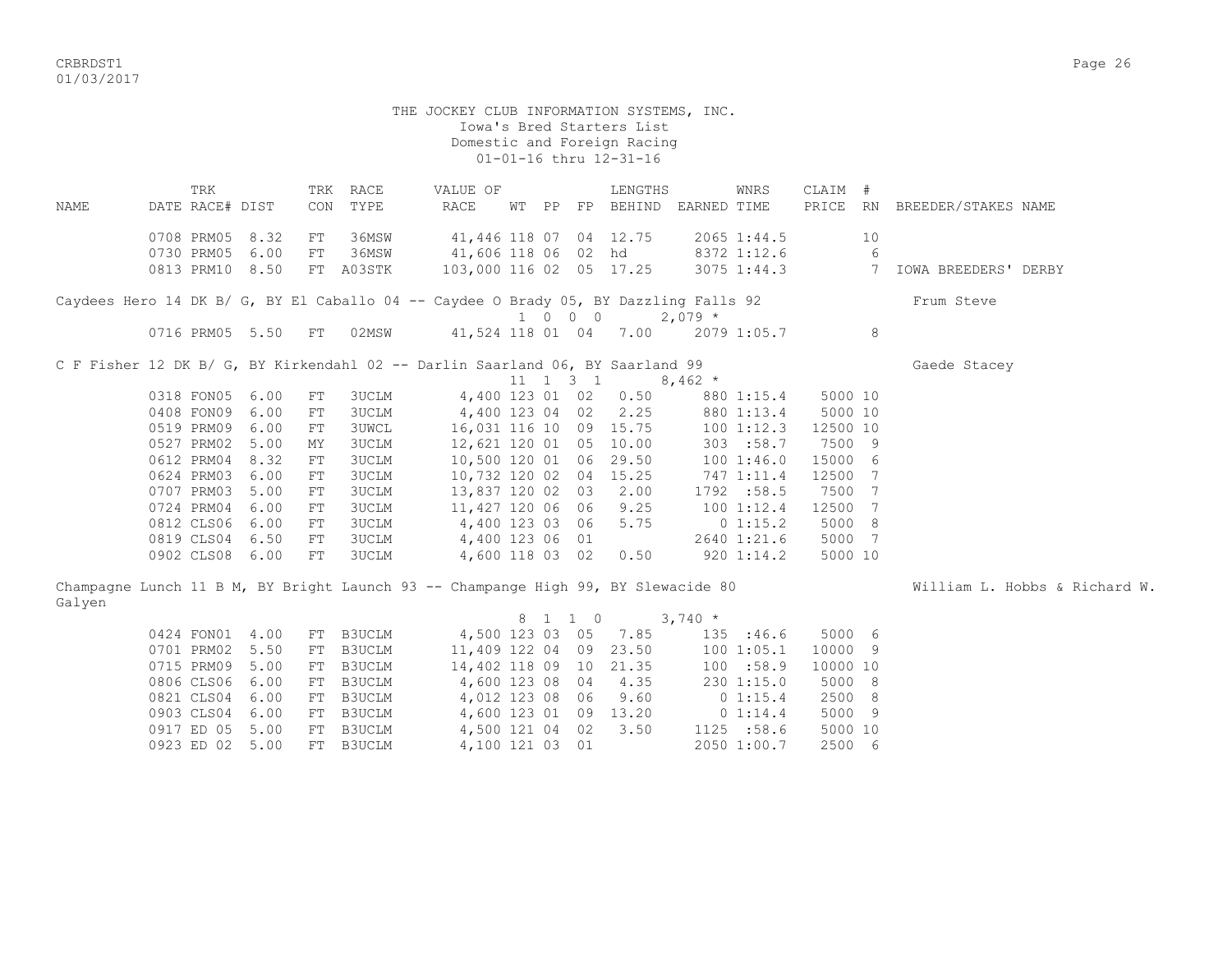CRBRDST1 Page 27 01/03/2017

|                                                                                      | TRK             |    | TRK RACE     | VALUE OF                             |                 |                     | LENGTHS                     |             | WNRS           | CLAIM # |                |                                      |
|--------------------------------------------------------------------------------------|-----------------|----|--------------|--------------------------------------|-----------------|---------------------|-----------------------------|-------------|----------------|---------|----------------|--------------------------------------|
| NAME                                                                                 | DATE RACE# DIST |    | CON TYPE     | RACE                                 |                 |                     | WT PP FP BEHIND EARNED TIME |             |                |         |                | PRICE RN BREEDER/STAKES NAME         |
| Chanel's Legacy 14 GR/RO F, BY Dominus 08 -- Chanel Number Mine 07, BY Value Plus 01 |                 |    |              |                                      |                 |                     |                             |             |                |         |                | Poindexter H. Allen                  |
|                                                                                      |                 |    |              |                                      |                 | $5$ 2 0 1           |                             | $84,394$ *  |                |         |                |                                      |
|                                                                                      | 0813 PRM07 6.00 |    | FT F02STK    | 90,000 115 04 03                     |                 |                     | 1.25                        |             |                |         |                | 8900 1:11.9 8 IOWA SORORITY S.       |
|                                                                                      | 0908 RP 03 6.00 | FT | F02MSW       | 33,000 119 05 01                     |                 |                     |                             |             | 19494 1:11.4   | 11      |                |                                      |
|                                                                                      | 1014 RP 07 6.50 |    | FT F02STK    | 50,000 117 06 01                     |                 |                     |                             |             | 30000 1:17.2   |         |                | 6 E. L. GAYLORD MEMORIAL S.          |
|                                                                                      | 1119 DED06 8.00 |    | FT F02STK    | 400,000 119 07 04 16.25 20000 1:37.9 |                 |                     |                             |             |                |         |                | 10 \$400,000 DELTA DOWNS PRINCESS S. |
|                                                                                      | 1211 RP 08 8.00 |    | FT F02STK    | 100,000 121 08 04 11.50              |                 |                     |                             |             | 6000 1:38.3    |         | 9              | TRAPEZE S.                           |
| Cheese Biz 09 B G, BY Humming 96 -- Cheese Grits 97, BY Silver Ghost 82              |                 |    |              |                                      |                 |                     |                             |             |                |         |                | MAMAS Thoroughbreds                  |
|                                                                                      |                 |    |              |                                      |                 | 12 0 2 0            |                             | 4,885 $*$   |                |         |                |                                      |
|                                                                                      | 0305 FON06 6.00 | FT | 3UCLM        |                                      |                 |                     | 6,200 120 01 07 13.25       |             | 0 1:13.4       | 5000 7  |                |                                      |
|                                                                                      | 0319 FON07 6.50 | FT | 3UCLM        |                                      |                 |                     | 6,200 120 08 08 11.80       | $0\;1:19.4$ |                | 5000    | 9              |                                      |
|                                                                                      | 0408 FON08 8.32 | FT | 3UCLM        |                                      |                 |                     | 3,500 123 02 07 16.25       | $0\;1:45.6$ |                | 2500    | -9             |                                      |
|                                                                                      | 0423 FON04 8.50 | FT | <b>3UCLM</b> |                                      |                 |                     | 3,500 123 02 06 10.10       |             | 0 1:51.2       | 2500 6  |                |                                      |
|                                                                                      | 0501 FON07 8.32 | ΜY | <b>3UCLM</b> | 3,500 123 03 02                      |                 |                     | 2.50                        |             | 700 1:50.4     | 2500 6  |                |                                      |
|                                                                                      | 0519 PRM02 8.32 | FT | <b>3UWCL</b> | 13,247 118 03 06                     |                 |                     | 7.50                        |             | 1001:45.6      | 7500 8  |                |                                      |
|                                                                                      | 0529 PRM07 8.00 | FT | 3UCLM        | 11,000 120 03 05                     |                 |                     | 7.35                        |             | $315$ $1:40.0$ | 5000 10 |                |                                      |
|                                                                                      | 0609 PRM03 8.32 | FT | 3UCLM        | 11,000 118 02 06                     |                 |                     | 6.20                        |             | 100 1:47.0     | 7500 8  |                |                                      |
|                                                                                      | 0702 PRM01 8.00 | GD | 3UCLM        | 11,954 118 01 02 no                  |                 |                     |                             |             | 3074 1:40.5    | 5000 9  |                |                                      |
|                                                                                      | 0717 PRM04 8.32 | SY | 3UCLM        | 13,916 118 05 05                     |                 |                     | 6.50                        |             | 324 1:44.2     | 5000    | $\overline{7}$ |                                      |
|                                                                                      | 0805 CLS06 6.00 | FT | 3UCLM        | 3,400 123 04 04                      |                 |                     | 7.00                        |             | $170$ $1:14.2$ | 2500    | 7              |                                      |
|                                                                                      | 0819 CLS02 8.32 | FT | 3UCLM        | 3,400 123 01 05 15.10                |                 |                     |                             |             | $102$ $1:45.6$ | 2500 7  |                |                                      |
| Cherokee Charlie 13 DK B/ G, BY Wild Gold 90 -- R J's Riley 06, BY Yonaguska 98      |                 |    |              |                                      |                 |                     |                             |             |                |         |                | Forsyth Richard                      |
|                                                                                      |                 |    |              |                                      |                 | $5 \t1 \t0 \t1$     |                             | $17,298$ *  |                |         |                |                                      |
|                                                                                      | 0430 PRM09 6.00 | SY | 36MSW        |                                      |                 |                     | 37,130 113 08 04 10.25      |             | 1838 1:11.1    |         | 11             |                                      |
|                                                                                      | 0604 PRM01 6.00 | FT | 36MCL        | 21,720 114 01 01                     |                 |                     |                             |             | 13050 1:11.5   | 30000 6 |                |                                      |
|                                                                                      | 0630 PRM06 6.00 | SY | <b>3UALW</b> | 42,140 118 05 09 12.90               |                 |                     |                             | 1001:11.0   |                |         | 10             |                                      |
|                                                                                      | 0722 PRM07 6.00 | FT | 3UCLM        | 14,829 115 08 03 7.00                |                 |                     |                             |             | 2210 1:10.7    | 30000 8 |                |                                      |
|                                                                                      | 0807 PRM09 6.00 | FT | 3UALW        | 42,218 115 04 08 17.25               |                 |                     |                             | 1001:11.3   |                |         | 8              |                                      |
| Choteau 14 DK B/ F, BY Silver Poet 04 -- Samara Street 06, BY Street Cry (IRE) 98    |                 |    |              |                                      | $4\overline{ }$ | $0 \quad 2 \quad 0$ |                             | $11,286$ *  |                |         |                | DeBruycker Lloyd                     |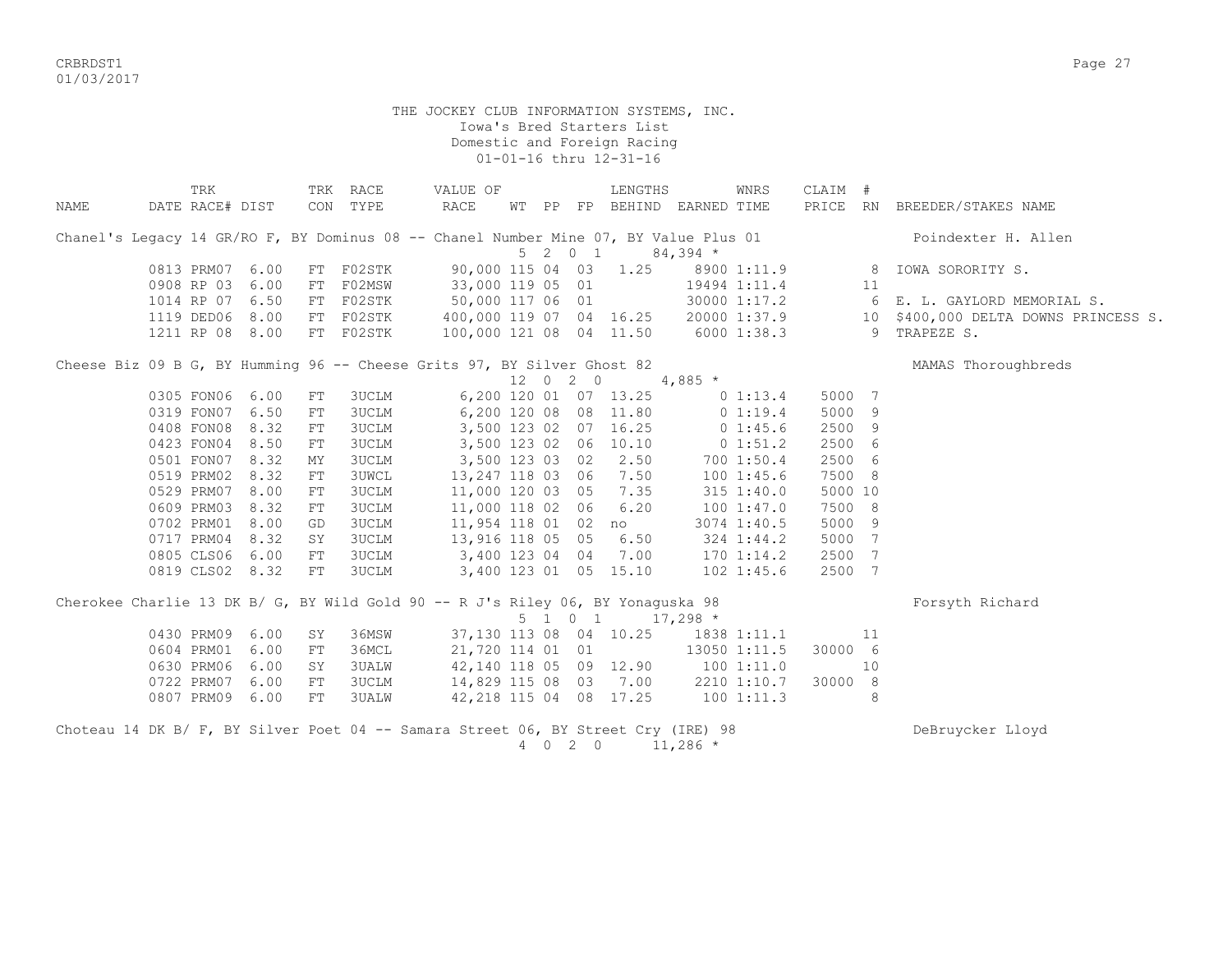CRBRDST1 Page 28 01/03/2017

#### THE JOCKEY CLUB INFORMATION SYSTEMS, INC. Iowa's Bred Starters List Domestic and Foreign Racing 01-01-16 thru 12-31-16

|      | TRK             |      | TRK | RACE   | VALUE OF                                                                        |    |    |          | LENGTHS  |             | WNRS        | CLAIM # |     |                     |  |
|------|-----------------|------|-----|--------|---------------------------------------------------------------------------------|----|----|----------|----------|-------------|-------------|---------|-----|---------------------|--|
| NAME | DATE RACE# DIST |      | CON | TYPE   | RACE                                                                            | WТ | PP | FP       | BEHIND   | EARNED TIME |             | PRICE   | RN  | BREEDER/STAKES NAME |  |
|      | 0609 PRM04      | 4.50 | FT  | F02MSW | 37,227 118 01                                                                   |    |    |          | 06 16.75 |             | 100 : 53.6  |         |     |                     |  |
|      |                 |      |     |        |                                                                                 |    |    |          |          |             |             |         |     |                     |  |
|      | 0715 PRM07      | 5.50 | FT  | F02MSW | 41,407 119 01                                                                   |    |    | 05       | 12.50    |             | 882 1:05.4  |         | 11  |                     |  |
|      | 0724 PRM01      | 5.50 | FT  | F02MCL | 24, 251 120 06 02                                                               |    |    |          | 3.00     |             | 4872 1:07.5 | 25000   | -6  |                     |  |
|      | 0731 PRM06      | 5.50 | FT  | F02MCL | 26,927 119 04                                                                   |    |    | 02       | 3.25     |             | 5432 1:07.1 | 50000   | 6   |                     |  |
|      |                 |      |     |        | Chuck's Dahl 11 DK B/ M, BY Kirkendahl 02 -- Darlin Saarland 06, BY Saarland 99 |    |    |          |          |             |             |         |     | Meyer Stacey        |  |
|      |                 |      |     |        |                                                                                 |    |    | 10 1 0 1 |          | $3,698$ *   |             |         |     |                     |  |
|      | 0312 FON02      | 4.00 | FT  | B3UMCL | 4,000 123 02                                                                    |    |    | 04       | 7.00     | 200         | :46.8       | 10000   | - 8 |                     |  |
|      | 0318 FON01      | 6.00 | FT  | B3UMCL | 3,500 123 04                                                                    |    |    | 01       |          |             | 2100 1:15.6 | 5000    |     |                     |  |
|      | 0408 FON05      | 6.00 | FT. | B3UCLM | 4,400 123 02                                                                    |    |    | 08       | 14.00    |             | $0\;1:14.6$ | 5000    | 8   |                     |  |
|      | 0430 FON10      | 6.00 | MY  | B3UCLM | 4,400 123 05 04                                                                 |    |    |          | 9.00     |             | 2201:16.6   | 5000    |     |                     |  |
|      | 0507 FON04      | 8.00 | FT  | B3UCLM | 4,400 123 07                                                                    |    |    | 03       | 4.75     |             | 528 1:44.4  | 5000    |     |                     |  |
|      | 0615 PRM03      | 6.00 | FT  | B3UCLM | 14,031 120 03                                                                   |    |    | 05       | 16.00    |             | 312 1:13.0  | 10000   | 6   |                     |  |
|      | 0701 PRM03      | 6.00 | FT  | B3UCLM | 17,889 117 09                                                                   |    |    | 09       | 19.25    |             | 1001:11.7   | 12500   | 9   |                     |  |
|      | 0714 PRM04      | 8.50 | FT  | B3UCLM | 14,069 117 02                                                                   |    |    | 07       | 40.00    |             | 1001:47.2   | 7500    | 7   |                     |  |
|      | 0806 CLS07      | 6.00 | FT  | B3UALW | 6,300 123 03                                                                    |    |    | 09       | 21.35    |             | 0 1:15.0    |         | 9   |                     |  |
|      | 0827 CLS01      | 8.32 | FT  | B3UCLM | 4,600 123 01                                                                    |    |    | 05       | 77.25    |             | 138 1:46.4  | 5000    | 5   |                     |  |

| C Indygo 10 DK B/ M, BY Winter Glitter 97 -- Tiger Fan 00, BY Lear Fan 81 |                           |  |                       |                       |             |         | Rumbaugh Carroll |
|---------------------------------------------------------------------------|---------------------------|--|-----------------------|-----------------------|-------------|---------|------------------|
|                                                                           |                           |  | 5 0 1 0               |                       | 880 *       |         |                  |
|                                                                           | 0306 FON05 6.00 FT B3UCLM |  |                       | 4,400 123 07 06 6.25  | $0\;1:16.0$ | 5000 8  |                  |
|                                                                           | 0320 FON07 6.00 FT B3UALW |  |                       | 7,000 123 03 06 13.25 | $0\;1:14.2$ |         |                  |
|                                                                           | 0415 FON04 8.00 FT B3UALW |  | 7,000 123 05 06 38.75 |                       | $0\;1:43.4$ |         |                  |
|                                                                           | 0807 CLS07 6.00 FT B3UCLM |  | 4,400 123 01 02 2.75  |                       | 880 1:15.2  | 5000 7  |                  |
|                                                                           | 0821 CLS07 6.50 FT B3UCLM |  |                       | 4,400 123 02 06 8.80  | $0\;1:21.6$ | 5000 10 |                  |

City Flower 13 DK B/ F, BY Heart of the Storm 04 -- Citisweetheart 97, BY Citidancer 87 Black Oak Farm & Richard Maynard

|  |  |                           |                        |  |  | 6 1 0 0 7.811 * |                |                    |  |
|--|--|---------------------------|------------------------|--|--|-----------------|----------------|--------------------|--|
|  |  | 0205 LRL02 5.50 MY F03CLM | 29,400 118 03 05 10.35 |  |  |                 |                | 900 1:07.8 25000 5 |  |
|  |  | 0224 PEN02 6.00 SY F03CLM | 19,760 120 01 09 27.25 |  |  |                 | $\overline{0}$ | 16000 9            |  |
|  |  | 0316 PEN03 6.00 FT F03CLM | 17,632 120 04 04 15.50 |  |  |                 |                | 912 1:13.0 10000 6 |  |
|  |  | 0401 PEN01 5.50 FT F03CLM | 17,100 118 03 04 6.50  |  |  |                 | 1026 1:07.8    | 10500 6            |  |
|  |  | 0416 MNR04 5.50 FT B3UCLM | 7,300 116 05 01        |  |  |                 | 4453 1:08.9    | 9000 7             |  |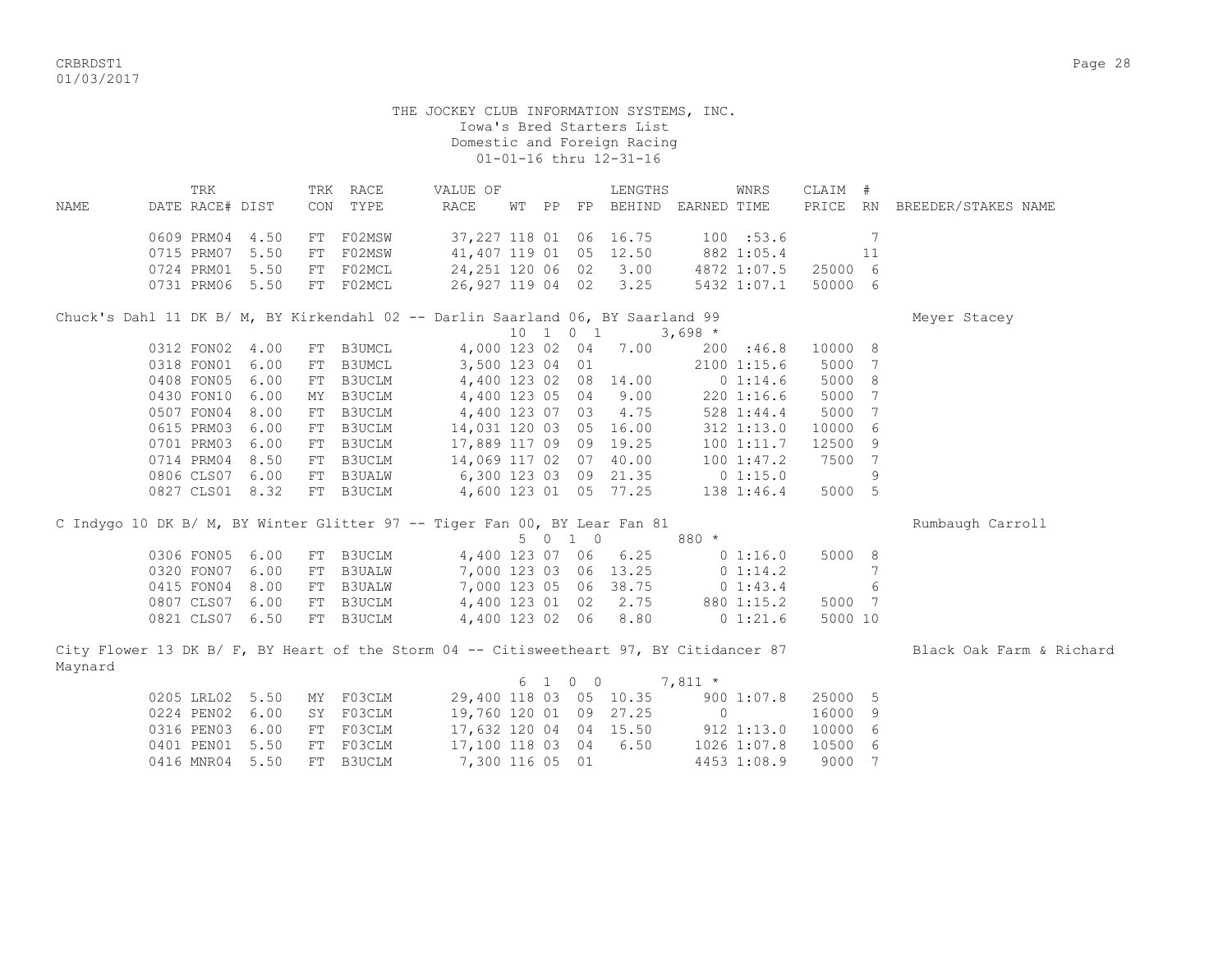CRBRDST1 Page 29 01/03/2017

#### THE JOCKEY CLUB INFORMATION SYSTEMS, INC. Iowa's Bred Starters List Domestic and Foreign Racing 01-01-16 thru 12-31-16

 TRK TRK RACE VALUE OF LENGTHS WNRS CLAIM # NAME DATE RACE# DIST CON TYPE RACE WT PP FP BEHIND EARNED TIME PRICE RN BREEDER/STAKES NAME 0430 MNR04 6.00 FT B3UCLM 10,400 120 02 04 16.25 520 1:13.9 15000 4 C J On Tour 12 DK B/ G, BY Colorful Tour 99 -- Uno Lynn 03, BY Unome 92 McQueary Betsy B Dr. 4 1 1 1 18,326 \* 0512 PRM01 5.50 FT 36MCL 11,235 123 04 02 2.75 2835 1:06.2 20000 5 0527 PRM05 5.00 GD 36MCL 20,998 123 06 01 12675 :58.9 25000 6 0619 PRM02 6.00 FT 3UWCL 16,104 123 01 03 5.00 1920 1:11.3 15000 7 0717 PRM02 6.00 SY 3UCLM 17,966 123 07 04 3.75 896 1:11.3 15000 7 Clearly Dreamin 14 DK B/ F, BY Woke Up Dreamin 00 -- Clear Cliffs 06, BY The Cliff's Edge 01 Martin R. Dianne  $1 \t 0 \t 0 \t 100 \t \star$  0805 PRM03 5.50 FT F02MCL 17,311 119 03 06 44.25 100 1:07.3 15000 6 Clever Caper 13 B C, BY Into Mischief 05 -- Launch Light Girl 06, BY Bright Launch 93 Loges Heather R 1 0 0 0 100 \*<br>0429 PRM06 5.00 FT 36MCL 21.671 118 08 06 12.80 100 0429 PRM06 5.00 FT 36MCL 21,671 118 08 06 12.80 100 :59.4 30000 8 Clever Credit 13 CH G, BY Devil His Due 89 -- Tricky Truth 00, BY Proudest Romeo 90 River Ridge Ranch  $5 \t1 \t0 \t0 \t8.034$  \* 0522 PRM01 5.50 FT 36MCL 12,401 118 06 01 7425 1:07.3 7500 6 0605 PRM09 6.00 FT 3UCLM 10,500 119 03 06 12.75 100 1:13.2 12500 8 0616 PRM03 6.00 FT 3UCLM 12,843 118 01 05 13.75 309 1:12.1 10000 7 0707 PRM01 5.00 FT 3UCLM 13,254 118 04 08 15.25 100 :59.6 7500 8 0806 PRM01 5.50 FT 3UCLM 13,136 115 07 06 10.10 100 1:05.3 7500 7 C Me Stride 14 DK B/ F, BY Jafmil 08 -- Can't Buy Class 01, BY Elusive Quality 93 Joe Robson Thoroughbreds 1 0 0 0 100 \* 0709 PRM07 5.50 FT F02MCL 24,096 120 01 09 21.50 100 1:06.6 25000 10 Colonel Ted 12 B G, BY Colonel John 05 -- Shimmering Tale 04, BY Wild Again 80 Clifton Farm, LLC & Winstar Farm, LLC 4 0 1 0 8,846 \* 0413 OP 09 6.00 FT 4UAOC 80,000 120 10 09 10.95 229 1:10.2 12 0521 PRM06 6.00 FT 3UCLM 14,000 118 01 05 11.25 417 1:11.0 25000 6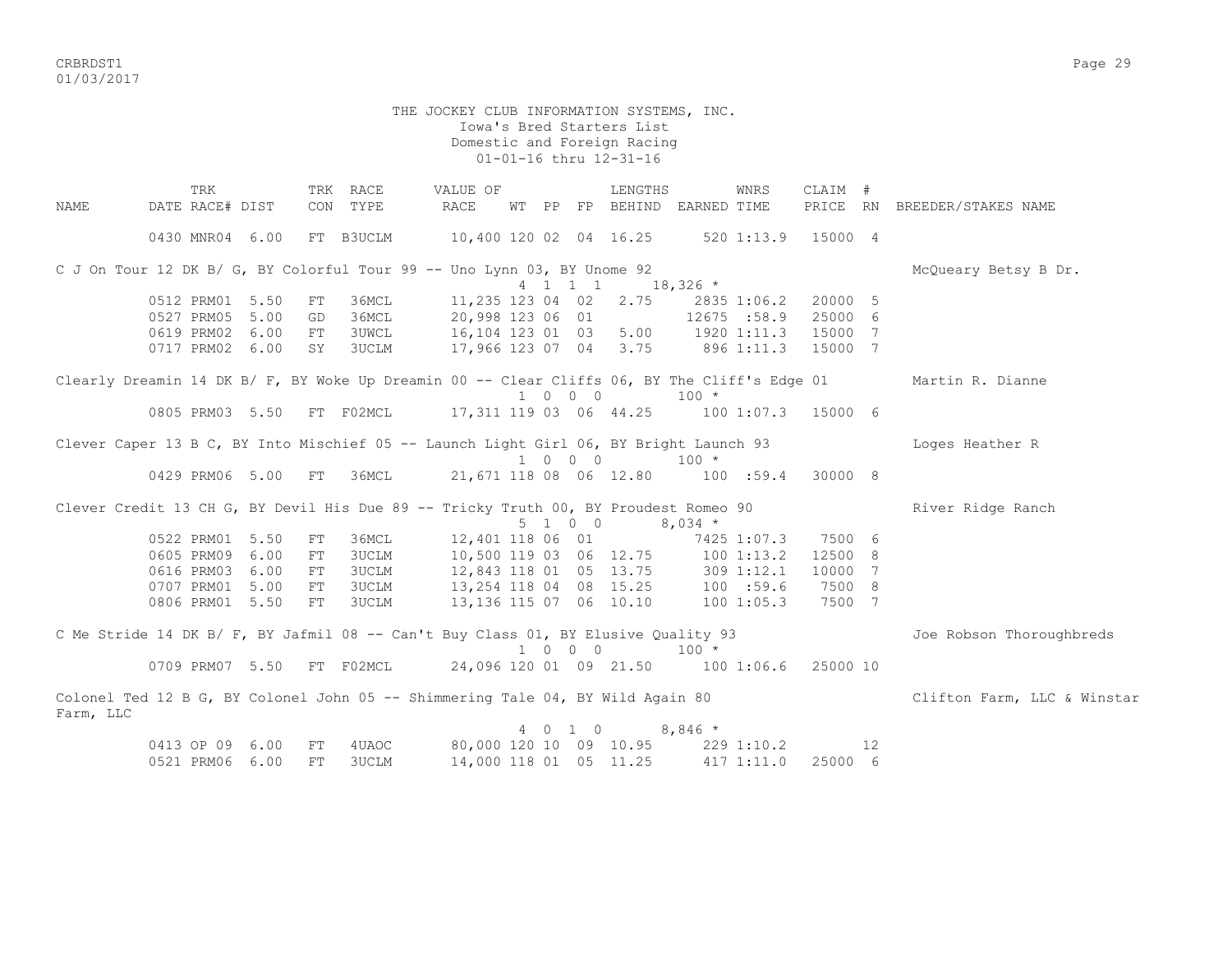CRBRDST1 Page 30 01/03/2017

| NAME | DATE RACE# DIST | TRK |      |    | TRK RACE<br>CON TYPE | VALUE OF<br>RACE                                                                    |  |         | LENGTHS               | WT PP FP BEHIND EARNED TIME    | WNRS              | CLAIM # |                 | PRICE RN BREEDER/STAKES NAME |
|------|-----------------|-----|------|----|----------------------|-------------------------------------------------------------------------------------|--|---------|-----------------------|--------------------------------|-------------------|---------|-----------------|------------------------------|
|      | 0602 PRM06 8.00 |     |      | FT | 3UAOC                | 38,499 118 04 02 1.75                                                               |  |         |                       |                                | 7700 1:38.2       |         | $7\phantom{.0}$ |                              |
|      | 0618 PRM08 8.50 |     |      |    | FT A3USTK            | 65,000 117 03 07 28.75                                                              |  |         |                       | 500 1:45.4                     |                   |         | $7\overline{ }$ | CYCLONES H.                  |
|      |                 |     |      |    |                      | Colorful Lies 12 DK B/ M, BY Devon Lane 93 -- Belle of Portugal 00, BY Bertrando 89 |  |         |                       |                                |                   |         |                 | Ashford Karon D.             |
|      |                 |     |      |    |                      |                                                                                     |  |         | 11 3 1 2 22,036 $*$   |                                |                   |         |                 |                              |
|      | 0403 SUN09      |     | 5.00 | FT | <b>B3UMCL</b>        | 9,135 122 04 01                                                                     |  |         |                       |                                | 5481 :58.2 6500 8 |         |                 |                              |
|      | 0430 PRM03      |     | 6.00 | SY | <b>B3UCLM</b>        | 16, 104 119 02 02 1.75                                                              |  |         |                       |                                | 3200 1:12.4       | 12500   | 7               |                              |
|      | 0514 PRM04      |     | 5.50 | FT | B3UWCL               | 12,470 123 03 01                                                                    |  |         |                       |                                | 7938 1:07.5       | 10000   | 7               |                              |
|      | 0602 PRM07      |     | 5.50 | FT | B3UCLM               | 11,631 124 04 09 29.25                                                              |  |         |                       |                                | 100 1:04.3        | 7500    | -9              |                              |
|      | 0618 ASD05      |     | 5.50 | FT | B3UWCL               | 8,290 123 07 05 12.75                                                               |  |         |                       | $175$ $1:06.2$                 |                   | 3500    | 7               |                              |
|      | 0701 ASD04      |     | 6.00 | FT | B3UWCL               | 7,750 123 01 01                                                                     |  |         |                       |                                | 3482 1:13.6       | 3500    | 7               |                              |
|      | 0723 ASD01      |     | 5.50 | FT |                      | B3UWCL 7,906 123 04 03 3.00                                                         |  |         |                       | 587 1:05.6                     |                   | 2500    | -5              |                              |
|      | 0806 ASD04      |     | 6.00 | FT |                      | B3UWCL 7,746 123 02 03 2.25                                                         |  |         |                       | $585$ 1:13.2                   |                   | 2500    | 6               |                              |
|      | 0820 ASD07      |     | 6.00 |    |                      | FT B3UWCL 8,146 123 06 07 11.75                                                     |  |         |                       |                                | $155$ $1:13.8$    | 2500    | - 8             |                              |
|      | 0903 ASD07 6.00 |     |      |    |                      | FT B3UWCL 8,346 123 06 05 10.50                                                     |  |         |                       |                                | 178 1:12.4        | 2500    | - 9             |                              |
|      | 0909 ASD01 5.50 |     |      |    |                      | FT B3UCLM 7,844 121 04 06 19.75                                                     |  |         |                       |                                | 155 1:06.0        | 2500 6  |                 |                              |
|      |                 |     |      |    |                      | Colter's Hell 12 CH G, BY Kitalpha 99 -- Stepperupper 03, BY Trippi 97              |  |         |                       |                                |                   |         |                 | Black Oak Farm               |
|      |                 |     |      |    |                      |                                                                                     |  | 2 0 0 0 |                       | $70 \times$                    |                   |         |                 |                              |
|      | 0905 BKF04 5.00 |     |      | FT | <b>3UALW</b>         |                                                                                     |  |         | 1,400 135 04 04 24.25 |                                | 70 1:02.3         |         | $\overline{4}$  |                              |
|      | 0910 BKF04 6.50 |     |      | FT | <b>3UALW</b>         |                                                                                     |  |         |                       | 1,800 126 07 08 27.00 0 1:27.2 |                   |         | 8               |                              |
|      |                 |     |      |    |                      | Commander Gib 12 B G, BY Added Edge 00 -- Show Us the Check 01, BY Dove Hunt 91     |  |         |                       |                                |                   |         |                 | Moeller Tom                  |
|      |                 |     |      |    |                      |                                                                                     |  |         | 8 2 2 2 32, 237 *     |                                |                   |         |                 |                              |
|      | 0512 PRM05      |     | 6.00 | FT | 3UWCL                | 22,292 120 05 03                                                                    |  |         | 0.30                  |                                | $2655$ $1:12.9$   | 30000 8 |                 |                              |
|      | 0529 PRM02      |     | 6.00 | FT | <b>3UCLM</b>         | 22,268 121 09 02                                                                    |  |         | 1.75                  |                                | 4400 1:12.6       | 30000   | -9              |                              |
|      | 0611 PRM04      |     | 8.50 | FT | <b>3UCLM</b>         | 22,318 120 06 04                                                                    |  |         |                       | $9.75$ $824$ 1:46.4            |                   | 30000   | 7               |                              |
|      | 0707 PRM08      |     | 6.00 | FT | 3UCLM                | 24,868 120 04 03                                                                    |  |         | 3.75                  |                                | 2974 1:11.4       | 30000   | 8               |                              |
|      | 0717 PRM05      |     | 6.00 | SY | <b>3UCLM</b>         | 18,005 120 02 02                                                                    |  |         | 2.25                  |                                | 3612 1:11.1       | 15000   | 6               |                              |
|      | 0806 PRM03      |     | 5.50 | FT | 3UCLM                | 13,802 118 07 01                                                                    |  |         |                       |                                | 8232 1:04.5       | 7500    | 7               |                              |
|      | 0812 PRM03      |     | 6.00 | FT | <b>3UCLM</b>         | 14,520 123 05 01                                                                    |  |         |                       |                                | 9240 1:11.5       | 15000 5 |                 |                              |
|      | 0916 CBY08      |     | 5.00 | GD | 3UALW                | 30,500 123 01 10 12.70                                                              |  |         |                       |                                | 300 : 57.4        |         | 11              |                              |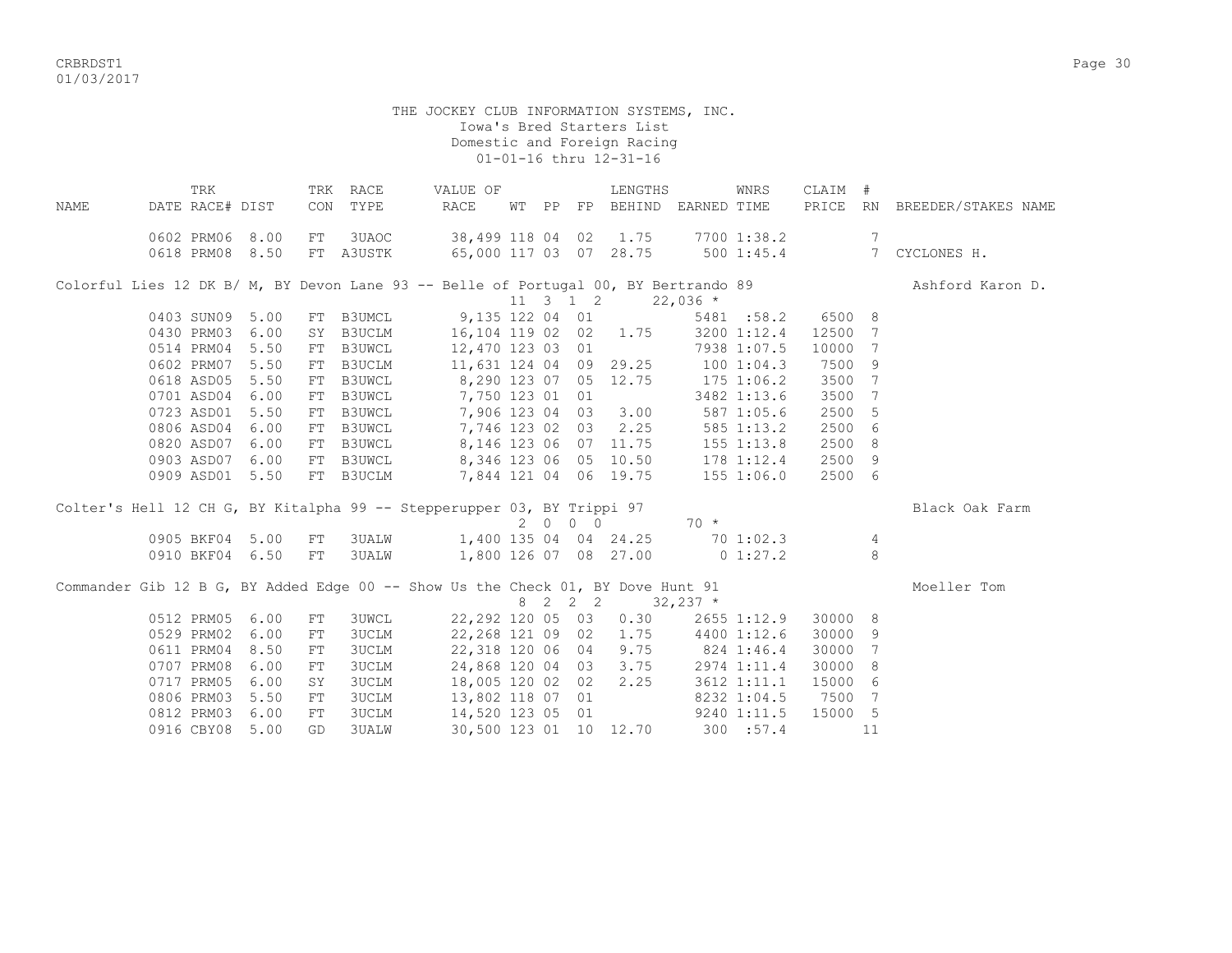CRBRDST1 Page 31 01/03/2017

> THE JOCKEY CLUB INFORMATION SYSTEMS, INC. Iowa's Bred Starters List Domestic and Foreign Racing 01-01-16 thru 12-31-16

TRK TRK RACE VALUE OF TRENGTHS WINRS CLAIM # NAME DATE RACE# DIST CON TYPE RACE WT PP FP BEHIND EARNED TIME PRICE RN BREEDER/STAKES NAME Commander Storm 12 B G, BY Storm Catcher 99 -- Natalies Commander 01, BY Deputy Commander 94 Bain Larry D  $5 \quad 1 \quad 0 \quad 0 \quad 10.675 \star$  0428 PRM09 6.00 MY 36MCL 21,671 118 07 04 11.50 1075 1:12.6 30000 8 0512 PRM04 6.00 FT 36WMC 15,507 123 01 01 9300 1:14.9 15000 6 0619 PRM06 6.00 FT 3UWCL 16,080 123 08 07 16.80 100 1:12.4 15000 8 0717 PRM02 6.00 SY 3UCLM 17,966 121 05 07 10.75 100 1:11.3 15000 7 0812 PRM06 8.50 FT 3UCLM 13,764 120 06 07 21.75 100 1:46.1 12500 8 Concord Sky 12 B G, BY Concord Point 07 -- Blue Sky Vow 05, BY Broken Vow 97 Poindexter T'Breds Allen 0519 PRM09 6.00 FT 3UWCL 16,031 120 08 03 1.25 1875 1:12 16,031 120 08 03 1.25 1875 1:12.3 10 Cornfed 13 CH G, BY Pass Rush 99 -- Swift Empress 06, BY Empire Maker 00 Hartz Jeff 4 0 0 0 10,063 \* 0429 PRM07 6.00 FT 03STK 64,838 117 04 04 4.55 4388 1:10.2 5 GOLDEN CIRCLE S.<br>0604 PRM08 6.00 FT A03STK 63,000 121 01 04 6.80 3125 1:12.1 7 GRAY'S LAKE S. 0604 PRM08 6.00 FT A03STK 63,000 121 01 04 6.80 0716 PRM08 8.32 FT 03STK 85,009 117 02 07 27.00 500 1:42.6 9 IOWA STALLION S.<br>0813 PRM10 8.50 FT A03STK 103,000 116 01 06 32.25 2050 1:44.3 7 IOWA BREEDERS' DERBY 0813 PRM10 8.50 FT A03STK 103,000 116 01 06 32.25 Count N Gold 13 CH G, BY Student Council 02 -- Good N Gold 05, BY Gold Case 94 MAMAS Thoroughbreds, LLC 4 1 0 2 37,448 \* 0430 PRM09 6.00 SY 36MSW 37,130 118 02 01 22050 1:11.1 11 11 0604 PRM08 6.00 FT A03STK 63,000 118 05 05 8.05 1875 1:12.1 7 GRAY'S LAKE S. 0630 PRM06 6.00 SY 3UALW 42,140 115 10 03 2.60 5040 1:11.0 10 0716 PRM08 8.32 FT 03STK 85,009 118 06 03 11.25 8483 1:42.6 9 IOWA STALLION S. Courageous One 14 B G, BY Cougar Cat 02 -- Brave Love 06, BY Indian Charlie 95 Roger Pelster & Steve Frum  $3 \quad 1 \quad 0 \quad 0 \quad 17.670 \quad *$ 0610 PRM06 4.50 FT 02MSW 37,154 118 03 01 14750 :53.8 10<br>0708 PRM08 5.50 FT 02STK 69,215 117 05 06 7.25 1170 1:06.4 9 0708 PRM08 5.50 FT 02STK 69,215 117 05 06 7.25 1170 1:06.4 9 IOWA STALLION FUTURITY 0813 PRM06 6.00 FT A02STK 90,000 115 11 06 6.00 1750 1:12.0 11 IOWA CRADLE S.

Cowboysteviewonder 11 CH G, BY Devil His Due 89 -- Stevie's Lil Sis 04, BY Stephen Got Even 96 Pam Schutz & Joyce Tighe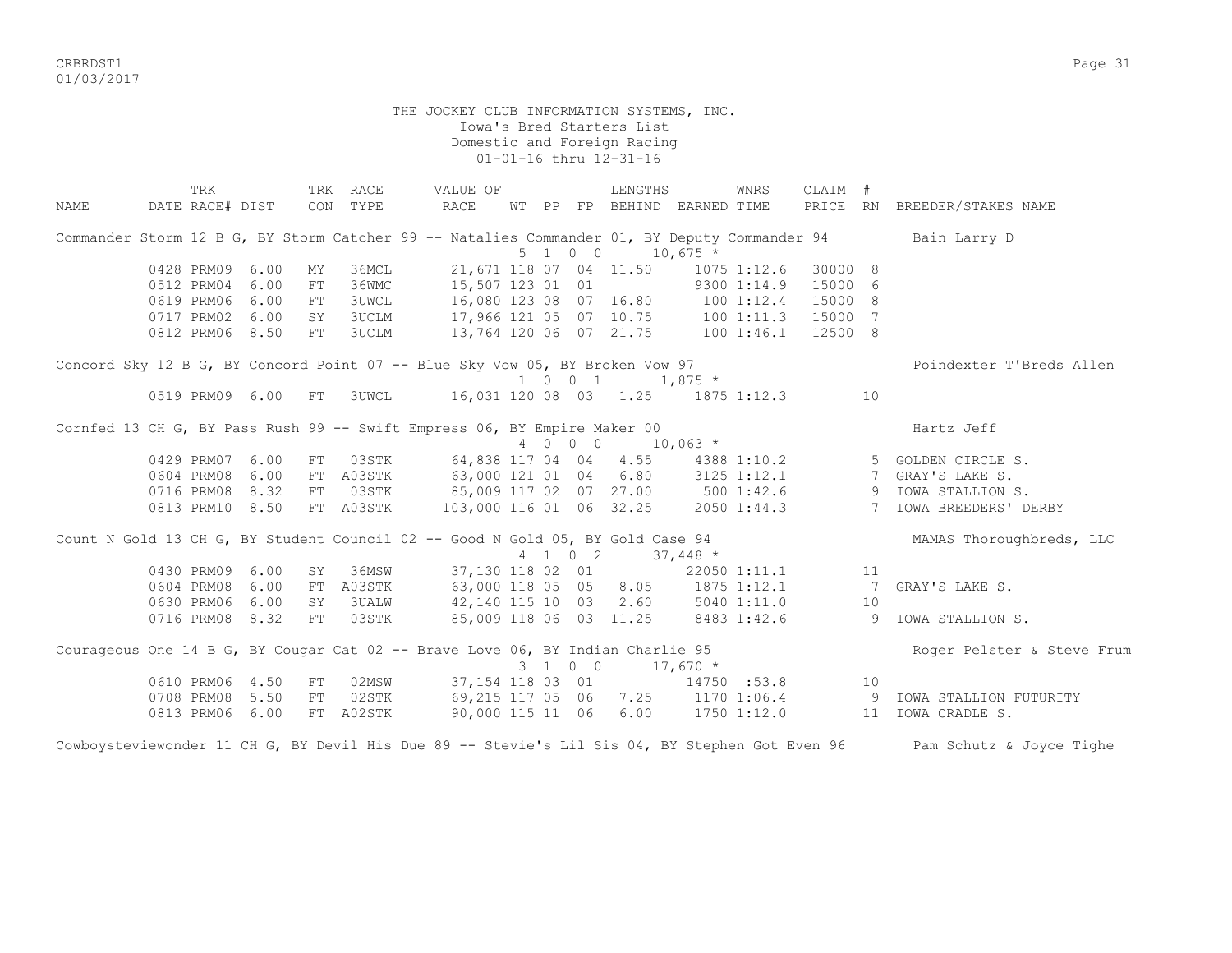|                                                                                      | TRK              |      |            | TRK RACE     | VALUE OF                |  |          | LENGTHS                     |            | WNRS            | CLAIM #  |    |                              |  |
|--------------------------------------------------------------------------------------|------------------|------|------------|--------------|-------------------------|--|----------|-----------------------------|------------|-----------------|----------|----|------------------------------|--|
| NAME                                                                                 | DATE RACE# DIST  |      |            | CON TYPE     | RACE                    |  |          | WT PP FP BEHIND EARNED TIME |            |                 |          |    | PRICE RN BREEDER/STAKES NAME |  |
|                                                                                      |                  |      |            |              |                         |  |          |                             |            |                 |          |    |                              |  |
|                                                                                      |                  |      |            |              |                         |  | 15 2 1 4 |                             | $29,904$ * |                 |          |    |                              |  |
|                                                                                      | 0130 OP 04       | 8.50 | FT         | 4UWCL        |                         |  |          | 21,000 117 06 08 17.25      |            | 601:44.6        |          | 12 |                              |  |
|                                                                                      | 0312 OP 09       | 8.00 | SY         | 4USTR        |                         |  |          | 25,000 117 03 08 29.50      |            | $125$ $1:40.6$  |          | 9  |                              |  |
|                                                                                      | 0428 PRM02       | 6.00 | GD         | <b>3UCLM</b> |                         |  |          | 18,574 122 03 06 4.30       |            | 100 1:11.8      | 7500 8   |    |                              |  |
|                                                                                      | 0506 PRM08       | 6.00 | ${\rm FT}$ | <b>3UWCL</b> | 17,298 120 03 05 13.00  |  |          |                             |            | 408 1:10.5      | 7500     | 9  |                              |  |
|                                                                                      | 0519 PRM02       | 8.32 | FT         | <b>3UWCL</b> | 13, 247 119 08 01       |  |          |                             |            | 8667 1:45.6     | 7500 8   |    |                              |  |
|                                                                                      | 0615 PRM07       | 8.32 | FT         | 3UAOC        | 37, 775 124 05 07 13.25 |  |          |                             |            | 1001:43.1       | 15000 10 |    |                              |  |
|                                                                                      | 0626 PRM01       | 8.50 | MΥ         | <b>3UCLM</b> | 14,188 123 01 01        |  |          |                             |            | 9483 1:46.6     | 5000 6   |    |                              |  |
|                                                                                      | 0704 PRM09       | 8.50 | ${\rm FT}$ | 3UAOC        | 42,218 123 02 06        |  |          | 9.25                        |            | 1001:45.7       | 12500    | 8  |                              |  |
|                                                                                      | 0722 PRM05       | 8.00 | FT         | 3UCLM        | 10,000 124 01 05 11.80  |  |          |                             |            | 291 1:39.2      | 6250     | 8  |                              |  |
|                                                                                      | 0812 PRM09 16.00 |      | FT         | <b>3UCLM</b> | 26,200 117 01 03 15.25  |  |          |                             |            | 4200 3:31.2     | 6000     | 5  |                              |  |
|                                                                                      | 0904 RUI05       | 8.00 | FT         | <b>3UCLM</b> | 15,000 122 02 02        |  |          | 1.75                        |            | 3300 1:40.4     | 5000     | 8  |                              |  |
|                                                                                      | 1011 ZIA06       | 8.32 | FT         | <b>3UCLM</b> | 10,000 120 05 08        |  |          | 9.60                        |            | 0 1:42.5        | 5000     | 9  |                              |  |
|                                                                                      | 1101 ZIA04       | 8.32 | FT         | <b>3UCLM</b> | 10,000 120 07 03        |  |          | 0.75                        |            | 10001:43.4      | 5000     | 9  |                              |  |
|                                                                                      | 1220 SUN04       | 8.00 | FT         | <b>3UCLM</b> | 10,100 122 03 03        |  |          | 0.75                        |            | 1010 1:39.3     | 5000 6   |    |                              |  |
|                                                                                      | 1230 SUN04 8.32  |      | FT         | <b>3UCLM</b> | 10,600 122 05 03        |  |          | 1.10                        |            | $1060$ $1:45.2$ | 6250 8   |    |                              |  |
|                                                                                      |                  |      |            |              |                         |  |          |                             |            |                 |          |    |                              |  |
| Crabby Frank 10 B G, BY Drinkwiththedevil 04 -- Clamato Rose 98, BY Sportin' Life 78 |                  |      |            |              |                         |  |          |                             |            |                 |          |    | Shady Bend Thoroughbreds     |  |
|                                                                                      |                  |      |            |              |                         |  | 13 0 1 1 |                             | 5,440 $*$  |                 |          |    |                              |  |
|                                                                                      | 0401 OP 02       | 6.00 | FT         | 3USOC        |                         |  |          | 32,000 119 03 10 11.50      |            | 128 1:10.9      |          | 10 |                              |  |
|                                                                                      | 0501 PRM07       | 6.00 | ΜY         | <b>3UALW</b> |                         |  |          | 42, 197 118 03 07 17.75     |            | 1001:11.0       |          | 7  |                              |  |
|                                                                                      | 0519 PRM05       | 5.00 | FT         | <b>3UWCL</b> | 11,665 118 02 04        |  |          | 6.50                        |            | 753 :58.8       | 7500 5   |    |                              |  |
|                                                                                      | 0530 PRM04       | 5.50 | FT         | <b>3UCLM</b> | 16,080 113 08 05        |  |          | 7.25                        |            | 381 1:04.9      | 6250     | 8  |                              |  |
|                                                                                      | 0615 PRM04       | 6.00 | FT         | 4UCLM        | 11,000 118 04 05        |  |          | 7.25                        |            | 321 1:11.7      | 7500     | 8  |                              |  |
|                                                                                      | 0625 PRM09       | 5.50 | ${\rm FT}$ | 4UCLM        | 12,837 117 07 04        |  |          | 2.50                        |            | 703 1:05.0      | 4000     | 8  |                              |  |
|                                                                                      | 0708 PRM02       | 6.00 | FT         | <b>3UCLM</b> | 15,090 118 02 04        |  |          | 8.50                        |            | 756 1:11.7      | 5000     | 6  |                              |  |
|                                                                                      | 0722 PRM03       | 8.00 | FT         | <b>3UCLM</b> | 15,190 119 02 06        |  |          | 17.35                       |            | 1001:39.2       | 5000     | 7  |                              |  |
|                                                                                      | 0731 PRM01       | 6.00 | ${\rm FT}$ | <b>3UCLM</b> | 14,388 118 05 04        |  |          | 7.00                        |            | 770 1:12.0      | 7500     | 5  |                              |  |
|                                                                                      | 0805 CLS07       | 6.00 | FT         | <b>3UCLM</b> | 3,400 123 01 04         |  |          | 7.25                        |            | $170$ $1:13.0$  | 2500     | 8  |                              |  |
|                                                                                      | 0812 CLS05       | 6.00 | FT         | <b>3UCLM</b> | 3,400 123 03 04         |  |          | 4.75                        |            | $170$ $1:13.4$  | 2500     | 8  |                              |  |
|                                                                                      | 0826 CLS05       | 6.00 | FT         | <b>3UCLM</b> | 3,400 123 04 02         |  |          | 1.50                        |            | 680 1:12.8      | 2500     | 8  |                              |  |
|                                                                                      | 0902 CLS05       | 6.00 | FT         | <b>3UCLM</b> | 3,400 123 01 03         |  |          | 1.00                        |            | 408 1:14.2      | 2500 8   |    |                              |  |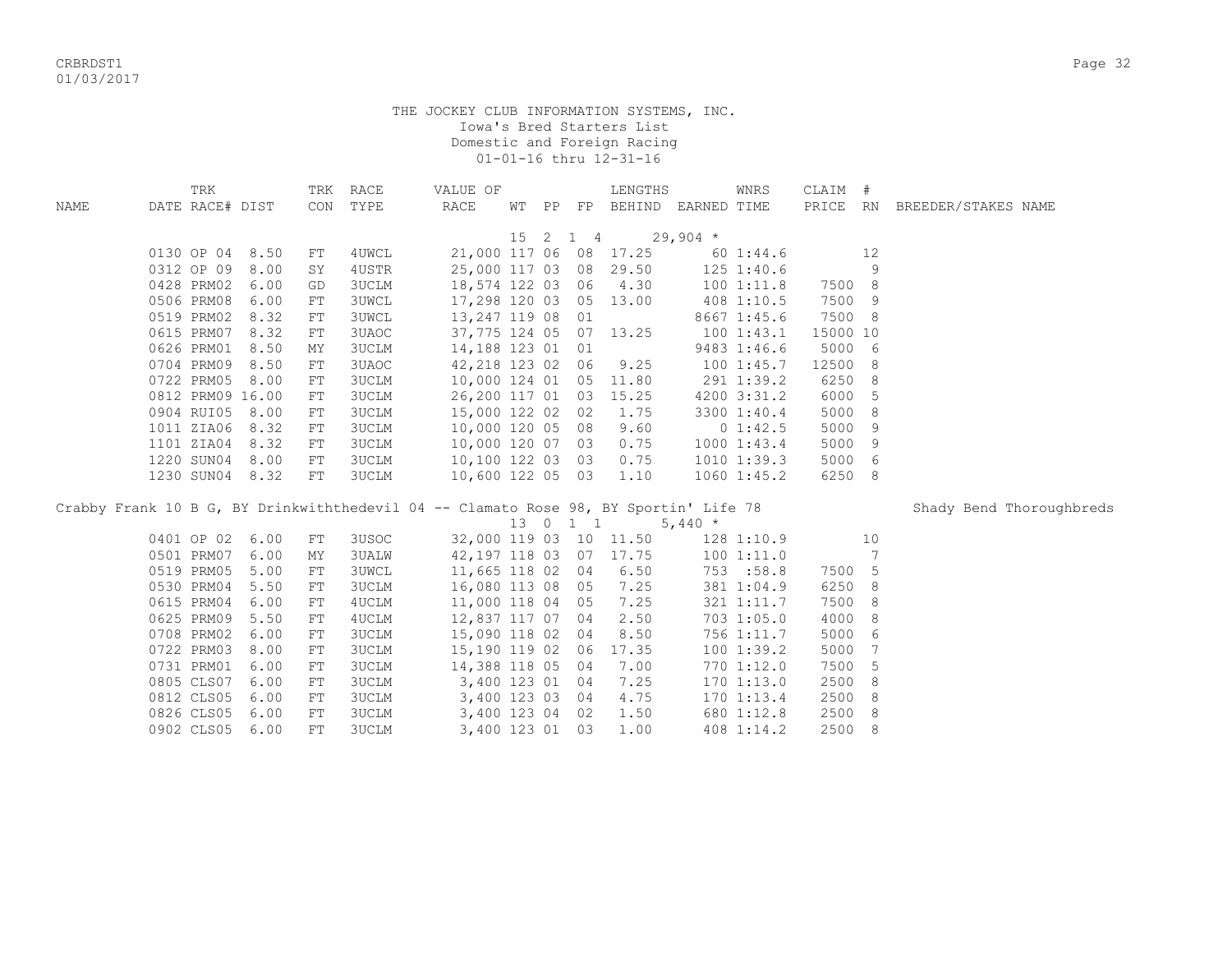CRBRDST1 Page 33 01/03/2017

| NAME      | TRK<br>DATE RACE# DIST                                                              |      |    | TRK RACE<br>CON TYPE | VALUE OF<br>RACE                  |  |                          | LENGTHS<br>WT PP FP BEHIND EARNED TIME |            | WNRS                      | CLAIM #<br>PRICE RN |   | BREEDER/STAKES NAME          |
|-----------|-------------------------------------------------------------------------------------|------|----|----------------------|-----------------------------------|--|--------------------------|----------------------------------------|------------|---------------------------|---------------------|---|------------------------------|
|           | Crimson Jamar 13 CH F, BY Added Edge 00 -- Procris 04, BY Jade Hunter 84            |      |    |                      |                                   |  |                          |                                        |            |                           |                     |   | Schuyler Stables             |
|           | 0624 PRM05                                                                          | 5.50 |    | FT B36MCL            | 15, 152 118 02 05 15.50           |  | 4 1 2 0                  |                                        | $14,836$ * |                           | 10000 8             |   |                              |
|           | 0710 PRM09                                                                          | 6.00 | FT | B36MCL               | 13,933 118 10 02 0.75             |  |                          |                                        |            | 321 1:06.8<br>2755 1:12.9 | 10000 10            |   |                              |
|           | 0722 PRM04                                                                          | 8.50 |    | FT B36MCL            | 17,272 118 02 02 9.50             |  |                          |                                        |            | 3444 1:49.2               | 15000 7             |   |                              |
|           | 0805 PRM04 6.00                                                                     |      |    | FT B36MCL            | 13,049 118 01 01                  |  |                          |                                        |            | 8316 1:13.4               | 10000 6             |   |                              |
|           | Crimsonluckytrick 06 B M, BY Crimson Hero 99 -- Esprit de Monaco 92, BY Icon 86     |      |    |                      |                                   |  |                          |                                        |            |                           |                     |   | Franklin Davenport & Alpha   |
| Davenport |                                                                                     |      |    |                      |                                   |  |                          |                                        |            |                           |                     |   |                              |
|           |                                                                                     |      |    |                      |                                   |  | 7 0 0 1                  |                                        | $4,269$ *  |                           |                     |   |                              |
|           | 0512 PRM09                                                                          | 6.00 |    | FT B3UWCL            | 16,998 118 04 03                  |  |                          | 2.25                                   |            | 2040 1:13.0               | 7500 6              |   |                              |
|           | 0529 PRM04                                                                          | 5.50 | FT | B3UCLM               | 16,004 118 06 05 8.25             |  |                          |                                        |            | 384 1:05.7                | 6250                | 6 |                              |
|           | 0609 PRM01                                                                          | 6.00 | FT | <b>B3UWCL</b>        | 19,856 118 03 04 3.00             |  |                          |                                        |            | 994 1:12.1                | 10000               | 6 |                              |
|           | 0707 PRM09                                                                          | 6.00 | FT | B3UCLM               | 15,113 118 05 07 8.00             |  |                          |                                        |            | 1001:12.7                 | 5000                | 9 |                              |
|           | 0721 PRM03                                                                          | 5.00 |    | FT B3UCLM            | 11,000 118 02 06 11.00            |  |                          |                                        |            | 100 : 58.3                | 7500 6              |   |                              |
|           | 0730 PRM06 6.00                                                                     |      |    | FT B3UCLM            | 11,872 119 03 05 6.75             |  |                          |                                        |            | $327$ $1:12.4$            | 6250 6              |   |                              |
|           | 0812 PRM04 6.00                                                                     |      |    | FT B3UCLM            | 11,864 118 02 05 8.50             |  |                          |                                        |            | 324 1:11.7                | 7500 7              |   |                              |
|           | Crushed Ice 13 DK B/ G, BY Ice Box 07 -- Awesome Promise 98, BY Sultry Song 88      |      |    |                      |                                   |  |                          |                                        |            |                           |                     |   | Rod Zimmerman & Dave Newgard |
|           |                                                                                     |      |    |                      |                                   |  | 2 0 0 0                  |                                        | $200 *$    |                           |                     |   |                              |
|           | 0428 PRM09 6.00                                                                     |      | MY | 36MCL                |                                   |  |                          | 21,671 118 05 07 18.75 100 1:12.6      |            |                           | 30000 8             |   |                              |
|           | 0512 PRM03 6.00                                                                     |      | FT | 36WMC                | 15,507 118 06 06 35.85 100 1:13.4 |  |                          |                                        |            |                           | 15000 6             |   |                              |
|           | C S I Iowa 06 CH G, BY Stephen Got Even 96 -- Lady Criminal 92, BY Criminal Type 85 |      |    |                      |                                   |  | 5 0 0 1                  |                                        | $1,755$ *  |                           |                     |   | McClintock Loretta F.        |
|           | 0308 TUP04 7.50 T FM                                                                |      |    | <b>3UCLM</b>         |                                   |  |                          | 9,000 119 03 07 7.25                   |            | 901:30.0                  | 6250 9              |   |                              |
|           | 0321 TUP07 7.50 T FM                                                                |      |    | 3UCLM                |                                   |  |                          | 9,000 119 04 04 3.30                   | 437 1:29.9 |                           | 6250 8              |   |                              |
|           | 0405 TUP02 7.50 T FM                                                                |      |    | 3UCLM                |                                   |  |                          | 9,000 119 06 05 4.25 265 1:30.1        |            |                           | 6250                | 7 |                              |
|           | 0416 TUP04 8.50 T FM                                                                |      |    | 3UCLM                |                                   |  |                          | 9,000 123 07 07 1.90                   |            | 90 1:43.2                 | 6250 8              |   |                              |
|           | 0507 TUP05 8.00 T FM                                                                |      |    | 3UCLM                |                                   |  |                          | 9,000 123 05 03 2.25 873 1:37.4        |            |                           | 6250 8              |   |                              |
|           |                                                                                     |      |    |                      |                                   |  |                          |                                        |            |                           |                     |   |                              |
|           | Cutthroat Cutie 11 DK B/ M, BY Zanjero 04 -- Preciosa 98, BY Level Sands 91         |      |    |                      |                                   |  |                          |                                        |            |                           |                     |   | McShane Dave                 |
|           |                                                                                     |      |    |                      |                                   |  | $2\quad 2\quad 0\quad 0$ |                                        | $2,250$ *  |                           |                     |   |                              |
|           | 0723 FAR04 5.00                                                                     |      |    | FT B3UCLM            | 2,100 126 02 01                   |  |                          |                                        |            | 1050 1:01.2               | 2500 6              |   |                              |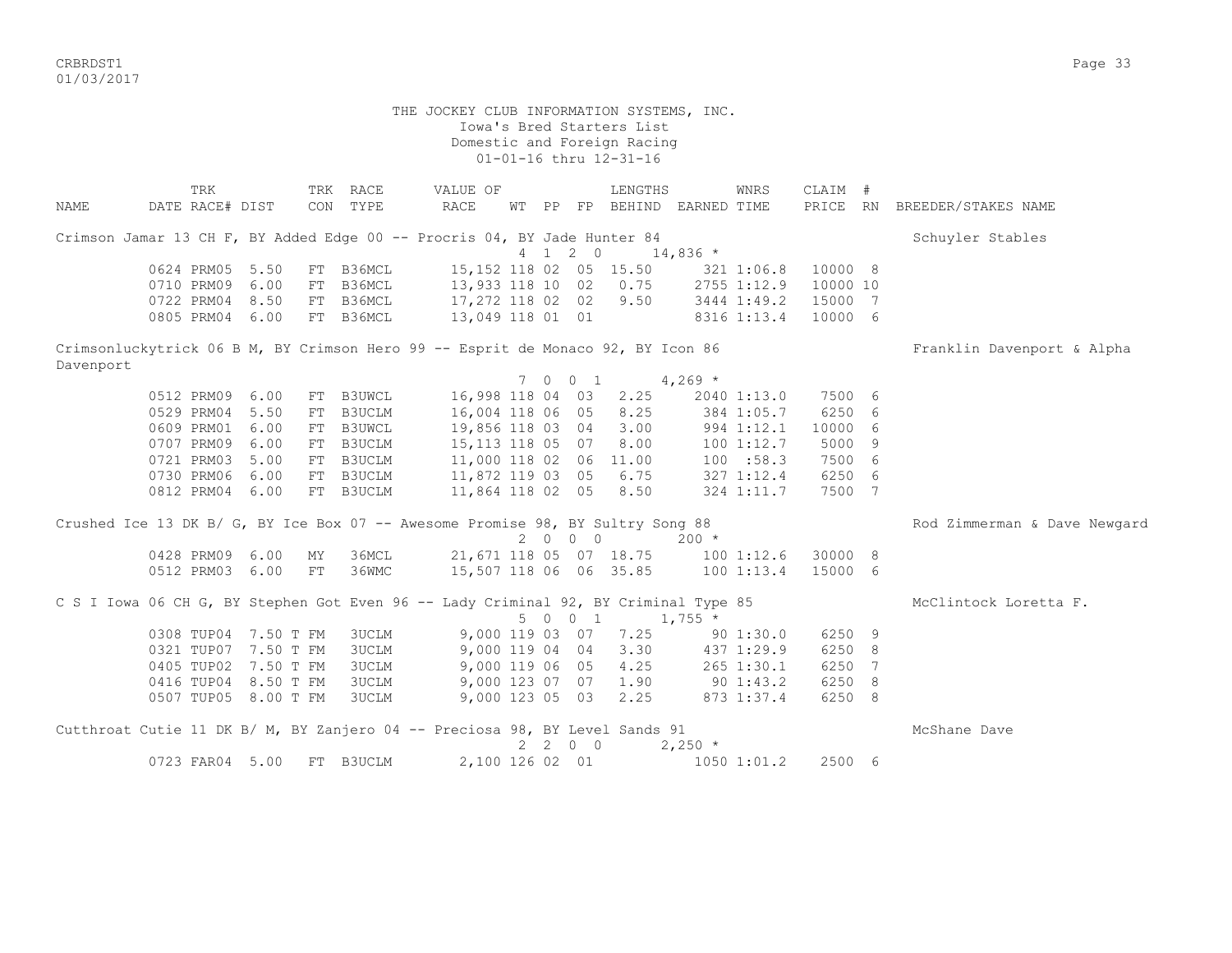CRBRDST1 Page 34 01/03/2017

|      | TRK                                                                                    |      |     | TRK RACE     | VALUE OF                                    |       |          | LENGTHS                      |                                   | WNRS        | CLAIM #        |   |                              |
|------|----------------------------------------------------------------------------------------|------|-----|--------------|---------------------------------------------|-------|----------|------------------------------|-----------------------------------|-------------|----------------|---|------------------------------|
| NAME | DATE RACE# DIST                                                                        |      | CON | TYPE         | RACE                                        | WT PP |          |                              | FP BEHIND EARNED TIME             |             |                |   | PRICE RN BREEDER/STAKES NAME |
|      | 0731 FAR05 6.00                                                                        |      |     | FT B3UALW    | 2,400 121 03 01 1200 1:14.1                 |       |          |                              |                                   |             |                | 5 |                              |
|      | Dahl Do Voodoo 12 B M, BY Kirkendahl 02 -- Trickable 05, BY Zavata 00                  |      |     |              |                                             |       |          |                              |                                   |             |                |   | Gaede Stacey                 |
|      |                                                                                        |      |     |              |                                             |       | 2000     |                              | $200 *$                           |             |                |   |                              |
|      | 0714 PRM03 5.00                                                                        |      |     | FT B36MCL    | 13, 143 123 01 06 8.75                      |       |          |                              | 100 1:00.9 10000 7                |             |                |   |                              |
|      | 0728 PRM09 5.00                                                                        |      |     |              | FT B36MCL 13,686 123 02 10 26.75 100 1:01.6 |       |          |                              |                                   |             | 10000 10       |   |                              |
|      | Dale the Bug Man 12 DK B/ G, BY Defy Logic 00 -- Shadesofaffection 98, BY Slewdledo 81 |      |     |              |                                             |       |          |                              |                                   |             |                |   | Nielsen Charles D.           |
|      |                                                                                        |      |     |              |                                             |       |          | $7 \t2 \t3 \t1 \t42,471 \t*$ |                                   |             |                |   |                              |
|      | 0428 PRM09 6.00                                                                        |      | MY  | 36MCL        |                                             |       |          |                              | 21,671 123 03 02 4.25 4300 1:12.6 |             | 30000 8        |   |                              |
|      | 0515 PRM07                                                                             | 8.32 | FT  | 36MSW        |                                             |       |          | 37,138 123 06 07 21.00       | 100 1:46.2                        |             |                | 9 |                              |
|      | 0604 PRM03                                                                             | 6.00 | FT  | 36MCL        | 21,695 124 02 03                            |       |          | 2.75                         | 2595 1:12.6                       |             | 30000 7        |   |                              |
|      | 0625 PRM05                                                                             | 6.00 | FT  | 36MCL        | 24,174 123 08 01                            |       |          |                              | 14448 1:11.6                      |             | 30000 8        |   |                              |
|      | 0717 PRM02                                                                             | 6.00 | SY  | 3UCLM        | 17,966 123 04 02                            |       |          | 1.00                         |                                   | 3584 1:11.3 | 15000          | 7 |                              |
|      | 0731 PRM05                                                                             | 6.00 | FT  | <b>3UCLM</b> | 14,938 121 07 01                            |       |          |                              | 8988 1:12.4                       |             | 15000 8        |   |                              |
|      | 0807 PRM09                                                                             | 6.00 | FT  | <b>3UALW</b> | 42,218 123 05 02 1.25                       |       |          |                              |                                   | 8456 1:11.3 |                | 8 |                              |
|      | Damaris 12 B M, BY Bwana Charlie 01 -- Frankie's Lady 98, BY Meadowlake 83             |      |     |              |                                             |       |          |                              |                                   |             |                |   | Poindexter Allen             |
|      |                                                                                        |      |     |              |                                             |       |          | $621022,898*$                |                                   |             |                |   |                              |
|      | 0513 PRM09 5.00                                                                        |      |     | MY B36WMC    |                                             |       |          | 15,483 123 05 01             |                                   | 9225 1:01.0 | $\overline{7}$ |   |                              |
|      | 0526 PRM09                                                                             | 6.00 |     | SY B3UCLM    | 16,056 123 09 04 8.00                       |       |          |                              |                                   | 788 1:12.8  | 15000 9        |   |                              |
|      | 0610 PRM05                                                                             | 8.00 |     |              | FT B3UCLM 13,225 123 02 04                  |       |          | 1.60                         | 641 1:42.2                        |             | 10000 10       |   |                              |
|      | 0626 PRM05                                                                             | 8.32 |     | MY B3UCLM    | 12, 181 123 05 02                           |       |          | 1.60                         |                                   | 2929 1:45.0 | 12500 9        |   |                              |
|      | 0714 PRM04                                                                             | 8.50 |     | FT B3UCLM    | 14,069 120 01 01                            |       |          |                              | 8961 1:47.2                       |             | 7500 7         |   |                              |
|      | 0723 PRM04 8.32                                                                        |      |     | FT B3UCLM    | 13,328 123 04 05 11.25 354 1:44.0           |       |          |                              |                                   |             | 15000 7        |   |                              |
|      | Danas Harbor 09 DK B/ M, BY Lion Hearted 96 -- Boston Lass 00, BY Boston Harbor 94     |      |     |              |                                             |       |          |                              |                                   |             |                |   | Judge Tony                   |
|      |                                                                                        |      |     |              |                                             |       | 10 2 2 0 |                              | $17,281$ *                        |             |                |   |                              |
|      | 0512 PRM09 6.00                                                                        |      |     | FT B3UWCL    |                                             |       |          |                              | 16,998 118 01 02 1.00 3400 1:13.0 |             | 7500 6         |   |                              |
|      | 0612 PRM06                                                                             | 6.00 | FT  | B3UCLM       | 14,242 117 03 05                            |       |          |                              | $9.25$ $414$ $1:10.9$             |             | 12500 7        |   |                              |
|      | 0702 PRM03                                                                             | 6.00 | FT  |              | B3UALW 42,287 118 06 05 12.50               |       |          |                              |                                   | 903 1:10.6  |                | 9 |                              |
|      | 0708 PRM09                                                                             | 8.32 |     | FT B3UCLM    | 14,045 119 06 04 12.50                      |       |          |                              |                                   | 735 1:44.7  | 5000 10        |   |                              |
|      | 0721 PRM06                                                                             | 5.00 |     | FT B3UCLM    | 12,215 118 02 04                            |       |          | 5.75                         |                                   | 783 :58.6   | 7500 7         |   |                              |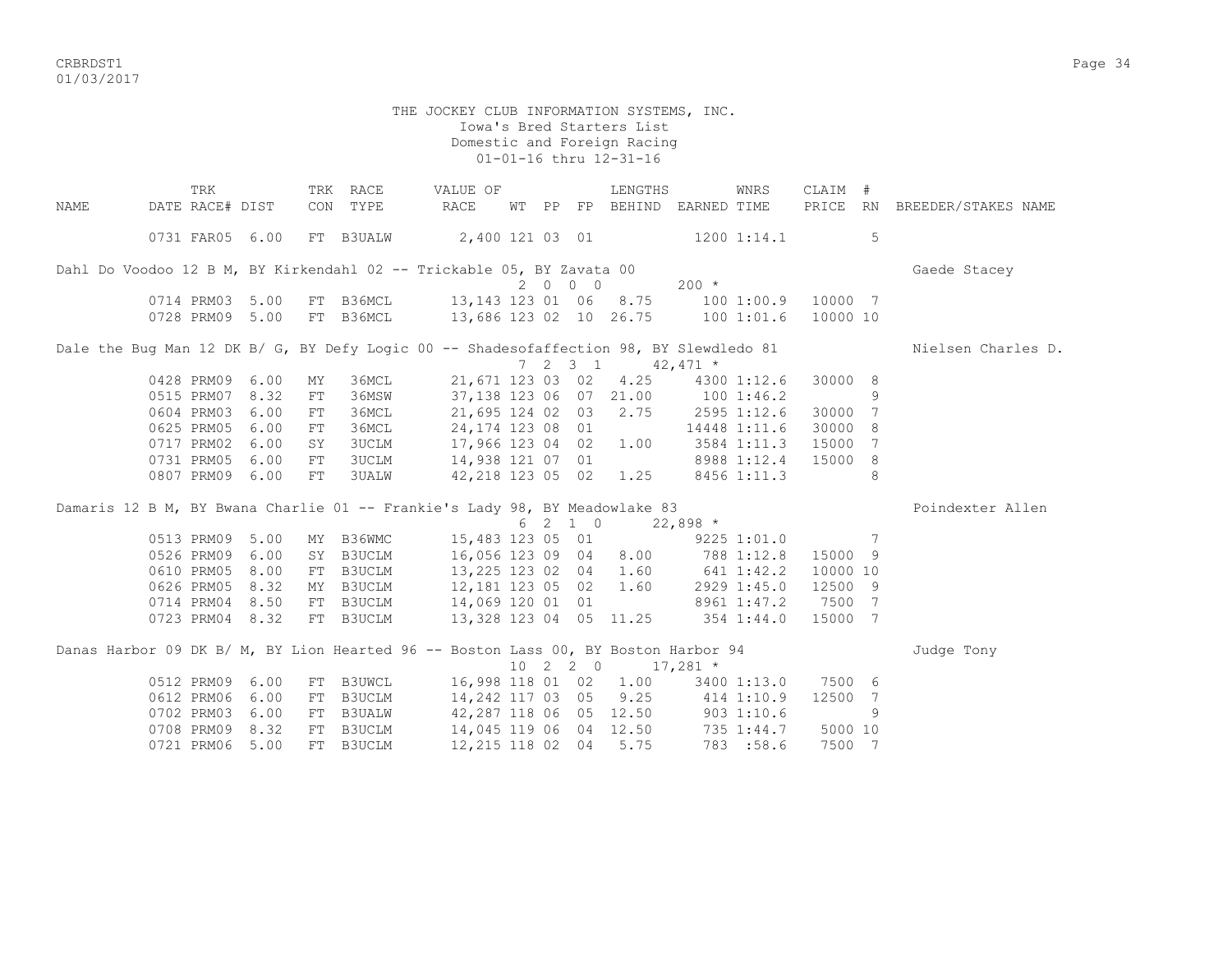CRBRDST1 Page 35 01/03/2017

 THE JOCKEY CLUB INFORMATION SYSTEMS, INC. Iowa's Bred Starters List Domestic and Foreign Racing 01-01-16 thru 12-31-16 TRK TRK RACE WALUE OF TRENGTHS WINRS CLAIM # NAME DATE RACE# DIST CON TYPE RACE WT PP FP BEHIND EARNED TIME PRICE RN BREEDER/STAKES NAME 0731 PRM08 6.00 FT B3UCLM 16,578 118 06 05 9.00 354 1:12.4 6250 7 0812 PRM02 6.00 GD B3UCLM 14,456 118 04 02 0.75 3024 1:11.9 7500 7 0924 RET01 6.00 FT B3UCLM 6,500 120 03 01 3900 1:11.5 7500 5 1015 RET02 6.00 FT B3UCLM 5,000 123 07 04 11.05 288 1:10.6 4000 7 1112 RET04 8.00 FT B3UCLM 6,000 119 05 01 3480 1:41.2 5000 7 Danny's Got Wheels 13 DK B/ G, BY Nascar Guy 03 -- Hi Indi 04, BY Indy's Special 95 Loretta McClintock & Dan Brooks 2 0 0 0 413 \* 0709 PRM03 8.00 FT 36MCL 13,361 118 05 05 15.60 291 1:42.6 10000 8 0819 NP 04 8.00 FT 3UMCL 7,806 117 06 05 22.00 122 1:39.6 7000 7 Darling Delorse 13 DK B/ F, BY Einstein (BRZ) 02 -- Elite Lady 02, BY Lord Carson 92 River Ridge Ranch 5 0 1 0 6,000 \* 0616 PRM09 6.00 FT B36MSW 37,154 118 08 08 15.35 100 1:13.3 10 0626 PRM02 6.00 MY B36MCL 24,096 118 07 05 9.25 510 1:12.2 30000 10 0709 PRM01 5.50 FT 36MCL 20,820 118 02 04 17.00 1050 1:04.9 20000 5 0723 PRM06 5.50 FT B36MCL 17,311 118 03 02 3.00 3472 1:06.2 15000 6 0807 PRM02 6.00 FT B36MCL 17,311 118 04 04 7.75 868 1:12.6 15000 6 Dazzling Lion 13 DK B/ F, BY American Lion 07 -- Lovethatdazzle 02, BY Dazzling Falls 92 Richard Cosaert & Vickie Cosaert 5 2 1 0 21,507 \* 0604 PRM09 5.50 FT B36MCL 21,671 118 06 07 13.75 100 1:07.6 30000 8 0618 PRM09 6.00 FT B36MCL 15,435 118 02 05 7.75 363 1:12.8 15000 9 0702 PRM07 6.00 FT B36MCL 17,234 118 05 01 10248 1:13.1 15000 8<br>0729 PRM02 6.00 FT B3UCLM 13,672 118 03 02 1.00 2060 1:13.9 12500 7 0729 PRM02 6.00 FT B3UCLM 13,672 118 03 02 1.00 2060 1:13.9 12500 7 0807 PRM01 8.32 FT B3UCLM 14,036 118 02 01 8736 1:45.3 12500 6 Dazzling Pioneer 09 CH B, BY Pioneering 93 -- Lovethatdazzle 02, BY Dazzling Falls 92 Richard Cosaert & Vickie Cosaert 8 1 1 3 13,717 \* 0319 FON01 6.00 FT B3USTR 6,900 123 04 03 2.00 828 1:13.4 6<br>0403 FON07 6.00 FT B3UAOC 9,138 123 07 03 2.50 1020 1:13.6 10000 8 0403 FON07 6.00 FT B3UAOC 9,138 123 07 03 2.50 1020 1:13.6 10000 8 0410 FON08 6.00 FT B3USTR 8,142 120 04 04 1.55 345 1:13.6 9 0513 PRM03 5.00 MY B3UCLM 11,000 118 06 05 6.60 327 1:00.3 7500 6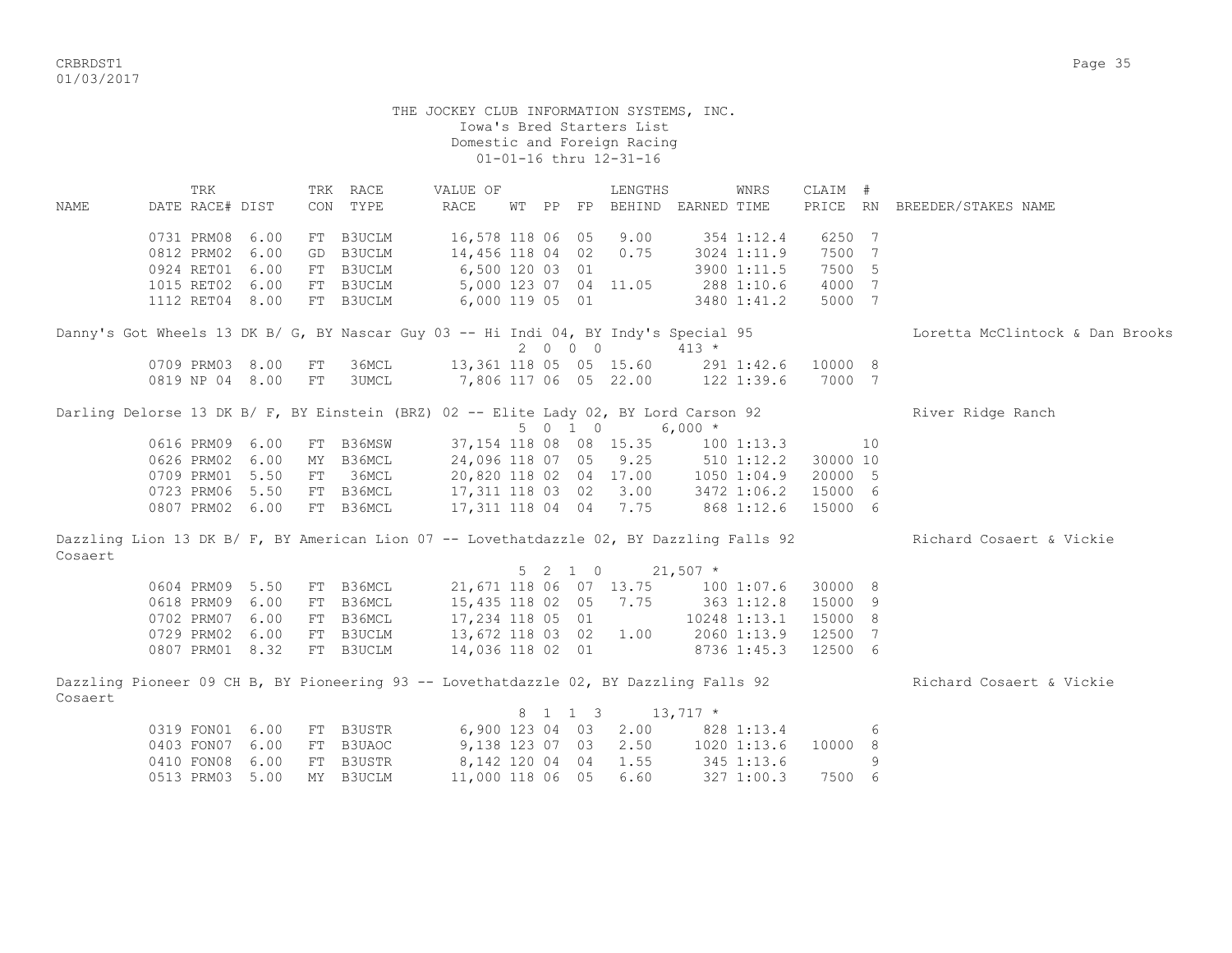CRBRDST1 Page 36 01/03/2017

#### THE JOCKEY CLUB INFORMATION SYSTEMS, INC. Iowa's Bred Starters List Domestic and Foreign Racing 01-01-16 thru 12-31-16

|      |                 | TRK |  | TRK RACE                         | VALUE OF                                                                     |       |          | LENGTHS |             | WNRS            | CLAIM #     |     |                     |  |
|------|-----------------|-----|--|----------------------------------|------------------------------------------------------------------------------|-------|----------|---------|-------------|-----------------|-------------|-----|---------------------|--|
| NAME | DATE RACE# DIST |     |  | CON TYPE                         | RACE                                                                         | WT PP | $\rm FP$ | BEHIND  | EARNED TIME |                 | PRICE RN    |     | BREEDER/STAKES NAME |  |
|      | 0610 PRM03 6.00 |     |  | FT B3UCLM                        | 12,642 120 04 03                                                             |       |          | 7.30    |             | 1588 1:12.7     | 6250        | - 7 |                     |  |
|      | 0618 PRM01 5.50 |     |  | FT B3UCLM                        | 13,404 118 06 01                                                             |       |          |         |             | 8829 1:05.9     | 6250        | - 6 |                     |  |
|      | 0707 PRM09 6.00 |     |  | FT B3UCLM                        | 15, 113 123 01 06 7.50                                                       |       |          |         |             | 100 1:12.7      | 5000 9      |     |                     |  |
|      | 0814 CLS05 6.00 |     |  | FT B3UCLM                        | 3,553 123 01 02 nk                                                           |       |          |         |             | 680 1:15.2      | 2500 6      |     |                     |  |
|      |                 |     |  |                                  | Dear Dyna 12 B M, BY Blumin Affair 91 -- Scenic Won 97, BY Air Forbes Won 79 |       |          |         |             |                 |             |     | Kirby Robert D.     |  |
|      |                 |     |  |                                  |                                                                              |       | 13 1 0 2 |         | $12,134$ *  |                 |             |     |                     |  |
|      |                 |     |  | $0.227$ FONICE $A$ OO FEE DRIMAT |                                                                              |       |          |         |             | $100 \cdot 170$ | $10000 - 0$ |     |                     |  |

| 0227 FON03      | 4.00 |    | FT B3UMCL     | 4,000 123 08     |  | 05 | 3.75  | 120 : 47.8      | 10000 9  |    |
|-----------------|------|----|---------------|------------------|--|----|-------|-----------------|----------|----|
| 0313 FON04      | 6.00 | FT | <b>B3UMSW</b> | 6,200 123 02     |  | 05 | 14.25 | 1861:15.8       |          | 8  |
| 0325 FON04      | 6.00 | FT | B3UMCL        | 4,180 123 03     |  | 05 | 4.30  | 1201:16.2       | 10000 8  |    |
| 0408 FON03      | 6.00 | FT | B3UMCL        | 4,000 123 06     |  | 04 | 9.75  | 2001:14.4       | 10000 10 |    |
| 0522 HPO06 8.00 |      | FT | 3UCLM         | 11,200 118 06    |  | 09 | 18.75 | 300 1:43.6      | 5000 9   |    |
| 0602 PRM02 5.50 |      |    | FT B36MCL     | 13,619 120 06    |  | 03 | 10.50 | $1620$ $1:06.4$ | 7500 7   |    |
| 0611 PRM09      | 5.50 | FT | B36MCL        | 12,377 123 03 01 |  |    |       | 7350 1:08.0     | 7500 7   |    |
| 0626 PRM05 8.32 |      |    | MY B3UCLM     | 12,181 123 09    |  | 09 | 32.05 | 1001:45.0       | 12500 9  |    |
| 0708 PRM01 5.00 |      | FT | B3UCLM        | 13,513 123 07    |  | 04 | 7.75  | 747 1:00.1      | 7500 7   |    |
| 0810 PRM04 5.50 |      | WF | B3UCLM        | 11,332 123 05    |  | 06 | 16.80 | 1001:05.0       | 12500 6  |    |
| 0819 CLS08      | 6.50 | FT | <b>B3UALW</b> | 6,300 123 10     |  | 04 | 6.25  | $315$ $1:20.4$  |          | 10 |
| 0826 CLS03      | 6.00 | FT | <b>B3UALW</b> | 6,300 123 01     |  | 03 | 6.50  | 756 1:14.0      |          | 5  |
| 0905 CLS06      | 6.00 | FT | B3UCLM        | 4,598 123 04     |  | 04 | 7.75  | 2201:15.0       | 5000 7   |    |
|                 |      |    |               |                  |  |    |       |                 |          |    |

| Defy the Odds 13 DK B/ F, BY Defy Logic 00 -- Paster's Dutchess 99, BY Paster's Caper 91 |                           |           |                        |  | 7 0 0 1 |                      | $2,290$ *                         |         | Nielsen Charles D. |
|------------------------------------------------------------------------------------------|---------------------------|-----------|------------------------|--|---------|----------------------|-----------------------------------|---------|--------------------|
|                                                                                          | 0602 PRM02 5.50           | FT B36MCL | 13,619 119 04 04 11.75 |  |         |                      | 6751:06.4                         | 10000 7 |                    |
|                                                                                          | 0611 PRM02 5.50 FT B36MCL |           |                        |  |         |                      | 12,352 118 03 06 15.50 100 1:06.3 | 7500 8  |                    |
| 0630 PRM10 8.00                                                                          |                           | GD B36MCL | 13,686 118 03 04 7.25  |  |         |                      | 665 1:42.6                        | 7500 10 |                    |
|                                                                                          | 0722 PRM04 8.50 FT B36MCL |           | 17,272 118 01 07 38.50 |  |         |                      | 1001:49.2                         | 15000 7 |                    |
| 0805 PRM06 6.00                                                                          |                           | FT B36MCL | 11,254 118 06 06 16.00 |  |         |                      | 100 1:13.2                        | 10000 7 |                    |
|                                                                                          | 0814 CLS02 6.00 FT B3UMCL |           |                        |  |         | 4,000 118 01 03 2.75 | 480 1:16.0                        | 10000 6 |                    |
|                                                                                          | 0905 CLS05 6.50           | FT B3UMCL | 3,400 118 01 04        |  |         | 3.75                 | 170 1:22.8                        | 5000 8  |                    |
|                                                                                          |                           |           |                        |  |         |                      |                                   |         |                    |

Desanctus 12 DK B/ G, BY Offlee Wild 00 -- Bint Elusive 02, BY Elusive Quality 93 Poindexter Allen  $8 \t0 \t1 \t2 \t15,329 \t*$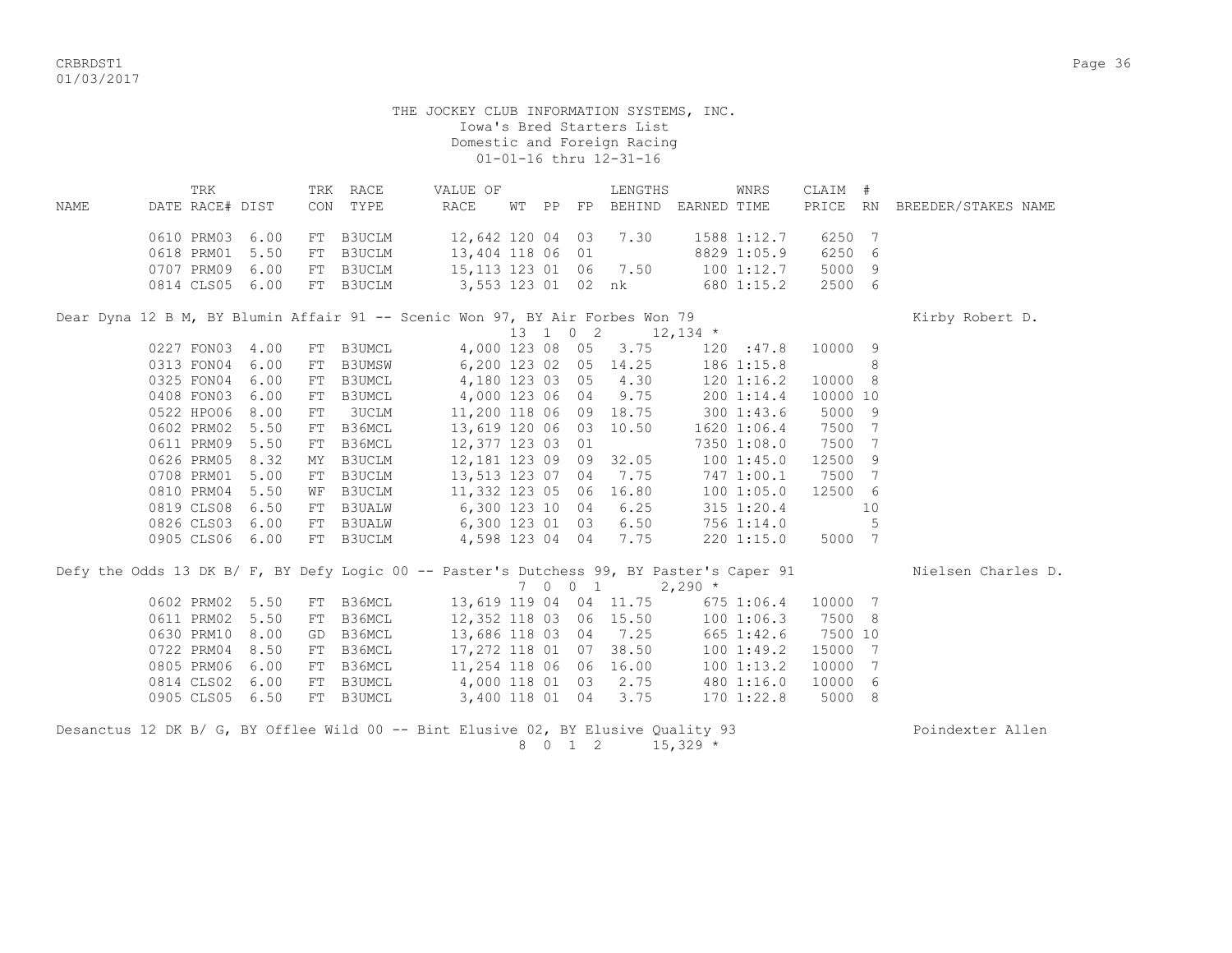CRBRDST1 Page 37 01/03/2017

|      | TRK                           |                 |            | TRK RACE            | VALUE OF                                                                                  |  |         | LENGTHS                          |             | WNRS                   | CLAIM # |   |                              |
|------|-------------------------------|-----------------|------------|---------------------|-------------------------------------------------------------------------------------------|--|---------|----------------------------------|-------------|------------------------|---------|---|------------------------------|
| NAME | DATE RACE# DIST               |                 |            | CON TYPE            | RACE                                                                                      |  |         | WT PP FP BEHIND EARNED TIME      |             |                        |         |   | PRICE RN BREEDER/STAKES NAME |
|      |                               |                 |            |                     |                                                                                           |  |         |                                  |             |                        |         |   |                              |
|      | 0409 LS 05 8.00               |                 | GD         | 3UALW               | 22,000 118 02 05 10.25                                                                    |  |         |                                  |             | 648 1:40.3             |         | 9 |                              |
|      | 0505 PRM05 6.00               |                 | FT         | <b>3UALW</b>        | 37,724 118 05 02                                                                          |  |         | 6.50                             | 7550 1:10.3 |                        |         | 8 |                              |
|      | 0522 PRM08 8.00               |                 | FT         | <b>3UALW</b>        | 37,824 120 01 05                                                                          |  |         | 9.50                             |             | $906$ 1:40.6           |         | 8 |                              |
|      | 0604 PRM07 6.00               |                 | FT         | <b>3UCLM</b>        | 20,833 120 08 03                                                                          |  |         | 6.00                             |             | 2339 1:10.8            | 40000   | 8 |                              |
|      | 0611 PRM04 8.50               |                 | ${\rm FT}$ | 3UCLM               | 22,318 120 02 04 9.75                                                                     |  |         |                                  |             | 824 1:46.4             | 30000   | 7 |                              |
|      | 0707 PRM08 6.00               |                 | FT         | 3UCLM               | 24,868 117 01 05 6.00                                                                     |  |         |                                  |             | 531 1:11.4             | 25000   | 8 |                              |
|      | 0716 PRM02 8.50               |                 | FT         | 3UCLM               | 17,966 119 04 03 0.80 2150 1:48.4                                                         |  |         |                                  |             |                        | 15000 7 |   |                              |
|      | 0730 PRM09 8.50               |                 | FT         | 3UCLM               | 17,928 119 03 05 19.50                                                                    |  |         |                                  |             | 381 1:49.7             | 15000 8 |   |                              |
|      |                               |                 |            |                     | Devil's Fantasy 13 B F, BY Drinkwiththedevil 04 -- Unusual Fantasy 07, BY Unusual Heat 90 |  |         |                                  |             |                        |         |   | Clark Dick                   |
|      |                               |                 |            |                     |                                                                                           |  | 3 0 0 0 |                                  | $300 *$     |                        |         |   |                              |
|      |                               | 0521 PRM03 5.50 |            |                     | FT B36WMC 12,401 113 05 06 29.50 100 1:08.3                                               |  |         |                                  |             |                        | 7500 6  |   |                              |
|      |                               | 0611 PRM02 5.50 |            | FT B36MCL           | 12,352 118 05 08 27.75 100 1:06.3                                                         |  |         |                                  |             |                        | 7500 8  |   |                              |
|      |                               | 0810 PRM07 5.00 |            | GD B36MCL           | 10,660 118 04 08 30.55 100 :58.4                                                          |  |         |                                  |             |                        | 10000 8 |   |                              |
|      |                               |                 |            |                     | Diesel's Prize 08 CH G, BY Pure Prize 98 -- Whisperifyoudare 97, BY Red Ransom 87         |  |         |                                  |             |                        |         |   | Roll Reroll Stables          |
|      |                               |                 |            |                     |                                                                                           |  |         | 9 2 0 3 36,758 *                 |             |                        |         |   |                              |
|      | 0408 LS 04 6.00               |                 | FT         | 3UCLM               |                                                                                           |  |         | 11,000 120 03 04 5.35 648 1:11.8 |             |                        | 7500 7  |   |                              |
|      | 0428 PRM02 6.00               |                 | GD         | 3UCLM               | 18,574 118 05 04 2.50                                                                     |  |         |                                  | 919 1:11.8  |                        | 7500 8  |   |                              |
|      | 0506 PRM08 6.00               |                 | FT         | <b>3UWCL</b>        | 17,298 118 06 01                                                                          |  |         |                                  |             | 10200 1:10.5           | 7500 9  |   |                              |
|      | 0521 PRM08 6.00               |                 | FT         | A3USTK              | 60,000 118 03 05                                                                          |  |         | 5.50                             |             | 1755 1:10.4            |         | 9 | JOHN WAYNE S.                |
|      | 0610 PRM02 6.00               |                 | ${\rm FT}$ | 3UCLM               | 19,856 123 06 01                                                                          |  |         |                                  |             | 11925 1:11.3           | 10000   | 6 |                              |
|      | 0624 PRM04 6.00               |                 | FT         | 3UCLM               | 27,721 123 02 03                                                                          |  |         | 1.75                             |             | 3343 1:10.5            | 15000   | 6 |                              |
|      | 0708 PRM06                    | 5.50            | FT         | <b>3UALW</b>        | 42,912 118 06 03                                                                          |  |         | 0.60                             |             | $5158$ $1:04.2$        |         | 8 |                              |
|      | 0813 PRM11 6.00               |                 | FT         | 3USTK               | 85,000 118 01 06                                                                          |  |         |                                  |             | $6.25$ 1670 1:10.5     |         | 9 | DAN JOHNSON SPRINT S.        |
|      |                               | 1022 RP 02 6.00 | FT         | 3UCLM               | 10,450 120 03 03                                                                          |  |         |                                  |             | $4.00$ $1140$ $1:10.3$ | 5000 6  |   |                              |
|      |                               |                 |            |                     | Dink of the Year 13 DK B/ F, BY Entourage 04 -- Hot Headliner 06, BY Unusual Heat 90      |  |         |                                  |             |                        |         |   | Nielsen Charles D.           |
|      |                               |                 |            |                     |                                                                                           |  |         | 8 2 0 2                          | $15,578$ *  |                        |         |   |                              |
|      |                               | 0501 PRM04 6.00 |            |                     | MY B36WMC 21,696 118 02 04 4.75 1082 1:12.9                                               |  |         |                                  |             |                        | 30000 7 |   |                              |
|      |                               |                 |            |                     |                                                                                           |  |         |                                  |             |                        |         |   |                              |
|      |                               | 5.00            | FT         |                     |                                                                                           |  |         |                                  |             |                        | 15000 7 |   |                              |
|      | 0506 PRM03<br>0526 PRM09 6.00 |                 |            | B36MCL<br>SY B3UCLM | 15,483 118 04 01 9225 1:00.2<br>16,056 118 02 08 18.75 100 1:12.8                         |  |         |                                  |             |                        | 12500   | 9 |                              |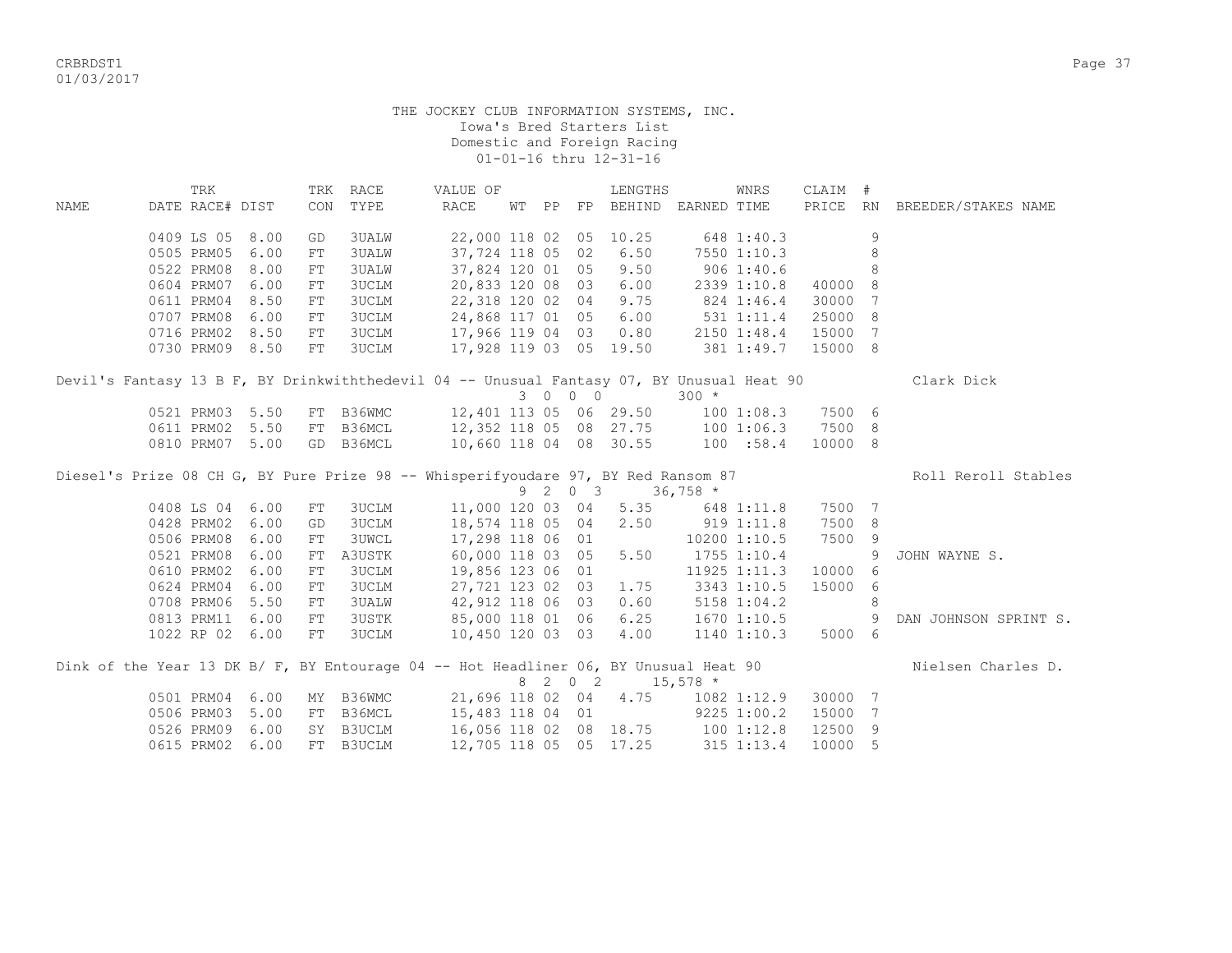CRBRDST1 Page 38 01/03/2017

> THE JOCKEY CLUB INFORMATION SYSTEMS, INC. Iowa's Bred Starters List Domestic and Foreign Racing 01-01-16 thru 12-31-16

|      | TRK             |      |     | TRK RACE      | VALUE OF                                                                      |    |    |          | LENGTHS |             | WNRS            | CLAIM # |     |                     |  |
|------|-----------------|------|-----|---------------|-------------------------------------------------------------------------------|----|----|----------|---------|-------------|-----------------|---------|-----|---------------------|--|
| NAME | DATE RACE# DIST |      | CON | TYPE          | RACE                                                                          | WТ | PP | FP       | BEHIND  | EARNED TIME |                 | PRICE   | RN  | BREEDER/STAKES NAME |  |
|      | 0623 PRM09      | 6.00 | FT  | <b>B3UCLM</b> | 17,789 118 08 07                                                              |    |    |          | 17.85   |             | 1001:12.6       | 15000   | 9   |                     |  |
|      | 0731 ASD02      | 6.00 | FT  | B3UWCL        | 7,546 117 02 03                                                               |    |    |          | 4.00    |             | 591 1:14.2      | 5000    | 7   |                     |  |
|      | 0813 ASD01      | 6.00 | FT  | B3UWCL        | 7,746 117 03 03                                                               |    |    |          | 6.25    |             | 594 1:13.8      | 5000    | 6   |                     |  |
|      | 0909 ASD05      | 8.00 | FT  | B3UWCL        | 7,946 119 07 01                                                               |    |    |          |         |             | 3571 1:43.2     | 5000    | 7   |                     |  |
|      |                 |      |     |               | Disqualified 10 B M, BY Sky Classic 87 -- Ms Shawcolat 99, BY Mr. Shawklit 91 |    |    |          |         |             |                 |         |     | Olson Rick L.       |  |
|      |                 |      |     |               |                                                                               |    |    | 16 2 3 3 |         | $23,837$ *  |                 |         |     |                     |  |
|      | 0101 HAW08      | 6.00 | FT  | B4UCLM        | 8,240 120 04 05                                                               |    |    |          | 6.30    |             | 240 1:10.8      | 5000 9  |     |                     |  |
|      | 0118 OP 01      | 6.00 | FT  | B4UCLM        | 21,000 117 01 06                                                              |    |    |          | 14.25   |             | 60 1:11.8       | 7500 12 |     |                     |  |
|      | 0204 OP 01      | 8.50 | FT  | B4UCLM        | 21,000 117 07 04                                                              |    |    |          | 9.75    |             | $1050$ $1:47.3$ | 7500    | - 8 |                     |  |
|      | 0214 OP 03      | 8.00 | FT  | <b>B3UCLM</b> | 21,000 119 08 03                                                              |    |    |          | 5.00    |             | 2100 1:42.4     | 7500    | 9   |                     |  |
|      | 0312 OP 02      | 6.00 | SY  | B4UCLM        | 22,500 118 03 08                                                              |    |    |          | 10.60   |             | 150 1:12.9      | 7500    | 8   |                     |  |
|      | 0324 OP 03      | 8.00 | GD  | B4UWCL        | 27,500 118 01 07                                                              |    |    |          | 9.10    |             | $113$ $1:42.5$  | 7500    | -9  |                     |  |
|      | 0410 OP 04      | 6.00 | FT  | B4UWCL        | 23,500 117 05                                                                 |    |    | 08       | 11.50   |             | 94 1:12.2       | 5000 10 |     |                     |  |
|      | 0513 AP 05      | 8.50 | FT  | B3UCLM        | 10,500 124 01                                                                 |    |    | 01       |         |             | 6300 1:45.0     | 5000    | 7   |                     |  |
|      | 0605 AP 04      | 8.50 | FT  | B3USTR        | 14,560 121 02                                                                 |    |    | 03       | 8.75    |             | 1430 1:46.1     |         | 6   |                     |  |
|      | 0618 AP 01      | 8.50 | FT  | <b>B3UCLM</b> | 12,000 121 02                                                                 |    |    | 05       | 1.95    |             | 360 1:47.3      | 7500    | 8   |                     |  |
|      | 0707 AP 03      | 8.50 | FT  | <b>B3UCLM</b> | 10,500 121 01                                                                 |    |    | 02       | 2.25    |             | 2100 1:43.9     | 5000    | 5   |                     |  |
|      | 0730 AP 03      | 8.50 | FT  | B3UCLM        | 9,000 121 02                                                                  |    |    | 02       | 1.00    |             | 1800 1:45.8     | 5000    | 6   |                     |  |
|      | 0821 AP 02      | 8.50 | FT  | B3UCLM        | 8,730 121 03                                                                  |    |    | 01       |         |             | 5400 1:49.3     | 5000    | 4   |                     |  |
|      | 1015 HAW07      | 8.32 | FT  | B3UCLM        | 8,240 121 08                                                                  |    |    | 03       | 1.85    |             | 800 1:44.2      | 5000    | 9   |                     |  |
|      | 1102 HAW02      | 8.32 | FT  | B3UCLM        | 8,000 121 01                                                                  |    |    | 02       | 1.50    |             | 1600 1:43.0     | 5000    | 6   |                     |  |

1112 HAW02 8.32 FT B3UCLM 8,140 121 05 05 8.00 240 1:45.0 5000 8

Dixie Surge 09 B G, BY Storm Surge 02 -- Dixie Kate 03, BY Dixieland Heat 90 Schaben Jim

| 0402 FON09 6.00 |    | FT 3USTK  | 26,125 123 05 06 7.00  |  | $0\;1:11.4$  | 9 BUDWEISER TONDI S.               |
|-----------------|----|-----------|------------------------|--|--------------|------------------------------------|
| 0521 PRM08 6.00 |    | FT A3USTK | 60,000 120 04 07 10.25 |  | 5001:10.4    | 9 JOHN WAYNE S.                    |
| 0615 PRM08 6.00 |    | FT 3UAOC  | 33,163 118 01 02 3.00  |  | 8343 1:10.1  |                                    |
| 0708 PRM06 5.50 | FT | 3UALW     | 42,912 118 01 02 0.50  |  | 8596 1:04.2  |                                    |
| 0813 PRM11 6.00 | FT | 3USTK     | 85,000 118 03 02 1.50  |  | 16700 1:10.5 | 9 DAN JOHNSON SPRINT S.            |
| 0905 CBY03 6.00 | GD | 3UAOC     | 33,000 119 04 03 3.00  |  | 3520 1:09.0  |                                    |
| 0917 CBY09 6.00 | FT | 3USTK     | 41,700 119 05 03 3.25  |  | 4587 1:09.9  | 8 TOM METZEN H. B. P. A. SPRINT S. |
|                 |    |           |                        |  |              |                                    |

 $7 \t0 \t3 \t2 \t42,246 \t*$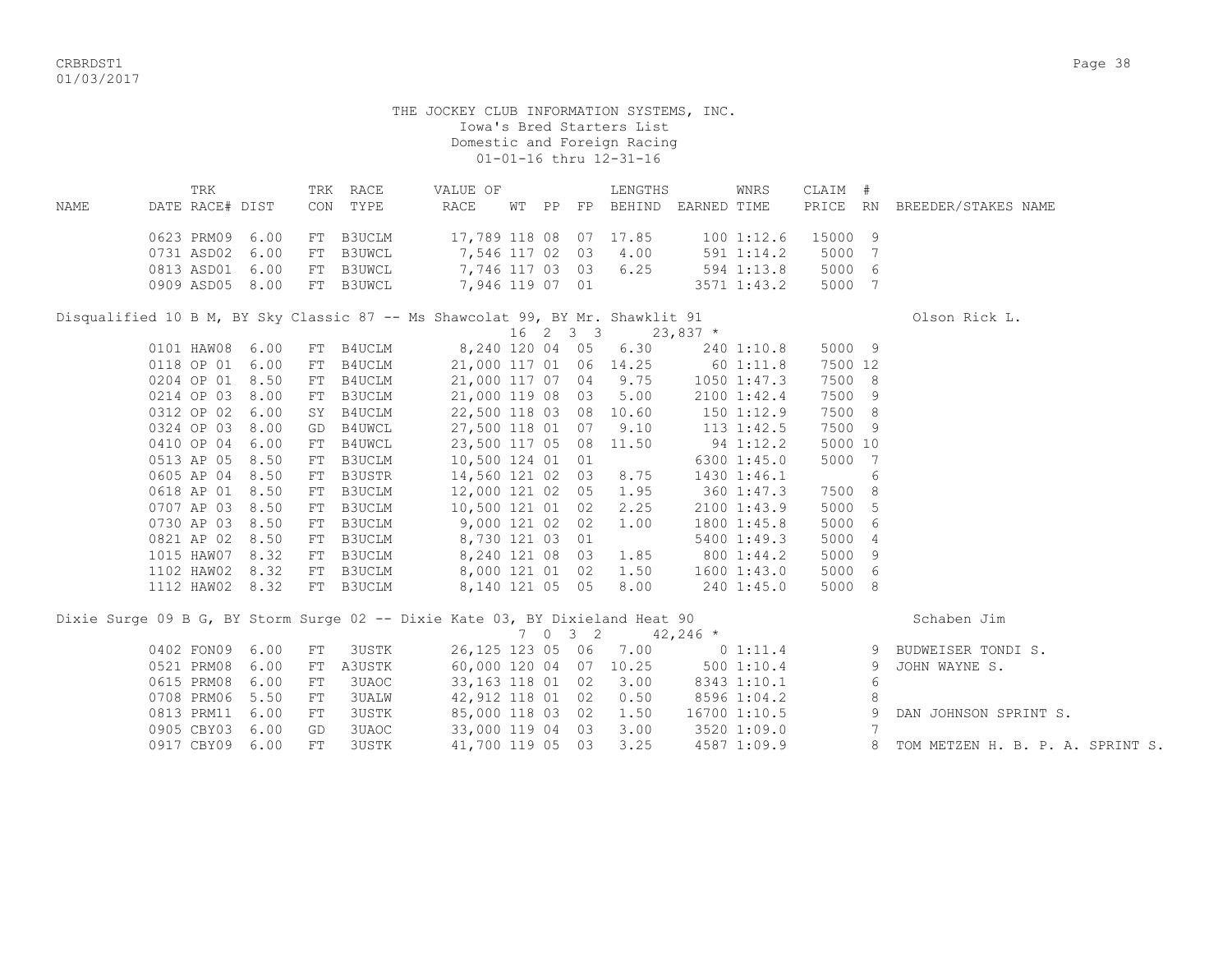CRBRDST1 Page 39 01/03/2017

|      | TRK                  |            | TRK RACE      | VALUE OF                                                                            |  | LENGTHS                             |            | WNRS        | CLAIM #  |    |                              |
|------|----------------------|------------|---------------|-------------------------------------------------------------------------------------|--|-------------------------------------|------------|-------------|----------|----|------------------------------|
| NAME | DATE RACE# DIST      |            | CON TYPE      | RACE                                                                                |  | WT PP FP BEHIND EARNED TIME         |            |             |          |    | PRICE RN BREEDER/STAKES NAME |
|      |                      |            |               | Doc Radke 13 DK B/ G, BY Ghostzapper 00 -- Lion N Cheatin 06, BY Lion Hearted 96    |  |                                     |            |             |          |    | Neuhedel Arthur James        |
|      |                      |            |               |                                                                                     |  | 14   1   3   1                      | $26,865$ * |             |          |    |                              |
|      | 0110 FG 09 6.00      | FT         | 03MSW         |                                                                                     |  | 40,000 120 06 09 17.50              |            | $0\;1:12.5$ |          | 10 |                              |
|      | 0205 FG 02 8.50 T GD |            | 03MCL         | 19,000 120 08 14 14.25 0 1:47.0                                                     |  |                                     |            |             | 30000 14 |    |                              |
|      | 0318 FG 03 8.32      | SY         | 03MCL         | 22,000 120 01 05 17.25 660 1:44.7                                                   |  |                                     |            |             | 25000 8  |    |                              |
|      | 0429 PRM06           | 5.00<br>FT | 36MCL         | 21,671 118 05 01                                                                    |  | 12900 :59.4                         |            |             | 30000 8  |    |                              |
|      | 0522 PRM07 6.00      | FT         | <b>3UALW</b>  | 37,848 118 04 07 11.75                                                              |  |                                     | 100 1:11.6 |             |          | 7  |                              |
|      | 0529 PRM02 6.00      | FT         | <b>3UCLM</b>  | 22, 268 119 01 03 2.25                                                              |  |                                     |            | 2640 1:12.6 | 30000 9  |    |                              |
|      | 0707 PRM08           | 6.00<br>FT | 3UCLM         | 24,868 118 07 07 6.50                                                               |  |                                     |            | 1001:11.4   | 30000 8  |    |                              |
|      | 0717 PRM05           | 6.00<br>SY | 3UCLM         | 18,005 115 05 04 3.50                                                               |  |                                     |            | 9031:11.1   | 15000    | -6 |                              |
|      | 0731 PRM05           | 6.00<br>FT | 3UCLM         | 14,938 117 05 02 4.00                                                               |  |                                     |            | 2996 1:12.4 | 15000    | 8  |                              |
|      | 0811 PRM05           | 6.00<br>FT | <b>3UCLM</b>  | 12,039 117 06 02 0.75                                                               |  |                                     |            | 2912 1:11.6 | 12500    | 6  |                              |
|      | 0825 CBY07 5.00      | ${\rm FT}$ | <b>3UCLM</b>  | 13,500 118 01 02 1.75                                                               |  |                                     |            | 2700 :58.1  | 12500    | 9  |                              |
|      | 1029 RP 07           | 6.50<br>FT | 3UCLM         | 15,350 120 04 09 25.00                                                              |  |                                     | 85 1:16.4  |             | 20000    | 9  |                              |
|      | 1117 RP 07 7.00      | FT         | <b>3UCLM</b>  | 15,350 120 05 05 12.10 450 1:23.1                                                   |  |                                     |            |             | 20000    | 9  |                              |
|      | 1125 RP 04 6.00      | $FT$       | 3UCLM         | 14,300 120 07 05 9.75 419 1:10.3                                                    |  |                                     |            |             | 15000 9  |    |                              |
|      |                      |            |               | Do It 13 B F, BY Wild Gold 90 -- Dubit 05, BY E Dubai 98                            |  |                                     |            |             |          |    | Downing Donald L.            |
|      |                      |            |               |                                                                                     |  | 8 1 0 0 11, 211 *                   |            |             |          |    |                              |
|      | 0507 PRM06 6.00      | FT         | B3UALW        | 37,848 117 01 05 20.25 909 1:11.4                                                   |  |                                     |            |             |          | 7  |                              |
|      | 0522 PRM05 6.00      | FT         | B3UCLM        | 11,000 118 02 06 23.25                                                              |  |                                     | 100 1:12.2 |             | 20000 6  |    |                              |
|      | 0610 PRM09 6.00      | FT         | B3UCLM        | 12,798 115 06 01                                                                    |  |                                     |            | 8181 1:12.5 | 15000 9  |    |                              |
|      | 0715 PRM03 6.00      | FT         | B3UCLM        | 19,354 121 04 06 18.60                                                              |  |                                     | 100 1:11.5 |             | 15000 7  |    |                              |
|      | 0804 PRM02           | 6.00<br>FT | <b>B3UCLM</b> | 19,354 118 06 05 9.25                                                               |  |                                     | 414 1:11.5 |             | 15000    | 7  |                              |
|      | 1020 RP 04 6.00      |            | FT B3UCLM     | 12,100 120 02 04 7.00                                                               |  |                                     |            | 721 1:11.0  | 7500 6   |    |                              |
|      | 1110 RP 07           | 5.50<br>FT | B3UCLM        | 12,100 120 03 04 4.25 701 1:04.4                                                    |  |                                     |            |             | 7500 10  |    |                              |
|      | 1202 RP 05 6.00      |            | FT B3UCLM     | 13,764 120 06 06 10.50 85 1:12.8                                                    |  |                                     |            |             | 7500 10  |    |                              |
|      |                      |            |               | Do It Like Kela 12 DK B/ M, BY Kela 98 -- I'll Do It My Way 97, BY Thunder Gulch 92 |  |                                     |            |             |          |    | McClintock Loretta F.        |
|      |                      |            |               |                                                                                     |  | $11 \t 0 \t 1 \t 2 \t 12,913 \t\t*$ |            |             |          |    |                              |
|      | 0102 FG 03 8.00      |            | FT B4UCLM     | 14,600 120 07 04 3.10 840 1:41.5                                                    |  |                                     |            |             | 7500 7   |    |                              |
|      | 0114 DED05 6.50      |            | FT B4UCLM     | 15,820 121 01 04 5.00 750 1:21.6                                                    |  |                                     |            |             | 7500 9   |    |                              |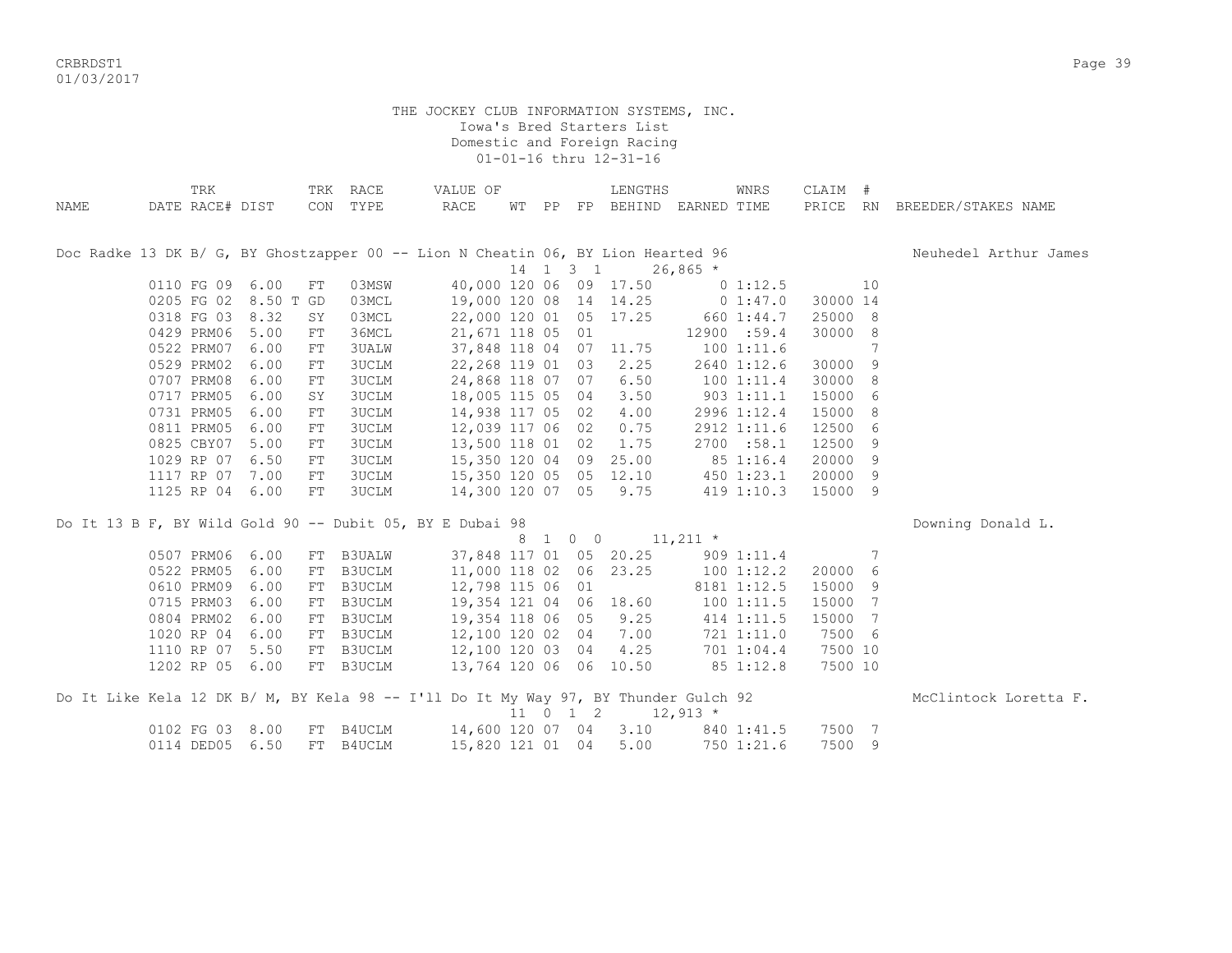CRBRDST1 Page 40 01/03/2017

## THE JOCKEY CLUB INFORMATION SYSTEMS, INC. Iowa's Bred Starters List Domestic and Foreign Racing 01-01-16 thru 12-31-16

|      | TRK             |      |     | TRK RACE  | VALUE OF |               |    |    | LENGTHS                 |             | WNRS           | CLAIM # |           |                     |
|------|-----------------|------|-----|-----------|----------|---------------|----|----|-------------------------|-------------|----------------|---------|-----------|---------------------|
| NAME | DATE RACE# DIST |      | CON | TYPE      | RACE     | WТ            | PP | FP | BEHIND                  | EARNED TIME |                | PRICE   | <b>RN</b> | BREEDER/STAKES NAME |
|      | 0128 FG 02 8.00 |      |     | FT B4UCLM |          |               |    |    | 15,800 120 05 04 13.50  |             | 840 1:42.5     | 7500 6  |           |                     |
|      | 0411 WRD01 8.00 |      |     | GD B3UCLM |          | 15,125 120 03 |    | 03 | 1.00                    |             | 1504 1:41.8    | 15000 6 |           |                     |
|      | 0506 PRM01 6.00 |      |     | FT B3UWCL |          | 17,347 118 07 |    | 03 | 6.50                    |             | 2070 1:12.4    | 15000 7 |           |                     |
|      | 0520 PRM08 6.00 |      |     | FT B3USTK |          | 60,000 120 07 |    | 04 | 5.25                    |             | 2950 1:11.0    |         | 8         | MAMIE EISENHOWER S. |
|      | 0612 PRM08 8.32 |      |     | FT B3UAOC |          |               |    |    | 37,848 119 06 05 13.75  |             | 9091:44.9      | 15000 7 |           |                     |
|      | 0813 PRM08 8.32 |      |     | FT B4USTK |          |               |    |    | 100,000 116 05 09 17.85 |             | 5001:42.6      |         | 11        | DONNA REED S.       |
|      | 0825 CBY05 6.00 |      |     | FT B3UCLM |          | 12,500 123 04 |    | 06 | 7.00                    |             | $125$ $1:12.5$ | 5000 8  |           |                     |
|      | 0910 CBY02 6.50 |      |     | FT B3UCLM |          | 11,500 123 02 |    | 02 | 1.75                    |             | 2300 1:19.3    | 6250 8  |           |                     |
|      | 0916 CBY07      | 6.50 |     | GD B3UCLM |          | 12,500 123 10 |    | 07 | 6.00                    |             | $125$ $1:17.6$ | 6250 13 |           |                     |

Domikate 12 DK B/ G, BY Kitalpha 99 -- Blake's Cat 04, BY Doug Fir 99 01500 Clson Rick

|            |                       |              | 15            | $\overline{\mathbf{3}}$ | 6 3 |      | $64,205$ *   |                         |
|------------|-----------------------|--------------|---------------|-------------------------|-----|------|--------------|-------------------------|
| 0202 HOU04 | 5.00 T FM             | 4UMCL        | 12,000 123 06 |                         | 02  | 2.25 | 2340 :58.9   | 50000<br>8 <sup>8</sup> |
| 0219 HOU06 | 8.50 T FM             | 4UMSW        | 19,000 122 05 |                         | 02  | 2.50 | 3780 1:47.1  | 6                       |
| 0408 LS 05 | 8.00 T FM             | 3UMSW        | 21,000 123 09 |                         | 03  | 2.50 | 2244 1:37.0  | 11                      |
| 0422 LS 04 | 5.00<br>FT            | 3UMCL        | 14,000 123 02 |                         | 02  | 0.50 | 2740 1:00.1  | 25000<br>- 8            |
| 0515 PRM07 | 8.32<br>FT            | 36MSW        | 37,138 123 03 |                         | 02  | 2.25 | 7400 1:46.2  | 9                       |
| 0603 PRM09 | 6.00<br>FT            | 36MSW        | 37,130 123 02 |                         | 01  |      | 22050 1:12.0 | 11                      |
| 0611 PRM04 | 8.50<br>FT            | 3UCLM        | 22,318 123 03 |                         | 03  | 9.00 | 2670 1:46.4  | 30000                   |
| 0707 PRM08 | 6.00<br>FT            | 3UCLM        | 24,868 123 03 |                         | 08  | 6.55 | 1001:11.4    | 30000<br>- 8            |
| 0819 CBY03 | 8.00<br>SY            | 3UCLM        | 19,000 123 07 |                         | 06  | 9.80 | 1901:38.0    | 20000<br>7              |
| 0828 CBY05 | 8.50 T GD             | 3UCLM        | 13,720 123 03 |                         | 01  |      | 8100 1:46.0  | 12500<br>-8             |
|            | 0910 CBY03 11.00 T GD | 3USTR        | 17,000 122 06 |                         | 05  | 8.25 | 1702:23.5    |                         |
| 1022 RET08 | 5.00 T FM             | <b>3UALW</b> | 15,500 120 02 |                         | 02  | 1.00 | 3020 : 57.4  | 9                       |
| 1028 RET04 | 8.50 T FM             | 3USHP        | 10,000 119 06 |                         | 01  |      | 5820 1:46.3  | 8                       |
| 1118 RET07 | 8.00 T FM             | 3UAOC        | 15,500 123 04 |                         | 03  | 3.00 | 1661 1:36.6  | 9                       |
| 1126 RET08 | 11.00 T FM            | <b>3USHP</b> | 10,000 121 05 |                         | 02  | hd   | 1920 2:21.9  | 9                       |

| Don't Claim Me 11 CH G, BY Added Edge 00 -- Shoot for the Loot 99, BY Demaloot Demashoot 90 |  |                          |  |  |                      |                                |             |  |                                                                                                                | Bolinger Michael |
|---------------------------------------------------------------------------------------------|--|--------------------------|--|--|----------------------|--------------------------------|-------------|--|----------------------------------------------------------------------------------------------------------------|------------------|
|                                                                                             |  |                          |  |  |                      | $9 \t2 \t0 \t3 \t16.275 \t*$   |             |  |                                                                                                                |                  |
|                                                                                             |  | 0228 FON06 4.00 FT 3UALW |  |  |                      | 7,000 123 01 05 3.25 210 :47.4 |             |  | a que de la contradicación de la contradición de la contradición de la contradición de la contradición de la c |                  |
|                                                                                             |  | 0313 FON09 6.00 FT 3UALW |  |  | 7,000 123 10 07 6.50 |                                | $0\;1:14.2$ |  | 10                                                                                                             |                  |
|                                                                                             |  | 0410 FON07 6.00 FT 3UALW |  |  | 7,000 123 01 03 5.75 |                                | 840 1:12.6  |  |                                                                                                                |                  |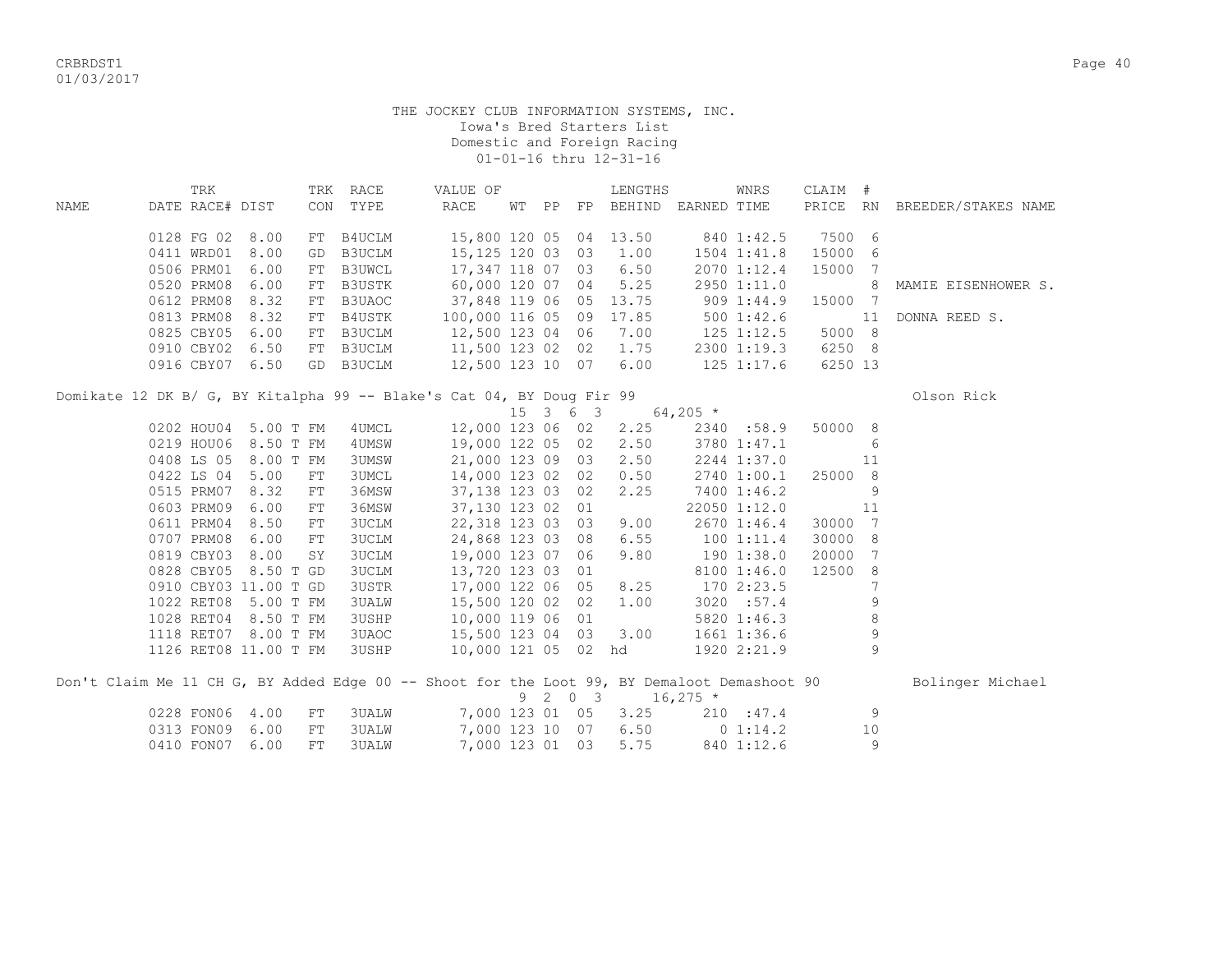CRBRDST1 Page 41 01/03/2017

#### THE JOCKEY CLUB INFORMATION SYSTEMS, INC. Iowa's Bred Starters List Domestic and Foreign Racing 01-01-16 thru 12-31-16

 TRK TRK RACE VALUE OF LENGTHS WNRS CLAIM # NAME DATE RACE# DIST CON TYPE RACE WT PP FP BEHIND EARNED TIME PRICE RN BREEDER/STAKES NAME 0507 FON07 6.00 FT 3UALW 7,525 123 03 03 2.00 840 1:14.2 7 0522 HPO06 8.00 FT 3UCLM 11,200 123 09 01 6000 1:43.6 5000 9 0605 CBY09 5.00 FT 3UWCL 11,500 123 01 03 6.50 1265 :58.5 6250 5 0704 CBY08 6.50 FT 3UCLM 11,500 123 01 01 6900 1:17.0 6250 9 0717 CBY08 8.00 FT 3UALW 30,000 123 01 FF DNF 0 1:36.6 7 0814 CBY04 6.00 FT 3UCLM 22,000 123 04 FF DNF 220 1:10.5 16000 8 Dontrattlemycage 07 CH G, BY Najran 99 -- Jaded Lane 01, BY Jade Hunter 84 Prairie Lane Farms 4 0 0 0 475 \* 0325 FON08 6.00 FT 3UCLM 3,500 123 03 06 6.00 0 1:13.8 2500 8 0408 FON04 6.50 FT 3UCLM 3,500 120 01 04 2.50 175 1:19.8 2500 9 0521 HPO06 8.00 FT 3UCLM 14,000 124 10 08 7.75 300 1:43.6 3500 10 0805 CLS07 6.00 FT 3UCLM 3,400 123 02 08 12.85 0 1:13.0 2500 8 Dreamin 13 CH F, BY Woke Up Dreamin 00 -- Speedy Gladys Jam 06, BY Golden Missile 95 Downing Donald L.  $10$  1 1 3 26,372  $*$ 0428 PRM08 6.00 MY B3UALW 42,148 118 09 09 19.60 100 1:11.1 9 0514 PRM08 6.00 FT B3UALW 33,882 118 02 07 18.00 100 1:12.0 8<br>0603 PRM08 6.00 FT FO3STK 63,000 121 04 08 15.75 500 1:10.5 8 BOB BRYANT S. 0603 PRM08 6.00 FT F03STK 63,000 121 04 08 15.75 500 1:10.5 0715 PRM03 6.00 FT B3UCLM 19,354 115 05 03 5.60 2318 1:11.5 15000 7 0804 PRM02 6.00 FT B3UCLM 19,354 113 03 02 5.50 3864 1:11.5 15000 7 0812 PRM05 6.00 FT B3UCLM 18,032 115 01 01 11760 1:10.9 20000 5 0902 RP 02 6.00 GD B3UCLM 23,650 120 01 04 4.50 1414 1:10.8 20000 6 0929 RP 05 5.00 T FM B3UCLM 23,650 117 09 03 0.75 2564 :56.3 20000 9 1028 RP 02 5.00 T FM B3UCLM 26,950 117 03 05 5.60 806 :56.3 25000 6 1201 RP 04 6.00 FT B3UCLM 26,950 117 02 03 5.25 2946 1:10.8 25000 7 Dreamin of Emily 13 DK B/ F, BY Woke Up Dreamin 00 -- Be Good Or Be Gone 01, BY Gulch 84 Schutz Pamela 3 0 1 0 800 \* 0409 FON08 6.00 FT F03STK 15,500 116 03 08 30.75 0 1:15.4 8 PEPSI S. 0423 FON01 4.00 FT B3UMCL 4,000 123 06 02 0.50 800 :48.0 10000 7 0506 FON02 6.00 FT B3UMCL 4,000 123 08 08 16.35 0 1:17.6 10000 8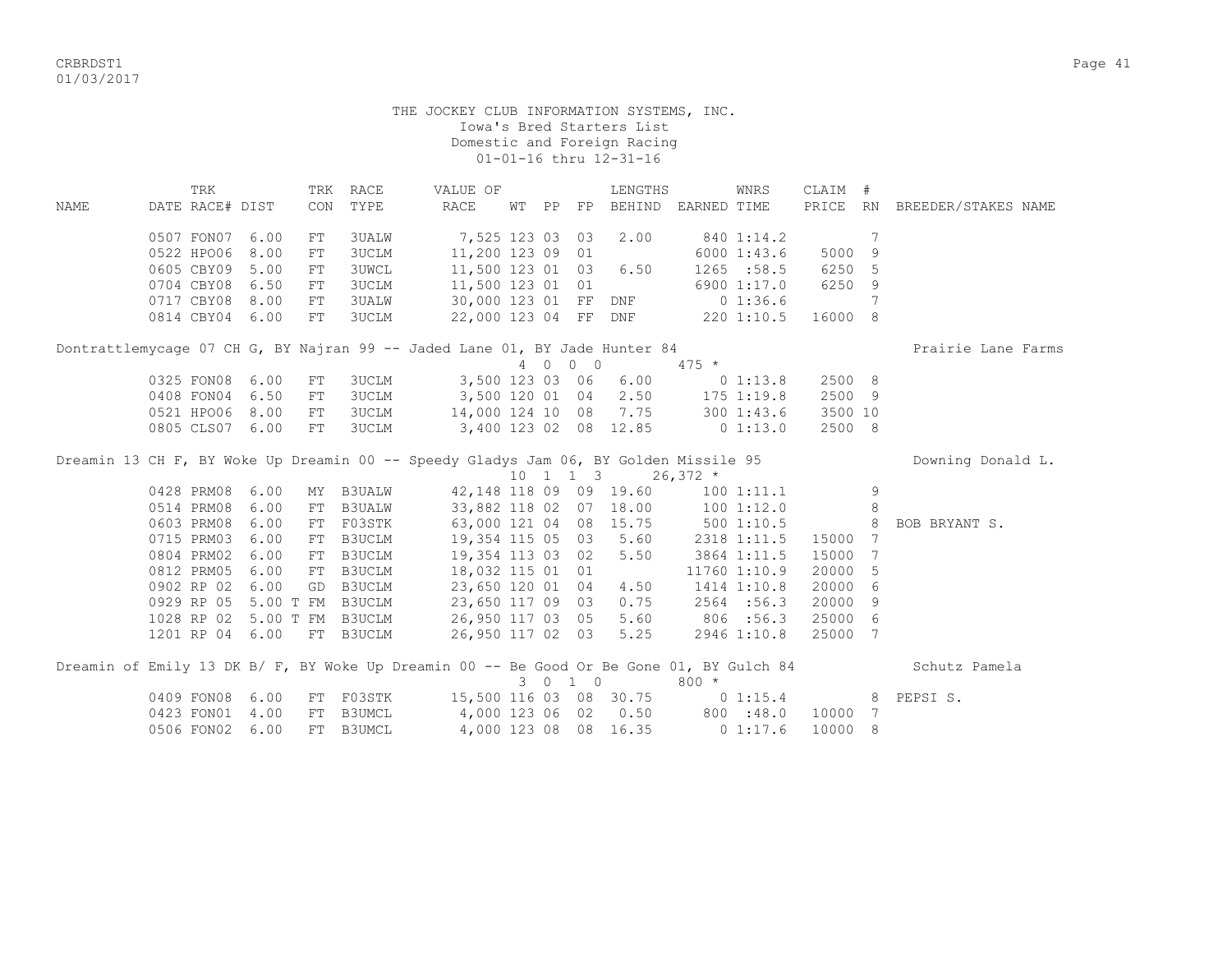CRBRDST1 Page 42 01/03/2017

#### THE JOCKEY CLUB INFORMATION SYSTEMS, INC. Iowa's Bred Starters List Domestic and Foreign Racing 01-01-16 thru 12-31-16

TRK TRK RACE VALUE OF LENGTHS WNRS CLAIM # NAME DATE RACE# DIST CON TYPE RACE WT PP FP BEHIND EARNED TIME PRICE RN BREEDER/STAKES NAME Dreamin the Dream 14 DK B/ G, BY Woke Up Dreamin 00 -- Lady Cordelia 98, BY Deerhound 88 Pam Schutz & Joyce Tighe 2 1 1 0 31,948 \* 0710 PRM01 5.50 MY 02MCL 24,174 120 04 01 14448 1:06.3 25000 8 0813 PRM06 6.00 FT A02STK 90,000 120 01 02 1.50 17500 1:12.0 11 IOWA CRADLE S. Drossel's Classic 13 B G, BY Drosselmeyer 07 -- Caprice Classic 04, BY Elusive Quality 93 Judge Terry William  $6 \quad 1 \quad 0 \quad 1 \quad 13,145 \star$ 0426 WRD02 5.50 FT 3UMSW 19,800 119 02 07 15.05 80 1:03.8 8 0513 PRM05 6.00 MY 36MSW 37,251 118 05 06 14.50 100 1:12.8 6 0615 PRM06 5.00 FT 36MCL 21,720 118 06 06 15.75 100 :58.7 30000 6 0701 PRM01 8.00 FT 36MCL 17,195 118 08 03 11.50 2033 1:41.6 15000 9 0728 PRM03 8.50 FT 36MCL 17,272 118 05 01 10332 1:51.1 15000 7 0813 PRM10 8.50 FT A03STK 103,000 116 07 07 33.50 500 1:44.3 7 IOWA BREEDERS' DERBY Dubai Kowboy 12 CH G, BY Kodiak Kowboy 05 -- Dubit 05, BY E Dubai 98 Downing Downing Donald L.  $9 \quad 1 \quad 0 \quad 1 \quad 14,549 \star$ 0501 PRM07 6.00 MY 3UALW 42,197 118 04 06 14.00 100 1:11.0 7 0513 PRM07 6.00 MY 3UALW 32,291 119 01 04 3.35 2032 1:11.9 9 0624 PRM04 6.00 FT 3UCLM 27,721 118 03 04 9.75 1393 1:10.5 15000 6 0714 PRM08 6.00 FT 3UCLM 19,277 118 08 09 10.50 100 1:12.1 15000 9 0731 PRM01 6.00 FT 3UCLM 14,388 118 03 01 9240 1:12.0 7500 5 0905 RP 08 5.50 FT 3UCLM 10,636 123 08 03 1.25 973 1:04.2 5000 11 0924 RP 09 6.00 FT 3UCLM 9,350 123 04 04 2.60 541 1:11.4 5000 9 1028 RP 07 6.00 FT 3UCLM 9,350 123 11 08 8.70 85 1:10.8 5000 11 1111 RP 08 5.00 FT 3UCLM 18,143 120 02 06 15.00 85 :56.6 10000 7 Duckysgettinlucky 12 CH G, BY Entourage 04 -- Miss Alyetta 98, BY Alysheba 84 Nielsen Charles D.  $1 \t 0 \t 0 \t 105 \t \star$ 0719 FE 03 7.00 T FM 3UMSW 14,905 120 01 FF DNF 105 1:27.8 10 Due to Grace 11 CH M, BY Devil His Due 89 -- Scatman Gracie 04, BY Scatmandu 95 Hoopes F. Robert 16 1 0 1 7,999 \* 0102 HAW02 5.50 FT B4UCLM 8,140 120 08 01 4800 1:05.0 5000 8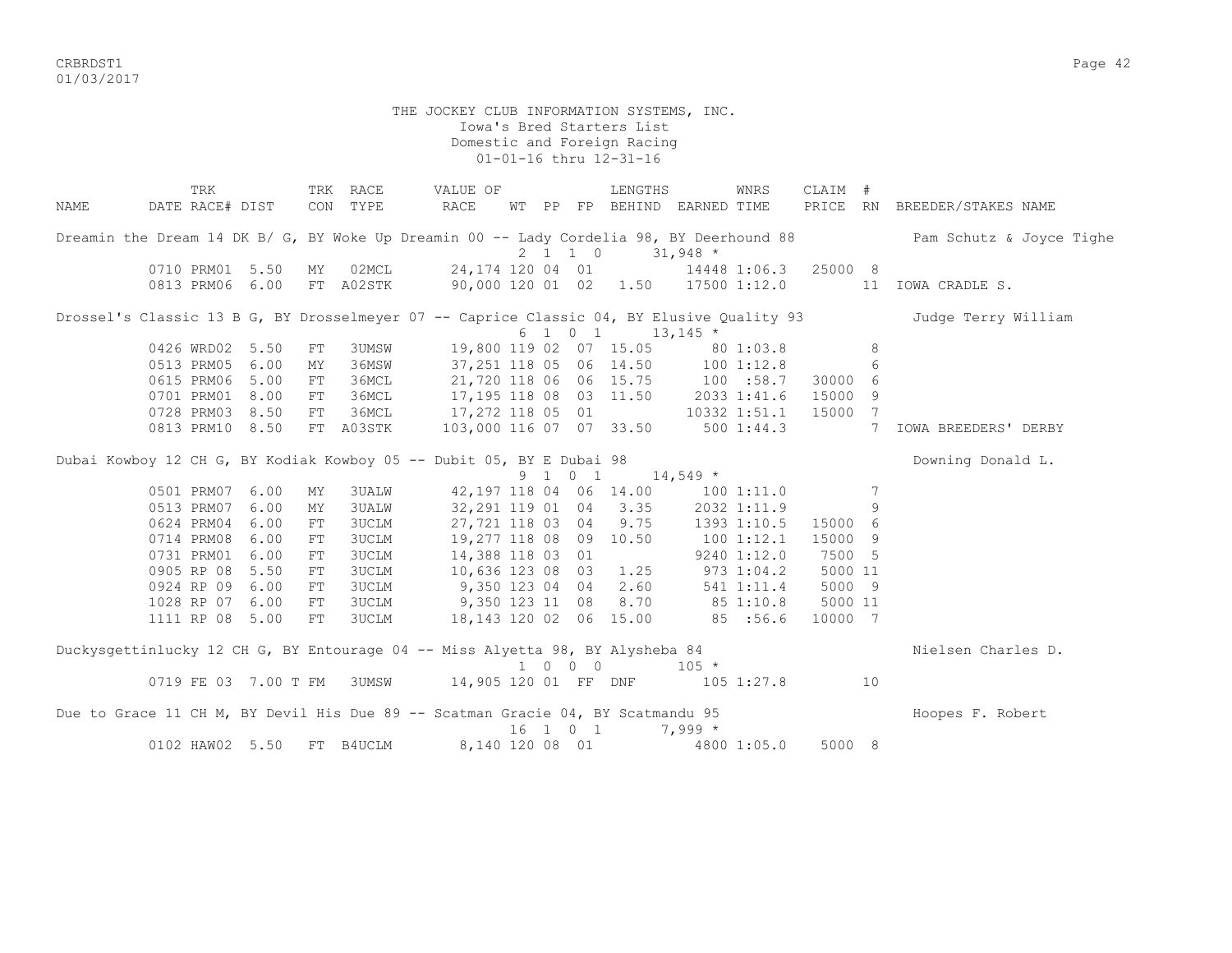| DATE RACE# DIST<br>TYPE<br>PRICE RN<br>RACE<br>FP BEHIND<br>EARNED TIME<br>BREEDER/STAKES NAME<br><b>NAME</b><br>CON<br>WТ<br>PP<br>13,888 120 03 06 15.25<br>12500 6<br>0311 HAW03<br>5.50<br>FT B4UCLM<br>224 1:05.4<br>21.95<br>0401 HAW04<br>5.50<br>GD B3UCLM<br>8,040 121 01<br>07<br>1001:06.4<br>5000<br>7<br>3.25<br>5000<br>0415 HAW06<br>6.00<br>FT B3UCLM<br>8,000 114 06 03<br>800 1:12.4<br>6<br>5.00 T YL B3UCLM<br>8.40<br>15000<br>0421 HAW08<br>14,068 121 08 09<br>100 : 57.9<br>9<br>0515 AP 02<br>6.00<br>FT B3UCLM<br>11,000 122 06 04<br>4.00<br>660 1:12.4<br>7500 8<br>7500 6<br>0605 AP 01<br>6.50<br>FT B3UCLM<br>11,000 122 03 05 11.50<br>330 1:19.2<br>7500 8<br>0626 AP 07<br>6.00<br>FT B3UCLM<br>11,000 122 03 07 14.75<br>0 1:12.4<br>5.00 T FM B3UCLM<br>11,200 121 01 06<br>7.25<br>0:58.2<br>10000 10<br>0826 AP 07<br>5.85<br>0:57.7<br>0917 AP 07<br>5.00 T FM B3UCLM<br>11,200 121 06 08<br>10000 9<br>1007 HAW08<br>FT B3UCLM<br>8,340 121 08 08 12.00<br>1001:11.7<br>5000 10<br>6.00<br>1021 HAW08<br>5.50<br>FT B3UCLM<br>8,440 111 09 08<br>9.40<br>1001:05.6<br>5000 11<br>1029 HAW01<br>6.00<br>FT B3UCLM<br>8,530 121 07 04<br>4.50<br>425 1:12.1<br>7500 7 |
|-------------------------------------------------------------------------------------------------------------------------------------------------------------------------------------------------------------------------------------------------------------------------------------------------------------------------------------------------------------------------------------------------------------------------------------------------------------------------------------------------------------------------------------------------------------------------------------------------------------------------------------------------------------------------------------------------------------------------------------------------------------------------------------------------------------------------------------------------------------------------------------------------------------------------------------------------------------------------------------------------------------------------------------------------------------------------------------------------------------------------------------------------------------------------------------------------------------|
|                                                                                                                                                                                                                                                                                                                                                                                                                                                                                                                                                                                                                                                                                                                                                                                                                                                                                                                                                                                                                                                                                                                                                                                                             |
|                                                                                                                                                                                                                                                                                                                                                                                                                                                                                                                                                                                                                                                                                                                                                                                                                                                                                                                                                                                                                                                                                                                                                                                                             |
|                                                                                                                                                                                                                                                                                                                                                                                                                                                                                                                                                                                                                                                                                                                                                                                                                                                                                                                                                                                                                                                                                                                                                                                                             |
|                                                                                                                                                                                                                                                                                                                                                                                                                                                                                                                                                                                                                                                                                                                                                                                                                                                                                                                                                                                                                                                                                                                                                                                                             |
|                                                                                                                                                                                                                                                                                                                                                                                                                                                                                                                                                                                                                                                                                                                                                                                                                                                                                                                                                                                                                                                                                                                                                                                                             |
|                                                                                                                                                                                                                                                                                                                                                                                                                                                                                                                                                                                                                                                                                                                                                                                                                                                                                                                                                                                                                                                                                                                                                                                                             |
|                                                                                                                                                                                                                                                                                                                                                                                                                                                                                                                                                                                                                                                                                                                                                                                                                                                                                                                                                                                                                                                                                                                                                                                                             |
|                                                                                                                                                                                                                                                                                                                                                                                                                                                                                                                                                                                                                                                                                                                                                                                                                                                                                                                                                                                                                                                                                                                                                                                                             |
|                                                                                                                                                                                                                                                                                                                                                                                                                                                                                                                                                                                                                                                                                                                                                                                                                                                                                                                                                                                                                                                                                                                                                                                                             |
|                                                                                                                                                                                                                                                                                                                                                                                                                                                                                                                                                                                                                                                                                                                                                                                                                                                                                                                                                                                                                                                                                                                                                                                                             |
|                                                                                                                                                                                                                                                                                                                                                                                                                                                                                                                                                                                                                                                                                                                                                                                                                                                                                                                                                                                                                                                                                                                                                                                                             |
|                                                                                                                                                                                                                                                                                                                                                                                                                                                                                                                                                                                                                                                                                                                                                                                                                                                                                                                                                                                                                                                                                                                                                                                                             |
|                                                                                                                                                                                                                                                                                                                                                                                                                                                                                                                                                                                                                                                                                                                                                                                                                                                                                                                                                                                                                                                                                                                                                                                                             |
| 1112 HAW01<br>7,944 121 08 07<br>8.55<br>100 : 59.4<br>4000 8<br>5.00<br>FT B3UCLM                                                                                                                                                                                                                                                                                                                                                                                                                                                                                                                                                                                                                                                                                                                                                                                                                                                                                                                                                                                                                                                                                                                          |
| 1202 HAW07<br>6.00<br>8,140 114 07 08 11.80<br>100 1:12.3<br>5000 8<br>FT B3UCLM                                                                                                                                                                                                                                                                                                                                                                                                                                                                                                                                                                                                                                                                                                                                                                                                                                                                                                                                                                                                                                                                                                                            |
| 1229 HAW02<br>FT B3UCLM<br>8,000 121 03 06 11.00<br>160 1:11.7<br>5000 6<br>6.00                                                                                                                                                                                                                                                                                                                                                                                                                                                                                                                                                                                                                                                                                                                                                                                                                                                                                                                                                                                                                                                                                                                            |
| Duttons Pride 09 DK B/ G, BY Kafwain 00 -- Unbridled Contessa 01, BY Unbridled's Song 93<br>DeBruycker Lloyd                                                                                                                                                                                                                                                                                                                                                                                                                                                                                                                                                                                                                                                                                                                                                                                                                                                                                                                                                                                                                                                                                                |
| 4 0 0 1<br>$1,185$ *                                                                                                                                                                                                                                                                                                                                                                                                                                                                                                                                                                                                                                                                                                                                                                                                                                                                                                                                                                                                                                                                                                                                                                                        |
| 0118 MVR04 8.32<br>7,900 126 04 05<br>5.50<br>4000 8<br><b>3UCLM</b><br>158 1:46.7<br>FT                                                                                                                                                                                                                                                                                                                                                                                                                                                                                                                                                                                                                                                                                                                                                                                                                                                                                                                                                                                                                                                                                                                    |
| 3.25<br>0130 MVR04<br><b>3UCLM</b><br>7,900 124 08 03<br>4000 10<br>8.32<br>790 1:47.7<br>FT                                                                                                                                                                                                                                                                                                                                                                                                                                                                                                                                                                                                                                                                                                                                                                                                                                                                                                                                                                                                                                                                                                                |
| 79 1:49.6<br>9.75<br>7,900 124 01 06<br>0301 MVR02 8.32<br><b>3UCLM</b><br>4000 7<br>FT                                                                                                                                                                                                                                                                                                                                                                                                                                                                                                                                                                                                                                                                                                                                                                                                                                                                                                                                                                                                                                                                                                                     |
| 0314 MVR04 8.32<br>7,900 124 05 05<br>4.25<br>3UCLM<br>158 1:47.7<br>4000 8<br>MY                                                                                                                                                                                                                                                                                                                                                                                                                                                                                                                                                                                                                                                                                                                                                                                                                                                                                                                                                                                                                                                                                                                           |
| Edgedout 12 B G, BY The Cliff's Edge 01 -- French Cue 00, BY French Deputy 92<br>Lane Thoroughbreds, L.C.                                                                                                                                                                                                                                                                                                                                                                                                                                                                                                                                                                                                                                                                                                                                                                                                                                                                                                                                                                                                                                                                                                   |
| 3 1 0 0<br>$3,792*$                                                                                                                                                                                                                                                                                                                                                                                                                                                                                                                                                                                                                                                                                                                                                                                                                                                                                                                                                                                                                                                                                                                                                                                         |
| 13,680 124 01 08 11.35<br>0604 FP 05<br>6.00<br><b>3UMSW</b><br>$104$ $1:13.4$<br>10<br>SY                                                                                                                                                                                                                                                                                                                                                                                                                                                                                                                                                                                                                                                                                                                                                                                                                                                                                                                                                                                                                                                                                                                  |
| 0702 FP 03<br>6.00<br><b>3UMSW</b><br>10,880 124 01 06 13.25<br>88 1:13.4<br>7<br>GD                                                                                                                                                                                                                                                                                                                                                                                                                                                                                                                                                                                                                                                                                                                                                                                                                                                                                                                                                                                                                                                                                                                        |
| <b>3UMCL</b><br>6,000 124 03 01<br>0723 FP 02 5.50<br>FT<br>3600 1:09.0<br>7500 4                                                                                                                                                                                                                                                                                                                                                                                                                                                                                                                                                                                                                                                                                                                                                                                                                                                                                                                                                                                                                                                                                                                           |
| Edge of Ackworth 13 CH G, BY Added Edge 00 -- Friday's Shadow 02, BY Temujin 96<br>Rosewood Farm Inc.                                                                                                                                                                                                                                                                                                                                                                                                                                                                                                                                                                                                                                                                                                                                                                                                                                                                                                                                                                                                                                                                                                       |
| $5 \t2 \t1 \t0$<br>$51,376$ *                                                                                                                                                                                                                                                                                                                                                                                                                                                                                                                                                                                                                                                                                                                                                                                                                                                                                                                                                                                                                                                                                                                                                                               |
| 36MSW<br>37,130 118 03 07<br>$3.50$ $100$ $1:12.0$<br>0603 PRM09<br>6.00<br>11<br>FT                                                                                                                                                                                                                                                                                                                                                                                                                                                                                                                                                                                                                                                                                                                                                                                                                                                                                                                                                                                                                                                                                                                        |
| 0619 PRM09<br>6.00<br>36MSW<br>10<br>FT<br>37, 154 118 03 01<br>22125 1:12.2                                                                                                                                                                                                                                                                                                                                                                                                                                                                                                                                                                                                                                                                                                                                                                                                                                                                                                                                                                                                                                                                                                                                |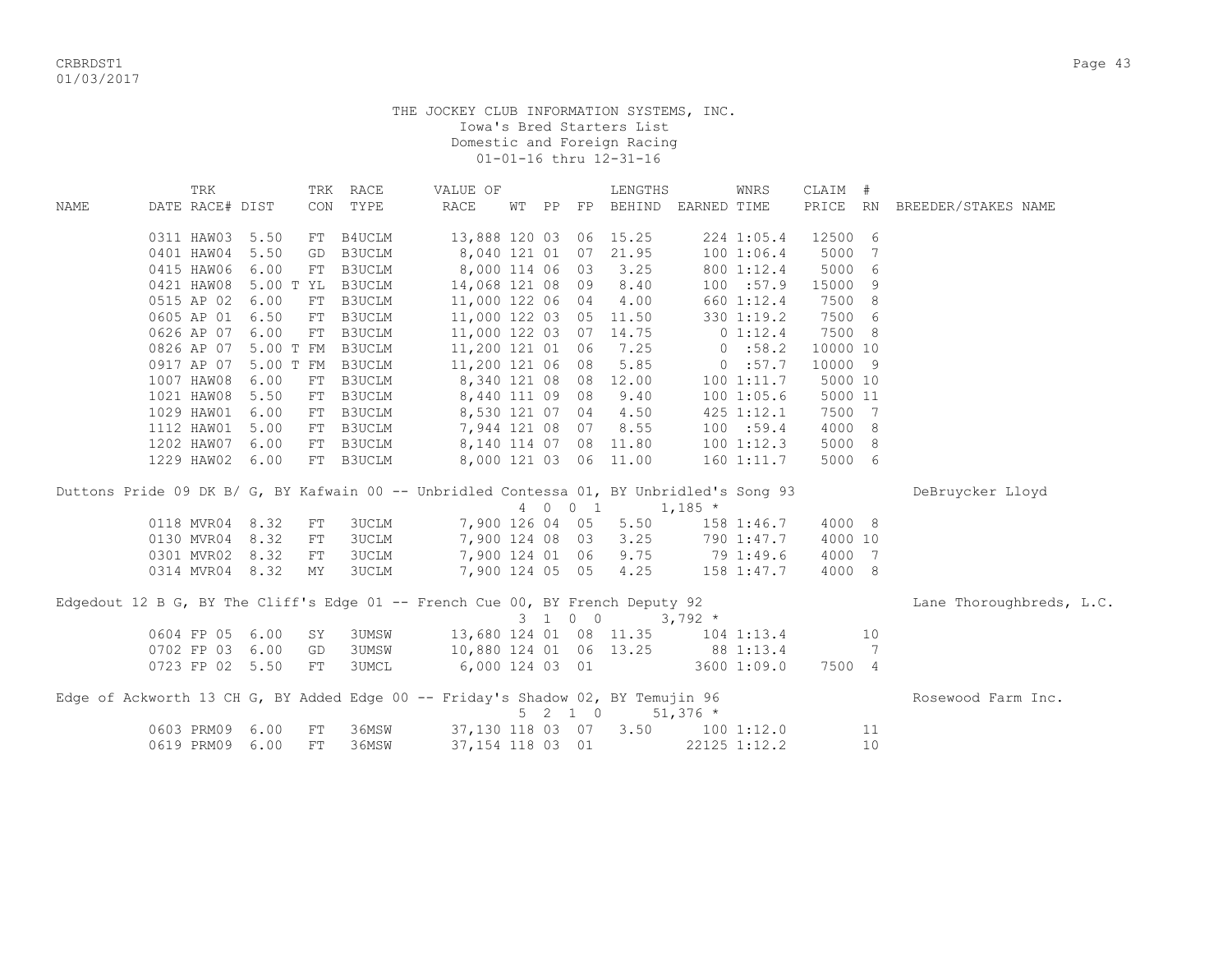CRBRDST1 Page 44 01/03/2017

> THE JOCKEY CLUB INFORMATION SYSTEMS, INC. Iowa's Bred Starters List Domestic and Foreign Racing 01-01-16 thru 12-31-16

 TRK TRK RACE VALUE OF LENGTHS WNRS CLAIM # NAME DATE RACE# DIST CON TYPE RACE WT PP FP BEHIND EARNED TIME PRICE RN BREEDER/STAKES NAME 0704 PRM09 8.50 FT 3UAOC 42, 218 118 05 08 18.00 100 1:45.7 8 0722 PRM07 6.00 FT 3UCLM 14,829 115 05 02 6.25 3683 1:10.7 30000 8 0807 PRM09 6.00 FT 3UALW 42,218 118 08 01 25368 1:11.3 8 Edgy Memorie 08 CH G, BY Added Edge 00 -- Autumn Memories 02, BY Salt Lake 89 Special K Stable  $8 \t0 \t0 \t0 \t1,208 \t\t*$  0226 FON04 4.00 FT 3UCLM 3,500 123 01 06 5.35 0 :47.2 2500 8 0312 FON06 6.50 FT 3USTR 4,400 123 06 06 9.75 0 1:19.6 8 0526 PRM02 5.00 FT 3UCLM 11,000 120 01 06 15.60 100 :58.3 5000 7 0612 PRM05 5.00 FT 3UCLM 13,480 118 03 04 7.50 736 :58.6 7500 6 0715 PRM04 5.00 FT 3UCLM 10,000 122 08 08 12.50 100 :58.5 4000 8 0805 CLS06 6.00 FT 3UCLM 3,400 123 06 05 7.25 102 1:14.2 2500 7 0813 CLS02 6.00 FT 3UCLM 3,400 123 01 04 8.50 170 1:13.8 2500 6 0819 CLS02 8.32 FT 3UCLM 3,400 123 03 07 22.60 0 1:45.6 2500 7 Edgy Redhead 13 CH F, BY Added Edge 00 -- Cutting Fame 08, BY Western Fame 92 Fallon Patrick Christopher 3 0 0 0 700 \* 0714 PRM09 6.00 FT B36MCL 24,174 118 07 08 16.50 100 1:12.7 30000 8 0730 PRM02 5.50 FT B36MCL 10,500 119 06 05 10.00 306 1:06.6 12500 8 0810 PRM09 5.00 GD B36MCL 11,450 118 05 05 7.85 294 :59.4 10000 7 Eee I Eee I Oh 12 DK B/ M, BY Silver Poet 04 -- Willa of Toronto 95, BY Smelly 87 Funke Ted Andrew 2 0 0 0 200 \* 0530 PRM02 6.00 FT B36MCL 15,483 115 03 06 4.85 100 1:14.1 12500 7 0618 PRM09 6.00 FT B36MCL 15,435 123 05 FF DNF 100 1:12.8 15000 9 Elizabeth Rules 14 DK B/ F, BY Native Ruler 04 -- Elizabeth Park 05, BY Runaway Groom 79 Dennis Schrader, Nichole Burco & Jordan Burco 5 0 1 0 15,660 \* 0609 PRM04 4.50 FT F02MSW 37,227 118 05 04 10.25 1863 :53.6 7 0625 PRM07 5.00 FT F02MSW 41,446 118 02 04 12.25 2065 :59.5 10 0715 PRM07 5.50 FT F02MSW 41,407 119 10 04 10.75 2058 1:05.4 11 0731 PRM06 5.50 FT F02MCL 26,927 119 01 04 17.00 1358 1:07.1 50000 6

0813 PRM02 6.00 FT F02MSW 41,524 119 01 02 3.00 8316 1:12.5 8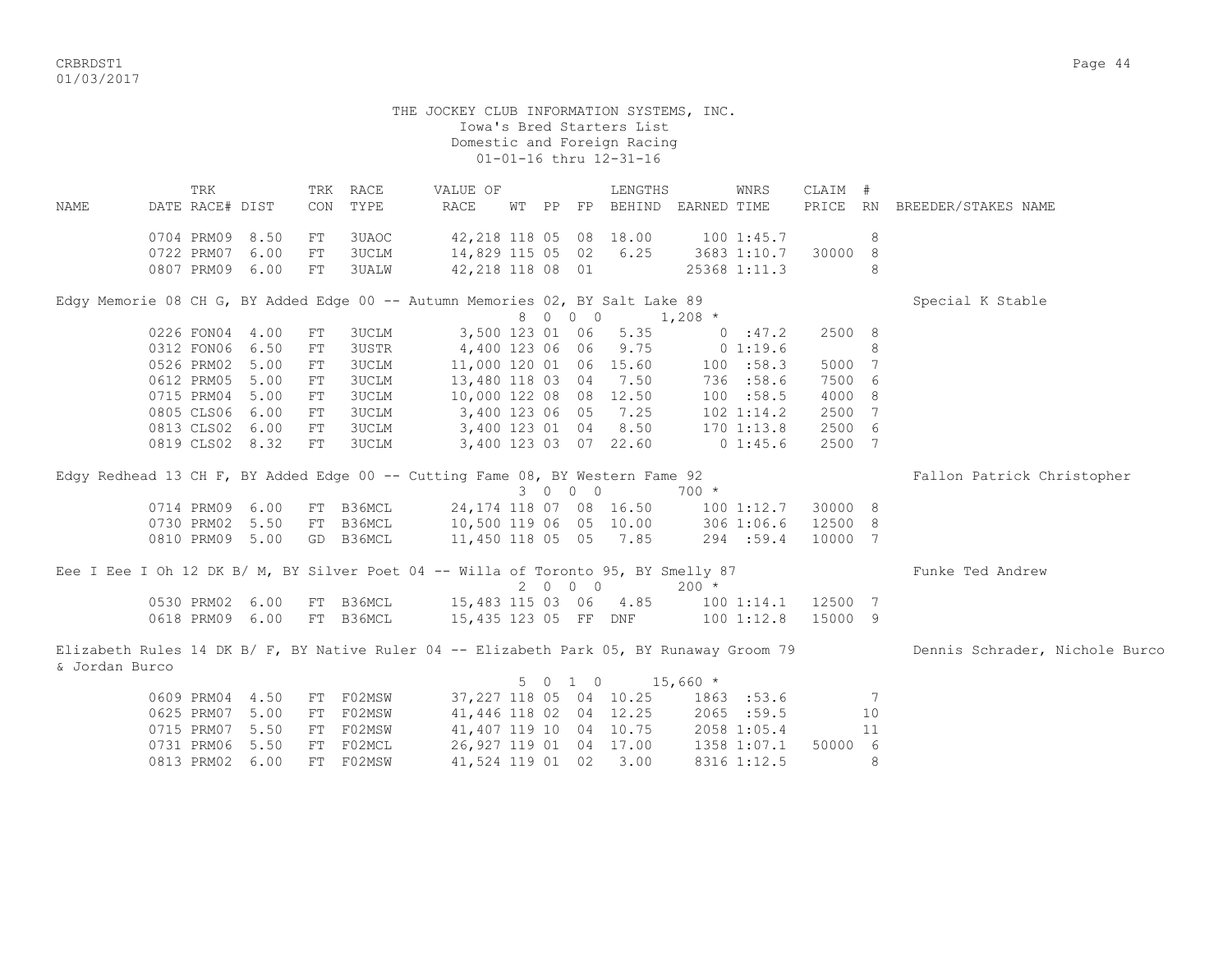CRBRDST1 Page 45 01/03/2017

|             | TRK             |                          |            | TRK RACE                    | VALUE OF                                                                            |  |                             | LENGTHS                     |                  | WNRS           | CLAIM # |    |                              |
|-------------|-----------------|--------------------------|------------|-----------------------------|-------------------------------------------------------------------------------------|--|-----------------------------|-----------------------------|------------------|----------------|---------|----|------------------------------|
| <b>NAME</b> |                 | DATE RACE# DIST CON TYPE |            |                             | RACE                                                                                |  |                             | WT PP FP BEHIND EARNED TIME |                  |                |         |    | PRICE RN BREEDER/STAKES NAME |
|             |                 |                          |            |                             |                                                                                     |  |                             |                             |                  |                |         |    |                              |
|             |                 |                          |            |                             |                                                                                     |  |                             |                             |                  |                |         |    |                              |
|             |                 |                          |            |                             | Ella's Glory 11 B M, BY Honour and Glory 93 -- Ella Eria (FR) 99, BY Bluebird 84    |  |                             |                             |                  |                |         |    | Poindexter H. Allen          |
|             |                 |                          |            |                             |                                                                                     |  | 9 3 0 0                     |                             | $36,114$ *       |                |         |    |                              |
|             | 0428 PRM08 6.00 |                          |            | MY B3UALW                   |                                                                                     |  |                             | 42,148 118 07 08 19.50      |                  | $100$ $1:11.1$ |         | 9  |                              |
|             | 0527 PRM07 8.32 |                          | FT         | <b>B3UALW</b>               | 32,614 118 02 FF DNF                                                                |  |                             |                             |                  | 1001:44.5      |         | 8  |                              |
|             | 0617 PRM08 8.50 |                          | FT         | B3USTK                      | 65,000 118 05 09 16.00                                                              |  |                             |                             | 500 1:47.0       |                |         | 11 | HAWKEYES H.                  |
|             | 0708 PRM09 8.32 |                          | FT         | B3UCLM                      | 14,045 119 02 01                                                                    |  |                             |                             | $9135$ $1:44.7$  |                | 5000 10 |    |                              |
|             | 0717 PRM07 8.32 |                          | MY         | B3USOC                      | 18,388 124 02 01                                                                    |  |                             |                             |                  | 12528 1:43.9   |         | 6  |                              |
|             | 0813 PRM08 8.32 |                          | FT         | B4USTK                      | 100,000 118 04 04                                                                   |  |                             | 6.00                        | 4875 1:42.6      |                |         | 11 | DONNA REED S.                |
|             |                 |                          |            | 0914 RP 03 8.00 T GD B3USOC | 14,850 120 04 01                                                                    |  |                             |                             | $8706$ 1:37.7    |                |         | 9  |                              |
|             |                 |                          |            | 1006 RP 05 8.00 T FM B3USOC | 14,850 123 03 07                                                                    |  |                             |                             | 5.50 85 1:36.0   |                |         | 9  |                              |
|             |                 |                          |            | 1020 RP 06 7.50 T FM B3UCLM | 15,950 123 08 06 8.90 85 1:29.7 10000 10                                            |  |                             |                             |                  |                |         |    |                              |
|             |                 |                          |            |                             |                                                                                     |  |                             |                             |                  |                |         |    |                              |
|             |                 |                          |            |                             | El Tartanero 12 B G, BY Rushin' to Altar 99 -- Ring of Kerry 94, BY Housebuster 87  |  |                             |                             |                  |                |         |    | Saldana Guadalupe            |
|             |                 |                          |            |                             |                                                                                     |  |                             | 8 1 0 0 12,929 *            |                  |                |         |    |                              |
|             | 0514 PRM05 5.00 |                          | FT         | 36MCL                       | 18,589 123 04 01                                                                    |  |                             |                             |                  | 11100 1:01.1   | 20000 7 |    |                              |
|             | 0529 PRM02 6.00 |                          | FT         | <b>3UCLM</b>                | 22,268 120 03 09 9.35 100 1:12.6                                                    |  |                             |                             |                  |                | 25000 9 |    |                              |
|             | 0619 PRM06 6.00 |                          | ${\rm FT}$ | <b>3UWCL</b>                | 16,080 123 01 05 7.80 381 1:12.4                                                    |  |                             |                             |                  |                | 15000 8 |    |                              |
|             | 0626 PRM04 5.50 |                          | MY         | <b>3UCLM</b>                | 17,889 123 01 07 13.75 100 1:04.9<br>13,837 123 05 05 6.75 309 :58.5                |  |                             |                             |                  |                | 15000 9 |    |                              |
|             | 0707 PRM03 5.00 |                          | FT         | <b>3UCLM</b>                | 13,837 123 05 05 6.75                                                               |  |                             |                             |                  |                | 7500 7  |    |                              |
|             | 0806 PRM03      | 5.50                     | FT         | <b>3UCLM</b>                | 13,802 120 01 05 10.30                                                              |  |                             |                             |                  | 294 1:04.5     | 7500 7  |    |                              |
|             | 0825 CBY07 5.00 |                          | FT         | <b>3UCLM</b>                | 13,500 123 03 04 10.75 540 :58.1                                                    |  |                             |                             |                  |                | 12500 9 |    |                              |
|             | 0917 CBY03 5.50 |                          | FT         | <b>3UCLM</b>                |                                                                                     |  |                             | 10,500 123 06 06 7.85       |                  | $105$ $1:04.5$ | 6250 9  |    |                              |
|             |                 |                          |            |                             |                                                                                     |  |                             |                             |                  |                |         |    |                              |
|             |                 |                          |            |                             | Elusive Dream 13 B F, BY Midshipman 06 -- Bint Elusive 02, BY Elusive Quality 93    |  |                             |                             |                  |                |         |    | Poindexter H. Allen          |
|             |                 |                          |            |                             |                                                                                     |  | 2000                        |                             | $200 *$          |                |         |    |                              |
|             | 0623 PRM09 6.00 |                          |            |                             | FT B3UCLM 17,789 115 05 08 18.35 100 1:12.6 15000 9                                 |  |                             |                             |                  |                |         |    |                              |
|             | 0721 PRM07 6.00 |                          |            | FT B3UCLM                   | 17,966 122 06 07 27.60 100 1:11.9                                                   |  |                             |                             |                  |                | 15000 7 |    |                              |
|             |                 |                          |            |                             |                                                                                     |  |                             |                             |                  |                |         |    |                              |
|             |                 |                          |            |                             | Emma's Smiddy 14 GR/RO F, BY Concord Point 07 -- Slave's Ransom 04, BY Cat Thief 96 |  |                             |                             |                  |                |         |    | Lieber Todd Dr.              |
|             |                 |                          |            |                             |                                                                                     |  | $1 \quad 0 \quad 1 \quad 0$ |                             | 6,481 $*$        |                |         |    |                              |
|             | 1209 RP 06 6.50 |                          |            | FT F02MSW                   | 33,000 120 01 02                                                                    |  |                             |                             | 3.50 6481 1:18.8 |                |         | 12 |                              |
|             |                 |                          |            |                             |                                                                                     |  |                             |                             |                  |                |         |    |                              |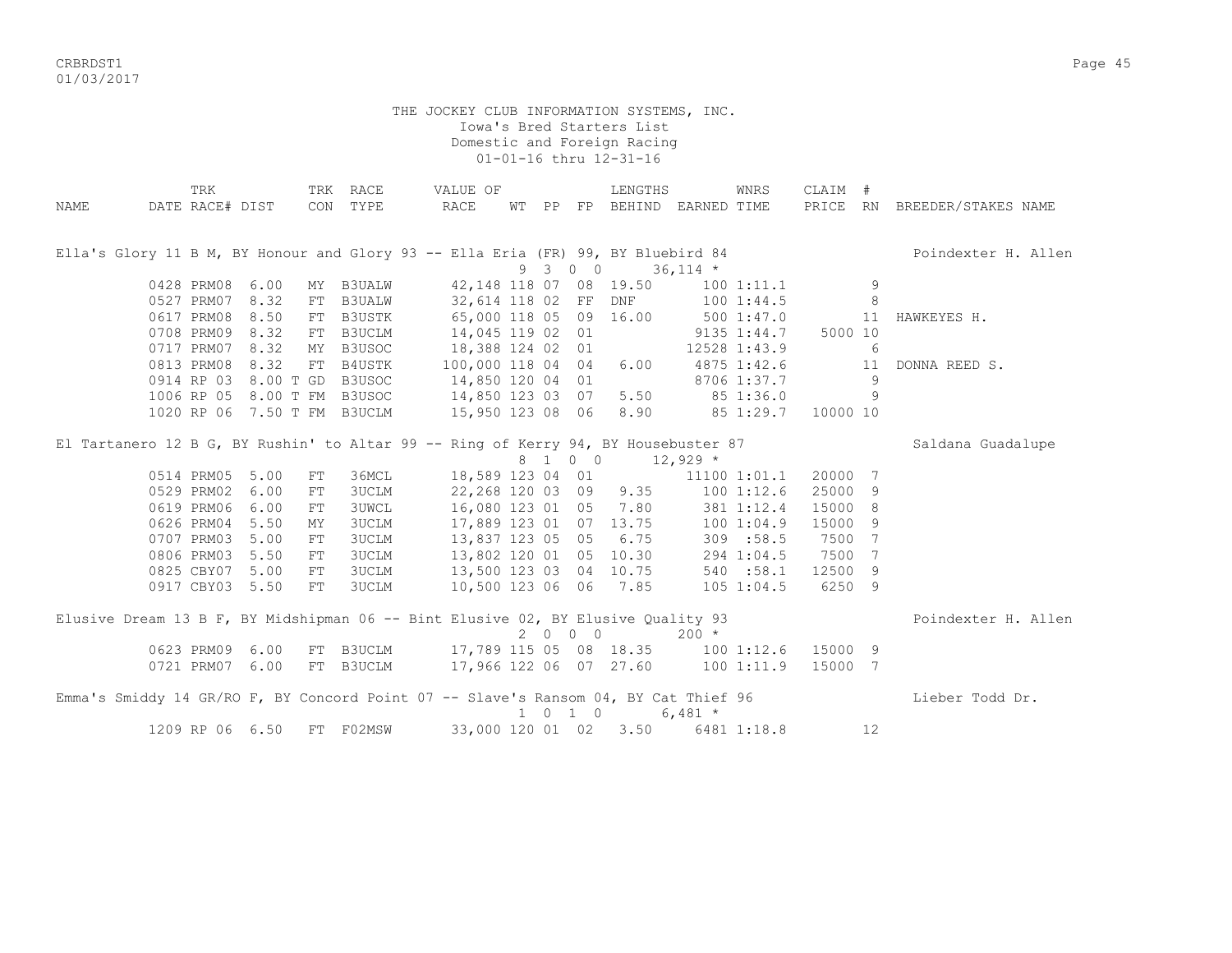CRBRDST1 Page 46 01/03/2017

|      | TRK                                                                                  |           |            | TRK RACE      | VALUE OF                |  |                             | LENGTHS                     |            | WNRS         | CLAIM #  |    |                               |
|------|--------------------------------------------------------------------------------------|-----------|------------|---------------|-------------------------|--|-----------------------------|-----------------------------|------------|--------------|----------|----|-------------------------------|
| NAME | DATE RACE# DIST                                                                      |           |            | CON TYPE      | RACE                    |  |                             | WT PP FP BEHIND EARNED TIME |            |              |          |    | PRICE RN BREEDER/STAKES NAME  |
|      | Emmy Got Even 12 DK B/ M, BY King of Scat 96 -- Emma Jane 05, BY Stephen Got Even 96 |           |            |               |                         |  |                             |                             |            |              |          |    | Hobbs William L.              |
|      |                                                                                      |           |            |               |                         |  | $7 \quad 1 \quad 1 \quad 2$ | $17,136$ *                  |            |              |          |    |                               |
|      | 0409 FON07                                                                           | 6.00      |            | FT B3UALW     |                         |  |                             | 8,000 123 08 04 4.25        |            | 4001:14.2    |          | 8  |                               |
|      | 0526 PRM09                                                                           | 6.00      |            | SY B3UCLM     | 16,056 120 04 03        |  |                             | 7.50                        |            | 1890 1:12.8  | 15000 9  |    |                               |
|      | 0615 PRM03                                                                           | 6.00      | FT         | B3UCLM        | 14,031 118 05 01        |  |                             |                             |            | 8424 1:13.0  | 10000 6  |    |                               |
|      | 0701 PRM02                                                                           | 5.50      | FT         | B3UCLM        | 11,409 123 01 02        |  |                             | 2.25                        |            | 2929 1:05.1  | 10000 9  |    |                               |
|      | 0715 PRM09                                                                           | 5.00      |            | FT B3UCLM     | 14,402 123 02 03        |  |                             | 2.25                        |            | 1827 :58.9   | 10000 10 |    |                               |
|      | 0804 PRM02                                                                           | 6.00      | FT         | B3UCLM        | 19,354 123 01 04        |  |                             | 8.50                        |            | 9661:11.5    | 15000 7  |    |                               |
|      | 0812 PRM05 6.00                                                                      |           |            | FT B3UCLM     | 18,032 120 04 04        |  |                             | 9.00                        | 7001:10.9  |              | 20000 5  |    |                               |
|      | Erratic Behavior 13 DK B/ F, BY Jafmil 08 -- Pulpinit 06, BY Pulpit 94               |           |            |               |                         |  |                             |                             |            |              |          |    | Robson Thoroughbreds Joseph   |
|      |                                                                                      |           |            |               |                         |  | 8 1 3 1                     |                             | $36,220$ * |              |          |    |                               |
|      | 0508 PRM05                                                                           | 6.00      | FT         | B36MSW        | 37,227 118 03 01        |  |                             |                             |            | 22350 1:12.4 |          | 7  |                               |
|      | 0520 PRM09                                                                           | 6.00      | FT         | B3UAOC        |                         |  |                             | 37,824 118 04 06 17.80      |            | 1001:11.5    |          | 8  |                               |
|      | 0530 PRM06                                                                           | 6.00      | FT         | B3UCLM        |                         |  |                             | 22, 317 119 04 04 3.50      |            | 1113 1:12.5  | 30000 7  |    |                               |
|      | 0615 PRM09                                                                           | 6.00      | FT         | <b>B3UALW</b> |                         |  |                             | 37,799 118 07 05 13.75      |            | 9031:11.4    |          | 9  |                               |
|      | 0701 PRM03                                                                           | 6.00      | FT         | B3UCLM        |                         |  |                             | 17,889 118 08 02 nk         |            | 3528 1:11.7  | 15000 9  |    |                               |
|      | 0721 PRM07                                                                           | 6.00      |            | FT B3UCLM     | 17,966 117 03 03 4.00   |  |                             |                             |            | 2150 1:11.9  | 15000 7  |    |                               |
|      | 0804 PRM06                                                                           | 5.50      |            | GD B3UCLM     | 15,116 117 05 02 nk     |  |                             |                             |            | 3164 1:06.1  | 15000 7  |    |                               |
|      | 0810 PRM04 5.50                                                                      |           | WF         | B3UCLM        | 11,332 117 01 02 2.25   |  |                             |                             |            | 2912 1:05.0  | 12500 6  |    |                               |
|      | Excessive 11 B G, BY Zanjero 04 -- Be Good Or Be Gone 01, BY Gulch 84                |           |            |               |                         |  |                             |                             |            |              |          |    | Poindexter T'Breds Allen      |
|      |                                                                                      |           |            |               |                         |  | 9 2 2 1                     |                             | $84,737$ * |              |          |    |                               |
|      | 0520 PRM07                                                                           | 8.32      | FT         | 3UAOC         | 37,416 120 04 01        |  |                             |                             |            | 24624 1:43.1 |          | 6  |                               |
|      | 0602 PRM08                                                                           | 8.00      | ${\rm FT}$ | 4UAOC         |                         |  |                             | 33,149 124 05 02 hd         |            | 8289 1:38.2  |          | 8  |                               |
|      | 0618 PRM08                                                                           | 8.50      | FT         | A3USTK        | 65,000 120 06 05 18.25  |  |                             |                             |            | 1935 1:45.4  |          | -7 | CYCLONES H.                   |
|      | 0702 PRM04                                                                           | 8.32      | FT         | 3UAOC         | 33,772 123 01 06 4.55   |  |                             |                             |            | 1001:42.2    |          | 7  |                               |
|      | 0813 PRM01                                                                           | 8.50      | FT         | A4USTK        | 100,000 118 01 02 nk    |  |                             |                             |            | 20000 1:42.9 |          | 6  | GOVERNOR TERRY E. BRANSTAD S. |
|      | 0902 RP 05                                                                           | 8.32      | FT         | 3UAOC         | 32,000 119 05 05 11.25  |  |                             |                             |            | 957 1:41.0   | 35000 6  |    |                               |
|      | 1001 RP 08                                                                           | 8.50 T FM |            | 3UAOC         | 37,400 120 06 01        |  |                             |                             |            | 22134 1:40.5 | 35000 11 |    |                               |
|      | 1029 RP 08                                                                           | 8.50 T FM |            | 3UAOC         | 38,500 120 01 03 0.50   |  |                             |                             |            | 4198 1:42.1  |          | 9  |                               |
|      | 1119 DED04 8.00                                                                      |           | FT         | <b>3USTK</b>  | 250,000 116 07 07 11.25 |  |                             |                             |            | 2500 1:38.6  |          |    | 7 DELTA MILE S.               |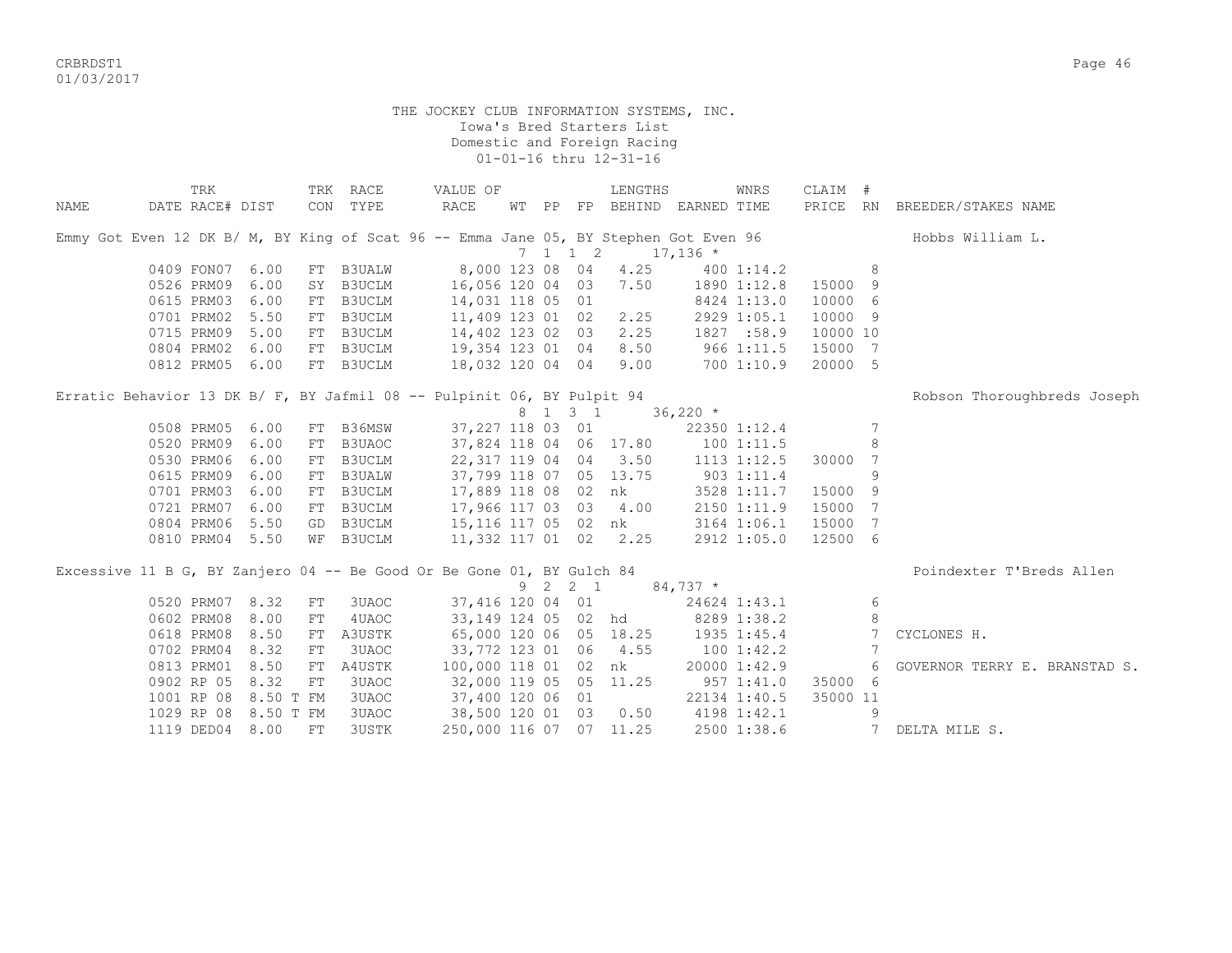CRBRDST1 Page 47 01/03/2017

> THE JOCKEY CLUB INFORMATION SYSTEMS, INC. Iowa's Bred Starters List Domestic and Foreign Racing 01-01-16 thru 12-31-16

TRK TRK RACE VALUE OF LENGTHS WNRS CLAIM # NAME DATE RACE# DIST CON TYPE RACE WT PP FP BEHIND EARNED TIME PRICE RN BREEDER/STAKES NAME Exotic Kitty 12 B M, BY Storm Catcher 99 -- Mrs. Piggle Wiggle 95, BY Caros Love 84 Bartholomew Robyn Noel 1 0 0 0 320 \* 1021 IND02 5.50 GD B35MSW 32,000 122 04 08 28.25 320 1:06.7 8 Face to Face 13 CH G, BY Discreetly Mine 07 -- Noon At Night 07, BY Tenpins 98 Leech James R. 5 0 1 1 3,100 \* 0412 SUNO7 5.50 FT 3UMCL 9,911 120 02 09 18.25 0 1:04.2 7500 11<br>0605 RUI09 5.50 FT 35MSW 8,200 117 02 03 2.00 820 1:05.3 6 8,200 117 02 03 2.00 820 1:05.3 6 0703 ALB04 7.00 FT 3UMSW 15,720 121 02 07 46.50 150 1:24.3 7 0724 ALB08 7.00 FT 3UMSW 15,000 121 03 08 29.75 150 1:23.3 8<br>1205 ZIA05 5.50 FT 3UMCL 9,000 120 01 02 5.00 1980 1:06.5 6500 8 9,000 120 01 02 5.00 1980 1:06.5 6500 8 Farmers Pride 13 DK B/ G, BY Added Edge 00 -- Wonder Legend 03, BY Touch Gold 94 Dave McShane & Don Frazier 1 0 0 0 0 \* 0304 FON01 4.00 FT 03MSW 7,316 123 07 07 26.60 0 :47.6 7 Fast Machine 13 CH F, BY Drosselmeyer 07 -- Celeritas 04, BY Stephen Got Even 96 Christine Aaron Hicklin DVM & WinStar Farm, LLC  $6 \quad 1 \quad 1 \quad 2 \quad 43.340 \quad ^{\star}$  0429 PRM08 6.00 FT B36MSW 37,227 118 05 02 2.75 7450 1:12.2 7 0514 PRM09 6.00 FT B36MSW 37,138 118 03 01 22200 1:13.6 9 0603 PRM08 6.00 FT F03STK 63,000 118 05 05 6.25 1860 1:10.5 8 BOB BRYANT S. 0625 PRM08 8.32 FT B3UALW 32,142 122 03 03 1.00 5290 1:45.8 6 0724 PRM08 8.32 FT F03STK 45,000 118 05 03 10.00 4500 1:43.2 6 IOWA REGISTERED AND FOALED THREE YEAR OLD FILLY ROUTE H. 0813 PRM09 8.32 FT F03STK 103,000 120 04 06 25.50 2040 1:41.6 8 IOWA BREEDERS' OAKS Fat Tire 11 DK B/ G, BY Added Edge 00 -- Scarlett's Gift 03, BY Skywalker 82  $7 \t0 \t1 \t2 \t12.163$  \* 0505 PRM05 6.00 FT 3UALW 37,724 118 01 05 11.50 906 1:10.3 8 0522 PRM08 8.00 FT 3UALW 37,824 120 05 03 3.75 4530 1:40.6 8<br>0615 PRM07 8.32 FT 3UAOC 37,775 119 09 09 26.25 100 1:43.1 10 061.1119 09 09 26.25 100 1:43.1 10<br>42,140 118 08 08 9.65 100 1:11.0 10 0630 PRM06 6.00 SY 3UALW 42,140 118 08 08 9.65 100 1:11.0 10<br>0714 PRM08 6.00 FT 3UCLM 19,277 118 03 02 1.75 3808 1:12.1 15000 9 19,277 118 03 02 1.75 3808 1:12.1 15000 9 0805 PRM09 6.00 FT 3UCLM 19,316 118 07 03 1.00 2302 1:12.4 15000 8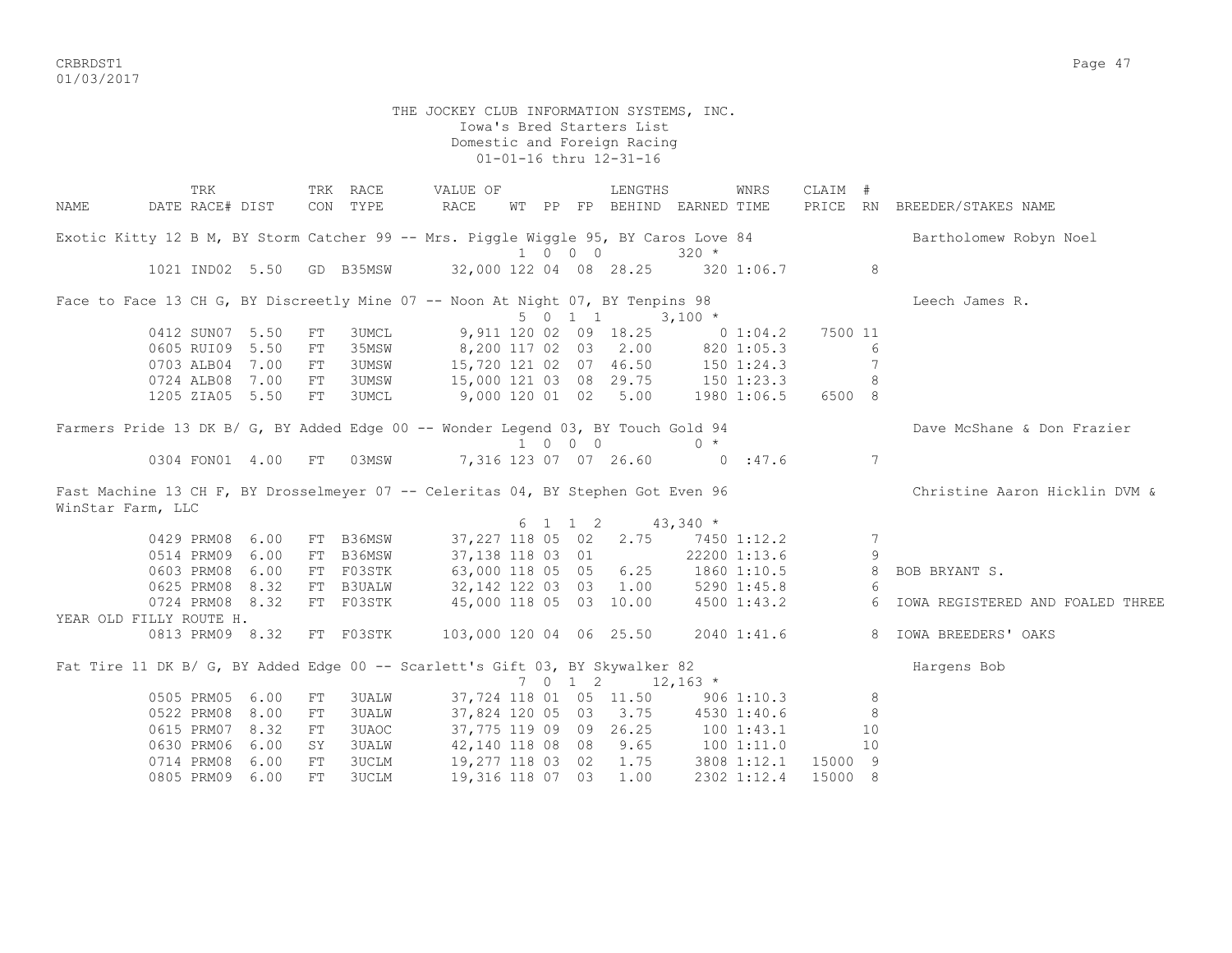CRBRDST1 Page 48 01/03/2017

 Iowa's Bred Starters List Domestic and Foreign Racing 01-01-16 thru 12-31-16 TRK TRK RACE VALUE OF LENGTHS WNRS CLAIM # NAME DATE RACE# DIST CON TYPE RACE WT PP FP BEHIND EARNED TIME PRICE RN BREEDER/STAKES NAME 0812 PRM07 8.50 FT 3UCLM 19,393 118 05 05 18.00 417 1:44.7 15000 6 The Final Caper 12 DK B/ M, BY Paster's Caper 91 -- Brite Flier 04, BY High Brite 84 Nielsen Charles D.  $6$  1 0 2 12,389  $*$ 0416 FON04 6.00 FT B3UMSW 6,200 123 06 03 6.50 744 1:14.4 8 0529 PRM09 6.00 FT B36MCL 15,434 123 01 04 11.50 756 1:13.3 15000 9 0611 PRM02 5.50 FT B36MCL 12,352 123 01 04 5.25 606 1:06.3 7500 8 0630 PRM10 8.00 GD B36MCL 13,686 123 02 05 11.00 285 1:42.6 7500 10 0722 PRM09 6.00 FT B36MCL 13,326 123 05 01 8352 1:13.2 12500 8 0807 PRM03 5.50 FT B3UCLM 13,802 123 06 03 0.75 1646 1:06.5 7500 7 Firefly West 11 GR/RO M, BY Flight West 03 -- Taro Tigress 02, BY Tiger Talk 93 Marlene M. Bryant & Robert M. Bryant 1 0 0 0 90 \* 0722 FMT02 4.00 FT B3UMCL 6,600 126 10 06 8.60 90 :48.4 10000 10 First Class Flight 09 DK B/ M, BY Flight West 03 -- Classic Opener 97, BY Upmost 79 Marlene M. Bryant & Robert M. Bryant  $10 \quad 1 \quad 2 \quad 1 \quad 5.057$  \* 0226 FON09 4.00 FT B3UCLM 3,500 123 09 03 3.00 420 :47.4 2500 10<br>0313 FON02 4.00 FT B3UCLM 5,330 123 06 05 3.10 153 :46.8 5000 6 0313 FON02 4.00 FT B3UCLM 5,330 123 06 05 3.10 153 :46.8 5000 6 0318 FON06 6.00 FT B3UCLM 3,500 123 08 05 7.60 105 1:13.8 2500 8 0402 FON06 6.50 FT B3UCLM 3,500 123 04 02 1.00 700 1:20.6 2500 9 0416 FON02 6.50 FT B3UCLM 3,500 123 04 02 3.50 700 1:20.4 2500 6 0423 FON02 6.00 FT B3UCLM 3,658 123 03 01 2100 1:15.8 2500 6 05,500 123 01 04 9.00 175 1:14.0 2500 9 0507 FONU8 6.00 FT B3UCLM 11,500 118 08 04 3.30 500 1:14.8 2500 10<br>0521 HPO04 6.00 FT B3UCLM 11,500 118 08 04 3.30 500 1:14.8 2500 10 0611 ARP07 6.00 FT B3UCLM 6,800 124 03 06 13.50 68 1:11.8 5000 9 0708 ARP07 6.00 FT B3UCLM 6,800 124 03 05 18.75 136 1:12.0 5000 8 First Offense 13 CH F, BY Jafmil 08 -- Southern Accent 07, BY Southern Image 00 Robson Thoroughbreds 3 0 0 0 200 \* 0626 PRM09 6.00 MY B36MCL 10,000 119 03 08 28.25 100 1:13.0 7500 8

0703 PRM03 5.50 FT B36MSW 41,562 120 05 07 36.00 100 1:05.8 7 0821 CLS05 6.00 FT B3UMSW 5,700 118 04 07 12.05 0 1:15.8 9

THE JOCKEY CLUB INFORMATION SYSTEMS, INC.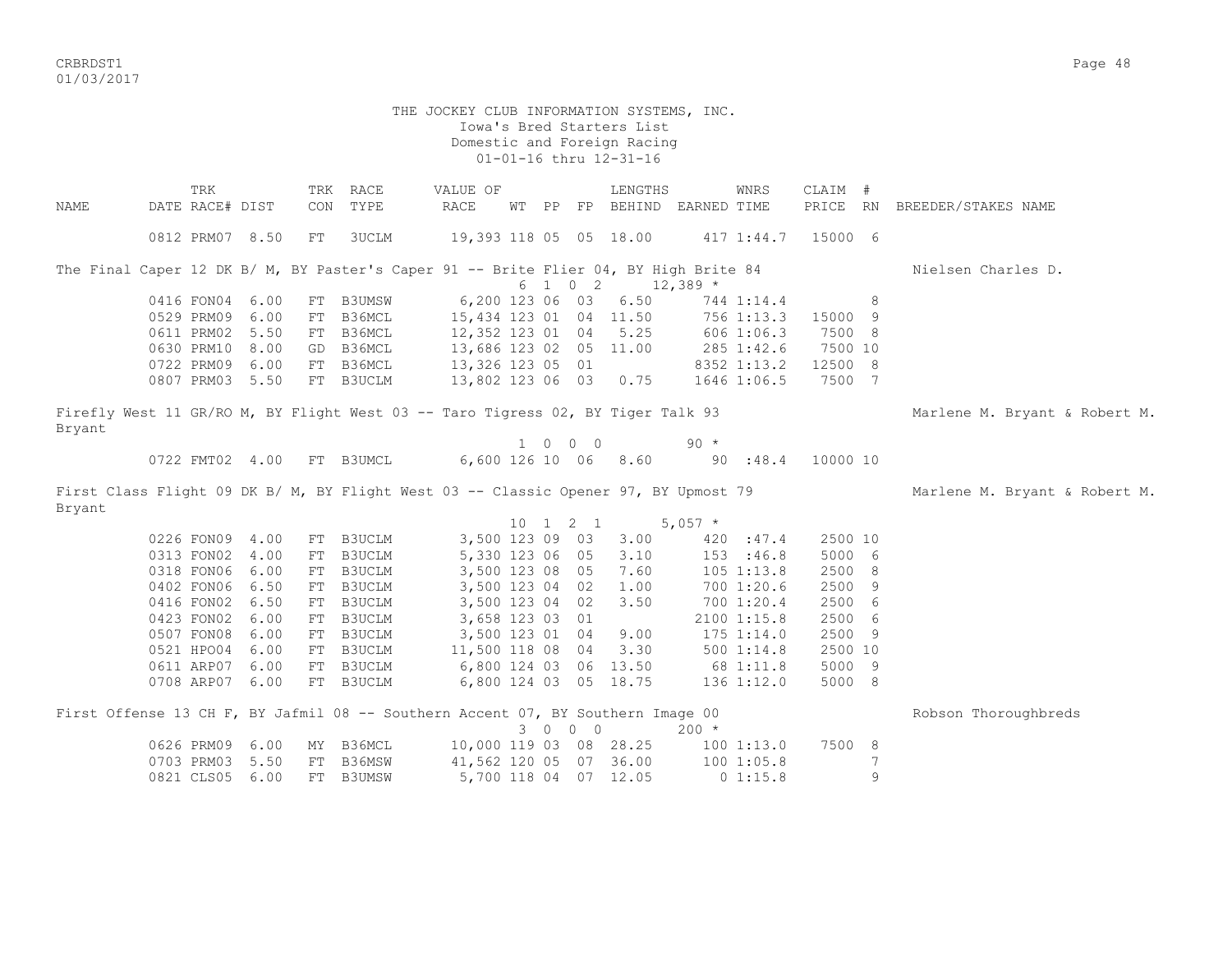CRBRDST1 Page 49 01/03/2017

 Iowa's Bred Starters List Domestic and Foreign Racing 01-01-16 thru 12-31-16 TRK TRK RACE VALUE OF LENGTHS WNRS CLAIM # NAME DATE RACE# DIST CON TYPE RACE WT PP FP BEHIND EARNED TIME PRICE RN BREEDER/STAKES NAME Flashed Light 14 CH G, BY Matt's Broken Vow 05 -- By the Sky 06, BY Sky Mesa 00 Anderson Dave  $2 \t 0 \t 0 \t 0 \t 1,044 \t \star$  0730 PRM01 5.50 FT 02MCL 24,212 119 07 05 21.75 519 1:05.7 30000 7 0810 PRM01 5.50 GD 02MCL 24,290 119 02 05 15.25 525 1:05.3 25000 5 Flashy Em 10 DK B/ G, BY Flashy Bull 03 -- Emma Jane 05, BY Stephen Got Even 96 Hobbs William L. 7 2 2 2 45,494 \* 0506 PRM08 6.00 FT 3UWCL 17,298 120 04 03 5.25 2040 1:10.5 7500 9 0530 PRM04 5.50 FT 3UCLM 16,080 118 01 03 5.25 1905 1:04.9 6250 8 0605 PRM01 8.32 FT 3UCLM 14,886 117 01 02 1.50 2975 1:44.7 7500 6<br>0619 PRM04 8.32 FT 3UCLM 13,643 118 05 01 8175 1:45.7 7500 6<br>0704 PRM09 8.50 FT 3UAOC 42,218 123 06 01 25368 1:45.7 12500 8 0619 PRM04 8.32 FT 3UCLM 13,643 118 05 01 8175 1:45.7 7500 6 0704 PRM09 8.50 FT 3UAOC 42, 218 123 06 01 25368 1:45.7 12500 8 0714 PRM05 8.00 FT 3UCLM 14,161 124 01 02 0.50 3841 1:39.0 6250 5 0813 PRM05 8.00 FT 3UCLM 23,086 117 04 04 4.25 1190 1:38.5 8000 4 Flashy Grace 12 DK B/ M, BY Flashy Bull 03 -- Fit Performer 97, BY Fit to Fight 79 Hunsburger Joel B. 9 1 0 2 8,865 \* 0320 FG 08 5.50 T GD B4UMSW 41,000 123 04 08 30.10 0 1:05.9 8 0501 PRM04 6.00 MY B36WMC 21,696 123 04 07 39.25 100 1:12.9 30000 7 0513 PRM09 5.00 MY B36WMC 15,483 123 01 06 5.10 100 1:01.0 15000 7 0521 PRM03 5.50 FT B36WMC 12,401 123 03 01 7425 1:08.3 7500 6 0623 PRM05 5.00 FT B3UCLM 11,670 123 06 06 9.25 100 1:00.2 12500 6 0708 PRM01 5.00 FT B3UCLM 13,513 123 04 07 16.10 100 1:00.1 7500 7 0722 FMT03 4.00 FT B3UCLM 5,300 124 03 03 3.25 550 :48.2 5000 5<br>0814 CLS04 6.00 FT B3UCLM 4,400 123 04 07 18.60 0 1:14.4 5000 7 0814 CLS04 6.00 FT B3UCLM 4,400 123 04 07 18.60 0 1:14.4 5000 7 0923 ED 04 5.00 FT B3UALW 4,900 121 01 03 5.00 490 1:02.1 5 Fleet Performer 11 DK B/ M, BY Repent 99 -- Fit Performer 97, BY Fit to Fight 79 Hunsburger Joel B. 16 3 2 2 19,128 \* 0312 HAW02 5.00 FT B4UCLM 7,844 120 01 02 2.00 1560 :59.9 4000 7

 0402 HAW06 5.50 MY B4UCLM 7,944 120 07 04 1.50 390 1:06.1 4000 8 0415 HAW03 6.00 FT B3UCLM 8,000 121 03 02 no 1600 1:12.1 5000 6

THE JOCKEY CLUB INFORMATION SYSTEMS, INC.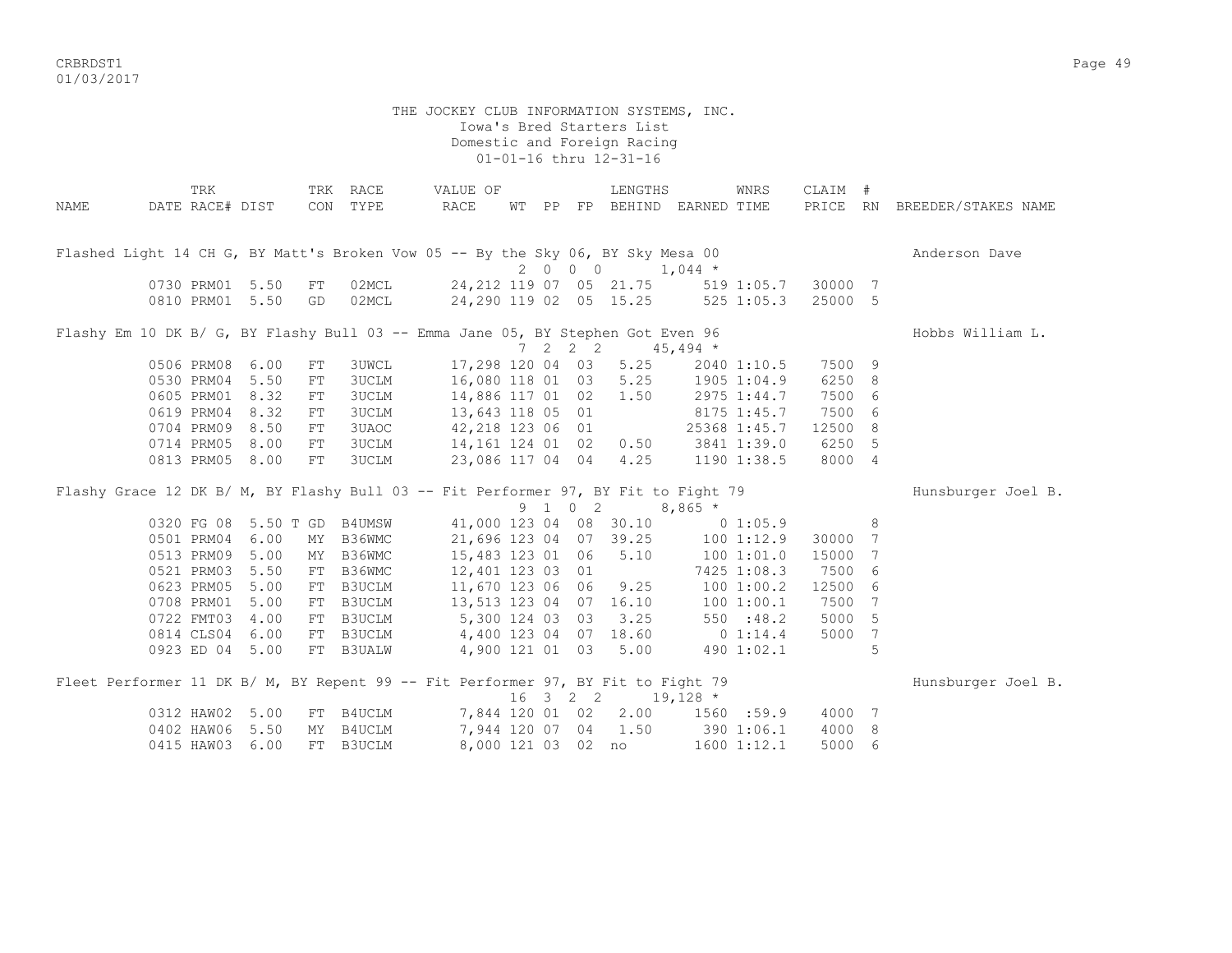|      | TRK             |                           |    | TRK RACE  | VALUE OF                                                                             |  | LENGTHS                     |                | WNRS         | CLAIM #  |    |                                                                                                                  |
|------|-----------------|---------------------------|----|-----------|--------------------------------------------------------------------------------------|--|-----------------------------|----------------|--------------|----------|----|------------------------------------------------------------------------------------------------------------------|
| NAME | DATE RACE# DIST |                           |    | CON TYPE  | RACE                                                                                 |  | WT PP FP BEHIND EARNED TIME |                |              |          |    | PRICE RN BREEDER/STAKES NAME                                                                                     |
|      |                 | 0514 AP 03 6.00           |    | FT B3UWCL |                                                                                      |  | 10,500 124 09 05 10.50      |                | 315 1:11.9   | 5000 9   |    |                                                                                                                  |
|      |                 | 0612 AP 02 6.00           | FT | B3UWCL    | 10,500 124 07 04 11.50 630 1:12.3                                                    |  |                             |                |              | 5000     | 7  |                                                                                                                  |
|      |                 | 0701 AP 01 6.00           | FT | B3UCLM    | 12,000 124 04 03 4.25 1320 1:13.0                                                    |  |                             |                |              | 7500 5   |    |                                                                                                                  |
|      |                 | 0716 AP 09 8.00 T FM      |    | B3UCLM    | 16,200 121 06 08 10.80 0 1:37.7                                                      |  |                             |                |              | 16000    | 8  |                                                                                                                  |
|      | 0729 AP 06      | 5.00                      | FT | B3UCLM    | 16,320 121 06 07 7.30 0:57.9                                                         |  |                             |                |              | 16000    | 7  |                                                                                                                  |
|      | 0817 MNR07      | 6.00                      | ΜY |           | B3UCLM 6,435 120 01 01                                                               |  | $3770$ 1:12.6               |                |              | 5000     | 9  |                                                                                                                  |
|      |                 | 0903 MNR04 8.00           | FT |           | B3UCLM 6,720 120 01 01                                                               |  |                             |                | 4060 1:42.1  | 5000 6   |    |                                                                                                                  |
|      |                 | 0914 MNR02 6.00           | MY | B3UCLM    | 10,088 120 02 05 1.25                                                                |  |                             |                | 208 1:13.3   | 7500     | 7  |                                                                                                                  |
|      | 0924 MNR08      | 8.00                      | FT | B3UCLM    | 8,827 123 05 07 20.00 91 1:43.4                                                      |  |                             |                |              | 5000     | 7  |                                                                                                                  |
|      | 1012 MNR08      | 8.00                      | FT | B3UCLM    | 8,827 120 02 04 16.85 455 1:41.7                                                     |  |                             |                |              | 5000     | 7  |                                                                                                                  |
|      |                 | 1030 MNR07 8.00           |    |           | SY B3UCLM 6,460 120 02 03 2.50 680 1:41.5                                            |  |                             |                |              | 5000     | -5 |                                                                                                                  |
|      |                 | 1107 MNR04 8.00           |    |           | FT B3UCLM 6,596 120 02 01 3944 1:41.9<br>FT B3UCLM 10,500 124 06 06 14.00 105 1:42.1 |  |                             |                |              | 5000     | 7  |                                                                                                                  |
|      |                 | 1203 MVR03 8.00           |    |           |                                                                                      |  |                             |                |              | 5000 9   |    |                                                                                                                  |
|      |                 |                           |    |           |                                                                                      |  | 13 2 1 2 25,684 *           |                |              |          |    | Flirtwiththedevil 12 DK B/ M, BY Entourage 04 -- Dancing for Bounty 97, BY Pirate's Bounty 75 Nielsen Charles D. |
|      |                 | 0501 PRM04 6.00           | MY | B36WMC    |                                                                                      |  | 21,696 123 03 03 3.75       |                | 2595 1:12.9  |          | 7  |                                                                                                                  |
|      |                 | 0508 PRM05 6.00           | FT | B36MSW    | 37,227 123 05 03 8.30 4470 1:12.4                                                    |  |                             |                |              |          | 7  |                                                                                                                  |
|      |                 | 0521 PRM07 8.00           | FT | B36MCL    | 10,900 123 04 08 60.20 100 1:41.2                                                    |  |                             |                |              | 25000 9  |    |                                                                                                                  |
|      | 0611 PRM07      | 8.00                      | FT | B36MCL    | 12,621 123 01 09 12.80 100 1:44.0                                                    |  |                             |                |              | 15000 9  |    |                                                                                                                  |
|      |                 | 0619 PRM03 5.00           | FT | B36MCL    | 12,079 123 03 01                                                                     |  |                             |                | 8019 1:01.0  | 7500 6   |    |                                                                                                                  |
|      |                 | 0703 PRM07 5.50           | FT | B3UCLM    | 12,750 123 02 07 10.50 100 1:06.2                                                    |  |                             |                |              | 7500 11  |    |                                                                                                                  |
|      |                 | 0715 PRM05 6.00           | FT | B3UCLM    | 14,640 123 01 07 14.75 100 1:11.2                                                    |  |                             |                |              | 12500 10 |    |                                                                                                                  |
|      | 0723 PRM05      | 5.00                      | FT | B3UCLM    | 14,244 123 04 02 8.25                                                                |  |                             |                | $3016$ :59.0 | 7500 6   |    |                                                                                                                  |
|      | 0804 PRM06      | 5.50                      | GD | B3UCLM    | 15, 116 120 02 05 9.75                                                               |  |                             | $339$ $1:06.1$ |              | 15000 7  |    |                                                                                                                  |
|      |                 | 0818 CBY08 5.50           | FT | B3UCLM    | 10,500 123 03 01                                                                     |  |                             |                | 6300 1:05.7  | 6250 7   |    |                                                                                                                  |
|      |                 |                           |    |           | 0826 CBY01 7.50 T GD B3UCLM 21,000 123 01 07                                         |  | 2.80                        |                | 2001:33.4    | 20000 9  |    |                                                                                                                  |
|      |                 |                           |    |           | 0904 CBY07 5.00 T FM B3UCLM 15,700 123 05 06 6.10 145 :56.1                          |  |                             |                |              | 12500 10 |    |                                                                                                                  |
|      |                 | 0915 CBY01 8.00 SY B3UCLM |    |           | 20,250 123 05 06 6.00                                                                |  |                             |                | 200 1:40.9   | 20000 10 |    |                                                                                                                  |
|      |                 |                           |    |           | Flower Child 13 B F, BY Flower Alley 02 -- Fit Performer 97, BY Fit to Fight 79      |  |                             |                |              |          |    | Hunsburger Joel B.                                                                                               |

|                           |  |  | 6 1 0 0 16,090 *      |             |  |
|---------------------------|--|--|-----------------------|-------------|--|
| 0327 FG 03 5.50 SY F03MSW |  |  | 41,000 120 11 06 9.05 | $0\;1:05.9$ |  |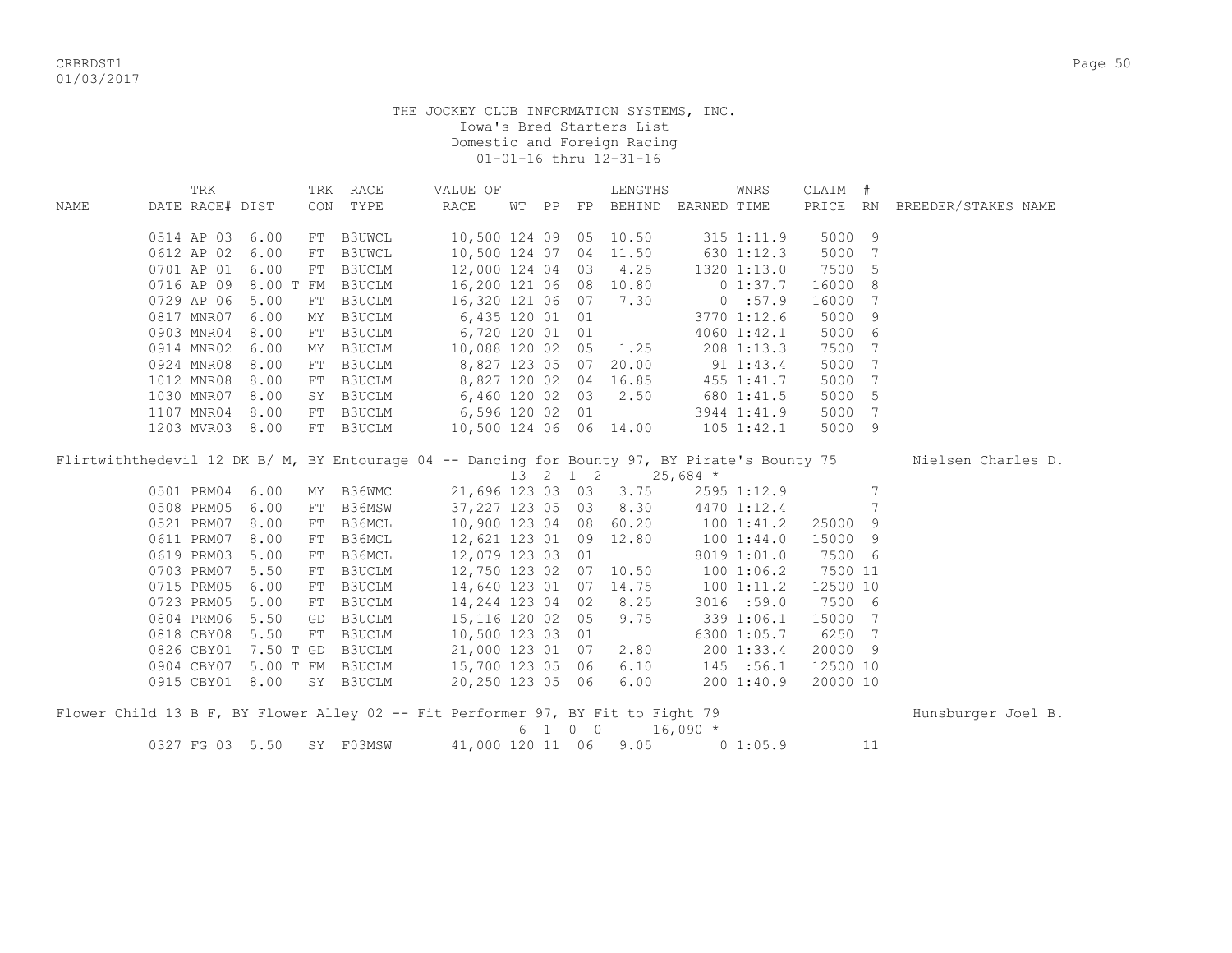CRBRDST1 Page 51 01/03/2017

| NAME |            | TRK<br>DATE RACE# DIST |                 |    | TRK RACE<br>CON TYPE                                                                       | VALUE OF<br><b>RACE</b>       |  |         | LENGTHS<br>WT PP FP BEHIND EARNED TIME |                  | WNRS                 | CLAIM #<br>PRICE RN |                | BREEDER/STAKES NAME       |
|------|------------|------------------------|-----------------|----|--------------------------------------------------------------------------------------------|-------------------------------|--|---------|----------------------------------------|------------------|----------------------|---------------------|----------------|---------------------------|
|      |            |                        |                 |    |                                                                                            |                               |  |         |                                        |                  |                      |                     |                |                           |
|      |            | 0723 LAD04             | 6.50            |    | FT B3UMSW                                                                                  | 20,280 119 02 01              |  |         |                                        |                  | 11700 1:21.0         |                     | 6              |                           |
|      |            | 0813 PRM09             | 8.32            |    | FT F03STK                                                                                  | 103,000 117 02 05 21.25       |  |         |                                        |                  | $3060$ 1:41.6        |                     | 8              | IOWA BREEDERS' OAKS       |
|      |            | 0907 DEL07             | 8.32            |    | FT B3UALW                                                                                  |                               |  |         | 36,000 116 04 05 26.00                 |                  | $1080$ $1:42.5$      |                     | 5              |                           |
|      |            | 0928 DEL06             | 6.00            |    | GD B3UCLM                                                                                  |                               |  |         | 26,250 118 06 07 27.00 125 1:12.1      |                  |                      | 30000 7             |                |                           |
|      |            |                        | 1010 DEL06 5.50 |    | FT B3UCLM                                                                                  |                               |  |         | 17,250 117 01 07 16.50 125 1:06.9      |                  |                      | 12500 7             |                |                           |
|      |            |                        |                 |    | Flower Express 13 DK B/ F, BY Flower Alley 02 -- Personal Flair 97, BY Personal Flag 83    |                               |  |         |                                        |                  |                      |                     |                | DNAce Thoroughbreds, LTD. |
|      |            |                        |                 |    |                                                                                            |                               |  |         | 8 1 0 2                                | $12,498$ *       |                      |                     |                |                           |
|      |            | 0530 PRM02             | 6.00            |    | FT B36MCL                                                                                  | 15,483 113 02 03              |  |         | 2.00                                   |                  | 1845 1:14.1          | 15000 7             |                |                           |
|      |            | 0611 PRM07             | 8.00            |    | FT B36MCL                                                                                  | 12,621 118 04 01              |  |         |                                        |                  | 8181 1:44.0          | 15000 9             |                |                           |
|      |            | 0626 PRM05             | 8.32            |    | MY B3UCLM                                                                                  | 12,181 118 03 03              |  |         |                                        | 4.50 1757 1:45.0 |                      | 12500 9             |                |                           |
|      |            | 0714 PRM04             | 8.50            |    | FT B3UCLM                                                                                  |                               |  |         | 14,069 118 03 06 26.50 100 1:47.2      |                  |                      | 7500 7              |                |                           |
|      |            | 0730 HPO03             | 8.00            |    | FT 3UCLM                                                                                   |                               |  |         | 11,650 120 05 07 14.75 300 1:42.6      |                  |                      | 5000 8              |                |                           |
|      |            | 0814 CLS07 6.00        |                 |    | FT B3UCLM 4,400 118 02 07 9.05 0 1:15.2<br>FT B3UALW 6,300 118 04 04 13.25 315 1:46.4      |                               |  |         |                                        |                  |                      | 5000 8              |                |                           |
|      |            | 0826 CLS07 8.32        |                 |    |                                                                                            |                               |  |         |                                        |                  |                      |                     | 7              |                           |
|      |            |                        | 0905 CLS04 6.00 |    | FT B3UCLM                                                                                  | 4,400 118 01 06 7.00 0 1:15.4 |  |         |                                        |                  |                      | 5000 7              |                |                           |
|      |            |                        |                 |    | Foggy Blue 13 DK B/ F, BY Canaveral 91 -- Blue Canyon 03, BY Classified Facts 93           |                               |  |         |                                        |                  |                      |                     |                | Hagemeier Larry           |
|      |            |                        |                 |    |                                                                                            |                               |  | 6 1 1 1 |                                        | $24,315$ *       |                      |                     |                |                           |
|      |            | 0429 PRM08             | 6.00            |    | FT B36MSW                                                                                  | 37,227 118 06 03              |  |         | 6.50                                   |                  | 4470 1:12.2          |                     | 7              |                           |
|      |            | 0514 PRM09             | 6.00            |    | FT B36MSW                                                                                  |                               |  |         | 37, 138 118 09 07 19.50 100 1:13.6     |                  |                      |                     | 9              |                           |
|      |            | 0616 PRM09             | 6.00            |    | FT B36MSW                                                                                  |                               |  |         | 37, 154 118 09 05 7.85 885 1:13.3      |                  |                      |                     | 10             |                           |
|      |            | 0703 PRM03             | 5.50            |    | FT B36MSW                                                                                  |                               |  |         | 41,562 118 07 02 0.50 8344 1:05.8      |                  |                      |                     | -7             |                           |
|      |            | 0729 PRM09             | 6.00            |    | FT B36MSW                                                                                  | 41,446 118 07 10 19.75        |  |         |                                        | 100 1:13.4       |                      |                     | 10             |                           |
|      |            |                        | 0807 PRM02 6.00 |    | FT B36MCL                                                                                  | 17,311 118 06 01              |  |         |                                        |                  | 10416 1:12.6 15000 6 |                     |                |                           |
|      |            |                        |                 |    | Fools Rushin 14 GR/RO G, BY Rushin' to Altar 99 -- Walks Lik'n Angel 01, BY O'Brannigan 86 |                               |  |         |                                        |                  |                      |                     |                | Hagemeier Larry           |
|      |            |                        |                 |    |                                                                                            |                               |  | 4 1 1 0 |                                        | $42,345$ *       |                      |                     |                |                           |
|      |            | 0610 PRM06             | 4.50            | FT | 02MSW                                                                                      |                               |  |         | 37, 154 119 06 06 7.10                 |                  | 100 : 53.8           |                     | 10             |                           |
|      |            | 0626 PRM07             | 5.00            | MY | 02MSW                                                                                      | 41,446 119 09 01              |  |         |                                        |                  | 24780 :59.5          |                     | 10             |                           |
|      | 0708 PRM08 |                        | 5.50            | FT | 02STK                                                                                      |                               |  |         | 69,215 118 06 02 nk                    |                  | 16965 1:06.4         |                     | $\overline{9}$ | IOWA STALLION FUTURITY    |
|      |            | 0813 PRM06             | 6.00            |    | FT A02STK                                                                                  | 90,000 121 07 08 9.35         |  |         |                                        |                  | 5001:12.0            |                     |                | 11 IOWA CRADLE S.         |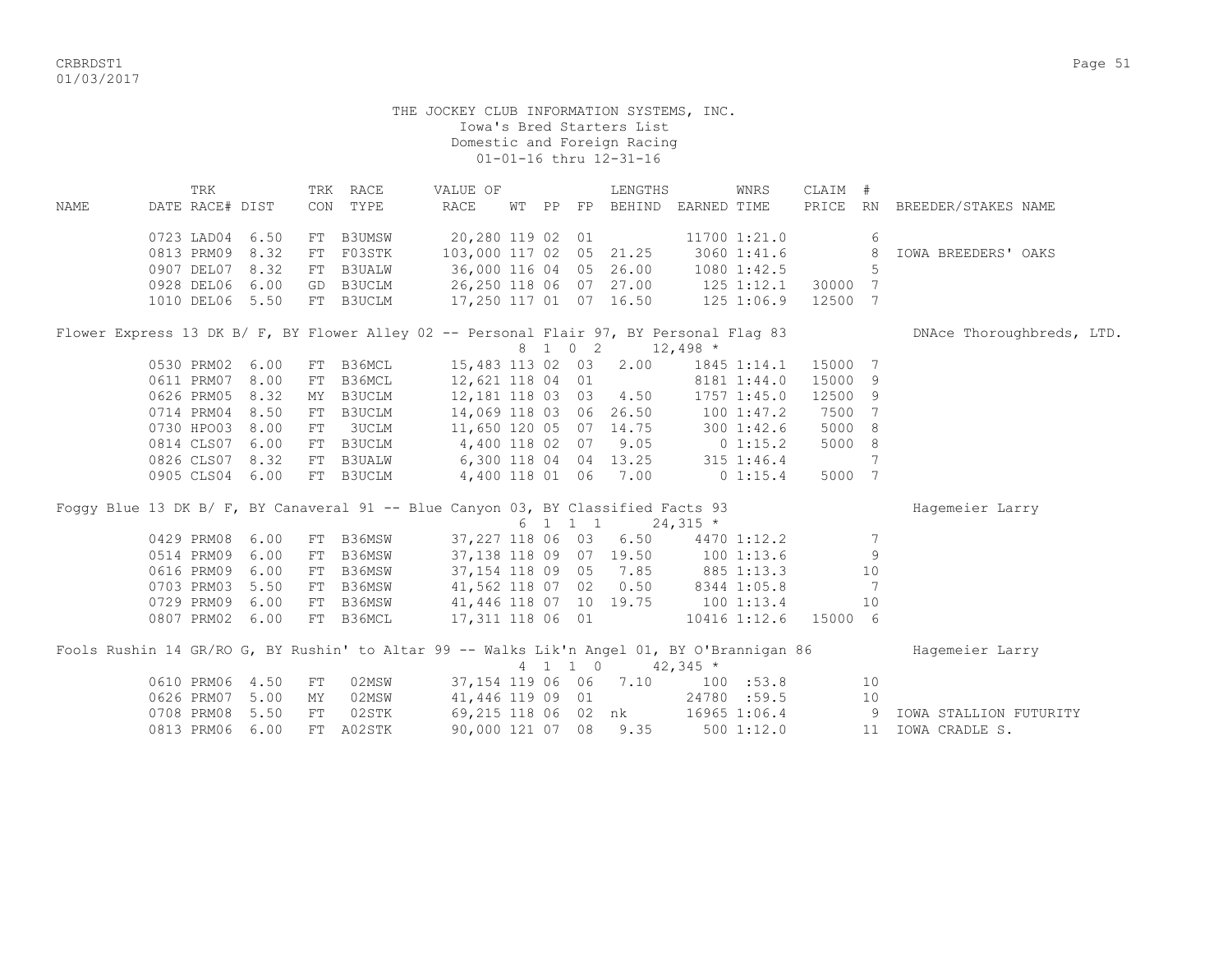CRBRDST1 Page 52 01/03/2017

|      | TRK             |    | TRK RACE                                                                                                                          | VALUE OF                             |  |                 | LENGTHS                           |            | WNRS            | CLAIM #  |    |                                                                                                                  |
|------|-----------------|----|-----------------------------------------------------------------------------------------------------------------------------------|--------------------------------------|--|-----------------|-----------------------------------|------------|-----------------|----------|----|------------------------------------------------------------------------------------------------------------------|
| NAME |                 |    | DATE RACE# DIST CON TYPE                                                                                                          | RACE                                 |  |                 | WT PP FP BEHIND EARNED TIME       |            |                 |          |    | PRICE RN BREEDER/STAKES NAME                                                                                     |
|      |                 |    |                                                                                                                                   |                                      |  |                 |                                   |            |                 |          |    | For a Small Ransom 14 DK B/ F, BY Ben Bulben 02 -- Little Hero 97, BY Valley Crossing 88 Towa State University   |
|      |                 |    |                                                                                                                                   |                                      |  | $3 \t1 \t0 \t0$ |                                   | $23,350$ * |                 |          |    |                                                                                                                  |
|      |                 |    | 0609 PRM04 4.50 FT F02MSW 37,227 119 03 01                                                                                        |                                      |  |                 |                                   |            | 22350 :53.6     |          | 7  |                                                                                                                  |
|      |                 |    |                                                                                                                                   |                                      |  |                 |                                   |            |                 |          |    | 0728 PRM07 6.00 FT F02STK 65,000 120 07 07 17.75 500 1:13.1 8 PRAIRIE GOLD LASSIE S.                             |
|      |                 |    |                                                                                                                                   |                                      |  |                 |                                   |            |                 |          |    | 0813 PRM07 6.00 FT F02STK 90,000 121 03 08 20.35 500 1:11.9 8 IOWA SORORITY S.                                   |
|      |                 |    |                                                                                                                                   |                                      |  |                 |                                   |            |                 |          |    | Forward Slip 12 DK B/ M, BY Tale of Ekati 05 -- Fancy Landing 00, BY Formal Gold 93 Jeff Greseth & Charles Fipke |
|      |                 |    |                                                                                                                                   |                                      |  |                 | $6$ 2 0 2 15,039 *                |            |                 |          |    |                                                                                                                  |
|      | 0430 PRM03 6.00 |    | SY B3UCLM  16,104 120 05 06 8.10  100 1:12.4  15000 7                                                                             |                                      |  |                 |                                   |            |                 |          |    |                                                                                                                  |
|      | 0514 PRM04 5.50 |    | FT B3UWCL 12,470 120 06 03 1.25 1588 1:07.5                                                                                       |                                      |  |                 |                                   |            |                 | 10000 7  |    |                                                                                                                  |
|      | 0604 PRM02 5.50 |    | FT B3UCLM                                                                                                                         | 12,762 119 02 01                     |  |                 |                                   |            | 8019 1:07.2     | 10000 6  |    |                                                                                                                  |
|      | 0623 PRM01 6.00 |    | FT B3UCLM                                                                                                                         | 15,229 123 02 05 10.50 327 1:12.9    |  |                 |                                   |            |                 | 7500 6   |    |                                                                                                                  |
|      | 0715 FMT05 6.00 |    | FT B3UCLM                                                                                                                         | 7,700 124 04 01 4200 1:15.4          |  |                 |                                   |            |                 | 10000 5  |    |                                                                                                                  |
|      | 0728 FMT03 6.50 |    | SY B3UCLM 7,950 124 02 03 3.75 805 1:23.2                                                                                         |                                      |  |                 |                                   |            |                 | 10000 7  |    |                                                                                                                  |
|      |                 |    | Four Reasons 12 CH M, BY First Samurai 03 -- Carson's Pearl 05, BY Carson City 87                                                 |                                      |  |                 |                                   |            |                 |          |    | Paradise Stable LLC                                                                                              |
|      |                 |    |                                                                                                                                   |                                      |  |                 | 5 2 1 2                           | $34,304$ * |                 |          |    |                                                                                                                  |
|      | 0520 PRM01 6.00 |    | FT B36MCL                                                                                                                         |                                      |  |                 | 21,720 120 03 02 0.75 4350 1:13.2 |            |                 | 25000 6  |    |                                                                                                                  |
|      | 0626 PRM02 6.00 |    | MY B36MCL                                                                                                                         | 24,096 123 03 03 3.50 2856 1:12.2    |  |                 |                                   |            |                 | 30000 10 |    |                                                                                                                  |
|      | 0714 PRM09 6.00 |    | FT B36MCL                                                                                                                         | 24, 174 119 08 01                    |  |                 |                                   |            | 14448 1:12.7    | 25000 8  |    |                                                                                                                  |
|      | 0721 PRM02 6.00 |    | FT B3UCLM 18,005 123 05 01 10836 1:12.3<br>FT B3UCLM 18,005 123 05 01 10836 1:12.3<br>FT B3UCLM 11,734 123 05 03 2.75 1814 1:12.9 |                                      |  |                 |                                   |            |                 | 15000 6  |    |                                                                                                                  |
|      | 0807 PRM04 6.00 |    |                                                                                                                                   |                                      |  |                 |                                   |            |                 | 10000 7  |    |                                                                                                                  |
|      |                 |    | Foxy Fleda 10 B M, BY Added Edge 00 -- Sandyville Slew 01, BY Slew City Slew 84                                                   |                                      |  |                 |                                   |            |                 |          |    | Rosewood Farm Inc.                                                                                               |
|      |                 |    |                                                                                                                                   |                                      |  |                 | $9 \t1 \t0 \t2 \t72,613 \t*$      |            |                 |          |    |                                                                                                                  |
|      | 0211 OP 02 6.00 |    | FT B4USTR                                                                                                                         |                                      |  |                 | 30,000 116 04 04 4.60 1250 1:12.8 |            |                 |          | 7  |                                                                                                                  |
|      | 0319 OP 09 8.00 |    | FT B4USOC                                                                                                                         | 26,000 115 05 03 1.25                |  |                 |                                   |            | 2600 1:40.7     |          | 10 |                                                                                                                  |
|      | 0415 OP 02 8.50 | FT | B3USOC                                                                                                                            |                                      |  |                 | 26,000 118 04 04 3.75             |            | 1300 1:47.3     |          | 7  |                                                                                                                  |
|      | 0428 PRM08 6.00 |    | MY B3UALW                                                                                                                         | 42,148 122 02 05 9.50 1008 1:11.1    |  |                 |                                   |            |                 |          | 9  |                                                                                                                  |
|      | 0520 PRM09 6.00 | FT | B3UAOC                                                                                                                            | 37,824 123 08 03 8.00 4530 1:11.5    |  |                 |                                   |            |                 |          | 8  |                                                                                                                  |
|      |                 |    | 0617 PRM08 8.50 FT B3USTK                                                                                                         | 65,000 115 10 05 6.25 1875 1:47.0 11 |  |                 |                                   |            |                 |          |    | HAWKEYES H.                                                                                                      |
|      | 0813 PRM08 8.32 |    | FT B4USTK                                                                                                                         | 100,000 116 08 01                    |  |                 |                                   |            | 58500 1:42.6    |          | 11 | DONNA REED S.                                                                                                    |
|      |                 |    | 0903 KD 02 8.32 T FM B3USTR                                                                                                       | 45,000 121 06 10 12.80               |  |                 |                                   |            | $500 \; 1:43.2$ |          | 11 |                                                                                                                  |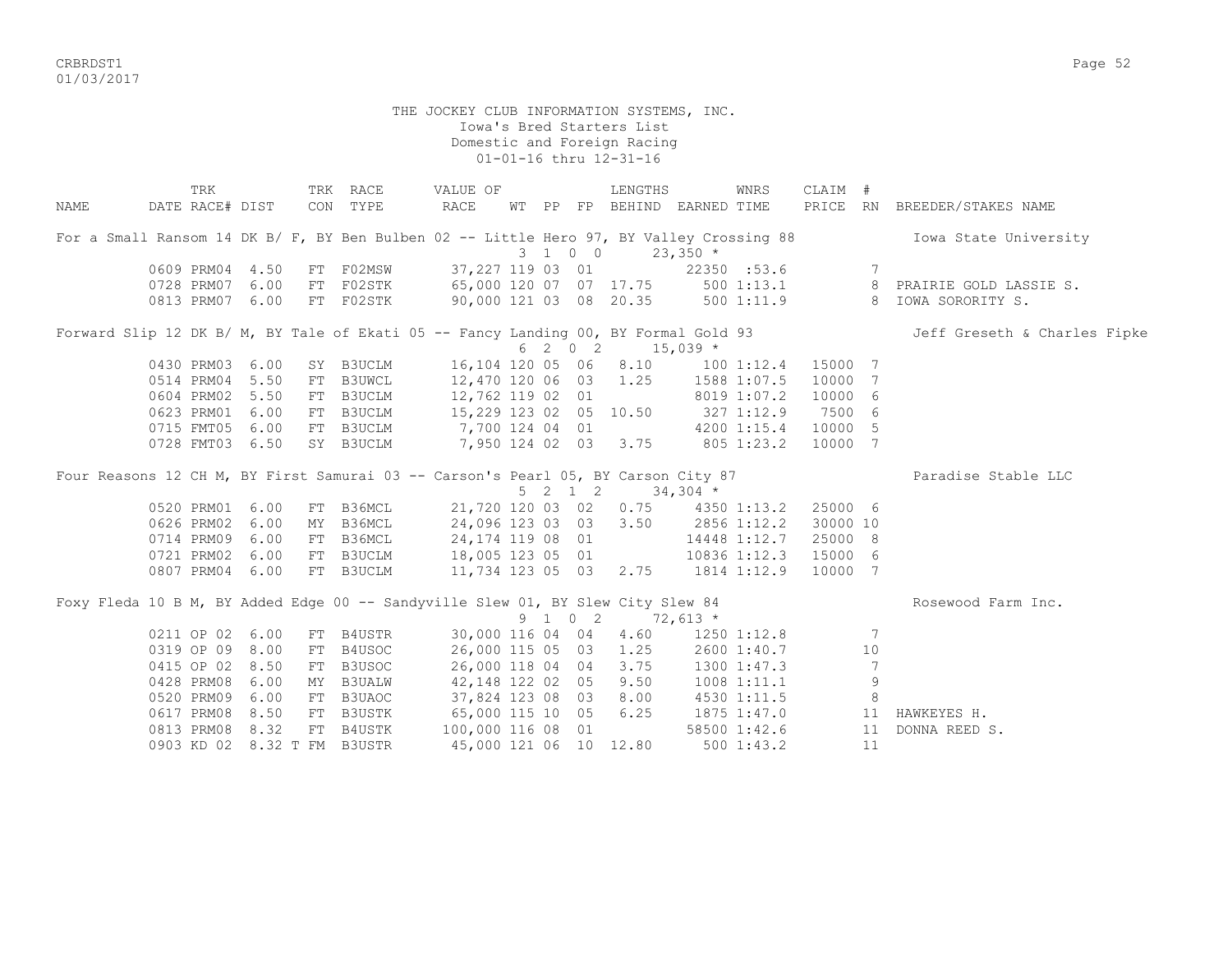CRBRDST1 Page 53 01/03/2017

 THE JOCKEY CLUB INFORMATION SYSTEMS, INC. Iowa's Bred Starters List Domestic and Foreign Racing 01-01-16 thru 12-31-16 TRK TRK RACE VALUE OF LENGTHS WNRS CLAIM # NAME DATE RACE# DIST CON TYPE RACE WT PP FP BEHIND EARNED TIME PRICE RN BREEDER/STAKES NAME 1106 CD 04 8.00 FT B3USTR 20,895 121 05 04 13.00 1050 1:37.8 8 Foxy Kirkifee 13 DK B/ G, BY Kirkendahl 02 -- Foxy Fugitive 01, BY Fugitive 93 Walter Albert Schwartz & Kay Schwartz 3 0 0 0 709 \* 0612 PRM02 5.50 FT 36MCL 12,377 118 07 05 9.75 294 1:06.7 7500 7 0703 PRM09 6.00 FT 36MCL 15,074 122 09 07 16.50 100 1:12.6 10000 10 0729 PRM01 6.00 FT 36MCL 11,214 121 05 05 31.25 315 1:13.8 12500 5 Free of Burden 12 B M, BY Testimony 03 -- The Lady Rules 06, BY Evansville Slew 92 Special K Stables 4 1 0 0 7,814 \* 0521 PRM01 5.50 FT B36WMC 12,401 118 03 01 7425 1:06.7 6 0623 PRM09 6.00 FT B3UCLM 17,789 123 09 05 14.60 189 1:12.6 15000 9 0721 PRM07 6.00 FT B3UCLM 17,966 120 05 06 17.35 100 1:11.9 15000 7 0804 PRM06 5.50 GD B3UCLM 15,116 120 03 07 23.50 100 1:06.1 15000 7 Fullofpep 12 CH G, BY Added Edge 00 -- Farrar 01, BY Commemorate 81 Rumbaugh Carroll 5 1 0 1 11,835 \* 0605 PRM04 6.00 FT 36MCL 15,334 123 01 03 8.25 1815 1:15.0 15000 9 0615 PRM01 8.00 FT 36MCL 15,507 123 01 01 9300 1:43.4 15000 6<br>0630 PRM02 8.32 SY 3UCLM 10,500 123 02 09 39.50 100 1:46.0 12500 9 0630 PRM02 8.32 SY 3UCLM 0716 PRM02 8.50 FT 3UCLM 17,966 123 06 06 21.80 100 1:48.4 15000 7 0804 PRM03 8.32 FT 3UCLM 10,400 119 04 04 10.60 520 1:46.1 12500 6 Galaxy's Wildcat 13 CH G, BY Red Giant 04 -- Sun Valley Wildcat 08, BY Margie's Wildcat 01 Roe Donna  $6 \t1 \t2 \t1 \t19,363 \t*$ 0603 PRM09 6.00 FT 36MSW 37,130 118 01 11 19.50 100 1:12.0 11 0619 PRM09 6.00 FT 36MSW 37,154 118 08 08 18.75 100 1:12.2 10 0704 PRM01 6.00 FT 36MCL 17,311 118 03 03 4.50 2083 1:11.9 15000 6 0724 PRM06 5.50 FT 36MCL 17,234 118 07 02 0.75 3416 1:06.8 15000 8 0806 PRM09 5.50 FT 36MCL 17,234 118 02 02 4.25 3416 1:05.2 15000 8 0813 PRM04 6.00 FT 36MCL 17,234 118 01 01 10248 1:11.9 15000 8

Ganzumacher 10 B G, BY Kafwain 00 -- Spotted Feather 97, BY Meadowlake 83 Hartz Jeff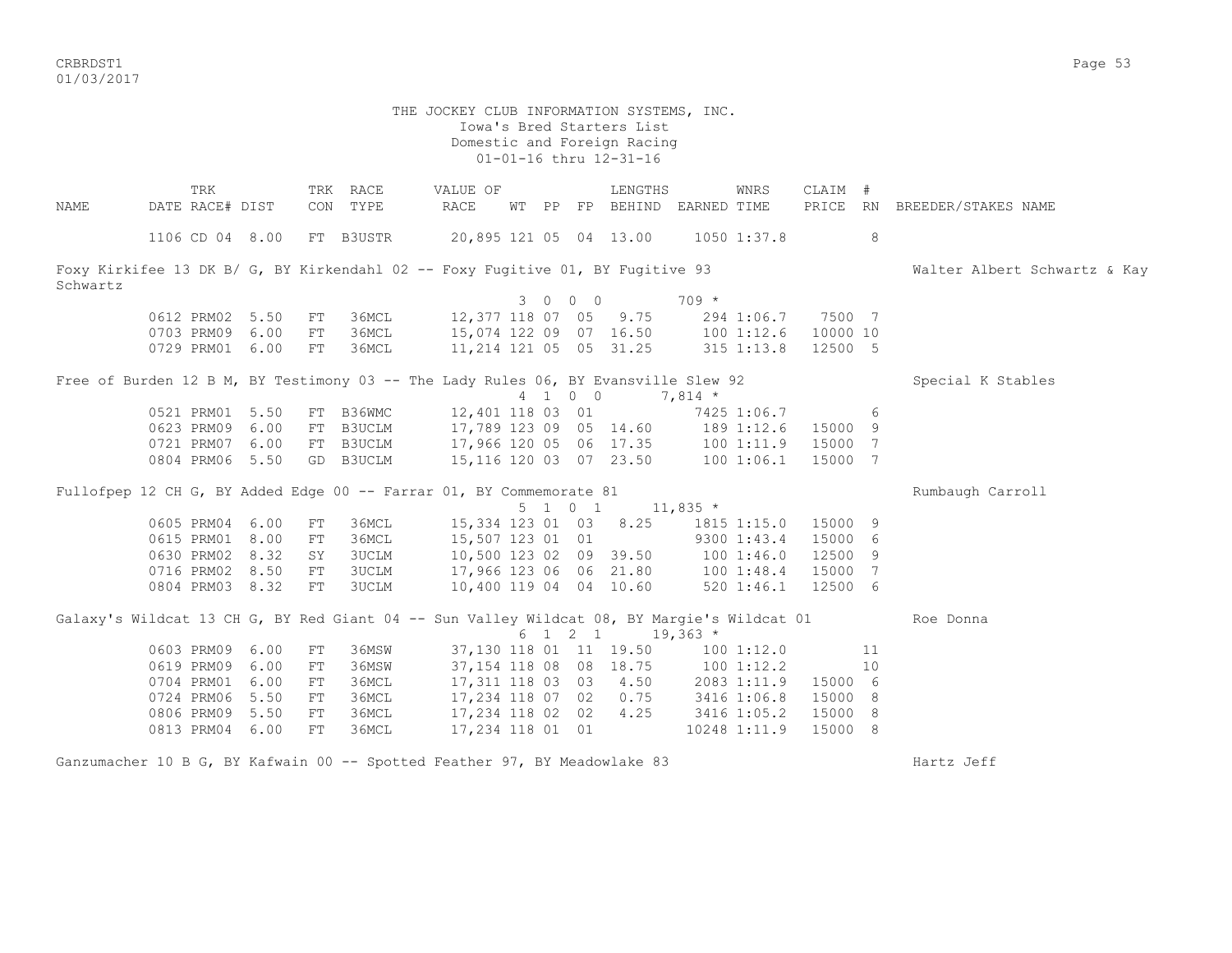CRBRDST1 Page 54 01/03/2017

|      | TRK             |                      |    | TRK RACE     | VALUE OF                                                                                |  |         | LENGTHS                                          |            | WNRS           | CLAIM # |    |                              |
|------|-----------------|----------------------|----|--------------|-----------------------------------------------------------------------------------------|--|---------|--------------------------------------------------|------------|----------------|---------|----|------------------------------|
| NAME | DATE RACE# DIST |                      |    | CON TYPE     | RACE                                                                                    |  |         | WT PP FP BEHIND EARNED TIME                      |            |                |         |    | PRICE RN BREEDER/STAKES NAME |
|      |                 |                      |    |              |                                                                                         |  |         |                                                  |            |                |         |    |                              |
|      | 0505 PRM05 6.00 |                      | FT | 3UALW        |                                                                                         |  |         | 7 2 1 2 36,535 $\star$<br>37,724 118 07 04 11.00 |            | 1888 1:10.3    |         | 8  |                              |
|      | 0522 PRM08      | 8.00                 | FT | <b>3UALW</b> |                                                                                         |  |         | 37,824 120 04 02 3.25                            |            | 7550 1:40.6    |         | 8  |                              |
|      | 0615 PRM07      | 8.32                 | FT | 3UAOC        |                                                                                         |  |         | 37,775 119 04 03 4.25                            |            | 4500 1:43.1    |         | 10 |                              |
|      | 0701 PRM10      | 6.00                 | FT | 3UCLM        |                                                                                         |  |         |                                                  |            | 1764 1:10.2    | 7500 10 |    |                              |
|      | 0722 PRM03      | 8.00                 | FT | 3UCLM        | 15,074 120 03 03 8.50                                                                   |  |         |                                                  |            |                | 5000 7  |    |                              |
|      |                 |                      |    |              | 15,190 119 01 01                                                                        |  |         |                                                  |            | 9072 1:39.2    |         |    |                              |
|      | 0805 PRM05      | 8.32                 | FT | 3UCLM        | 19,393 124 03 01 11676 1:43.8                                                           |  |         |                                                  |            |                | 7500 6  |    |                              |
|      |                 | 0820 RP 09 8.00 T FM |    | 3USOC        | 16,075 123 04 06 14.00                                                                  |  |         |                                                  |            | 85 1:35.2      | 7500 9  |    |                              |
|      |                 |                      |    |              | Garman's Guy 12 GR/RO G, BY Wild Gold 90 -- Cozzie Rozzie 07, BY Cat Thief 96           |  |         |                                                  |            |                |         |    | Clark Dick                   |
|      |                 |                      |    |              |                                                                                         |  |         | 6 0 0 1 4,221 $*$                                |            |                |         |    |                              |
|      | 0521 PRM06      | 6.00                 | FT | 3UCLM        |                                                                                         |  |         | 14,000 118 06 06 17.25                           |            | $100$ $1:11.0$ | 25000 6 |    |                              |
|      | 0528 PRM02      | 6.00                 | SY | 3UCLM        |                                                                                         |  |         | 13,480 118 02 04 6.00 736 1:11.7                 |            |                | 15000 6 |    |                              |
|      | 0616 PRM02      | 5.00                 | FT | 3UCLM        |                                                                                         |  |         | 11,954 118 05 04 7.30 736 :58.5                  |            |                | 12500 6 |    |                              |
|      | 0701 PRM10      | 6.00                 | FT | 3UCLM        | 15,074 120 10 04 13.25 735 1:10.2                                                       |  |         |                                                  |            |                | 7500 10 |    |                              |
|      | 0731 PRM04 6.00 |                      | FT | 3UCLM        | 12,382 118 04 03 5.25                                                                   |  |         |                                                  |            | 1814 1:12.1    | 7500 7  |    |                              |
|      | 0812 PRM10 6.00 |                      | FT | 3UCLM        | 12,988 118 01 07 23.75                                                                  |  |         |                                                  | 1001:11.5  |                | 7500 8  |    |                              |
|      |                 |                      |    |              |                                                                                         |  |         |                                                  |            |                |         |    |                              |
|      |                 |                      |    |              | Geertz's Gal 13 CH F, BY Added Edge 00 -- Only At Night 99, BY Olympio 88               |  |         |                                                  |            |                |         |    | Evans Suzanne                |
|      |                 |                      |    |              |                                                                                         |  | 3 1 0 0 |                                                  | 8,456 $*$  |                |         |    |                              |
|      | 0702 PRM07      | 6.00                 |    |              | FT B36MCL 17,234 118 06 06 9.25 100 1:13.1                                              |  |         |                                                  |            |                | 15000 8 |    |                              |
|      | 0714 PRM07      | 5.00                 |    |              | FT B36MCL 13,479 118 07 01 8256 1:00.1                                                  |  |         |                                                  |            |                | 10000 7 |    |                              |
|      | 0729 PRM02      | 6.00                 |    | FT B3UCLM    | 13,672 118 06 07 24.50 100 1:13.9                                                       |  |         |                                                  |            |                | 12500 7 |    |                              |
|      |                 |                      |    |              | Gettiup and Go 14 B F, BY Caleb's Posse 08 -- Outskirt Lady 07, BY Purge 01             |  |         |                                                  |            |                |         |    | James Lewis & Beverly Lewis  |
|      |                 |                      |    |              |                                                                                         |  |         | $1 \t 0 \t 0 \t 0 \t 375 \t\t\t\t\star$          |            |                |         |    |                              |
|      |                 |                      |    |              | 0805 PRM01 5.50 FT F02MCL 17,350 119 01 05 13.25 375 1:08.4                             |  |         |                                                  |            |                | 15000 5 |    |                              |
|      |                 |                      |    |              | Getty Up Silver 13 DK B/ G, BY Silver Poet 04 -- Body N Soul 05, BY Seeking the Gold 85 |  |         |                                                  |            |                |         |    | DeBruycker Lloyd             |
|      |                 |                      |    |              |                                                                                         |  | 7 0 0 2 |                                                  | $3,665$ *  |                |         |    |                              |
|      | 0407 EVD01 5.50 |                      | FT |              | 36MCL 17,000 118 07 07 34.75 0 1:05.6                                                   |  |         |                                                  |            |                | 20000 7 |    |                              |
|      |                 | 0429 PRM06 5.00      | FT | 36MCL        |                                                                                         |  |         | 21,671 118 04 03 8.25 2580 :59.4                 |            |                | 30000 8 |    |                              |
|      | 0514 PRM05 5.00 |                      | FT | 36MCL        |                                                                                         |  |         | 18,589 118 02 07 14.60                           | 100 1:01.1 |                | 20000 7 |    |                              |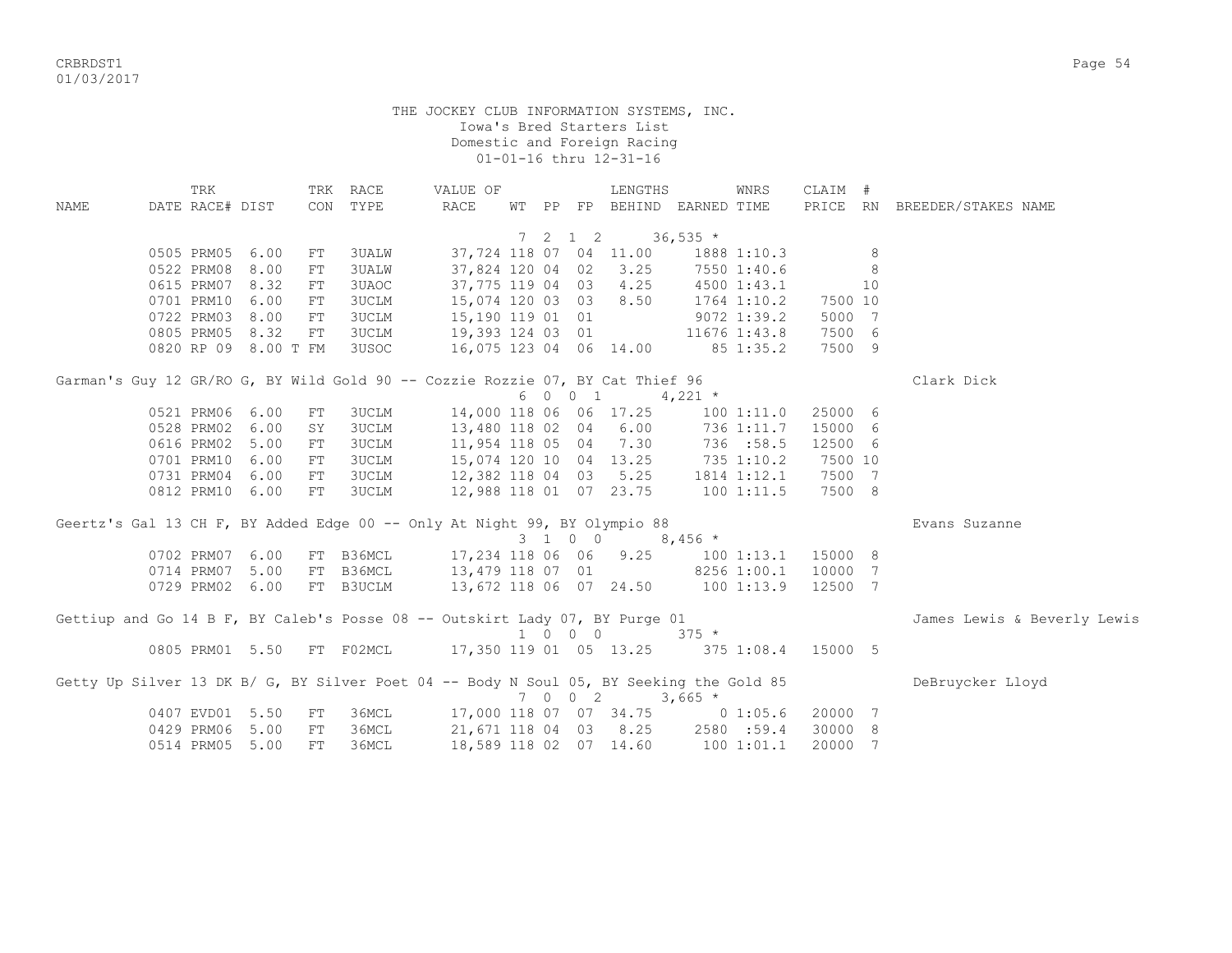CRBRDST1 Page 55 01/03/2017

| 15,334 118 09 06 22.25<br>15000 9<br>0605 PRM04 6.00<br>36MCL<br>1001:15.0<br>FT<br>8,130 119 01 06 15.00<br>0702 ASD03<br>6.00<br>3UWMC<br>155 1:14.4<br>5000<br>8<br>${\rm FT}$<br>7,350 119 02 03 1.75<br>5000<br>0904 ASD04 5.50<br>3UWMC<br>577 1:08.0<br>5<br>SY<br>8,040 119 01 06 30.50<br>5000 8<br>0910 ASD05<br>7.50<br>3UWMC<br>$153$ $1:36.6$<br>FT<br>Ghost of War 14 GR/RO G, BY General Quarters 06 -- Wild Bubbles 01, BY Wild Event 93<br>C & G Thoroughbreds<br>8 0 0 0<br>$2,520$ *<br>0625 SA 04 5.00<br>57,725 120 03 09 30.50<br>${\rm FT}$<br>02MSW<br>345 :57.3<br>10<br>0724 DMR05 8.00 T FM<br>64,725 120 09 10 33.50 345 1:37.0<br>10<br>02MSW<br>0810 DMR06 8.00 T FM<br>64,035 111 04 08 15.35<br>8 <sup>1</sup><br>345 1:38.6 | NAME | TRK<br>DATE RACE# DIST | CON | TRK RACE<br>TYPE | VALUE OF<br><b>RACE</b> | WТ | PP | LENGTHS<br>FP BEHIND EARNED TIME | WNRS | CLAIM #<br>PRICE RN | BREEDER/STAKES NAME   |
|--------------------------------------------------------------------------------------------------------------------------------------------------------------------------------------------------------------------------------------------------------------------------------------------------------------------------------------------------------------------------------------------------------------------------------------------------------------------------------------------------------------------------------------------------------------------------------------------------------------------------------------------------------------------------------------------------------------------------------------------------------------|------|------------------------|-----|------------------|-------------------------|----|----|----------------------------------|------|---------------------|-----------------------|
|                                                                                                                                                                                                                                                                                                                                                                                                                                                                                                                                                                                                                                                                                                                                                              |      |                        |     |                  |                         |    |    |                                  |      |                     |                       |
|                                                                                                                                                                                                                                                                                                                                                                                                                                                                                                                                                                                                                                                                                                                                                              |      |                        |     |                  |                         |    |    |                                  |      |                     |                       |
|                                                                                                                                                                                                                                                                                                                                                                                                                                                                                                                                                                                                                                                                                                                                                              |      |                        |     |                  |                         |    |    |                                  |      |                     |                       |
|                                                                                                                                                                                                                                                                                                                                                                                                                                                                                                                                                                                                                                                                                                                                                              |      |                        |     |                  |                         |    |    |                                  |      |                     |                       |
|                                                                                                                                                                                                                                                                                                                                                                                                                                                                                                                                                                                                                                                                                                                                                              |      |                        |     |                  |                         |    |    |                                  |      |                     |                       |
|                                                                                                                                                                                                                                                                                                                                                                                                                                                                                                                                                                                                                                                                                                                                                              |      |                        |     |                  |                         |    |    |                                  |      |                     |                       |
|                                                                                                                                                                                                                                                                                                                                                                                                                                                                                                                                                                                                                                                                                                                                                              |      |                        |     |                  |                         |    |    |                                  |      |                     |                       |
|                                                                                                                                                                                                                                                                                                                                                                                                                                                                                                                                                                                                                                                                                                                                                              |      |                        |     |                  |                         |    |    |                                  |      |                     |                       |
|                                                                                                                                                                                                                                                                                                                                                                                                                                                                                                                                                                                                                                                                                                                                                              |      |                        |     |                  |                         |    |    |                                  |      |                     |                       |
|                                                                                                                                                                                                                                                                                                                                                                                                                                                                                                                                                                                                                                                                                                                                                              |      |                        |     | 02MSW            |                         |    |    |                                  |      |                     |                       |
| 0817 DMR02 5.50<br>02MCL<br>35,690 113 01 07 17.25<br>62500 7<br>345 1:04.1<br>FT                                                                                                                                                                                                                                                                                                                                                                                                                                                                                                                                                                                                                                                                            |      |                        |     |                  |                         |    |    |                                  |      |                     |                       |
| 0902 DMR08 5.50<br>31,725 113 02 09 16.65<br>02MCL<br>50000 10<br>FT<br>345 1:04.4                                                                                                                                                                                                                                                                                                                                                                                                                                                                                                                                                                                                                                                                           |      |                        |     |                  |                         |    |    |                                  |      |                     |                       |
| 19,690 118 04 06 21.75<br>0918 LRC09 8.00<br>02MCL<br>28000<br>FT<br>345 1:40.3<br>$\overline{7}$                                                                                                                                                                                                                                                                                                                                                                                                                                                                                                                                                                                                                                                            |      |                        |     |                  |                         |    |    |                                  |      |                     |                       |
| 33,539 120 04 08 31.75<br>1120 GG 05 8.50<br>02MSW<br>$225$ 1:45.2<br>8<br>FT                                                                                                                                                                                                                                                                                                                                                                                                                                                                                                                                                                                                                                                                                |      |                        |     |                  |                         |    |    |                                  |      |                     |                       |
| 8,700 120 08 05 7.00<br>1209 GG 06 5.00<br>02MCL<br>225 : 58.8<br>8000 8<br>FT                                                                                                                                                                                                                                                                                                                                                                                                                                                                                                                                                                                                                                                                               |      |                        |     |                  |                         |    |    |                                  |      |                     |                       |
| Giant Gamble 12 CH G, BY Aragorn (IRE) 02 -- Gambling Thyme 96, BY Prospectors Gamble 85                                                                                                                                                                                                                                                                                                                                                                                                                                                                                                                                                                                                                                                                     |      |                        |     |                  |                         |    |    |                                  |      |                     | Murphy Timothy Joseph |
| 9 3 2 2<br>$37,157$ *                                                                                                                                                                                                                                                                                                                                                                                                                                                                                                                                                                                                                                                                                                                                        |      |                        |     |                  |                         |    |    |                                  |      |                     |                       |
| 15,507 119 01 01<br>0512 PRM03 6.00<br>36WMC<br>9300 1:13.4<br>12500 6<br>FT                                                                                                                                                                                                                                                                                                                                                                                                                                                                                                                                                                                                                                                                                 |      |                        |     |                  |                         |    |    |                                  |      |                     |                       |
| 15000<br>0602 PRM03 5.50<br>13,849 124 06 01<br><b>3UCLM</b><br>8424 1:05.6<br>6<br>${\rm FT}$                                                                                                                                                                                                                                                                                                                                                                                                                                                                                                                                                                                                                                                               |      |                        |     |                  |                         |    |    |                                  |      |                     |                       |
| 12500<br>0616 PRM02<br>5.00<br><b>3UCLM</b><br>11,954 123 03 02 1.75<br>2943 :58.5<br>6<br>FT                                                                                                                                                                                                                                                                                                                                                                                                                                                                                                                                                                                                                                                                |      |                        |     |                  |                         |    |    |                                  |      |                     |                       |
| 4.75<br>15000<br>0714 PRM08<br>6.00<br><b>3UCLM</b><br>19,277 123 09 06<br>1001:12.1<br>9<br>FT                                                                                                                                                                                                                                                                                                                                                                                                                                                                                                                                                                                                                                                              |      |                        |     |                  |                         |    |    |                                  |      |                     |                       |
| 14,500 123 04 03<br>0.75<br>8<br>0724 CBY13<br>5.00 T GD<br><b>3UCLM</b><br>1595 :57.3<br>12500                                                                                                                                                                                                                                                                                                                                                                                                                                                                                                                                                                                                                                                              |      |                        |     |                  |                         |    |    |                                  |      |                     |                       |
| 8.75<br>8<br>0807 PRM09<br>6.00<br>42,218 120 03 06<br>1001:11.3<br><b>3UALW</b><br>FT                                                                                                                                                                                                                                                                                                                                                                                                                                                                                                                                                                                                                                                                       |      |                        |     |                  |                         |    |    |                                  |      |                     |                       |
| 7<br>0820 CBY03<br>8.00<br><b>3UCLM</b><br>14,500 123 06 03 1.50<br>1595 1:38.3<br>12500<br>SY                                                                                                                                                                                                                                                                                                                                                                                                                                                                                                                                                                                                                                                               |      |                        |     |                  |                         |    |    |                                  |      |                     |                       |
| 4.00<br>12500<br>0908 CBY02<br>5.00<br>3UCLM<br>14,500 123 01 02<br>2900 :57.8<br>7<br>FT                                                                                                                                                                                                                                                                                                                                                                                                                                                                                                                                                                                                                                                                    |      |                        |     |                  |                         |    |    |                                  |      |                     |                       |
| 0917 CBY08 5.00 T FM<br>17,000 119 06 01<br>10000 10<br>3UCLM<br>10200 :58.1                                                                                                                                                                                                                                                                                                                                                                                                                                                                                                                                                                                                                                                                                 |      |                        |     |                  |                         |    |    |                                  |      |                     |                       |
| Gilded Pleasure 12 DK B/ G, BY Added Edge 00 -- Evil Deed 96, BY Alydeed 89<br>Special K Stables                                                                                                                                                                                                                                                                                                                                                                                                                                                                                                                                                                                                                                                             |      |                        |     |                  |                         |    |    |                                  |      |                     |                       |
| 5 0 0 0<br>$2,013$ *                                                                                                                                                                                                                                                                                                                                                                                                                                                                                                                                                                                                                                                                                                                                         |      |                        |     |                  |                         |    |    |                                  |      |                     |                       |
| 0429 PRM06<br>5.00<br>36MCL<br>21,671 123 03 04 12.25 1075 :59.4<br>30000 8<br>FT                                                                                                                                                                                                                                                                                                                                                                                                                                                                                                                                                                                                                                                                            |      |                        |     |                  |                         |    |    |                                  |      |                     |                       |
| 37,202 123 07 08 19.50 100 1:12.0<br>0515 PRM03<br>6.00<br>FT<br>36MSW<br>8                                                                                                                                                                                                                                                                                                                                                                                                                                                                                                                                                                                                                                                                                  |      |                        |     |                  |                         |    |    |                                  |      |                     |                       |
| 15,459 123 07 05 8.75<br>0526 PRM03 8.00<br>36MCL<br>366 1:44.1<br>15000 8<br><b>MY</b>                                                                                                                                                                                                                                                                                                                                                                                                                                                                                                                                                                                                                                                                      |      |                        |     |                  |                         |    |    |                                  |      |                     |                       |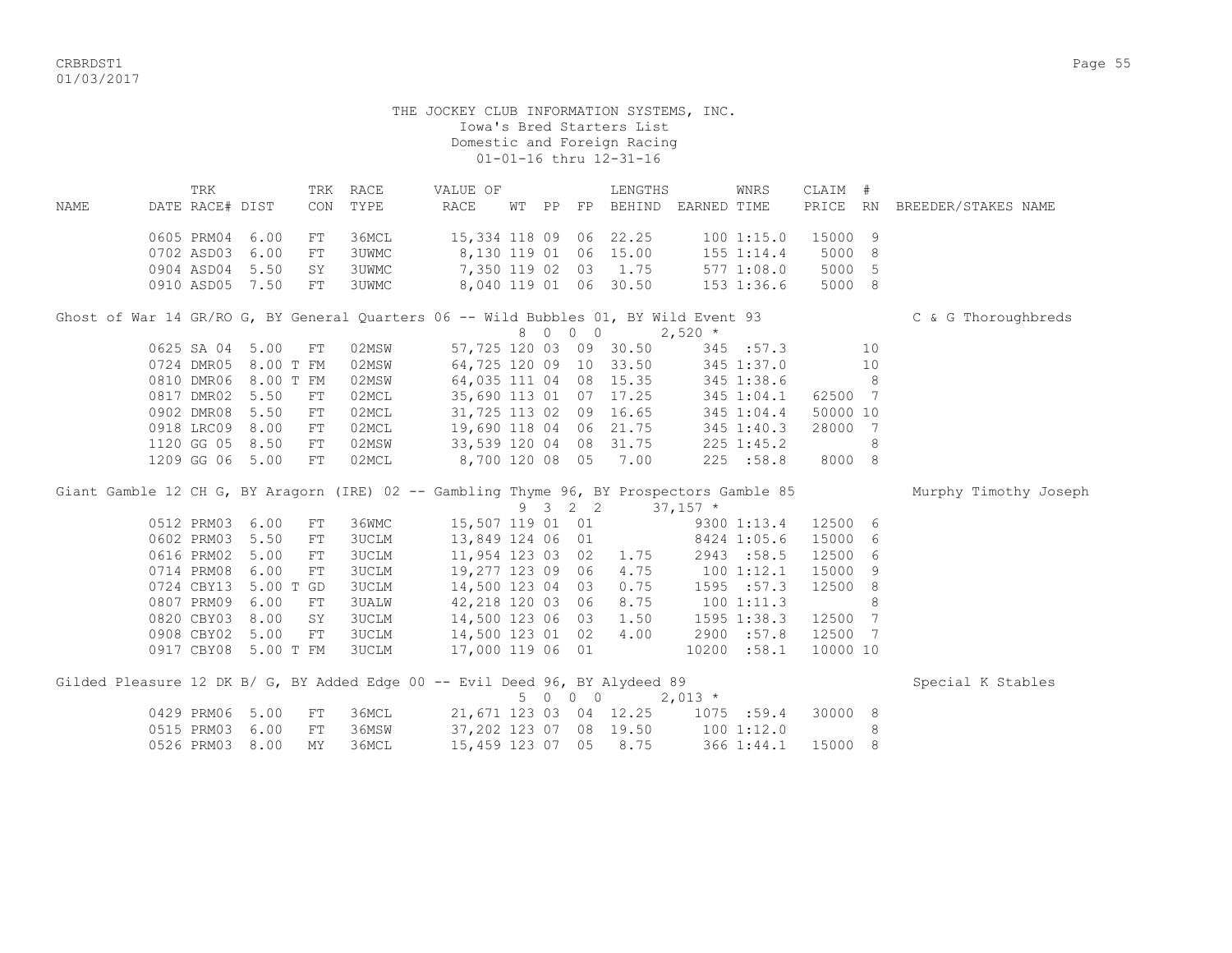CRBRDST1 Page 56 01/03/2017

|      | TRK             |      |            | TRK RACE      | VALUE OF                                                                         |       |                     | LENGTHS                |                       | WNRS            | CLAIM #  |    |                              |
|------|-----------------|------|------------|---------------|----------------------------------------------------------------------------------|-------|---------------------|------------------------|-----------------------|-----------------|----------|----|------------------------------|
| NAME | DATE RACE# DIST |      | CON        | TYPE          | <b>RACE</b>                                                                      | WT PP |                     |                        | FP BEHIND EARNED TIME |                 |          |    | PRICE RN BREEDER/STAKES NAME |
|      | 0615 PRM01      | 8.00 | FT         | 36MCL         | 15,507 120 05 05 14.10                                                           |       |                     |                        |                       | 372 1:43.4      | 12500 6  |    |                              |
|      | 0703 PRM09      | 6.00 | FT         | 36MCL         | 15,074 123 07 08 17.00                                                           |       |                     |                        |                       | 1001:12.6       | 10000 10 |    |                              |
|      |                 |      |            |               |                                                                                  |       |                     |                        |                       |                 |          |    |                              |
|      |                 |      |            |               | Girl of the Rockys 12 CH M, BY Kitalpha 99 -- Kiley M 04, BY Street Cry (IRE) 98 |       |                     |                        |                       |                 |          |    | DeBruycker Lloyd             |
|      |                 |      |            |               |                                                                                  |       |                     | 11 0 2 1               | $5,795*$              |                 |          |    |                              |
|      | 0430 PRM05      | 5.00 | SY         | <b>3UWCL</b>  | 11,500 115 05 06                                                                 |       |                     | 8.60                   |                       | 100 : 58.9      | 20000 8  |    |                              |
|      | 0507 PRM06      | 6.00 | ${\rm FT}$ | <b>B3UALW</b> | 37,848 120 05 06 27.75                                                           |       |                     |                        |                       | 1001:11.4       |          | 7  |                              |
|      | 0610 PRM05      | 8.00 | FT         | B3UCLM        | 13,225 118 04 09                                                                 |       |                     | 18.60                  |                       | 100 1:42.2      | 10000 10 |    |                              |
|      | 0703 PRM07      | 5.50 | FT         | B3UCLM        | 12,750 118 07 08                                                                 |       |                     | 11.00                  |                       | 100 1:06.2      | 7500 11  |    |                              |
|      | 0723 FMT02      | 6.50 | FT         | B3UCLM        | 5,500 124 08 02                                                                  |       |                     | 2.25                   |                       | 928 1:22.2      | 5000 9   |    |                              |
|      | 0820 RP 01      | 8.00 | FT         | B3UCLM        | 11,000 122 06 03                                                                 |       |                     | 2.25                   |                       | $1201$ $1:40.1$ | 7500 6   |    |                              |
|      | 0914 RP 01      | 8.00 | FT         | B3UCLM        | 11,000 122 04 05                                                                 |       |                     | 6.00                   |                       | 325 1:40.7      | 7500 7   |    |                              |
|      | 0930 RP 04      | 8.00 | FT         | B3UCLM        | 11,000 123 06 06                                                                 |       |                     | 11.75                  | 85 1:39.6             |                 | 7500 9   |    |                              |
|      | 1111 RP 06      | 8.00 | FT         | B3UCLM        | 11,000 123 04 04                                                                 |       |                     | 8.50                   |                       | 639 1:39.8      | 7500 9   |    |                              |
|      | 1130 RP 05      | 8.32 | FT         | B3UCLM        | 11,605 123 07 02                                                                 |       |                     | 4.75                   |                       | 2132 1:43.4     | 7500 9   |    |                              |
|      | 1210 RP 09 6.00 |      |            | FT B3UCLM     | 12,513 123 08 07                                                                 |       |                     | 8.05                   |                       | 85 1:12.6       | 7500 13  |    |                              |
|      |                 |      |            |               |                                                                                  |       |                     |                        |                       |                 |          |    |                              |
|      |                 |      |            |               | Going Howfast 13 B F, BY Jafmil 08 -- Going Helfast 06, BY Valid Belfast 95      |       |                     |                        |                       |                 |          |    | Robson Joe                   |
|      |                 |      |            |               |                                                                                  |       | 5 0 1 0             |                        | $4,500 *$             |                 |          |    |                              |
|      | 0106 TAM09 6.50 |      | FT         | F03MSW        | 20,300 120 07 02                                                                 |       |                     | 4.25                   |                       | 4000 1:19.1     |          | 10 |                              |
|      | 0213 TAM04      | 7.00 | FT         | F03MSW        |                                                                                  |       |                     | 20,900 120 06 08 13.50 |                       | 200 1:24.8      |          | 12 |                              |
|      | 0602 PRM09      | 6.00 |            | FT B36MSW     |                                                                                  |       |                     | 37,130 118 06 07 11.50 |                       | 100 1:12.1      |          | 11 |                              |
|      | 0616 PRM09      | 6.00 | FT         | B36MSW        | 37,154 118 07 07 14.10                                                           |       |                     |                        |                       | 100 1:13.3      |          | 10 |                              |
|      | 0702 PRM07      | 6.00 |            | FT B36MCL     | 17,234 118 04 07 16.50                                                           |       |                     |                        |                       | 1001:13.1       | 15000 8  |    |                              |
|      |                 |      |            |               |                                                                                  |       |                     |                        |                       |                 |          |    | Moser Robert L Jr.           |
|      |                 |      |            |               | Going Platinum 12 GR/RO G, BY Mine for Gold 05 -- Sea of Love 97, BY Rubiano 87  | 9     | $0 \quad 1 \quad 1$ |                        |                       |                 |          |    |                              |
|      |                 |      |            |               |                                                                                  |       |                     |                        | $3,542$ *             |                 |          |    |                              |
|      | 0326 FON05      | 6.00 | ${\rm FT}$ | 3UALW         | 7,000 123 05 03                                                                  |       |                     | 6.50                   |                       | 840 1:14.6      |          | 7  |                              |
|      | 0410 FON07      | 6.00 | ${\rm FT}$ | 3UALW         | 7,000 123 06 04                                                                  |       |                     | 7.75                   |                       | 350 1:12.6      |          | 9  |                              |
|      | 0424 FON07      | 6.00 | FT         | <b>3UALW</b>  | 7,000 123 01 02                                                                  |       |                     | 4.00                   |                       | 1400 1:15.4     |          | 7  |                              |
|      | 0602 PRM03      | 5.50 | ${\rm FT}$ | <b>3UCLM</b>  | 13,849 119 02 05                                                                 |       |                     | 11.75                  |                       | $312$ $1:05.6$  | 15000 6  |    |                              |
|      | 0619 PRM06      | 6.00 | ${\rm FT}$ | <b>3UWCL</b>  | 16,080 120 07 08                                                                 |       |                     | 16.90                  |                       | 100 1:12.4      | 15000 8  |    |                              |
|      | 0716 CBY04      |      | 7.50 T FM  | <b>3UCLM</b>  | 13,500 123 03 07                                                                 |       |                     | 4.40                   |                       | 135 1:29.9      | 12500 12 |    |                              |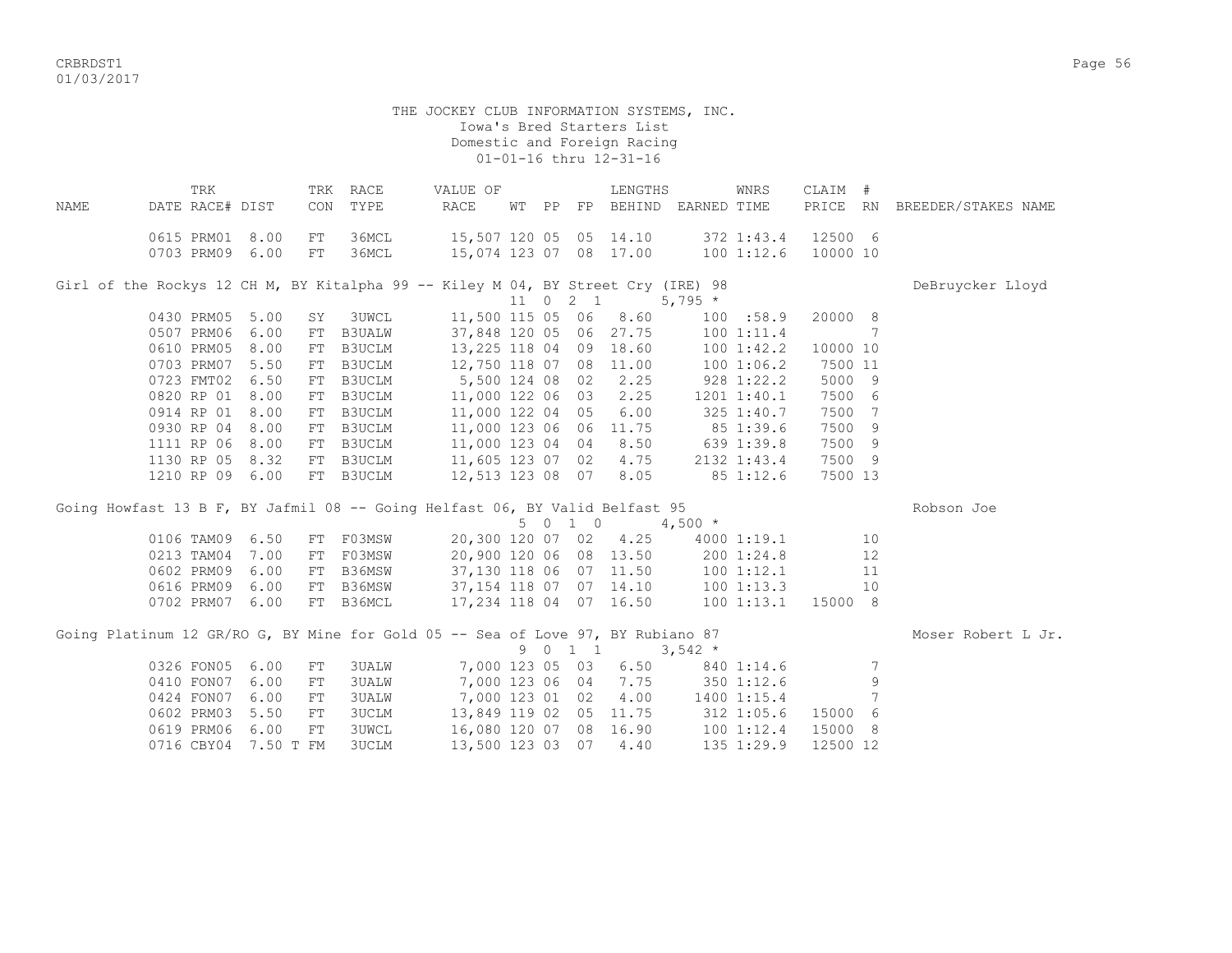CRBRDST1 Page 57 01/03/2017

> THE JOCKEY CLUB INFORMATION SYSTEMS, INC. Iowa's Bred Starters List Domestic and Foreign Racing 01-01-16 thru 12-31-16

 TRK TRK RACE VALUE OF LENGTHS WNRS CLAIM # NAME DATE RACE# DIST CON TYPE RACE WT PP FP BEHIND EARNED TIME PRICE RN BREEDER/STAKES NAME 0806 CBY05 8.50 T GD 3UCLM 13,500 123 05 10 9.05 135 1:45.3 12500 12 0828 CBY05 8.50 T GD 3UCLM 13,720 123 07 06 5.35 135 1:46.0 12500 8 0916 CBY03 5.00 GD 3UCLM 13,860 123 04 06 3.50 135 :58.1 12500 12 Golden Elite 12 B M, BY Elite Squadron 04 -- Good N Gold 05, BY Gold Case 94 MAMAS Thoroughbreds, LLC  $7 \quad 2 \quad 1 \quad 1 \quad 33,805 \neq$ 0429 PRM08 6.00 FT B36MSW 37,227 123 04 05 20.50 894 1:12.2 7 0514 PRM07 6.00 FT B36MSW 37,138 123 03 02 6.75 7400 1:13.6 9 0603 PRM07 8.32 FT B36MSW 30,000 123 04 07 22.25 100 1:45.1 7 0616 PRM09 6.00 FT B36MSW 37,154 123 06 03 4.50 4425 1:13.3 10<br>0707 PRM04 8.32 FT B36MSW 41,462 123 05 04 3.75 2086 1:46.3 7 0707 PRM04 8.32 FT B36MSW 41,462 123 05 04 3.75 2086 1:46.3 7 0722 PRM04 8.50 FT B36MCL 17,272 123 03 01 10332 1:49.2 15000 7 0812 PRM06 8.50 FT 3UCLM 13,764 118 01 01 8568 1:46.1 12500 8 Golden Tiago 11 CH M, BY Tiago 04 -- Rich Man's Girl 05, BY Touch Gold 94 Bogash Eugene 10 1 3 3 47,793 \* 0326 FON10 6.00 FT B3USTK 15,250 118 08 04 5.75 763 1:12.8 10 RUNZA S. 0520 PRM08 6.00 FT B3USTK 60,000 114 08 03 2.75 5900 1:11.0 8 MAMIE EISENHOWER S. 0605 PRM07 6.00 FT B3UAOC 38,493 118 02 02 3.25 7725 1:12.1 6 0618 PRM07 6.00 FT B3UAOC 31,772 118 02 03 3.50 4908 1:11.1 7<br>0709 PRM04 6.00 FT B3UAOC 42,989 120 01 05 5.00 927 1:10.7 25000 6 0709 PRM04 6.00 FT B3UAOC 42,989 120 01 05 5.00 927 1:10.7 25000 6 0723 PRM09 6.00 FT B3UAOC 42,182 118 04 04 4.60 2107 1:11.1 12500 9 0730 PRM06 6.00 FT B3UCLM 11,872 119 05 02 1.50 3052 1:12.4 6250 6 0902 RP 02 6.00 GD B3UCLM 23,650 120 04 02 nk 4713 1:10.8 20000 6 0929 RP 05 5.00 T FM B3UCLM 23,650 121 04 01 13986 :56.3 20000 9<br>1014 RP 03 5.50 FT B3UALW 41,480 123 04 03 2.25 3712 1:04.1 8 1014 RP 03 5.50 FT B3UALW 41,480 123 04 03 2.25 3712 1:04.1 8 Gonagetalilwestern 12 B G, BY Canaveral 91 -- Western Ocala 01, BY Western Cat 93 1000 Iowa State University 11 1 0 2 7,306 \* 0202 HOU08 6.00 FT 4UMCL 6,500 123 08 07 12.25 100 1:14.2 10000 8 0219 HOU02 6.00 FT 4UMCL 6,500 123 01 05 10.25 186 1:13.1 10000 8 0229 HOU06 8.32 FT 4UMCL 6,500 123 02 03 3.50 682 1:47.3 10000 8 0401 TP 10 8.00 FT 3UMCL 6,200 124 12 07 16.00 61 1:41.0 7500 12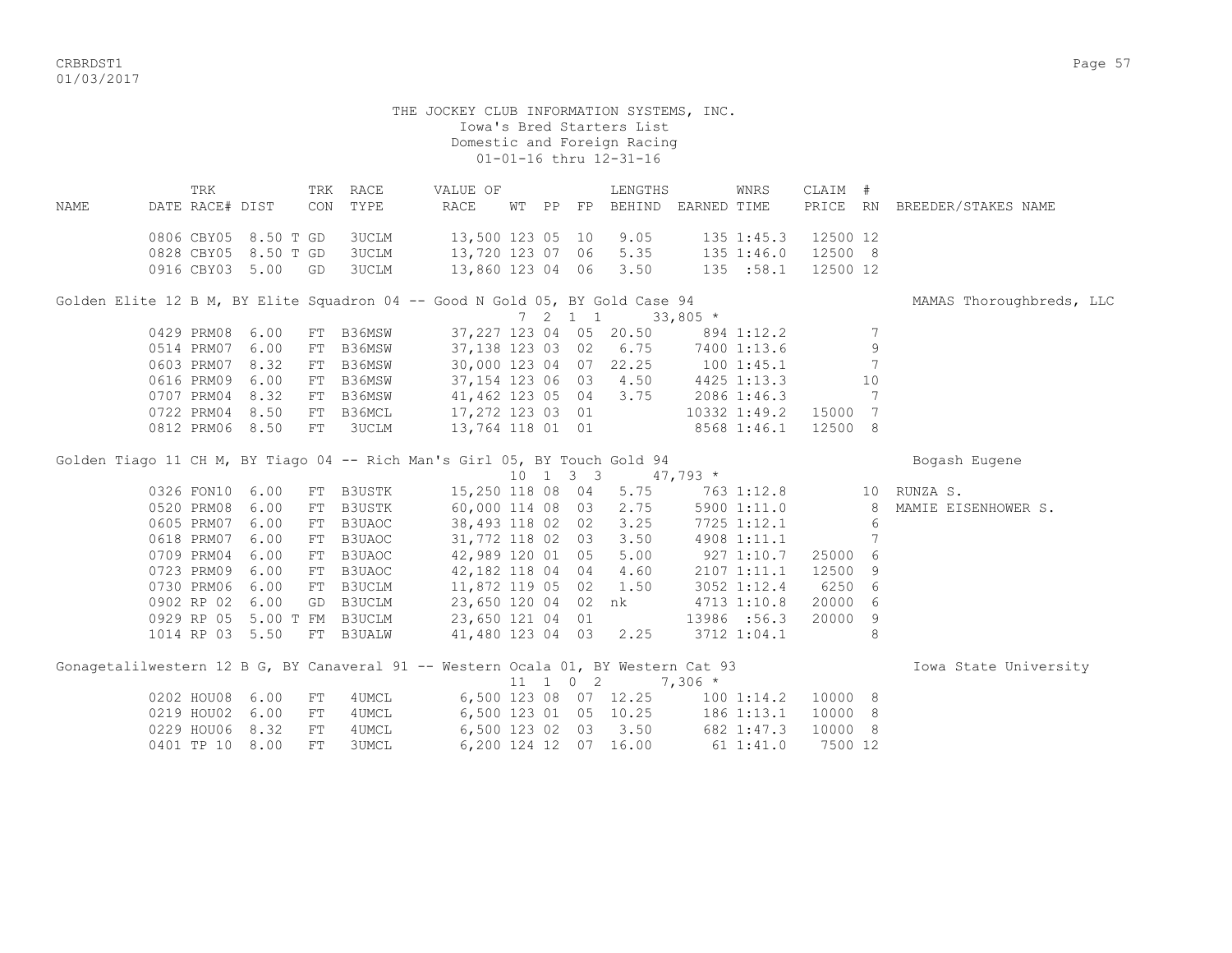CRBRDST1 Page 58 01/03/2017

## THE JOCKEY CLUB INFORMATION SYSTEMS, INC. Iowa's Bred Starters List Domestic and Foreign Racing 01-01-16 thru 12-31-16

|             | TRK                                                                                   |      | TRK | RACE         | VALUE OF               |  |         | LENGTHS                            |            | WNRS           | CLAIM # |    |                              |
|-------------|---------------------------------------------------------------------------------------|------|-----|--------------|------------------------|--|---------|------------------------------------|------------|----------------|---------|----|------------------------------|
| <b>NAME</b> | DATE RACE# DIST                                                                       |      | CON | TYPE         | <b>RACE</b>            |  |         | WT PP FP BEHIND EARNED TIME        |            |                |         |    | PRICE RN BREEDER/STAKES NAME |
|             | 0508 MNR05                                                                            | 6.00 | FT  | <b>3UMCL</b> | 6,039 123 04 04 14.00  |  |         |                                    |            | $305$ 1:14.6   | 5000 9  |    |                              |
|             | 0617 FMT04                                                                            | 4.00 | FT  | <b>3UMCL</b> | 7,500 122 01 01        |  |         |                                    |            | 4500 :47.6     | 15000 5 |    |                              |
|             | 0703 FMT02                                                                            | 4.00 | МY  | <b>3UALW</b> | 16,960 124 05 05       |  |         | 9.25                               |            | 472 :46.6      |         | 8  |                              |
|             | 0722 FMT01                                                                            | 4.00 | FT  | 3UCLM        | 5,800 124 03 03 1.50   |  |         |                                    |            | 520 : 48.2     | 5000 8  |    |                              |
|             | 0812 RP 07                                                                            | 6.00 | FT  | 3UCLM        | 11,000 123 08 05       |  |         | 6.75                               |            | 310 1:11.6     | 7500 13 |    |                              |
|             | 1111 RP 03                                                                            | 6.00 | FT  | 3UCLM        |                        |  |         | 11,605 123 05 09 32.80             |            | 85 1:10.6      | 7500 9  |    |                              |
|             | 1203 RP 08 5.50                                                                       |      | SY  | <b>3UCLM</b> |                        |  |         | 13,118 123 01 11 18.10             |            | 85 1:05.1      | 7500 11 |    |                              |
|             | Good Smoke 11 CH G, BY Noble Causeway 02 -- Valedictorian Girl 02, BY Honor Grades 88 |      |     |              |                        |  |         |                                    |            |                |         |    | Gary E Lucas & Joan Lucas    |
|             |                                                                                       |      |     |              |                        |  |         | 7 0 0 0 3,853 $*$                  |            |                |         |    |                              |
|             | 0507 PRM08                                                                            | 8.00 | FT  | 36MCL        | 10,500 123 06 04 28.50 |  |         |                                    |            | 510 1:41.5     | 15000 8 |    |                              |
|             | 0515 PRM07                                                                            | 8.32 | FT  | 36MSW        | 37,138 123 08 04       |  |         | 6.50                               |            | 1850 1:46.2    |         | 9  |                              |
|             | 0526 PRM03                                                                            | 8.00 | MY  | 36MCL        | 15,459 120 05 04       |  |         | 6.25                               | 763 1:44.1 |                | 12500 8 |    |                              |
|             | 0609 PRM09                                                                            | 8.32 | FT  | 36MCL        | 12,772 124 06 06       |  |         | 18.50                              | 1001:47.0  |                | 10000 6 |    |                              |
|             | 0717 PRM03                                                                            | 8.32 | SY  | 36MCL        | 13,787 123 05 05       |  |         | 6.75                               |            | 297 1:46.7     | 12500 6 |    |                              |
|             | 0818 CBY05                                                                            | 8.00 | FT  | 3UMCL        | 10,500 123 09 06       |  |         | 8.35                               |            | $105$ $1:40.3$ | 6250 9  |    |                              |
|             | 1126 RET02 8.00                                                                       |      | FT  | 3UMCL        | 4,500 119 07 04        |  |         | 9.00                               |            | 228 1:42.3     | 5000 12 |    |                              |
|             | Go On With It 13 B G, BY Hold Me Back 06 -- Lonely Chant 05, BY Tiznow 97             |      |     |              |                        |  |         |                                    |            |                |         |    | Donald E. Scharge & Lynn     |
| Chleborad   |                                                                                       |      |     |              |                        |  |         |                                    |            |                |         |    |                              |
|             |                                                                                       |      |     |              |                        |  | 2000    |                                    | $200 *$    |                |         |    |                              |
|             | 0605 PRM04 6.00                                                                       |      | FT  | 36MCL        |                        |  |         | 15,334 118 08 07 31.50 100 1:15.0  |            |                | 15000 9 |    |                              |
|             | 0701 PRM01 8.00                                                                       |      | FT  | 36MCL        |                        |  |         | 17, 195 114 01 07 30.75 100 1:41.6 |            |                | 12500 9 |    |                              |
|             | Goose Town 13 CH G, BY Summer Bird 06 -- Isn't It True 00, BY Is It True 86           |      |     |              |                        |  |         |                                    |            |                |         |    | Blackoak Farm                |
|             |                                                                                       |      |     |              |                        |  | 7 0 1 1 |                                    | $11,626$ * |                |         |    |                              |
|             | 0109 FG 02 5.50                                                                       |      | SY  | 03MCL        |                        |  |         | 19,000 120 02 05 14.00 570 1:05.8  |            |                | 30000 7 |    |                              |
|             | 0407 EVD07 5.50                                                                       |      | FT  | 03MSW        | 25,450 120 05 03       |  |         | 5.25                               |            | 2420 1:07.7    |         | 9  |                              |
|             | 0513 PRM05                                                                            | 6.00 | МY  | 36MSW        | 37,251 118 03 02       |  |         | 2.25                               |            | 7475 1:12.8    |         | 6  |                              |
|             | 0603 PRM09                                                                            | 6.00 | FT  | 36MSW        |                        |  |         | 37,130 118 08 10 18.50 100 1:12.0  |            |                |         | 11 |                              |
|             | 0623 PRM07                                                                            | 8.00 | FT  | 36MSW        |                        |  |         | 30,000 118 08 07 34.25 100 1:38.8  |            |                |         | 8  |                              |
|             | 0708 PRM05                                                                            | 8.32 | FT  | 36MSW        | 41,446 118 10 08       |  |         | 25.50                              |            | 1001:44.5      |         | 10 |                              |

0728 PRM03 8.50 FT 36MCL 17,272 118 04 04 4.50 861 1:51.1 15000 7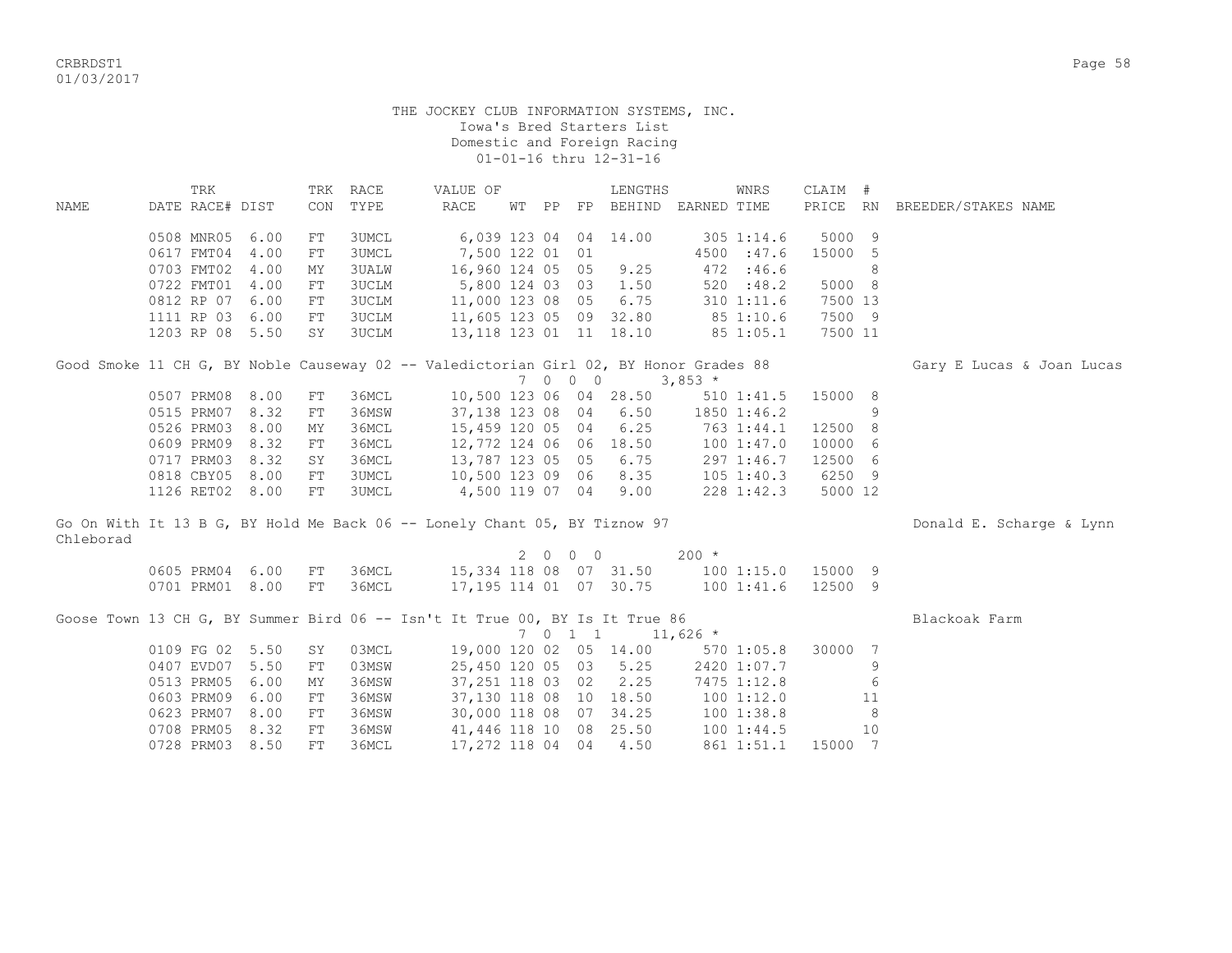CRBRDST1 Page 59 01/03/2017

|      | TRK                                                                                         |      |            | TRK RACE      | VALUE OF                          |  |                             | LENGTHS                           |                | WNRS           | CLAIM #  |    |                              |
|------|---------------------------------------------------------------------------------------------|------|------------|---------------|-----------------------------------|--|-----------------------------|-----------------------------------|----------------|----------------|----------|----|------------------------------|
| NAME | DATE RACE# DIST                                                                             |      |            | CON TYPE      | RACE                              |  |                             | WT PP FP BEHIND EARNED TIME       |                |                |          |    | PRICE RN BREEDER/STAKES NAME |
|      | Governor Mikey 13 B G, BY Governor Vasquez 00 -- Mystery Hit 99, BY Mystery Storm 92        |      |            |               |                                   |  |                             |                                   |                |                |          |    | Priebe Berl E.               |
|      |                                                                                             |      |            |               |                                   |  | 4 0 0 1                     |                                   | 5,482 $*$      |                |          |    |                              |
|      | 0430 PRM09 6.00                                                                             |      | SY         | 36MSW         | 37,130 118 04 05 12.50 882 1:11.1 |  |                             |                                   |                |                |          | 11 |                              |
|      | 0515 PRM07 8.32                                                                             |      | FT         | 36MSW         | 37,138 118 05 03 5.50 4400 1:46.2 |  |                             |                                   |                |                |          | 9  |                              |
|      | 0623 PRM07 8.00                                                                             |      | FT         | 36MSW         |                                   |  |                             | 30,000 118 06 06 30.25 100 1:38.8 |                |                |          | 8  |                              |
|      | 0708 PRM05                                                                                  | 8.32 | ${\rm FT}$ | 36MSW         |                                   |  |                             | 41,446 118 06 07 25.25 100 1:44.5 |                |                |          | 10 |                              |
|      | Grace of a Richman 13 DK B/ F, BY Winter Glitter 97 -- Rich Man's Girl 05, BY Touch Gold 94 |      |            |               |                                   |  | 5 0 0 0                     | $2,649$ *                         |                |                |          |    | Bogash Eugene                |
|      | 0514 PRM09                                                                                  | 6.00 | FT         | B36MSW        |                                   |  |                             | 37,138 118 05 05 16.25            |                | 888 1:13.6     |          | 9  |                              |
|      | 0602 PRM09                                                                                  | 6.00 | FT         | B36MSW        | 37,130 118 01 09 14.55            |  |                             |                                   |                | $100$ $1:12.1$ |          | 11 |                              |
|      | 0626 PRM02 6.00                                                                             |      |            | MY B36MCL     | 24,096 118 08 08 11.50 100 1:12.2 |  |                             |                                   |                |                | 30000 10 |    |                              |
|      | 0723 PRM06 5.50                                                                             |      |            | FT B36MCL     | 17,311 118 01 04 8.25 868 1:06.2  |  |                             |                                   |                |                | 15000 6  |    |                              |
|      | 0805 PRM04 6.00                                                                             |      |            | FT B36MCL     | 13,049 118 06 04 16.25 693 1:13.4 |  |                             |                                   |                |                | 10000 6  |    |                              |
|      | Gravelandwine 13 DK B/ F, BY Plan 05 -- Bull Alley 07, BY Holy Bull 91                      |      |            |               |                                   |  |                             |                                   |                |                |          |    | White Kenneth M. Jr.         |
|      |                                                                                             |      |            |               |                                   |  | 5 0 0 0                     |                                   | $905 *$        |                |          |    |                              |
|      | 0507 FON03 6.00                                                                             |      | FT         |               | B3UALW 8,000 123 04 06 32.30      |  |                             |                                   | 0 1:15.2       |                |          | 6  |                              |
|      | 0728 FMT02                                                                                  | 4.00 | FT         | <b>B3UMSW</b> | 16,430 118 02 05 11.00            |  |                             |                                   | 454 : 47.6     |                |          | 9  |                              |
|      | 0807 CLS04                                                                                  | 6.00 | FT         | <b>B3UMSW</b> | 5,700 118 03 05 11.60             |  |                             |                                   | $171$ $1:15.2$ |                |          | 7  |                              |
|      | 0821 CLS03                                                                                  | 6.00 | FT         | F03MSW        | 5,700 122 03 06 14.50 0 1:16.2    |  |                             |                                   |                |                |          | 9  |                              |
|      | 0905 CWF06 5.00                                                                             |      | FT         | 3UMSW         | 4,000 121 05 05 20.75             |  |                             |                                   |                | 280 1:02.0     |          | 8  |                              |
|      | Gray Edge 09 GR/RO M, BY Added Edge 00 -- Robin's Red Tiger 98, BY Peteski 90               |      |            |               |                                   |  | $7 \quad 3 \quad 0 \quad 0$ |                                   | 6,747 $*$      |                |          |    | Rumbaugh Carroll             |
|      | 0506 PRM02 5.00                                                                             |      | FT         | B3UCLM        | 11,000 117 01 05 11.85            |  |                             |                                   |                | 327 :58.7      | 5000 6   |    |                              |
|      | 0520 PRM05                                                                                  | 8.00 | FT         | B3UCLM        | 11,000 120 01 07 31.80 100 1:40.2 |  |                             |                                   |                |                | 6250     | 7  |                              |
|      | 0603 PRM01                                                                                  | 6.00 | FT         | B3UCLM        | 10,000 118 01 06 9.30             |  |                             |                                   | $100$ $1:12.2$ |                | 4000 6   |    |                              |
|      | 0707 PRM09                                                                                  | 6.00 | FT         | B3UCLM        | 15,113 118 08 08 10.00            |  |                             |                                   | $100$ $1:12.7$ |                | 5000     | 9  |                              |
|      | 0806 CLS05                                                                                  | 6.00 | FT         | B3UCLM        | 3,400 123 06 01                   |  |                             |                                   |                | 2040 1:13.8    | 2500 8   |    |                              |
|      | 0814 CLS05 6.00                                                                             |      | FT         | B3UCLM        | 3,553 123 04 01                   |  |                             |                                   |                | $2040$ 1:15.2  | 2500 6   |    |                              |
|      | 0828 CLS03                                                                                  | 6.00 | FT         | <b>B3UCLM</b> | 3,400 123 04 01                   |  |                             |                                   |                | 2040 1:14.2    | 2500 6   |    |                              |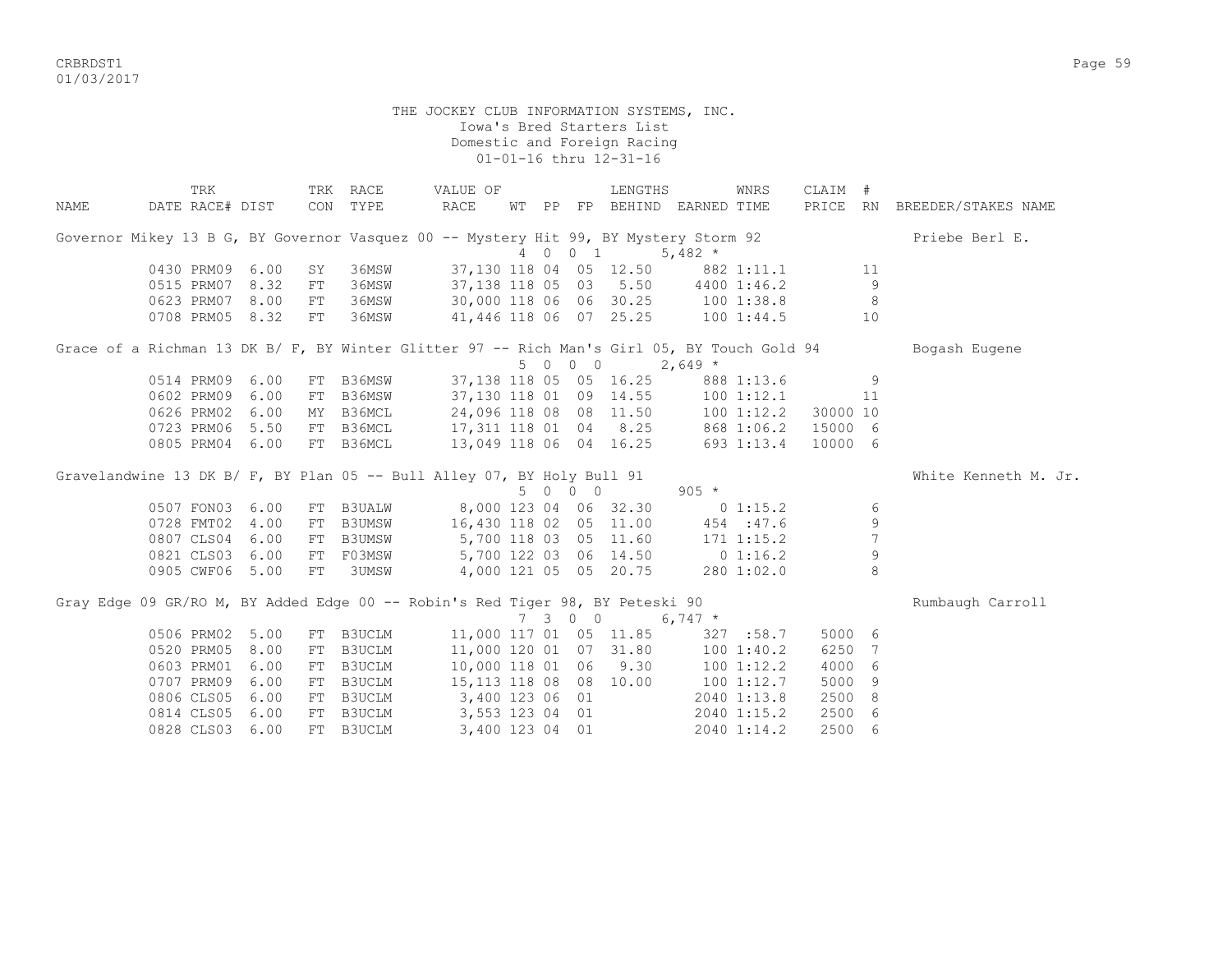CRBRDST1 Page 60 01/03/2017

| TRK                                                                                        |                 |            | TRK RACE     | VALUE OF                                |  |         | LENGTHS                |                             | WNRS         | CLAIM #  |                |                                                                                                              |
|--------------------------------------------------------------------------------------------|-----------------|------------|--------------|-----------------------------------------|--|---------|------------------------|-----------------------------|--------------|----------|----------------|--------------------------------------------------------------------------------------------------------------|
| NAME                                                                                       | DATE RACE# DIST | CON TYPE   |              | RACE                                    |  |         |                        | WT PP FP BEHIND EARNED TIME |              |          |                | PRICE RN BREEDER/STAKES NAME                                                                                 |
| Great Anticipation 11 CH G, BY Added Edge 00 -- Beauty Times 05, BY Salt Lake 89           |                 |            |              |                                         |  |         |                        |                             |              |          |                | Anderberg Bertil                                                                                             |
|                                                                                            |                 |            |              |                                         |  | 6 2 0 2 |                        | $21,943$ *                  |              |          |                |                                                                                                              |
|                                                                                            | 0508 PRM02 5.50 | FT         | 3UCLM        | 12,705 118 05 01                        |  |         |                        |                             | 8505 1:05.5  | 10000 5  |                |                                                                                                              |
| 0528 PRM05                                                                                 | 6.00            | SY         | 3UCLM        | 13,289 123 05 01                        |  |         |                        |                             | 8829 1:11.6  | 15000    | - 6            |                                                                                                              |
| 0610 PRM02                                                                                 | 6.00            | ${\rm FT}$ | <b>3UCLM</b> | 19,856 123 04 05 18.00 477 1:11.3       |  |         |                        |                             |              | 10000    | - 6            |                                                                                                              |
| 0624 PRM02                                                                                 | 6.00            | ${\rm FT}$ | 3UCLM        | 11,000 123 01 05                        |  |         |                        | $3.25$ $318$ $1:11.6$       |              | 5000     | - 9            |                                                                                                              |
| 0729 PRM05                                                                                 | 5.50            | FT         | 3UCLM        | 11,748 121 02 03 10.50 1848 1:05.9      |  |         |                        |                             |              | 7500 5   |                |                                                                                                              |
|                                                                                            | 0811 PRM02 4.50 | FT         | <b>3UCLM</b> | 13,732 120 06 03 6.25 1966 :50.6        |  |         |                        |                             |              | 7500 8   |                |                                                                                                              |
| Great Googamooga 13 B G, BY Badge of Silver 00 -- Lady of Blue 94, BY Danzig Connection 83 |                 |            |              |                                         |  |         |                        |                             |              |          |                | Lieber Todd M Dr.                                                                                            |
|                                                                                            |                 |            |              |                                         |  | 5 1 0 0 |                        | $9,113$ *                   |              |          |                |                                                                                                              |
|                                                                                            | 0604 PRM03 6.00 | FT         | 36MCL        |                                         |  |         | 21,695 119 01 07 24.00 |                             | 1001:12.6    | 30000    | 7              |                                                                                                              |
| 0617 PRM06                                                                                 | 6.00            | ${\rm FT}$ | 36MCL        | 15,483 118 06 05 9.50                   |  |         |                        | 369 1:14.2                  |              | 15000    | 7              |                                                                                                              |
| 0709 PRM03                                                                                 | 8.00            | FT         | 36MCL        | 13,361 121 01 01                        |  |         |                        | 8439 1:42.6                 |              | 10000    | 8 <sup>8</sup> |                                                                                                              |
|                                                                                            | 0730 PRM09 8.50 | FT         | 3UCLM        | 17,928 121 07 07 84.00 100 1:49.7       |  |         |                        |                             |              | 15000 8  |                |                                                                                                              |
|                                                                                            | 0903 CBY08 8.00 | FT         | 3UCLM        | 10,500 118 05 08 26.50 105 1:40.0       |  |         |                        |                             |              | 6250 8   |                |                                                                                                              |
| Greenback Dollar 12 GR/RO G, BY Holy Bull 91 -- Velva 01, BY Gold Legend 90                |                 |            |              |                                         |  |         |                        |                             |              |          |                | Hobbs William L.                                                                                             |
|                                                                                            |                 |            |              |                                         |  |         | 7 1 0 1 12,397 $*$     |                             |              |          |                |                                                                                                              |
|                                                                                            | 0430 PRM05 5.00 | SY         | <b>3UWCL</b> |                                         |  |         | 11,500 120 08 04 4.85  |                             | 560 :58.9    | 20000 8  |                |                                                                                                              |
|                                                                                            | 0519 PRM09 6.00 | FT         | <b>3UWCL</b> | 16,031 120 04 08 14.75 100 1:12.3       |  |         |                        |                             |              | 15000 10 |                |                                                                                                              |
|                                                                                            | 0619 PRM01 5.00 | ${\rm FT}$ | <b>3UCLM</b> | 10,934 120 04 03 7.75                   |  |         |                        |                             | $1694$ :59.3 | 12500 5  |                |                                                                                                              |
|                                                                                            | 0626 PRM04 5.50 | ΜY         | <b>3UCLM</b> | 17,889 117 06 04 3.75                   |  |         |                        | 882 1:04.9                  |              | 15000    | - 9            |                                                                                                              |
|                                                                                            | 0707 PRM03 5.00 | ${\rm FT}$ | 3UCLM        | 13,837 120 04 01                        |  |         |                        |                             | 8961 :58.5   | 7500     | 7              |                                                                                                              |
|                                                                                            | 0804 PRM07 6.00 | GD         | <b>3UCLM</b> | 11,000 123 05 07 21.75 100 1:11.7       |  |         |                        |                             |              | 10000    | 7              |                                                                                                              |
|                                                                                            | 0812 PRM10 6.00 | FT         | 3UCLM        | 12,988 123 05 06 11.25 100 1:11.5       |  |         |                        |                             |              | 7500 8   |                |                                                                                                              |
|                                                                                            |                 |            |              |                                         |  |         |                        |                             |              |          |                | Guntoter 14 B G, BY Warrior's Reward 06 -- Butterfly Princess 03, BY Wavering Monarch 79 H. Allen Poindexter |
|                                                                                            |                 |            |              |                                         |  | 3 0 1 1 |                        | $13,481$ *                  |              |          |                |                                                                                                              |
|                                                                                            | 0716 PRM05 5.50 | FT         |              | 02MSW 41,524 118 02 02 1.25 8316 1:05.7 |  |         |                        |                             |              |          | 8              |                                                                                                              |
|                                                                                            | 0831 IND02 6.00 | ${\rm FT}$ | 02MSW        | 32,000 118 02 04 17.75 1600 1:10.5      |  |         |                        |                             |              |          | 8              |                                                                                                              |
|                                                                                            | 1202 RP 06 6.50 | MY         | 02MSW        |                                         |  |         | 33,000 120 10 03 7.00  |                             | 3565 1:18.7  |          | 12             |                                                                                                              |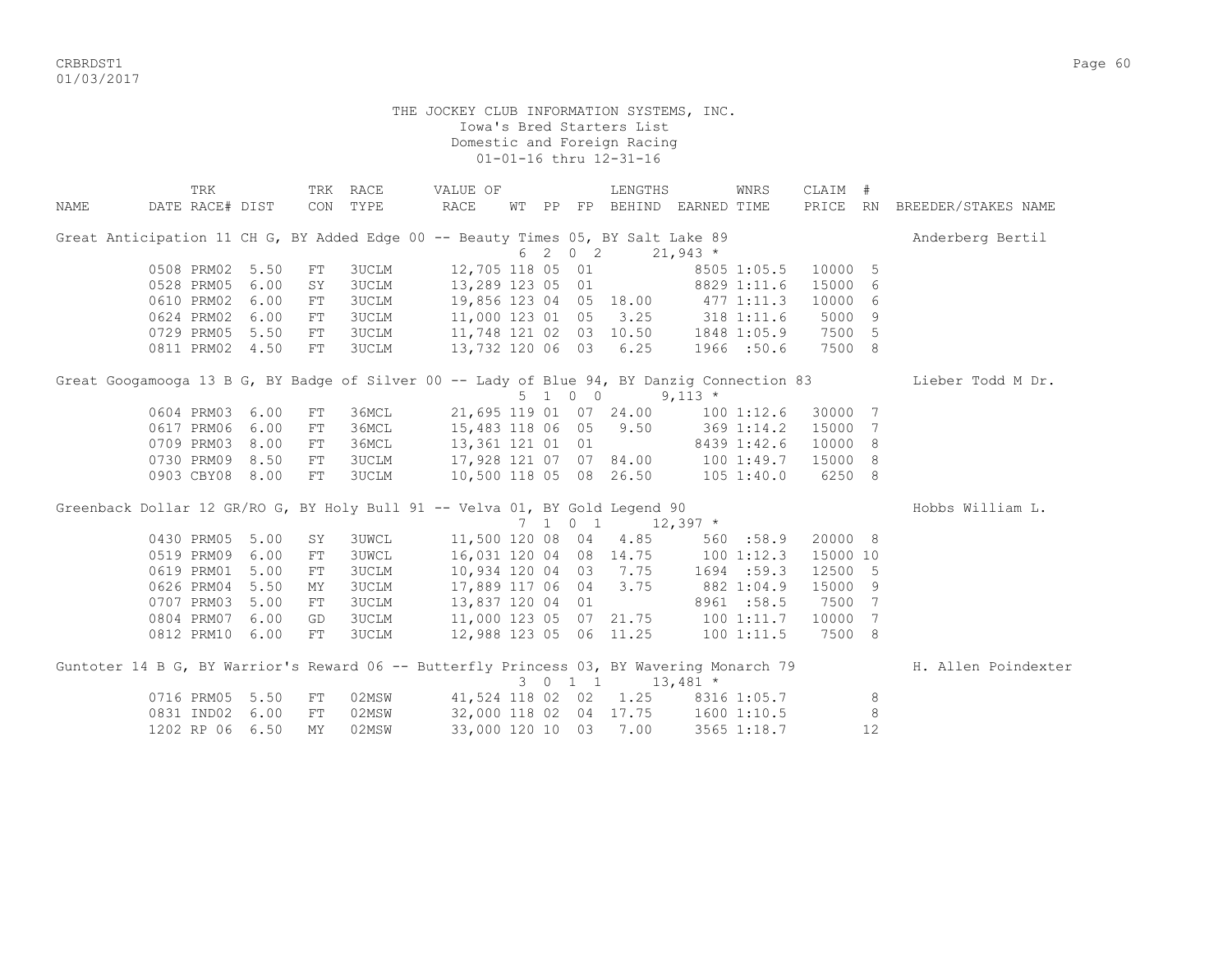CRBRDST1 Page 61 01/03/2017

|         | TRK             |                      |            | TRK RACE  | VALUE OF                                                                                  |  |         | LENGTHS                            |             | WNRS           | CLAIM #  |                |                                |
|---------|-----------------|----------------------|------------|-----------|-------------------------------------------------------------------------------------------|--|---------|------------------------------------|-------------|----------------|----------|----------------|--------------------------------|
| NAME    | DATE RACE# DIST |                      |            | CON TYPE  | RACE                                                                                      |  |         | WT PP FP BEHIND EARNED TIME        |             |                |          |                | PRICE RN BREEDER/STAKES NAME   |
| Merkler |                 |                      |            |           | Had My Way 13 DK B/ F, BY Parading 03 -- Shimmering Tale 04, BY Wild Again 80             |  |         |                                    |             |                |          |                | Clifton Farm, LLC & Derek Todd |
|         |                 |                      |            |           |                                                                                           |  | 4 1 0 1 |                                    | $9,216$ *   |                |          |                |                                |
|         | 0729 PRM09 6.00 |                      |            | FT B36MSW | 41,446 118 04 09 15.25 100 1:13.4                                                         |  |         |                                    |             |                |          | 10             |                                |
|         |                 | 0924 RP 02 5.50      |            | FT B35MCL | 14,850 120 01 07 14.70 85 1:05.1                                                          |  |         |                                    |             |                | 20000 7  |                |                                |
|         |                 | 1106 TUP06 5.00      | FT         | 3UMOC     | 12,500 120 04 01 7673 :58.6                                                               |  |         |                                    |             |                |          | 6              |                                |
|         |                 | 1217 TUP05 5.50      |            | FT B3UALW | 14,000 122 01 03 4.25 1358 1:05.7                                                         |  |         |                                    |             |                |          | 8 <sup>8</sup> |                                |
|         |                 |                      |            |           | Hag's Flight 12 GR/RO G, BY Flight West 03 -- Walks Lik'n Angel 01, BY O'Brannigan 86     |  |         |                                    |             |                |          |                | Hagemeier Larry                |
|         |                 |                      |            |           |                                                                                           |  |         | 9 0 2 2 11,761 $*$                 |             |                |          |                |                                |
|         | 0428 PRM09 6.00 |                      | MΥ         | 36MCL     |                                                                                           |  |         | 21,671 123 04 05 14.75             |             | $516$ $1:12.6$ | 30000 8  |                |                                |
|         | 0505 PRM01 5.00 |                      | ${\rm FT}$ | 36WMC     |                                                                                           |  |         | 15,483 120 05 04 7.50              | 769 : 59.2  |                | 12500 7  |                |                                |
|         | 0522 PRM01 5.50 |                      | FT         | 36MCL     |                                                                                           |  |         | 12,401 123 02 03 3.60              | 1485 1:07.3 |                | 7500 6   |                |                                |
|         | 0612 PRM02      | 5.50                 | FT         | 36MCL     |                                                                                           |  |         | 12,377 123 04 02 0.50              |             | 2450 1:06.7    | 7500 7   |                |                                |
|         | 0703 PRM09      | 6.00                 | FT         | 36MCL     |                                                                                           |  |         | 15,074 123 02 05 13.25             | 315 1:12.6  |                | 10000 10 |                |                                |
|         | 0721 PRM09      | 5.00                 | FT         | 36MCL     |                                                                                           |  |         | 14,321 123 03 02 hd                |             | 2872 1:00.1    | 10000 6  |                |                                |
|         | 0730 PRM04 6.00 |                      | FT         | 36MCL     |                                                                                           |  |         | 13,606 123 04 03 3.75 1646 1:12.7  |             |                | 10000 7  |                |                                |
|         | 0806 PRM09      | 5.50                 | FT         | 36MCL     |                                                                                           |  |         | 17, 234 123 01 04 12.00 854 1:05.2 |             |                | 15000 8  |                |                                |
|         | 0813 PRM04 6.00 |                      | FT         | 36MCL     |                                                                                           |  |         | 17, 234 123 03 04 4.25 854 1:11.9  |             |                | 15000 8  |                |                                |
|         |                 |                      |            |           | Hannas Boston Lass 12 CH M, BY Rushin' to Altar 99 -- Boston Lass 00, BY Boston Harbor 94 |  |         |                                    |             |                |          |                | Judge Tony                     |
|         |                 |                      |            |           |                                                                                           |  | 2000    |                                    | $200 *$     |                |          |                |                                |
|         |                 | 0514 PRM09 6.00      |            |           | FT B36MSW 37,138 123 04 09 22.25 100 1:13.6                                               |  |         |                                    |             |                |          | 9              |                                |
|         |                 | 0527 PRM01 5.00      | MY         | 36MCL     | 21,098 113 01 06 13.50 100 :58.9 25000 6                                                  |  |         |                                    |             |                |          |                |                                |
|         |                 |                      |            |           | Han Sense 14 GR/RO C, BY Hansen 09 -- Humble Retha 96, BY Siberian Pine 90                |  |         |                                    |             |                |          |                | H. Allen Poindexter            |
|         |                 |                      |            |           |                                                                                           |  |         | $5 \t1 \t2 \t0 \t121,245 \t*$      |             |                |          |                |                                |
|         | 0813 PRM06 6.00 |                      |            | FT A02STK |                                                                                           |  |         | 90,000 115 03 01                   |             | 52500 1:12.0   |          |                | 11 IOWA CRADLE S.              |
|         |                 | 0903 KD 08 7.00 T FM |            | 02STK     |                                                                                           |  |         | 342,855 122 03 05 5.85 4185 1:25.6 |             |                |          |                | 12 KENTUCKY DOWNS JUVENILE S.  |
|         | 1009 WO 08 8.50 |                      | FT         | 02STK     |                                                                                           |  |         | 153,300 117 01 02 5.25             |             | 22560 1:43.3   |          |                | 5 GREY S.                      |
|         |                 | 1104 AQU03 8.00      | FT         | 02STK     |                                                                                           |  |         | 190,000 122 01 02 9.50             |             |                |          |                | 40000 1:38.7 4 NASHUA S.       |
|         |                 | 1126 CD 11 8.50      | FT         | 02STK     |                                                                                           |  |         | 200,000 122 01 10 13.85            | 20001:44.1  |                |          |                | 12 KENTUCKY JOCKEY CLUB S.     |
|         |                 |                      |            |           | Hard Liquor 13 CH F, BY Old Fashioned 06 -- Doin' Hard Time 09, BY Hard Spun 04           |  |         |                                    |             |                |          |                | Roseberry Robert Todd          |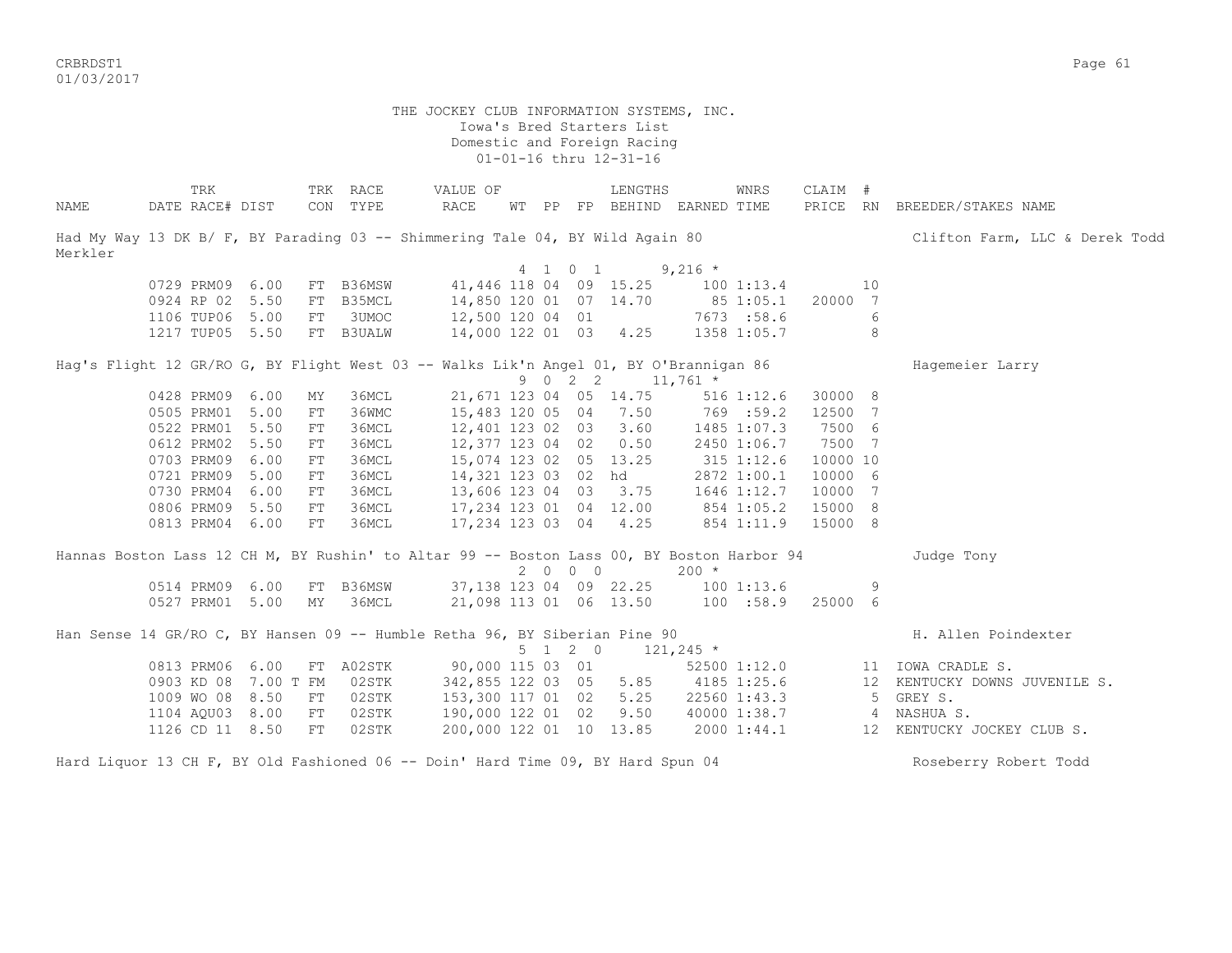CRBRDST1 Page 62 01/03/2017

 THE JOCKEY CLUB INFORMATION SYSTEMS, INC. Iowa's Bred Starters List Domestic and Foreign Racing 01-01-16 thru 12-31-16 TRK TRK RACE VALUE OF LENGTHS WNRS CLAIM # NAME DATE RACE# DIST CON TYPE RACE WT PP FP BEHIND EARNED TIME PRICE RN BREEDER/STAKES NAME 2 1 0 0 22,225  $*$ 0616 PRM07 6.00 FT B36MSW 37,154 118 10 01 22125 1:12.1 10 0723 PRM09 6.00 FT B3UAOC 42,182 118 03 08 13.35 100 1:11.1 9 Hard to Clock 11 CH G, BY Hard Spun 04 -- Oprah Winney 03, BY Royal Academy 87 River Ridge Ranch 4 1 1 1 13,674 \* 0213 DED07 8.00 FT 4UCLM 18,450 123 03 02 3.00 3000 1:41.2 5000 10 0311 DED09 6.50 FT 4UCLM 19,450 123 10 03 2.60 1650 1:21.3 5000 10 0430 PRM02 8.32 SY 3UCLM 13,247 120 04 01 8667 1:43.7 5000 8 0605 PRM01 8.32 FT 3UCLM 14,886 121 04 05 8.00 357 1:44.7 10000 6 Hawkeye Honey 09 DK B/ M, BY Sir Shackleton 01 -- Doubledownprincess 00, BY Mufti 78 Eureka Thoroughbred Farm 5 3 0 2 4,388 \* 0626 CPW04 5.50 FT B3UALW 2,500 124 03 01 1250 1:10.0 5 0702 CPW07 5.50 FT B3UALW 2,500 124 03 03 3.75 300 1:10.5 5<br>0717 FAR07 6.00 FT B3USTK 2,700 126 03 01 1350 1:14.1 9 FIRST LADY'S S. 0717 FAR07 6.00 FT B3USTK 2,700 126 03 01 1350 1:14.1 0723 FAR07 5.50 FT B3UALW 2,400 126 02 01 1200 1:06.3 6 0731 FAR05 6.00 FT B3UALW 2,400 121 04 03 2.25 288 1:14.1 5 Heir to Dream 13 B G, BY Woke Up Dreamin 00 -- Indian Heiress 03, BY Indian Charlie 95 **Iowa State University & Madison** County Thoroughbred 10 1 3 2 22,480 \* 0527 PRM01 5.00 MY 36MCL 21,098 118 02 04 10.25 1056 :58.9 25000 6 0617 PRM04 6.00 FT 36MCL 15,531 118 04 02 1.75 3125 1:12.4 15000 5 0704 PRM01 6.00 FT 36MCL 17,311 118 01 02 4.00 3472 1:11.9 15000 6<br>0724 PRM06 5.50 FT 36MCL 17,234 118 05 03 2.75 2050 1:06.8 15000 8 0724 PRM06 5.50 FT 36MCL 17,234 118 05 03 2.75 0810 PRM03 6.00 WF 36MCL 17,272 118 04 04 7.75 861 1:11.2 15000 7 0916 RP 09 8.00 T GD 35MCL 16,075 119 01 07 13.50 85 1:37.9 20000 9 1006 RP 01 7.00 FT 35MCL 10,500 120 05 02 1.75 2049 1:24.4 10000 8 1103 RP 09 7.00 GD 35MCL 11,261 120 14 03 1.75 1005 1:26.3 7500 14 1117 RP 01 7.00 FT 35MCL 13,750 120 05 01 8148 1:24.0 15000 7 1201 RP 09 8.32 FT 3UCLM 11,000 120 08 04 11.75 629 1:43.2 7500 11

Helen Kopter 11 DK B/ M, BY Suave 01 -- Blake's Cat 04, BY Doug Fir 99 Rick Olson & Suave Syndicate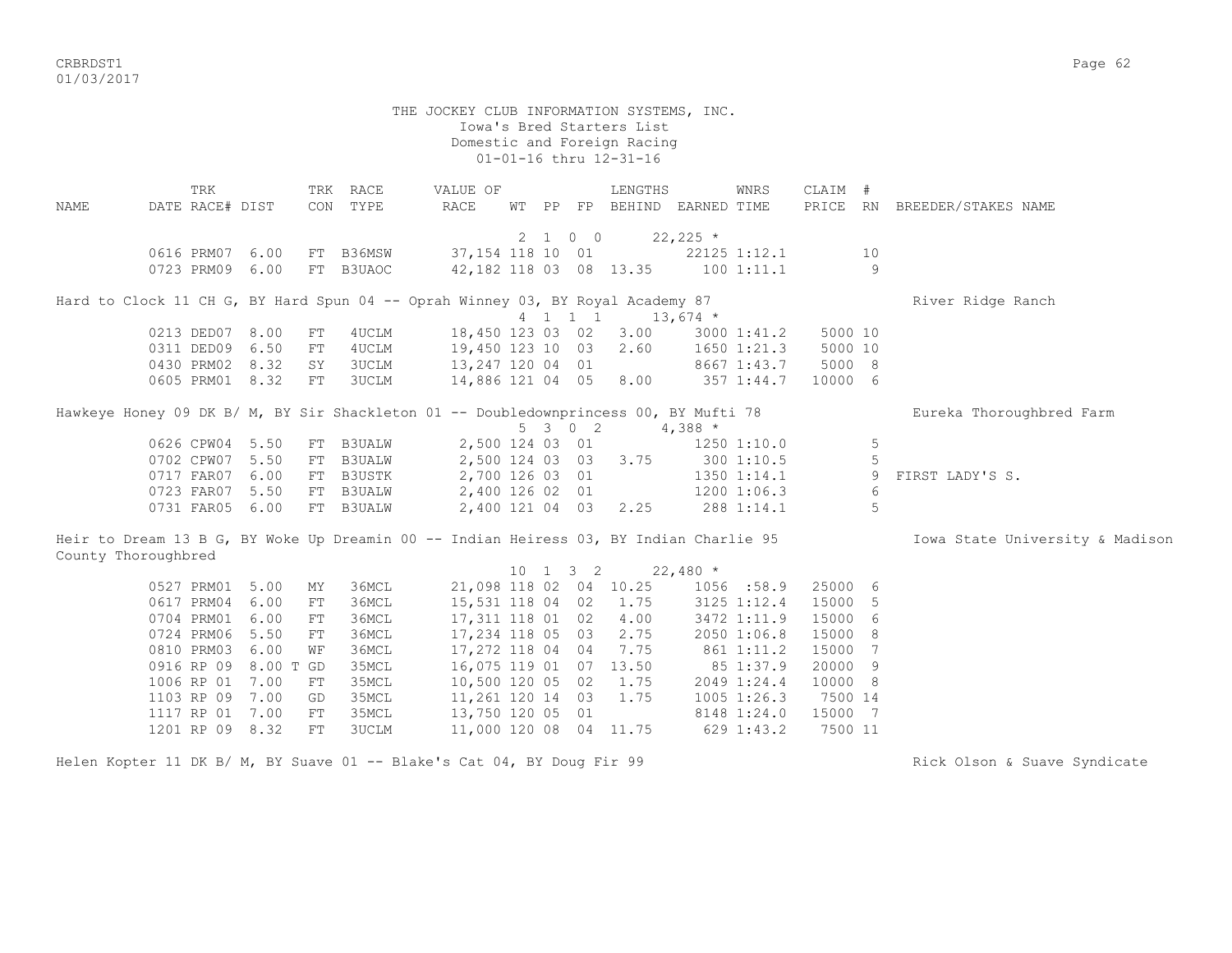CRBRDST1 Page 63 01/03/2017

|                                                                                      | TRK                         |              |    | TRK RACE                                                                                              | VALUE OF                          |  |          | LENGTHS                |                                            | WNRS           | CLAIM #  |   |                              |
|--------------------------------------------------------------------------------------|-----------------------------|--------------|----|-------------------------------------------------------------------------------------------------------|-----------------------------------|--|----------|------------------------|--------------------------------------------|----------------|----------|---|------------------------------|
| NAME                                                                                 | DATE RACE# DIST             |              |    | CON TYPE                                                                                              | RACE                              |  |          |                        | WT PP FP BEHIND EARNED TIME                |                |          |   | PRICE RN BREEDER/STAKES NAME |
|                                                                                      |                             |              |    |                                                                                                       |                                   |  | 14 0 0 0 | $3,001$ *              |                                            |                |          |   |                              |
|                                                                                      | 0209 HOU05                  | 5.00         |    | FT B4UCLM 9,000 118 07 05 7.00                                                                        |                                   |  |          |                        |                                            | 258 1:00.2     | 15000 9  |   |                              |
|                                                                                      | 0219 HOU05                  | 6.00         | FT | B4UCLM                                                                                                | 6,500 118 05 08 10.00             |  |          |                        |                                            | 1001:13.3      | 7500 10  |   |                              |
|                                                                                      | 0305 HOU05                  | 6.00         |    | FT B4UCLM 6,500 118 03 07                                                                             |                                   |  |          | 9.50                   |                                            | 1001:12.9      | 7500 13  |   |                              |
|                                                                                      | 0408 LS 06 5.50             |              |    | FT B3UCLM                                                                                             | 10,000 123 06 05                  |  |          | 7.25                   |                                            | 291 1:06.6     | 7500 8   |   |                              |
|                                                                                      | 0416 LS 05                  |              |    | 5.00 T FM B3UCLM                                                                                      | 12,000 123 02 04                  |  |          | 3.50                   |                                            | 708 :56.6      | 15000 7  |   |                              |
|                                                                                      | 0506 PRM01                  | 6.00         |    | FT B3UWCL                                                                                             |                                   |  |          | 17,347 120 02 06 15.25 |                                            | 100 1:12.4     | 15000 7  |   |                              |
|                                                                                      | 0602 PRM07                  |              |    | 5.50 FT B3UCLM                                                                                        | 11,631 119 07 07 14.25            |  |          |                        |                                            | 100 1:04.3     | 7500 9   |   |                              |
|                                                                                      |                             |              |    |                                                                                                       |                                   |  |          |                        |                                            | $100$ $1:12.9$ | 7500 6   |   |                              |
|                                                                                      |                             |              |    | 0623 PRM01 6.00 FT B3UCLM 15, 229 120 01 06 13.25<br>0804 PRM09 6.00 SY B3UCLM 14, 053 118 07 07 7.75 |                                   |  |          |                        |                                            | 1001:13.7      | 7500 9   |   |                              |
|                                                                                      | 0826 AP 07                  |              |    |                                                                                                       |                                   |  |          | 7.00                   |                                            | 300 : 58.2     | 10000 10 |   |                              |
|                                                                                      | 0915 AP 08                  | 6.00         |    | 5.00 T FM B3UCLM 11,200 121 03 05<br>FT B3UCLM                                                        | 11,726 121 02 04 4.85             |  |          |                        |                                            | 660 1:12.0     | 12500 8  |   |                              |
|                                                                                      |                             |              |    | FT B3UCLM 9,800 122 07 07 23.75 0 1:11.9                                                              |                                   |  |          |                        |                                            |                | 7500 7   |   |                              |
|                                                                                      | 0923 AP 03<br>1012 HAW02    | 6.00<br>6.00 |    | MY B3UCLM 12,512 121 01 06 20.75                                                                      |                                   |  |          |                        |                                            | 184 1:10.0     | 12500 6  |   |                              |
|                                                                                      |                             |              |    |                                                                                                       |                                   |  |          |                        |                                            |                |          |   |                              |
|                                                                                      | 1111 HAW05 8.00 T FM B3UCLM |              |    |                                                                                                       | 14,716 121 07 10 39.85 0 1:38.7   |  |          |                        |                                            |                | 17500 10 |   |                              |
| Here Comes Yo Yo 14 DK B/ F, BY El Caballo 04 -- Cheese Grits 97, BY Silver Ghost 82 |                             |              |    |                                                                                                       |                                   |  |          |                        |                                            |                |          |   | Kurt Kindschuh & Melanie     |
| Kindschuh                                                                            |                             |              |    |                                                                                                       |                                   |  |          |                        |                                            |                |          |   |                              |
|                                                                                      |                             |              |    |                                                                                                       |                                   |  |          | 2 1 0 1 17,388 $*$     |                                            |                |          |   |                              |
|                                                                                      |                             |              |    | 0709 PRM07 5.50 FT F02MCL 24,096 120 08 03 6.75 2856 1:06.6 25000 10                                  |                                   |  |          |                        |                                            |                |          |   |                              |
|                                                                                      |                             |              |    | 0724 PRM03 5.50 FT F02MCL 24, 212 120 01 01 14532 1:07.7 25000 7                                      |                                   |  |          |                        |                                            |                |          |   |                              |
| Heremego 12 DK B/ M, BY Storm Unbridled 00 -- Ya Me Voy 03, BY Turkoman 82           |                             |              |    |                                                                                                       |                                   |  |          |                        |                                            |                |          |   | Wulf Craig                   |
|                                                                                      |                             |              |    |                                                                                                       |                                   |  | 3 0 0 0  |                        | $766*$                                     |                |          |   |                              |
|                                                                                      | 0714 PRM09 6.00             |              |    | FT B36MCL 24,174 123 03 05 10.75 516 1:12.7                                                           |                                   |  |          |                        |                                            |                | 30000 8  |   |                              |
|                                                                                      |                             |              |    | 0904 CBY06 5.00 FT B3UMCL 10,500 123 05 FF DNF 105 1:00.0                                             |                                   |  |          |                        |                                            |                | 6250 7   |   |                              |
|                                                                                      | 0917 CBY11 8.00 T FM B3UMCL |              |    |                                                                                                       | 14,860 123 06 10 24.10 145 1:39.7 |  |          |                        |                                            |                | 20000 12 |   |                              |
|                                                                                      |                             |              |    |                                                                                                       |                                   |  |          |                        |                                            |                |          |   |                              |
| Her Way Or No Way 14 B F, BY Regal Ransom 06 -- Hardy Har Har 98, BY Storm Cat 83    |                             |              |    |                                                                                                       |                                   |  |          |                        |                                            |                |          |   | Dave McShane & Jeff Lafoy    |
|                                                                                      |                             |              |    |                                                                                                       |                                   |  |          | 3 0 0 2 8,013 $*$      |                                            |                |          |   |                              |
|                                                                                      | 0709 PRM07 5.50             |              |    | FT FO2MCL                                                                                             |                                   |  |          |                        | 24,096 120 04 07 12.25 100 1:06.6 25000 10 |                |          |   |                              |
|                                                                                      | 0724 PRM01 5.50             |              |    | FT F02MCL                                                                                             |                                   |  |          |                        | 24, 251 120 04 03 4.00 2923 1:07.5         |                | 25000 6  |   |                              |
|                                                                                      | 0813 PRM02 6.00             |              |    | FT F02MSW                                                                                             | 41,524 119 06 03                  |  |          | 5.25                   |                                            | 4990 1:12.5    |          | 8 |                              |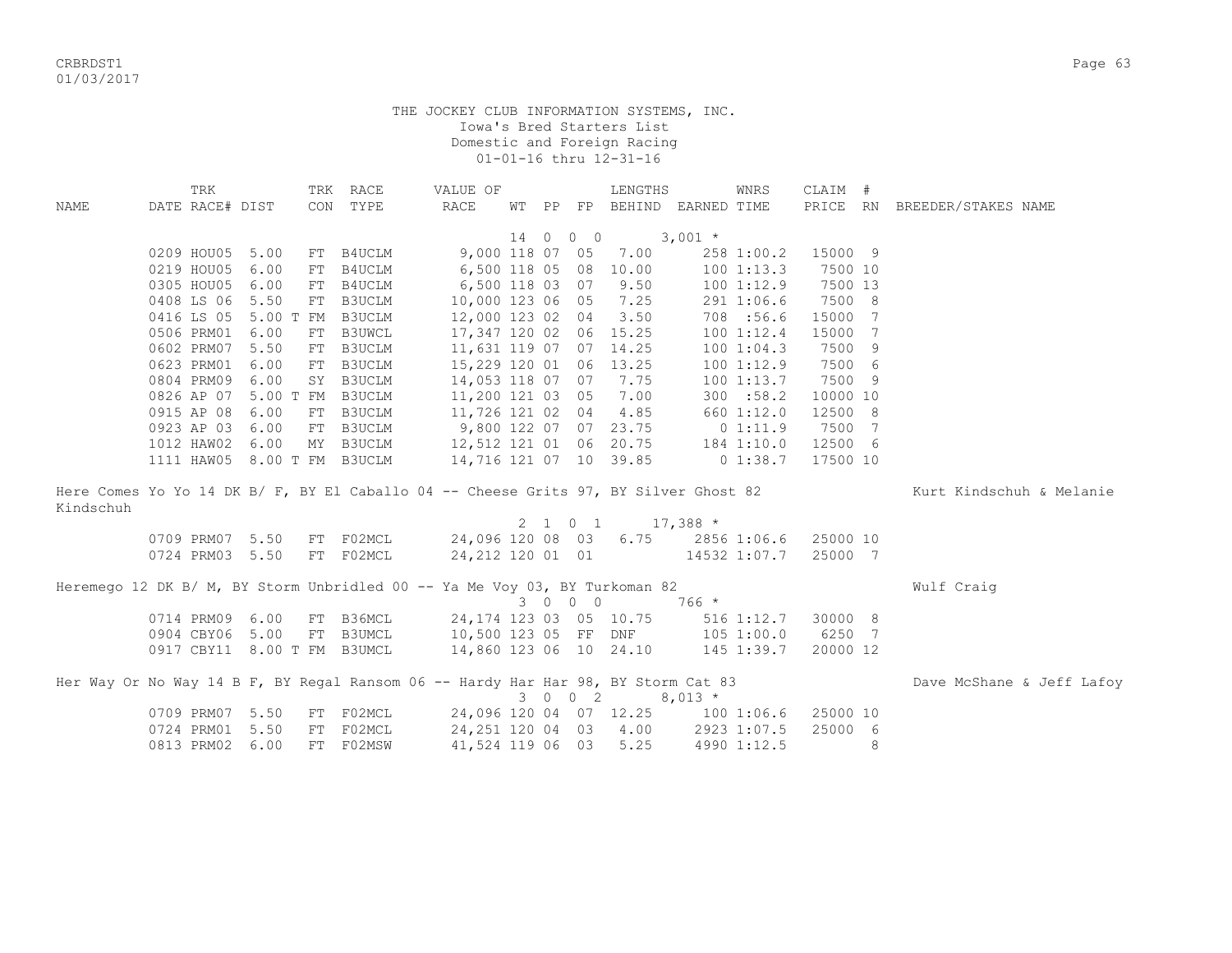CRBRDST1 Page 64 01/03/2017

|       | TRK             |                 |            | TRK RACE                                                                                  | VALUE OF               |           |                |            | LENGTHS               |                             | WNRS         | CLAIM #  |   |                                |
|-------|-----------------|-----------------|------------|-------------------------------------------------------------------------------------------|------------------------|-----------|----------------|------------|-----------------------|-----------------------------|--------------|----------|---|--------------------------------|
| NAME  | DATE RACE# DIST |                 |            | CON TYPE                                                                                  | RACE                   |           |                |            |                       | WT PP FP BEHIND EARNED TIME |              |          |   | PRICE RN BREEDER/STAKES NAME   |
|       |                 |                 |            |                                                                                           |                        |           |                |            |                       |                             |              |          |   |                                |
|       |                 |                 |            | Hesoso Furry 09 CH G, BY Doug Fir 99 -- Shesoso 02, BY King of Scat 96                    |                        |           |                |            |                       |                             |              |          |   | Meyer Stacey L                 |
|       |                 |                 |            |                                                                                           |                        | $7\quad1$ |                | $0\quad 0$ |                       | $3,692*$                    |              |          |   |                                |
|       | 0226 FON03 4.00 |                 | ${\rm FT}$ | 3UMCL                                                                                     | 4,000 123 06 01        |           |                |            |                       |                             | 2400 :48.2   | 10000 8  |   |                                |
|       | 0312 FON04      | 4.00            | FT         | 3UCLM                                                                                     | 4,400 123 10           |           |                | 08         | 7.60                  |                             | 0:46.8       | 5000 10  |   |                                |
|       | 0325 FON02      | 4.00            | ${\rm FT}$ | 3UCLM                                                                                     | 4,400 123 05 06        |           |                |            | 6.05                  |                             | 0:47.0       | 5000 6   |   |                                |
|       | 0619 PRM05      | 5.00            | FT         | 3UCLM                                                                                     | 12,663 120 02 06 12.60 |           |                |            |                       | 100                         | :59.6        | 12500 7  |   |                                |
|       | 0707 PRM01      | 5.00            | FT         | 3UCLM                                                                                     | 13,254 120 01 05       |           |                |            | 3.00                  |                             | 306 :59.6    | 7500 8   |   |                                |
|       | 0722 PRM01      | 5.00            | FT         | 3UCLM                                                                                     | 10,734 120 01 04       |           |                |            | 4.25                  |                             | 754 :59.4    | 7500 6   |   |                                |
|       | 0812 CLS06      | 6.00            | FT         | 3UCLM                                                                                     | 4,400 123 04 05        |           |                |            | 5.50                  |                             | 132 1:15.2   | 5000 8   |   |                                |
|       |                 |                 |            | Hey Momma Rock Me 12 DK B/ M, BY Premeditation 99 -- Amiable Amy 00, BY Langfuhr 92       |                        |           |                |            |                       |                             |              |          |   | Ashford H Ray Jr.              |
|       |                 |                 |            |                                                                                           |                        |           |                | 9 0 3 5    |                       | $8,360 *$                   |              |          |   |                                |
|       | 0506 PRM03 5.00 |                 |            | FT B36MCL                                                                                 | 15,483 115 06 03       |           |                |            | 6.75                  |                             | 1845 1:00.2  | 12500 7  |   |                                |
|       | 0521 PRM01      | 5.50            | FT         | B36WMC                                                                                    | 12,401 123 05 04 13.25 |           |                |            |                       |                             | 619 1:06.7   | 7500 6   |   |                                |
|       | 0624 ASD05      | 6.00            | FT         | B3UWMC                                                                                    | 9,420 123 02 03        |           |                |            | 8.00                  |                             | 705 1:13.2   | 10000 8  |   |                                |
|       | 0702 ASD02      | 5.00            | FT         | B3UWMC                                                                                    | 7,950 123 05 02        |           |                |            | 5.75                  |                             | 1162 1:00.4  | 5000 8   |   |                                |
|       | 0801 ASD05      | 6.00            |            | SY B3UWMC                                                                                 | 8,350 123 04 03        |           |                |            | 1.75                  |                             | 575 1:14.2   | 5000 10  |   |                                |
|       | 0810 ASD02      | 5.00            |            |                                                                                           | 7,550 123 04 02        |           |                |            | 0.50                  |                             | 1143 1:02.0  | 5000 6   |   |                                |
|       |                 |                 |            | FT B3UWMC                                                                                 |                        |           |                |            |                       |                             |              |          |   |                                |
|       | 0824 ASD02      | 5.50            |            | FT B3UWMC                                                                                 | 7,550 123 05 03        |           |                |            | 0.85                  |                             | 581 1:09.0   | 5000 6   |   |                                |
|       | 0903 ASD02      | 7.50            |            | FT B3UWMC                                                                                 |                        |           |                |            | 7,350 123 01 02 17.00 |                             | 1155 1:36.8  | 5000 5   |   |                                |
|       |                 | 0910 ASD02 6.00 |            | FT B3UWMC                                                                                 |                        |           |                |            | 7,550 123 04 03 13.75 |                             | 575 1:13.0   | 5000 6   |   |                                |
|       |                 |                 |            | Hide Kellys Koppy 12 CH M, BY Run Away and Hide 06 -- Koppy Kat Miss 07, BY Lion Heart 01 |                        |           |                |            |                       |                             |              |          |   | Windsor Thoroughbreds & Murray |
| Rojas |                 |                 |            |                                                                                           |                        |           |                |            |                       |                             |              |          |   |                                |
|       |                 |                 |            |                                                                                           |                        | 8         | $\overline{2}$ | $0\quad 0$ |                       | $21,253$ *                  |              |          |   |                                |
|       | 0305 HOU04      | 5.00 T FM       |            | B4UCLM                                                                                    | 8,500 113 03           |           |                | 05         | 1.85                  |                             | 237 :59.3    | 15000 11 |   |                                |
|       | 0410 LS 04      | 8.00            |            | FT B3UCLM                                                                                 | 11,500 122 01          |           |                |            | 04 10.75              |                             | 666 1:43.0   | 15000 9  |   |                                |
|       | 0430 PRM03      | 6.00            |            | SY B3UCLM                                                                                 | 16,104 120 03 01       |           |                |            |                       |                             | 9600 1:12.4  | 15000 7  |   |                                |
|       | 0506 PRM01      | 6.00            | FT         | B3UWCL                                                                                    | 17,347 123 01 01       |           |                |            |                       |                             | 10350 1:12.4 | 15000 7  |   |                                |
|       | 0520 PRM09      | 6.00            | FT         | B3UAOC                                                                                    | 37,824 123 03 07 22.80 |           |                |            |                       |                             | 1001:11.5    |          | 8 |                                |
|       | 0615 PRM09      | 6.00            | FT         | <b>B3UALW</b>                                                                             | 37,799 119 02 08 20.00 |           |                |            |                       |                             | 1001:11.4    |          | 9 |                                |
|       | 0708 PRM04      | 6.00            |            | FT B3USTR                                                                                 | 17,000 122 02 06 21.50 |           |                |            |                       |                             | 1001:11.9    |          | 6 |                                |
|       | 0903 CBY02      | 5.50            |            | FT B3UCLM                                                                                 | 10,900 123 02 06 11.50 |           |                |            |                       |                             | 100 1:04.3   | 4000 8   |   |                                |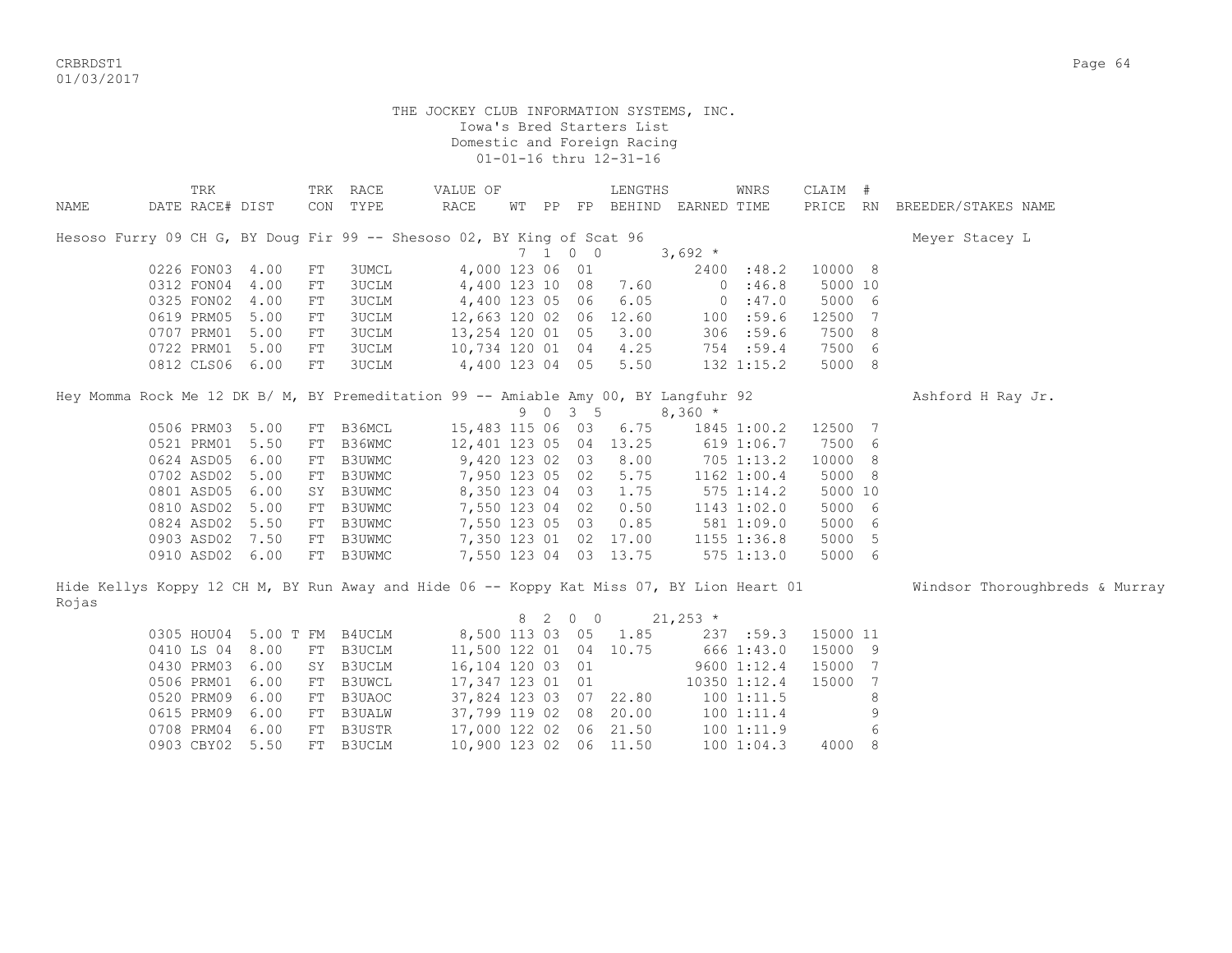CRBRDST1 Page 65 01/03/2017

#### THE JOCKEY CLUB INFORMATION SYSTEMS, INC. Iowa's Bred Starters List Domestic and Foreign Racing 01-01-16 thru 12-31-16

 TRK TRK RACE VALUE OF LENGTHS WNRS CLAIM # NAME DATE RACE# DIST CON TYPE RACE WT PP FP BEHIND EARNED TIME PRICE RN BREEDER/STAKES NAME Hi Five Cy 12 DK B/ G, BY Devil His Due 89 -- Dazzling Crypto 99, BY Cryptoclearance 84 Connolly Jacob Dean 4 0 1 0 3,714 \* 0603 PRM09 6.00 FT 36MSW 37,130 123 07 08 11.00 100 1:12.0 11 0728 PRM03 8.50 FT 36MCL 17,272 123 01 02 0.50 3444 1:51.1 15000 7 0905 RP 02 8.00 FT 35MSW 33,000 122 05 06 35.50 85 1:39.1 6 0916 RP 09 8.00 T GD 35MCL 16,075 122 08 08 14.75 85 1:37.9 20000 9 High Above 14 DK B/ C, BY Pioneerof the Nile 06 -- True Blessing 03, BY Tale of the Cat 94 Poindexter H. Allen 1 0 0 0 360 \* 1217 GP 06 8.00 FT 02MSW 36,000 120 07 09 33.00 360 1:36.7 11 Hola Kitty 13 DK B/ F, BY Native Ruler 04 -- Foran Gap 00, BY Allen's Prospect 82 Chleborad Lynn 3 0 0 0 300 \* 0602 PRM09 6.00 FT B36MSW 37,130 118 03 11 26.80 100 1:12.1 11 0616 PRM09 6.00 FT B36MSW 37,154 118 02 09 18.35 100 1:13.3 10 0702 PRM07 6.00 FT B36MCL 17,234 118 01 08 26.75 100 1:13.1 15000 8 Holdmegold 12 CH G, BY Hold Me Back 06 -- Lovesmegold 00, BY Gold Legend 90 Richard Cosaert & Vickie Cosaert 6 2 1 0 26,023 \*<br>0519 PRM01 6.00 FT 36WMC 21,695 123 07 02 0.50 4325 0519 PRM01 6.00 FT 36WMC 21,695 123 07 02 0.50 4325 1:12.6 30000 7 0604 PRM03 6.00 FT 36MCL 21,695 124 03 01 12975 1:12.6 30000 7<br>0630 PRM06 6.00 SY 3UALW 42,140 123 07 10 26.15 100 1:11.0 10 0630 PRM06 6.00 SY 3UALW 42,140 123 07 10 26.15 100 1:11.0 10 0716 PRM02 8.50 FT 3UCLM 17,966 123 02 07 23.30 100 1:48.4 15000 7 0806 PRM01 5.50 FT 3UCLM 13,136 120 01 01 8232 1:05.3 7500 7 0812 PRM10 6.00 FT 3UCLM 12,988 123 03 05 5.50 291 1:11.5 7500 8 Hold That Girl 12 DK B/ M, BY Added Edge 00 -- Aggie O 04, BY Dignitas 89 Rumbaugh Carroll  $6 \t1 \t1 \t0 \t12,155$  \* 0520 PRM01 6.00 FT B36MCL 21,720 123 05 06 30.00 100 1:13.2 30000 6 0602 PRM02 5.50 FT B36MCL 13,619 124 01 02 6.25 2700 1:06.4 10000 7 0618 PRM09 6.00 FT B36MCL 15,435 123 04 04 7.50 757 1:12.8 15000 9 0630 PRM10 8.00 GD B36MCL 13,686 123 09 01 7980 1:42.6 7500 10 0714 PRM04 8.50 FT B3UCLM 14,069 123 06 05 20.50 309 1:47.2 7500 7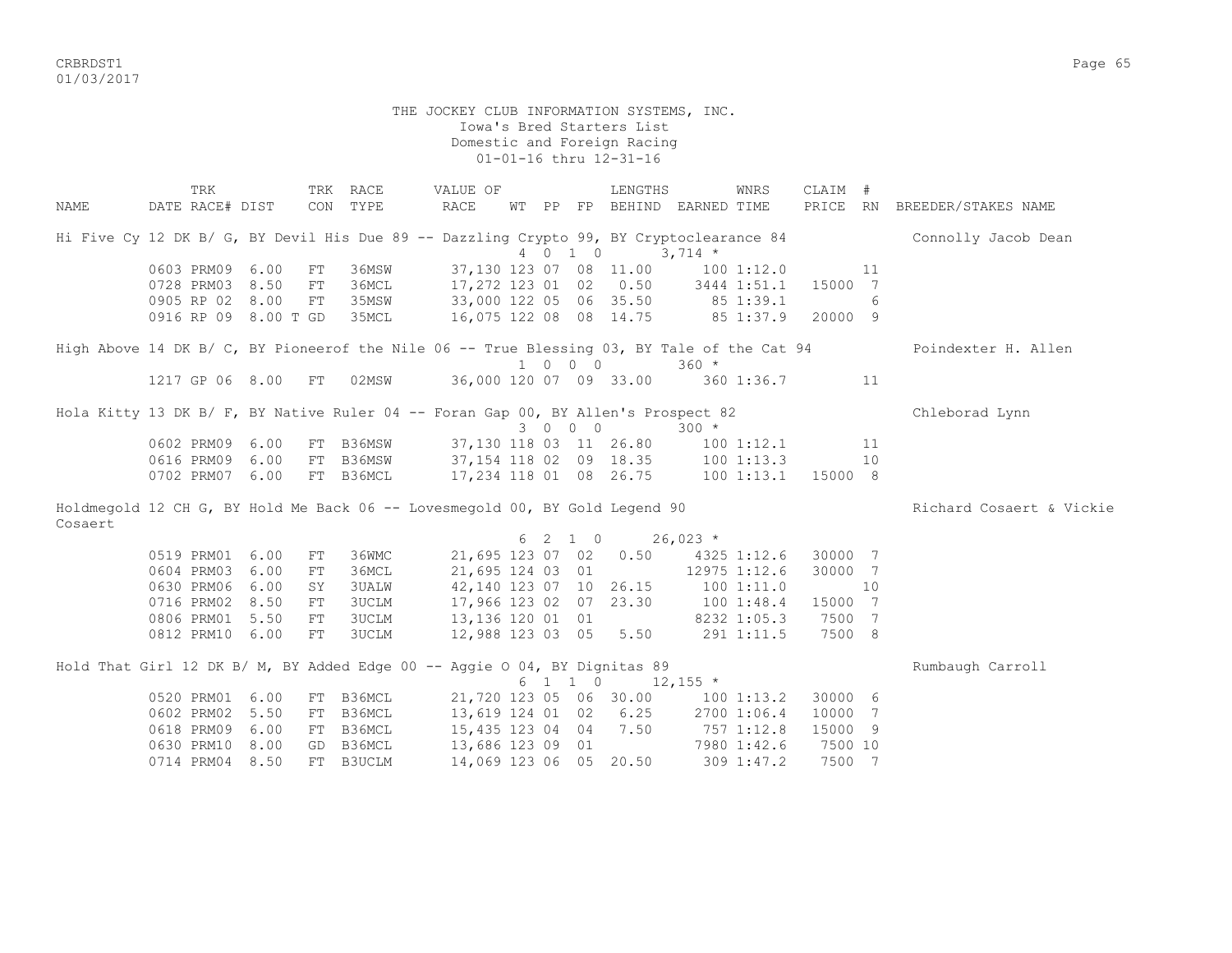CRBRDST1 Page 66 01/03/2017

|         | TRK             |      |    | TRK RACE  | VALUE OF                                                                        |       |         | LENGTHS                           |            | <b>WNRS</b>            | CLAIM #        |    |                              |
|---------|-----------------|------|----|-----------|---------------------------------------------------------------------------------|-------|---------|-----------------------------------|------------|------------------------|----------------|----|------------------------------|
| NAME    | DATE RACE# DIST |      |    | CON TYPE  | <b>RACE</b>                                                                     | WT PP |         | FP BEHIND EARNED TIME             |            |                        |                |    | PRICE RN BREEDER/STAKES NAME |
|         | 0729 PRM02 6.00 |      |    |           | FT B3UCLM 13,672 123 05 05 3.00                                                 |       |         |                                   |            | 309 1:13.9 12500 7     |                |    |                              |
|         |                 |      |    |           | Holdthatlove 13 B F, BY Hold Me Back 06 -- Lovethatponi 06, BY Volponi 98       |       |         |                                   |            |                        |                |    | Vickie Cosaert & Richard     |
| Cosaert |                 |      |    |           |                                                                                 |       |         |                                   |            |                        |                |    |                              |
|         |                 |      |    |           |                                                                                 |       |         | 7 1 3 0 55,234 $*$                |            |                        |                |    |                              |
|         | 0514 PRM07      | 6.00 |    | FT B36MSW | 37,138 118 06 04                                                                |       |         | 8.75                              |            | 1850 1:13.6            |                | 9  |                              |
|         | 0602 PRM09      | 6.00 |    | FT B36MSW | 37,130 118 02 02                                                                |       |         | 4.50                              |            | 7350 1:12.1            |                | 11 |                              |
|         | 0616 PRM09      | 6.00 |    | FT B36MSW | 37,154 118 01 02                                                                |       |         | 3.00                              |            | 7375 1:13.3            |                | 10 |                              |
|         | 0707 PRM04      | 8.32 |    | FT B36MSW | 41,462 118 01 02                                                                |       |         | 2.00                              |            | 8344 1:46.3            |                | 7  |                              |
|         | 0715 PRM08      | 8.32 |    | FT F03STK | 64,017 114 06 04                                                                |       |         | 5.50                              |            | 4314 1:44.8 7          |                |    | IOWA STALLION FILLY S.       |
|         | 0729 PRM09      | 6.00 |    | FT B36MSW | 41,446 118 05 05                                                                |       |         |                                   |            | 5.25 885 1:13.4 10     |                |    |                              |
|         | 0811 PRM03 8.50 |      |    | FT B36MSW | 41,601 118 02 01                                                                |       |         |                                   |            | 25116 1:45.6           | 6 <sup>6</sup> |    |                              |
|         |                 |      |    |           | Holly and Fir 07 DK B/ M, BY Doug Fir 99 -- My Golly Molly 99, BY Tejano Run 92 |       |         |                                   |            |                        |                |    | Barr Three LLC               |
|         |                 |      |    |           |                                                                                 |       | 1 0 0 0 |                                   | $321 *$    |                        |                |    |                              |
|         |                 |      |    |           | 0528 PRM04 6.00 SY B3UWCL 11,636 113 03 05 15.25 321 1:11.3 15000 8             |       |         |                                   |            |                        |                |    |                              |
|         |                 |      |    |           | Holy Marie 12 B M, BY Added Edge 00 -- Fancy Marie 02, BY Shotiche 86           |       |         |                                   |            |                        |                |    | Altemeier David L.           |
|         |                 |      |    |           |                                                                                 |       | 6 0 1 4 |                                   | $9,742$ *  |                        |                |    |                              |
|         | 0521 PRM01 5.50 |      |    |           | FT B36WMC 12,401 123 02 03 10.50 1485 1:06.7                                    |       |         |                                   |            |                        |                | 6  |                              |
|         | 0611 PRM02 5.50 |      |    |           | FT B36MCL 12,352 123 04 03                                                      |       |         | 4.75                              |            | 1455 1:06.3            | 7500 8         |    |                              |
|         | 0624 PRM09 5.50 |      |    |           | FT B36MCL 15,113 123 07 04                                                      |       |         | 5.50                              | 742 1:07.2 |                        | 10000 9        |    |                              |
|         | 0710 PRM09 6.00 |      |    | FT B36MCL | 13,933 123 05 03                                                                |       |         |                                   |            | $6.25$ $1653$ $1:12.9$ | 10000 10       |    |                              |
|         | 0805 PRM06 6.00 |      |    |           | FT B36MCL 11,254 123 04 02                                                      |       |         |                                   |            | $4.00$ $2744$ $1:13.2$ | 10000 7        |    |                              |
|         | 0812 PRM01 6.00 |      |    | GD B36MCL | 12,949 123 05 03 8.75 1663 1:12.0                                               |       |         |                                   |            |                        | 15000 6        |    |                              |
|         |                 |      |    |           | Hope He Can Run 12 CH G, BY Added Edge 00 -- Champange High 99, BY Slewacide 80 |       |         |                                   |            |                        |                |    | McShane Dave                 |
|         |                 |      |    |           |                                                                                 |       |         | 7 0 1 0 4,467 $*$                 |            |                        |                |    |                              |
|         | 0506 PRM08      | 6.00 | FT | 3UWCL     |                                                                                 |       |         | 17,298 120 08 07 13.35 100 1:10.5 |            |                        | 7500 9         |    |                              |
|         | 0603 PRM05      | 6.00 | FT | 3UCLM     |                                                                                 |       |         | 11,643 118 03 05 8.25             |            | 324 1:11.9             | 15000 7        |    |                              |
|         | 0701 PRM10      | 6.00 | FT | 3UCLM     |                                                                                 |       |         | 15,074 120 02 FF DNF 100 1:10.2   |            |                        | 7500 10        |    |                              |
|         | 0731 PRM04      | 6.00 | FT | 3UCLM     | 12,382 118 07 02                                                                |       |         | 3.75                              |            | 3024 1:12.1            | 7500 7         |    |                              |
|         | 0812 PRM10      | 6.00 | FT | 3UCLM     | 12,988 118 06 04                                                                |       |         | 5.00                              | 679 1:11.5 |                        | 7500 8         |    |                              |
|         | 0826 CBY06 6.00 |      | FT | 3UCLM     | 12,400 123 01 05                                                                |       |         | 9.00                              |            | 115 1:10.9             | 6250 8         |    |                              |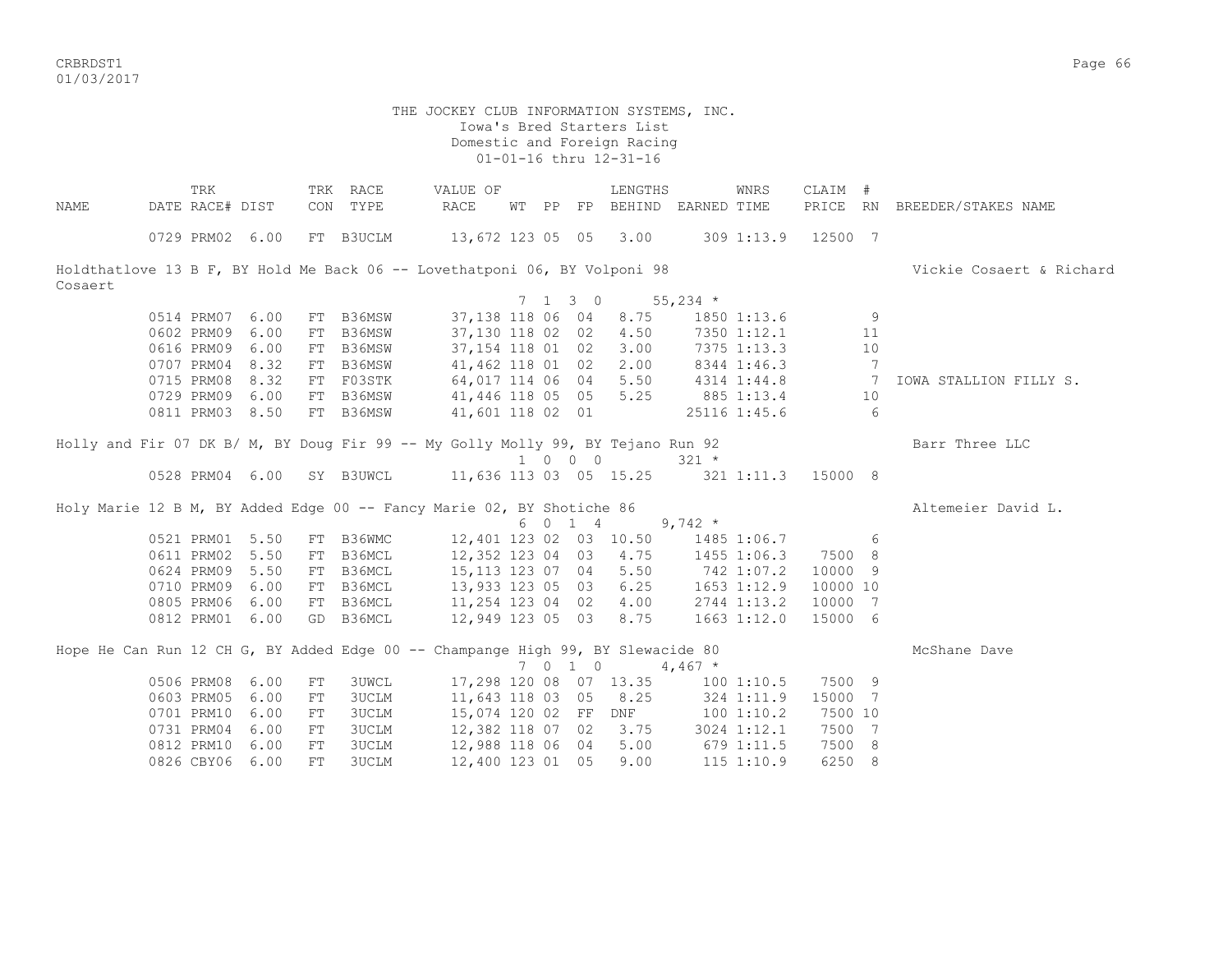CRBRDST1 Page 67 01/03/2017

#### THE JOCKEY CLUB INFORMATION SYSTEMS, INC. Iowa's Bred Starters List Domestic and Foreign Racing 01-01-16 thru 12-31-16

TRK TRK RACE VALUE OF LENGTHS WNRS CLAIM # NAME DATE RACE# DIST CON TYPE RACE WT PP FP BEHIND EARNED TIME PRICE RN BREEDER/STAKES NAME 0903 CBY04 8.00 FT 3UCLM 12,965 123 03 08 16.00 125 1:38.6 6250 9 Hopesnotaplan 13 DK B/ F, BY Langfuhr 92 -- Stone Wedge 07, BY Western Expression 96 Bill Hutchins & Paul Tonderum 4 0 2 1 7,814 \* 0501 PRM04 6.00 MY B36WMC 21,696 120 01 05 9.50 519 1:12.9 30000 7 0513 PRM09 5.00 MY B36WMC 15,483 120 06 03 3.75 1845 1:01.0 15000 7 0529 PRM09 6.00 FT B36MCL 15,434 113 03 02 6.00 3025 1:13.3 15000 9 0611 PRM02 5.50 FT B36MCL 12,352 118 07 02 3.00 2425 1:06.3 7500 8 Hot Shot Socks 13 CH G, BY Native Ruler 04 -- Pleasant Mix 04, BY Alphabet Soup 91 Moeller Tom  $8 \quad 1 \quad 0 \quad 0 \quad 12,154 \; *$  0527 PRM05 5.00 GD 36MCL 20,998 118 04 06 nk 0 :58.9 25000 6 0615 PRM06 5.00 FT 36MCL 21,720 118 01 05 6.50 522 :58.7 30000 6 0625 PRM05 6.00 FT 36MCL 24,174 118 01 05 14.00 516 1:11.6 30000 8 0704 PRM01 6.00 FT 36MCL 17,311 118 04 01 10416 1:11.9 15000 6 0717 PRM02 6.00 SY 3UCLM 17,966 118 01 06 10.50 100 1:11.3 15000 7 0806 PRM01 5.50 FT 3UCLM 13,136 115 05 05 10.00 294 1:05.3 7500 7 0812 PRM06 8.50 FT 3UCLM 13,764 118 02 05 6.75 306 1:46.1 12500 8 0819 CLS04 6.50 FT 3UCLM 4,400 118 01 07 13.35 0 1:21.6 5000 7 Howard Street 12 CH G, BY Colorful Tour 99 -- Jaw Breaker Babe 01, BY Sharkey 87 Williams Bryan 4 0 0 1 3,140 \* 0617 PRM04 6.00 FT 36MCL 15,531 123 05 03 7.75 1875 1:12.4 15000 5 0704 PRM01 6.00 FT 36MCL 17,311 123 05 04 8.75 868 1:11.9 15000 6 0704 PRM01 6.00 F1 JONUAL 17, 11 120 00 01 01:01<br>0717 PRM01 8.32 SY 36MCL 13, 787 123 02 05 19.25 297 1:46.2 12500 6<br>0810 PRM03 6.00 WF 36MCL 17, 272 123 06 07 27.50 100 1:11.2 15000 7 0810 PRM03 6.00 WF 36MCL 17,272 123 06 07 27.50 100 1:11.2 15000 7 How's My Girls 12 DK B/ M, BY Ready's Image 05 -- Banker's Street 04, BY Banker's Gold 94 Hughes Thoroughbreds  $3 \quad 1 \quad 1 \quad 1 \quad 14,776$ \* 0618 PRM09 6.00 FT B36MCL 15,435 123 08 01 9075 1:12.8 15000 9 0701 PRM03 6.00 FT B3UCLM 17,889 124 04 03 2.75 2117 1:11.7 15000 9 0721 PRM07 6.00 FT B3UCLM 17,966 123 07 02 nk 3584 1:11.9 15000 7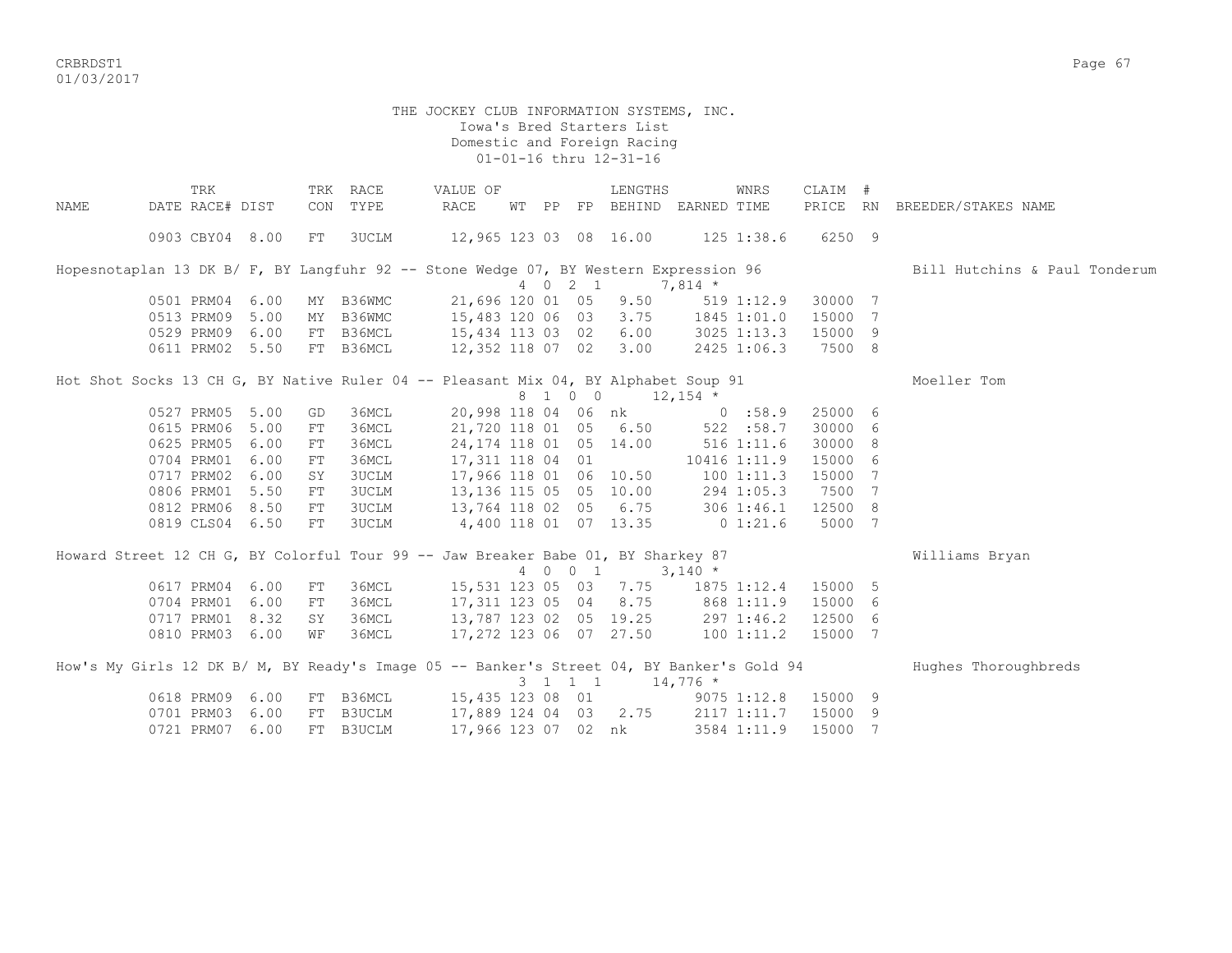CRBRDST1 Page 68 01/03/2017

 THE JOCKEY CLUB INFORMATION SYSTEMS, INC. Iowa's Bred Starters List Domestic and Foreign Racing 01-01-16 thru 12-31-16 TRK TRK RACE VALUE OF LENGTHS WNRS CLAIM # NAME DATE RACE# DIST CON TYPE RACE WT PP FP BEHIND EARNED TIME PRICE RN BREEDER/STAKES NAME Icalledyoubyname 13 B F, BY Rushin' to Altar 99 -- Cheese Grits 97, BY Silver Ghost 82 Kurt Kindschuh & Melanie Kindschuh 2 0 0 1 1,716  $*$  0529 PRM03 5.50 FT B36MCL 21,074 113 06 05 14.00 504 1:06.5 25000 7 0611 PRM07 8.00 FT B36MCL 12,621 118 03 03 0.30 1212 1:44.0 15000 9 I Forgot It's Name 11 DK B/ M, BY Run Away and Hide 06 -- Ms Shawcolat 99, BY Mr. Shawklit 91 Run Away and Hide Syndicate & Rick L. Olson 11 3 1 3 37,803 \* 0528 PRM04 6.00 SY B3UWCL 11,636 118 02 03 8.25 1733 1:11.3 8<br>0623 PRM01 6.00 FT B3UCLM 15,229 118 06 03 1.75 1831 1:12.9 7500 6 0623 PRM01 6.00 FT B3UCLM 15,229 118 06 03 1.75 1831 1:12.9 7500 6 0715 PRM09 5.00 FT B3UCLM 14,402 118 10 01 9135 :58.9 10000 10 0731 PRM08 6.00 FT B3UCLM 16,578 123 05 03 3.00 1982 1:12.4 6250 7 0810 PRM06 2.00 GD B3UALW 21,560 124 09 02 nk 5460 :21.0 10 0826 AP 04 5.00 T FM B3UCLM 17,693 121 01 01 9120 :57.7 25000 7 0908 AP 05 5.00 T YL B3USOC 12,528 124 07 01 7200 :59.4 7 0923 AP 04 5.50 T GD B3USOC 15,408 124 02 06 7.80 0 1:04.2 9 1013 HAW07 5.50 FT B3USOC 18,390 121 02 06 8.10 100 1:04.6 8 1021 HAW05 5.00 T FM B3UALW 26,496 121 02 06 13.00 207 :58.4 7 1112 HAW04 5.00 T FM B3UAOC 22,356 121 03 04 1.30 1035 :57.3 8 Iftheslewfitz 10 B G, BY Seattle Fitz (ARG) 99 -- Alexie 02, BY Chief Seattle 97 B-Fine LLC 7 0 0 0 1,976 \* 0519 PRM09 6.00 FT 3UWCL 16,031 120 02 04 7.75 781 1:12.3 10 0603 PRM06 8.32 FT 3UCLM 10,000 121 03 07 10.50 100 1:45.7 12500 8<br>0616 PRM03 6.00 FT 3UCLM 12,843 119 06 04 7.75 695 1:12.1 10000 7 0616 PRM03 6.00 FT 3UCLM 0630 PRM02 8.32 SY 3UCLM 10,500 120 07 07 18.75 100 1:46.0 12500 9 0709 PRM09 8.00 FT 3UCLM 13,200 118 02 06 13.25 100 1:40.6 7500 10 0723 PRM02 8.32 FT 3UCLM 10,500 118 01 06 26.75 100 1:44.3 12500 6 0810 PRM02 8.00 GD 3UCLM 11,872 118 02 06 11.80 100 1:40.8 7500 6 If You Build It 13 DK B/ G, BY Native Ruler 04 -- Danceinthestreets 00, BY Citidancer 87 Ashby Thoroughbreds 4 2 0 0 14,900 \* 0514 GP 09 5.00 T FM 3UCLM 16,800 116 04 04 3.85 600 :55.0 12500 12 0528 GP 09 6.00 GD 3UCLM 15,000 116 06 08 13.50 140 1:12.4 6250 8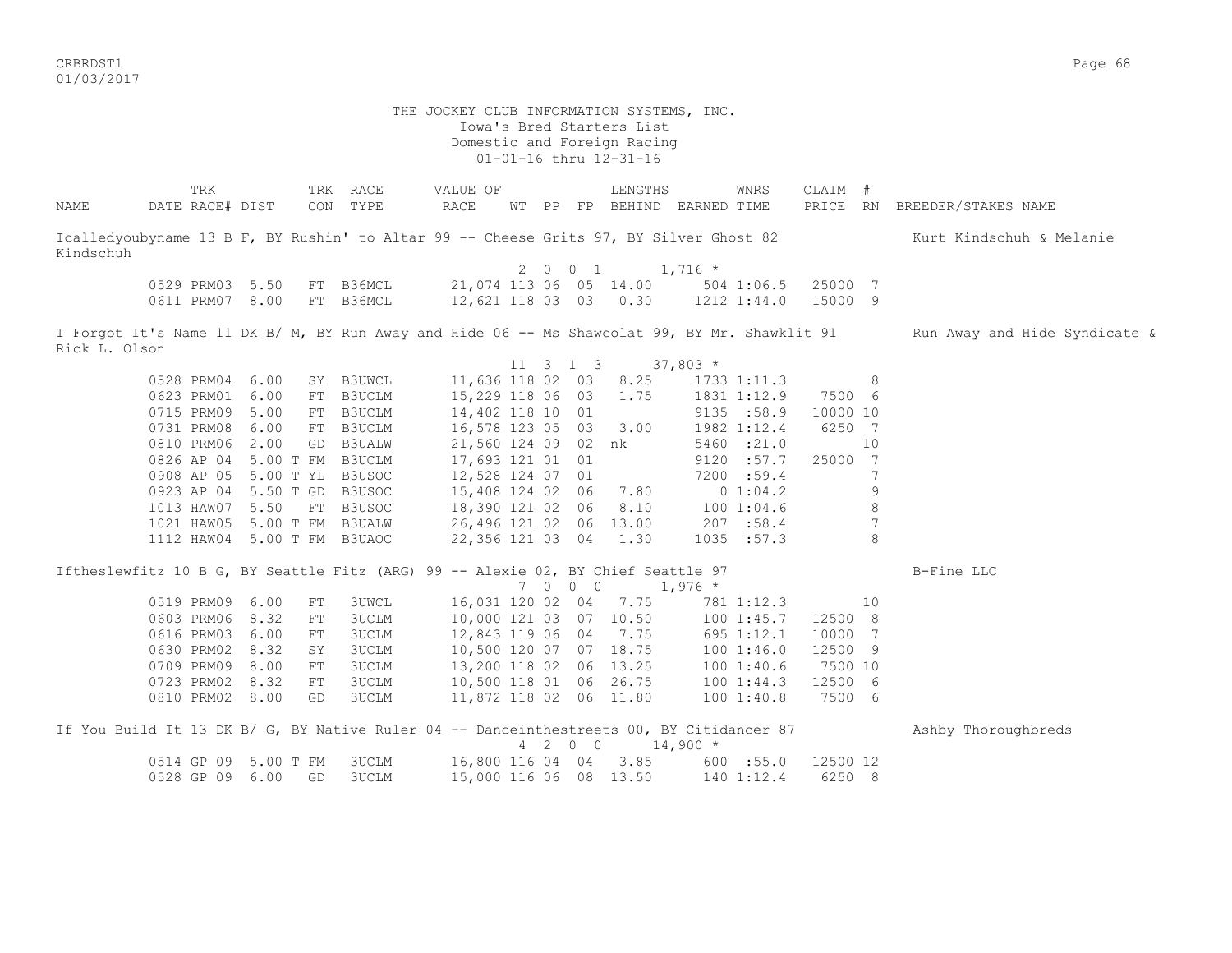CRBRDST1 Page 69 01/03/2017

| NAME | TRK<br>DATE RACE# DIST                                                                |      | CON | TRK RACE<br>TYPE | VALUE OF<br>RACE       | WT PP |                     | LENGTHS                | FP BEHIND EARNED TIME        | WNRS           | CLAIM #  | PRICE RN BREEDER/STAKES NAME |
|------|---------------------------------------------------------------------------------------|------|-----|------------------|------------------------|-------|---------------------|------------------------|------------------------------|----------------|----------|------------------------------|
|      | 0724 ELP01 5.50 T FM                                                                  |      |     | 3UCLM            | 11,600 116 03 01       |       |                     |                        | 6960 1:02.8                  |                | 7500 6   |                              |
|      | 0901 ELP01 5.50 T FM                                                                  |      |     | 3UCLM            |                        |       |                     |                        | 12,000 117 02 01 7200 1:02.6 |                | 5000 8   |                              |
|      | Immigrant Eyes 08 B G, BY Scrimshaw 00 -- Rubietta 98, BY Rubiano 87                  |      |     |                  |                        |       |                     |                        |                              |                |          | Sullivan Vince               |
|      |                                                                                       |      |     |                  |                        |       | $11 \t 0 \t 1 \t 1$ |                        | $2,707$ *                    |                |          |                              |
|      | 0228 FON02                                                                            | 6.50 | FT  | <b>3UCLM</b>     | 3,500 123 01 06        |       |                     | 7.30                   |                              | 0 1:21.0       | 2500 7   |                              |
|      | 0311 FON02                                                                            | 6.00 | FT  | 3UCLM            | 5,100 123 04 03        |       |                     | 2.00                   |                              | 612 1:14.8     | 5000 6   |                              |
|      | 0320 FON06                                                                            | 8.00 | FT  | 3UCLM            | 3,500 123 07 04        |       |                     | 3.50                   |                              | $175$ $1:42.6$ | 2500 8   |                              |
|      | 0408 FON08                                                                            | 8.32 | FT  | <b>3UCLM</b>     | 3,500 123 06 04        |       |                     | 3.00                   |                              | $175$ $1:45.6$ | 2500 9   |                              |
|      | 0430 FON07                                                                            | 6.00 | MY  | 3UCLM            | 5,100 123 04 05        |       |                     | 11.25                  |                              | 153 1:15.6     | 5000 7   |                              |
|      | 0506 FON07                                                                            | 8.00 | FT  | <b>3UCLM</b>     | 5,100 123 07 02        |       |                     | 5.75                   |                              | 1020 1:42.0    | 5000 7   |                              |
|      | 0521 HPO06                                                                            | 8.00 | FT  | 3UCLM            | 14,000 123 02 06       |       |                     | 6.75                   |                              | 300 1:43.6     | 3500 10  |                              |
|      | 0805 CLS06                                                                            | 6.00 | FT  | 3UCLM            | 3,400 123 01 06 10.25  |       |                     |                        | $0\;1:14.2$                  |                | 2500 7   |                              |
|      | 0814 CLS03                                                                            | 8.32 | FT  | 3UCLM            | 3,400 123 05 04 13.50  |       |                     |                        |                              | $170$ $1:45.4$ | 2500 6   |                              |
|      | 0828 CLS07 8.32                                                                       |      | FT  | 3UCLM            | 3,400 123 02 05 13.00  |       |                     |                        | 102 1:46.4                   |                | 2500 8   |                              |
|      | 0904 CLS07 8.32                                                                       |      | FT  | <b>3UCLM</b>     | 3,400 123 02 07 12.00  |       |                     |                        | 0 1:46.0                     |                | 2500 7   |                              |
|      | Impeachment's Rose 12 CH M, BY Impeachment 97 -- Computer Hacker 01, BY Lear Fan 81   |      |     |                  |                        |       |                     |                        |                              |                |          | Rockin' River Ranch Inc.     |
|      |                                                                                       |      |     |                  |                        |       |                     | 8 1 2 0 14,698 *       |                              |                |          |                              |
|      | 0602 PRM04                                                                            | 5.50 |     | FT B36MCL        |                        |       |                     | 13,643 124 01 02 1.50  |                              | 2725 1:07.7    | 10000 6  |                              |
|      | 0618 PRM09                                                                            | 6.00 |     | FT B36MCL        |                        |       |                     | 15,435 123 09 08 23.75 | $100$ $1:12.8$               |                | 15000 9  |                              |
|      | 0630 PRM10                                                                            | 8.00 | GD  | B36MCL           | 13,686 123 07 06 12.50 |       |                     |                        | 1001:42.6                    |                | 7500 10  |                              |
|      | 0717 PRM06                                                                            | 8.00 |     | SY B36MCL        | 13, 143 123 02 01      |       |                     |                        |                              | 8439 1:43.0    | 10000 8  |                              |
|      | 0728 PRM02                                                                            | 8.32 |     | FT B3UCLM        | 12,948 123 01 05 9.50  |       |                     |                        | 306 1:48.1                   |                | 12500 8  |                              |
|      | 0807 PRM01                                                                            | 8.32 |     | FT B3UCLM        | 14,036 123 05 04 10.35 |       |                     |                        | 728 1:45.3                   |                | 12500 6  |                              |
|      | 0904 CBY04                                                                            | 8.00 |     | FT B3UCLM        | 10,665 123 02 02 6.25  |       |                     |                        |                              | 2100 1:42.6    | 6250 7   |                              |
|      | 0915 CBY01 8.00                                                                       |      |     | SY B3UCLM        | 20,250 123 01 07 13.50 |       |                     |                        | 2001:40.9                    |                | 20000 10 |                              |
|      | Impeachments Storm 10 CH M, BY Impeachment 97 -- Suzan Dan Duzan 00, BY Dr. Danzig 82 |      |     |                  |                        |       |                     |                        |                              |                |          | Wishon Glenda                |
|      |                                                                                       |      |     |                  |                        |       | 2000                |                        | $200 *$                      |                |          |                              |
|      | 0610 PRM09                                                                            | 6.00 |     | FT B3UCLM        | 12,798 120 01 06 19.00 |       |                     |                        | $100$ $1:12.5$               |                | 15000 9  |                              |
|      | 0714 PRM01                                                                            | 8.50 |     | FT B3UCLM        | 14,806 118 02 06 28.00 |       |                     |                        |                              | 1001:37.0      | 7500 6   |                              |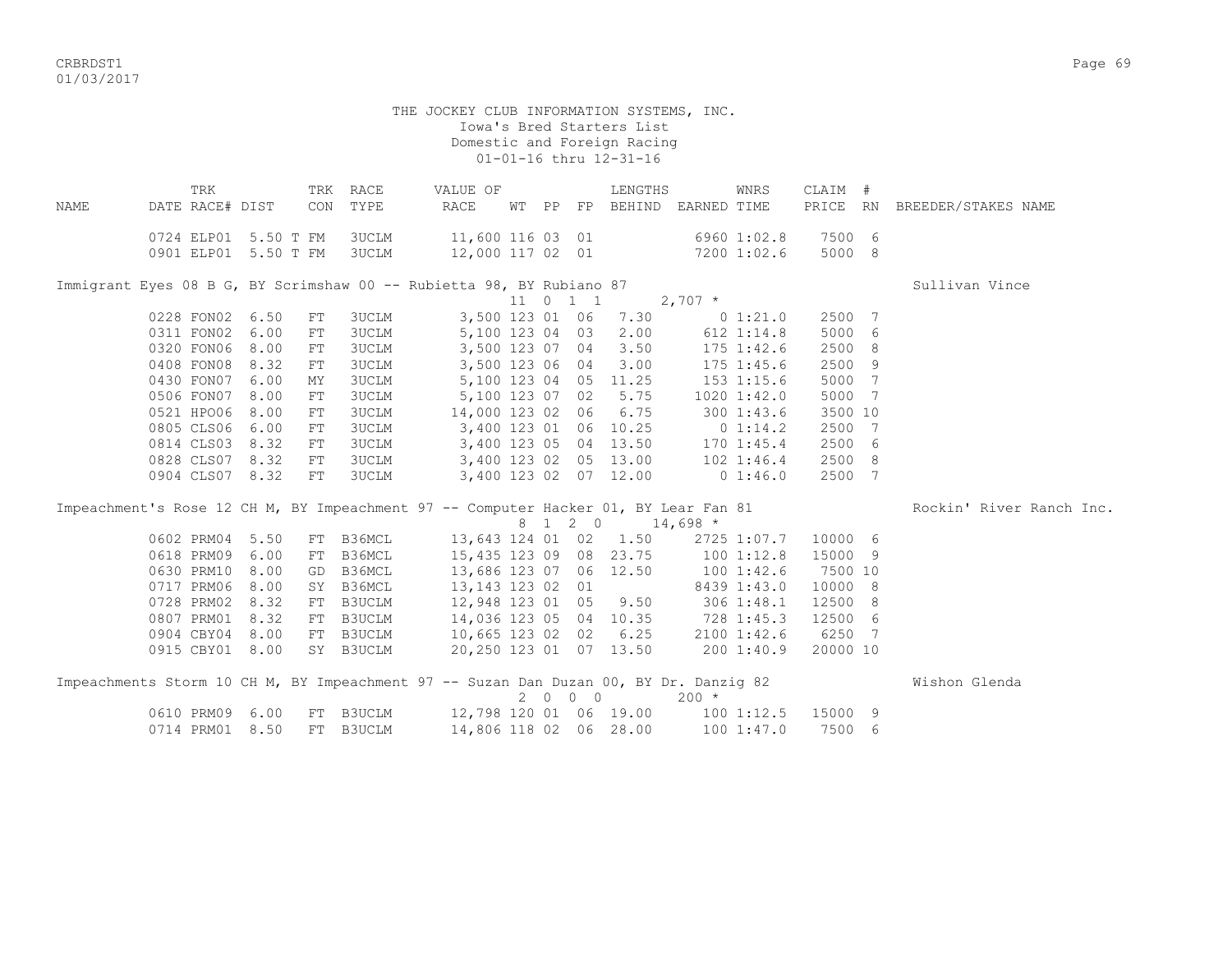CRBRDST1 Page 70 01/03/2017

|      | TRK                                                                                    |      |    | TRK RACE  | VALUE OF                                   |   |                                         | LENGTHS                |                             | WNRS        | CLAIM # |                |                              |
|------|----------------------------------------------------------------------------------------|------|----|-----------|--------------------------------------------|---|-----------------------------------------|------------------------|-----------------------------|-------------|---------|----------------|------------------------------|
| NAME | DATE RACE# DIST                                                                        |      |    | CON TYPE  | RACE                                       |   |                                         |                        | WT PP FP BEHIND EARNED TIME |             |         |                | PRICE RN BREEDER/STAKES NAME |
|      | Impeachments Sun 13 DK B/ G, BY Impeachment 97 -- Suzan Dan Duzan 00, BY Dr. Danziq 82 |      |    |           |                                            |   |                                         |                        |                             |             |         |                | Wishon Glenda                |
|      |                                                                                        |      |    |           |                                            |   | 2000                                    |                        | $200 *$                     |             |         |                |                              |
|      | 0605 PRM04                                                                             | 6.00 | FT | 36MCL     | 15,334 118 04 08 36.00 100 1:15.0 15000 9  |   |                                         |                        |                             |             |         |                |                              |
|      | 0701 PRM01                                                                             | 8.00 | FT | 36MCL     | 17, 195 114 03 09 56.75 100 1:41.6 12500 9 |   |                                         |                        |                             |             |         |                |                              |
|      | Indian Star 07 DK B/ M, BY Indian Territory 98 -- Starlord 99, BY Lord Pleasant 88     |      |    |           |                                            |   |                                         |                        |                             |             |         |                | McDermott Niels C.           |
|      |                                                                                        |      |    |           |                                            |   | 13 1 4 1                                |                        | $6,264$ *                   |             |         |                |                              |
|      | 0226 FON09 4.00                                                                        |      | FT | B3UCLM    |                                            |   |                                         | 3,500 123 10 09 11.50  | $0 \t347.4$                 |             | 2500 10 |                |                              |
|      | 0305 FON10                                                                             | 6.00 | FT | B3UCLM    | 4,130 123 08 02 no                         |   |                                         |                        | 700 1:15.4                  |             | 2500 10 |                |                              |
|      | 0320 FON04                                                                             | 4.00 | FT | B3UCLM    | 4,130 123 01 02 0.50                       |   |                                         |                        | 700 :46.4                   |             | 2500    | $\overline{7}$ |                              |
|      | 0402 FON06                                                                             | 6.50 | FT | B3UCLM    | 3,500 123 09 04 3.35                       |   |                                         |                        | 175 1:20.6                  |             | 2500    | 9              |                              |
|      | 0416 FON05                                                                             | 4.00 | FT | B3UCLM    | 3,500 123 07 04 3.85                       |   |                                         |                        | 175 : 46.2                  |             | 2500    | 7              |                              |
|      | 0423 FON02                                                                             | 6.00 | FT | B3UCLM    | 3,658 123 05 02 0.50                       |   |                                         |                        | 700 1:15.8                  |             | 2500    | 6              |                              |
|      | 0507 FON08                                                                             | 6.00 | FT | B3UCLM    | 3,500 123 06 01                            |   |                                         |                        |                             | 2100 1:14.0 | 2500    | 9              |                              |
|      | 0610 PRM03                                                                             | 6.00 | FT | B3UCLM    |                                            |   |                                         | 12,642 120 07 05 11.05 |                             | 294 1:12.7  | 6250    | 7              |                              |
|      | 0630 PRM05                                                                             | 5.50 | SY | B3UCLM    | 13,456 120 02 07 13.10                     |   |                                         |                        |                             | 100 1:04.5  | 6250    | 9              |                              |
|      | 0709 PRM02                                                                             | 8.00 | FT | B3UCLM    | 13,889 120 05 08 33.25 100 1:39.6          |   |                                         |                        |                             |             | 10000   | - 8            |                              |
|      | 0807 CLS02 6.00                                                                        |      | FT | B3UCLM    | 3,553 120 01 02 1.00                       |   |                                         |                        |                             | 680 1:14.2  | 2500    | 5              |                              |
|      | 0828 CLS05 6.00                                                                        |      | FT | B3UCLM    | 5,300 123 05 06 9.25 0 1:13.4              |   |                                         |                        |                             |             | 5000    | - 8            |                              |
|      | 0905 CLS07 6.00                                                                        |      |    | FT B3UCLM | 4,500 120 02 03 6.00                       |   |                                         |                        |                             | 540 1:13.8  | 3500 7  |                |                              |
|      | Indyan Penny 11 CH M, BY Indygo Shiner 98 -- Sweet Future 02, BY Sweetsouthernsaint 95 |      |    |           |                                            |   |                                         |                        |                             |             |         |                | Reiste Tim                   |
|      |                                                                                        |      |    |           |                                            |   | 3 0 0 0                                 |                        | $300 *$                     |             |         |                |                              |
|      | 0701 PRM03                                                                             | 6.00 | FT | B3UCLM    | 17,889 117 01 07 18.00 100 1:11.7 12500 9  |   |                                         |                        |                             |             |         |                |                              |
|      | 0721 PRM02                                                                             | 6.00 | FT | B3UCLM    | 18,005 120 06 06 12.75 100 1:12.3          |   |                                         |                        |                             |             | 15000 6 |                |                              |
|      | 0807 PRM06                                                                             | 5.50 |    | FT B3UCLM | 13,049 117 01 06 13.55                     |   |                                         |                        | 1001:06.3                   |             | 7500 6  |                |                              |
|      | Indy Suite 13 CH F, BY Entourage 04 -- Fifth Avenue Suite 02, BY Category Five 95      |      |    |           |                                            |   | 1 0 0 0                                 |                        | $100 *$                     |             |         |                | Nielsen Charles D.           |
|      | 0609 PRM07 5.00 FT B36MCL                                                              |      |    |           | 15,434 119 01 09 15.80 100 1:01.4 15000 9  |   |                                         |                        |                             |             |         |                |                              |
|      | I Need Money Honey 13 DK B/ F, BY Jafmil 08 -- Randomizer 04, BY Elusive Quality 93    |      |    |           |                                            | 3 | $\begin{matrix} 0 & 0 & 0 \end{matrix}$ |                        | $569 *$                     |             |         |                | Robson Joseph Michael        |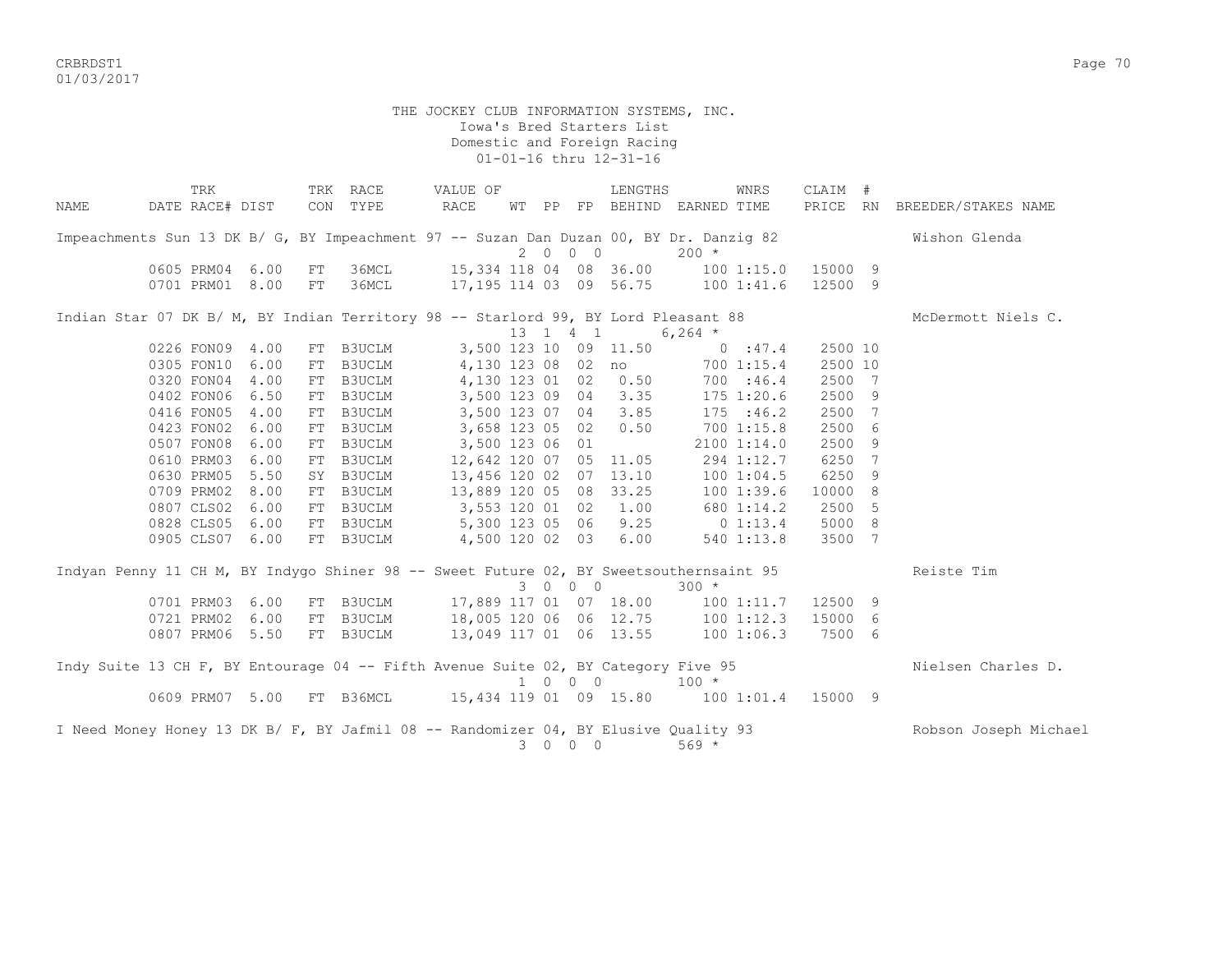CRBRDST1 Page 71 01/03/2017

|      | TRK                                                                                |      |            | TRK RACE     | VALUE OF                                       |  |         | LENGTHS                     |             | WNRS           | CLAIM # |    |                                |
|------|------------------------------------------------------------------------------------|------|------------|--------------|------------------------------------------------|--|---------|-----------------------------|-------------|----------------|---------|----|--------------------------------|
| NAME | DATE RACE# DIST                                                                    |      |            | CON TYPE     | RACE                                           |  |         | WT PP FP BEHIND EARNED TIME |             |                |         |    | PRICE RN BREEDER/STAKES NAME   |
|      |                                                                                    |      |            |              |                                                |  |         |                             |             |                |         |    |                                |
|      | 0506 PRM03 5.00                                                                    |      |            | FT B36MCL    | 15,483 115 03 05 14.50                         |  |         |                             |             | 369 1:00.2     | 12500 7 |    |                                |
|      | 0514 PRM03 4.50                                                                    |      |            | FT B3UMCL    | 10,172 118 01 06                               |  |         | 8.25                        |             | 100 : 55.1     | 10000 7 |    |                                |
|      | 0602 PRM04 5.50                                                                    |      |            | FT B36MCL    | 13,643 111 06 06 7.75                          |  |         |                             |             | 100 1:07.7     | 7500 6  |    |                                |
|      |                                                                                    |      |            |              |                                                |  |         |                             |             |                |         |    |                                |
|      | In Moms Honor 11 DK B/ G, BY Top Hit 98 -- Paradise Isle 05, BY In Excess (IRE) 87 |      |            |              |                                                |  |         |                             |             |                |         |    | Jens F. Larsen LLC             |
|      |                                                                                    |      |            |              |                                                |  | 8 3 1 1 |                             | $11,759$ *  |                |         |    |                                |
|      | 0222 TUP03 5.50                                                                    |      | FT         | <b>3UMCL</b> | 6,300 123 06 01                                |  |         |                             |             | 3828 1:04.8    | 5000 7  |    |                                |
|      | 0314 TUP05 5.00                                                                    |      | FT         | 3UCLM        | 7,000 123 03 01                                |  |         |                             |             | 4253 :57.8     | 3500 7  |    |                                |
|      | 0430 TUP03 5.50                                                                    |      | ${\rm FT}$ | <b>3UCLM</b> |                                                |  |         | 8,500 121 04 06 8.00        | 85 1:04.2   |                | 8500 6  |    |                                |
|      | 0522 MC 07 5.25                                                                    |      | FT         | <b>3UALW</b> |                                                |  |         | 3,000 140 03 02 3.25        | 600 1:08.0  |                |         | 7  |                                |
|      | 0723 GF 07 5.25                                                                    |      | ${\rm FT}$ | <b>3UCLM</b> | 4,000 126 02 01                                |  |         |                             |             | 2200 1:06.2    | 2500 7  |    |                                |
|      | 0730 GF 12 5.25                                                                    |      | ${\rm FT}$ | <b>3UALW</b> | 4,400 126 04 03 4.50                           |  |         |                             |             | 484 1:04.6     |         | 7  |                                |
|      | 0731 GF 12 5.25                                                                    |      | FT         |              | 3UCLM 4,200 126 03 06 9.00                     |  |         |                             |             | 105 1:04.6     | 4000 8  |    |                                |
|      | 0905 BKF06 4.00                                                                    |      | FT         | 3USTK        |                                                |  |         | 3,400 126 04 05 20.75       |             | 204 : 56.7     |         | 5  | JOSEPH (TED) AND LOUELLA (LOU) |
|      | HUTCHINSON MEMORIAL S.                                                             |      |            |              |                                                |  |         |                             |             |                |         |    |                                |
|      |                                                                                    |      |            |              |                                                |  |         |                             |             |                |         |    |                                |
|      |                                                                                    |      |            |              |                                                |  |         |                             |             |                |         |    |                                |
|      | Intimeofhonor 10 CH G, BY March Time 01 -- Inpursuitofhonor 96, BY Hansel 88       |      |            |              |                                                |  |         |                             |             |                |         |    | McKibben Jr. Roger             |
|      |                                                                                    |      |            |              |                                                |  | 3 0 0 0 |                             | $245 *$     |                |         |    |                                |
|      |                                                                                    |      | MΥ         | 3UCLM        |                                                |  |         | 2,400 124 04 06 14.75       |             | $120$ $1:13.2$ | 2500 7  |    |                                |
|      | 0612 CPW06 5.50<br>0625 CPW08 5.50                                                 |      | FT         | 3UALW        |                                                |  |         |                             |             |                |         | 7  |                                |
|      | 0703 CPW09 6.50                                                                    |      | FT         | 3UALW        | 2,500 124 03 06 22.30                          |  |         | 2,500 124 05 05 10.05       | 0 1:11.2    |                |         | 7  |                                |
|      |                                                                                    |      |            |              |                                                |  |         |                             |             | 125 1:27.3     |         |    |                                |
|      | Into N Out Of 12 B G, BY Into Mischief 05 -- Shuffle Again 93, BY Wild Again 80    |      |            |              |                                                |  |         |                             |             |                |         |    | Zimmerman Rodney               |
|      |                                                                                    |      |            |              |                                                |  |         | 11 2 2 1 36,802 $*$         |             |                |         |    |                                |
|      | 0512 PRM05 6.00                                                                    |      | FT         | 3UWCL        |                                                |  |         | 22,292 120 03 02 no         |             | 4425 1:12.9    | 30000 8 |    |                                |
|      | 0529 PRM02 6.00                                                                    |      | FT         | 3UCLM        | 22,268 121 02 08 6.35                          |  |         |                             | 1001:12.6   |                | 30000 9 |    |                                |
|      | 0619 PRM02 6.00                                                                    |      | FT         | <b>3UWCL</b> |                                                |  |         |                             |             |                | 15000 7 |    |                                |
|      | 0707 PRM08 6.00                                                                    |      | ${\rm FT}$ | 3UCLM        | 16,104 120 02 02 4.25<br>24,868 118 05 04 4.25 |  |         |                             | 1239 1:11.4 | 3200 1:11.3    | 25000 8 |    |                                |
|      | 0717 PRM05 6.00                                                                    |      | SY         | 3UCLM        | 18,005 120 04 01                               |  |         |                             |             | 10836 1:11.1   | 15000 6 |    |                                |
|      | 0805 PRM09                                                                         | 6.00 | FT         | <b>3UCLM</b> | 19,316 123 08 01                               |  |         |                             |             | 11508 1:12.4   | 15000 8 |    |                                |
|      | 0825 RP 07 7.00                                                                    |      | FT         | <b>3UALW</b> | 34,000 123 09 09 13.80                         |  |         |                             |             | 85 1:22.6      |         | 10 |                                |
|      | 1005 RP 05 7.00                                                                    |      | FT         | <b>3UCLM</b> | 11,000 120 08 05 10.25                         |  |         |                             |             | 322 1:22.7     | 6250 8  |    |                                |
|      | 1015 RP 02 5.00 T FM                                                               |      |            | <b>3UALW</b> | 38,675 124 01 03                               |  |         | 6.00                        |             | 3703 :56.0     |         | 9  |                                |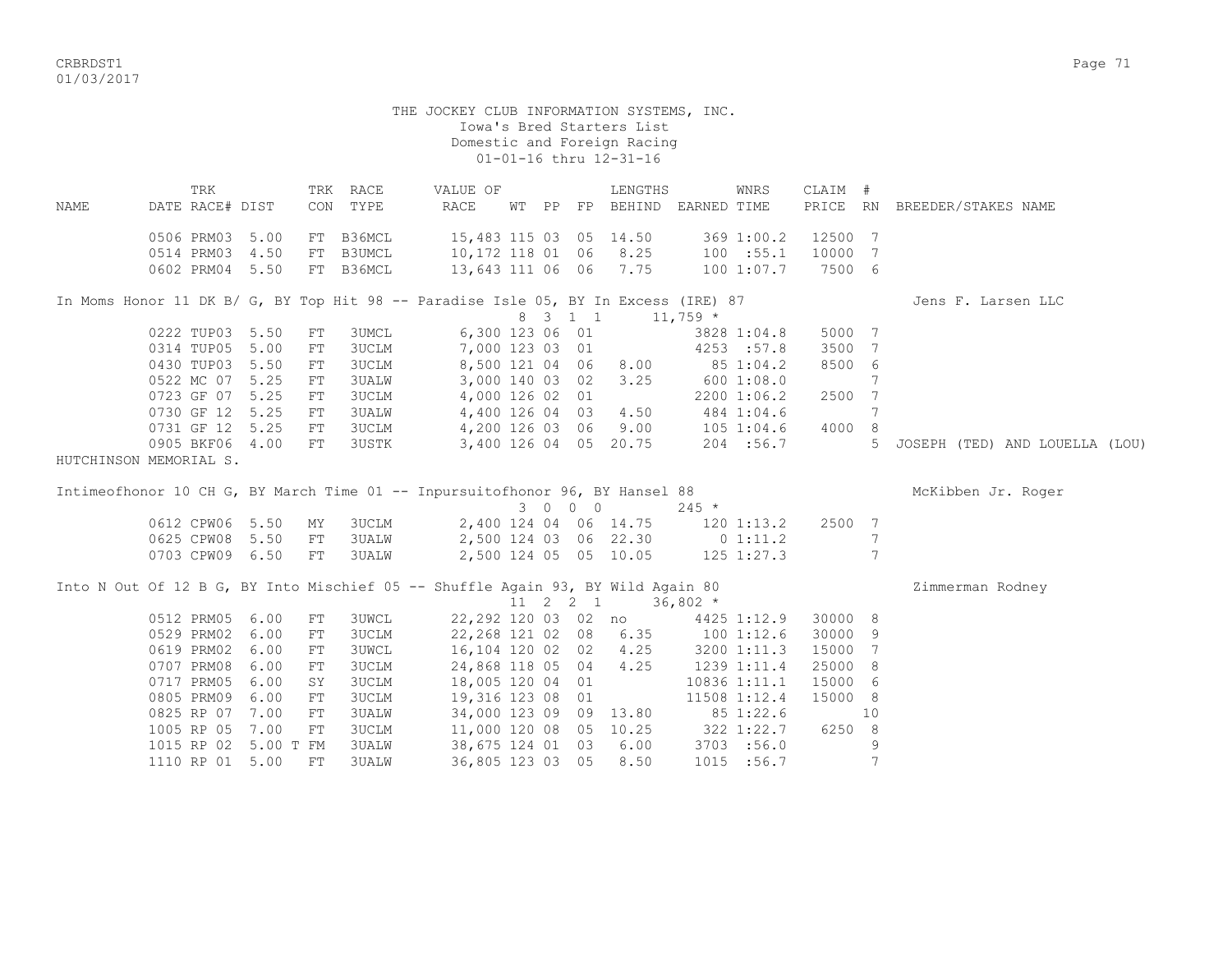CRBRDST1 Page 72 01/03/2017

# THE JOCKEY CLUB INFORMATION SYSTEMS, INC. Iowa's Bred Starters List Domestic and Foreign Racing 01-01-16 thru 12-31-16 TRK TRK RACE VALUE OF LENGTHS WNRS CLAIM # NAME DATE RACE# DIST CON TYPE RACE WT PP FP BEHIND EARNED TIME PRICE RN BREEDER/STAKES NAME 1202 RP 02 6.50 FT 3UCLM 13,694 120 08 05 7.20 369 1:17.2 7500 9 Iowa Governor 12 CH G, BY Governor Vasquez 00 -- Mystery Hit 99, BY Mystery Storm 92 Priebe Berl E. 2 0 0 0 0 \* 0826 CLS04 6.50 FT 3UMCL 3,400 123 02 08 38.85 0 1:22.2 5000 9 0904 CLS04 6.00 FT 3UMSW 5,700 123 04 06 35.75 0 1:15.0 7 Iowa Native 13 CH G, BY Native Ruler 04 -- Close to Glory 95, BY I Enclose 80 Chleborad Lynn 8 1 1 1 37,119 \* 0513 PRM05 6.00 MY 36MSW 37,251 118 06 05 8.25 897 1:12.8 6<br>0603 PRM09 6.00 FT 36MSW 37,130 118 10 06 3.25 100 1:12.0 11 0603 PRM09 6.00 FT 36MSW 37,130 118 10 06 3.25 100 1:12.0 11 0619 PRM09 6.00 FT 36MSW 37,154 118 02 02 0.50 7375 1:12.2 10 0708 PRM05 8.32 FT 36MSW 41,446 118 03 01 24780 1:44.5 10 0910 RP 06 7.50 T GD 3UALW 34,000 119 08 09 10.85 85 1:30.2 11 1001 RP 06 6.00 FT 3UALW 35,870 120 01 07 17.75 85 1:09.7 7 3UALW 38,675 120 06 03 0.75 3712 1:42.8 1026 RP 08 8.50 T FM 3UALW 35,870 120 05 06 7.55 85 1:42.4 8 I R a Daisy 13 CH F, BY Flower Alley 02 -- Mission Park 95, BY Dixieland Band 80 McBride Racing, Inc & Bill Hutchins  $4 \t0 \t0 \t0 \t2, 163 \t*$ 0429 PRM08 6.00 FT B36MSW 37,227 118 01 07 35.50 100 1:12.2 7 0508 PRM05 6.00 FT B36MSW 37,227 118 04 04 16.55 1863 1:12.4 7 0602 PRM09 6.00 FT B36MSW 37,130 113 07 10 25.05 100 1:12.1 11 0624 PRM05 5.50 FT B36MCL 15,152 118 06 08 29.75 100 1:06.8 10000 8 Irish Shindig 12 B G, BY Broken Vow 97 -- Irish Party 04, BY Twining 91 Albaugh Family Stable, LLC 3 0 0 0 100 \* 0312 FON10 6.00 FT 3UCLM 4,500 123 05 06 15.50 0 1:13.8 5000 8 0326 FON11 8.00 FT 3UCLM 3,500 123 02 08 21.25 0 1:43.6 2500 8 0514 PRM06 8.32 FT 3UWCL 12,198 118 01 07 30.50 100 1:44.0 15000 8 I Tour 10 DK B/ M, BY Colorful Tour 99 -- Close to Glory 95, BY I Enclose 80 Chleborad Lynn 9 1 2 0 29,894 \*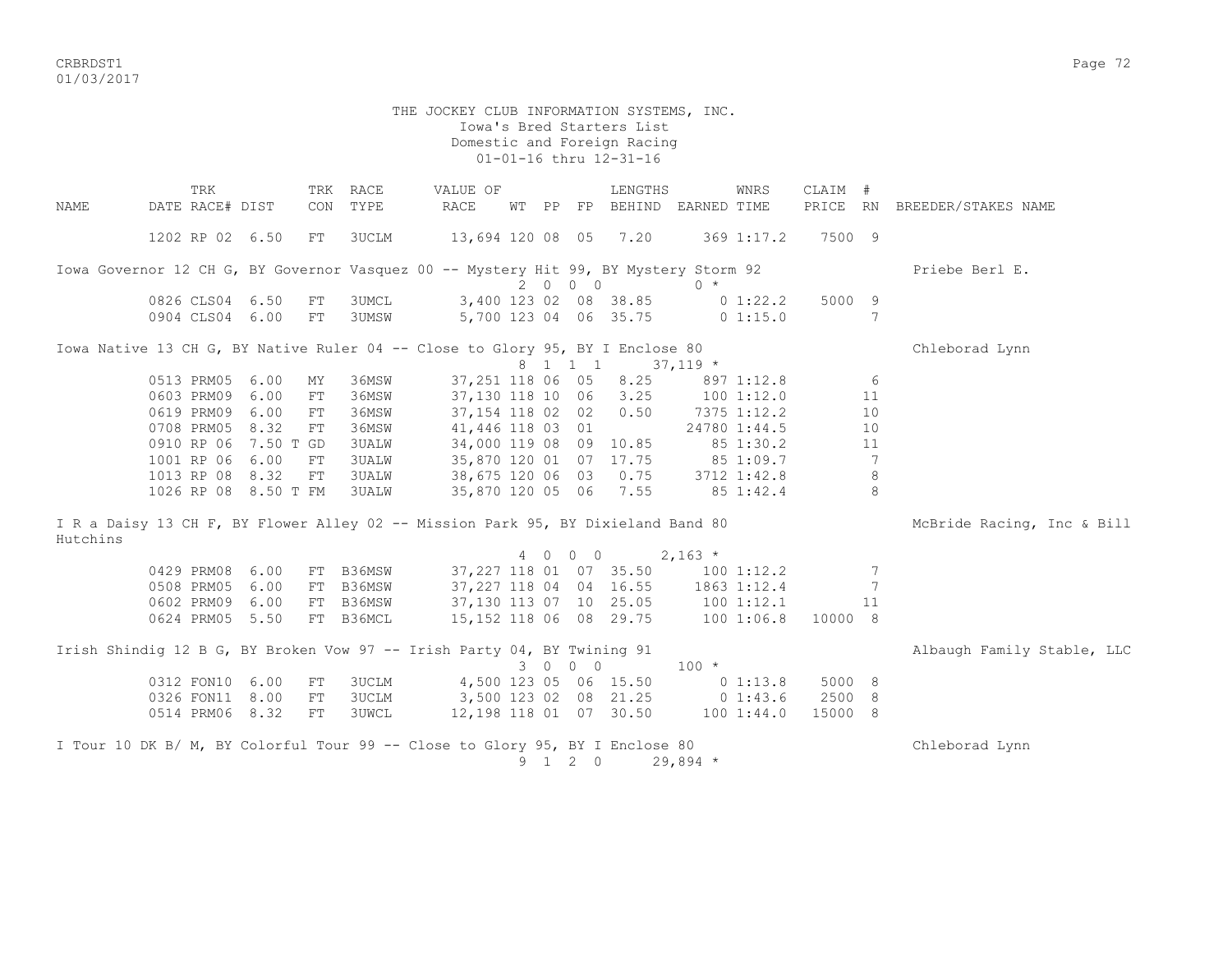CRBRDST1 Page 73 01/03/2017

|      | TRK                         |           |    | TRK RACE     | VALUE OF                                                                                                                                                |  |          | LENGTHS                            |               | WNRS         | CLAIM #            |    |                              |
|------|-----------------------------|-----------|----|--------------|---------------------------------------------------------------------------------------------------------------------------------------------------------|--|----------|------------------------------------|---------------|--------------|--------------------|----|------------------------------|
| NAME | DATE RACE# DIST             |           |    | CON TYPE     | RACE                                                                                                                                                    |  |          | WT PP FP BEHIND EARNED TIME        |               |              |                    |    | PRICE RN BREEDER/STAKES NAME |
|      |                             |           |    |              |                                                                                                                                                         |  |          |                                    |               |              |                    |    |                              |
|      | 0306 OP 06 8.00             |           |    | FT B4UCLM    |                                                                                                                                                         |  |          | 32,000 117 10 10 33.50             |               | 128 1:39.7   | 25000 10           |    |                              |
|      | 0401 OP 07                  | 8.50      |    | FT B3UCLM    | 26,000 121 04 05                                                                                                                                        |  |          | 5.35                               |               | 780 1:46.6   | 15000 11           |    |                              |
|      | 0527 PRM07 8.32             |           |    | FT B3UALW    |                                                                                                                                                         |  |          | 32,614 118 06 02 2.50              |               | 8154 1:44.5  |                    | 8  |                              |
|      | 0617 PRM08                  | 8.50      |    | FT B3USTK    | 65,000 117 07 10                                                                                                                                        |  |          | 26.50                              |               | 500 1:47.0   |                    | 11 | HAWKEYES H.                  |
|      | 0709 PRM02                  | 8.00      |    | FT B3UCLM    | 13,889 118 04 01                                                                                                                                        |  |          |                                    |               | 9309 1:39.6  | 10000 8            |    |                              |
|      |                             |           |    |              | 0806 PRM02 8.50 FT B3UAOC 32,932 118 06 02 1.75<br>0827 RP 06 8.00 T FM B3UAOC 39,457 120 06 05 5.05<br>0917 RP 01 8.00 SY B3UCLM 15,950 119 05 04 8.10 |  |          |                                    |               | 8512 1:46.0  | 15000 6            |    |                              |
|      |                             |           |    |              |                                                                                                                                                         |  |          |                                    |               | 1119 1:36.0  | 25000 6            |    |                              |
|      |                             |           |    |              |                                                                                                                                                         |  |          |                                    | $957$ 1:38.8  |              | 10000 5            |    |                              |
|      | 1006 RP 05 8.00 T FM B3USOC |           |    |              | 14,850 120 01 05 3.50                                                                                                                                   |  |          |                                    |               | 435 1:36.0   | 7500 9             |    |                              |
|      |                             |           |    |              | Itsallaboutyou 11 B G, BY Harlington 02 -- Edey's Village 98, BY Silver Deputy 85                                                                       |  |          |                                    |               |              |                    |    | Dave McShane & Don Frazier   |
|      |                             |           |    |              |                                                                                                                                                         |  | 13 6 1 3 |                                    | 61,915 $*$    |              |                    |    |                              |
|      | 0514 PRM06 8.32             |           | FT | <b>3UWCL</b> |                                                                                                                                                         |  |          | 12,198 118 08 03 6.50              |               | 1733 1:44.0  |                    | 8  |                              |
|      | 0604 PRM05                  | 8.32      | FT | 3UCLM        | 13,480 118 01 01                                                                                                                                        |  |          | $8629$ 1:44.2                      |               |              | 15000 8            |    |                              |
|      | 0625 PRM04                  | 8.32      | FT | 3UCLM        |                                                                                                                                                         |  |          | 14,143 124 08 02 nk                |               | 3683 1:43.6  | 12500 8            |    |                              |
|      | 0704 PRM09                  | 8.50      | FT | 3UAOC        |                                                                                                                                                         |  |          | 42, 218 123 03 07 11.75 100 1:45.7 |               |              | 12500 8            |    |                              |
|      | 0722 PRM03                  | 8.00      | FT | 3UCLM        | 15,190 124 06 03 8.50                                                                                                                                   |  |          |                                    |               | 1814 1:39.2  | 5000               | 7  |                              |
|      | 0805 PRM05                  | 8.32      | FT | 3UCLM        | 19,393 121 06 04 11.75                                                                                                                                  |  |          |                                    |               | $973$ 1:43.8 | 7500 6             |    |                              |
|      | 0811 PRM04                  | 8.50      | FT | 3UCLM        | 14,392 120 01 01                                                                                                                                        |  |          |                                    |               | 8904 1:45.2  | 7500 9             |    |                              |
|      | 0903 RP 08                  | 8.50 T FM |    | 3UCLM        | 15,950 119 05 03 3.00                                                                                                                                   |  |          |                                    |               | 1708 1:45.6  | 10000 10           |    |                              |
|      | 0915 RP 02                  | 5.50      | GD | 3UCLM        | 16,827 120 04 04                                                                                                                                        |  |          | 1.00                               |               | 942 1:03.6   | 10000 8            |    |                              |
|      | 1005 RP 05                  | 7.00      | FT | 3UCLM        | 11,000 120 06 01                                                                                                                                        |  |          |                                    |               | 6447 1:22.7  | 6250 8             |    |                              |
|      | 1026 RP 06                  | 6.50      | FT | 3UCLM        | 15,950 120 04 01                                                                                                                                        |  |          |                                    | $9468$ 1:16.4 |              | 10000 7            |    |                              |
|      | 1109 RP 02 8.00             |           | FT | 3USOC        | 16,892 120 03 01                                                                                                                                        |  |          |                                    | 8808 1:37.6   |              |                    | 7  |                              |
|      | 1125 RP 07 6.50             |           | FT | 3USOC        | 16,075 123 03 01                                                                                                                                        |  |          |                                    |               | 8706 1:15.7  |                    | 9  |                              |
|      |                             |           |    |              |                                                                                                                                                         |  |          |                                    |               |              |                    |    |                              |
|      |                             |           |    |              | Itscoldoutsidebaby 12 CH G, BY Spring At Last 03 -- Someday Maybebaby 98, BY Fort Chaffee 90                                                            |  |          |                                    |               |              |                    |    | Hoopes Robert                |
|      |                             |           |    |              |                                                                                                                                                         |  | 6 2 0 1  |                                    | $26,948$ *    |              |                    |    |                              |
|      | 0101 HAW01                  | 6.00      | FT | 4UMCL        |                                                                                                                                                         |  |          | 8,000 124 01 01                    |               |              | 4800 1:11.5 7500 6 |    |                              |
|      | 0619 PRM02                  | 6.00      | FT | 3UWCL        |                                                                                                                                                         |  |          | 16, 104 120 06 04 7.00 800 1:11.3  |               |              | 15000              | -7 |                              |
|      | 0707 PRM08                  | 6.00      | FT | <b>3UCLM</b> | 24,868 117 02 01                                                                                                                                        |  |          |                                    |               | 14868 1:11.4 | 25000              | 8  |                              |
|      | 0722 PRM08                  | 6.00      | FT | 3UAOC        |                                                                                                                                                         |  |          | 42,218 123 07 03 1.85              | $5074$ 1:10.3 |              |                    | 8  |                              |
|      | 0807 PRM09                  | 6.00      | FT | <b>3UALW</b> | 42,218 123 06 05                                                                                                                                        |  |          | 5.75                               |               | 9061:11.3    |                    | 8  |                              |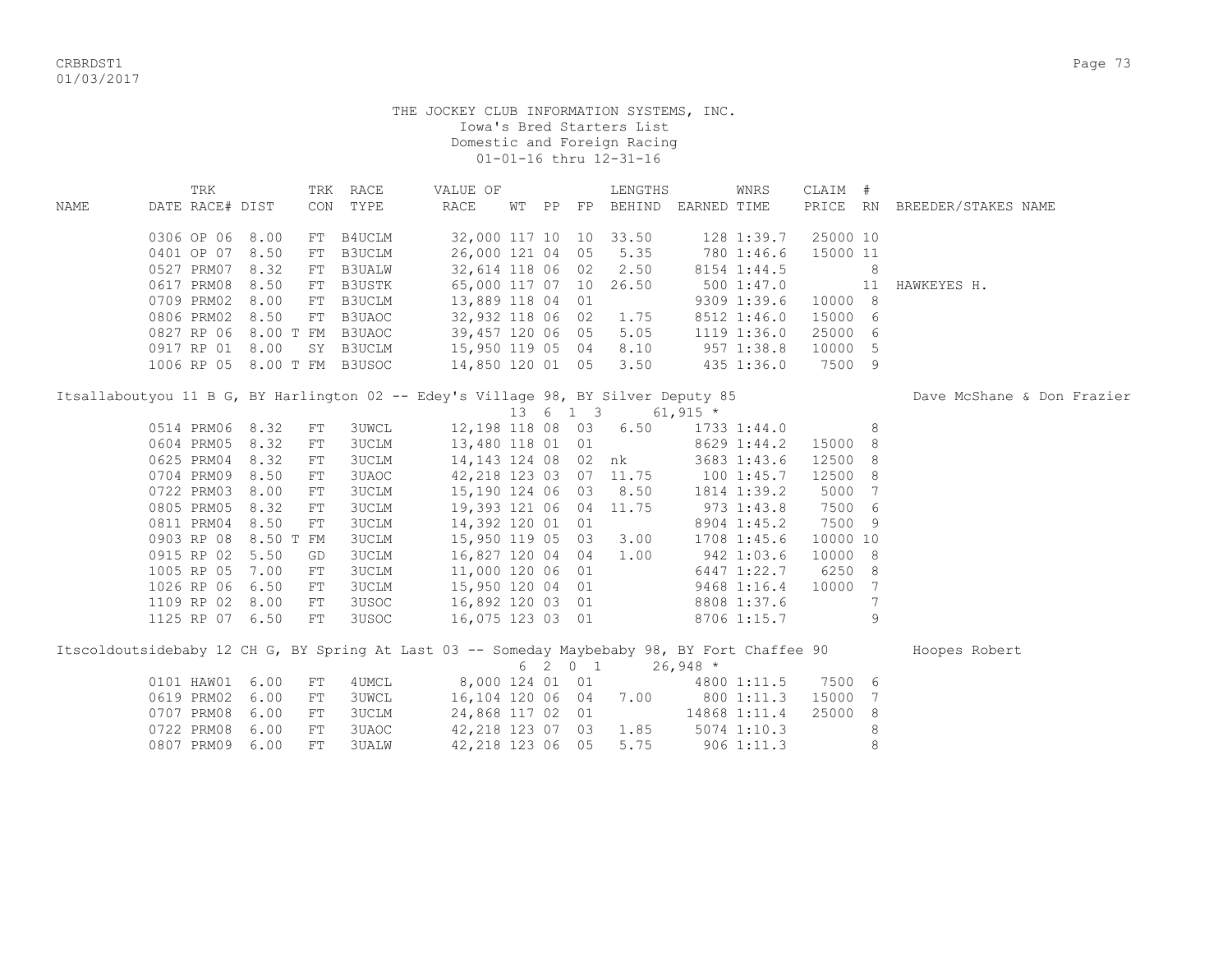CRBRDST1 Page 74 01/03/2017

|      | TRK                                                                                     |     | TRK RACE     | VALUE OF                 |  |                             | LENGTHS                           |             | WNRS           | CLAIM #  |    |                                    |
|------|-----------------------------------------------------------------------------------------|-----|--------------|--------------------------|--|-----------------------------|-----------------------------------|-------------|----------------|----------|----|------------------------------------|
| NAME | DATE RACE# DIST                                                                         | CON | TYPE         | $\mathop{\mathrm{RACE}}$ |  |                             | WT PP FP BEHIND EARNED TIME       |             |                |          |    | PRICE RN BREEDER/STAKES NAME       |
|      |                                                                                         |     |              |                          |  |                             |                                   |             |                |          |    |                                    |
|      | 0813 PRM11 6.00                                                                         | FT  | 3USTK        | 85,000 118 02 07 7.75    |  |                             |                                   |             | $500$ 1:10.5   |          |    | 9 DAN JOHNSON SPRINT S.            |
|      |                                                                                         |     |              |                          |  |                             |                                   |             |                |          |    |                                    |
|      | It's the Swede 13 B F, BY Yes It's True 96 -- Swede 02, BY Yankee Victor 96             |     |              |                          |  |                             |                                   |             |                |          |    | Hobbs William                      |
|      |                                                                                         |     |              |                          |  | $7 \quad 4 \quad 2 \quad 0$ |                                   | $150,772$ * |                |          |    |                                    |
|      | 0507 PRM05 6.00                                                                         |     | FT B3UALW    | 37,872 115 05 01         |  |                             |                                   |             | 22800 1:10.1   |          | 6  |                                    |
|      | 0520 PRM08 6.00                                                                         |     | FT B3USTK    | 60,000 115 01 01         |  |                             |                                   |             | 35400 1:11.0   |          |    | 8 MAMIE EISENHOWER S.              |
|      | 0603 PRM08 6.00                                                                         |     | FT F03STK    | 63,000 121 07 01         |  |                             |                                   |             | 37200 1:10.5 8 |          |    | BOB BRYANT S.                      |
|      | 0714 PRM02 5.00                                                                         |     | FT B3UAOC    | 30,500 118 07 06         |  |                             | 4.25                              |             | $100$ :59.0    |          | 7  |                                    |
|      | 0724 PRM08 8.32                                                                         |     | FT F03STK    | 45,000 119 03 02         |  |                             | 1.50                              |             | 9000 1:43.2    |          | 6  | IOWA REGISTERED AND FOALED THREE   |
|      | YEAR OLD FILLY ROUTE H.                                                                 |     |              |                          |  |                             |                                   |             |                |          |    |                                    |
|      | 0806 PRM08 6.00                                                                         |     | FT B3UAOC    | 38,392 115 01 01         |  |                             |                                   |             | 25872 1:10.6   |          | 7  |                                    |
|      | 0813 PRM09 8.32                                                                         |     | FT F03STK    | 103,000 120 07 02        |  |                             | 5.75                              |             |                |          |    | 20400 1:41.6 8 IOWA BREEDERS' OAKS |
|      |                                                                                         |     |              |                          |  |                             |                                   |             |                |          |    |                                    |
|      | Jackie Blu 10 DK B/ G, BY Wild Gold 90 -- Miss Feature 97, BY Prospect Feature 84       |     |              |                          |  |                             |                                   |             |                |          |    | Schutz Merrill                     |
|      |                                                                                         |     |              |                          |  | 12  4  4  1                 |                                   | 66,141 $*$  |                |          |    |                                    |
|      | 0416 EVD07 5.50<br>0428 PRM02 6.00                                                      | FT  | 4USOC        |                          |  |                             | 18,000 120 03 09 12.25 0 1:04.7   |             |                | 10000 11 |    |                                    |
|      |                                                                                         | GD  | <b>3UCLM</b> | 18,574 118 06 03 1.75    |  |                             |                                   |             | 2205 1:11.8    | 7500 8   |    |                                    |
|      | 0514 PRM02 6.00                                                                         | FT  | <b>3UWCL</b> |                          |  |                             | 24,250 118 03 02 no               |             | 5000 1:11.7    | 15000 4  |    |                                    |
|      | 0528 PRM02 6.00                                                                         | SY  | 3UCLM        | 13,480 118 05 01         |  |                             |                                   |             | 8829 1:11.7    | 15000 6  |    |                                    |
|      | 0610 PRM02 6.00                                                                         | FT  | 3UCLM        | 19,856 123 03 02         |  |                             | 4.25                              | 3975 1:11.3 |                | 10000 6  |    |                                    |
|      | 0624 PRM04 6.00                                                                         | FT  | <b>3UCLM</b> | 27,721 123 04 01         |  |                             |                                   |             | 16716 1:10.5   | 15000 6  |    |                                    |
|      | 0722 PRM08 6.00                                                                         | FT  | 3UAOC        | 42,218 123 02 06         |  |                             | 5.35                              |             | 1001:10.3      | 12500 8  |    |                                    |
|      | 0813 PRM05 8.00                                                                         | FT  | <b>3UCLM</b> | 23,086 120 02 01         |  |                             |                                   |             | 14280 1:38.5   | 10000 4  |    |                                    |
|      | 0831 RP 02 6.50                                                                         | SY  | <b>3UCLM</b> | 12,650 123 06 01         |  |                             |                                   |             | 7539 1:17.4    | 7500 6   |    |                                    |
|      | 0917 RP 03 8.00                                                                         | ΜY  | 3USOC        | 18,568 120 06 02 2.50    |  |                             |                                   |             | 3503 1:37.7    |          | 6  |                                    |
|      | 1013 RP 07 6.00                                                                         | FT  | <b>3UCLM</b> | 23,650 120 05 06 9.30    |  |                             |                                   |             | 85 1:09.8      | 20000 8  |    |                                    |
|      | 1201 RP 05 8.32                                                                         | FT  | 3UCLM        |                          |  |                             | 22,523 119 02 02 nk               |             | 3909 1:42.4    | 15000 8  |    |                                    |
|      |                                                                                         |     |              |                          |  |                             |                                   |             |                |          |    |                                    |
|      | Jackswhispertolily 12 CH G, BY Added Edge 00 -- Souvenir Secret 06, BY Souvenir Copy 95 |     |              |                          |  |                             |                                   |             |                |          |    | Pauly Maria                        |
|      |                                                                                         |     |              |                          |  | 8 1 0 0                     |                                   | $9,538$ *   |                |          |    |                                    |
|      | 0519 PRM09 6.00                                                                         | FT  | <b>3UWCL</b> |                          |  |                             | 16,031 120 03 07 11.50 100 1:12.3 |             |                |          | 10 |                                    |
|      | 0603 PRM06 8.32                                                                         | FT  | <b>3UCLM</b> | 10,000 121 05 08 20.25   |  |                             | 8343 1:12.1                       |             | 100 1:45.7     | 12500 8  |    |                                    |
|      | 0616 PRM03 6.00                                                                         | FT  | <b>3UCLM</b> | 12,843 119 07 01         |  |                             |                                   |             |                | 10000 7  |    |                                    |
|      | 0703 PRM06 6.00                                                                         | FT  | <b>3UCLM</b> | 11,241 123 02 06 14.40   |  |                             |                                   | 100 1:11.8  |                | 12500 8  |    |                                    |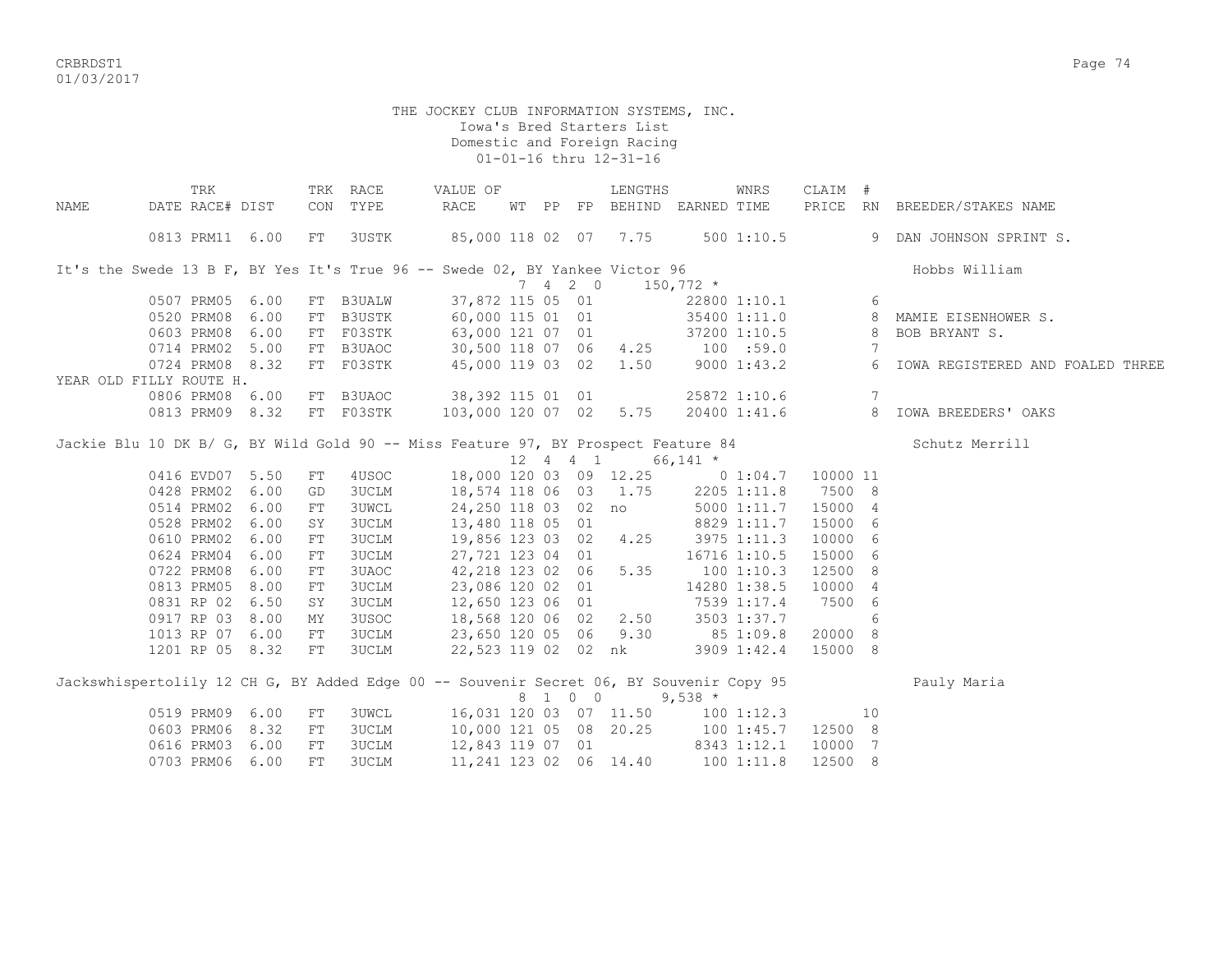CRBRDST1 Page 75 01/03/2017

#### THE JOCKEY CLUB INFORMATION SYSTEMS, INC. Iowa's Bred Starters List Domestic and Foreign Racing 01-01-16 thru 12-31-16

|                                                                         | TRK             |                      |    | TRK RACE | VALUE OF              |       |    | LENGTHS               |                                                        | WNRS       | CLAIM #  |                     |  |
|-------------------------------------------------------------------------|-----------------|----------------------|----|----------|-----------------------|-------|----|-----------------------|--------------------------------------------------------|------------|----------|---------------------|--|
| NAME                                                                    | DATE RACE# DIST |                      |    | CON TYPE | RACE                  | WT PP | FP | BEHIND                | EARNED TIME                                            |            | PRICE RN | BREEDER/STAKES NAME |  |
|                                                                         |                 | 0804 PRM07 6.00 GD   |    | 3UCLM    | 11,000 123 07 05 8.25 |       |    |                       |                                                        | 324 1:11.7 | 10000 7  |                     |  |
|                                                                         |                 | 0923 RET04 5.00 T FM |    | 3UCLM    | 7,500 115 09 07       |       |    | 8.00                  |                                                        | 100 : 56.8 | 15000 10 |                     |  |
|                                                                         | 1021 RET04      | 6.00                 | FT | 3UCLM    |                       |       |    | 5,500 120 07 04 9.50  |                                                        | 300 1:11.0 | 5000 10  |                     |  |
|                                                                         |                 | 1111 RET01 7.00      | FT | 3UCLM    |                       |       |    | 6,000 120 03 05 10.50 |                                                        | 171 1:25.6 | 7500 8   |                     |  |
| Jaco Ia 10 DK B/ M, BY Quest 99 -- Royal Epic 02, BY Tale of the Cat 94 |                 |                      |    |          |                       |       |    |                       |                                                        |            |          | Rumbaugh Carroll    |  |
|                                                                         |                 |                      |    |          |                       |       |    |                       | $0 \quad 1 \quad 2 \quad 0 \qquad 0 \quad 110 \quad *$ |            |          |                     |  |

|  |  |                           |                        |  |                       | 8 T Z O 8,418 *                 |                |         |  |
|--|--|---------------------------|------------------------|--|-----------------------|---------------------------------|----------------|---------|--|
|  |  | 0418 WRD07 5.00 SY B3UCLM |                        |  | 9,405 122 07 02 4.25  |                                 | 1586 :57.3     | 5000 9  |  |
|  |  | 0509 WRD10 5.50 MY B3UCLM |                        |  |                       | 9,075 122 06 04 4.75 476 1:04.2 |                | 5000 9  |  |
|  |  | 0619 FMT04 6.00 FT B3UCLM | 4,500 124 03 01        |  |                       |                                 | 2700 1:14.4    | 5000 5  |  |
|  |  | 0703 FMT04 8.00 MY B3UAOC | 17,600 118 04 02 2.50  |  |                       |                                 | 3200 1:43.0    | 15000 5 |  |
|  |  | 0723 PRM09 6.00 FT B3UAOC | 42,182 123 01 09 15.85 |  |                       |                                 | $100$ $1:11.1$ | 12500 9 |  |
|  |  | 0812 PRM04 6.00 FT B3UCLM | 11,864 123 06 06 10.50 |  |                       |                                 | 1001:11.7      | 7500 7  |  |
|  |  | 1208 HAW05 6.50 FT B3UCLM | 7,944 121 04 07 13.35  |  |                       |                                 | $100$ 1:16.2   | 4000 8  |  |
|  |  | 1222 HAW01 6.00 FT B3UCLM |                        |  | 7,800 121 01 06 15.25 |                                 | $156$ $1:12.5$ | 4000 6  |  |

Jafmil's Inferno 13 DK B/ F, BY Jafmil 08 -- She Be Smokin 07, BY Officer 99 Joe Nobson & Robson & Robson Thoroughbreds

| --------------- |                           |  |                        |  |                                                          |                |          |  |
|-----------------|---------------------------|--|------------------------|--|----------------------------------------------------------|----------------|----------|--|
|                 |                           |  |                        |  | $7 \quad 1 \quad 1 \quad 1 \qquad 18,587 \quad ^{\star}$ |                |          |  |
|                 | 0123 TAM05 6.00 GD F03MSW |  | 22,100 120 06 10 19.75 |  |                                                          | 200 1:12.8     | 11       |  |
|                 | 0205 TAM03 6.00 FT F03MCL |  |                        |  | 14,900 120 04 03 1.75 1595 1:12.3                        |                | 32000 6  |  |
|                 | 0616 PRM07 6.00 FT B36MSW |  | 37,154 118 02 09 9.75  |  |                                                          | $100$ 1:12.1   | 10       |  |
|                 | 0626 PRM02 6.00 MY B36MCL |  | 24,096 118 09 02 3.00  |  |                                                          | 4760 1:12.2    | 30000 10 |  |
|                 | 0714 PRM09 6.00 FT B36MCL |  | 24, 174 118 02 04 8.25 |  |                                                          | 1204 1:12.7    | 30000 8  |  |
|                 | 0723 PRM06 5.50 FT B36MCL |  | 17,311 118 06 01       |  |                                                          | 10416 1:06.2   | 15000 6  |  |
|                 | 0810 PRM04 5.50 WF B3UCLM |  | 11,332 118 03 05 16.75 |  |                                                          | $312$ $1:05.0$ | 12500 6  |  |
|                 |                           |  |                        |  |                                                          |                |          |  |

|  |  |                           |                        |  |  | Jafmils Persuader 12 DK B/ M, BY Jafmil 08 -- She's a Nasty One 04, BY Touch Gold 94 |   | Robson Joe |
|--|--|---------------------------|------------------------|--|--|--------------------------------------------------------------------------------------|---|------------|
|  |  |                           |                        |  |  | 7 3 2 0 61,636 *                                                                     |   |            |
|  |  | 0507 PRM05 6.00 FT B3UALW |                        |  |  | 37,872 120 02 02 15.75 7600 1:10.1                                                   | 6 |            |
|  |  | 0530 PRM06 6.00 FT B3UCLM | 22,317 121 01 02 1.25  |  |  | 4450 1:12.5 30000 7                                                                  |   |            |
|  |  | 0612 PRM08 8.32 FT B3UAOC | 37,848 119 03 04 13.25 |  |  | 1894 1:44.9 7                                                                        |   |            |
|  |  | 0701 PRM03 6.00 FT B3UCLM | 17,889 121 05 06 10.50 |  |  | 100 1:11.7 15000 9                                                                   |   |            |
|  |  | 0715 PRM05 6.00 FT B3UCLM | 14,640 120 10 01       |  |  | 8700 1:11.2 12500 10                                                                 |   |            |
|  |  |                           |                        |  |  |                                                                                      |   |            |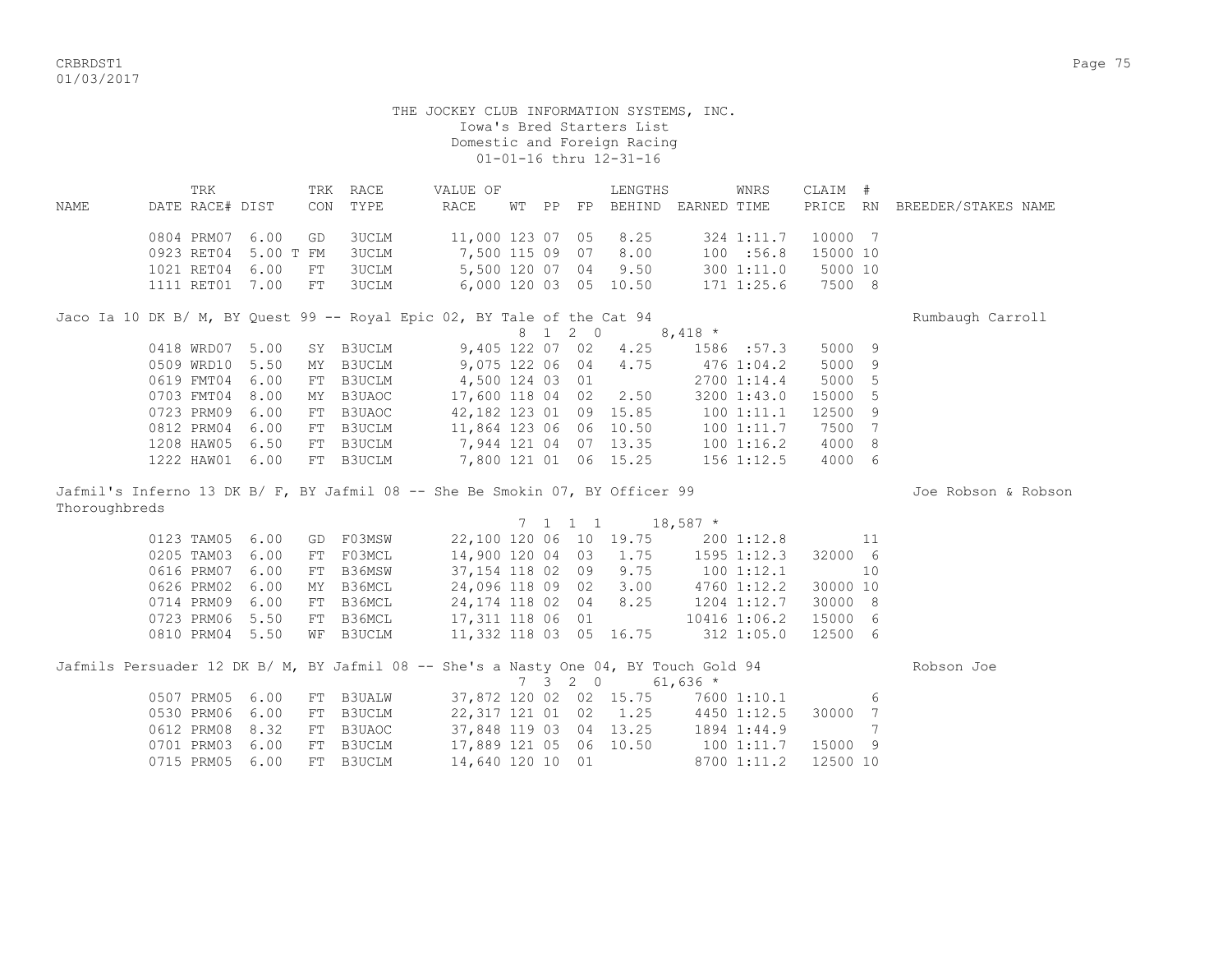CRBRDST1 Page 76 01/03/2017

 THE JOCKEY CLUB INFORMATION SYSTEMS, INC. Iowa's Bred Starters List Domestic and Foreign Racing 01-01-16 thru 12-31-16 TRK TRK RACE VALUE OF LENGTHS WNRS CLAIM # NAME DATE RACE# DIST CON TYPE RACE WT PP FP BEHIND EARNED TIME PRICE RN BREEDER/STAKES NAME 0806 PRM06 6.00 FT B3UALW 42,256 123 07 01 25452 1:12.2 7 0813 PRM03 6.00 FT B3UCLM 22,208 123 03 01 13440 1:11.1 10000 5 Jagger Added 14 GR/RO G, BY Added Edge 00 -- Rosemarini 06, BY Marino Marini 00 **Idlewood Farm LLC**  $1 \t0 \t0 \t0 \t1.225 \t*$  0810 PRM01 5.50 GD 02MCL 24,290 120 04 04 15.00 1225 1:05.3 25000 5 Jake's Jack Frost 13 CH G, BY Pollard's Vision 01 -- Highness 03, BY High Brite 84 Lafoy Jeff  $6 \t0 \t0 \t1 \t4.014 \t*$  0514 PRM05 5.00 FT 36MCL 18,589 118 01 05 12.10 444 1:01.1 20000 7 0527 PRM05 5.00 GD 36MCL 20,998 118 03 03 21.00 2535 :58.9 25000 6 0617 PRM06 6.00 FT 36MCL 15,483 118 07 07 26.50 100 1:14.2 15000 7 0701 PRM01 8.00 FT 36MCL 17,195 118 07 08 31.50 100 1:41.6 15000 9 0729 PRM03 6.00 FT 36MCL 10,710 119 03 04 6.75 735 1:15.5 12500 5 0806 PRM09 5.50 FT 36MCL 17,234 114 05 08 36.00 100 1:05.2 12500 8 Jayne's Idea 14 DK B/ F, BY Woke Up Dreamin 00 -- Star Escort 00, BY End Sweep 91 Hazen William E. Jr. 3 1 1 1 36,439 \* 0715 PRM07 5.50 FT F02MSW 41,407 119 03 02 4.75 8232 1:05.4 11 0731 PRM06 5.50 FT F02MCL 26,927 119 03 03 11.00 3259 1:07.1 50000 6 0813 PRM02 6.00 FT F02MSW 41,524 119 03 01 24948 1:12.5 8 Jayne Wayne 12 B M, BY Harlan's Holiday 99 -- Superfine City 02, BY Carson City 87 Prairie Lane Farms  $6 \t1 \t0 \t1 \t17,854$  \* 0210 GP 01 5.00 T FM B4UMSW 36,000 123 06 06 9.00 360 :56.1 8 0317 GP 08 8.00 T FM B3UMCL 23,000 123 03 05 7.10 230 1:36.7 40000 7 0413 KEE04 6.50 FT B3UMCL 21,000 122 07 01 12600 1:17.8 30000 8 0507 PRM06 6.00 FT B3UALW 37,848 123 07 04 18.75 1894 1:11.4 7 0530 PRM06 6.00 FT B3UCLM 22,317 124 03 03 1.75 2670 1:12.5 30000 7 0612 PRM08 8.32 FT B3UAOC 37,848 124 04 FF DNF 100 1:44.9 7 Jerf 13 DK B/ G, BY Wild Gold 90 -- Pretty Lil Penny 07, BY Yonaguska 98 Schott Bonnie

2 0 0 1 3,099  $*$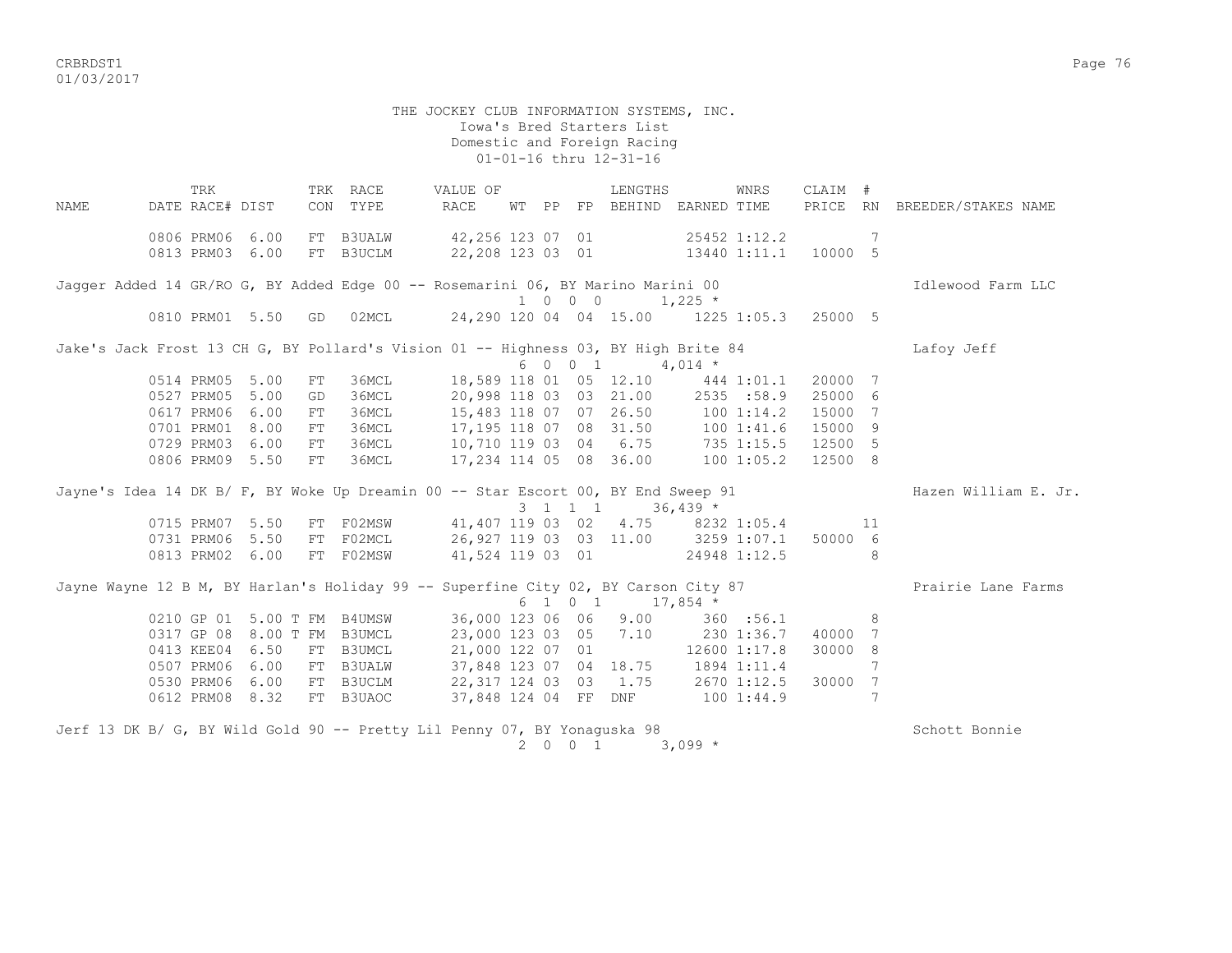CRBRDST1 Page 77 01/03/2017

> THE JOCKEY CLUB INFORMATION SYSTEMS, INC. Iowa's Bred Starters List Domestic and Foreign Racing 01-01-16 thru 12-31-16

| NAME   | TRK<br>DATE RACE# DIST                                                         |      | CON      | TRK RACE<br>TYPE | VALUE OF<br>RACE                     | WT PP |                  | LENGTHS<br>FP BEHIND EARNED TIME |            | WNRS                          | CLAIM #            |                 | PRICE RN BREEDER/STAKES NAME  |
|--------|--------------------------------------------------------------------------------|------|----------|------------------|--------------------------------------|-------|------------------|----------------------------------|------------|-------------------------------|--------------------|-----------------|-------------------------------|
|        | 0428 PRM09<br>0519 PRM01 6.00                                                  | 6.00 | ΜY<br>FT | 36MCL<br>36WMC   | 21,671 118 02 03<br>21,695 118 06 05 |       |                  | 4.50<br>5.75                     |            | 2580 1:12.6<br>$519$ $1:12.6$ | 30000 8<br>30000 7 |                 |                               |
|        | Jerrys Two Tickets 11 DK B/ G, BY Wando 00 -- Java Star 90, BY Java Gold 84    |      |          |                  |                                      |       |                  |                                  |            |                               |                    |                 | McGraw Verle                  |
|        |                                                                                |      |          |                  |                                      |       | $11 \t2 \t1 \t1$ |                                  | $24,447$ * |                               |                    |                 |                               |
|        | 0528 CBY06 8.32                                                                |      | MY       | <b>3UWCL</b>     |                                      |       |                  | 14,500 120 04 05 47.75           | 435 1:44.6 |                               | 7500 5<br>20000 8  |                 |                               |
|        | 0609 CBY04 8.00<br>0630 CBY04 8.32 T FM                                        |      | FT       | 3UCLM<br>3UCLM   | 19,000 123 01 03                     |       |                  | 9.00<br>3.75                     | 190 1:43.9 | 2090 1:38.7                   | 20000 8            |                 |                               |
|        | 0716 CBY04 7.50 T FM                                                           |      |          | <b>3UCLM</b>     | 19,000 123 06 05<br>13,500 123 07 01 |       |                  |                                  |            | 8100 1:29.9                   | 12500 12           |                 |                               |
|        | 0805 CBY05 7.50 T GD                                                           |      |          | 3UCLM            | 14,500 123 02 02                     |       |                  | 0.75                             |            |                               |                    |                 |                               |
|        |                                                                                |      |          |                  |                                      |       |                  |                                  |            | 2900 1:32.4                   | 12500 10           | 12              |                               |
|        | 0825 CBY03 7.50 T GD<br>0908 CBY01 8.00                                        |      | FT       | 3UALW<br>3UCLM   | 30,000 123 07 06<br>14,500 123 07 07 |       |                  | 3.55<br>32.25                    |            | 300 1:34.3<br>145 1:37.2      | 12500 8            |                 |                               |
|        | 0917 CBY06 7.50 T FM                                                           |      |          | 3UCLM            | 15,700 119 07 04                     |       |                  | 0.90                             |            | 580 1:32.5                    | 7500 12            |                 |                               |
|        | 1006 RP 02 8.00 T FM                                                           |      |          | 3UCLM            | 14,850 123 08 04                     |       |                  | 5.75                             | 865 1:35.9 |                               | 15000 10           |                 |                               |
|        | 1015 RP 05 8.00 T FM                                                           |      |          | 3USOC            | 14,850 120 03 01                     |       |                  |                                  |            | 8757 1:37.4                   | 7500 8             |                 |                               |
|        | 1110 RP 09 8.50 FT                                                             |      |          | 3USOC            | 16,075 123 02 07 23.35               |       |                  |                                  |            | 85 1:46.0                     | 7500 7             |                 |                               |
|        |                                                                                |      |          |                  |                                      |       |                  |                                  |            |                               |                    |                 |                               |
| Bryant | Jewels Galore 11 DK B/ M, BY Flight West 03 -- Inca Jewel 06, BY Tiger Talk 93 |      |          |                  |                                      |       |                  |                                  |            |                               |                    |                 | Marlene M. Bryant & Robert M. |
|        |                                                                                |      |          |                  |                                      |       | 3 0 1 1          |                                  | $1,020$ *  |                               |                    |                 |                               |
|        | 0618 CPW04 5.50                                                                |      | FT       | B3UCLM           |                                      |       |                  | 2,400 124 03 05 10.25            |            | 120 1:12.1                    | 2500 5             |                 |                               |
|        | 0626 CPW05 5.50                                                                |      | FT       | 3UCLM            | 2,400 119 05 02                      |       |                  | 0.50                             |            | 6001:11.2                     | 2500 6             |                 |                               |
|        | 0702 CPW05 5.50                                                                |      | FT       | 3UCLM            | 2,500 119 02 03                      |       |                  | 6.75                             |            | 3001:12.0                     | 2500 6             |                 |                               |
|        |                                                                                |      |          |                  |                                      |       |                  |                                  |            |                               |                    |                 |                               |
|        | Jiffy Jenni 13 DK B/ F, BY Silver Poet 04 -- Jiffener 90, BY Derby Wish 82     |      |          |                  |                                      |       |                  |                                  |            |                               |                    |                 | MAMAS Thoroughbreds, LLC      |
|        |                                                                                |      |          |                  |                                      |       | 6 1 2 1          |                                  | $45,639$ * |                               |                    |                 |                               |
|        | 0514 PRM09 6.00                                                                |      | FT       | B36MSW           | 37,138 118 08 02                     |       |                  | 4.25                             |            | 7400 1:13.6                   |                    | 9               |                               |
|        | 0616 PRM07 6.00                                                                |      | FT       | B36MSW           | 37, 154 118 05 03                    |       |                  | 6.50                             |            | 4425 1:12.1                   |                    | 10              |                               |
|        | 0703 PRM03 5.50                                                                |      | FT       | B36MSW           | 41,562 118 03 06                     |       |                  | 8.75                             |            | 1001:05.8                     |                    | 7               |                               |
|        | 0729 PRM09 6.00                                                                |      |          | FT B36MSW        | 41,446 118 09 01                     |       |                  |                                  |            | 24780 1:13.4                  |                    | 10              |                               |
|        | 0806 PRM06 6.00                                                                |      |          | FT B3UALW        | 42,256 118 04 02                     |       |                  | 1.50                             |            | 8484 1:12.2                   |                    | $7\phantom{.0}$ |                               |
|        | 0908 CBY04 6.00                                                                |      |          | FT B3UAOC        | 33,550 120 06 05                     |       |                  | 7.00                             |            | 450 1:11.1                    |                    | 6               |                               |
|        |                                                                                |      |          |                  |                                      |       |                  |                                  |            |                               |                    |                 |                               |

Jifquick 08 B G, BY Limehouse 01 -- Jiffener 90, BY Derby Wish 82 MAMAS Thoroughbreds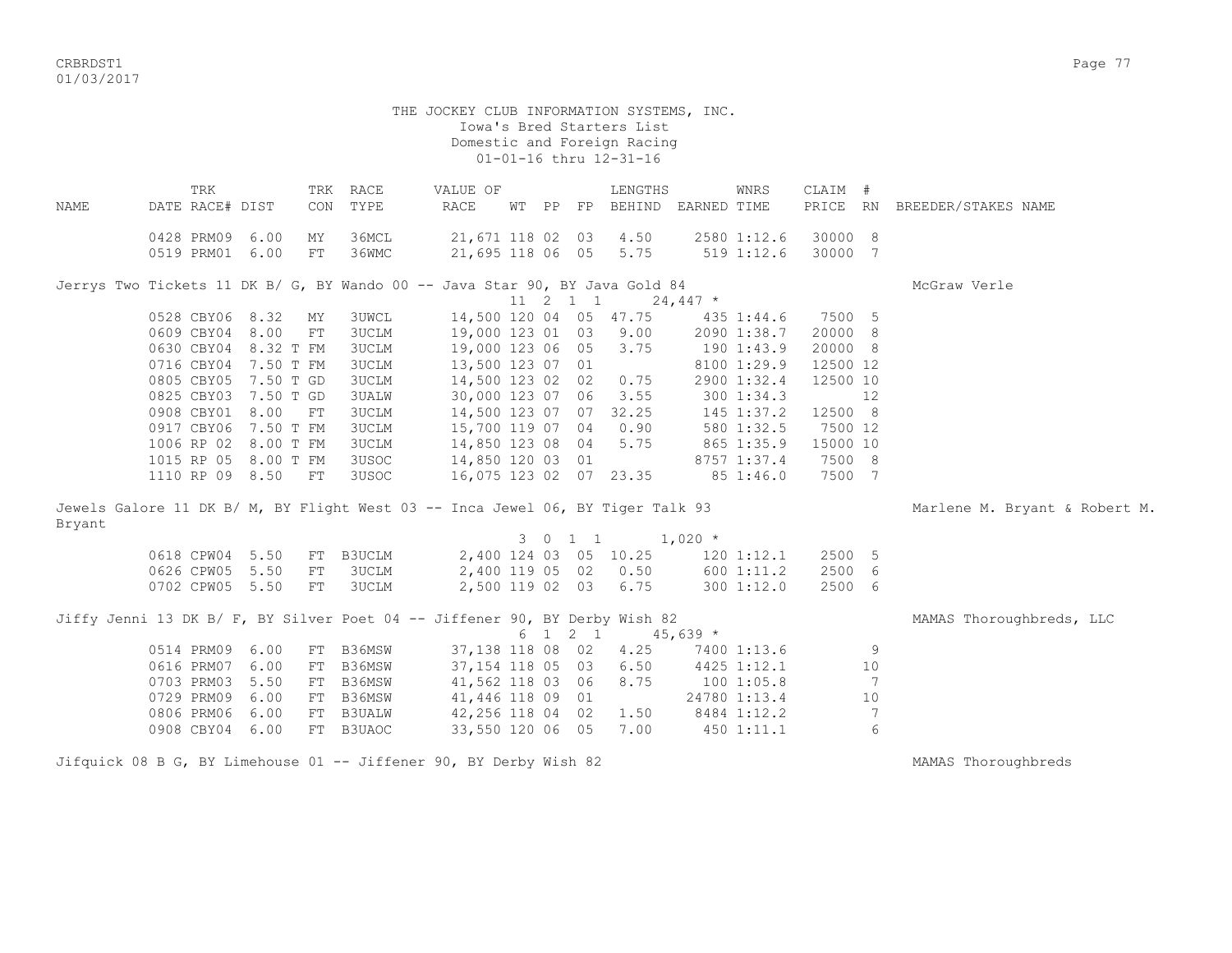CRBRDST1 Page 78 01/03/2017

|            | TRK             |                      | TRK        | RACE         | VALUE OF                                                                             |    |                 |                              | LENGTHS               |           | WNRS        | CLAIM #  |    |                                |
|------------|-----------------|----------------------|------------|--------------|--------------------------------------------------------------------------------------|----|-----------------|------------------------------|-----------------------|-----------|-------------|----------|----|--------------------------------|
| NAME       | DATE RACE# DIST |                      | CON        | TYPE         | <b>RACE</b>                                                                          | WТ | PP              |                              | FP BEHIND EARNED TIME |           |             |          |    | PRICE RN BREEDER/STAKES NAME   |
|            |                 |                      |            |              |                                                                                      |    |                 |                              |                       |           |             |          |    |                                |
|            |                 |                      |            |              |                                                                                      | 12 | $4\overline{ }$ | $3 \quad 1$                  |                       | $58,905*$ |             |          |    |                                |
|            | 0102 HAW06 6.00 |                      | FT         | 4UCLM        | 8,140 120 04 01                                                                      |    |                 |                              |                       |           | 4800 1:09.4 | 5000 8   |    |                                |
|            | 0123 OP 03      | 6.00                 | WF         | 4UWCL        | 21,000 122 09                                                                        |    |                 | 02                           | 3.00                  |           | 4200 1:11.3 | 5000 11  |    |                                |
|            | 0207 OP 02      | 6.00                 | FT         | 4UWCL        | 21,000 122 03 02                                                                     |    |                 |                              | 0.50                  |           | 4200 1:11.3 | 7500 9   |    |                                |
|            | 0221 OP 05      | 6.00                 | ${\rm FT}$ | 4UWCL        | 23,000 117 01 10                                                                     |    |                 |                              | 8.25                  |           | 66 1:10.9   | 10000 12 |    |                                |
|            | 0318 OP 04      | 6.00                 | WF         | 4UCLM        | 22,500 119 05 05                                                                     |    |                 |                              | 4.00                  |           | 675 1:11.9  | 5000 11  |    |                                |
|            | 0414 OP 06 6.00 |                      | ${\rm FT}$ | 3USTR        | 26,000 119 07 08                                                                     |    |                 |                              | 7.05                  |           | 74 1:11.4   |          | 12 |                                |
|            |                 | 0521 CBY03 5.00 T FM |            | <b>3UCLM</b> | 14,500 119 04 01                                                                     |    |                 |                              |                       |           | 8700 :56.9  | 7500 6   |    |                                |
|            |                 | 0612 CBY09 5.00 T FM |            | 3UWCL        | 17,380 119 10 01                                                                     |    |                 |                              |                       |           | 10200 :58.1 | 10000 11 |    |                                |
|            |                 | 0730 CBY09 5.00 T FM |            | 3UALW        | 30,000 123 02 02                                                                     |    |                 |                              | 2.00                  |           | 6000 :56.5  |          | 7  |                                |
|            |                 | 0813 CBY05 5.00 T GD |            | <b>3UALW</b> | 30,000 123 05 01                                                                     |    |                 |                              |                       |           | 18000 :58.5 |          | 6  |                                |
|            | 1119 CD 05 6.50 |                      | FT         | <b>3UCLM</b> | 17,910 120 01 04                                                                     |    |                 |                              | 7.00                  |           | 900 1:17.8  | 5000 8   |    |                                |
|            | 1202 TP 01 5.00 |                      | FT         | 3USTR        | 10,900 121 03 03                                                                     |    |                 |                              | 3.00                  |           | 1090 : 57.3 |          | 8  |                                |
|            |                 |                      |            |              |                                                                                      |    |                 |                              |                       |           |             |          |    |                                |
|            |                 |                      |            |              | Joezetta 13 CH F, BY Entourage 04 -- Miss Alyetta 98, BY Alysheba 84                 |    |                 |                              |                       |           |             |          |    | Nielsen Charles D.             |
|            |                 |                      |            |              |                                                                                      |    |                 | 2 0 0 0                      |                       | $397 *$   |             |          |    |                                |
|            | 0506 PRM03 5.00 |                      |            | FT B36MCL    | 15,483 118 01 07 20.30                                                               |    |                 |                              |                       |           | 1001:00.2   | 15000 7  |    |                                |
|            | 0521 PRM03 5.50 |                      |            | FT B36WMC    | 12,401 118 02 05 17.00                                                               |    |                 |                              |                       |           | 297 1:08.3  | 7500 6   |    |                                |
|            |                 |                      |            |              |                                                                                      |    |                 |                              |                       |           |             |          |    |                                |
|            |                 |                      |            |              | Jolynn's Five Gems 10 CH M, BY Winter Glitter 97 -- Little Yeoman 99, BY Stalwart 79 |    |                 |                              |                       |           |             |          |    | Col. Cameron Roth & Iowa State |
| University |                 |                      |            |              |                                                                                      |    |                 |                              |                       |           |             |          |    |                                |
|            |                 |                      |            |              |                                                                                      |    |                 | $7 \t1 \t2 \t3$              |                       | $6,397$ * |             |          |    |                                |
|            | 0402 FON03 4.00 |                      |            | FT B3UCLM    | 3,500 123 05 02                                                                      |    |                 |                              | 1.75                  |           | 700 : 46.2  | 2500 9   |    |                                |
|            | 0416 FON05 4.00 |                      |            | FT B3UCLM    | 3,500 123 02 01                                                                      |    |                 |                              |                       |           | 2100 : 46.2 | 2500 7   |    |                                |
|            | 0507 FON08 6.00 |                      |            | FT B3UCLM    | 3,500 123 04 02                                                                      |    |                 |                              | 8.00                  |           | 700 1:14.0  | 2500 9   |    |                                |
|            | 0521 HPO04 6.00 |                      |            | FT B3UCLM    | 11,500 123 06 06                                                                     |    |                 |                              | 4.80                  |           | 300 1:14.8  | 2500 10  |    |                                |
|            | 0804 PRM09 6.00 |                      |            | SY B3UCLM    | 14,053 118 09 03                                                                     |    |                 |                              | 4.00                  |           | 1781 1:13.7 | 7500 9   |    |                                |
|            | 0821 CLS04 6.00 |                      |            | FT B3UCLM    | 4,012 123 01 03                                                                      |    |                 |                              | 2.10                  |           | 408 1:15.4  | 2500 8   |    |                                |
|            | 0904 CLS03 6.00 |                      |            | FT B3UCLM    | 4,012 123 02 03                                                                      |    |                 |                              | 0.55                  |           | 408 1:15.8  | 2500 6   |    |                                |
|            |                 |                      |            |              |                                                                                      |    |                 |                              |                       |           |             |          |    |                                |
|            |                 |                      |            |              | Jonesy 13 B F, BY Jonesboro 02 -- Prado's Pride 95, BY El Prado (IRE) 89             |    |                 |                              |                       |           |             |          |    | Idlewood Farm                  |
|            |                 |                      |            |              |                                                                                      |    |                 | $11 \quad 1 \quad 3 \quad 3$ | $12,770$ *            |           |             |          |    |                                |
|            | 0406 EVD06 5.50 |                      | FT         | F03MSW       | 22,000 120 06 10 27.65                                                               |    |                 |                              |                       |           | 0 1:06.0    |          | 10 |                                |
|            | 0521 PRM03 5.50 |                      | FT         | B36WMC       | 12,401 118 01 03                                                                     |    |                 |                              | 4.00                  |           | 1485 1:08.3 | 7500 6   |    |                                |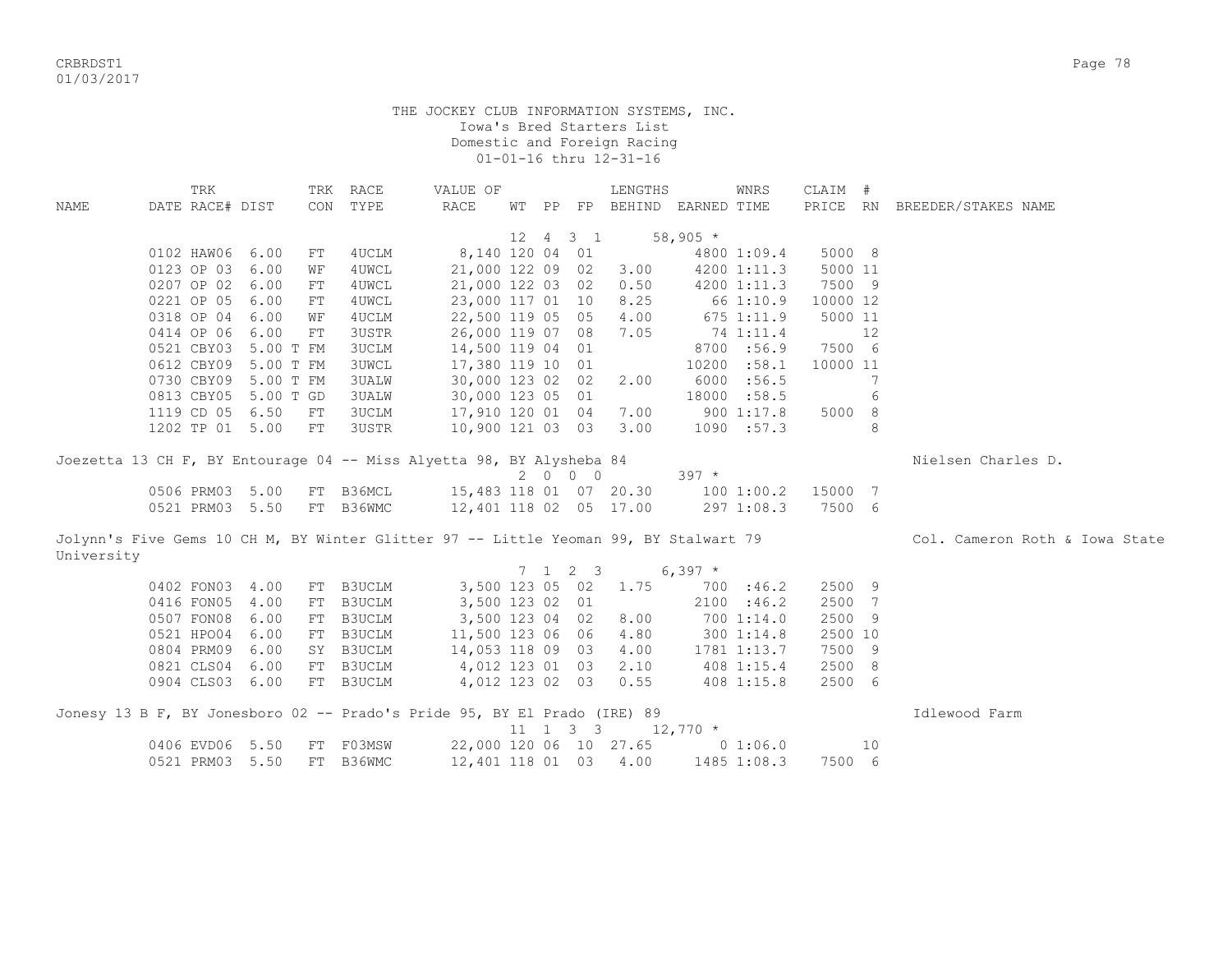CRBRDST1 Page 79 01/03/2017

|             | TRK             |      |    | TRK RACE      | VALUE OF                                                                          |    |    |          | LENGTHS                |                | WNRS            | CLAIM # |                |                              |
|-------------|-----------------|------|----|---------------|-----------------------------------------------------------------------------------|----|----|----------|------------------------|----------------|-----------------|---------|----------------|------------------------------|
| <b>NAME</b> | DATE RACE# DIST |      |    | CON TYPE      | <b>RACE</b>                                                                       | WΤ | PP | $\rm FP$ | BEHIND EARNED TIME     |                |                 |         |                | PRICE RN BREEDER/STAKES NAME |
|             |                 |      |    |               |                                                                                   |    |    |          |                        |                |                 |         |                |                              |
|             | 0605 PRM05      | 8.00 | FT | B36MCL        | 10,175 118 05 04                                                                  |    |    |          | 9.75                   |                | $675$ 1:45.2    | 12500 5 |                |                              |
|             | 0624 PRM09      | 5.50 | FT | B36MCL        | 15, 113 118 05 05                                                                 |    |    |          | 9.25                   |                | 318 1:07.2      | 10000   | - 9            |                              |
|             | 0714 PRM07      | 5.00 | FT | B36MCL        | 13,479 118 04 05                                                                  |    |    |          | 9.00                   |                | 294 1:00.1      | 10000   | 7              |                              |
|             | 0805 PRM04      | 6.00 | FT | B36MCL        | 13,049 118 03 03                                                                  |    |    |          | 14.50                  |                | $1663$ $1:13.4$ | 10000   | 6              |                              |
|             | 0812 PRM01      | 6.00 | GD | B36MCL        | 12,949 118 01 02                                                                  |    |    |          | 7.00                   |                | 1980 1:12.0     | 15000 6 |                |                              |
|             | 0821 CLS03      | 6.00 | FT | F03MSW        | 5,700 122 05 01                                                                   |    |    |          |                        |                | 3420 1:16.2     |         | 9              |                              |
|             | 0902 CLS07      | 6.50 | FT | <b>B3UALW</b> | 6,300 118 07 02                                                                   |    |    |          | 1.00                   |                | 1260 1:22.0     |         | 7              |                              |
|             | 0917 ED 05      | 5.00 |    | FT B3UCLM     | 4,500 127 06 03 6.50                                                              |    |    |          |                        | 450 :58.6      |                 | 5000 10 |                |                              |
|             | 0923 ED 04 5.00 |      |    | FT B3UALW     | 4,900 124 02 02                                                                   |    |    |          | 3.00                   |                | $1225$ $1:02.1$ |         | 5              |                              |
|             |                 |      |    |               | J T Raider 12 B G, BY Stephen Got Even 96 -- Solar Blues 98, BY Cure the Blues 78 |    |    |          |                        |                |                 |         |                | Jacobsen Thoroughbreds       |
|             |                 |      |    |               |                                                                                   |    |    | 10 1 0 0 |                        | $3,282$ *      |                 |         |                |                              |
|             | 0227 FON10      | 6.00 | FT | 3UCLM         |                                                                                   |    |    |          | 4,500 123 03 09 8.25   |                | 0 1:14.6        | 5000 9  |                |                              |
|             | 0326 FON08      | 8.00 | FT | 3UCLM         |                                                                                   |    |    |          | 4,500 123 02 05 10.50  |                | 135 1:42.4      | 5000 8  |                |                              |
|             | 0416 FON10      | 8.32 | FT | <b>3UCLM</b>  | 4,500 123 01 08 14.50                                                             |    |    |          |                        | $0\;1:46.6$    |                 | 5000 10 |                |                              |
|             | 0430 FON05      | 6.50 | ΜY | <b>3UCLM</b>  | 4,500 123 01 01                                                                   |    |    |          |                        |                | 2700 1:23.2     | 5000 6  |                |                              |
|             | 0530 PRM04      | 5.50 | FT | <b>3UCLM</b>  |                                                                                   |    |    |          | 16,080 123 07 08 16.00 |                | 1001:04.9       | 6250 8  |                |                              |
|             | 0615 PRM04      | 6.00 | FT | 4UCLM         |                                                                                   |    |    |          | 11,000 122 08 08 20.00 |                | 100 1:11.7      | 7500 8  |                |                              |
|             | 0708 PRM02      | 6.00 | FT | <b>3UCLM</b>  |                                                                                   |    |    |          | 15,090 122 05 06 23.25 |                | 1001:11.7       | 5000 6  |                |                              |
|             | 0807 CLS06      | 6.00 | FT | 3UCLM         | 6,254 123 05 06 15.10                                                             |    |    |          |                        |                | 0 1:14.2        | 5000 6  |                |                              |
|             | 0813 CLS08      | 6.50 | FT | 3UCLM         | 4,900 123 06 05 19.50                                                             |    |    |          |                        | 147 1:20.0     |                 | 5000 6  |                |                              |
|             | 0918 ED 08 5.00 |      | FT | 3UCLM         |                                                                                   |    |    |          | 4,100 126 10 08 11.60  | 0:58.4         |                 | 2500 10 |                |                              |
|             |                 |      |    |               | Judge Money 13 B G, BY Silver Poet 04 -- Judge This 08, BY Rockport Harbor 02     |    |    |          |                        |                |                 |         |                | Judge Terry William          |
|             |                 |      |    |               |                                                                                   |    |    | 9 1 1 2  |                        | $25,611$ *     |                 |         |                |                              |
|             | 0319 FG 05      | 6.00 | FT | 03MCL         |                                                                                   |    |    |          | 24,090 120 04 04 11.75 |                | 1440 1:11.5     | 40000 8 |                |                              |
|             | 0430 PRM09      | 6.00 | SY | 36MSW         | 37,130 118 09 02                                                                  |    |    |          | 9.00                   |                | 7350 1:11.1     |         | 11             |                              |
|             | 0515 PRM03      | 6.00 | FT | 36MSW         | 37,202 118 08 03                                                                  |    |    |          | 5.50                   |                | 4455 1:12.0     |         | 8              |                              |
|             | 0619 PRM09      | 6.00 | FT | 36MSW         | 37,154 118 10 10 26.50                                                            |    |    |          |                        | $100$ $1:12.2$ |                 |         | 10             |                              |
|             | 0709 PRM01      | 5.50 | FT | 36MCL         | 20,820 118 04 03 13.75                                                            |    |    |          |                        |                | 2520 1:04.9     | 20000 5 |                |                              |
|             | 0724 PRM06      | 5.50 | FT | 36MCL         | 17,234 118 06 04                                                                  |    |    |          | 4.75                   |                | 854 1:06.8      | 15000 8 |                |                              |
|             | 0810 PRM05      | 5.00 | MY | 36MCL         | 13,796 118 05 01                                                                  |    |    |          |                        |                | 8652 :58.6      | 12500   | $\overline{7}$ |                              |
|             | 0825 CBY07      | 5.00 | FT | <b>3UCLM</b>  |                                                                                   |    |    |          | 13,500 120 04 07 22.50 |                | 135 :58.1       | 12500 9 |                |                              |
|             |                 |      |    |               |                                                                                   |    |    |          |                        |                |                 |         |                |                              |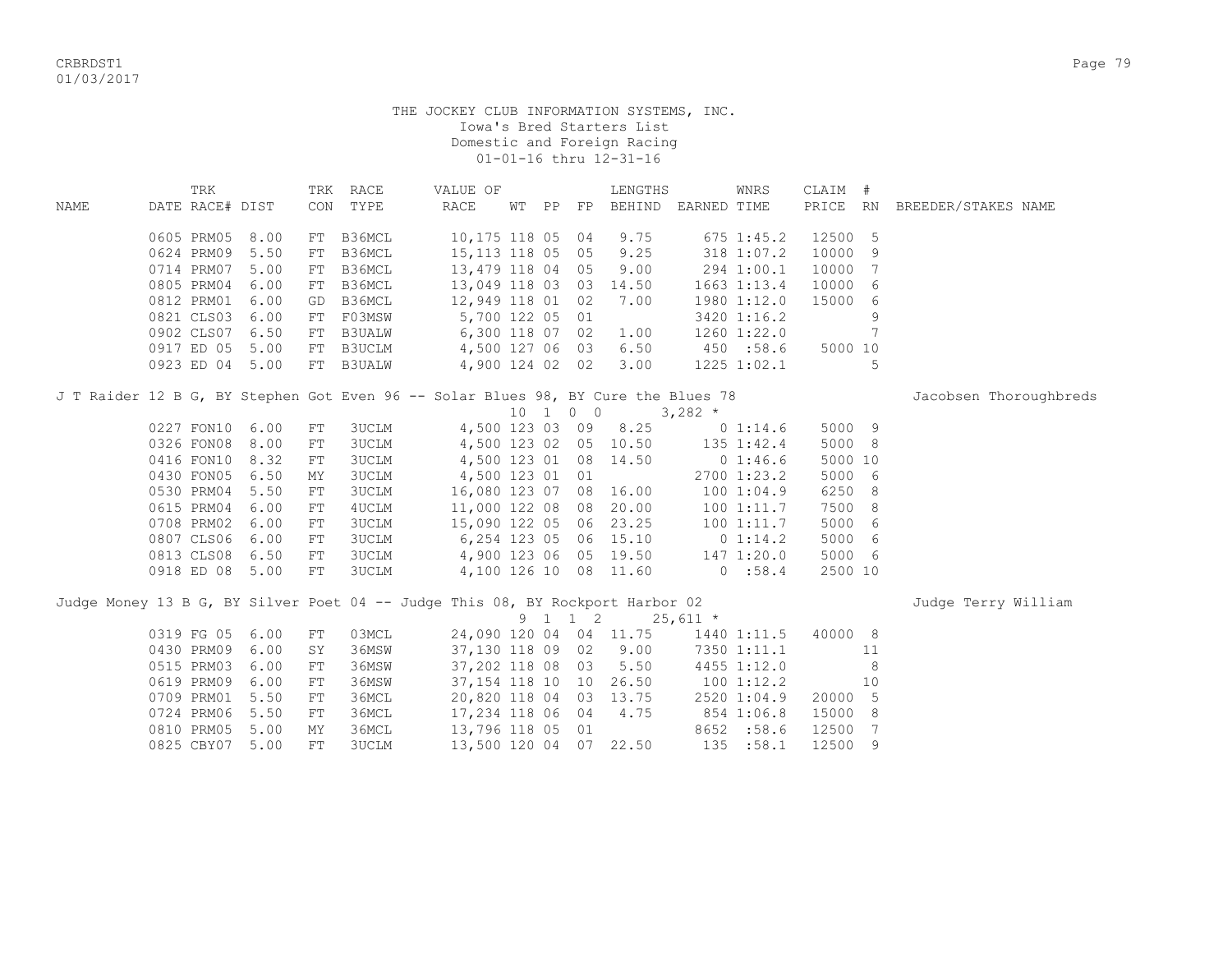CRBRDST1 Page 80 01/03/2017

|      | TRK             |      |     | TRK RACE         | VALUE OF                                                                                 |  |                          | LENGTHS                                |                | WNRS                                     | CLAIM #  |     |                                                      |
|------|-----------------|------|-----|------------------|------------------------------------------------------------------------------------------|--|--------------------------|----------------------------------------|----------------|------------------------------------------|----------|-----|------------------------------------------------------|
| NAME | DATE RACE# DIST |      |     | CON TYPE         | RACE                                                                                     |  | WT PP FP                 | BEHIND EARNED TIME                     |                |                                          | PRICE RN |     | BREEDER/STAKES NAME                                  |
|      | 0917 CBY03 5.50 |      | FT  | 3UCLM            | 10,500 120 04 07 7.90 105 1:04.5                                                         |  |                          |                                        |                |                                          | 6250 9   |     |                                                      |
|      |                 |      |     |                  | Jumped the Harbor 10 DK B/ M, BY Jump Start 99 -- Above the Harbor 98, BY Petionville 92 |  |                          |                                        |                |                                          |          |     | Barnett Robert                                       |
|      |                 |      |     |                  |                                                                                          |  | $7\quad 2\quad 1\quad 0$ | $22,719$ *                             |                |                                          |          |     |                                                      |
|      | 0428 PRM08      | 6.00 |     | MY B3UALW        |                                                                                          |  |                          | 42,148 118 08 07 18.75                 |                | $100$ $1:11.1$                           |          | 9   |                                                      |
|      | 0519 PRM07      | 6.00 |     | FT B3UCLM        | 17,347 118 01 05 13.05                                                                   |  |                          |                                        |                | 414 1:12.2 15000 7<br>2727 1:04.3 7500 9 |          |     |                                                      |
|      | 0602 PRM07      | 5.50 |     | FT B3UCLM        | 11,631 119 09 02 4.50                                                                    |  |                          |                                        |                |                                          |          |     |                                                      |
|      | 0721 PRM04      | 5.00 |     | FT B3UCLM        | 13,916 118 03 01                                                                         |  |                          |                                        |                | 9396 :58.3                               | 7500 7   |     |                                                      |
|      | 0731 PRM08      | 6.00 |     | FT B3UCLM        | 16,578 123 03 01                                                                         |  |                          |                                        |                | 9912 1:12.4                              | 6250 7   |     |                                                      |
|      | 0910 RP 09      |      |     | 5.00 T GD B3UCLM |                                                                                          |  |                          | 15,950 121 07 08 6.65 85 :57.7         |                |                                          | 10000 10 |     |                                                      |
|      | 1005 RP 02 6.00 |      |     | FT B3UCLM        | 10,450 120 08 06                                                                         |  |                          |                                        | 7.00 85 1:11.4 |                                          | 5000 8   |     |                                                      |
|      |                 |      |     |                  | Just Daydreaming 14 B F, BY Jafmil 08 -- Christina's Dream 05, BY Phone Trick 82         |  |                          |                                        |                |                                          |          |     | Joe Robson Thoroughbreds                             |
|      |                 |      |     |                  |                                                                                          |  |                          | 4 1 1 0 15,860 *                       |                |                                          |          |     |                                                      |
|      | 0715 PRM07      | 5.50 |     | FT F02MSW        |                                                                                          |  |                          | 41,407 119 02 07 21.50 100 1:05.4      |                |                                          |          | 11  |                                                      |
|      | 0724 PRM03      | 5.50 |     | FT F02MCL        |                                                                                          |  |                          | 24,212 120 05 02 hd 4844 1:07.7        |                |                                          | 25000 7  |     |                                                      |
|      | 0805 PRM03      | 5.50 |     | FT FO2MCL        |                                                                                          |  |                          | 17, 311 119 02 01 10416 1:07.3 15000 6 |                |                                          |          |     |                                                      |
|      | 0813 PRM07 6.00 |      |     | FT F02STK        |                                                                                          |  |                          |                                        |                |                                          |          |     | 90,000 117 08 07 15.10 500 1:11.9 8 IOWA SORORITY S. |
|      |                 |      |     |                  | Just Jilly 14 B F, BY Yes It's True 96 -- Just Jill 01, BY Semoran 93                    |  |                          |                                        |                |                                          |          |     | Hemba Brad                                           |
|      |                 |      |     |                  |                                                                                          |  | 4 0 0 1                  |                                        | $3,501$ *      |                                          |          |     |                                                      |
|      | 0625 PRM07      | 5.00 |     | FT F02MSW        |                                                                                          |  |                          | 41,446 118 06 09 17.60                 |                | 100 :59.5                                |          | 10  |                                                      |
|      | 0709 PRM07      | 5.50 |     | FT F02MCL        | 24,096 120 02 06 12.00                                                                   |  |                          |                                        | 100 1:06.6     |                                          | 25000 10 |     |                                                      |
|      | 0724 PRM01      | 5.50 |     | FT F02MCL        | 24,251 120 02 04 5.75                                                                    |  |                          |                                        | 1218 1:07.5    |                                          | 25000 6  |     |                                                      |
|      | 0805 PRM03 5.50 |      |     | FT FO2MCL        |                                                                                          |  |                          | 17,311 121 04 03 7.00                  |                | 2083 1:07.3                              | 15000 6  |     |                                                      |
|      |                 |      |     |                  | J W Red 13 CH G, BY Include 97 -- Just Jill 01, BY Semoran 93                            |  |                          |                                        |                |                                          |          |     | Hemba Brad                                           |
|      |                 |      |     |                  |                                                                                          |  |                          | 11 0 2 2 9,264 $*$                     |                |                                          |          |     |                                                      |
|      | 0505 PRM01 5.00 |      | FT  | 36WMC            |                                                                                          |  |                          | 15,483 120 06 05 12.75 369 :59.2       |                |                                          | 15000 7  |     |                                                      |
|      | 0514 PRM05      | 5.00 | FT  | 36MCL            | 18,589 120 03 03 6.60                                                                    |  |                          |                                        |                | 2220 1:01.1                              | 20000 7  |     |                                                      |
|      | 0528 PRM01      | 6.00 | GD  | 36MCL            | 15,507 118 02 04 12.75                                                                   |  |                          |                                        | 775 1:12.8     |                                          | 15000 6  |     |                                                      |
|      | 0615 PRM01      | 8.00 | FT  | 36MCL            |                                                                                          |  |                          | 15,507 118 04 02 hd                    |                | 3100 1:43.4                              | 15000 6  |     |                                                      |
|      | 0701 PRM01 8.00 |      | FT. | 36MCL            | 17, 195 119 04 05 22.50                                                                  |  |                          |                                        |                | 363 1:41.6                               | 15000    | - 9 |                                                      |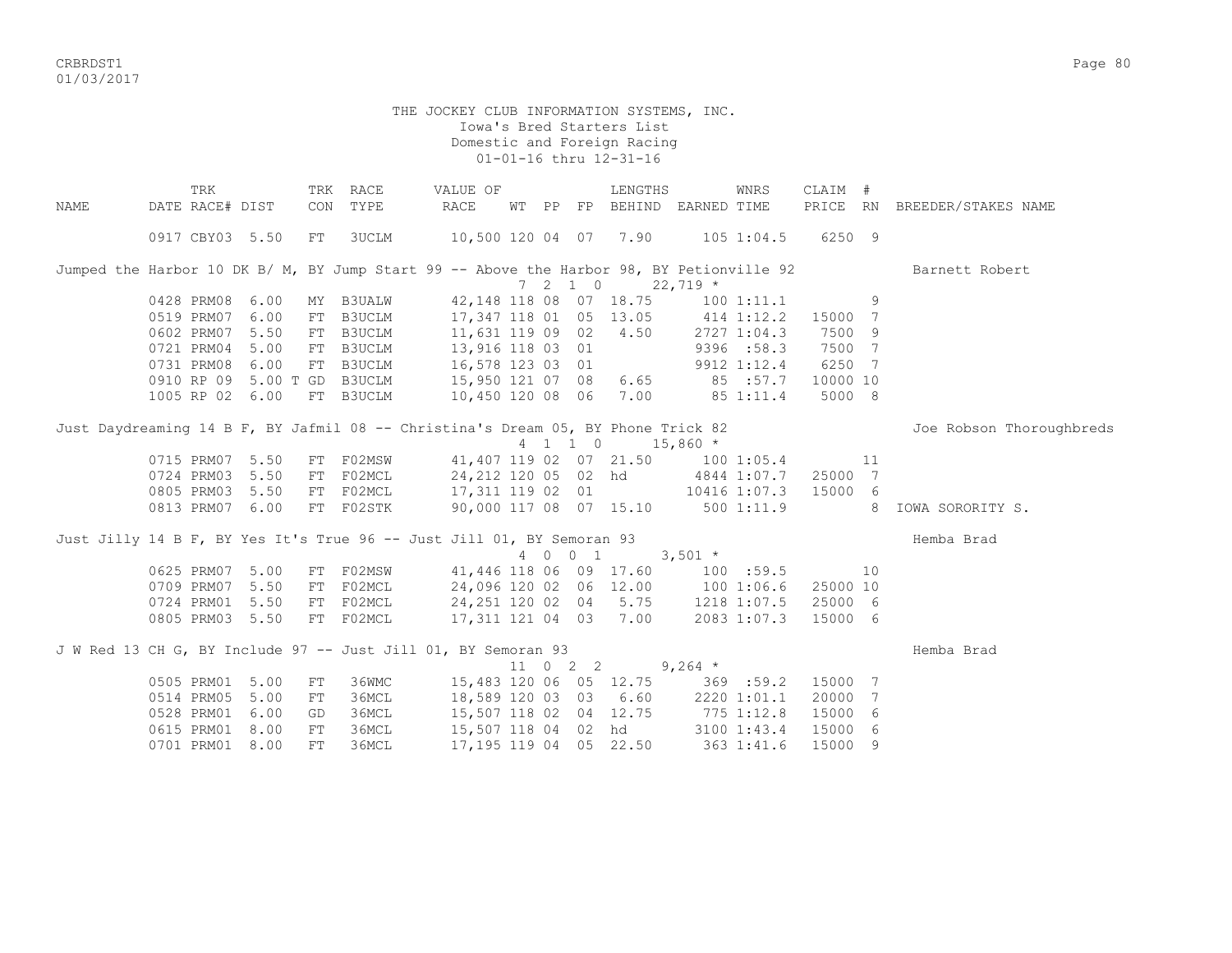CRBRDST1 Page 81 01/03/2017

 THE JOCKEY CLUB INFORMATION SYSTEMS, INC. Iowa's Bred Starters List Domestic and Foreign Racing 01-01-16 thru 12-31-16 TRK TRK RACE WALUE OF THENGTHS WINRS CLAIM # NAME DATE RACE# DIST CON TYPE RACE WT PP FP BEHIND EARNED TIME PRICE RN BREEDER/STAKES NAME 0717 PRM01 8.32 SY 36MCL 13,787 121 03 04 16.50 718 1:46.2 12500 6 0728 PRM03 8.50 FT 36MCL 17,272 120 07 05 9.50 369 1:51.1 15000 7 0806 PRM09 5.50 FT 36MCL 17,234 121 04 06 13.25 100 1:05.2 15000 8 0812 CLS08 6.00 FT 3UMCL 3,655 113 01 04 6.85 170 1:15.0 5000 9 0812 CLS08 6.00 FT 3UMCL 3,655 113 01 04 6.85 170 1:15.0 5000 9<br>0826 CLS04 6.50 FT 3UMCL 3,400 118 04 02 hd 680 1:22.2 5000 9 0918 ED 03 5.00 FT 3UMSW 4,000 126 01 03 4.25 400 1:00.6 8 Kalebs Mine 14 CH G, BY Discreetly Mine 07 -- Friendly Emma 07, BY Friendly Lover 88 Hemba Brad  $2 \t 0 \t 0 \t 0 \t 1.458 \t \star$ 0716 PRM05 5.50 FT 02MSW 41,524 118 07 06 12.00 100 1:05.7 8<br>0804 PRM01 5.50 FT 02MCL 27,027 120 02 04 11.60 1358 1:05.8 50000 6 0804 PRM01 5.50 FT 02MCL 27,027 120 02 04 11.60 1358 1:05.8 50000 6 Kankle 12 DK B/ M, BY Category Five 95 -- Milady's Honor 98, BY Bound by Honor 91 Francois Scott 5 0 1 0 3,251 \* 0609 PRM07 5.00 FT B36MCL 15,434 124 03 07 13.75 100 1:01.4 15000 9<br>0624 PRM09 5.50 FT B36MCL 15,113 123 03 07 16.00 100 1:07.2 10000 9 0624 PRM09 5.50 FT B36MCL 15,113 123 03 07 16.00 100 1:07.2 10000 9 0714 PRM03 5.00 FT B36MCL 13,143 123 02 05 8.25 291 1:00.9 10000 7 0728 PRM09 5.00 FT B36MCL 13,686 123 10 02 2.50 2660 1:01.6 10000 10 0810 PRM07 5.00 GD B36MCL 10,660 123 08 06 15.00 100 :58.4 10000 8 Karaoke King 11 DK B/ G, BY Singing Saint 04 -- Prize Packet 03, BY Prized 86 Windsor Thoroughbreds  $8 \quad 1 \quad 1 \quad 0 \quad 4.722 \quad ^{\star}$  0522 PRM01 5.50 FT 36MCL 12,401 123 04 04 12.85 619 1:07.3 7500 6 0612 PRM02 5.50 FT 36MCL 12,377 123 01 04 5.00 613 1:06.7 7500 7 0701 PRM01 8.00 FT 36MCL 17,195 119 05 06 25.25 100 1:41.6 12500 9<br>0721 PRM09 5.00 FT 36MCL 14,321 123 05 06 7.35 100 1:00.1 10000 6 0721 PRM09 5.00 FT 36MCL 14,321 123 05 06 7.35 100 1:00.1 10000 6 0805 CLS01 6.00 FT 3UMCL 4,000 123 05 01 2400 1:15.4 10000 7 0904 CLS02 6.00 FT 3UCLM 4,268 123 02 FF DNF 0 1:14.2 5000 5 1008 LBG02 6.00 FT 3UCLM 4,550 120 05 02 2.00 890 1:11.4 3200 6 1015 LBG04 6.00 GD 3UALW 4,750 120 06 07 7.25 0 1:11.9 7

Kaspian Warrior 12 DK B/ G, BY Notional 04 -- American Baby 02, BY Conquistador Cielo 79 Hicklin Christine Aaron Dr. DVM 3 0 0 1 1,785 \*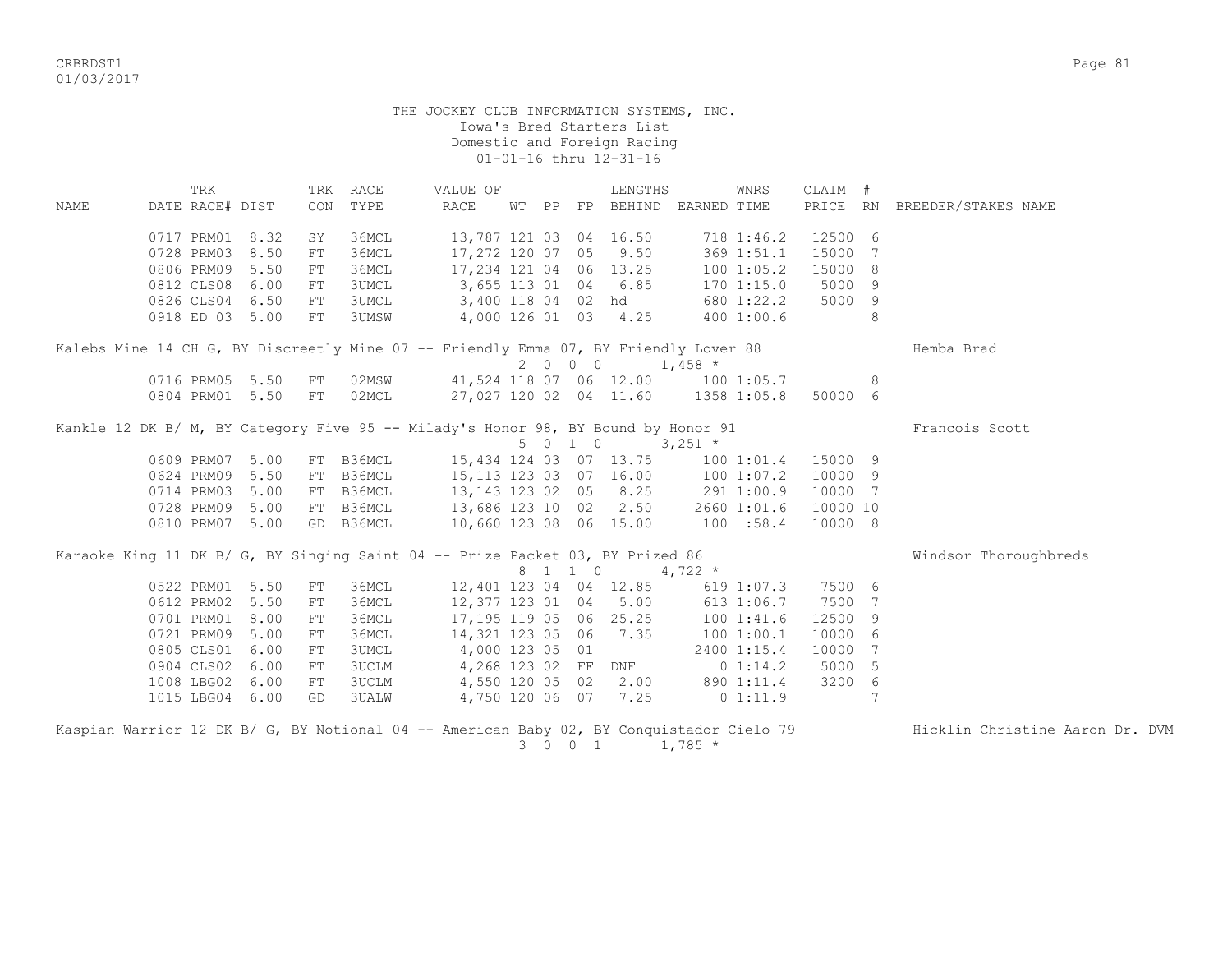CRBRDST1 Page 82 01/03/2017

#### THE JOCKEY CLUB INFORMATION SYSTEMS, INC. Iowa's Bred Starters List Domestic and Foreign Racing 01-01-16 thru 12-31-16

 TRK TRK RACE VALUE OF LENGTHS WNRS CLAIM # NAME DATE RACE# DIST CON TYPE RACE WT PP FP BEHIND EARNED TIME PRICE RN BREEDER/STAKES NAME 0507 PRM03 4.50 FT 36MCL 10,937 123 01 03 3.50 1685 :53.3 20000 6 0605 PRM04 6.00 FT 36MCL 15,334 123 05 09 3.50 0 1:15.0 15000 9 0810 PRM05 5.00 MY 36MCL 13,796 123 07 07 19.25 100 :58.6 12500 7 Katistrophictoyou 14 CH G, BY Tale of Ekati 05 -- Souvenir Secret 06, BY Souvenir Copy 95 Pauly Maria 2 0 0 1 4,925  $*$ 0610 PRM06 4.50 FT 02MSW 37,154 118 07 03 hd 4425 :53.8 10<br>0813 PRM06 6.00 FT A02STK 90,000 115 08 07 9.25 500 1:12.0 11 IOWA CRADLE S. 0813 PRM06 6.00 FT A02STK 90,000 115 08 07 9.25 Kaylee 14 DK B/ F, BY Save Big Money 03 -- Goldenbulletday 07, BY Dehere 91 Spencer Robin  $4 \t0 \t0 \t1 \t3.186 \t*$  0724 PRM03 5.50 FT F02MCL 24,212 115 06 04 3.60 1211 1:07.7 25000 7 0813 PRM02 6.00 FT F02MSW 41,524 120 04 07 27.75 100 1:12.5 8 0827 CBY01 4.50 FT F02MCL 14,500 118 07 03 4.10 1595 :53.2 20000 8 0917 CBY01 6.00 FT F02MSW 28,000 119 04 08 46.35 280 1:10.8 8 Kenzie's Logic 13 DK B/ F, BY Defy Logic 00 -- Dancing for Bounty 97, BY Pirate's Bounty 75 Nielsen Charles D. 3 0 0 0 300 \* 0604 PRM09 5.50 FT B36MCL 21,671 118 02 08 17.00 100 1:07.6 30000 8 0624 PRM05 5.50 FT B36MCL 15,152 118 04 06 18.25 100 1:06.8 10000 8 0710 PRM09 6.00 FT B36MCL 13,933 118 03 08 19.00 100 1:12.9 10000 10 Kera Kera 12 DK B/ M, BY Sharp Humor 03 -- Camela Carson 02, BY Lord Carson 92 RPM Thoroughbreds  $15 \t6 \t1 \t3 \t84,748$  \* 0112 TUP02 5.50 FT B4USTR 8,800 118 03 02 1.25 1584 1:03.5 6 0206 TUP07 7.50 T FM B4UCLM 9,700 118 09 07 3.60 97 1:31.5 8000 9 0220 TUP03 5.50 FT B3USTR 8,160 119 05 01 4861 1:03.7 7 0313 TUP02 6.50 FT B3USTR 7,650 121 03 01 4604 1:15.9 6 0329 TUP06 6.00 FT B3USTR 8,160 123 02 01 4811 1:09.6 8 0428 PRM08 6.00 MY B3UALW 42,148 123 06 01 25200 1:11.1 9 0520 PRM08 6.00 FT B3USTK 60,000 123 03 07 9.50 500 1:11.0 8 MAMIE EISENHOWER S. 0617 PRM08 8.50 FT B3USTK 65,000 114 09 04 5.75 3125 1:47.0 11 HAWKEYES H. 0702 PRM06 6.00 FT B3UAOC 43,003 120 03 03 0.35 5255 1:10.8 8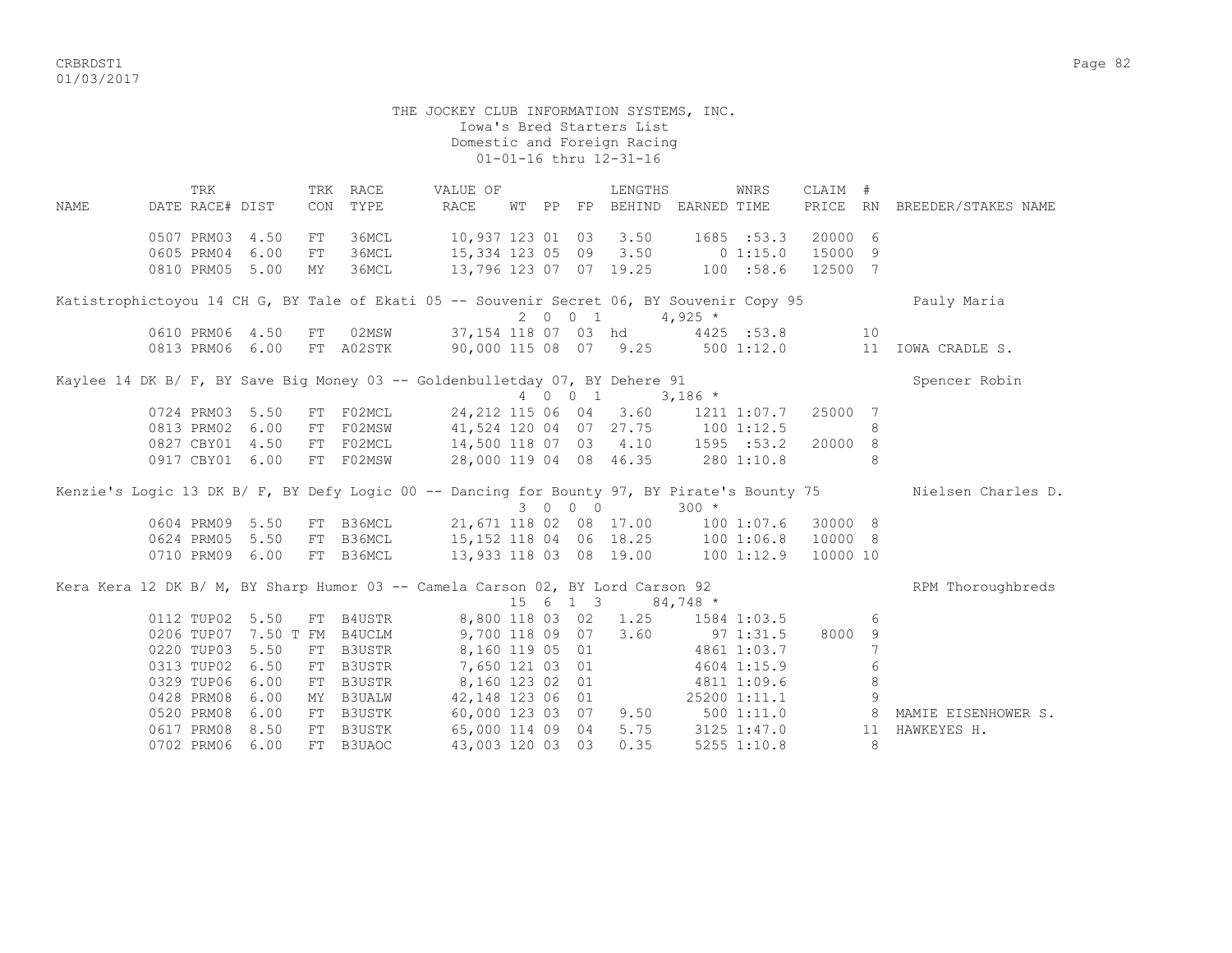CRBRDST1 Page 83 01/03/2017

|      | TRK                         |                    | TRK RACE      | VALUE OF                                                                        |  |         | LENGTHS                            |            | WNRS         | CLAIM #        |                |                              |
|------|-----------------------------|--------------------|---------------|---------------------------------------------------------------------------------|--|---------|------------------------------------|------------|--------------|----------------|----------------|------------------------------|
| NAME | DATE RACE# DIST             |                    | CON TYPE      | RACE                                                                            |  |         | WT PP FP BEHIND EARNED TIME        |            |              |                |                | PRICE RN BREEDER/STAKES NAME |
|      | 0714 PRM02 5.00             | FT                 | B3UAOC        | 30,500 120 06 05                                                                |  |         | 3.75                               | 909 : 59.0 |              |                | 7              |                              |
|      | 0813 PRM08                  | 8.32<br>FT         | B4USTK        | 100,000 122 06 03                                                               |  |         | 4.25                               |            | 97501:42.6   |                | 11             | DONNA REED S.                |
|      | 1022 TUP07                  | 6.00<br>FT         | B3USTK        | 30,000 119 04 03                                                                |  |         | 3.25                               |            | 3000 1:10.5  |                | 5              | PRINCESS OF PALMS S.         |
|      | 1108 TUP01 8.00 T FM B3UALW |                    |               | 15,000 120 05 01                                                                |  |         |                                    |            | 9207 1:36.8  |                | 6              |                              |
|      | 1126 TUP04 8.00 T FM B3USTK |                    |               | 30,000 122 08 04<br>17,000 124 03 01                                            |  |         | 5.00                               |            |              | 1410 1:35.3 11 |                | QUEEN OF THE GREEN S.        |
|      | 1226 TUP03 6.00             |                    | FT B3UAOC     |                                                                                 |  |         |                                    |            | 10435 1:10.9 |                | 6              |                              |
|      |                             |                    |               | The Kid Don 09 DK B/ G, BY Humming 96 -- Blumin Special 98, BY Blumin Affair 91 |  |         |                                    |            |              |                |                | Lamborn Robert               |
|      |                             |                    |               |                                                                                 |  |         | 8 5 1 1 1 13,528 *                 |            |              |                |                |                              |
|      | 0306 FON03                  | 4.00<br>FT         | 3UCLM         | 4,400 123 07 03                                                                 |  |         | 5.00                               |            | 528 : 45.8   | 3500 7         |                |                              |
|      | 0313 FON06                  | 4.00<br>${\rm FT}$ | <b>3UCLM</b>  | 3,500 123 02 01                                                                 |  |         |                                    |            | 2100 : 45.6  | 2500 10        |                |                              |
|      | 0717 ARP05                  | 5.50<br>FT         | <b>3UCLM</b>  |                                                                                 |  |         | 5,000 119 02 02 1.75               |            | 10001:03.9   | 2500           | $\overline{7}$ |                              |
|      | 0828 SWF05                  | 5.50<br>FT         | <b>3UCLM</b>  | 4,600 126 08 01                                                                 |  |         |                                    |            | 2300 1:06.3  | 4000 9         |                |                              |
|      | 0903 CWF08                  | 5.00<br>FT         | 3USOC         | 4,700 126 04 01                                                                 |  |         |                                    |            | 2350 :59.5   |                | 6              |                              |
|      | 0917 ED 06                  | 5.00<br>FT         | <b>3UCLM</b>  | 4,500 126 01 01                                                                 |  |         |                                    |            | 2250 :56.9   | 3500 8         |                |                              |
|      | 0923 ED 05 5.00             | FT                 | <b>3USTK</b>  | 6,000 126 05 01                                                                 |  |         |                                    |            | 3000 1:02.1  |                | 7              | CAM-PLEX S.                  |
|      | 1011 PM 07 5.50             | FT                 | <b>3UCLM</b>  |                                                                                 |  |         | 6,400 124 02 06 25.50 0 1:03.9     |            |              | 3200 7         |                |                              |
|      |                             |                    |               | Kims Star 10 DK B/ M, BY Autonomy (IRE) 97 -- Another Audible 03, BY Menifee 96 |  |         |                                    |            |              |                |                | Gaede Milton                 |
|      |                             |                    |               |                                                                                 |  | 8 2 2 0 |                                    | $54,470*$  |              |                |                |                              |
|      | 0428 PRM08                  | 6.00               | MY B3UALW     | 42,148 118 03 04                                                                |  |         | 3.50                               |            | 2100 1:11.1  |                | 9              |                              |
|      | 0520 PRM08                  | 6.00<br>FT         | <b>B3USTK</b> | 60,000 120 06 06                                                                |  |         | 7.75                               |            | 1180 1:11.0  |                | 8              | MAMIE EISENHOWER S.          |
|      | 0709 PRM04                  | 6.00               | FT B3UAOC     | 42,989 120 04 01                                                                |  |         |                                    |            | 25956 1:10.7 | 25000          | - 6            |                              |
|      | 0723 PRM09                  | 6.00<br>FT         | B3UAOC        | 42,182 123 06 02                                                                |  |         | hd                                 |            | 8428 1:11.1  | 12500          | 9              |                              |
|      | 0813 PRM03                  | 6.00               | FT B3UCLM     | 22,208 123 04 02                                                                |  |         | 1.00                               |            | 4480 1:11.1  | 10000          | 5              |                              |
|      | 0910 RP 09                  | 5.00 T GD B3UCLM   |               | 15,950 121 08 01                                                                |  |         |                                    |            | 9315 :57.7   | 10000 10       |                |                              |
|      | 0929 RP 05                  | 5.00 T FM B3UCLM   |               | 23,650 121 08 04                                                                |  |         | 3.00                               |            | 1399 :56.3   | 20000 9        |                |                              |
|      | 1028 RP 02 5.00 T FM B3UCLM |                    |               | 26,950 120 02 04                                                                |  |         | 5.50                               |            | 1612 :56.3   | 25000 6        |                |                              |
|      |                             |                    |               | King Jimmy 10 GR/RO G, BY Flight West 03 -- Powderet 00, BY H. J. Baker 92      |  |         |                                    |            |              |                |                | Noll Steve                   |
|      |                             |                    |               |                                                                                 |  | 9 1 1 3 |                                    | $22,652$ * |              |                |                |                              |
|      | 0505 PRM05                  | 6.00<br>FT         | 3UALW         |                                                                                 |  |         | 37, 724 118 04 03 7.50 4530 1:10.3 |            |              |                | 8              |                              |
|      | 0522 PRM08                  | 8.00<br>FT         | <b>3UALW</b>  |                                                                                 |  |         | 37,824 120 08 08 16.25 100 1:40.6  |            |              |                | 8              |                              |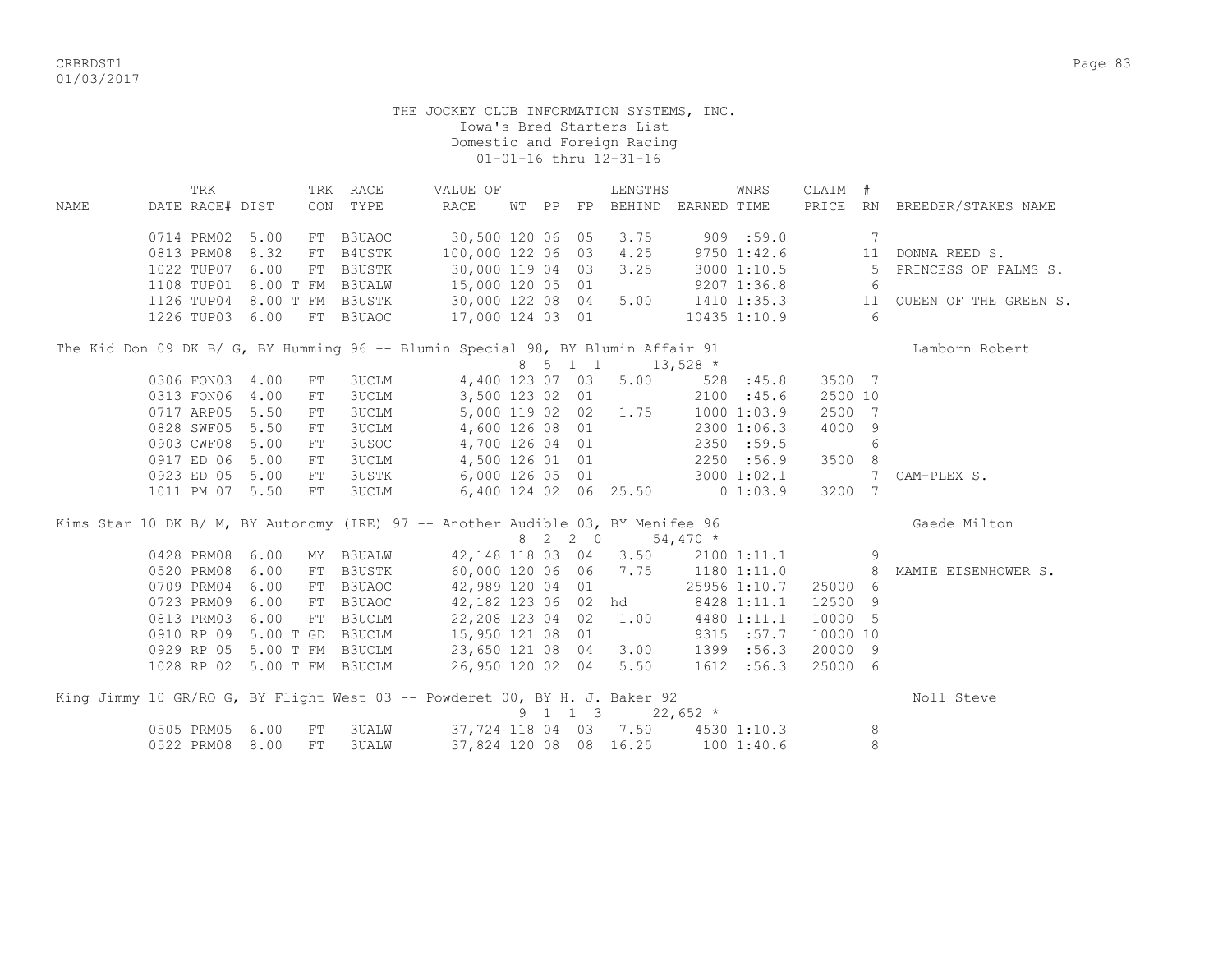CRBRDST1 Page 84 01/03/2017

# THE JOCKEY CLUB INFORMATION SYSTEMS, INC. Iowa's Bred Starters List Domestic and Foreign Racing 01-01-16 thru 12-31-16

 TRK TRK RACE VALUE OF LENGTHS WNRS CLAIM # NAME DATE RACE# DIST CON TYPE RACE WT PP FP BEHIND EARNED TIME PRICE RN BREEDER/STAKES NAME 0615 PRM07 8.32 FT 3UAOC 37,775 119 06 06 13.00 100 1:43.1 15000 10 0625 PRM04 8.32 FT 3UCLM 14,143 118 02 07 13.25 100 1:43.6 12500 8 0704 PRM09 8.50 FT 3UAOC 42, 218 118 01 04 6.00 2114 1:45.7 8 0710 PRM02 8.32 MY 3UCLM 11,583 118 04 03 0.75 1879 1:44.3 10000 7 0724 PRM09 8.00 FT 3UCLM 12,646 120 07 01 8526 1:41.2 6250 7 0805 PRM05 8.32 FT 3UCLM 19,393 124 04 03 4.25 2335 1:43.8 7500 6 0811 PRM04 8.50 FT 3UCLM 14,392 123 03 02 2.25 2968 1:45.2 7500 9 King of Sharks 11 DK B/ G, BY Sun King 02 -- Sharlilly 01, BY Sharkey 87 Dennis E Schrader & Tracy Farmer 9 0 2 2 4,256 \* 0402 FON05 6.50 FT 3UCLM 5,100 123 07 06 7.25 0 1:19.2 5000 8 0423 FON05 8.32 FT 3UCLM 5,100 123 01 02 3.00 1020 1:46.8 5000 5 0506 FON07 8.00 FT 3UCLM 5,100 123 04 03 8.75 612 1:42.0 5000 7 0522 HPO03 6.00 FT 3UAOC 17,300 123 04 06 14.25 300 1:13.0 6 0806 CLS03 6.00 FT 3USTR 4,838 120 06 04 3.75 225 1:14.0 6 0814 CLS06 8.32 FT 3UCLM 5,300 120 06 05 19.00 159 1:44.6 5000 7 0905 CWF07 8.00 FT 3UCLM 4,200 126 02 02 2.75 1050 1:46.7 3500 7 0910 CWF08 6.50 FT 3USTK 6,000 126 02 04 4.75 480 1:21.3 7 NORTH PLATTE RIVER S. 0916 ED 06 7.00 FT 3UCLM 4,100 127 08 03 3.25 410 1:27.7 2500 8 Kinley Cash 14 CH F, BY American Lion 07 -- Lovethatdazzle 02, BY Dazzling Falls 92 Richard Cosaert & Vickie Cosaert  $1 \t 0 \t 0 \t 100 \t \star$ 0813 PRM02 6.00 FT F02MSW 41,524 119 08 06 8.75 100 1:12.5 8 Kinzer 14 DK B/ G, BY Magna Graduate 02 -- Baja Dancer 00, BY Mr. Greeley 92 Craig Whitlow & Magna Graduate Syndicate 4 0 1 2 21,672 \* 0527 PRM03 4.50 MY 02MSW 31,779 118 06 03 5.75 4844 :53.6 6 0626 PRM07 5.00 MY 02MSW 41,446 119 05 02 0.75 8260 :59.5 10 0708 PRM08 5.50 FT 02STK 69,215 117 04 03 1.50 8483 1:06.4 9 IOWA STALLION FUTURITY 0905 RP 05 6.00 FT 02MSW 33,000 119 05 11 22.75 85 1:11.5 12

Kitava 12 CH M, BY Kitalpha 99 -- Sarouka 91, BY Beau's Eagle 76 Black Oak Farm 8 1 1 1 32,185 \*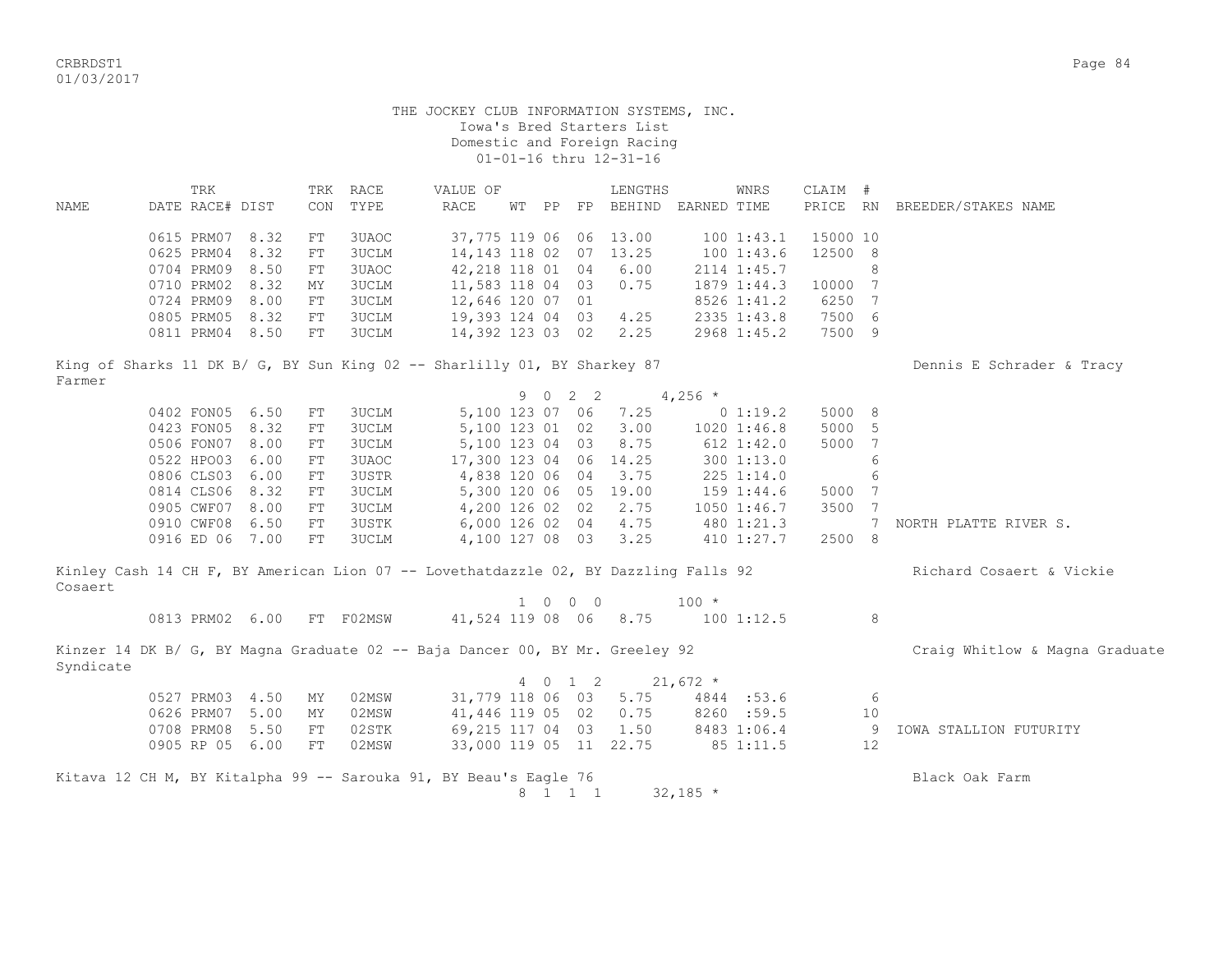CRBRDST1 Page 85 01/03/2017

> THE JOCKEY CLUB INFORMATION SYSTEMS, INC. Iowa's Bred Starters List Domestic and Foreign Racing 01-01-16 thru 12-31-16

 TRK TRK RACE VALUE OF LENGTHS WNRS CLAIM # NAME DATE RACE# DIST CON TYPE RACE WT PP FP BEHIND EARNED TIME PRICE RN BREEDER/STAKES NAME 0320 FG 08 5.50 T GD B4UMSW 41,000 123 06 05 1.35 1230 1:05.9 8 0508 PRM05 6.00 FT B36MSW 37,227 123 02 02 no 7450 1:12.4 7 0602 PRM09 6.00 FT B36MSW 37,130 123 08 01 22050 1:12.1 11 0702 PRM03 6.00 FT B3UALW 42,287 123 02 06 13.25 100 1:10.6 9 0810 PRM06 2.00 GD B3UALW 21,560 124 06 06 3.75 100 :21.0 10 1013 MED06 5.00 T FM B3UCLM 16,500 119 04 06 5.50 165 :58.5 12500 7 1028 CT 02 4.50 FT B3UCLM 10,000 122 04 03 2.25 990 :53.4 5000 7 1123 CT 01 4.50 FT 3UCLM 10,000 119 08 07 11.25 100 :52.5 5000 8 Krimson Kid 11 CH G, BY Sun King 02 -- Procris 04, BY Jade Hunter 84 Tracy Farmer & Schuyler Stables  $1 \t 0 \t 0 \t 103 \star$  0930 LBG05 7.00 FT 3UCLM 4,550 120 02 05 13.75 103 1:27.0 2000 6 Kuemper Pride 12 GR/RO G, BY Dunkirk 06 -- Abc Me Win 03, BY Alphabet Soup 91 Warren Bush & Ron Eich  $5 \t2 \t0 \t2 \t43,803 \t*$  0522 PRM07 6.00 FT 3UALW 37,848 120 06 03 7.75 4545 1:11.6 7 0611 PRM04 8.50 FT 3UCLM 22,318 120 05 01 13350 1:46.4 30000 7 0625 PRM06 8.00 FT 3UCLM 24,397 124 07 01 15834 1:39.8 40000 8 0704 PRM09 8.50 FT 3UAOC 42, 218 123 08 03 1.50 5074 1:45.7 8 0813 PRM01 8.50 FT A4USTK 100,000 117 02 04 13.25 5000 1:42.9 6 GOVERNOR TERRY E. BRANSTAD S. Lady Panther 10 B M, BY Catienus 94 -- Lady Day 04, BY Coronado's Quest 95 Black Oak Farm 11 2 0 2  $22,782$  \* 0126 MVR02 6.00 FT B3UCLM 12,000 124 06 07 21.60 120 1:14.2 8000 7 0203 MVR02 5.50 MY B3UCLM 9,000 126 03 01 5400 1:08.7 5000 8<br>0227 MVR03 6.00 FT B3UCLM 10,700 126 01 03 1.60 1070 1:13.2 7500 7 0227 MVR03 6.00 FT B3UCLM 10,700 126 01 03 1.60 1070 1:13.2 7500 7 0312 MVR06 5.50 FT B3UCLM 10,700 124 05 03 6.00 1070 1:08.1 7500 9 0323 MVR07 6.00 FT B3UALW 18,500 124 06 06 13.75 175 1:14.6 7 0423 MVR03 6.00 FT B3USTR 18,000 123 07 05 2.75 540 1:14.7 7 0706 TDN07 6.00 FT B3UALW 26,000 118 03 01 13800 1:12.6 7 0822 TDN07 6.00 FT B3UALW 31,500 118 07 06 13.25 245 1:11.2 7 0923 HP 04 6.00 FT B3USTR 6,435 123 02 05 6.75 130 1:15.1 7 1123 MVR04 6.00 FT B3UCLM 14,000 122 03 07 9.00 140 1:14.1 10000 7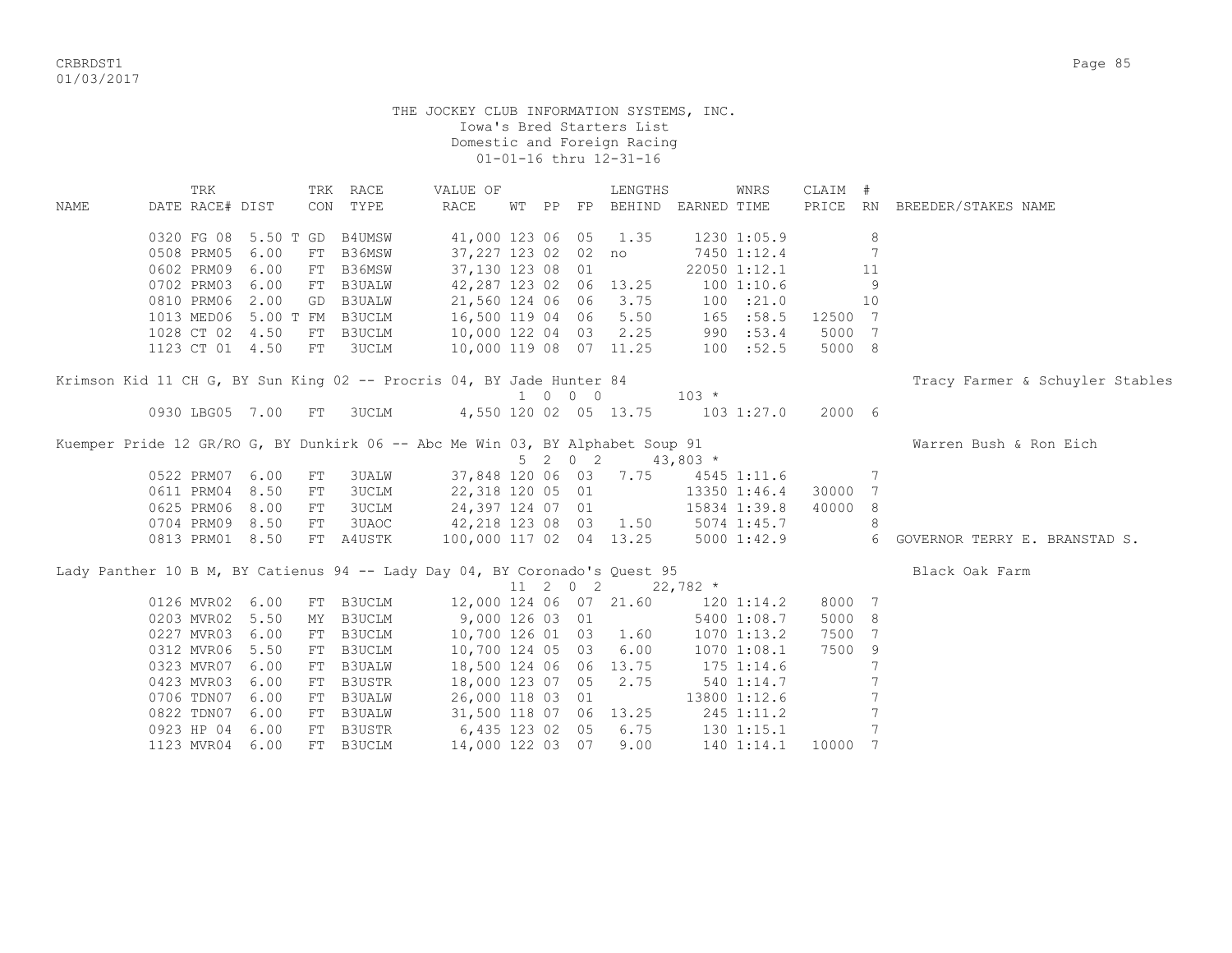CRBRDST1 Page 86 01/03/2017

#### THE JOCKEY CLUB INFORMATION SYSTEMS, INC. Iowa's Bred Starters List Domestic and Foreign Racing 01-01-16 thru 12-31-16

|         | TRK                                                                              |           |    | TRK RACE      | VALUE OF                |  |                              | LENGTHS                             |            | WNRS           | CLAIM # |             |                              |
|---------|----------------------------------------------------------------------------------|-----------|----|---------------|-------------------------|--|------------------------------|-------------------------------------|------------|----------------|---------|-------------|------------------------------|
| NAME    | DATE RACE# DIST                                                                  |           |    | CON TYPE      | <b>RACE</b>             |  |                              | WT PP FP BEHIND EARNED TIME         |            |                |         |             | PRICE RN BREEDER/STAKES NAME |
|         |                                                                                  |           |    |               |                         |  |                              |                                     |            |                |         |             |                              |
|         | 1214 MVR07 6.00                                                                  |           |    | FT B3UCLM     | $9,200$ 122 04 05       |  |                              | 5.50                                |            | 92 1:14.0      | 5000 10 |             |                              |
|         |                                                                                  |           |    |               |                         |  |                              |                                     |            |                |         |             |                              |
|         | Lady Poet 11 CH M, BY Silver Poet 04 -- Ladyoftherockies 96, BY Fleet Sudan 84   |           |    |               |                         |  |                              |                                     |            |                |         |             | Murphy Mike                  |
|         |                                                                                  |           |    |               |                         |  | 7 0 1 0                      |                                     | $1,420$ *  |                |         |             |                              |
|         | 0724 FAR04                                                                       | 4.50      |    | FT B3UCLM     | 2,100 126 02 02         |  |                              | 7.00                                |            | 525 : 54.4     | 2500 6  |             |                              |
|         | 0730 FAR04                                                                       | 5.50      |    | FT B3UCLM     | 2,100 126 01 04         |  |                              | 5.75                                |            | 168 1:07.1     | 3200    | 7           |                              |
|         | 0827 ASD05                                                                       | 6.00      |    | FT B3UWCL     | 7,746 124 05 04         |  |                              | 7.30                                |            | 296 1:13.8     | 5000    | 6           |                              |
|         | 0904 ASD03                                                                       | 5.50      |    | SY B3UWCL     | 7,350 122 04 05         |  |                              | 16.75                               |            | 173 1:06.4     | 3500 5  |             |                              |
|         | 0909 ASD02                                                                       | 7.50      | FT | <b>B3UWCL</b> | 7,746 123 06 06         |  |                              | 15.75                               |            | 155 1:35.8     | 3500 6  |             |                              |
|         | 0925 LBG05                                                                       | 6.00      | FT | B3UCLM        | 4,550 126 04 05         |  |                              | 11.00                               |            | $103$ $1:11.4$ | 2000 6  |             |                              |
|         | 1008 LBG05                                                                       | 6.00      |    | FT B3UCLM     | 4,550 123 04 06         |  |                              | 9.10                                |            | 0 1:11.6       | 2000 6  |             |                              |
|         |                                                                                  |           |    |               |                         |  |                              |                                     |            |                |         |             |                              |
|         | Ladys Last 14 CH G, BY Silver Poet 04 -- Ladyinagildedcage 96, BY Gilded Time 90 |           |    |               |                         |  |                              |                                     |            |                |         |             | Fox James L.                 |
|         |                                                                                  |           |    |               |                         |  | 4 1 0 1                      |                                     | $18,222$ * |                |         |             |                              |
|         | 0626 PRM07                                                                       | 5.00      | ΜY | 02MSW         |                         |  |                              | 41, 446 119 03 10 23.75             |            | 100 : 59.5     |         | 10          |                              |
|         | 0710 PRM01                                                                       | 5.50      | MY | 02MCL         | 24, 174 120 01 05 13.00 |  |                              |                                     |            | $516$ $1:06.3$ | 25000 8 |             |                              |
|         | 0730 PRM01                                                                       | 5.50      | FT | 02MCL         |                         |  |                              | 24, 212 121 04 03 17.75 2906 1:05.7 |            |                | 25000 7 |             |                              |
|         | 0810 PRM01 5.50                                                                  |           | GD | 02MCL         | 24,290 119 03 01        |  |                              |                                     |            | 14700 1:05.3   | 25000 5 |             |                              |
|         |                                                                                  |           |    |               |                         |  |                              |                                     |            |                |         |             |                              |
|         | Langs Legend 12 CH G, BY Langfuhr 92 -- Lovesme Legend 96, BY Gold Legend 90     |           |    |               |                         |  |                              |                                     |            |                |         |             | Vickie Cosaert & Richard     |
| Cosaert |                                                                                  |           |    |               |                         |  |                              |                                     |            |                |         |             |                              |
|         |                                                                                  |           |    |               |                         |  | $10 \quad 1 \quad 1 \quad 4$ |                                     | $38,866$ * |                |         |             |                              |
|         | 0513 PRM05                                                                       | 6.00      | ΜY | 36MSW         | 37,251 123 02 03        |  |                              | 3.00                                |            | 4485 1:12.8    |         | 6           |                              |
|         | 0603 PRM09                                                                       | 6.00      | FT | 36MSW         | 37,130 123 06 02        |  |                              | 0.75                                |            | 7350 1:12.0    |         | 11          |                              |
|         | 0619 PRM09                                                                       | 6.00      | FT | 36MSW         | 37, 154 123 04 04       |  |                              | 6.25                                |            | 1844 1:12.2    |         | 10          |                              |
|         | 0709 PRM01                                                                       | 5.50      | FT | 36MCL         | 20,820 123 05 01        |  |                              |                                     |            | 12600 1:04.9   | 20000   | - 5         |                              |
|         | 0717 PRM02                                                                       | 6.00      | SY | <b>3UCLM</b>  | 17,966 123 02 03        |  |                              | 1.50                                |            | 2150 1:11.3    | 15000   | 7           |                              |
|         | 0806 PRM03                                                                       | 5.50      | FT | 3UCLM         | 13,802 123 02 03        |  |                              | 6.00                                |            | 1646 1:04.5    | 7500    | 7           |                              |
|         | 0826 RP 02                                                                       | 5.00 T FM |    | 3UALW         | 38,675 124 03 04        |  |                              | 4.05                                |            | 2030 :56.2     |         | 7           |                              |
|         | 0923 RP 08                                                                       | 5.00 T FM |    | <b>3UALW</b>  | 34,000 124 05 03        |  |                              | 4.55                                |            | 3721 : 55.7    |         | 7           |                              |
|         | 1015 RP 02                                                                       | 5.00 T FM |    | <b>3UALW</b>  | 38,675 124 04 05        |  |                              | 9.25                                |            | 1010 :56.0     |         | $\mathsf 9$ |                              |
|         | 1110 RP 01 5.00                                                                  |           | FT | <b>3UALW</b>  | 36,805 123 01 04        |  |                              | 4.75                                |            | 2030 :56.7     |         | 7           |                              |
|         |                                                                                  |           |    |               |                         |  |                              |                                     |            |                |         |             |                              |

Langstars Charmer 13 DK B/ F, BY Langfuhr 92 -- Star Escort 00, BY End Sweep 91 Hazen William E. Jr.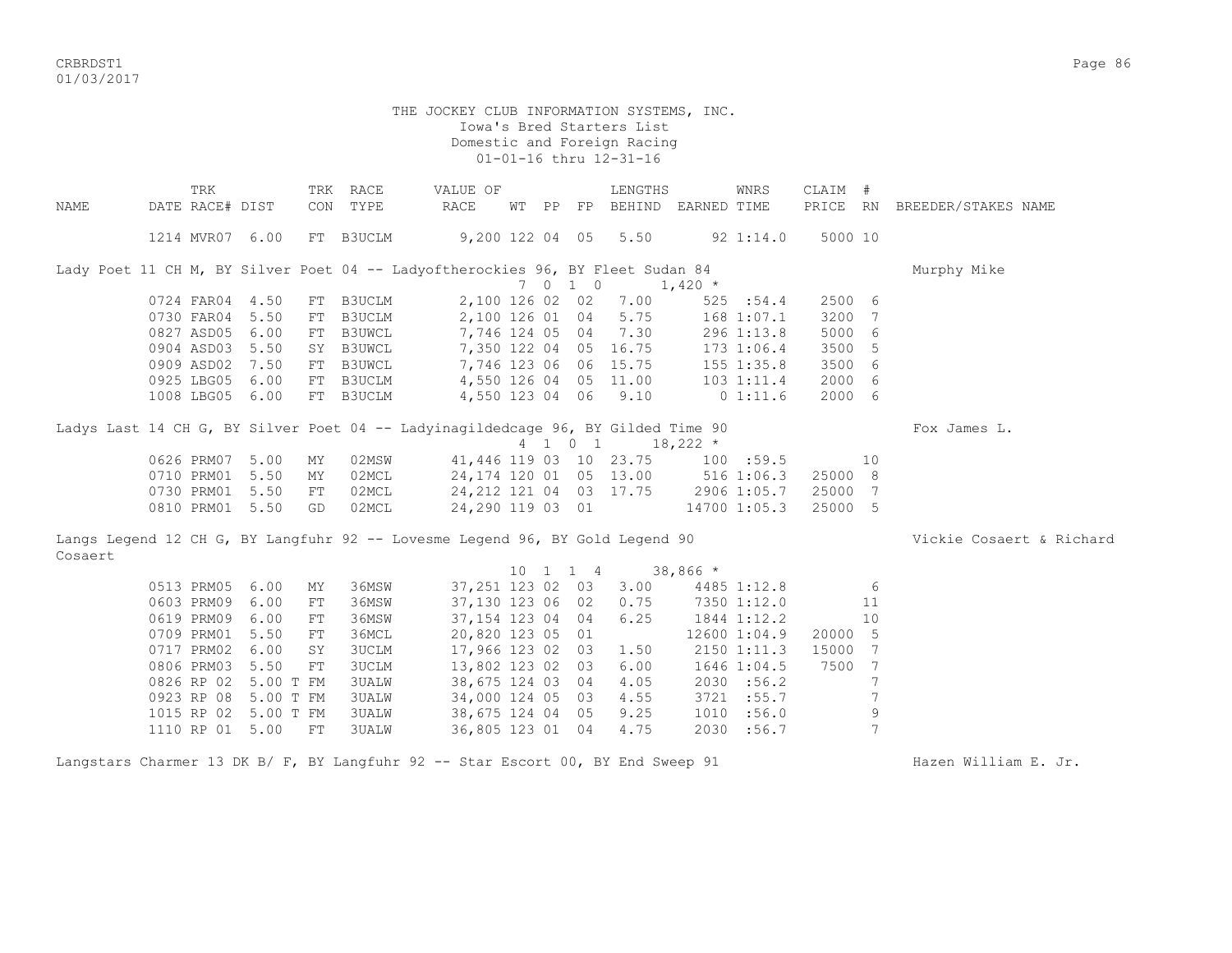CRBRDST1 Page 87 01/03/2017

|             | TRK                                                                                   |      |    | TRK RACE     | VALUE OF               |  |         | LENGTHS                |                                  | WNRS           | CLAIM #  |    |                              |
|-------------|---------------------------------------------------------------------------------------|------|----|--------------|------------------------|--|---------|------------------------|----------------------------------|----------------|----------|----|------------------------------|
| <b>NAME</b> | DATE RACE# DIST                                                                       |      |    | CON TYPE     | RACE                   |  |         |                        | WT PP FP BEHIND EARNED TIME      |                |          |    | PRICE RN BREEDER/STAKES NAME |
|             |                                                                                       |      |    |              |                        |  |         |                        |                                  |                |          |    |                              |
|             |                                                                                       |      |    |              |                        |  | 7 1 0 0 | $11,603$ *             |                                  |                |          |    |                              |
|             | 0507 PRM06                                                                            | 6.00 |    | FT B3UALW    |                        |  |         | 37,848 118 04 07 41.25 |                                  | 1001:11.4      |          | 7  |                              |
|             | 0530 PRM06                                                                            | 6.00 |    | FT B3UCLM    | 22, 317 116 06 05      |  |         | 6.00                   |                                  | 534 1:12.5     | 30000    | 7  |                              |
|             | 0615 PRM09                                                                            | 6.00 |    | FT B3UALW    | 37,799 117 03 09 22.75 |  |         |                        |                                  | 100 1:11.4     |          | 9  |                              |
|             | 0701 PRM03                                                                            | 6.00 |    | FT B3UCLM    | 17,889 116 07 01       |  |         |                        | 10584 1:11.7                     |                | 15000    | 9  |                              |
|             | 0723 PRM09                                                                            | 6.00 |    | FT B3UAOC    | 42,182 118 09 07 12.60 |  |         |                        |                                  | 1001:11.1      |          | 9  |                              |
|             | 0810 PRM06                                                                            | 2.00 |    | GD B3UALW    | 21,560 119 01 08 5.75  |  |         |                        | 100 : 21.0                       |                |          | 10 |                              |
|             | 0902 RP 03 5.00 T GD B3UCLM                                                           |      |    |              | 16,075 120 03 08 13.60 |  |         |                        | 85 :57.6                         |                | 15000 8  |    |                              |
|             | Lanoiton 13 DK B/ G, BY Notional 04 -- Prize Packet 03, BY Prized 86                  |      |    |              |                        |  |         |                        |                                  |                |          |    | Windsor Thoroughbreds        |
|             |                                                                                       |      |    |              |                        |  | 2001    |                        | $2,130$ *                        |                |          |    |                              |
|             | 0806 PRM09 5.50                                                                       |      | FT | 36MCL        |                        |  |         | 17,234 118 06 03 11.00 |                                  | 2050 1:05.2    | 15000 8  |    |                              |
|             | 1104 CD 05                                                                            | 6.00 | FT | <b>3UMCL</b> |                        |  |         |                        | 16,160 120 08 09 23.25 80 1:10.5 |                | 10000 11 |    |                              |
|             | La Reina de Iowa 11 B M, BY Kela 98 -- Five Stars (GB) 99, BY Bahamian Bounty (GB) 94 |      |    |              |                        |  |         |                        |                                  |                |          |    | McShane Dave                 |
|             |                                                                                       |      |    |              |                        |  | 6 0 0 0 |                        | $1,302$ *                        |                |          |    |                              |
|             | 0506 PRM01                                                                            | 6.00 |    | FT B3UWCL    |                        |  |         | 17,347 113 04 07 21.00 |                                  | 100 1:12.4     | 12500 7  |    |                              |
|             | 0519 PRM07                                                                            | 6.00 |    | FT B3UCLM    |                        |  |         | 17,347 120 05 07 19.55 |                                  | 1001:12.2      | 15000 7  |    |                              |
|             | 0618 PRM04                                                                            | 6.00 |    | FT B3UCLM    | 11,000 118 02 05 14.60 |  |         |                        |                                  | 327 1:12.0     | 12500 6  |    |                              |
|             | 0701 PRM02                                                                            | 5.50 |    | FT B3UCLM    | 11,409 118 06 07 9.50  |  |         |                        |                                  | 100 1:05.1     | 10000 9  |    |                              |
|             | 0903 CBY02                                                                            | 5.50 |    | FT B3UCLM    | 10,900 123 07 07 13.75 |  |         |                        |                                  | 100 1:04.3     | 4000 8   |    |                              |
|             | 0910 CBY02 6.50                                                                       |      |    | FT B3UCLM    | 11,500 123 07 04 4.00  |  |         |                        |                                  | $575$ $1:19.3$ | 6250 8   |    |                              |
|             | Last Straw 13 CH F, BY Jafmil 08 -- Christina's Dream 05, BY Phone Trick 82           |      |    |              |                        |  |         |                        |                                  |                |          |    | Joe Robson Thoroughbreds     |
|             |                                                                                       |      |    |              |                        |  | 8 2 1 1 |                        | $22,221$ *                       |                |          |    |                              |
|             | 0501 PRM04                                                                            | 6.00 |    | MY B36WMC    | 21,696 113 07 06 16.00 |  |         |                        |                                  | 1001:12.9      | 25000 7  |    |                              |
|             | 0513 PRM06                                                                            | 5.00 |    | MY B36WMC    | 15,483 113 07 02       |  |         | 5.50                   |                                  | 3075 1:00.4    | 15000 7  |    |                              |
|             | 0602 PRM02                                                                            | 5.50 |    | FT B36MCL    | 13,619 119 03 01       |  |         |                        |                                  | 8100 1:06.4    | 10000 7  |    |                              |
|             | 0623 PRM05                                                                            | 5.00 |    | FT B3UCLM    | 11,670 118 02 04       |  |         | 8.00                   | 754 1:00.2                       |                | 12500 6  |    |                              |
|             | 0703 PRM07                                                                            | 5.50 |    | FT B3UCLM    | 12,750 118 10 01       |  |         |                        |                                  | 8178 1:06.2    | 7500 11  |    |                              |
|             | 0721 PRM01                                                                            | 6.00 |    | FT B3UCLM    |                        |  |         | 12,502 118 01 03 10.50 |                                  | 1914 1:12.0    | 12500 4  |    |                              |
|             | 0731 PRM02                                                                            | 5.00 |    | FT B3UCLM    | 11,109 119 01 06 15.25 |  |         |                        | 100 : 59.6                       |                | 7500 6   |    |                              |
|             |                                                                                       |      |    |              |                        |  |         |                        |                                  |                |          |    |                              |
|             | 0820 CLS07                                                                            | 6.00 |    | FT B3UCLM    |                        |  |         | 4,600 123 01 07 6.45   |                                  | $0\;1:14.6$    | 5000 10  |    |                              |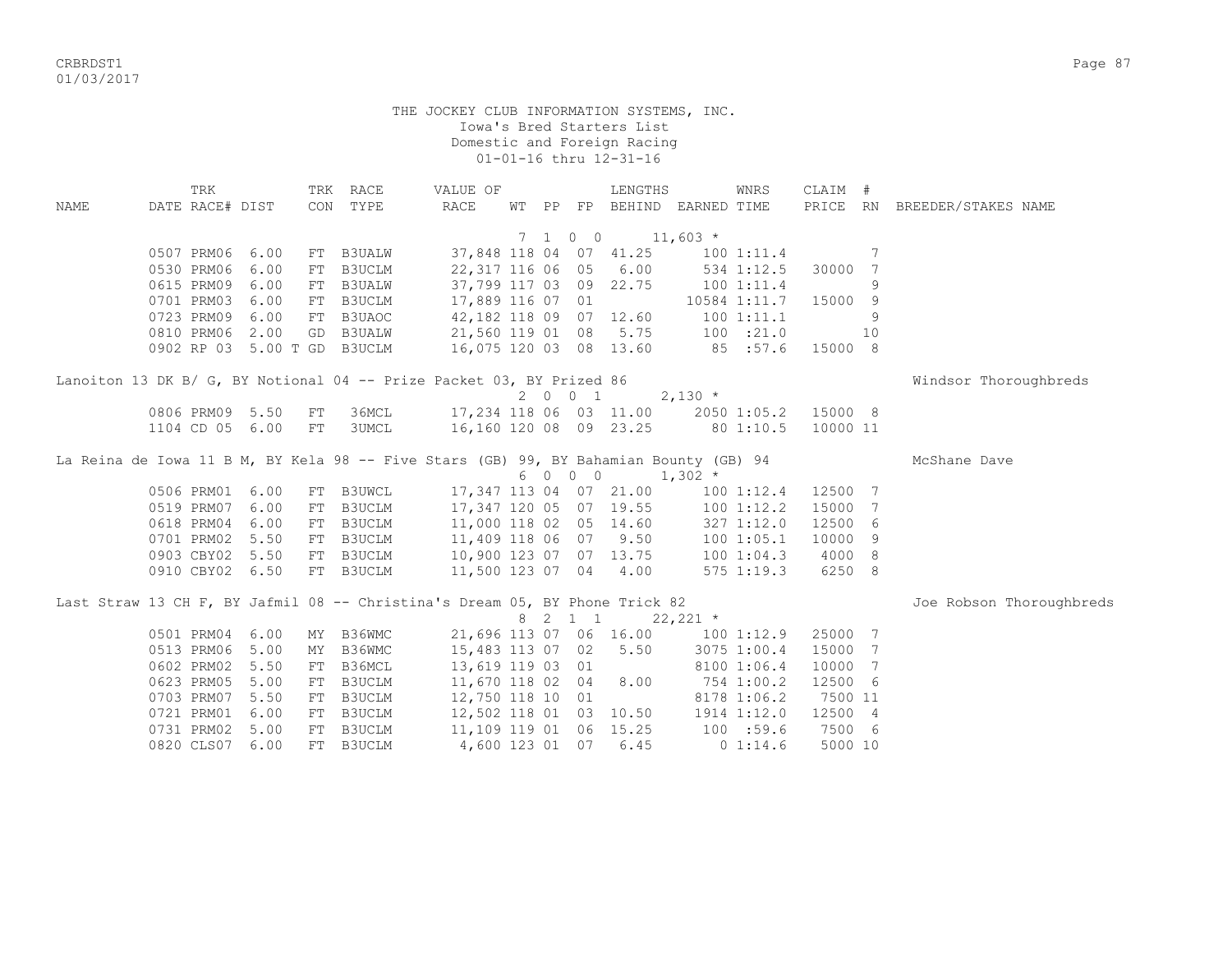CRBRDST1 Page 88 01/03/2017

|      | TRK                                                                                  |                             | TRK RACE                        | VALUE OF                |  |          | LENGTHS                     |                | WNRS           | CLAIM #        |                              |                                                                                                              |
|------|--------------------------------------------------------------------------------------|-----------------------------|---------------------------------|-------------------------|--|----------|-----------------------------|----------------|----------------|----------------|------------------------------|--------------------------------------------------------------------------------------------------------------|
| NAME | DATE RACE# DIST                                                                      |                             | CON TYPE                        | RACE                    |  |          | WT PP FP BEHIND EARNED TIME |                |                |                |                              | PRICE RN BREEDER/STAKES NAME                                                                                 |
|      |                                                                                      |                             |                                 |                         |  |          |                             |                |                |                |                              |                                                                                                              |
|      |                                                                                      |                             |                                 |                         |  |          |                             |                |                |                |                              |                                                                                                              |
|      |                                                                                      |                             |                                 |                         |  |          |                             |                |                |                |                              | Lauren's Powerplay 11 DK B/ M, BY Hat Trick (JPN) 01 -- Flying Lauren 94, BY Storm Bird 78 River Ridge Ranch |
|      |                                                                                      |                             |                                 |                         |  | 10 1 0 1 |                             | $9,815$ *      |                |                |                              |                                                                                                              |
|      |                                                                                      | 0118 HOU09 5.00 T FM B4USTR |                                 | 9,500 118 07 01         |  |          |                             |                | 5520 :58.0     |                | 8                            |                                                                                                              |
|      | 0223 HOU09 6.00                                                                      |                             | GD B4UALW                       | 20,000 120 03 07 9.85   |  |          |                             |                | 1001:13.4      |                | $7\phantom{.0}\phantom{.0}7$ |                                                                                                              |
|      | 0308 HOU08                                                                           | 5.00 T FM B4UALW            |                                 |                         |  |          | 20,000 120 07 07 6.50       |                | 100 : 58.2     |                | 12                           |                                                                                                              |
|      | 0507 PRM05                                                                           | 6.00                        | FT B3UALW                       |                         |  |          | 37,872 115 03 04 29.00      |                | 1900 1:10.1    |                | 6                            |                                                                                                              |
|      | 0520 PRM09                                                                           | 6.00                        | FT B3UAOC                       |                         |  |          | 37,824 118 01 08 12.80      |                | 1001:11.5      | 15000 8        |                              |                                                                                                              |
|      | 0615 PRM09                                                                           | 6.00                        | FT B3UALW                       | 37,799 119 04 07 16.25  |  |          |                             |                | 1001:11.4      |                | 9                            |                                                                                                              |
|      |                                                                                      | 0630 CBY05 7.50 T FM B3UALW |                                 | 30,000 123 07 06        |  |          | 4.80                        |                | 3001:31.7      |                | 7                            |                                                                                                              |
|      |                                                                                      | 0715 CBY03 8.32 T FM B3UCLM |                                 | 14,500 119 03 03        |  |          | 3.75                        |                | 1450 1:40.9    | 7500 10        |                              |                                                                                                              |
|      | 0806 PRM06                                                                           | 6.00                        | FT B3UALW                       | 42,256 118 02 06        |  |          | 7.50                        |                | $100$ $1:12.2$ |                | 7                            |                                                                                                              |
|      |                                                                                      | 0825 CBY02 8.32 T GD B3UCLM |                                 | 14,500 124 09 06        |  |          | 3.60                        |                | $145$ $1:45.0$ | 7500 10        |                              |                                                                                                              |
|      |                                                                                      |                             |                                 |                         |  |          |                             |                |                |                |                              |                                                                                                              |
|      | Leading the Band 12 DK B/ M, BY Bellamy Road 02 -- Run With the Band 06, BY Gulch 84 |                             |                                 |                         |  |          |                             |                |                |                |                              | River Ridge Ranch                                                                                            |
|      |                                                                                      |                             |                                 |                         |  | 9 1 1 2  | $31,496$ *                  |                |                |                |                              |                                                                                                              |
|      | 0430 PRM04                                                                           | 6.00                        | SY B3UALW                       |                         |  |          | 32,621 120 01 02 1.50       |                |                | 8181 1:11.1 7  |                              |                                                                                                              |
|      | 0520 PRM08                                                                           | 6.00                        | FT B3USTK                       |                         |  |          | 60,000 120 02 08 11.00      | 500 1:11.0     |                | 8 <sup>1</sup> |                              | MAMIE EISENHOWER S.                                                                                          |
|      | 0605 PRM07                                                                           | 6.00                        | FT B3UAOC                       |                         |  |          | 38,493 119 01 03 4.50       |                | 4635 1:12.1    |                | - 6                          |                                                                                                              |
|      | 0617 PRM08                                                                           | 8.50                        | FT B3USTK                       | 65,000 120 04 11 32.50  |  |          |                             | 500 1:47.0     |                |                | 11                           | HAWKEYES H.                                                                                                  |
|      | 0709 PRM04                                                                           | 6.00                        | FT B3UAOC                       | 42,989 121 06 04 4.75   |  |          |                             |                | 2163 1:10.7    |                | 6                            |                                                                                                              |
|      | 0804 PRM02                                                                           | 6.00                        | FT B3UCLM                       | 19,354 121 04 01        |  |          |                             |                | 11592 1:11.5   | 15000 7        |                              |                                                                                                              |
|      | 0813 PRM08                                                                           | 8.32                        | FT B4USTK                       | 100,000 120 10 08 14.85 |  |          |                             |                | 500 1:42.6     |                | 11                           | DONNA REED S.                                                                                                |
|      | 0826 CBY03                                                                           | 5.00 T GD B3UAOC            |                                 | 30,000 123 04 03        |  |          | 2.75                        |                | 3300 :58.1     | 16000 8        |                              |                                                                                                              |
|      | 0916 CBY10 5.50                                                                      |                             | GD B3UCLM                       | 12,500 123 08 08 9.75   |  |          |                             | $125$ $1:04.4$ |                | 6250 10        |                              |                                                                                                              |
|      |                                                                                      |                             |                                 |                         |  |          |                             |                |                |                |                              |                                                                                                              |
|      | Lena Mae 12 GR/RO M, BY Mancini 98 -- Potri Star (ARG) 98, BY Potrillazo (ARG) 82    |                             |                                 |                         |  |          |                             |                |                |                |                              | Rumbaugh Carroll                                                                                             |
|      |                                                                                      |                             |                                 |                         |  | 3 0 0 0  |                             | $569 *$        |                |                |                              |                                                                                                              |
|      | 0513 PRM09 5.00                                                                      |                             | MY B36WMC 15,483 123 02 05 5.05 |                         |  |          |                             |                | 369 1:01.0     | 15000 7        |                              |                                                                                                              |
|      | 0529 PRM09                                                                           | 6.00                        | FT B36MCL                       | 15,434 123 02 07 23.00  |  |          |                             |                | 1001:13.3      | 15000 9        |                              |                                                                                                              |
|      | 0630 PRM10                                                                           | 8.00                        | GD B36MCL                       | 13,686 123 08 07 13.75  |  |          |                             |                | 1001:32.6      | 7500 10        |                              |                                                                                                              |
|      |                                                                                      |                             |                                 |                         |  |          |                             |                |                |                |                              |                                                                                                              |
|      | Lets Tango 12 DK B/ M, BY Lewis Michael 03 -- Fantango Lady 94, BY Lytrump 85        |                             |                                 |                         |  |          |                             |                |                |                |                              | Hobbs William L.                                                                                             |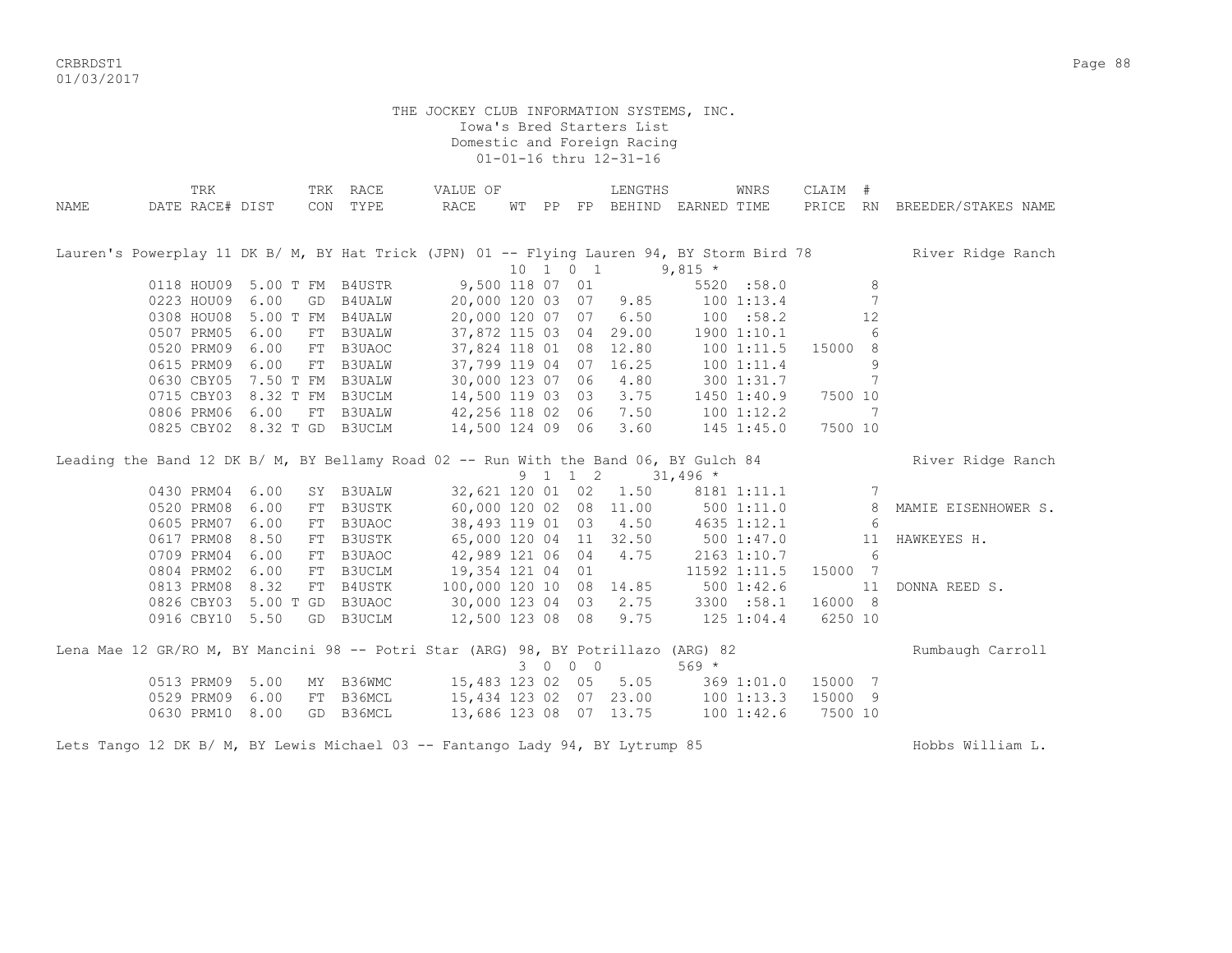CRBRDST1 Page 89 01/03/2017

| PRICE RN BREEDER/STAKES NAME<br>DATE RACE# DIST<br>CON TYPE<br>RACE<br>WT PP FP BEHIND EARNED TIME<br>NAME<br>$12 \quad 1 \quad 2 \quad 2 \quad 13,646 \quad *$<br>21,000 118 08 12 13.95<br>0129 OP 01 5.50<br>5000 12<br>FT B4UCLM<br>601:04.9<br>21,500 119 03 06 8.50 144 1:12.7<br>6250 8<br>0215 OP 03 6.00<br>B4UCLM<br>GD<br>0312 OP 02 6.00<br>22,500 121 06 07<br>$9.10$ $150$ $1:12.9$<br>7500 8<br>SY B4UCLM<br>5000 10<br>0410 OP 04 6.00<br>B4UWCL<br>23,500 122 06 10 14.75 94 1:12.2<br>FT<br>24,826 119 03 02 6.75 4975 1:12.5<br>0501 PRM01 6.00<br>B3UWCL<br>12500 6<br>MY<br>16,998 118 03 05 9.25<br>0512 PRM09 6.00<br>7500 6<br>B3UWCL<br>408 1:13.0<br>FT<br>16,004 118 01 03 5.50<br>0529 PRM04 5.50<br>6250 6<br>B3UCLM<br>1360 1:05.7<br>FT<br>42,287 118 08 07 16.00<br>0702 PRM03 6.00<br>9<br>FT B3UALW<br>100 1:10.6<br>11,000 118 06 05 7.00<br>0721 PRM03 5.00<br>327 : 58.3<br>7500 6<br>B3UCLM<br>FT<br>0805 CLS08 6.00<br>4,900 118 09 03 3.50<br>5000 9<br>B3UCLM<br>$588$ 1:13.2<br>FT<br>5000 8<br>0819 CLS05 6.00<br>B3UCLM<br>4,900 123 03 01<br>2940 1:14.2<br>FT<br>12,500 123 09 02 2.25<br>0916 CBY10 5.50<br>GD B3UCLM<br>2500 1:04.4<br>6250 10 | TRK |  | TRK RACE | VALUE OF |  | LENGTHS | WNRS | CLAIM # |                     |
|------------------------------------------------------------------------------------------------------------------------------------------------------------------------------------------------------------------------------------------------------------------------------------------------------------------------------------------------------------------------------------------------------------------------------------------------------------------------------------------------------------------------------------------------------------------------------------------------------------------------------------------------------------------------------------------------------------------------------------------------------------------------------------------------------------------------------------------------------------------------------------------------------------------------------------------------------------------------------------------------------------------------------------------------------------------------------------------------------------------------------------------------------------------------------------------------|-----|--|----------|----------|--|---------|------|---------|---------------------|
|                                                                                                                                                                                                                                                                                                                                                                                                                                                                                                                                                                                                                                                                                                                                                                                                                                                                                                                                                                                                                                                                                                                                                                                                |     |  |          |          |  |         |      |         |                     |
|                                                                                                                                                                                                                                                                                                                                                                                                                                                                                                                                                                                                                                                                                                                                                                                                                                                                                                                                                                                                                                                                                                                                                                                                |     |  |          |          |  |         |      |         |                     |
|                                                                                                                                                                                                                                                                                                                                                                                                                                                                                                                                                                                                                                                                                                                                                                                                                                                                                                                                                                                                                                                                                                                                                                                                |     |  |          |          |  |         |      |         |                     |
|                                                                                                                                                                                                                                                                                                                                                                                                                                                                                                                                                                                                                                                                                                                                                                                                                                                                                                                                                                                                                                                                                                                                                                                                |     |  |          |          |  |         |      |         |                     |
|                                                                                                                                                                                                                                                                                                                                                                                                                                                                                                                                                                                                                                                                                                                                                                                                                                                                                                                                                                                                                                                                                                                                                                                                |     |  |          |          |  |         |      |         |                     |
|                                                                                                                                                                                                                                                                                                                                                                                                                                                                                                                                                                                                                                                                                                                                                                                                                                                                                                                                                                                                                                                                                                                                                                                                |     |  |          |          |  |         |      |         |                     |
|                                                                                                                                                                                                                                                                                                                                                                                                                                                                                                                                                                                                                                                                                                                                                                                                                                                                                                                                                                                                                                                                                                                                                                                                |     |  |          |          |  |         |      |         |                     |
|                                                                                                                                                                                                                                                                                                                                                                                                                                                                                                                                                                                                                                                                                                                                                                                                                                                                                                                                                                                                                                                                                                                                                                                                |     |  |          |          |  |         |      |         |                     |
|                                                                                                                                                                                                                                                                                                                                                                                                                                                                                                                                                                                                                                                                                                                                                                                                                                                                                                                                                                                                                                                                                                                                                                                                |     |  |          |          |  |         |      |         |                     |
|                                                                                                                                                                                                                                                                                                                                                                                                                                                                                                                                                                                                                                                                                                                                                                                                                                                                                                                                                                                                                                                                                                                                                                                                |     |  |          |          |  |         |      |         |                     |
|                                                                                                                                                                                                                                                                                                                                                                                                                                                                                                                                                                                                                                                                                                                                                                                                                                                                                                                                                                                                                                                                                                                                                                                                |     |  |          |          |  |         |      |         |                     |
|                                                                                                                                                                                                                                                                                                                                                                                                                                                                                                                                                                                                                                                                                                                                                                                                                                                                                                                                                                                                                                                                                                                                                                                                |     |  |          |          |  |         |      |         |                     |
|                                                                                                                                                                                                                                                                                                                                                                                                                                                                                                                                                                                                                                                                                                                                                                                                                                                                                                                                                                                                                                                                                                                                                                                                |     |  |          |          |  |         |      |         |                     |
|                                                                                                                                                                                                                                                                                                                                                                                                                                                                                                                                                                                                                                                                                                                                                                                                                                                                                                                                                                                                                                                                                                                                                                                                |     |  |          |          |  |         |      |         |                     |
|                                                                                                                                                                                                                                                                                                                                                                                                                                                                                                                                                                                                                                                                                                                                                                                                                                                                                                                                                                                                                                                                                                                                                                                                |     |  |          |          |  |         |      |         |                     |
| Levian 14 B F, BY Majesticperfection 06 -- Miss Brooklyn B 04, BY Mazel Trick 95                                                                                                                                                                                                                                                                                                                                                                                                                                                                                                                                                                                                                                                                                                                                                                                                                                                                                                                                                                                                                                                                                                               |     |  |          |          |  |         |      |         | H. Allen Poindexter |
| $1 \t 0 \t 0 \t 2,079$ *                                                                                                                                                                                                                                                                                                                                                                                                                                                                                                                                                                                                                                                                                                                                                                                                                                                                                                                                                                                                                                                                                                                                                                       |     |  |          |          |  |         |      |         |                     |
| 0813 PRM02 6.00 FT F02MSW 41,524 119 05 04 6.50 2079 1:12.5<br>8                                                                                                                                                                                                                                                                                                                                                                                                                                                                                                                                                                                                                                                                                                                                                                                                                                                                                                                                                                                                                                                                                                                               |     |  |          |          |  |         |      |         |                     |
|                                                                                                                                                                                                                                                                                                                                                                                                                                                                                                                                                                                                                                                                                                                                                                                                                                                                                                                                                                                                                                                                                                                                                                                                |     |  |          |          |  |         |      |         |                     |
| Lil Clifford 12 DK B/ G, BY The Cliff's Edge 01 -- Sharlilly 01, BY Sharkey 87<br>14 1 1 0 7.446 *<br>Schrader Dennis Erwin                                                                                                                                                                                                                                                                                                                                                                                                                                                                                                                                                                                                                                                                                                                                                                                                                                                                                                                                                                                                                                                                    |     |  |          |          |  |         |      |         |                     |
| $14$ 1 1 0 7,446 *                                                                                                                                                                                                                                                                                                                                                                                                                                                                                                                                                                                                                                                                                                                                                                                                                                                                                                                                                                                                                                                                                                                                                                             |     |  |          |          |  |         |      |         |                     |
| 13,300 124 01 08 28.50 104 1:14.2<br>9<br>0503 FP 05 6.00<br>FT<br>3UMSW                                                                                                                                                                                                                                                                                                                                                                                                                                                                                                                                                                                                                                                                                                                                                                                                                                                                                                                                                                                                                                                                                                                       |     |  |          |          |  |         |      |         |                     |
| 7<br>0514 FP 03 8.00<br>10,880 124 07 05 10.05 144 1:44.0<br>3UMSW<br>FT                                                                                                                                                                                                                                                                                                                                                                                                                                                                                                                                                                                                                                                                                                                                                                                                                                                                                                                                                                                                                                                                                                                       |     |  |          |          |  |         |      |         |                     |
| 7<br>11,840 124 06 04 12.25<br>0530 FP 03 8.00<br>3UMSW<br>480 1:41.8<br>FT                                                                                                                                                                                                                                                                                                                                                                                                                                                                                                                                                                                                                                                                                                                                                                                                                                                                                                                                                                                                                                                                                                                    |     |  |          |          |  |         |      |         |                     |
| 8<br>14,060 124 07 04 5.75<br>0617 FP 05 8.00<br>3UMSW<br>532 1:42.6<br>${\rm FT}$                                                                                                                                                                                                                                                                                                                                                                                                                                                                                                                                                                                                                                                                                                                                                                                                                                                                                                                                                                                                                                                                                                             |     |  |          |          |  |         |      |         |                     |
| 5<br>10,880 124 03 04 7.25<br>0701 FP 01<br>8.00<br>3UMSW<br>480 1:43.0<br>${\rm FT}$                                                                                                                                                                                                                                                                                                                                                                                                                                                                                                                                                                                                                                                                                                                                                                                                                                                                                                                                                                                                                                                                                                          |     |  |          |          |  |         |      |         |                     |
| 5000 5<br>0709 FP 06<br>8.00<br>3UMCL<br>5,400 124 03 01<br>${\rm FT}$<br>3240 1:41.2                                                                                                                                                                                                                                                                                                                                                                                                                                                                                                                                                                                                                                                                                                                                                                                                                                                                                                                                                                                                                                                                                                          |     |  |          |          |  |         |      |         |                     |
| 17,928 123 04 04 19.25<br>15000 8<br>0730 PRM09<br>8.50<br>3UCLM<br>889 1:49.7<br>${\rm FT}$                                                                                                                                                                                                                                                                                                                                                                                                                                                                                                                                                                                                                                                                                                                                                                                                                                                                                                                                                                                                                                                                                                   |     |  |          |          |  |         |      |         |                     |
| 0813 FP 06<br>5,200 120 06 02 2.50<br>4000 7<br>8.32<br>3UCLM<br>$1040$ $1:46.0$<br>GD                                                                                                                                                                                                                                                                                                                                                                                                                                                                                                                                                                                                                                                                                                                                                                                                                                                                                                                                                                                                                                                                                                         |     |  |          |          |  |         |      |         |                     |
| 0901 ELP08<br>10,570 121 08 09 12.80<br>5000 10<br>7.00<br>3UCLM<br>$105$ $1:24.8$<br>FT                                                                                                                                                                                                                                                                                                                                                                                                                                                                                                                                                                                                                                                                                                                                                                                                                                                                                                                                                                                                                                                                                                       |     |  |          |          |  |         |      |         |                     |
| 1008 HAW09<br>8,440 121 08 07 19.00<br>5000 11<br>6.00<br>3UCLM<br>1001:10.3<br>FT                                                                                                                                                                                                                                                                                                                                                                                                                                                                                                                                                                                                                                                                                                                                                                                                                                                                                                                                                                                                                                                                                                             |     |  |          |          |  |         |      |         |                     |
| 8,240 121 02 09 35.75 100 1:45.9<br>1029 HAW08<br>5000 9<br>8.50<br>3UCLM<br>FT                                                                                                                                                                                                                                                                                                                                                                                                                                                                                                                                                                                                                                                                                                                                                                                                                                                                                                                                                                                                                                                                                                                |     |  |          |          |  |         |      |         |                     |
| 8,340 121 08 06 14.75 100 1:43.6<br>1112 HAW08 8.32<br>3UCLM<br>5000 10<br>FT                                                                                                                                                                                                                                                                                                                                                                                                                                                                                                                                                                                                                                                                                                                                                                                                                                                                                                                                                                                                                                                                                                                  |     |  |          |          |  |         |      |         |                     |
| 611:39.6<br>1130 TP 02 8.00<br>3UCLM<br>6,280 121 12 09 12.10<br>5000 12<br>FT                                                                                                                                                                                                                                                                                                                                                                                                                                                                                                                                                                                                                                                                                                                                                                                                                                                                                                                                                                                                                                                                                                                 |     |  |          |          |  |         |      |         |                     |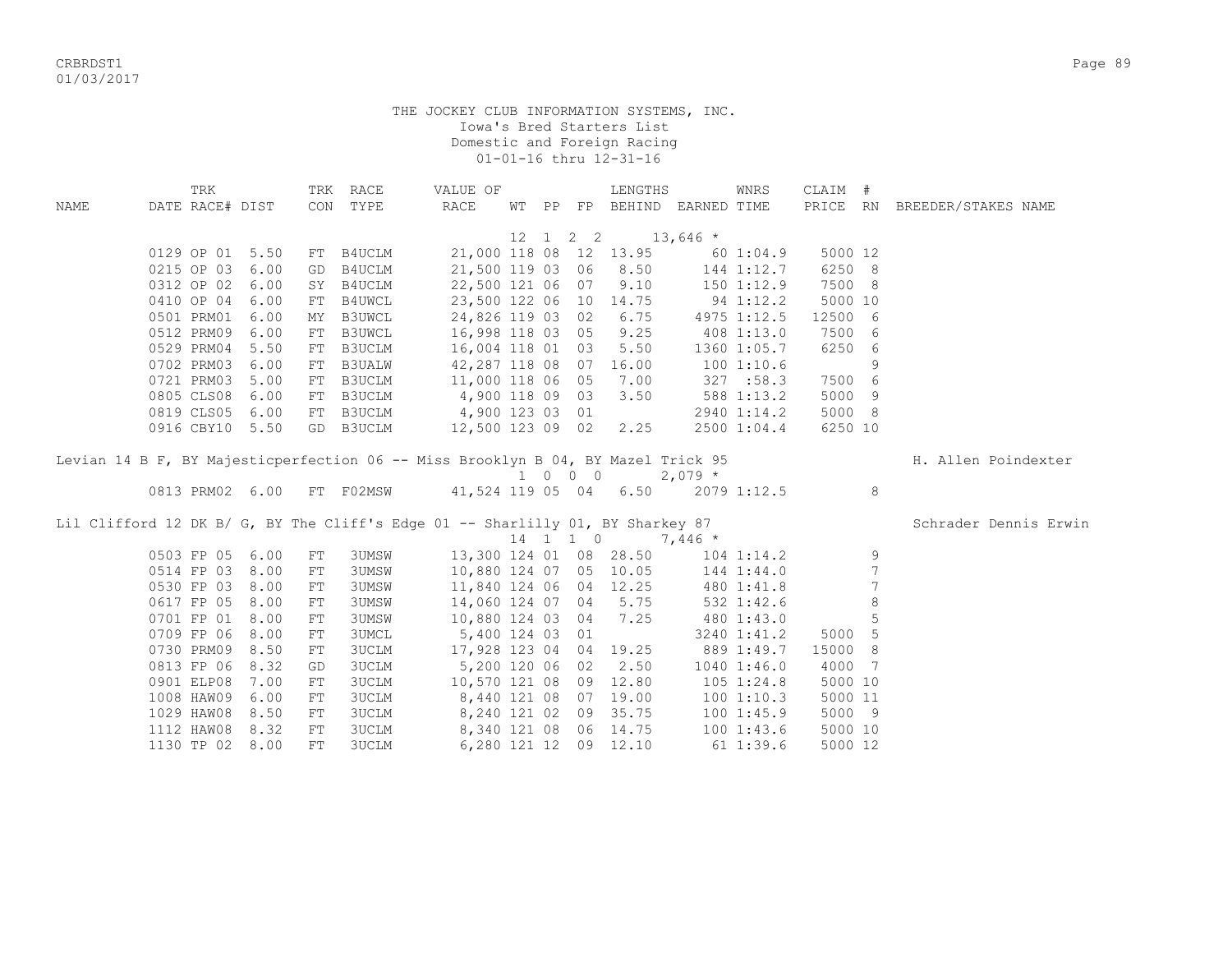CRBRDST1 Page 90 01/03/2017

|      | TRK                                                                              |      |     | TRK RACE  | VALUE OF                                               |  |                             | LENGTHS                           |             | WNRS           | CLAIM # |   |                                                                                                                      |
|------|----------------------------------------------------------------------------------|------|-----|-----------|--------------------------------------------------------|--|-----------------------------|-----------------------------------|-------------|----------------|---------|---|----------------------------------------------------------------------------------------------------------------------|
| NAME | DATE RACE# DIST                                                                  |      | CON | TYPE      | RACE                                                   |  |                             | WT PP FP BEHIND EARNED TIME       |             |                |         |   | PRICE RN BREEDER/STAKES NAME                                                                                         |
|      | 1230 TP 04 8.00                                                                  |      | FT  | 3UCLM     | 7,100 121 09 07 16.10 71 1:40.2                        |  |                             |                                   |             |                | 7500 9  |   |                                                                                                                      |
|      | Lilly Kisses 10 DK B/ M, BY Impeachment 97 -- Goldenrod Kisses 02, BY Chequer 92 |      |     |           |                                                        |  |                             |                                   |             |                |         |   | Windylea Farm                                                                                                        |
|      |                                                                                  |      |     |           |                                                        |  | 9 0 0 0                     |                                   | $2,036$ *   |                |         |   |                                                                                                                      |
|      | 0102 HAW02                                                                       | 5.50 |     | FT B4UCLM |                                                        |  |                             | 8,140 120 07 05 3.15              |             | 240 1:05.0     | 5000 8  |   |                                                                                                                      |
|      | 0528 PRM06                                                                       | 6.00 |     | SY B3UCLM | 10,500 120 07 07 11.55                                 |  |                             |                                   |             | 100 1:12.7     | 7500 7  |   |                                                                                                                      |
|      | 0610 PRM09                                                                       | 6.00 |     | FT B3UCLM |                                                        |  |                             | 12,798 120 09 04 15.75            |             | 682 1:12.5     | 15000 9 |   |                                                                                                                      |
|      | 0623 PRM09                                                                       | 6.00 |     | FT B3UCLM |                                                        |  |                             | 17,789 120 01 05 14.60            |             | 189 1:12.6     | 15000 9 |   |                                                                                                                      |
|      | 0707 PRM09                                                                       | 6.00 |     | FT B3UCLM |                                                        |  |                             | 15,113 118 06 09 12.50            |             | 100 1:12.7     | 5000 9  |   |                                                                                                                      |
|      | 0728 PRM02                                                                       | 8.32 |     | FT B3UCLM |                                                        |  |                             | 12,948 120 07 08 19.75            |             | 1001:48.1      | 12500 8 |   |                                                                                                                      |
|      | 0807 PRM03                                                                       | 5.50 |     | FT B3UCLM | 13,802 117 04 06 4.30                                  |  |                             |                                   |             | 1001:06.5      | 7500 7  |   |                                                                                                                      |
|      | 0828 CBY04 6.00                                                                  |      |     | FT B3UCLM | 10,500 123 07 07 17.70                                 |  |                             |                                   |             | $105$ $1:11.9$ | 6250 9  |   |                                                                                                                      |
|      | 0915 CBY07 5.50                                                                  |      |     | SY B3UCLM | 10,500 123 04 04 4.50                                  |  |                             |                                   |             | 420 1:06.4     | 6250 11 |   |                                                                                                                      |
|      | Lil Pitt 11 GR/RO M, BY Rushin' to Altar 99 -- Pit Pass 03, BY Pikepass 96       |      |     |           |                                                        |  |                             |                                   |             |                |         |   | Carlos Rogelio                                                                                                       |
|      |                                                                                  |      |     |           |                                                        |  |                             | 3 0 1 1 3,897 $*$                 |             |                |         |   |                                                                                                                      |
|      | 0609 PRM07 5.00                                                                  |      |     |           | FT B36MCL 15,434 124 05 08 13.80 100 1:01.4            |  |                             |                                   |             |                | 15000 9 |   |                                                                                                                      |
|      | 0728 PRM05                                                                       | 5.50 |     |           | FT B36MCL 13,611 123 09 03 5.50 1697 1:07.7            |  |                             |                                   |             |                | 12500 9 |   |                                                                                                                      |
|      | 0904 CBY06 5.00                                                                  |      |     | FT B3UMCL |                                                        |  |                             | 10,500 123 06 02 4.50 2100 1:00.0 |             |                | 6250 7  |   |                                                                                                                      |
|      | Lils Diamond Diva 13 DK B/ F, BY Sampson's Son 01 -- Iowa Rose 06, BY Rossini 97 |      |     |           |                                                        |  |                             |                                   |             |                |         |   | Noll Steve                                                                                                           |
|      |                                                                                  |      |     |           |                                                        |  |                             | $1 \t 0 \t 1 \t 1,155 \t\t*$      |             |                |         |   |                                                                                                                      |
|      | 0904 CBY06 5.00 FT B3UMCL 10,500 120 03 03 4.75 1155 1:00.0                      |      |     |           |                                                        |  |                             |                                   |             |                | 6250 7  |   |                                                                                                                      |
|      | Little Luci Lu 13 DK B/ F, BY Street Hero 06 -- Brite Luci 02, BY High Brite 84  |      |     |           |                                                        |  |                             |                                   |             |                |         |   | Hoopes Robert                                                                                                        |
|      |                                                                                  |      |     |           |                                                        |  | 2001                        |                                   | $1,735$ *   |                |         |   |                                                                                                                      |
|      | 0506 PRM03 5.00                                                                  |      |     |           | FT B36MCL  15,483 120 07 06 20.25  100 1:00.2  15000 7 |  |                             |                                   |             |                |         |   |                                                                                                                      |
|      | 0602 PRM04 5.50                                                                  |      |     |           | FT B36MCL 13,643 119 05 03 2.25 1635 1:07.7            |  |                             |                                   |             |                | 10000 6 |   |                                                                                                                      |
|      |                                                                                  |      |     |           |                                                        |  |                             |                                   |             |                |         |   |                                                                                                                      |
|      |                                                                                  |      |     |           |                                                        |  | $1 \quad 0 \quad 0 \quad 0$ |                                   |             |                |         |   | Little Nipper 14 CH F, BY Woke Up Dreamin 00 -- Stevie's Lil Sis 04, BY Stephen Got Even 96 Pam Schutz & Joyce Tighe |
|      |                                                                                  |      |     |           |                                                        |  |                             |                                   | $100 *$     |                |         |   |                                                                                                                      |
|      | 0609 PRM04 4.50                                                                  |      |     | FT F02MSW |                                                        |  |                             | 37, 227 118 07 07 21.50           | $100$ :53.6 |                |         | 7 |                                                                                                                      |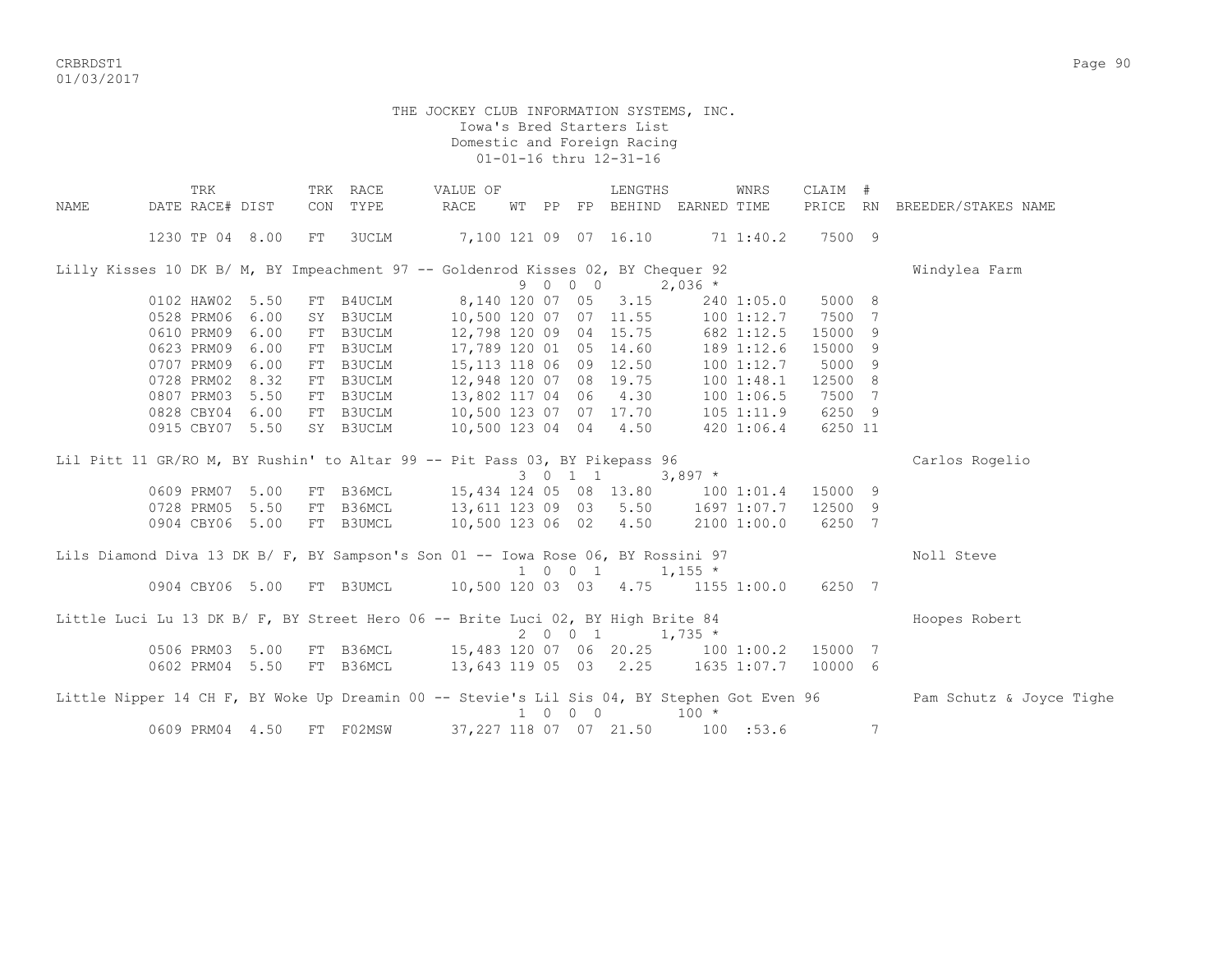CRBRDST1 Page 91 01/03/2017

|           | TRK                                                                                    |      |    | TRK RACE                  |                       | VALUE OF         |              |             | LENGTHS                            |            | WNRS         | CLAIM #  |     |                              |
|-----------|----------------------------------------------------------------------------------------|------|----|---------------------------|-----------------------|------------------|--------------|-------------|------------------------------------|------------|--------------|----------|-----|------------------------------|
| NAME      | DATE RACE# DIST                                                                        |      |    | CON TYPE                  | RACE                  |                  |              |             | WT PP FP BEHIND EARNED TIME        |            |              |          |     | PRICE RN BREEDER/STAKES NAME |
|           |                                                                                        |      |    |                           |                       |                  |              |             |                                    |            |              |          |     |                              |
|           | Little Treat 11 DK B/ M, BY Winter Glitter 97 -- Trickntreat 88, BY Clever Trick 76    |      |    |                           |                       |                  |              |             |                                    |            |              |          |     | Bogash Gene                  |
|           |                                                                                        |      |    |                           |                       |                  | 9 1          | $2 \quad 3$ |                                    | $17,125$ * |              |          |     |                              |
|           | 0513 PRM09                                                                             | 5.00 |    | MY B36WMC                 |                       | 15,483 123 07 02 |              |             | 0.50                               |            | 3075 1:01.0  | 15000 7  |     |                              |
|           | 0529 PRM09                                                                             | 6.00 |    | FT B36MCL                 |                       | 15,434 123 06 03 |              |             | 6.75                               |            | 1815 1:13.3  | 15000 9  |     |                              |
|           | 0611 PRM02                                                                             | 5.50 |    | FT B36MCL                 |                       | 12,352 123 02 01 |              |             |                                    |            | 7275 1:06.3  | 7500 8   |     |                              |
|           | 0703 PRM07                                                                             | 5.50 |    | FT B3UCLM                 |                       | 12,750 123 08 05 |              |             | 5.00                               |            | 282 1:06.2   | 7500 11  |     |                              |
|           | 0723 PRM01                                                                             | 5.00 |    | FT B3UCLM                 |                       | 11,296 123 01 03 |              |             | 6.75                               |            | 1810 :59.1   | 7500 6   |     |                              |
|           | 0807 PRM06                                                                             | 5.50 |    | FT B3UCLM                 |                       | 13,049 123 06 03 |              |             | 2.80                               |            | 1663 1:06.3  | 7500 6   |     |                              |
|           | 0821 CLS07                                                                             | 6.50 |    | FT B3UCLM                 | 4,400 123 08 02       |                  |              |             | 0.50                               |            | 880 1:21.6   | 5000 10  |     |                              |
|           | 0905 CLS04                                                                             | 6.00 |    | FT B3UCLM 4,400 123 05 04 |                       |                  |              |             | 2.00                               |            | $220$ 1:15.4 | 5000 7   |     |                              |
|           | 0915 CBY07 5.50                                                                        |      |    | SY B3UCLM                 |                       | 10,500 123 08 05 |              |             | 5.00                               |            | 105 1:06.4   | 6250 11  |     |                              |
|           |                                                                                        |      |    |                           |                       |                  |              |             |                                    |            |              |          |     |                              |
|           | Lively's Last Ride 09 CH G, BY Winter Glitter 97 -- Lively Spirit 98, BY Storm Boot 89 |      |    |                           |                       |                  |              |             |                                    |            |              |          |     | Bogash Gene                  |
|           |                                                                                        |      |    |                           |                       |                  |              | 9 2 2 3     |                                    | $34,458$ * |              |          |     |                              |
|           | 0514 PRM02 6.00                                                                        |      | FT | <b>3UWCL</b>              |                       | 24,250 119 01 03 |              |             | 6.55                               |            | 3000 1:11.7  | 15000 4  |     |                              |
|           | 0605 PRM01                                                                             | 8.32 | FT | 3UCLM                     |                       | 14,886 121 03 03 |              |             | 5.50                               |            | 1785 1:44.7  | 10000 6  |     |                              |
|           | 0615 PRM07                                                                             | 8.32 | FT | 3UAOC                     |                       | 37,775 119 03 04 |              |             | 8.00                               |            | 1875 1:43.1  | 15000 10 |     |                              |
|           | 0701 PRM10                                                                             | 6.00 | FT | <b>3UCLM</b>              |                       | 15,074 120 07 01 |              |             |                                    |            | 8820 1:10.2  | 7500 10  |     |                              |
|           | 0722 PRM08                                                                             | 6.00 | FT | 3UAOC                     |                       | 42,218 123 04 02 |              |             | 1.75                               |            | 8456 1:10.3  | 12500 8  |     |                              |
|           | 0813 PRM05                                                                             | 8.00 | FT | <b>3UCLM</b>              |                       | 23,086 118 03 03 |              |             | 2.25                               |            | 2856 1:38.5  | 10000 4  |     |                              |
|           | 0902 RP 01                                                                             | 8.00 | GD | <b>3UCLM</b>              |                       |                  |              |             | 9,350 119 03 07 14.35              |            | 85 1:39.6    | 5000 7   |     |                              |
|           | 0930 RP 02 5.50                                                                        |      | FT |                           | 3UCLM 9,350 123 07 01 |                  |              |             |                                    |            | 5508 1:04.3  | 5000 7   |     |                              |
|           | 1022 RP 02 6.00                                                                        |      | FT | 3UCLM                     |                       |                  |              |             | 10,450 123 02 02 1.50              |            | 2073 1:10.3  | 5000 6   |     |                              |
|           |                                                                                        |      |    |                           |                       |                  |              |             |                                    |            |              |          |     |                              |
|           | Lolo 11 DK B/ M, BY Unbridled Energy 02 -- Lonely Chant 05, BY Tiznow 97               |      |    |                           |                       |                  |              |             |                                    |            |              |          |     | Donald E. Scharge & Lynn     |
| Chleborad |                                                                                        |      |    |                           |                       |                  |              |             |                                    |            |              |          |     |                              |
|           |                                                                                        |      |    |                           |                       |                  | $11 \quad 2$ | $2 \quad 1$ |                                    | $30,610$ * |              |          |     |                              |
|           | 0514 PRM01                                                                             | 8.00 |    | FT B3UWCL                 |                       |                  |              |             | 16, 128 119 01 03 3.85 1935 1:42.4 |            |              | 15000 6  |     |                              |
|           | 0530 PRM05                                                                             | 8.00 | FT | B3UWCL                    |                       |                  |              |             | 13, 224 119 05 06 13.75 100 1:41.6 |            |              | 35000 7  |     |                              |
|           | 0612 PRM08                                                                             | 8.32 | FT | B3UAOC                    |                       |                  |              |             | 37,848 119 02 06 20.00             |            | 100 1:44.9   | 15000 7  |     |                              |
|           | 0703 PRM04                                                                             | 8.00 | FT | B3UCLM                    |                       | 14,888 118 06 01 |              |             |                                    |            | 9396 1:41.5  | 12500 7  |     |                              |
|           | 0723 PRM04                                                                             | 8.32 |    | FT B3UCLM                 |                       |                  |              |             | 13,328 123 06 07 13.75             |            | 1001:44.0    | 15000 7  |     |                              |
|           | 0811 PRM01                                                                             | 8.32 |    | FT B3UCLM                 |                       | 19,393 123 05 01 |              |             |                                    |            | 11676 1:42.6 | 15000    | - 6 |                              |
|           | 0901 RP 04 8.50                                                                        |      |    | GD B3UCLM                 |                       | 19,800 123 04 02 |              |             | 1.00                               |            | 3909 1:45.6  | 15000    | - 8 |                              |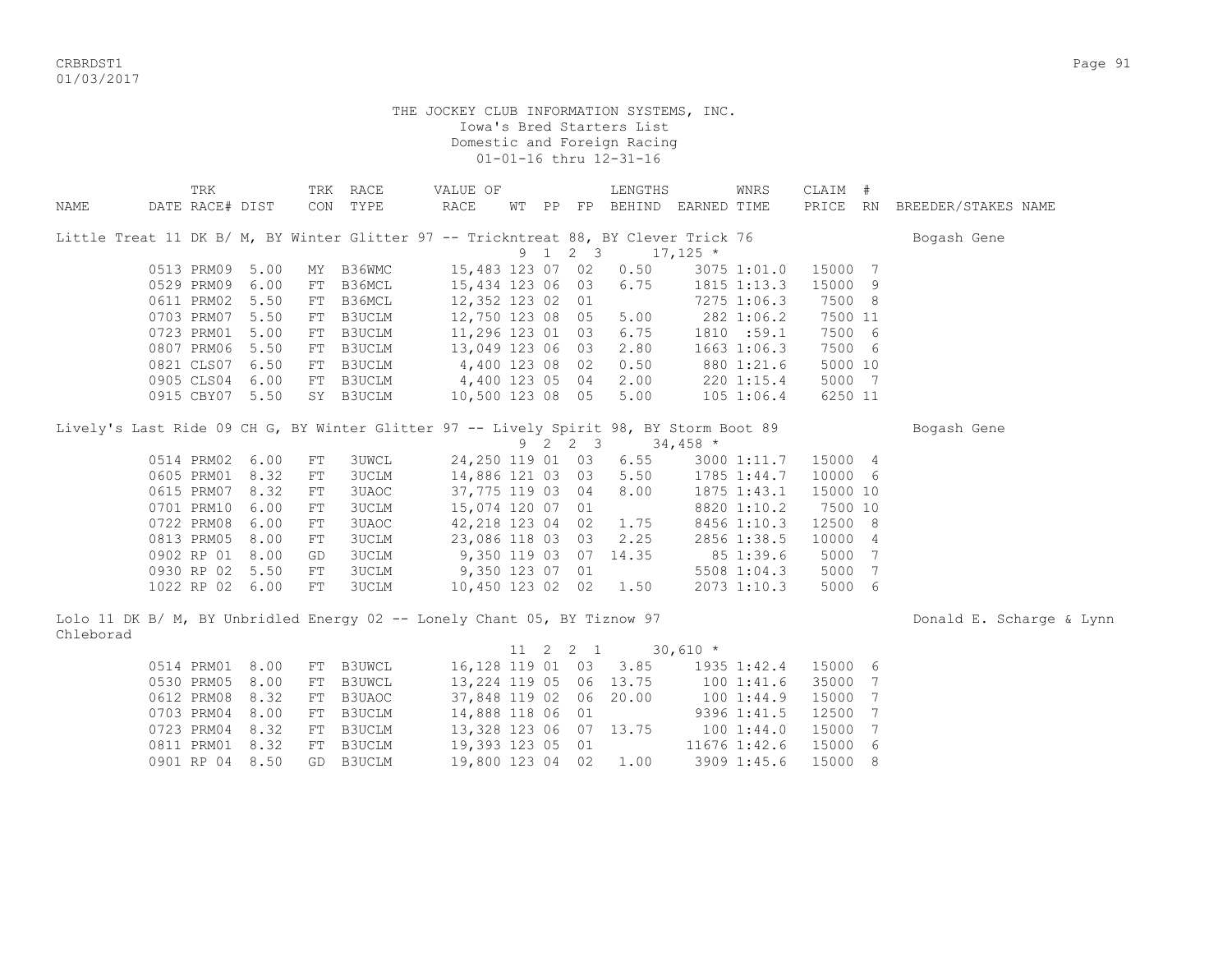CRBRDST1 Page 92 01/03/2017

 TRK TRK RACE VALUE OF LENGTHS WNRS CLAIM # NAME DATE RACE# DIST CON TYPE RACE WT PP FP BEHIND EARNED TIME PRICE RN BREEDER/STAKES NAME 0914 RP 09 8.50 T GD B3UALW 36,805 122 05 09 16.75 85 1:44.0 9 1012 RP 01 7.50 T FM B3UCLM 20,889 120 02 06 9.25 85 1:29.5 15000 7 1103 RP 06 8.00 GD B3UCLM 15,950 120 02 02 3.50 3139 1:39.4 10000 8 1130 RP 08 8.00 FT B3UALW 36,805 123 03 09 12.85 85 1:38.4 12 Lonely Lover 09 DK B/ M, BY Seeking the Best (IRE) 01 -- Orphan Lover 99, BY Friendly Lover 88 River Ridge Ranch  $15$  2 5 5 23,762 \* 0119 TUP01 6.00 FT B4UCLM 7,000 123 06 02 0.75 1386 1:11.0 3000 6 0208 TUP02 6.00 FT B4UCLM 7,000 123 05 01 4253 1:11.2 3000 7 0224 TUP01 6.00 FT B3UCLM 7,416 121 02 03 1.00 713 1:10.9 3200 6<br>0316 TUP05 5.50 FT B3UCLM 7,200 121 05 04 4.00 353 1:03.6 3200 7 0316 TUP05 5.50 FT B3UCLM 7,200 121 05 04 4.00 353 1:03.6 3200 7 0329 TUP04 8.00 T FM B3USTR 7,500 121 04 05 13.50 216 1:37.3 9 0527 CBY08 6.00 WF B3UCLM 10,000 123 06 02 hd 2000 1:11.4 4000 7 0611 CBY04 6.50 FT B3UCLM 10,000 123 05 02 1.25 2000 1:19.1 4000 8 0623 CBY10 8.00 FT B3UCLM 10,900 123 04 03 7.50 1100 1:39.0 4000 6<br>0710 CBY08 5.50 FT B3UCLM 10,000 123 05 02 5.00 2000 1:04.8 4000 6 0710 CBY08 5.50 FT B3UCLM 10,000 123 05 02 5.00 2000 1:04.8 4000 6 0807 CBY04 6.00 FT B3UCLM 10,000 123 05 01 6000 1:12.1 4000 6 0916 CBY07 6.50 GD B3UCLM 12,500 123 06 08 6.50 125 1:17.6 6250 13 1017 TUP03 5.50 FT B3UCLM 7,500 119 02 02 hd 1485 1:05.8 4000 6 1112 TUP06 6.00 FT B3UCLM 8,000 122 04 03 2.25 768 1:11.4 5000 9 1203 TUP08 6.00 FT B3UCLM 7,200 122 08 03 0.50 684 1:11.6 3200 10 1218 TUP05 5.50 FT B3UCLM 7,000 124 04 03 1.50 679 1:05.7 3000 8 Looking At Hershey 13 B G, BY Sidney's Candy 07 -- Wild Indian 05, BY Indian Charlie 95 James R Lewis & Beverly J Lewis 3 0 0 0 1,238 \* 0409 OP 10 6.00 FT 03MSW 76,000 121 08 11 30.25 253 1:10.3 11 0619 PRM09 6.00 FT 36MSW 37,154 118 09 05 6.75 885 1:12.2 10 0708 PRM05 8.32 FT 36MSW 41,446 118 02 FF DNF 100 1:44.5 10 Lookn' Atta Win 13 CH F, BY Notional 04 -- Inquisitive Look 93, BY Crafty Prospector 79 Melissa Rae Wertz & Thomas Aguilera 4 0 0 1 1,946 \* 0616 PRM07 6.00 FT B36MSW 37,154 119 08 10 15.25 100 1:12.1 10 0626 PRM02 6.00 MY B36MCL 24,096 118 10 06 10.50 100 1:12.2 30000 10

01-01-16 thru 12-31-16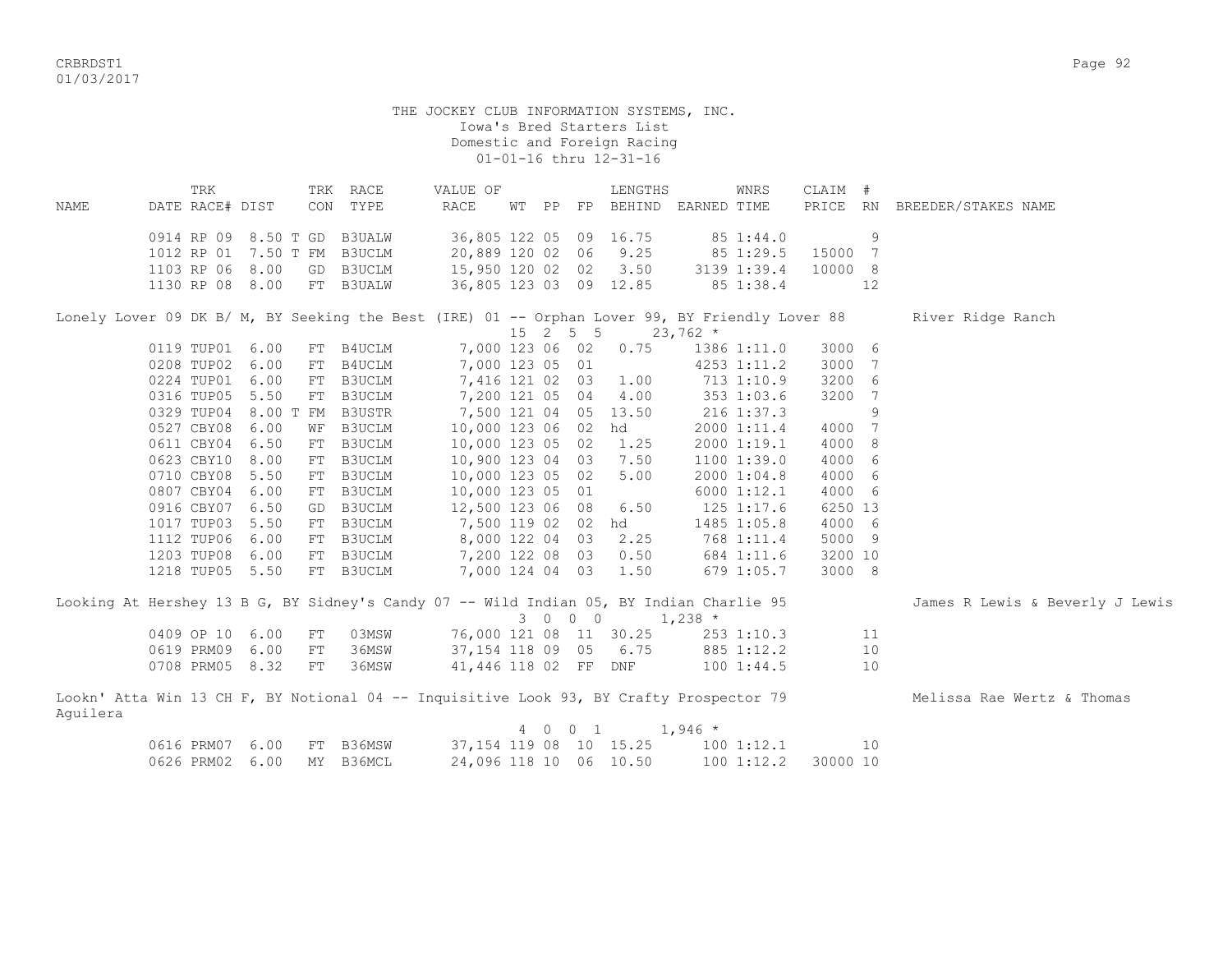CRBRDST1 Page 93 01/03/2017

#### THE JOCKEY CLUB INFORMATION SYSTEMS, INC. Iowa's Bred Starters List Domestic and Foreign Racing 01-01-16 thru 12-31-16

TRK TRK RACE VALUE OF LENGTHS WNRS CLAIM # NAME DATE RACE# DIST CON TYPE RACE WT PP FP BEHIND EARNED TIME PRICE RN BREEDER/STAKES NAME 0722 PRM09 6.00 FT B36MCL 13,326 120 07 07 13.40 100 1:13.2 12500 8 0810 PRM09 5.00 GD B36MCL 11,450 118 04 03 6.50 1646 :59.4 10000 7 Lootn and Shootn 12 CH G, BY Added Edge 00 -- Shoot for the Loot 99, BY Demaloot Demashoot 90 Bolinger Michael 3 0 0 1 1,580 \* 0611 CBY10 5.00 T FM 3UMSW 28,000 123 05 07 17.00 280 :58.3 10 0716 CBY10 6.00 FT 3UMCL 10,500 123 01 03 3.75 1155 1:12.7 6250 8 0807 CBY08 5.00 FT 3UMCL 14,500 123 08 FF DNF 145 :58.5 20000 8 Lord Turnem 13 CH G, BY Limehouse 01 -- Bless My Mary 01, BY Deposit Ticket 88 MAMAS Thoroughbreds, LLC 9 1 0 4 30,457 \* 0430 PRM09 6.00 SY 36MSW 37,130 118 03 09 22.00 100 1:11.1 11 0513 PRM05 6.00 MY 36MSW 37,251 118 04 01 22425 1:12.8 6 0604 PRM08 6.00 FT A03STK 63,000 118 03 07 11.55 500 1:12.1 7 GRAY'S LAKE S. 0630 PRM06 6.00 SY 3UALW 42,140 118 06 07 9.15 100 1:11.0 10 0717 PRM05 6.00 SY 3UCLM 18,005 117 06 03 3.25 2167 1:11.1 15000 6 0731 PRM05 6.00 FT 3UCLM 14,938 117 02 03 5.75 1798 1:12.4 15000 8 0811 PRM05 6.00 FT 3UCLM 12,039 117 04 03 1.75 1747 1:11.6 12500 6 0825 CBY07 5.00 FT 3UCLM 13,500 118 02 03 9.75 1485 :58.1 12500 9 0916 CBY03 5.00 GD 3UCLM 13,860 119 10 07 7.75 135 :58.1 12500 12 Lostinthismoment 08 DK B/ M, BY Wild Gold 90 -- Kaylee Bailey 99, BY Mister Baileys (GB) 91 Connolly Mike 15 0 4 4 11,202 \* 0123 TUP04 6.00 FT B4UCLM 10,670 119 07 06 6.75 97 1:09.8 8000 7 0220 TUP01 8.00 FT B3USOC 8,000 119 01 03 5.50 784 1:40.0 7<br>0313 TUP02 6.50 FT B3USTR 7,650 119 01 05 8.25 222 1:15.9 6 0313 TUP02 6.50 FT B3USTR 7,650 119 01 05 8.25 222 1:15.9 6 0410 TUP09 8.00 SY B3USTR 7,500 121 02 05 11.75 222 1:39.3 6 0423 SRP05 6.50 FT B3UCLM 8,413 123 05 02 0.50 1722 1:20.4 6500 8 0530 SRP06 6.50 FT B3UCLM 7,000 118 04 02 nk 1540 1:19.5 5000 7 0611 SRP07 6.50 FT B3UCLM 7,182 120 06 02 nk 1540 1:19.9 5000 6 0715 ALB07 6.50 FT B3UCLM 9,013 123 03 03 2.00 860 1:17.4 5000 7 0803 ALB07 5.50 FT B3UCLM 8,600 123 02 02 nk 1720 1:05.2 5000 7 0820 ALB06 6.00 FT B3UCLM 8,900 120 03 05 6.50 89 1:11.6 5000 9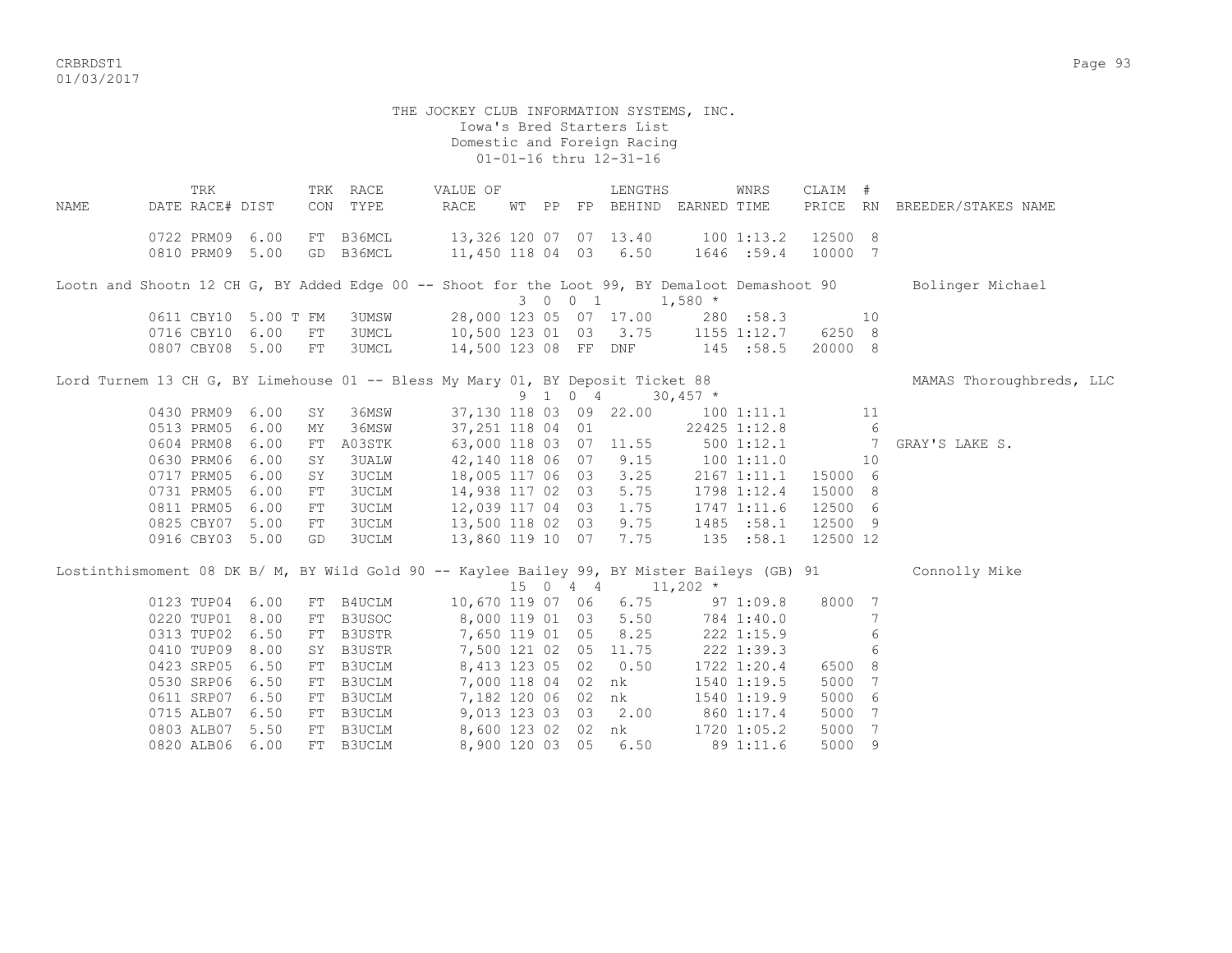CRBRDST1 Page 94 01/03/2017

| NAME | TRK<br>DATE RACE# DIST |           |    | TRK RACE<br>CON TYPE | VALUE OF<br><b>RACE</b>                                                        |  |          | LENGTHS<br>WT PP FP BEHIND         | EARNED TIME     | WNRS          | CLAIM #<br>PRICE RN |    | BREEDER/STAKES NAME  |
|------|------------------------|-----------|----|----------------------|--------------------------------------------------------------------------------|--|----------|------------------------------------|-----------------|---------------|---------------------|----|----------------------|
|      |                        |           |    |                      |                                                                                |  |          |                                    |                 |               |                     |    |                      |
|      | 0912 ALB09 5.50        |           |    | MY B3UCLM            | 8,600 123 05 04                                                                |  |          | 4.25                               |                 | 430 1:06.4    | 5000 7              |    |                      |
|      | 1104 TUP02             | 5.50      | GD | B3UCLM               | 7,700 123 01 03                                                                |  |          | 2.50                               |                 | 686 1:06.0    | 3000 7              |    |                      |
|      | 1116 TUP02             | 6.00      |    | FT B3UCLM            | 7,000 124 04 04                                                                |  |          | 5.00                               |                 | 272 1:11.4    | 3000 8              |    |                      |
|      | 1127 TUP08 6.50        |           |    | FT B3UCLM            |                                                                                |  |          | 7,000 124 04 04 6.35               |                 | 332 1:17.9    | 3000 10             |    |                      |
|      | 1204 TUP03 6.00        |           |    | FT B3UCLM            | 7,000 124 02 03 6.00                                                           |  |          |                                    |                 | 686 1:11.9    | 3000 7              |    |                      |
|      |                        |           |    |                      | Lucy Got Even 12 B M, BY Stephen Got Even 96 -- Stormhill 00, BY Storm Boot 89 |  |          |                                    |                 |               |                     |    | Hemba Brad           |
|      |                        |           |    |                      |                                                                                |  | 15 1 1 6 |                                    | $26,193$ *      |               |                     |    |                      |
|      | 0508 PRM05             | 6.00      |    | FT B36MSW            |                                                                                |  |          | 37, 227 123 07 05 19.80 894 1:12.4 |                 |               |                     | 7  |                      |
|      | 0520 PRM01             | 6.00      | FT |                      | B36MCL 21,720 120 06 03 2.25 2610 1:13.2                                       |  |          |                                    |                 |               | 25000               | 6  |                      |
|      | 0604 PRM09             | 5.50      |    | FT B36MCL            | 21,671 123 08 03 5.75                                                          |  |          |                                    | 2580 1:07.6     |               | 30000               | 8  |                      |
|      | 0618 PRM09             | 6.00      |    | FT B36MCL            | 15, 435 123 01 03 7.00                                                         |  |          |                                    |                 | 1815 1:12.8   | 15000               | 9  |                      |
|      | 0707 PRM04             | 8.32      | FT | B36MSW               | 41,462 123 06 03 2.50                                                          |  |          |                                    |                 | $5006$ 1:46.3 |                     | 7  |                      |
|      | 0722 PRM04             | 8.50      | FT | B36MCL               | 17,272 123 05 04 11.75                                                         |  |          |                                    | 861 1:49.2      |               | 15000 7             |    |                      |
|      | 0811 PRM03             | 8.50      | FT | B36MSW               | 41,601 123 01 05 19.00                                                         |  |          |                                    | 897 1:45.6      |               |                     | 6  |                      |
|      | 0825 CBY01             | 7.50 T GD |    | B3UMSW               | 28,000 123 05 05 5.00                                                          |  |          |                                    | 280 1:34.8      |               |                     | 10 |                      |
|      | 0910 CBY01             | 6.00      |    | FT B3UMCL            | 11,500 123 04 03 3.75                                                          |  |          |                                    |                 | 1265 1:13.3   | 12500 7             |    |                      |
|      | 0927 PRX09             | 8.32      | FT | <b>B3UMCL</b>        |                                                                                |  |          | 19,500 124 10 08 8.75              | 2501:49.3       |               | 10000 11            |    |                      |
|      | 1008 DEL06             | 8.32      | GD | B3UMCL               | 13,625 123 10 02                                                               |  |          | 12.00                              |                 | 2600 1:46.9   | 6250 10             |    |                      |
|      | 1022 PEN07             | 8.32      |    | FT B3UMCL            | 11,151 123 06 05 12.00                                                         |  |          |                                    | 315 1:49.4      |               | 5000 9              |    |                      |
|      | 1103 CT 01 7.00        |           |    | FT B3UMCL            | 10,000 122 08 03 7.75                                                          |  |          |                                    | 960 1:29.0      |               | 5000 10             |    |                      |
|      | 1119 CT 03             | 6.50      |    | FT B3UMCL            | 10,000 122 02 01                                                               |  |          |                                    |                 | 5760 1:24.4   | 5000 10             |    |                      |
|      | 1228 CT 09 6.50        |           |    | FT B3UCLM            | 10,000 122 06 08 9.10                                                          |  |          |                                    | $100$ $1:22.7$  |               | 5000 10             |    |                      |
|      |                        |           |    |                      | Ma Brown 12 CH M, BY Canaveral 91 -- Mother Joan 05, BY Sunday Break (JPN) 99  |  |          |                                    |                 |               |                     |    | Pat Clay & Troy Clay |
|      |                        |           |    |                      |                                                                                |  | 5 0 1 2  |                                    | $7,366$ *       |               |                     |    |                      |
|      | 0530 PRM02             | 6.00      |    | FT B36MCL            |                                                                                |  |          | 15,483 123 04 04 3.25              |                 | 769 1:14.1    | 15000 7             |    |                      |
|      | 0618 PRM09             | 6.00      |    | FT B36MCL            |                                                                                |  |          | 15,435 123 03 06 11.75 100 1:12.8  |                 |               | 15000               | 9  |                      |
|      | 0707 PRM07             | 5.50      |    | FT B36MCL            | 10,734 123 06 03 5.75                                                          |  |          |                                    | $1670$ $1:06.7$ |               | 10000               | 9  |                      |
|      | 0723 PRM06             | 5.50      | FT | B36MCL               | 17,311 123 05 03 7.75                                                          |  |          |                                    |                 | 2083 1:06.2   | 15000 6             |    |                      |
|      | 0810 PRM09             | 5.00      | GD | B36MCL               | 11,450 123 02 02                                                               |  |          | 2.50                               |                 | 2744:59.4     | 10000 7             |    |                      |
|      |                        |           |    |                      |                                                                                |  |          |                                    |                 |               |                     |    |                      |

Machli 13 B G, BY Latent Heat 03 -- Jimini's Cricket 07, BY Pioneering 93 Machli 13 B G, Beech James R.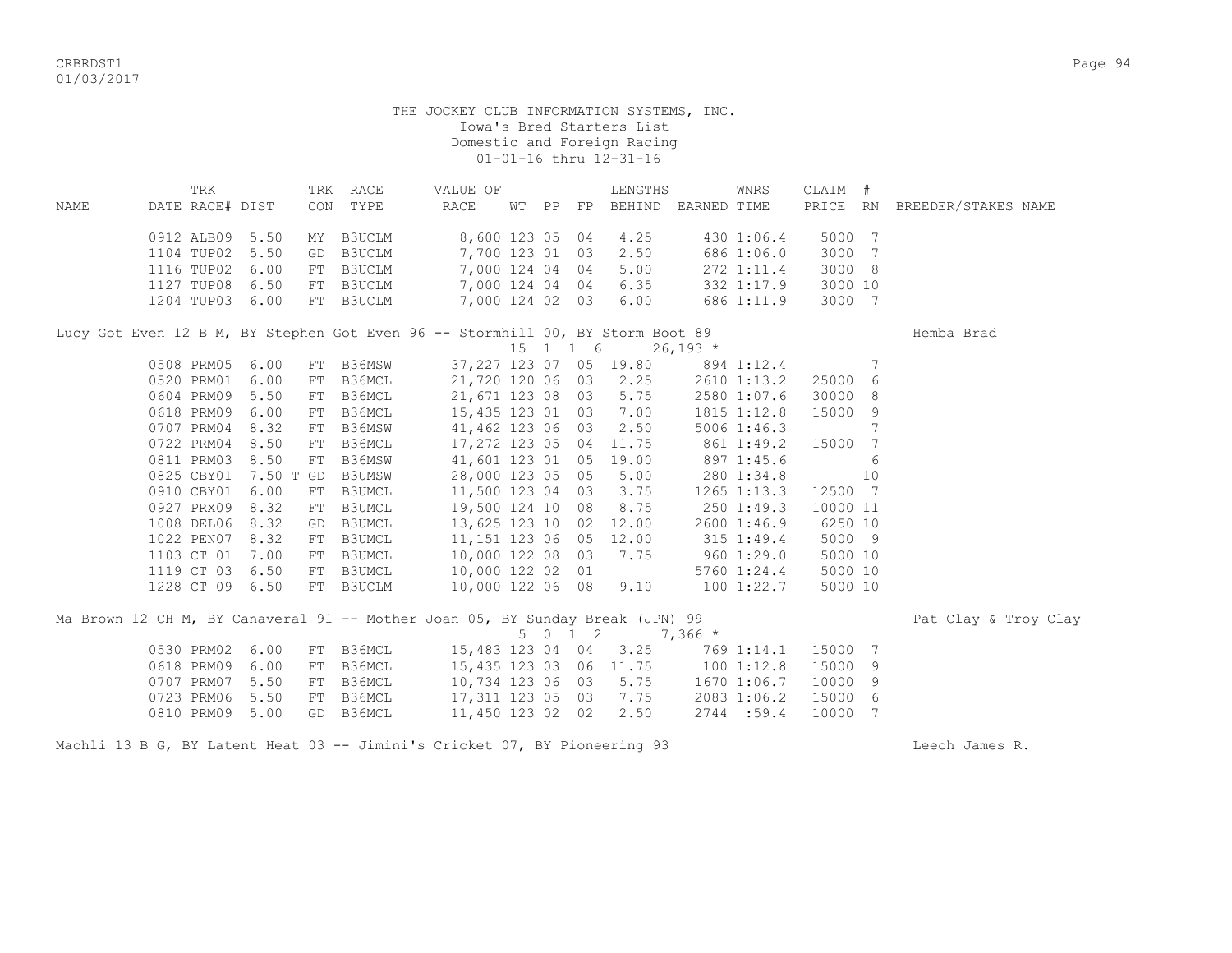CRBRDST1 Page 95 01/03/2017

|             | TRK                                                                                                          |                                                              |                                              | TRK RACE                                                                                                              | VALUE OF                                                                                                                                     |    |    |                              | LENGTHS                                                        |                                                        | WNRS                                                   | CLAIM #                                                |                                          |                     |
|-------------|--------------------------------------------------------------------------------------------------------------|--------------------------------------------------------------|----------------------------------------------|-----------------------------------------------------------------------------------------------------------------------|----------------------------------------------------------------------------------------------------------------------------------------------|----|----|------------------------------|----------------------------------------------------------------|--------------------------------------------------------|--------------------------------------------------------|--------------------------------------------------------|------------------------------------------|---------------------|
| <b>NAME</b> | DATE RACE# DIST                                                                                              |                                                              |                                              | CON TYPE                                                                                                              | <b>RACE</b>                                                                                                                                  | WТ | PP |                              |                                                                | FP BEHIND EARNED TIME                                  |                                                        | PRICE RN                                               |                                          | BREEDER/STAKES NAME |
|             |                                                                                                              |                                                              |                                              |                                                                                                                       |                                                                                                                                              |    |    |                              |                                                                |                                                        |                                                        |                                                        |                                          |                     |
|             |                                                                                                              |                                                              |                                              |                                                                                                                       |                                                                                                                                              |    |    | 9 1 1 3                      |                                                                | $13,972$ *                                             |                                                        |                                                        |                                          |                     |
|             | 0505 PRM01                                                                                                   | 5.00                                                         | FT                                           | 36WMC                                                                                                                 |                                                                                                                                              |    |    |                              | 15,483 115 04 07 16.75                                         |                                                        | 100 : 59.2                                             | 12500 7                                                |                                          |                     |
|             | 0522 PRM01                                                                                                   | 5.50                                                         | FT                                           | 36MCL                                                                                                                 | 12,401 118 01 05                                                                                                                             |    |    |                              | 14.85                                                          | 297 1:07.3                                             |                                                        | 7500 6                                                 |                                          |                     |
|             | 0612 PRM02                                                                                                   | 5.50                                                         | FT                                           | 36MCL                                                                                                                 | 12,377 118 05 03                                                                                                                             |    |    |                              | 2.00                                                           |                                                        | 1470 1:06.7                                            | 7500 7                                                 |                                          |                     |
|             | 0703 PRM09                                                                                                   | 6.00                                                         | FT                                           | 36MCL                                                                                                                 | 15,074 118 05 03                                                                                                                             |    |    |                              | 1.00                                                           |                                                        | 1764 1:12.6                                            | 10000 10                                               |                                          |                     |
|             | 0721 PRM09                                                                                                   | 5.00                                                         | FT                                           | 36MCL                                                                                                                 | 14,321 118 01 01                                                                                                                             |    |    |                              |                                                                |                                                        | 8613 1:00.1                                            | 10000 6                                                |                                          |                     |
|             | 0806 PRM03                                                                                                   | 5.50                                                         | FT                                           | <b>3UCLM</b>                                                                                                          | 13,802 118 04 07 12.80                                                                                                                       |    |    |                              |                                                                | 100 1:04.5                                             |                                                        | 7500                                                   | $\overline{7}$                           |                     |
|             | 0812 CLS06                                                                                                   | 6.00                                                         | FT                                           |                                                                                                                       | 3UCLM 4,400 118 07 04                                                                                                                        |    |    |                              | 4.50                                                           |                                                        | $220$ 1:15.2                                           | 5000 8                                                 |                                          |                     |
|             |                                                                                                              | 0826 CLS02 6.00                                              | FT                                           |                                                                                                                       | 3UCLM 4,400 118 02 03 6.00                                                                                                                   |    |    |                              |                                                                |                                                        | 528 1:14.6                                             | 5000 6                                                 |                                          |                     |
|             |                                                                                                              | 0904 CLS02 6.00                                              | FT                                           | <b>3UCLM</b>                                                                                                          |                                                                                                                                              |    |    |                              | 4,268 118 03 02 4.75                                           |                                                        | 880 1:14.2                                             | 5000 5                                                 |                                          |                     |
|             |                                                                                                              |                                                              |                                              |                                                                                                                       | Made in Flame 14 DK B/ F, BY Liginsky 89 -- Le Kooz 93, BY Le Gosse 80                                                                       |    |    |                              |                                                                |                                                        |                                                        |                                                        |                                          | Marrufo Jaime       |
|             |                                                                                                              |                                                              |                                              |                                                                                                                       |                                                                                                                                              |    |    | 4 0 1 0                      |                                                                | 4,862 $*$                                              |                                                        |                                                        |                                          |                     |
|             | 0625 PRM07                                                                                                   | 5.00                                                         |                                              | FT FO2MSW                                                                                                             |                                                                                                                                              |    |    |                              |                                                                | 41,446 118 04 08 15.85 100 :59.5                       |                                                        |                                                        | 10                                       |                     |
|             | 0709 PRM07                                                                                                   | 5.50                                                         |                                              | FT F02MCL                                                                                                             | 24,096 120 05 04 11.00 1190 1:06.6                                                                                                           |    |    |                              |                                                                |                                                        |                                                        | 25000 10                                               |                                          |                     |
|             | 0724 PRM03                                                                                                   | 5.50                                                         |                                              | FT F02MCL                                                                                                             | 24,212 120 02 06 9.85 100 1:07.7                                                                                                             |    |    |                              |                                                                |                                                        |                                                        | 25000 7                                                |                                          |                     |
|             |                                                                                                              | 0805 PRM03 5.50                                              |                                              | FT F02MCL                                                                                                             | 17,311 119 01 02 5.50 3472 1:07.3                                                                                                            |    |    |                              |                                                                |                                                        |                                                        | 15000 6                                                |                                          |                     |
|             |                                                                                                              |                                                              |                                              |                                                                                                                       |                                                                                                                                              |    |    |                              |                                                                |                                                        |                                                        |                                                        |                                          |                     |
|             |                                                                                                              |                                                              |                                              |                                                                                                                       | Madera Style 10 CH G, BY Forestry 96 -- Mountian Style 98, BY Mt. Livermore 81                                                               |    |    |                              |                                                                |                                                        |                                                        |                                                        |                                          | McClintock Loretta  |
|             |                                                                                                              |                                                              |                                              |                                                                                                                       |                                                                                                                                              |    |    | $2 \quad 0 \quad 0 \quad 0$  |                                                                | $125 *$                                                |                                                        |                                                        |                                          |                     |
|             |                                                                                                              | 0618 CPW08 5.00                                              | FT                                           | 3UCLM                                                                                                                 |                                                                                                                                              |    |    |                              | 2,400 124 06 08 46.75                                          | 0 1:04.0                                               |                                                        | 3200 8                                                 |                                          |                     |
|             |                                                                                                              | 0625 CPW08 5.50                                              | FT                                           | <b>3UALW</b>                                                                                                          | 2,500 124 01 05 13.55 125 1:11.2                                                                                                             |    |    |                              |                                                                |                                                        |                                                        |                                                        | 7                                        |                     |
|             |                                                                                                              |                                                              |                                              |                                                                                                                       | Magic and More 11 B G, BY Ghazi 89 -- Tricky Truth 00, BY Proudest Romeo 90                                                                  |    |    |                              |                                                                |                                                        |                                                        |                                                        |                                          | River Ridge Ranch   |
|             |                                                                                                              |                                                              |                                              |                                                                                                                       |                                                                                                                                              |    |    | $10 \quad 1 \quad 2 \quad 0$ |                                                                | $14,782$ *                                             |                                                        |                                                        |                                          |                     |
|             |                                                                                                              |                                                              |                                              |                                                                                                                       |                                                                                                                                              |    |    |                              |                                                                |                                                        |                                                        |                                                        |                                          |                     |
|             |                                                                                                              |                                                              |                                              |                                                                                                                       |                                                                                                                                              |    |    |                              |                                                                |                                                        |                                                        |                                                        |                                          |                     |
|             |                                                                                                              |                                                              |                                              |                                                                                                                       |                                                                                                                                              |    |    |                              |                                                                |                                                        |                                                        |                                                        |                                          |                     |
|             |                                                                                                              |                                                              |                                              |                                                                                                                       |                                                                                                                                              |    |    |                              |                                                                |                                                        |                                                        |                                                        |                                          |                     |
|             |                                                                                                              |                                                              |                                              |                                                                                                                       |                                                                                                                                              |    |    |                              |                                                                |                                                        |                                                        |                                                        |                                          |                     |
|             |                                                                                                              |                                                              |                                              |                                                                                                                       |                                                                                                                                              |    |    |                              |                                                                |                                                        |                                                        |                                                        |                                          |                     |
|             |                                                                                                              |                                                              |                                              |                                                                                                                       |                                                                                                                                              |    |    |                              |                                                                |                                                        |                                                        |                                                        |                                          |                     |
|             |                                                                                                              |                                                              |                                              |                                                                                                                       |                                                                                                                                              |    |    |                              |                                                                |                                                        |                                                        |                                                        |                                          |                     |
|             | 0505 PRM05<br>0519 PRM04<br>0610 PRM02<br>0625 PRM09<br>0708 PRM02<br>0811 PRM08<br>0905 CBY04<br>1014 RET05 | 6.00<br>5.50<br>6.00<br>5.50<br>6.00<br>6.00<br>5.50<br>5.50 | FT<br>FT<br>FT<br>FT<br>FT<br>FT<br>GD<br>FT | <b>3UALW</b><br><b>3UWCL</b><br><b>3UCLM</b><br>4UCLM<br><b>3UCLM</b><br><b>3UCLM</b><br><b>3UCLM</b><br><b>3UCLM</b> | 13,883 119 04 01<br>19,856 123 01 04<br>12,837 122 01 05<br>15,090 123 04 02<br>14,784 120 08 08<br>10,000 123 04 05<br>6,500 120 08  02  no |    |    |                              | 37,724 120 06 06 12.00<br>8.50<br>5.50<br>3.00<br>5.95<br>2.85 | 994 1:11.3<br>$291$ 1:05.0<br>100 1:11.7<br>100 1:04.8 | 1001:10.3<br>8667 1:05.7<br>3024 1:11.7<br>1220 1:05.0 | 12500<br>10000<br>4000<br>5000<br>7500<br>4000<br>7500 | 8<br>8<br>6<br>8<br>- 6<br>- 9<br>8<br>9 |                     |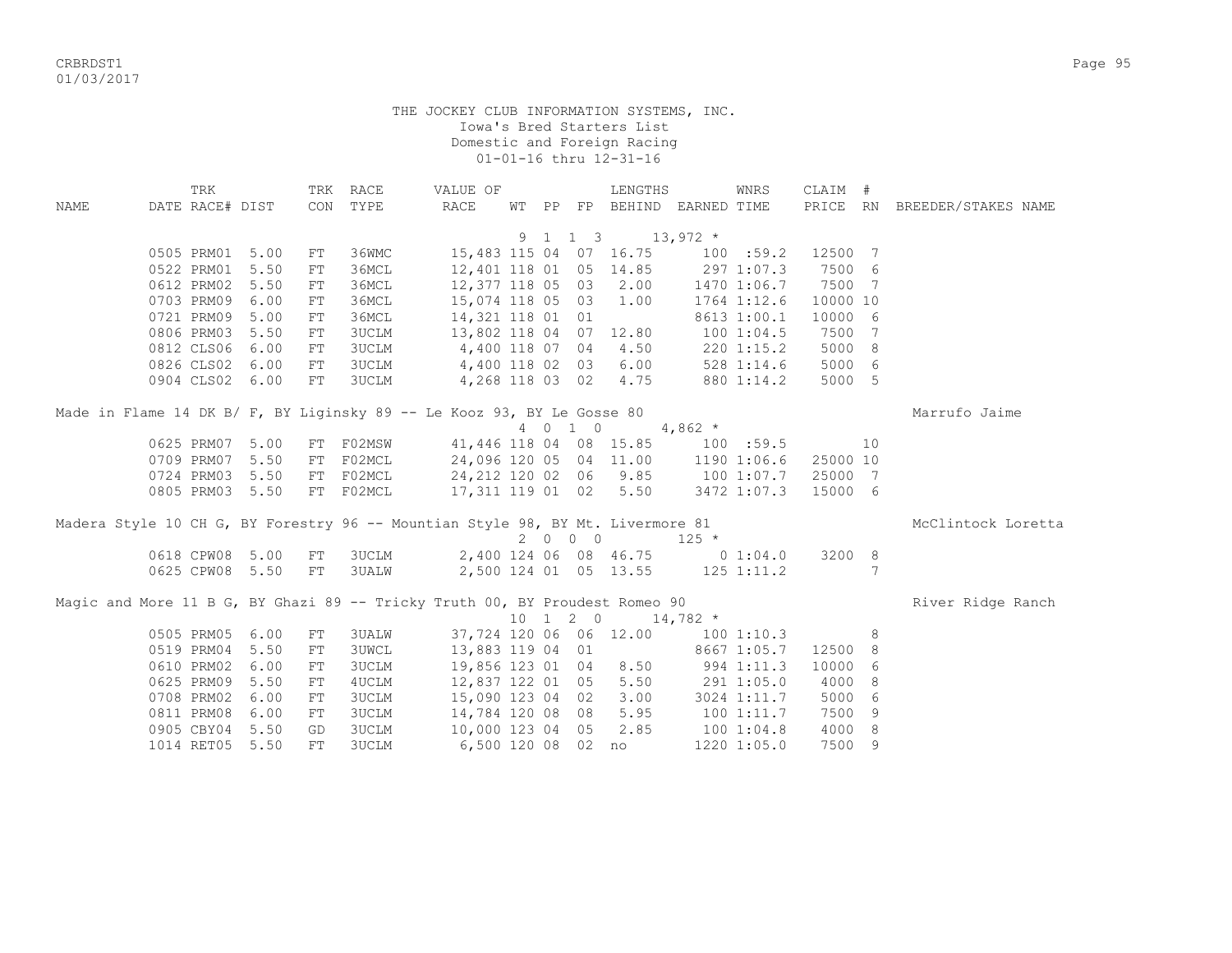CRBRDST1 Page 96 01/03/2017

> THE JOCKEY CLUB INFORMATION SYSTEMS, INC. Iowa's Bred Starters List Domestic and Foreign Racing 01-01-16 thru 12-31-16

 TRK TRK RACE VALUE OF LENGTHS WNRS CLAIM # NAME DATE RACE# DIST CON TYPE RACE WT PP FP BEHIND EARNED TIME PRICE RN BREEDER/STAKES NAME 1111 RET05 5.50 FT 3UCLM 6,500 120 07 05 6.30 186 1:04.9 7500 8 1125 RET09 5.00 T FM 3UCLM 7,500 119 08 07 1.75 100 :56.3 10000 10 Magic for Madeline 12 B M, BY Governor Vasquez 00 -- Starforjenn 97, BY Naevus Star 86 Priebe Berl E.  $7 \quad 1 \quad 1 \quad 1 \quad 14,480 \; *$  0603 CBY06 6.00 GD B3UCLM 10,500 123 03 05 13.75 105 1:12.0 6250 7 0616 CBY08 6.00 FT B3UCLM 10,500 123 06 01 6300 1:12.4 6250 8 0702 PRM03 6.00 FT B3UALW 42,287 123 07 04 10.75 2107 1:10.6 9 0804 PRM02 6.00 FT B3UCLM 19,354 123 07 03 6.75 2318 1:11.5 15000 7 0825 CBY05 6.00 FT B3UCLM 12,500 123 05 04 5.00 625 1:12.5 5000 8 0909 CBY01 8.00 GD B3UCLM 14,500 123 04 02 2.75 2900 1:38.4 12500 8 0916 CBY07 6.50 GD B3UCLM 12,500 123 08 09 7.50 125 1:17.6 6250 13 Maimie 14 DK B/ F, BY Maimonides 05 -- Bangle Girls 10, BY Got the Last Laugh 04 McClintock Loretta Fern 2 0 0 1 3,758 \* 0710 PRM01 5.50 MY 02MCL 24,174 117 03 03 7.25 2890 1:06.3 25000 8 0805 PRM03 5.50 FT F02MCL 17,311 119 06 04 13.00 868 1:07.3 15000 6 Major Edge 08 CH G, BY Added Edge 00 -- Lady Syndahl 91, BY Sail Me Again 84 Kurtz Dale L. DVM  $9 \t 1 \t 1 \t 3 \t 4,437 \star$ <br>3,500 123 06 01 2100 1 0226 FON02 6.00 FT 3UCLM 3,500 123 06 01 2100 1:14.2 2500 6 0311 FON01 6.00 FT 3UCLM 3,500 123 06 03 1.35 420 1:14.4 2500 6 0325 FON08 6.00 FT 3UCLM 3,500 123 01 03 1.25 420 1:13.8 2500 8 0408 FON04 6.50 FT 3UCLM 3,500 123 02 02 1.00 700 1:19.8 2500 9<br>0422 FON04 6.50 FT 3UCLM 4,130 123 05 05 7.25 105 1:21.4 2500 6 0422 FON04 6.50 FT 3UCLM 4,130 123 05 05 7.25 105 1:21.4 2500 6 3,500 123 05 03 2.00 420 1:21.8 2500 8 0806 CLS08 6.00 FT 3UCLM 3,400 123 08 05 7.05 102 1:12.8 2500 8 0800 CLS08 6.00 FT 30CLM 3,400 123 08 04 4.75 1.02 1.12.6 2500 8<br>0820 CLS08 6.00 FT 3UCLM 3,400 123 08 04 4.75 170 1:13.6 2500 8<br>0803 CLS05 6.50 FT 3UCLM 3,400 123 07 08 8.85 0 1.10.8 2500 8 0903 CLS05 6.50 FT 3UCLM 3,400 123 07 08 8.85 0 1:19.8 2500 8 Major Mingo 14 CH G, BY Tizdejavu 05 -- Potri Star (ARG) 98, BY Potrillazo (ARG) 82 Rumbaugh Carroll  $2 \quad 1 \quad 0 \quad 1 \quad 23.500 \quad ^{\star}$ 

0610 PRM06 4.50 FT 02MSW 37,154 118 10 01 14750 :53.8 10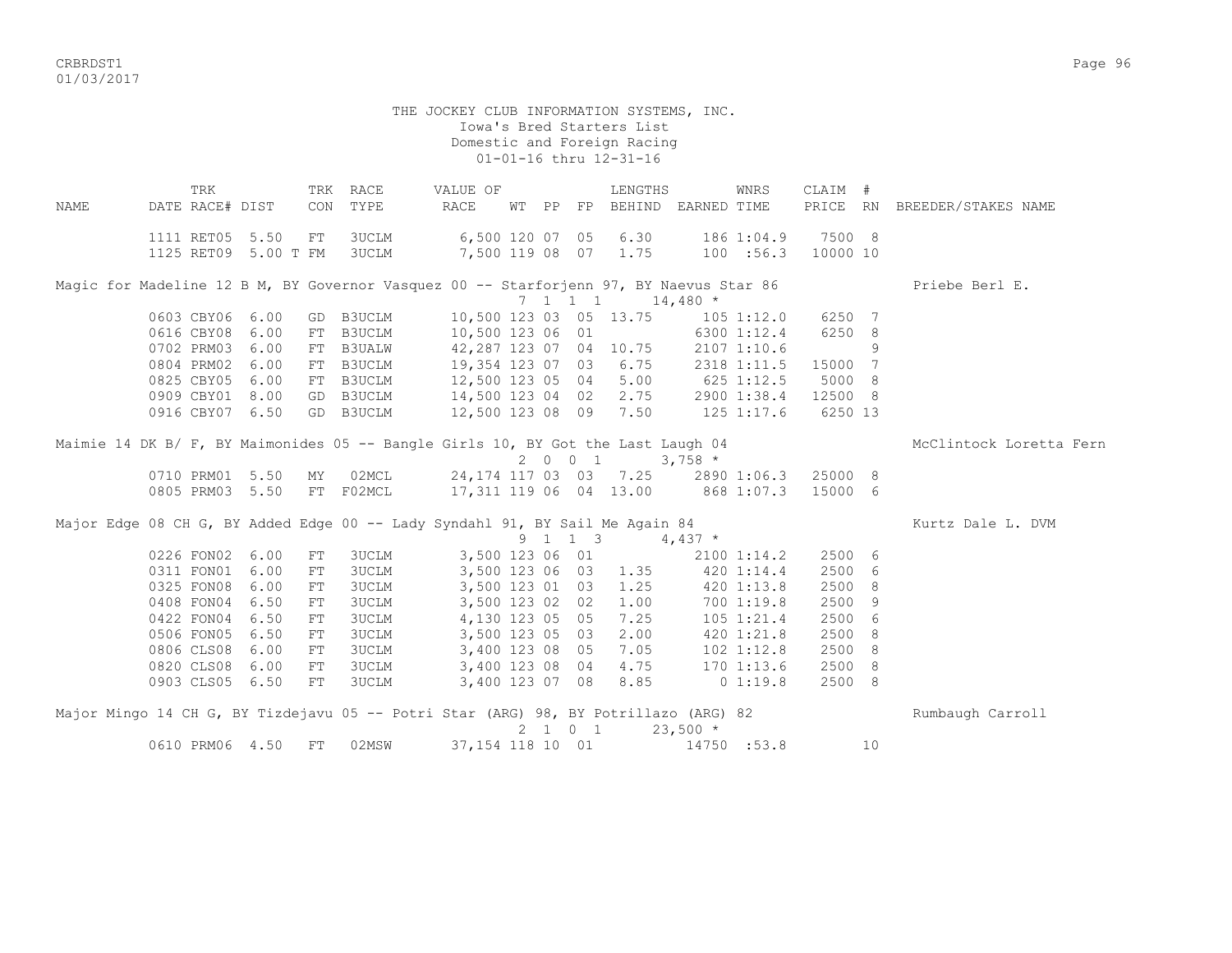CRBRDST1 Page 97 01/03/2017

|                                                                                          | TRK             |                 | TRK        | RACE         | VALUE OF                                  |    |    |                              | LENGTHS |                       | WNRS           | CLAIM #  |    |                     |
|------------------------------------------------------------------------------------------|-----------------|-----------------|------------|--------------|-------------------------------------------|----|----|------------------------------|---------|-----------------------|----------------|----------|----|---------------------|
| <b>NAME</b>                                                                              | DATE RACE# DIST |                 | CON        | TYPE         | <b>RACE</b>                               | WТ | PP |                              |         | FP BEHIND EARNED TIME |                | PRICE RN |    | BREEDER/STAKES NAME |
|                                                                                          |                 | 0813 PRM06 6.00 |            | FT A02STK    | 90,000 115 10 03 2.50                     |    |    |                              |         |                       | 8750 1:12.0    |          | 11 | IOWA CRADLE S.      |
| Major Player 12 DK B/ G, BY Drum Major 02 -- Fifth Avenue Suite 02, BY Category Five 95  |                 |                 |            |              |                                           |    |    |                              |         |                       |                |          |    | Nielsen Charles D.  |
|                                                                                          |                 |                 |            |              |                                           |    |    | $11 \quad 3 \quad 1 \quad 3$ |         | $29,931$ *            |                |          |    |                     |
|                                                                                          | 0430 PRM05 5.00 |                 | SY         | <b>3UWCL</b> | 11,500 120 07 02                          |    |    |                              | 4.25    |                       | 2240 :58.9     | 20000 8  |    |                     |
|                                                                                          | 0519 PRM09      | 6.00            | ${\rm FT}$ | <b>3UWCL</b> | 16,031 120 06 06                          |    |    |                              | 9.50    |                       | $100$ $1:12.3$ | 15000 10 |    |                     |
|                                                                                          | 0619 PRM06      | 6.00            | ${\rm FT}$ | <b>3UWCL</b> | 16,080 120 02 03                          |    |    |                              | 7.25    |                       | 1905 1:12.4    | 15000 8  |    |                     |
|                                                                                          | 0626 PRM04      | 5.50            | ΜY         | 3UCLM        | 17,889 117 07 03                          |    |    |                              | 2.75    |                       | 2117 1:04.9    | 15000 9  |    |                     |
|                                                                                          | 0716 PRM04      | 6.00            | ${\rm FT}$ | 3UCLM        | 14,172 118 03 01                          |    |    |                              |         |                       | 8864 1:12.1    | 12500 8  |    |                     |
|                                                                                          | 0805 PRM09      | 6.00            | FT         | <b>3UCLM</b> | 19,316 123 04 06                          |    |    |                              | 3.00    |                       | 1001:12.4      | 15000 8  |    |                     |
|                                                                                          | 0826 CBY06      | 6.00            | ${\rm FT}$ | <b>3UCLM</b> | 12,400 123 07 03                          |    |    |                              | 6.25    |                       | 1265 1:10.9    | 6250 8   |    |                     |
|                                                                                          | 0912 ZIA02      | 6.00            | FT         | <b>3UCLM</b> | 9,500 123 05 01                           |    |    |                              |         |                       | 5700 1:09.8    | 5000 9   |    |                     |
|                                                                                          | 0923 ALB04      | 5.50            | FT         | <b>3UCLM</b> | 12,351 124 02 01                          |    |    |                              |         |                       | 6900 1:04.6    | 8000 8   |    |                     |
|                                                                                          | 1018 ZIA05      | 5.00            | ${\rm FT}$ | 3USOC        | 12,576 125 05 05                          |    |    |                              | 4.35    |                       | 240 :57.0      |          | 8  |                     |
|                                                                                          | 1107 ZIA05      | 6.00            | FT         | <b>3UCLM</b> | 12,500 120 01 04                          |    |    |                              | 3.00    |                       | 500 1:11.7     | 7500 8   |    |                     |
|                                                                                          |                 |                 |            |              |                                           |    |    |                              |         |                       |                |          |    |                     |
| Maklynns Cheval 13 B F, BY Native Ruler 04 -- Friend O the Devil 04, BY Devil His Due 89 |                 |                 |            |              |                                           |    |    |                              |         |                       |                |          |    | Lieber Todd Dr.     |
|                                                                                          |                 |                 |            |              |                                           |    |    |                              | 2 1 0 0 | $9,075$ *             |                |          |    |                     |
|                                                                                          | 0409 FON08      | 6.00            |            |              | FT F03STK 15,500 123 01 06 15.00 0 1:15.4 |    |    |                              |         |                       |                |          | 8  | PEPSI S.            |
|                                                                                          | 0609 PRM07      | 5.00            |            | FT B36MCL    | 15,434 119 07 01                          |    |    |                              |         |                       | 9075 1:01.4    | 15000 9  |    |                     |
|                                                                                          |                 |                 |            |              |                                           |    |    |                              |         |                       |                |          |    |                     |
| Makoshika 11 DK B/ G, BY Rainmaker 99 -- Stepperupper 03, BY Trippi 97                   |                 |                 |            |              |                                           |    |    |                              |         |                       |                |          |    | Black Oak Farm      |
|                                                                                          |                 |                 |            |              |                                           |    |    | $11 \quad 1 \quad 4 \quad 0$ |         | $16,878$ *            |                |          |    |                     |
|                                                                                          | 0116 HOU01      | 6.00            | GD         | 4UCLM        | 10,000 118 04 02 nk                       |    |    |                              |         |                       | 1980 1:11.9    | 15000 6  |    |                     |
|                                                                                          | 0130 HOU03      | 5.50            | FT         | 4USOC        | 9,000 120 05 01                           |    |    |                              |         |                       | 5160 1:04.8    | 10000 9  |    |                     |
|                                                                                          | 0307 HOU03      | 5.00 T FM       |            | 4USOC        | 9,500 120 09 02                           |    |    |                              | 2.00    |                       | 1820 :57.3     |          | 9  |                     |
|                                                                                          | 0520 PRM06      | 6.00            | FT         | 3USTR        | 19,000 120 05 07                          |    |    |                              | 10.50   |                       | 1001:10.1      |          |    |                     |
|                                                                                          | 0617 PRM05      | 6.00            | FT         | <b>3UWCL</b> | 13,860 118 08 02                          |    |    |                              | 2.25    |                       | 3288 1:11.0    | 10000 8  |    |                     |
|                                                                                          | 0704 PRM05      | 6.00            | FT         | <b>3UCLM</b> | 13,000 118 06 05                          |    |    |                              | 8.80    |                       | 387 1:10.3     | 10000 6  |    |                     |
|                                                                                          | 0715 PRM01      | 5.50            | FT         | <b>3UCLM</b> | 15,229 120 04 04                          |    |    |                              | 8.30    |                       | 763 1:04.3     | 5000 6   |    |                     |
|                                                                                          | 0731 PRM03      | 6.00            | ${\rm FT}$ | 3UCLM        | 11,880 118 01 02                          |    |    |                              | 0.75    |                       | 3080 1:12.5    | 7500 5   |    |                     |
|                                                                                          | 0811 PRM08      | 6.00            | ${\rm FT}$ | <b>3UCLM</b> | 14,784 118 06 09                          |    |    |                              | 6.20    |                       | 100 1:11.7     | 7500 9   |    |                     |
|                                                                                          | 0826 CBY08      | 6.00            | FT         | <b>3UCLM</b> | 10,000 123 05 05                          |    |    |                              | 3.15    |                       | 1001:11.2      | 4000 8   |    |                     |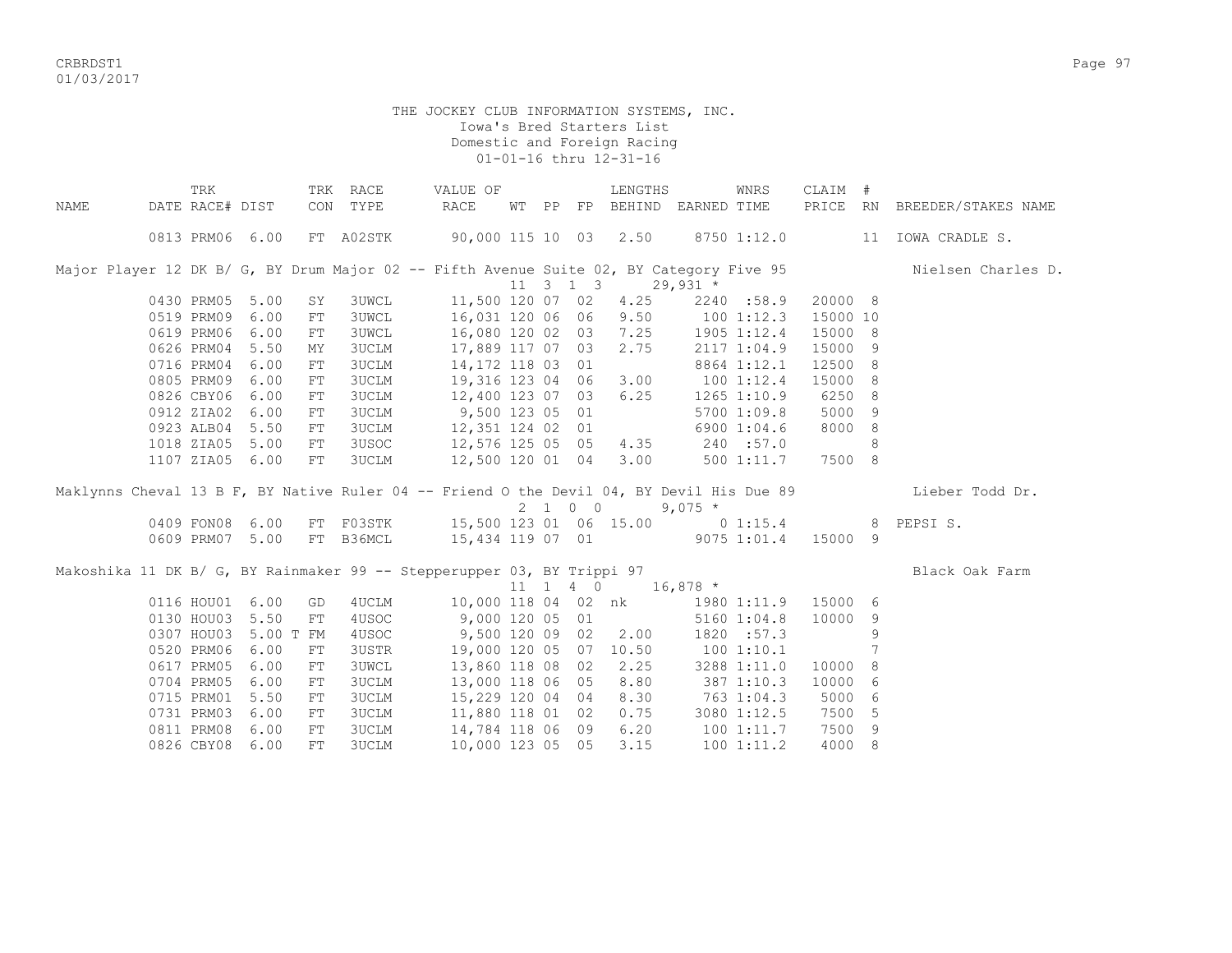CRBRDST1 Page 98 01/03/2017

| 10,000 124 01 05 7.75<br>6250 9<br>0923 ALB06 6.00<br>FT<br>3UCLM<br>1001:11.9                                                   |  |
|----------------------------------------------------------------------------------------------------------------------------------|--|
|                                                                                                                                  |  |
| Maltese Red 13 CH F, BY Ten Centuries 02 -- Maltese Dianne 00, BY Spinning World 93<br>Daniel T. Rogers & David R.<br>Rogers     |  |
| 4 0 0 0<br>$200 *$                                                                                                               |  |
| 0714 PRM07 5.00<br>FT B36MCL<br>13,479 120 02 06 17.00<br>10000 7<br>1001:00.1                                                   |  |
| 10,500 119 05 07 19.50<br>0730 PRM02 5.50<br>FT B36MCL<br>1001:06.6<br>12500 8                                                   |  |
| 0814 CLS02 6.00<br>4,000 123 03 06 6.00<br>FT B3UMCL<br>0 1:16.0<br>10000 6                                                      |  |
| 3,400 123 03 06 5.75<br>5000 8<br>0905 CLS05 6.50<br>FT B3UMCL<br>$0\;1:22.8$                                                    |  |
| Marcenia 12 CH M, BY Marchfield 04 -- Proxenia (GB) 03, BY Pursuit of Love (GB) 89<br>Rodney Zimmerman & Dave Newgard            |  |
| $7 \t1 \t2 \t0$<br>$11,138$ *                                                                                                    |  |
| 0111 TUP02 8.00<br>6,237 121 02 02<br>5000 8<br>FT B4UMCL<br>2.00<br>1222 1:39.0                                                 |  |
| 0130 TUP08<br>6.00<br>6,300 122 08 04 3.75<br>FT B4UMCL<br>298 1:12.6<br>5000 10                                                 |  |
| 12,750 123 04 01<br>0214 TUP04 8.00 T FM B3UMOC<br>7518 1:39.5<br>30000 8                                                        |  |
| 0224 TUP04 8.00 T FM B3UCLM<br>8,300 123 09 06 3.40<br>8500 10<br>83 1:37.8                                                      |  |
| 0.50<br>8500 8<br>0307 TUP07<br>7.50 T FM B3UCLM<br>8,300 123 07 02<br>1610 1:30.6                                               |  |
| 3.00<br>$407$ $1:37.1$<br>8500 7<br>0323 TUP07<br>8.00 T FM B3UCLM<br>8,300 123 04 04                                            |  |
| 7<br>0902 CLS07 6.50<br>FT B3UALW<br>6,300 130 02 06 21.75 0 1:22.0                                                              |  |
| Maren's Storm 12 B M, BY Stormy Atlantic 94 -- Maren's Meadow 05, BY Meadowlake 83<br>River Ridge Ranch<br>9 3 0 1<br>$27,660$ * |  |
| 0507 PRM05 6.00<br>37,872 120 04 05 30.50<br>6<br>FT B3UALW<br>$912$ $1:10.1$                                                    |  |
| 0526 PRM09<br>6.00<br>SY B3UCLM<br>16,056 120 01 01<br>9450 1:12.8<br>15000<br>9                                                 |  |
| 6.00<br>FT B3UCLM<br>7500 6<br>0623 PRM01<br>15,229 123 04 01<br>9156 1:12.9                                                     |  |
| 6.00<br>0708 PRM04<br>FT B3USTR<br>17,000 124 01 05 17.75<br>5071:11.9<br>6                                                      |  |
| 0818 RP 01<br>5.50<br>9,350 123 02 01<br>5000 7<br>FT B3UCLM<br>5508 1:04.4                                                      |  |
| 5.00<br>FT B3USOC<br>18, 117 121 02 05 13.15<br>7<br>0923 RP 06<br>440 :56.9                                                     |  |
| 1022 RP 08 5.00 T FM B3UCLM<br>17,266 121 05 05 5.00<br>10000 8<br>471 :56.2                                                     |  |
| 1118 RP 02 6.00<br>FT B3UCLM<br>10,450 120 04 03<br>5.75<br>1131 1:11.3<br>5000 7                                                |  |
| 1210 RP 02<br>FT B3UCLM<br>11,887 120 08 08 17.00<br>85 1:17.4<br>5000 8<br>6.50                                                 |  |

| Maria Go Round 14 CH F, BY Giacomo 02 -- Maria Donna 01, BY With Approval 86 | in the state of the state of the state of the state of the state of the state of the state of the state of the |  |         |         | Richard Bremer & Cheryl Sprick |  |
|------------------------------------------------------------------------------|----------------------------------------------------------------------------------------------------------------|--|---------|---------|--------------------------------|--|
|                                                                              |                                                                                                                |  | 1 0 0 0 | $100 *$ |                                |  |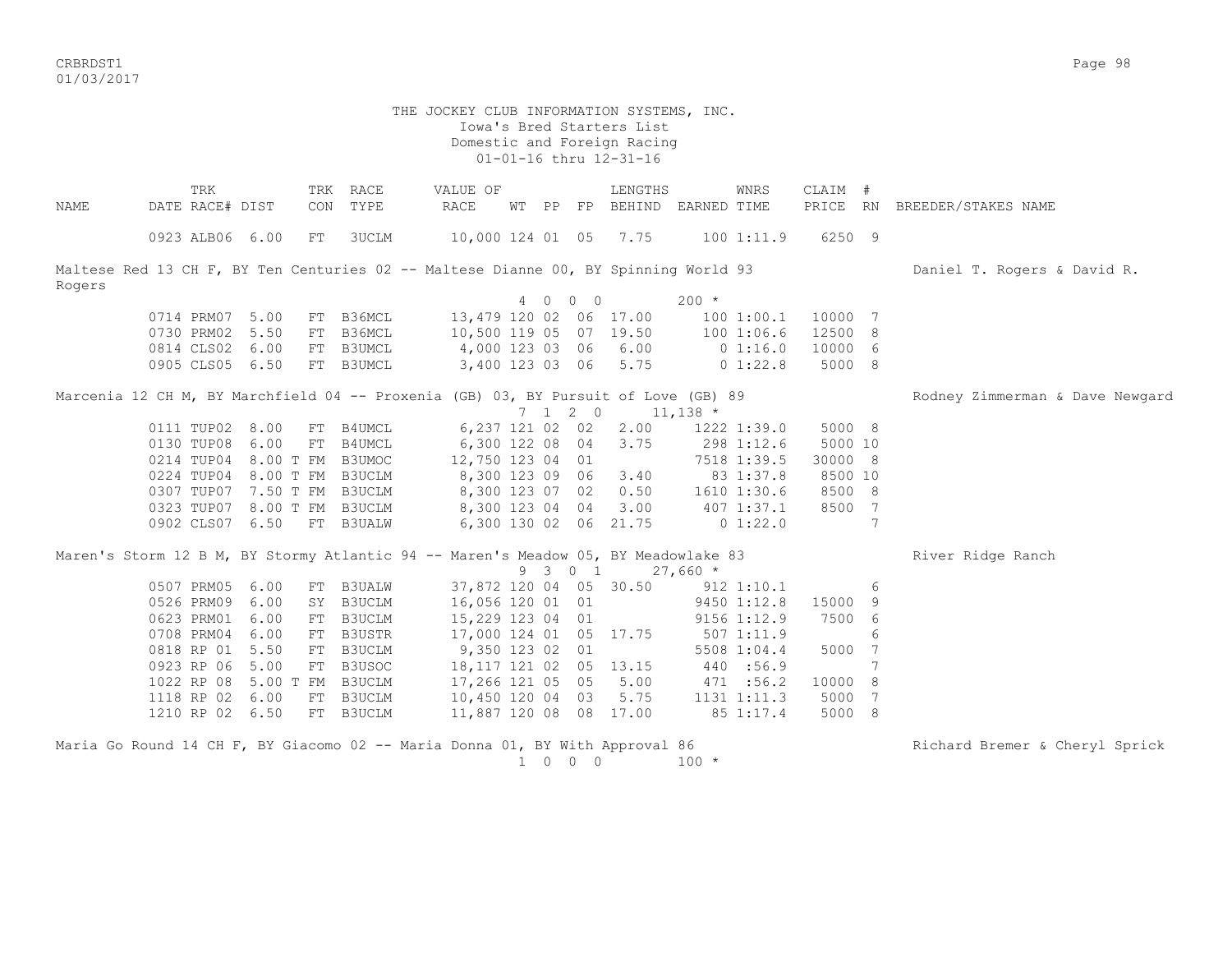CRBRDST1 Page 99 01/03/2017

|      | TRK                                                                                   |      |    | TRK RACE     | VALUE OF                                         |  |         | LENGTHS                         |           | WNRS        | CLAIM # |                 |                              |
|------|---------------------------------------------------------------------------------------|------|----|--------------|--------------------------------------------------|--|---------|---------------------------------|-----------|-------------|---------|-----------------|------------------------------|
| NAME | DATE RACE# DIST                                                                       |      |    | CON TYPE     | RACE                                             |  |         | WT PP FP BEHIND EARNED TIME     |           |             |         |                 | PRICE RN BREEDER/STAKES NAME |
|      | 0709 PRM07 5.50                                                                       |      |    | FT F02MCL    | 24,096 120 03  10  22.75  100  1:06.6  25000  10 |  |         |                                 |           |             |         |                 |                              |
|      | Marikaslittleone 13 B F, BY Silver Poet 04 -- Go Go Lover 04, BY Friendly Lover 88    |      |    |              |                                                  |  |         |                                 |           |             |         |                 | McKibben Karen A             |
|      |                                                                                       |      |    |              |                                                  |  | 4 0 0 0 |                                 | $200 *$   |             |         |                 |                              |
|      | 0707 PRM07 5.50                                                                       |      | FT | B36MCL       | 10,734 113 05 08 37.25 100 1:06.7                |  |         |                                 |           |             | 10000 9 |                 |                              |
|      | 0714 PRM03                                                                            | 5.00 | FT | B36MCL       | 13, 143 113 03 07 24.50 100 1:00.9               |  |         |                                 |           |             | 10000   | - 7             |                              |
|      | 0821 CLS03 6.00                                                                       |      | FT | F03MSW       | 5,700 122 09 FF DNF 0 1:16.2                     |  |         |                                 |           |             |         | 9               |                              |
|      | 0827 CLS02 6.00                                                                       |      | FT | B3UMCL       | 3,400 116 02 06 34.50                            |  |         |                                 |           | $0\;1:15.4$ | 5000 6  |                 |                              |
|      | Marry Me Next 11 DK B/ G, BY Rushin' to Altar 99 -- Queansco 02, BY Humming 96        |      |    |              |                                                  |  |         |                                 |           |             |         |                 | McClintock Loretta F.        |
|      |                                                                                       |      |    |              |                                                  |  |         | 6 1 0 2 2,785 $*$               |           |             |         |                 |                              |
|      | 0625 LBG04 6.00                                                                       |      | GD | <b>3UALW</b> |                                                  |  |         | 4,050 120 05 03 10.00           |           | 374 1:12.1  |         | 5               |                              |
|      | 0724 GF 06 5.25                                                                       |      | FT | <b>3UALW</b> |                                                  |  |         | 4,000 126 06 03 1.75 400 1:06.4 |           |             |         | 8               |                              |
|      | 0816 ABT06 7.00 T FM                                                                  |      |    | <b>3UALW</b> |                                                  |  |         | 3,000 120 06 05 4.25            | 70        |             |         | $7\overline{ }$ |                              |
|      | 0916 LBG03 6.00                                                                       |      | FT | <b>3UALW</b> | 4,414 120 04 01 1833 1:11.9                      |  |         |                                 |           |             |         | $\overline{4}$  |                              |
|      | 1002 LBG08                                                                            | 7.00 | FT | 3UALW        | 4,975 127 02 06 22.25 0 1:27.3                   |  |         |                                 |           |             |         | 6               |                              |
|      | 1015 LBG04 6.00                                                                       |      | GD | 3UALW        |                                                  |  |         | 4,750 123 07 05 5.00 108 1:11.9 |           |             |         | $7\phantom{.0}$ |                              |
|      | Marty's Memory 13 B G, BY Noble Causeway 02 -- Miner's Tomb 07, BY Cryptoclearance 84 |      |    |              |                                                  |  |         |                                 |           |             |         |                 | Claim To Fame Stable         |
|      |                                                                                       |      |    |              |                                                  |  | 2 0 0 0 |                                 | $200 *$   |             |         |                 |                              |
|      | 0429 PRM06 5.00                                                                       |      | FT |              | 36MCL 21,671 115 02 07 15.05 100 :59.4           |  |         |                                 |           |             | 25000 8 |                 |                              |
|      | 0522 PRM03 8.50                                                                       |      | FT | 36MCL        | 10,173 118 02 06 34.50 100 1:50.2 7500 6         |  |         |                                 |           |             |         |                 |                              |
|      | Mast Confusion 12 DK B/ G, BY Mast Track 04 -- Grenadine 08, BY Touch Gold 94         |      |    |              |                                                  |  |         |                                 |           |             |         |                 | Bogash Eugene                |
|      |                                                                                       |      |    |              |                                                  |  | 7 0 0 0 |                                 | $1,420$ * |             |         |                 |                              |
|      | 0527 PRM02 5.00                                                                       |      | ΜY | <b>3UCLM</b> | 12,621 120 09 09 16.75 100 :58.7                 |  |         |                                 |           |             | 7500 9  |                 |                              |
|      | 0610 PRM04                                                                            | 6.00 | FT | 3UCLM        | 10,400 120 05 04 14.30 520 1:12.8                |  |         |                                 |           |             | 12500   | - 6             |                              |
|      | 0624 PRM03                                                                            | 6.00 | FT | <b>3UCLM</b> | 10,732 120 03 06 37.25 100 1:11.4                |  |         |                                 |           |             | 12500   | 7               |                              |
|      | 0707 PRM03                                                                            | 5.00 | FT | <b>3UCLM</b> | 13,837 120 03 06 7.00 100 :58.5                  |  |         |                                 |           |             | 7500    | 7               |                              |
|      | 0716 PRM04                                                                            | 6.00 | FT | <b>3UCLM</b> | 14,172 121 07 06 12.30 100 1:12.1                |  |         |                                 |           |             | 12500   | 8               |                              |
|      | 0730 HPO03 8.00                                                                       |      | FT | 3UCLM        | 11,650 123 04 04 10.25                           |  |         |                                 |           | 5001:42.6   | 5000    | 8               |                              |
|      | 0902 CLS03 8.32                                                                       |      | FT | 3UCLM        | 4,400 123 05 FF DNF                              |  |         |                                 |           | 01:47.6     | 5000    | -8              |                              |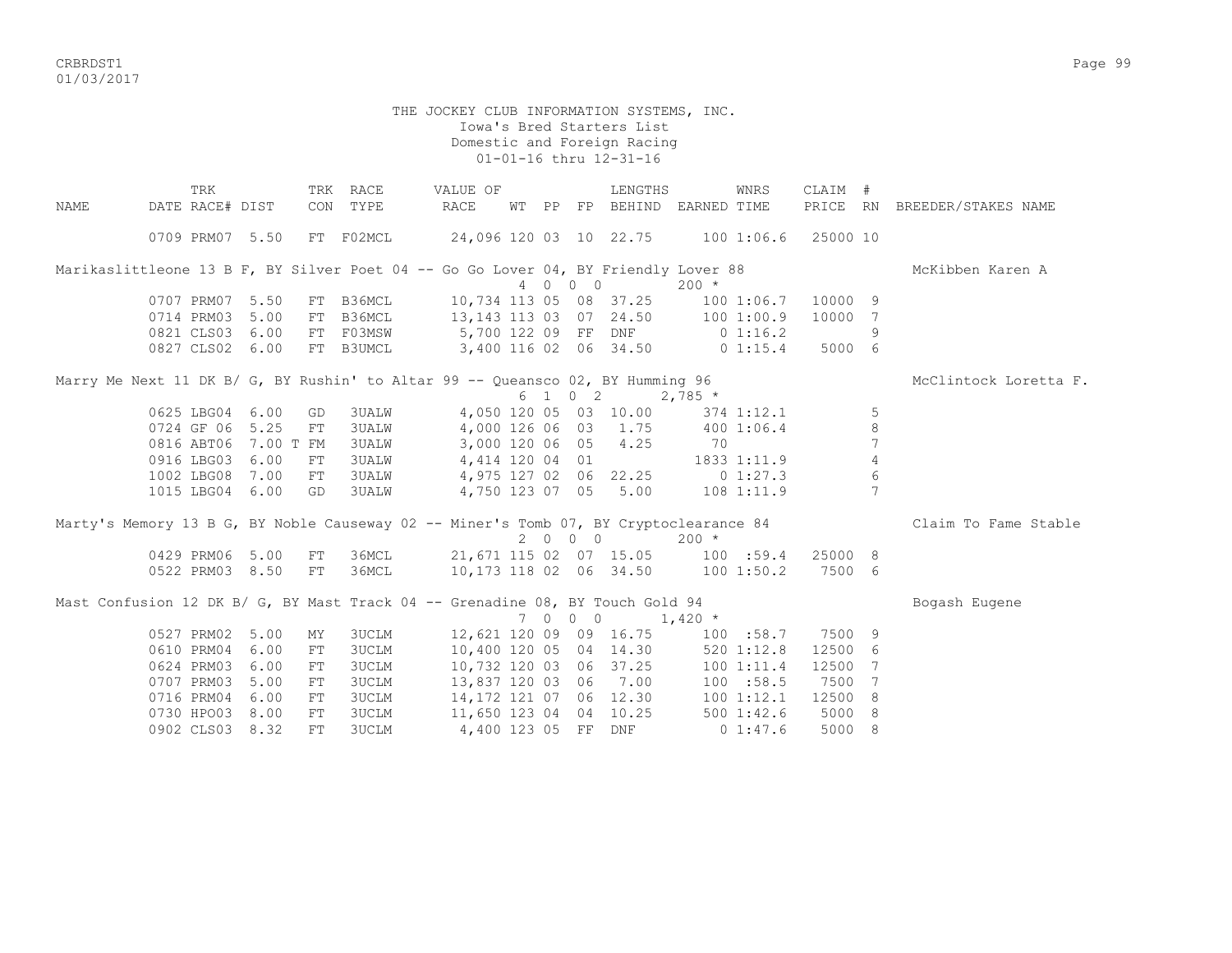CRBRDST1 Page 100 01/03/2017

|        | TRK             |      |     | TRK RACE     | VALUE OF                                                                                |    |             |                 | LENGTHS                 |             | <b>WNRS</b>  | CLAIM # |           |                               |
|--------|-----------------|------|-----|--------------|-----------------------------------------------------------------------------------------|----|-------------|-----------------|-------------------------|-------------|--------------|---------|-----------|-------------------------------|
| NAME   | DATE RACE# DIST |      | CON | TYPE         | RACE                                                                                    | WТ | PP          |                 | FP BEHIND EARNED TIME   |             |              | PRICE   | <b>RN</b> | BREEDER/STAKES NAME           |
|        |                 |      |     |              | Matchlock 12 DK B/ G, BY Matt's Broken Vow 05 -- Topper Too 04, BY Peaks and Valleys 92 |    |             |                 |                         |             |              |         |           | Kark Emil                     |
|        |                 |      |     |              |                                                                                         |    |             | $7 \t3 \t1 \t1$ |                         | $124,779$ * |              |         |           |                               |
|        | 0505 PRM07      | 6.00 | FT  | <b>3UALW</b> | 37,824 118 06 FF                                                                        |    |             |                 | DNF                     |             | 1001:12.8    |         | 8         |                               |
|        | 0522 PRM07      | 6.00 | FT  | <b>3UALW</b> | 37,848 120 07                                                                           |    |             | 04              | 8.75                    |             | 1894 1:11.6  |         | 7         |                               |
|        | 0615 PRM07      | 8.32 | FT  | 3UAOC        | 37,775 119 08 01                                                                        |    |             |                 |                         |             | 22500 1:43.1 |         | 10        |                               |
|        | 0701 PRM07      | 8.00 | FT  | 3UALW        | 32,136 123 05 03                                                                        |    |             |                 | 3.00                    |             | 5272 1:38.0  |         | 7         |                               |
|        | 0709 PRM08      | 8.50 | FT  | 3UAOC        | 38,681 123 01 01                                                                        |    |             |                 |                         |             | 26361 1:45.0 |         | 7         |                               |
|        | 0731 PRM07 8.50 |      | FT  | 3UAOC        | 34,955 123 05 02                                                                        |    |             |                 | 3.25                    |             | 8652 1:46.7  |         | 6         |                               |
|        | 0813 PRM01 8.50 |      |     | FT A4USTK    | 100,000 120 03 01                                                                       |    |             |                 |                         |             | 60000 1:42.9 |         | 6         | GOVERNOR TERRY E. BRANSTAD S. |
|        |                 |      |     |              | Maxnificent 12 CH G, BY Latent Heat 03 -- Celeritas 04, BY Stephen Got Even 96          |    |             |                 |                         |             |              |         |           | Hicklin Christine Aaron DVM   |
|        |                 |      |     |              |                                                                                         |    |             | $7 \t1 \t3 \t2$ |                         | $21,619$ *  |              |         |           |                               |
|        | 0512 PRM04 6.00 |      | FT  | 36WMC        | 15,507 123 03 03                                                                        |    |             |                 | 3.50                    |             | 1860 1:14.9  | 15000 6 |           |                               |
|        | 0526 PRM03      | 8.00 | MY  | 36MCL        | 15,459 123 01                                                                           |    |             | 03              | 3.75                    |             | 1830 1:44.1  | 15000   | 8         |                               |
|        | 0609 PRM09      | 8.32 | FT  | 36MCL        | 12,772 124 03 02                                                                        |    |             |                 | 6.50                    |             | 2673 1:47.0  | 10000   | 6         |                               |
|        | 0625 PRM01      | 8.32 | FT  | 36MCL        | 11,659 124 04 02 12.50                                                                  |    |             |                 |                         |             | 2987 1:45.7  | 15000   | 7         |                               |
|        | 0717 PRM03      | 8.32 | SY  | 36MCL        | 13,787 123 02                                                                           |    |             | 01              |                         |             | 8613 1:46.7  | 12500   | -6        |                               |
|        | 0730 PRM09 8.50 |      | FT  | 3UCLM        | 17,928 123 06 02                                                                        |    |             |                 | 8.00                    |             | 3556 1:49.7  | 15000   | -8        |                               |
|        | 0812 PRM06 8.50 |      | FT  | 3UCLM        | 13,764 123 05 06 7.75                                                                   |    |             |                 |                         |             | 1001:46.1    | 12500 8 |           |                               |
|        |                 |      |     |              | M B Prize 12 CH M, BY Pure Prize 98 -- Steal the Sugar 04, BY Coronado's Quest 95       |    |             |                 |                         |             |              |         |           | Hobbs William L.              |
|        |                 |      |     |              |                                                                                         |    |             | 7 1 1 1         |                         | $36,321$ *  |              |         |           |                               |
|        | 0430 PRM07      | 6.00 |     | SY B3UALW    | 36,863 120 05 01                                                                        |    |             |                 |                         |             | 24543 1:11.2 |         | 7         |                               |
|        | 0605 PRM07      | 6.00 | FT  | B3UAOC       | 38,493 123 06 04                                                                        |    |             |                 |                         |             | 1931 1:12.1  | 20000 6 |           |                               |
|        | 0617 PRM08      | 8.50 | FT  | B3USTK       | 65,000 118 01                                                                           |    |             |                 | 07 13.25                |             | 5001:37.0    |         | 11        | HAWKEYES H.                   |
|        | 0626 PRM06      | 6.00 | MY  | B3UCLM       | 14,745 123 05                                                                           |    |             |                 | $02 \quad 1.25$         |             | 2760 1:10.9  | 15000 7 |           |                               |
|        | 0709 PRM04      | 6.00 | FT  | B3UAOC       | 42,989 120 02                                                                           |    |             |                 | 03 2.75                 |             | 5191 1:10.7  | 25000   | -6        |                               |
|        | 0723 PRM09 6.00 |      |     | FT B3UAOC    | 42,182 120 07 05 10.10                                                                  |    |             |                 |                         | 9061:11.1   |              | 12500 9 |           |                               |
|        | 1202 CT 07 4.50 |      |     | FT B3UAOC    | 24,500 120 04 06 10.25                                                                  |    |             |                 |                         |             | 490 :52.2    | 12500 6 |           |                               |
|        |                 |      |     |              | Megavolt 14 B G, BY Redding Colliery 06 -- Megawattie 02, BY That's a Nice 74           |    |             |                 |                         |             |              |         |           | David R. Rogers & Daniel T.   |
| Rogers |                 |      |     |              |                                                                                         |    |             |                 |                         |             |              |         |           |                               |
|        |                 |      |     |              |                                                                                         |    | $2 \quad 0$ | 0 <sub>2</sub>  |                         | $6,020*$    |              |         |           |                               |
|        | 0810 PRM01 5.50 |      | GD  | 02MCL        |                                                                                         |    |             |                 | 24, 290 119 01 03 13.00 |             | 2940 1:05.3  | 25000 5 |           |                               |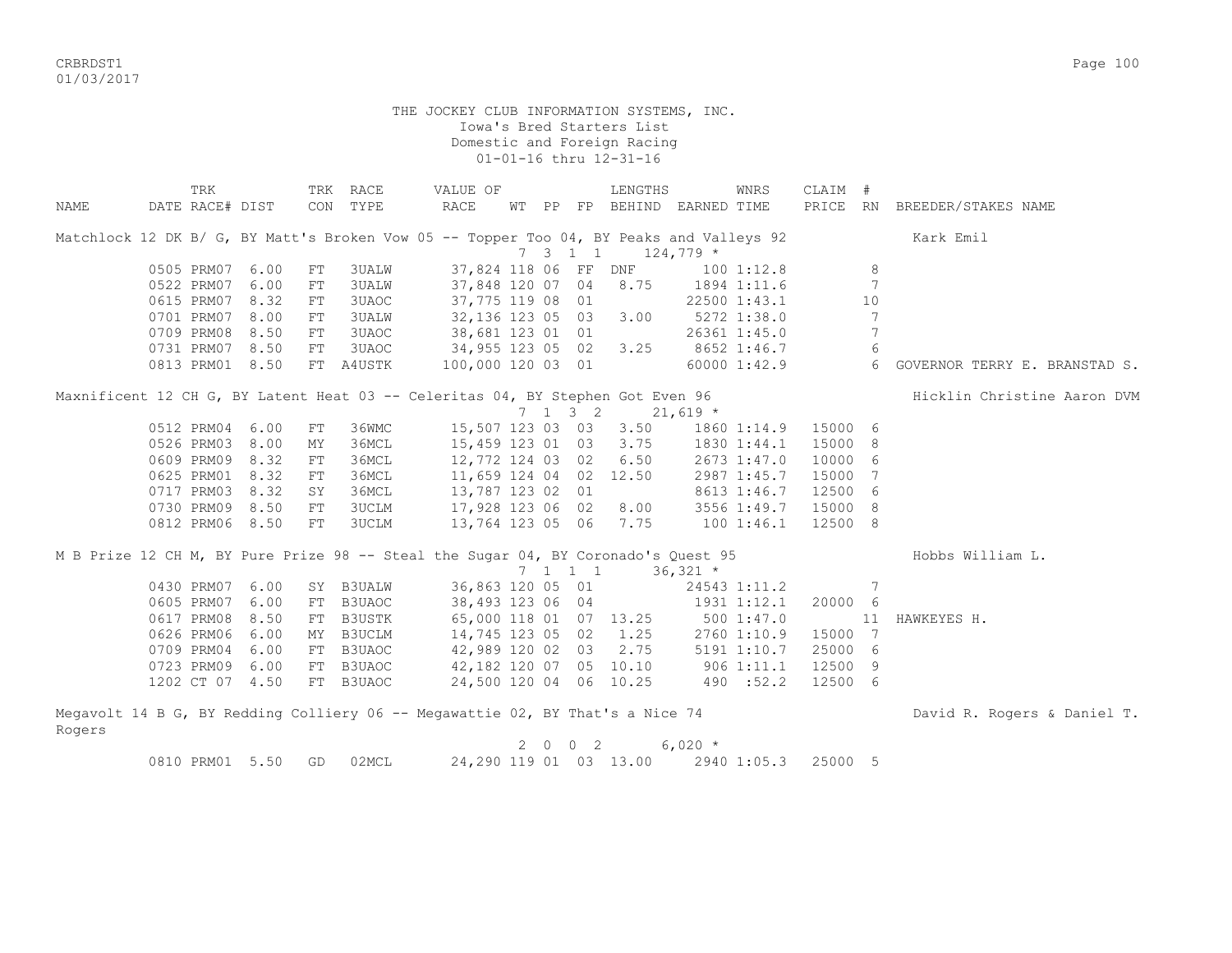CRBRDST1 Page 101 01/03/2017

#### THE JOCKEY CLUB INFORMATION SYSTEMS, INC. Iowa's Bred Starters List Domestic and Foreign Racing 01-01-16 thru 12-31-16

TRK TRK RACE WALUE OF TRENGTHS WINRS CLAIM # NAME DATE RACE# DIST CON TYPE RACE WT PP FP BEHIND EARNED TIME PRICE RN BREEDER/STAKES NAME 0902 CBY01 5.50 FT 02MSW 28,000 118 04 03 13.00 3080 1:04.2 6 Merlo's Lad 12 CH G, BY Added Edge 00 -- Anita's Charm 01, BY Blumin Affair 91 Mark Kilpatrick & Joe Merlo  $5 \t0 \t2 \t1 \t5.545 \t*$  0710 PRM04 5.50 FT 36MCL 11,080 123 04 02 2.25 2784 1:06.6 10000 9 0724 PRM06 5.50 FT 36MCL 17,234 123 04 06 6.75 100 1:06.8 15000 8 0813 PRM04 6.00 FT 36MCL 17,234 123 07 05 7.50 366 1:11.9 15000 8 0904 CLS04 6.00 FT 3UMSW 5,700 123 03 02 4.00 1140 1:15.0 7 0915 CBY04 6.00 SY 3UMCL 11,400 123 05 03 3.25 1155 1:12.0 6250 9 Mide 13 BLK G, BY Victor's Cry 05 -- Wishart 03, BY Bold Executive 84 Judge Terry William 2 0 0 1 3,708 \* 0322 WRD05 5.50 FT 03MSW 20,988 118 01 04 14.25 1173 1:06.1 7 0527 PRM01 5.00 MY 36MCL 21,098 118 05 03 6.25 2535 :58.9 25000 6 Miles of Magic 11 DK B/ M, BY Winter Glitter 97 -- Cutie 97, BY Silver Ghost 82 Bogash Eugene 2 0 0 0 397 \* 0619 PRM03 5.00 FT B36MCL 12,079 123 06 05 24.00 297 1:01.0 7500 6 0710 PRM03 6.00 GD B36MCL 11,382 123 09 FF DNF 100 1:12.2 10000 9 Mingo Edge 09 B G, BY Added Edge 00 -- Princess Flo Jo 05, BY Chief Seattle 97 Hunt Stables, Inc.  $3 \quad 1 \quad 0 \quad 0 \quad 2.460 \quad *$  0702 LBG05 6.00 FT 3UCLM 4,300 123 03 07 13.50 0 1:12.2 4000 7 0724 GF 09 5.25 FT 7UCLM 4,100 126 05 04 4.85 205 1:05.8 2000 8 0731 GF 05 5.25 FT 3UCLM 4,100 122 01 01 2255 1:05.8 2000 8 Mingo Native 14 B G, BY Native Ruler 04 -- Unusual Fantasy 07, BY Unusual Heat 90 Clark Clark Dick  $2 \t 0 \t 0 \t 0 \t 3.599 \t \star$  0610 PRM06 4.50 FT 02MSW 37,154 118 05 04 0.60 1844 :53.8 10 0708 PRM08 5.50 FT 02STK 69,215 118 01 05 7.00 1755 1:06.4 9 IOWA STALLION FUTURITY Mingo Ruler 13 DK B/ F, BY Native Ruler 04 -- Farrar 01, BY Commemorate 81 Rumbaugh Carroll 8 1 2 1 19,229 \*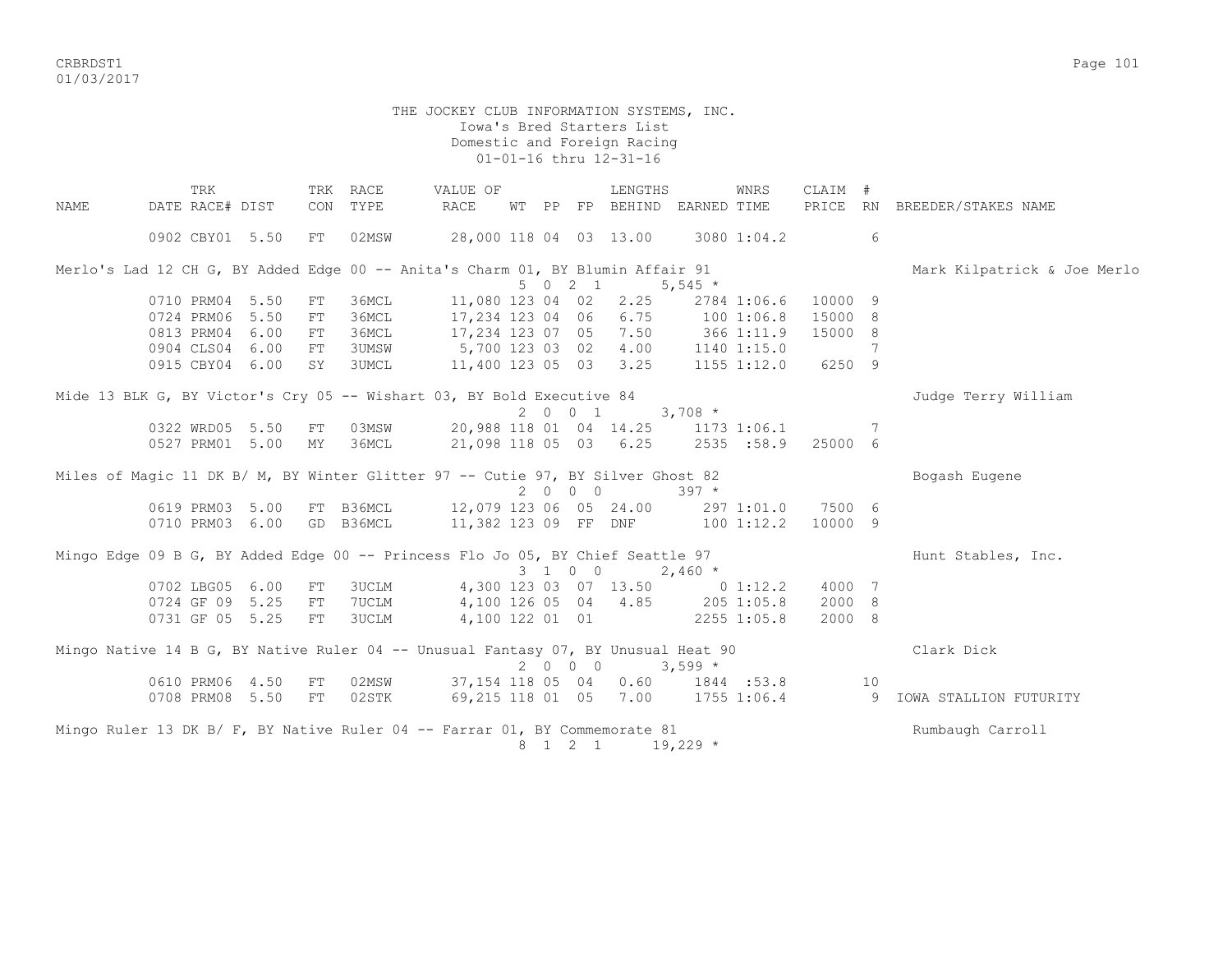CRBRDST1 Page 102 01/03/2017

#### THE JOCKEY CLUB INFORMATION SYSTEMS, INC. Iowa's Bred Starters List Domestic and Foreign Racing 01-01-16 thru 12-31-16

 TRK TRK RACE VALUE OF LENGTHS WNRS CLAIM # NAME DATE RACE# DIST CON TYPE RACE WT PP FP BEHIND EARNED TIME PRICE RN BREEDER/STAKES NAME 0513 PRM06 5.00 MY B36WMC 15,483 118 03 03 7.00 1845 1:00.4 15000 7 0530 PRM02 6.00 FT B36MCL 15,483 118 07 01 9225 1:14.1 15000 7 0623 PRM09 6.00 FT B3UCLM 17,789 118 07 04 14.50 882 1:12.6 15000 9 0703 PRM04 8.00 FT B3UCLM 14,888 118 04 07 21.25 100 1:41.5 12500 7 0715 PRM05 6.00 FT B3UCLM 14,640 118 02 09 16.80 100 1:11.2 12500 10 0721 PRM02 6.00 FT B3UCLM 18,005 118 04 02 2.50 3612 1:12.3 15000 6 0729 PRM02 6.00 FT B3UCLM 13,672 118 07 04 2.75 721 1:13.9 12500 7 0723 FAROZ 0.00 11 DOUDER<br>0807 PRM03 5.50 FT B3UCLM 13,802 118 05 02 nk 2744 1:06.5 7500 7 Mingo Thunder 12 DK B/ M, BY Added Edge 00 -- C J Baxter 05, BY Winter Glitter 97 Rumbaugh Carroll 1 0 0 0 100 \* 0514 PRM07 6.00 FT B36MSW 37,138 123 09 09 33.00 100 1:13.6 9 Mirrorcle Maker 13 B G, BY Added Edge 00 -- Barassie 98, BY Stalwart 79 Bader Jeff  $3 \t0 \t0 \t0 \t1,114 \t*$ 0414 OP 09 6.00 FT 03MCL 38,000 118 03 11 22.50 126 1:12.0 40000 11 0430 PRM09 6.00 SY 36MSW 37,130 118 11 08 16.00 100 1:11.1 11 0515 PRM07 8.32 FT 36MSW 37,138 118 02 05 14.25 888 1:46.2 9 Mischievous Bull 13 DK B/ G, BY Into Mischief 05 -- Icanseeyounow 96, BY Deputy Minister 79 DNAce Thoroughbreds, LTD.<br>  $15 \quad 5 \quad 1 \quad 1 \quad 50,226 \quad *$ 15 5 1 1 0118 SA 06 6.50 FT 03MSW 57, 250 121 08 09 23.35 250 1:16.2 10 0214 SA 01 5.50 FT 03MCL 40,690 123 03 03 1.50 4800 1:05.1 100000 7 0318 SA 05 6.00 FT 03MCL 41,725 123 08 04 3.00 2400 1:10.0 100000 10 0409 SA 03 6.50 SY 3UMCL 32,380 117 09 02 2.25 6200 1:16.3 40000 9 03MCL 36,035 124 07 06 4.85 0604 SA 08 6.50 T FM 3USTR 31,725 118 10 09 17.00 345 1:14.2 10 0624 SA 08 5.50 FT 3UMCL 19,690 120 06 01 11400 1:04.1 20000 7 0807 PRM09 6.00 FT 3UALW 42,218 118 01 04 3.25 2114 1:11.3 8 0903 RET06 5.00 T GD 3UCLM 8,000 118 07 08 10.10 100 :57.5 20000 11 0923 RET03 5.50 FT 3UCLM 5,000 118 04 01 2880 1:03.6 5000 9 1001 RET08 7.00 FT 3UALW 16,500 116 05 01 9720 1:23.7 8 1014 RET07 6.00 FT 3USOC 7,500 120 04 01 4320 1:09.9 8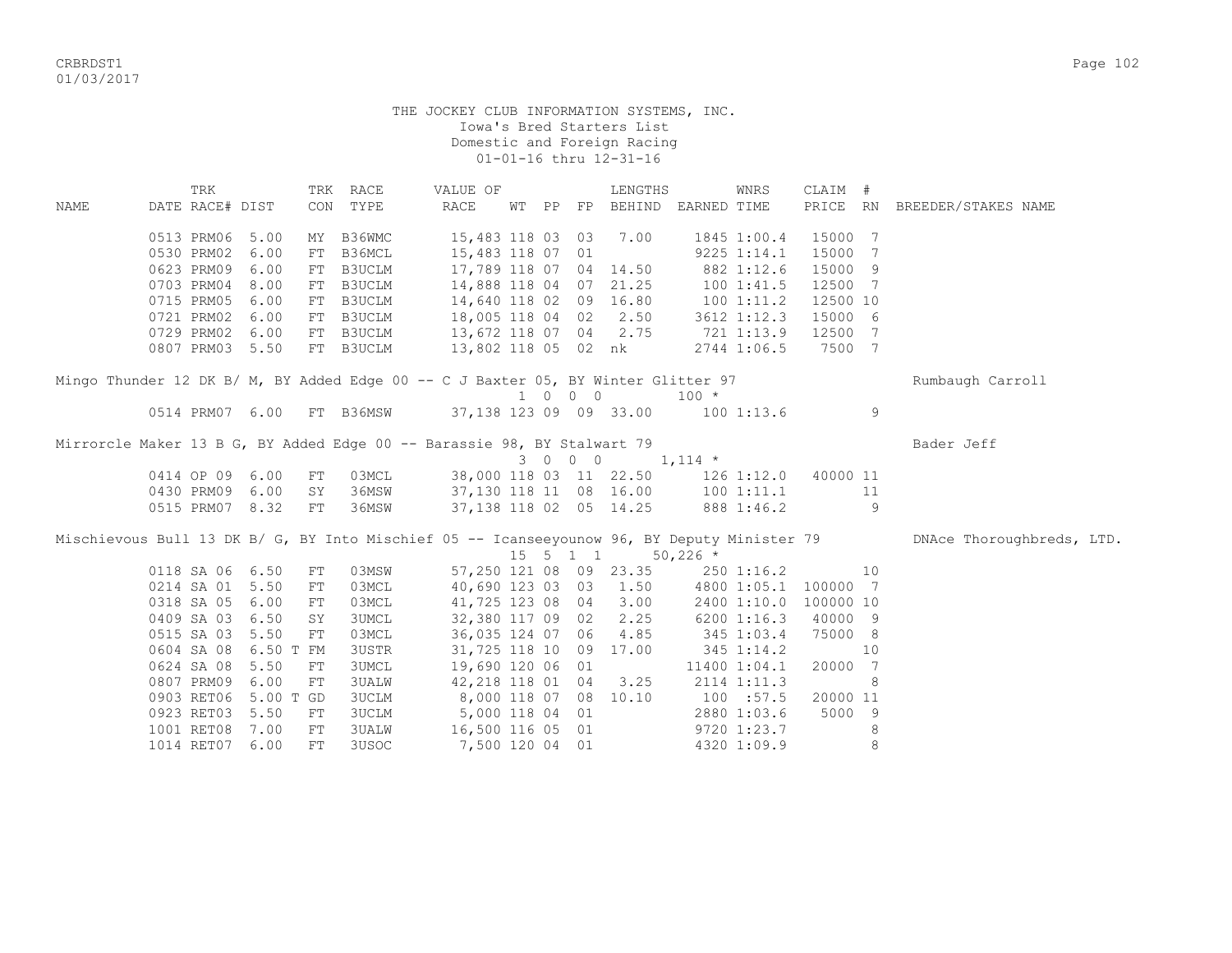CRBRDST1 Page 103 01/03/2017

 THE JOCKEY CLUB INFORMATION SYSTEMS, INC. Iowa's Bred Starters List Domestic and Foreign Racing 01-01-16 thru 12-31-16 TRK TRK RACE VALUE OF LENGTHS WNRS CLAIM # NAME DATE RACE# DIST CON TYPE RACE WT PP FP BEHIND EARNED TIME PRICE RN BREEDER/STAKES NAME 1029 RET08 7.00 FT 3USOC 7,500 120 01 01 4320 1:22.9 8 1119 RET08 6.00 FT 3UAOC 17,500 120 02 04 1.60 1032 1:11.1 8 1216 DED07 8.00 FT 3USOC 28,000 119 06 07 11.75 0 1:40.3 9 Miss Biz 13 B F, BY Nobiz Like Shobiz 04 -- Salt Princess 95, BY Salt Lake 89 Kirby Robert D. 5 2 0 1 53,849 \* 0514 PRM07 6.00 FT B36MSW 37,138 118 05 01 22200 1:13.6 9 0603 PRM08 6.00 FT F03STK 63,000 118 02 07 9.00 500 1:10.5 8 BOB BRYANT S. 0615 PRM09 6.00 FT B3UALW 37,799 118 09 03 1.25 4515 1:11.4 9 0702 PRM03 6.00 FT B3UALW 42,287 119 04 01 25284 1:10.6 9 0724 PRM08 8.32 FT F03STK 45,000 122 01 05 13.00 1350 1:43.2 6 IOWA REGISTERED AND FOALED THREE YEAR OLD FILLY ROUTE H. Missquts Has Speed 14 B F, BY Silver Poet 04 -- Miss Guts 99, BY American Chance 89 DeBruycker Lloyd  $\begin{tabular}{ccccc} 0715 PRM07 & 5.50 & FT & F02MSW & & & 41,407 & 119 & 04 & 09 & 27.75 & & 100 \end{tabular}$ 41,407 119 04 09 27.75 100 1:05.4 11 Miss Lucky 10 DK B/ M, BY Kafwain 00 -- Miss Guts 99, BY American Chance 89 Debruycker Lloyd  $12 \quad 1 \quad 1 \quad 1 \quad 23.912 \quad *$ 0202 CT 07 6.50 SY B4UALW 24,500 118 07 02 3.25 4840 1:21.5 9<br>0220 CT 06 7 00 FT B4UALW 24.500 118 07 08 8.25 100 1:28.3 9 0220 CT 06 7.00 FT B4UALW 24,500 118 07 08 8.25 100 1:28.3 9 0326 FG 13 8.00 T FM B4UALW 42,000 119 07 11 14.55 0 1:36.3 11 0428 PRM08 6.00 MY B3UALW 42,148 118 04 03 1.75 5040 1:11.1 9 0520 PRM08 6.00 FT B3USTK 60,000 117 05 05 7.50 1770 1:11.0 8 MAMIE EISENHOWER S. 0605 PRM07 6.00 FT B3UAOC 38,493 118 04 05 12.50 927 1:12.1 6 0626 PRM06 6.00 MY B3UCLM 14,745 118 06 05 6.75 414 1:10.9 15000 7 0721 PRM04 5.00 FT B3UCLM 13,916 118 06 06 8.75 100 :58.3 7500 7 0806 PRM04 5.50 FT B3UCLM 14,139 118 06 01 9156 1:05.3 7500 6 0910 DEL01 5.50 FT B3UCLM 23,940 116 04 04 14.25 1440 1:04.9 7500 4 1005 DEL04 6.00 FT B3UCLM 16,250 121 06 06 8.60 125 1:12.7 6250 7 1029 PEN04 6.00 FT B3UCLM 13,593 119 02 06 10.50 0 1:11.2 5000 8

| Miss Munchkin 12 GR/RO M, BY Tactical Cat 96 -- Blew Me Away 05, BY Indy King 99 |  |      |  | Hunsburger Joel B. |  |
|----------------------------------------------------------------------------------|--|------|--|--------------------|--|
|                                                                                  |  | 1000 |  |                    |  |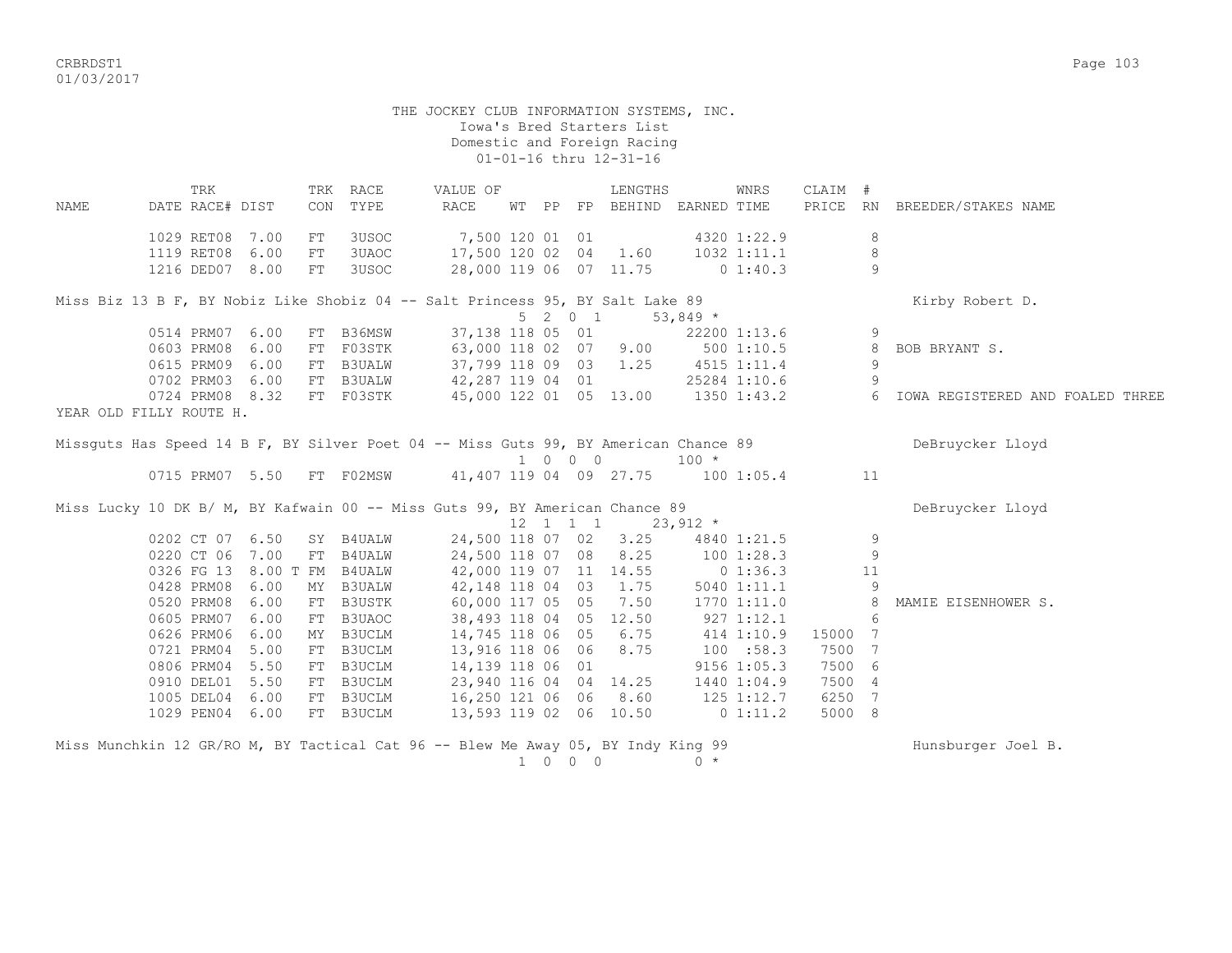crbs and the control of the control of the control of the control of the control of the control of the control of the control of the control of the control of the control of the control of the control of the control of the 01/03/2017

|      | TRK                                                                           |          |            | TRK RACE     | VALUE OF                |       |     |            | LENGTHS                 |                                 | WNRS           | CLAIM # |                |                              |
|------|-------------------------------------------------------------------------------|----------|------------|--------------|-------------------------|-------|-----|------------|-------------------------|---------------------------------|----------------|---------|----------------|------------------------------|
| NAME | DATE RACE# DIST                                                               |          |            | CON TYPE     | RACE                    | WT PP |     |            |                         | FP BEHIND EARNED TIME           |                |         |                | PRICE RN BREEDER/STAKES NAME |
|      | 0120 DED09 6.50                                                               |          |            | FT B4UCLM    |                         |       |     |            |                         | 16,060 121 09 08 10.60 0 1:22.8 |                | 7500 10 |                |                              |
|      | Miss Sentry 11 DK B/ M, BY Einstein (BRZ) 02 -- Jiffener 90, BY Derby Wish 82 |          |            |              |                         |       |     |            |                         |                                 |                |         |                | MAMAS Thoroughbreds, LLC     |
|      |                                                                               |          |            |              |                         |       |     | 8 0 3 0    |                         | $14,727$ *                      |                |         |                |                              |
|      | 0114 FG 05 6.00                                                               |          |            | FT B4UCLM    |                         |       |     |            | 17,000 120 04 05 11.10  |                                 | $510$ $1:11.5$ | 15000 9 |                |                              |
|      | 0506 PRM01                                                                    | 6.00     |            | FT B3UWCL    | 17,347 118 03 02        |       |     |            | 5.75                    |                                 | 3450 1:12.4    | 15000   | 7              |                              |
|      | 0528 PRM04                                                                    | 6.00     |            | SY B3UWCL    | 11,636 118 07 04 13.25  |       |     |            |                         | 722 1:11.3                      |                | 15000   | 8              |                              |
|      | 0612 PRM09                                                                    | 8.00     |            | FT B3UCLM    | 12,284 120 03 02        |       |     |            | 0.75                    |                                 | 3024 1:41.9    | 15000 8 |                |                              |
|      | 0703 PRM08                                                                    | 8.50     |            | FT B3UAOC    | 42,295 118 06 04        |       |     |            | 8.35                    |                                 | 2128 1:45.7    |         | 6              |                              |
|      | 0723 PRM04                                                                    | 8.32     |            | FT B3UCLM    | 13,328 118 01 04        |       |     |            | 9.50                    | 856 1:44.0                      |                | 15000 7 |                |                              |
|      | 0811 PRM01                                                                    | 8.32     |            | FT B3UCLM    | 19,393 118 02 02 1.75   |       |     |            |                         | 3892 1:42.6                     |                | 15000 6 |                |                              |
|      | 0909 CBY01 8.00                                                               |          |            | GD B3UCLM    | 14,500 123 03 05 8.75   |       |     |            |                         | 145 1:38.4                      |                | 12500 8 |                |                              |
|      | Mr. Barry 07 B G, BY Broken Vow 97 -- Berry Berry 01, BY Defrere 92           |          |            |              |                         |       |     |            |                         |                                 |                |         |                | Hunt Larry Sr.               |
|      |                                                                               |          |            |              |                         |       |     |            |                         | 11 1 0 0 2,818 $*$              |                |         |                |                              |
|      | 0506 PRM08                                                                    | 6.00     | FT         | <b>3UWCL</b> |                         |       |     |            | 17,298 118 09 09 25.85  |                                 | 1001:10.5      | 7500 9  |                |                              |
|      | 0529 PRM07                                                                    | 8.00     | FT         | 3UCLM        | 11,000 118 02 10 22.35  |       |     |            |                         |                                 | 1001:40.0      | 5000 10 |                |                              |
|      | 0611 PRM06                                                                    | 8.00     | FT         | 3UCLM        | 11,000 118 02 05 8.75   |       |     |            |                         |                                 | 318 1:40.9     | 7500 9  |                |                              |
|      | 0710 PRM05                                                                    | 8.50     | FT         | 3UCLM        | 10,000 118 05 08        |       |     |            | 9.50                    |                                 | 1001:48.4      | 5000 10 |                |                              |
|      | 0805 PRM05                                                                    | 8.32     | FT         | 3UCLM        | 19,393 118 02 06 31.75  |       |     |            |                         | $100$ $1:43.8$                  |                | 7500 6  |                |                              |
|      | 0905 CWF07                                                                    | 8.00     | FT         | <b>3UCLM</b> | 4,200 126 03 01         |       |     |            |                         |                                 | 2100 1:46.7    | 3500 7  |                |                              |
|      | 1011 PM 09                                                                    | 8.32     | ${\rm FT}$ | <b>3UCLM</b> | 6,400 124 02 08 12.85   |       |     |            |                         |                                 | 0 1:46.1       | 3200 10 |                |                              |
|      | 1024 PM 07                                                                    | 8.32     | FT         | <b>3UCLM</b> | 6,000 124 02 09 12.75   |       |     |            |                         | $0\;1:43.3$                     |                | 2500 10 |                |                              |
|      | 1121 PM 06                                                                    | 6.00     | WF         | <b>3UCLM</b> | 6,600 121 05 06 16.25   |       |     |            |                         |                                 | 01:09.9        | 3200 8  |                |                              |
|      | 1211 PM 08                                                                    | 8.00     | SY         | <b>3UCLM</b> | 5,500 124 01 07 13.00   |       |     |            |                         |                                 | 01:38.9        | 2000 9  |                |                              |
|      | 1227 PM 10 6.00                                                               |          | WF         | <b>3UCLM</b> |                         |       |     |            | 5,500 124 07 06 6.25    |                                 | 0 1:13.1       | 2000 9  |                |                              |
|      | Mr. Edge 10 DK B/ H, BY Added Edge 00 -- Beauty Times 05, BY Salt Lake 89     |          |            |              |                         |       |     |            |                         |                                 |                |         |                | Anderberg Bertil             |
|      |                                                                               |          |            |              |                         |       | 5 0 | $0\quad 0$ |                         | $1,901$ *                       |                |         |                |                              |
|      | 0616 JAG03                                                                    | 2400m GD |            | 3UH 1        |                         |       |     |            | 100,000 119 04 06 42.00 |                                 | 02:33.3        |         | 6              |                              |
|      | 0705 JAG06                                                                    | 2200m GD |            | 4UAV         | 190,000 121 05 04 32.50 |       |     |            |                         | 1901 2:20.5                     |                |         | $\overline{4}$ |                              |
|      | 0803 JAG01                                                                    | 2200m GD |            | 3UH72        | 100,000 130 06 07 38.35 |       |     |            |                         |                                 | 02:21.8        |         | 7              |                              |
|      | 1006 JAG10 1200m GD                                                           |          |            | 3UH68        | 100,000 134 11 09 16.85 |       |     |            |                         |                                 | 0 1:11.8       |         | 11             |                              |
|      |                                                                               |          |            |              |                         |       |     |            |                         |                                 |                |         |                |                              |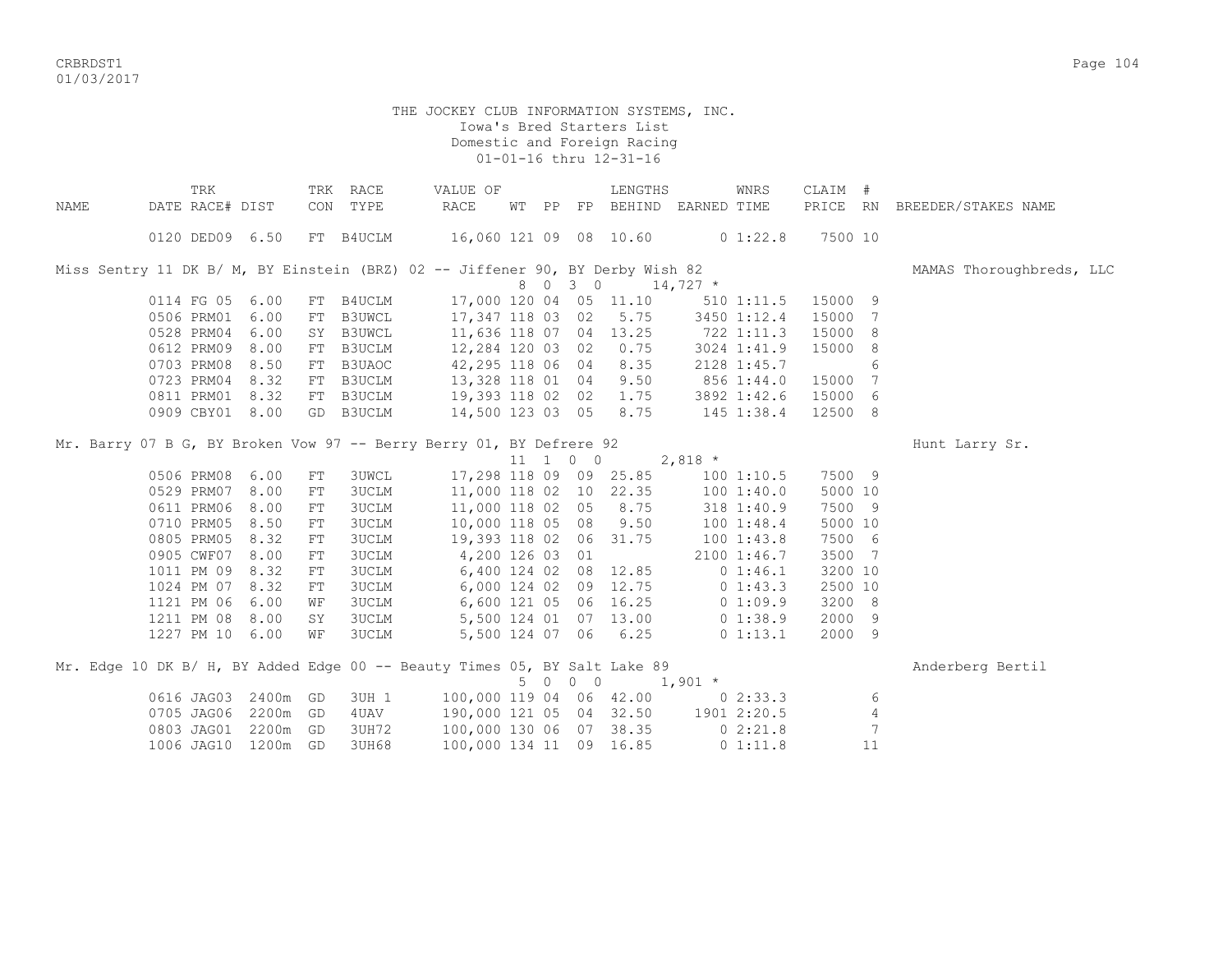CRBRDST1 Page 105 01/03/2017

|             | TRK                                                                                 |      |            | TRK RACE     | VALUE OF                                                                                                                  |    |  | LENGTHS                          |                    | WNRS        | CLAIM #  |             |                                                                                                            |
|-------------|-------------------------------------------------------------------------------------|------|------------|--------------|---------------------------------------------------------------------------------------------------------------------------|----|--|----------------------------------|--------------------|-------------|----------|-------------|------------------------------------------------------------------------------------------------------------|
| <b>NAME</b> | DATE RACE# DIST                                                                     |      | CON        | TYPE         | RACE                                                                                                                      | WТ |  | PP FP BEHIND EARNED TIME         |                    |             |          |             | PRICE RN BREEDER/STAKES NAME                                                                               |
|             | 1019 JAG03 1730m                                                                    |      |            | 3UH68        | 75,000 134 08 09 16.90 0 1:48.7                                                                                           |    |  |                                  |                    |             |          | 11          |                                                                                                            |
|             | Mr. Jazzy Cat 13 GR/RO G, BY Tactical Cat 96 -- Ms Bessie 01, BY Pleasant Tap 87    |      |            |              |                                                                                                                           |    |  |                                  |                    |             |          |             | Hobbs James M.                                                                                             |
|             |                                                                                     |      |            |              |                                                                                                                           |    |  | 13 4 2 0 31,620 $*$              |                    |             |          |             |                                                                                                            |
|             | 0428 PRM09                                                                          | 6.00 | MY         | 36MCL        |                                                                                                                           |    |  | 21,671 118 01 01 12900 1:12.6    |                    |             | 30000 8  |             |                                                                                                            |
|             | 0519 PRM09 6.00                                                                     |      | ${\rm FT}$ | <b>3UWCL</b> | 16,031 114 07 05 9.00 375 1:12.3                                                                                          |    |  |                                  |                    |             | 12500 10 |             |                                                                                                            |
|             | 0619 PRM06 6.00                                                                     |      | FT         | <b>3UWCL</b> | 16,080 118 03 04 7.30 794 1:12.4<br>17,889 118 04 06 8.25 100 1:04.9                                                      |    |  |                                  |                    |             | 15000 8  |             |                                                                                                            |
|             | 0626 PRM04 5.50                                                                     |      | ΜY         | <b>3UCLM</b> |                                                                                                                           |    |  |                                  |                    |             | 15000 9  |             |                                                                                                            |
|             | 0709 PRM09 8.00                                                                     |      | ${\rm FT}$ | <b>3UCLM</b> | 13,200 116 03 05 10.00 300 1:40.6                                                                                         |    |  |                                  |                    |             | 7500 10  |             |                                                                                                            |
|             | 0730 HPO03                                                                          | 8.00 | ${\rm FT}$ | <b>3UCLM</b> | 11,650 118 06 01                                                                                                          |    |  |                                  | 6000 1:42.6        |             | 5000 8   |             |                                                                                                            |
|             | 0805 CLS05                                                                          | 6.00 | FT         | <b>3UCLM</b> | 4,600 118 07 01                                                                                                           |    |  |                                  | $2760$ 1:14.2      |             | 5000 9   |             |                                                                                                            |
|             | 0820 CLS04                                                                          | 6.00 | ${\rm FT}$ | <b>3UCLM</b> | 4,900 118 07 01                                                                                                           |    |  |                                  |                    | 2940 1:14.0 | 5000 8   |             |                                                                                                            |
|             | 0905 CLS10                                                                          | 6.50 | ${\rm FT}$ | 3USTR        | 7,279 120 07 06                                                                                                           |    |  |                                  | $5.60$ 0 1:20.2    |             |          | 8           |                                                                                                            |
|             | 0916 NP 05 6.50                                                                     |      | FT         | 03CLM        | 12,636 120 01 02                                                                                                          |    |  |                                  | $6.00$ 1596 1:19.6 |             | 12000 6  |             |                                                                                                            |
|             | 1002 LBG08                                                                          | 7.00 | FT         | <b>3UALW</b> | 4,975 120 04 04 3.25 228 1:27.3                                                                                           |    |  |                                  |                    |             |          | 6           |                                                                                                            |
|             | 1009 LBG08 8.50                                                                     |      | $FT$       | 03STK        | 16,400 120 01 02 1.75 3207 1:48.6                                                                                         |    |  |                                  |                    |             |          | 7           | AMTOTE OPEN DERBY                                                                                          |
|             | 1019 NP 05 8.00                                                                     |      | FT         | 03CLM        | 10,910 120 03 04 12.75 420 1:38.7 12000 7                                                                                 |    |  |                                  |                    |             |          |             |                                                                                                            |
|             |                                                                                     |      |            |              |                                                                                                                           |    |  |                                  |                    |             |          |             | Mnmsquietstorm 13 B G, BY Heart of the Storm 04 -- Quiet Illusion 07, BY Quiet American 86 Maynard Richard |
|             |                                                                                     |      |            |              |                                                                                                                           |    |  | $5 \t 0 \t 0 \t 1,394 \t \star$  |                    |             |          |             |                                                                                                            |
|             | 0430 FON03                                                                          | 6.00 | MY         |              | 3UMSW 6,200 122 05 07 20.50 0 1:17.8                                                                                      |    |  |                                  |                    |             |          | 7           |                                                                                                            |
|             | 0723 FMT01 4.00                                                                     |      | FT         |              | 3UMSW 15,500 118 02 08 12.00 90 :47.8<br>3UMSW 18,600 118 02 04 5.75 919 1:23.8<br>3UMSW 28,000 118 02 10 12.05 280 :58.3 |    |  |                                  |                    |             |          | $\mathsf 9$ |                                                                                                            |
|             | 0729 FMT04 6.50                                                                     |      | FT         |              |                                                                                                                           |    |  |                                  |                    |             |          | 7           |                                                                                                            |
|             | 0828 CBY07 5.00 T GD                                                                |      |            |              |                                                                                                                           |    |  |                                  |                    |             |          | 11          |                                                                                                            |
|             | 0916 CBY11 8.00                                                                     |      | GD         | <b>3UMCL</b> | 10,500 118 01 08 29.50                                                                                                    |    |  |                                  |                    | 105 1:39.0  | 6250 9   |             |                                                                                                            |
|             | Mnmsuncorked 13 DK B/ F, BY Old Forester 01 -- Clearly Casual 09, BY Malibu Moon 97 |      |            |              |                                                                                                                           |    |  |                                  |                    |             |          |             | White Kenneth M. Jr.                                                                                       |
|             |                                                                                     |      |            |              |                                                                                                                           |    |  | 4 0 0 1 3,332 $*$                |                    |             |          |             |                                                                                                            |
|             | 0507 FON07                                                                          | 6.00 | ${\rm FT}$ |              | 3UALW 7,525 113 05 05                                                                                                     |    |  | 6.80                             |                    | 210 1:14.2  |          | 7           |                                                                                                            |
|             | 0707 PRM07                                                                          | 5.50 | FT         | B36MCL       | 10,734 118 02 04                                                                                                          |    |  |                                  | 6.50 696 1:06.7    |             | 10000    | 9           |                                                                                                            |
|             | 0722 PRM09                                                                          | 6.00 | FT         | B36MCL       | 13,326 118 06 04 3.15 796 1:13.2                                                                                          |    |  |                                  |                    |             | 12500 8  |             |                                                                                                            |
|             | 0810 PRM07                                                                          | 5.00 |            | GD B36MCL    |                                                                                                                           |    |  | 10,660 118 02 03 7.25 1630 :58.4 |                    |             | 10000 8  |             |                                                                                                            |
|             |                                                                                     |      |            |              |                                                                                                                           |    |  |                                  |                    |             |          |             |                                                                                                            |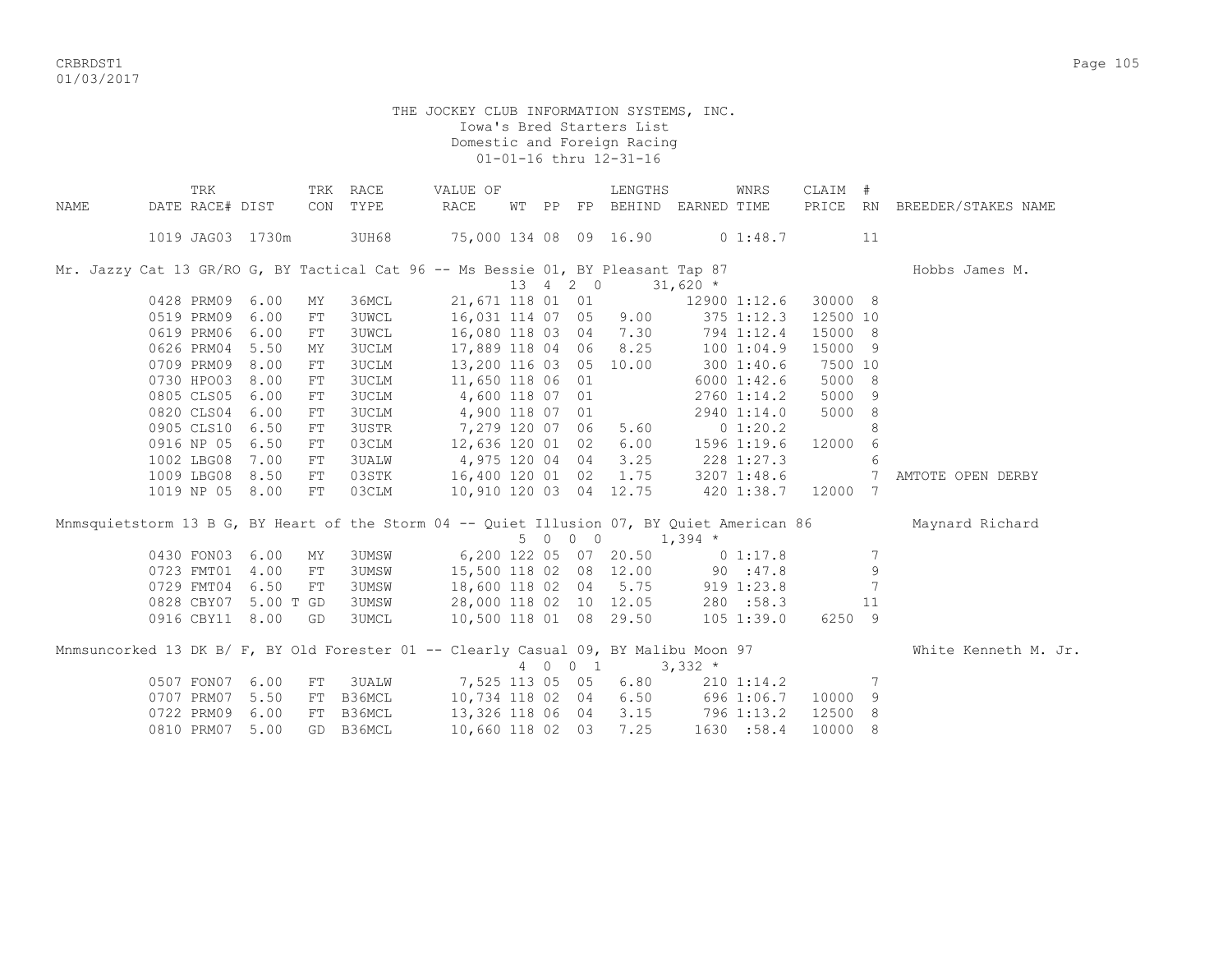CRBRDST1 Page 106 01/03/2017

|                                                                               | TRK                         |      |      | TRK RACE      | VALUE OF                                    |  |          | LENGTHS                           |            | WNRS           | CLAIM #  |                |                              |
|-------------------------------------------------------------------------------|-----------------------------|------|------|---------------|---------------------------------------------|--|----------|-----------------------------------|------------|----------------|----------|----------------|------------------------------|
| NAME                                                                          | DATE RACE# DIST             |      |      | CON TYPE      | RACE                                        |  |          | WT PP FP BEHIND EARNED TIME       |            |                |          |                | PRICE RN BREEDER/STAKES NAME |
| Mobilize 11 B M, BY War Front 02 -- Katy Smiles 02, BY Limit Out 95           |                             |      |      |               |                                             |  |          |                                   |            |                |          |                | Galyen Richard W. Mr. & Mrs. |
|                                                                               |                             |      |      |               |                                             |  | 11 0 1 2 |                                   | $13,605$ * |                |          |                |                              |
|                                                                               | 0225 GP 05 8.00 T FM B4UCLM |      |      |               |                                             |  |          | 24,100 121 07 03 3.00             |            | 2420 1:38.5    | 30000 7  |                |                              |
|                                                                               | 0318 GP 04 8.50 T FM        |      |      | B4UCLM        | 22,400 121 02 06 3.50                       |  |          |                                   |            | $220$ 1:42.2   | 30000 8  |                |                              |
|                                                                               | 0331 GP 07 8.00 T FM B3UCLM |      |      |               |                                             |  |          | 17,000 122 01 03 2.75 1530 1:35.2 |            |                | 16000 12 |                |                              |
|                                                                               | 0513 PIM07 8.50             |      |      | MY B3USOC     |                                             |  |          | 28,924 120 04 08 35.75            |            | 0 1:49.0       |          | 8              |                              |
|                                                                               | 0526 PIM07 8.50 T FM B3UCLM |      |      |               |                                             |  |          | 22,726 124 03 08 7.85             |            | 0 1:45.0       | 16000 10 |                |                              |
|                                                                               | 0611 DEL04 7.50 T FM B3UWCL |      |      |               |                                             |  |          | 19,500 115 09 02 0.50             |            | 2945 1:31.5    | 15000 9  |                |                              |
|                                                                               | 0622 DEL03 8.32 T FM B3UCLM |      |      |               |                                             |  |          | 20,500 122 09 04 5.75             |            | 1200 1:42.7    | 20000 9  |                |                              |
|                                                                               | 0722 PEN02 8.00 T FM        |      |      | B3UCLM        |                                             |  |          | 22,458 134 05 04 6.25             |            | 1140 1:37.5    | 14000    | 6              |                              |
|                                                                               | 0806 SUF10 5.00 T FM        |      |      | B3UCLM        | 30,500 121 02 04 7.60                       |  |          |                                   |            | 1800 1:00.0    | 10000    | -9             |                              |
|                                                                               | 0904 SUF02 7.50 T FM        |      |      | B3UCLM        | 33,500 116 05 05 4.25                       |  |          |                                   |            | 1500 1:36.8    | 16000    | 7              |                              |
|                                                                               | 0929 MED06 8.00 T GD B3UCLM |      |      |               | 17,000 117 01 04                            |  |          | 6.75                              |            | 850 1:39.7     | 14000 9  |                |                              |
| Moecaro 12 GR/RO G, BY Petionville 92 -- Pleasant Mix 04, BY Alphabet Soup 91 |                             |      |      |               |                                             |  |          |                                   |            |                |          |                | Moeller Tom                  |
|                                                                               |                             |      |      |               |                                             |  | 4 0 0 0  | $1,440$ *                         |            |                |          |                |                              |
|                                                                               | 0605 CBY04 7.50 T FM        |      |      | 3UMSW         |                                             |  |          | 28,000 123 07 06 4.95 280 1:31.5  |            |                |          | 8              |                              |
|                                                                               | 0618 CBY10 7.50 T FM        |      |      | 3UWMC         |                                             |  |          | 14,500 123 09 04 5.75 580 1:31.5  |            |                | 20000 10 |                |                              |
|                                                                               | 0709 CBY06 8.50 T FM        |      |      | 3UMCL         |                                             |  |          | 14,500 123 04 06 6.10             |            | $145$ $1:44.4$ | 20000 8  |                |                              |
|                                                                               | 0812 CBY10 10.00 SY         |      |      | 3UMCL         |                                             |  |          | 14,500 123 02 05 9.75             |            | 435 2:06.4     | 20000 5  |                |                              |
| Molleck 14 CH G, BY Henny Hughes 03 -- Noon At Night 07, BY Tenpins 98        |                             |      |      |               |                                             |  |          |                                   |            |                |          |                | Leech James R.               |
|                                                                               |                             |      |      |               |                                             |  | 3 1 0 0  | $31,388$ *                        |            |                |          |                |                              |
|                                                                               | 0626 PRM07 5.00             |      | ΜY   |               | 02MSW 41,446 119 10 04 5.50                 |  |          |                                   |            | 2065 :59.5     |          | 10             |                              |
|                                                                               | 0716 PRM05 5.50             |      | $FT$ | 02MSW         | 41,524 118 08 01                            |  |          |                                   |            | 24948 1:05.7   |          | 8 <sup>8</sup> |                              |
|                                                                               | 0813 PRM06 6.00             |      |      | FT A02STK     | 90,000 121 06 04 4.50                       |  |          |                                   |            | 4375 1:12.0    |          |                | 11 IOWA CRADLE S.            |
|                                                                               |                             |      |      |               |                                             |  |          |                                   |            |                |          |                |                              |
| Mourning Hope 10 B M, BY Autonomy (IRE) 97 -- Nicholas Street 01, BY Jules 94 |                             |      |      |               |                                             |  |          |                                   |            |                |          |                | Jacob W. Tincher             |
|                                                                               |                             |      |      |               |                                             |  | 4 0 0 0  |                                   | 678 *      |                |          |                |                              |
|                                                                               | 0430 PRM03 6.00             |      |      |               | SY B3UCLM 16,104 120 04 07 16.85 100 1:12.4 |  |          |                                   |            |                | 15000 7  |                |                              |
|                                                                               | 0514 PRM04                  | 5.50 | FT   | <b>B3UWCL</b> |                                             |  |          | 12,470 120 07 06 6.10 100 1:07.5  |            |                | 10000    | 7              |                              |
|                                                                               | 0526 PRM09 6.00             |      |      | SY B3UCLM     | 16,056 117 03 05 11.50                      |  |          |                                   |            | 378 1:12.8     | 12500 9  |                |                              |
|                                                                               | 0610 PRM05 8.00             |      |      | FT B3UCLM     |                                             |  |          | 13, 225 118 05 07 16.10           |            | 100 1:42.2     | 10000 10 |                |                              |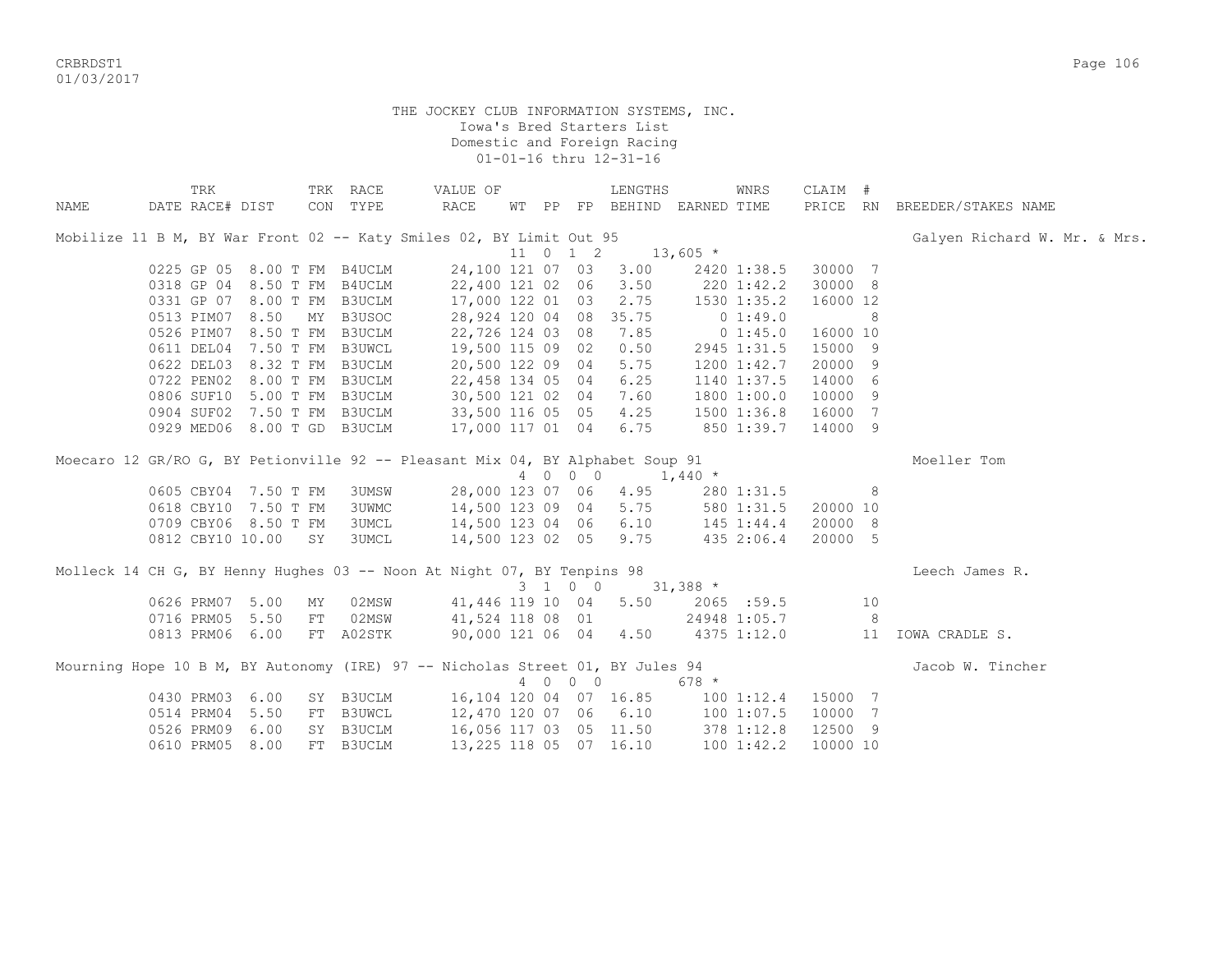crbs and the control of the control of the control of the control of the control of the control of the control of the control of the control of the control of the control of the control of the control of the control of the 01/03/2017

| NAME | TRK<br>DATE RACE# DIST                                                          |      | TRK RACE<br>CON TYPE | VALUE OF<br>RACE                          |  |         | LENGTHS | WT PP FP BEHIND EARNED TIME           | WNRS               | CLAIM # |                 | PRICE RN BREEDER/STAKES NAME                                   |
|------|---------------------------------------------------------------------------------|------|----------------------|-------------------------------------------|--|---------|---------|---------------------------------------|--------------------|---------|-----------------|----------------------------------------------------------------|
|      |                                                                                 |      |                      |                                           |  |         |         |                                       |                    |         |                 |                                                                |
|      | Must Be Sweet 09 CH M, BY Mustanfar 01 -- Salty But Sweet 97, BY Salt Lake 89   |      |                      |                                           |  | 7 0 3 1 |         | $6,660$ *                             |                    |         |                 | J. K Farms                                                     |
|      | 0227 FON08 4.00                                                                 |      | FT B3UALW            | 8,000 123 02 04                           |  |         | 6.75    |                                       | 400 : 46.8         |         | 7               |                                                                |
|      | 0312 FON07                                                                      | 6.00 | FT B3UALW            | 8,000 123 04 02                           |  |         | 4.50    |                                       | $1600$ $1:13.4$    |         | 9               |                                                                |
|      | 0326 FON09                                                                      | 6.00 | FT B3UALW            | 8,000 123 08 02                           |  |         | 2.75    |                                       | $1600$ $1:15.4$    |         | 8               |                                                                |
|      | 0409 FON07                                                                      | 6.00 | FT B3UALW            | 8,000 123 02 03                           |  |         | 3.75    | $960$ 1:14.2                          |                    |         | 8               |                                                                |
|      | 0423 FON06                                                                      | 6.00 | FT B3UALW            | 8,000 123 05 02                           |  |         | 1.00    |                                       | 1600 1:15.6        |         | $7\phantom{.0}$ |                                                                |
|      | 0507 FON03                                                                      | 6.00 |                      | FT B3UALW 8,000 123 01 04 2.80 400 1:15.2 |  |         |         |                                       |                    |         | 6               |                                                                |
|      | 0605 PRM07 6.00                                                                 |      | FT B3UAOC            |                                           |  |         |         | 38,493 118 03 06 21.25 100 1:12.1     |                    |         | 6               |                                                                |
|      | My Cee Breeze 12 DK B/ M, BY Bravo Bull 97 -- Ceecat 01, BY Sir Cat 93          |      |                      |                                           |  |         |         |                                       |                    |         |                 | McGraw Verle                                                   |
|      |                                                                                 |      |                      |                                           |  |         | 8 0 0 1 | $2,619$ *                             |                    |         |                 |                                                                |
|      | 0513 PRM09 5.00                                                                 |      | MY B36WMC            | 15,483 123 04 04                          |  |         | 5.00    |                                       | 769 1:01.0 15000 7 |         |                 |                                                                |
|      | 0529 PRM09                                                                      | 6.00 | FT B36MCL            | 15,434 123 08 06 19.50                    |  |         |         |                                       | 1001:13.3          | 15000 9 |                 |                                                                |
|      | 0609 PRM07                                                                      | 5.00 | FT B36MCL            | 15,434 124 08 05                          |  |         | 4.50    |                                       | 363 1:01.4         | 15000 9 |                 |                                                                |
|      | 0624 PRM09                                                                      | 5.50 | FT B36MCL            | 15, 113 123 01 08 17.50                   |  |         |         |                                       | 100 1:07.2         | 10000 9 |                 |                                                                |
|      | 0710 PRM03                                                                      | 6.00 | GD B36MCL            | 11,382 123 04 07 21.85                    |  |         |         |                                       | 100 1:12.2         | 10000 9 |                 |                                                                |
|      | 0728 PRM05                                                                      | 5.50 | FT B36MCL            | 13,611 123 01 06 12.50                    |  |         |         |                                       | 100 1:07.7         | 12500 9 |                 |                                                                |
|      | 0810 PRM07                                                                      | 5.00 | GD B36MCL            | 10,660 123 06 04                          |  |         | 9.00    |                                       | 679 :58.4          | 10000 8 |                 |                                                                |
|      | 0827 CLS02 6.00                                                                 |      | FT B3UMCL            | 3,400 123 03 03                           |  |         | 4.00    |                                       | 408 1:15.4         | 5000 6  |                 |                                                                |
|      | My Miss Kallie 14 GR/RO F, BY Paddy O'Prado 07 -- Irish Party 04, BY Twining 91 |      |                      |                                           |  |         |         |                                       |                    |         |                 | Albaugh Family Stable, LLC                                     |
|      |                                                                                 |      |                      |                                           |  |         | 2 1 0 0 | $20,746$ *                            |                    |         |                 |                                                                |
|      | 0731 PRM06 5.50                                                                 |      | FT FO2MCL            |                                           |  |         |         | 26,927 119 06 01 16296 1:07.1 50000 6 |                    |         |                 |                                                                |
|      | 0813 PRM07 6.00                                                                 |      |                      |                                           |  |         |         |                                       |                    |         |                 | FT F02STK 90,000 119 07 04 4.25 4450 1:11.9 8 IOWA SORORITY S. |
|      | My Star Oasis 11 DK B/ M, BY Wild Gold 90 -- Star Escort 00, BY End Sweep 91    |      |                      |                                           |  |         |         |                                       |                    |         |                 | Hazen William E. Jr.                                           |
|      |                                                                                 |      |                      |                                           |  |         | 8 1 1 1 | $14,111$ *                            |                    |         |                 |                                                                |
|      | 0430 PRM03                                                                      | 6.00 | SY B3UCLM            | 16,104 120 06 03                          |  |         |         | 5.00 1920 1:12.4                      |                    | 15000 7 |                 |                                                                |
|      | 0526 PRM09                                                                      | 6.00 | SY B3UCLM            |                                           |  |         |         | 16,056 120 06 09 23.00 100 1:12.8     |                    | 15000 9 |                 |                                                                |
|      | 0604 PRM02                                                                      | 5.50 | FT B3UCLM            | 12,762 119 01 02 1.50                     |  |         |         | 2663 1:07.2                           |                    | 10000 6 |                 |                                                                |
|      | 0615 PRM02                                                                      | 6.00 | FT B3UCLM            | 12,705 118 01 01                          |  |         |         |                                       | 8505 1:13.4        | 10000 5 |                 |                                                                |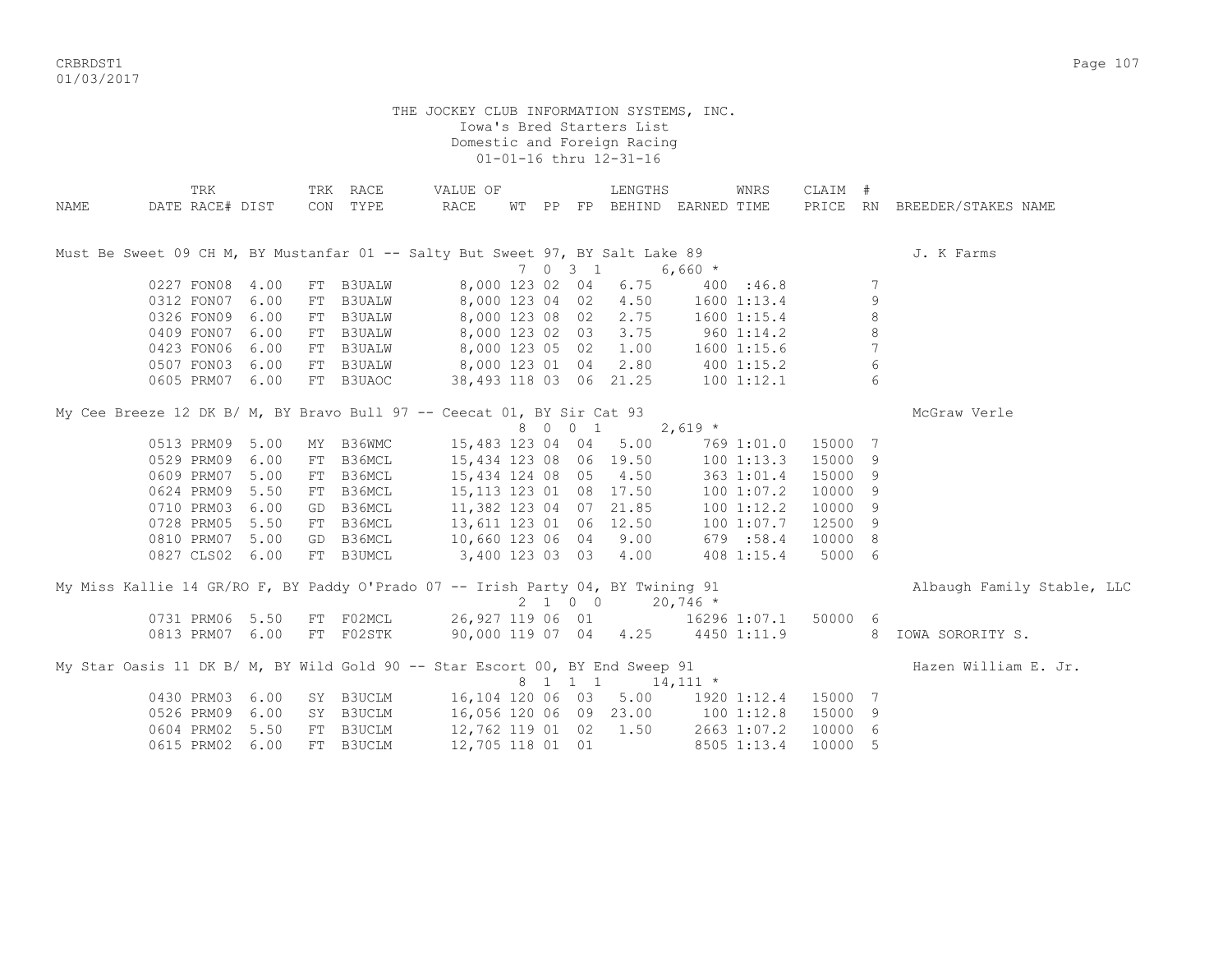CRBRDST1 Page 108 01/03/2017

 THE JOCKEY CLUB INFORMATION SYSTEMS, INC. Iowa's Bred Starters List Domestic and Foreign Racing 01-01-16 thru 12-31-16 TRK TRK RACE VALUE OF LENGTHS WNRS CLAIM # NAME DATE RACE# DIST CON TYPE RACE WT PP FP BEHIND EARNED TIME PRICE RN BREEDER/STAKES NAME 0715 PRM03 6.00 FT B3UCLM 19,354 123 03 05 13.35 414 1:11.5 15000 7 0729 PRM07 8.32 FT B3UCLM 14,392 121 06 06 16.00 100 1:46.9 10000 9 0807 PRM04 6.00 FT B3UCLM 11,734 123 01 05 3.75 324 1:12.9 10000 7 0910 RP 04 6.00 FT B3UCLM 14,762 123 06 07 17.30 85 1:11.7 7500 7 Mywomanfromtokyo 13 CH F, BY Neko Bay 03 -- Plumlake Lady 01, BY Carson City 87 Crimson King Farm & Mr. & Mrs. Scott Pope 6 3 1 0 137,270 \* 0409 OP 08 6.00 FT F03AOC 79,000 116 04 06 8.75 316 1:11.0 10 0514 PRM08 6.00 FT B3UALW 33,882 115 06 02 3.75 8154 1:12.0 8<br>0603 PRM08 6.00 FT F03STK 63,000 118 01 04 4.00 3100 1:10.5 8 BOB BRYANT S. 0603 PRM08 6.00 FT F03STK 63,000 118 01 04 0617 PRM08 8.50 FT B3USTK 65,000 114 02 01 37500 1:47.0 11 HAWKEYES H. 0724 PRM08 8.32 FT F03STK 45,000 119 06 01 27000 1:43.2 6 IOWA REGISTERED AND FOALED THREE YEAR OLD FILLY ROUTE H. 0813 PRM09 8.32 FT F03STK 103,000 122 06 01 61200 1:41.6 8 IOWA BREEDERS' OAKS Naivasha Montana 14 B G, BY Regal Ransom 06 -- Naivasha 08, BY Tapit 01 Debruycker Lloyd 3 0 0 0 300 \* 0626 PRM07 5.00 MY 02MSW 41,446 119 08 08 17.50 100 :59.5 10 0710 PRM01 5.50 MY 02MCL 24,174 120 05 07 27.00 100 1:06.3 25000 8<br>0730 PRM01 5.50 FT 02MCL 24.212 115 02 07 32.10 100 1:05.7 25000 7 0730 PRM01 5.50 FT 02MCL 24,212 115 02 07 32.10 100 1:05.7 25000 7 Nascar Willie 13 DK B/ G, BY Nascar Guy 03 -- Queansco 02, BY Humming 96 McClintock Loretta F. 8 0 1 1 3,023  $\star$ 0519 PRM09 6.00 FT 3UWCL 16,031 117 01 10 19.00 100 1:12.3 15000 10<br>0610 PRM04 6.00 FT 3UCLM 10,400 115 02 05 18.55 312 1:12.8 12500 6 3UCLM 10,400 115 02 05 18.55 0707 PRM06 5.00 FT 3UCLM 11,051 115 02 05 9.75 306 :58.6 7500 8 0824 NP 08 6.00 GD 3UCLM 10,488 119 08 08 18.50 93 1:12.1 7000 8 0914 NP 05 6.50 FT 03CLM 9,896 120 04 03 8.00 600 1:20.0 7000 9 0924 NP 04 8.00 FT 03CLM 10,500 117 01 06 14.00 91 1:43.3 7000 6 1001 NP 01 6.00 MY 03CLM 9,416 120 01 04 2.00 301 1:13.8 7000 5 1020 NP 07 6.00 FT 3UCLM 8,240 119 07 02 2.00 1220 1:11.3 7000 9 Natalies Storm 09 DK B/ M, BY Storm Catcher 99 -- Natalies Commander 01, BY Deputy Commander 94 Bain Larry D

13 2 2 3 30,732 \*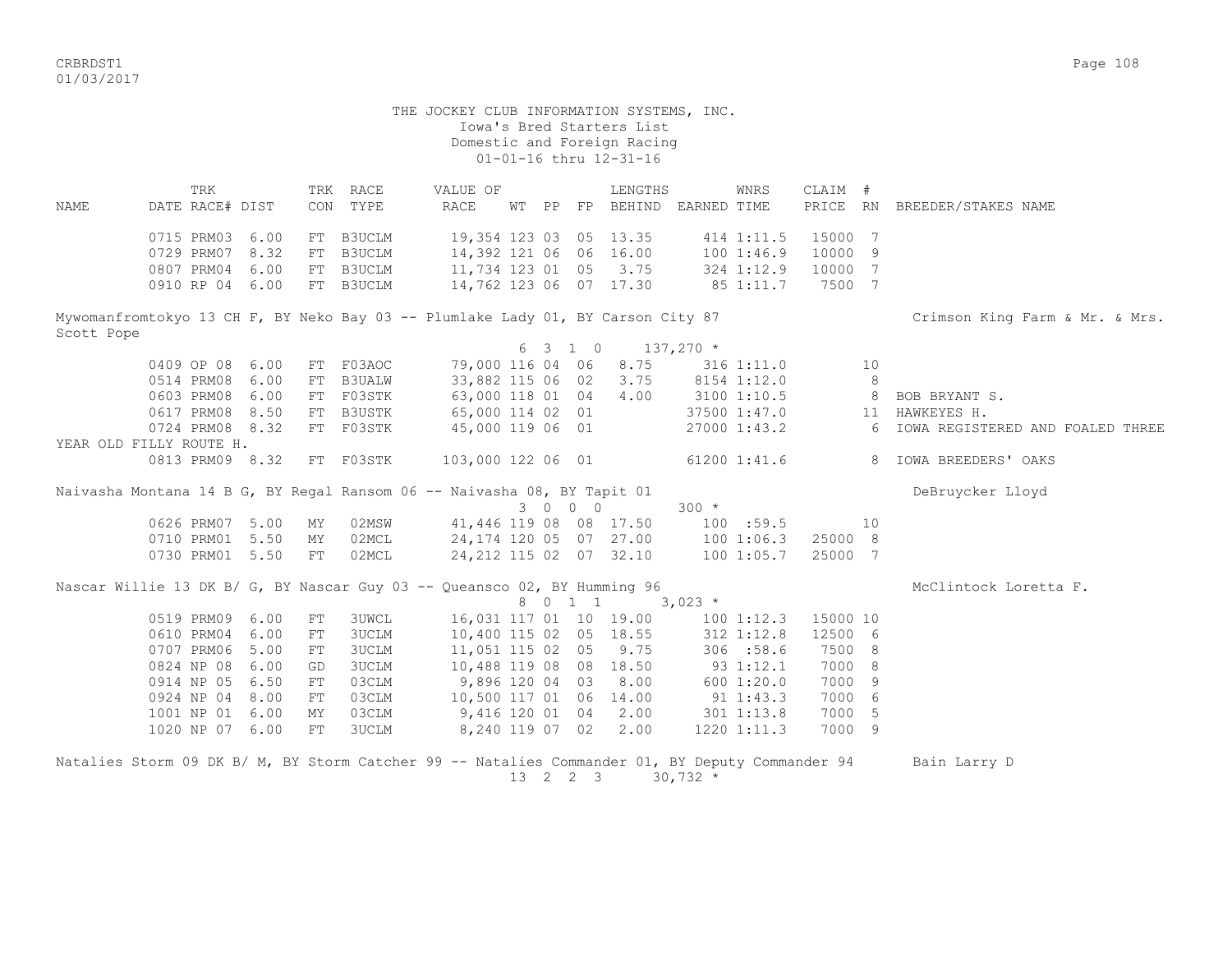CRBRDST1 Page 109 01/03/2017

|                         | TRK             |                             |    | TRK RACE                                                                              | VALUE OF                |    |    |                 | LENGTHS                                   |                 | WNRS         | CLAIM #  |    |                                  |
|-------------------------|-----------------|-----------------------------|----|---------------------------------------------------------------------------------------|-------------------------|----|----|-----------------|-------------------------------------------|-----------------|--------------|----------|----|----------------------------------|
| <b>NAME</b>             | DATE RACE# DIST |                             |    | CON TYPE                                                                              | RACE                    | WТ | PP |                 | FP BEHIND EARNED TIME                     |                 |              |          |    | PRICE RN BREEDER/STAKES NAME     |
|                         |                 |                             |    |                                                                                       |                         |    |    |                 |                                           |                 |              |          |    |                                  |
|                         |                 | 0209 HOU10 5.00 T FM        |    | <b>B4UALW</b>                                                                         | 20,000 118 01 07        |    |    |                 | 4.60                                      |                 | 100 : 59.1   |          | 10 |                                  |
|                         |                 | 0223 HOU02 8.50             | GD | B4UAOC                                                                                | 9,500 118 02 04         |    |    |                 | 5.50                                      |                 | 570 1:48.5   |          | 5  |                                  |
|                         |                 | 0304 HOU10 8.50 T FM B4UALW |    |                                                                                       | 20,000 118 12 09        |    |    |                 | 8.25                                      |                 | 1001:34.8    |          | 12 |                                  |
|                         |                 | 0415 LS 06 7.50 T FM B3UCLM |    |                                                                                       | 15,000 120 11 07        |    |    |                 | 8.80                                      |                 | 100 1:28.3   | 15000 11 |    |                                  |
|                         | 0501 PRM01 6.00 |                             | MY | <b>B3UWCL</b>                                                                         | 24,826 117 05 03 11.00  |    |    |                 |                                           |                 | 2985 1:12.5  | 15000 6  |    |                                  |
|                         | 0519 PRM07      | 6.00                        | FT | B3UCLM                                                                                | 17,347 120 06 02        |    |    |                 | 3.00                                      |                 | 3450 1:12.2  | 15000 7  |    |                                  |
|                         | 0616 PRM06 8.00 |                             | FT | B3UCLM                                                                                | 10,500 119 01 02        |    |    |                 | 2.75                                      |                 | 2080 1:40.5  | 7500 6   |    |                                  |
|                         | 0630 PRM05      | 5.50                        |    | SY B3UCLM                                                                             | 13,456 118 03 01        |    |    |                 |                                           |                 | 8352 1:04.5  | 6250 9   |    |                                  |
|                         | 0715 PRM02      | 6.00                        |    | FT B3UCLM                                                                             | 15,564 123 06 04        |    |    |                 | 6.00                                      |                 | 1008 1:11.7  | 10000 6  |    |                                  |
|                         | 0804 PRM05      | 6.00                        | FT | B3UCLM                                                                                | 10,670 123 03 03        |    |    |                 | 1.75                                      |                 | 1320 1:13.0  | 7500 4   |    |                                  |
|                         | 0812 PRM02      | 6.00                        | GD | B3UCLM                                                                                | 14,456 123 01 01        |    |    |                 |                                           |                 | 9072 1:11.9  | 7500 7   |    |                                  |
|                         |                 | 0825 CBY02 8.32 T GD        |    | B3UCLM                                                                                | 14,500 123 03 03        |    |    |                 | 2.50                                      |                 | 1450 1:45.0  | 7500 10  |    |                                  |
|                         |                 | 0915 CBY02 8.00             |    | SY B3UCLM                                                                             | 14,500 119 08 06 24.00  |    |    |                 |                                           | $145$ 1:39.3    |              | 7500 9   |    |                                  |
|                         |                 |                             |    |                                                                                       |                         |    |    |                 |                                           |                 |              |          |    |                                  |
|                         |                 |                             |    | Native Princess 13 B F, BY Native Ruler 04 -- Dracken 04, BY Millennium Allstar 98    |                         |    |    |                 |                                           |                 |              |          |    | Richard Bremer & Cheryl Sprick   |
|                         |                 |                             |    |                                                                                       |                         |    |    | $9 \t2 \t2 \t2$ |                                           | $97,803*$       |              |          |    |                                  |
|                         | 0507 PRM06 6.00 |                             |    | FT B3UALW                                                                             | 37,848 115 02 01        |    |    |                 |                                           |                 | 22725 1:11.4 |          | 7  |                                  |
|                         | 0514 PRM08 6.00 |                             | FT | <b>B3UALW</b>                                                                         |                         |    |    |                 | 33,882 118 07 05 10.25                    | $906$ 1:12.0    |              |          | 8  |                                  |
|                         | 0603 PRM08 6.00 |                             | FT | F03STK                                                                                |                         |    |    |                 | 63,000 118 06 02 1.00                     |                 | 12400 1:10.5 |          | 8  | BOB BRYANT S.                    |
|                         | 0617 PRM08 8.50 |                             | FT | B3USTK                                                                                | 65,000 115 03 02        |    |    |                 | 3.50                                      |                 | 12500 1:47.0 |          | 11 | HAWKEYES H.                      |
|                         | 0702 PRM06 6.00 |                             | FT | B3UAOC                                                                                | 43,003 118 05 01        |    |    |                 |                                           |                 | 26274 1:10.8 |          | 8  |                                  |
|                         | 0715 PRM08 8.32 |                             |    | FT F03STK                                                                             | 64,017 118 02 03 1.50   |    |    |                 |                                           |                 | 8628 1:44.8  |          |    | 7 IOWA STALLION FILLY S.         |
|                         | 0724 PRM08 8.32 |                             |    | FT F03STK                                                                             | 45,000 122 04 04 11.75  |    |    |                 |                                           |                 | 2250 1:43.2  |          | 6  | IOWA REGISTERED AND FOALED THREE |
| YEAR OLD FILLY ROUTE H. |                 |                             |    |                                                                                       |                         |    |    |                 |                                           |                 |              |          |    |                                  |
|                         |                 | 0813 PRM09 8.32             |    | FT F03STK                                                                             | 103,000 120 01 03 12.50 |    |    |                 |                                           |                 | 10200 1:41.6 |          | 8  | IOWA BREEDERS' OAKS              |
|                         |                 | 0908 CBY08 6.00             |    | FT B3UAOC                                                                             | 32,550 120 02 04 2.50   |    |    |                 |                                           | 1920 1:10.0     |              |          | 5  |                                  |
|                         |                 |                             |    |                                                                                       |                         |    |    |                 |                                           |                 |              |          |    |                                  |
|                         |                 |                             |    | Native Wonder 12 DK B/ M, BY Tiz Wonderful 04 -- Native Fever 01, BY Stormin Fever 94 |                         |    |    |                 |                                           |                 |              |          |    | Lewis James R                    |
|                         |                 |                             |    |                                                                                       |                         |    |    | 9 2 1 1         | $41,848$ *                                |                 |              |          |    |                                  |
|                         | 0313 OP 04 6.00 |                             |    | MY B3UMCL                                                                             |                         |    |    |                 | 22,500 124 10 05 7.50 675 1:13.7 12500 10 |                 |              |          |    |                                  |
|                         | 0407 OP 02 6.00 |                             | FT | B3UMCL                                                                                | 24,000 124 06 04        |    |    |                 | 7.00                                      | $1200$ $1:14.0$ |              | 15000 10 |    |                                  |
|                         | 0514 PRM09 6.00 |                             | FT | B36MSW                                                                                | 37,138 123 01 03        |    |    |                 | 5.50                                      |                 | 4400 1:13.6  |          | 9  |                                  |
|                         | 0602 PRM09 6.00 |                             | FT | B36MSW                                                                                | 37,130 123 05 05        |    |    |                 | 7.75                                      | 882 1:12.1      |              |          | 11 |                                  |
|                         | 0616 PRM09      | 6.00                        | FT | B36MSW                                                                                | 37, 154 123 10 01       |    |    |                 |                                           |                 | 22125 1:13.3 |          | 10 |                                  |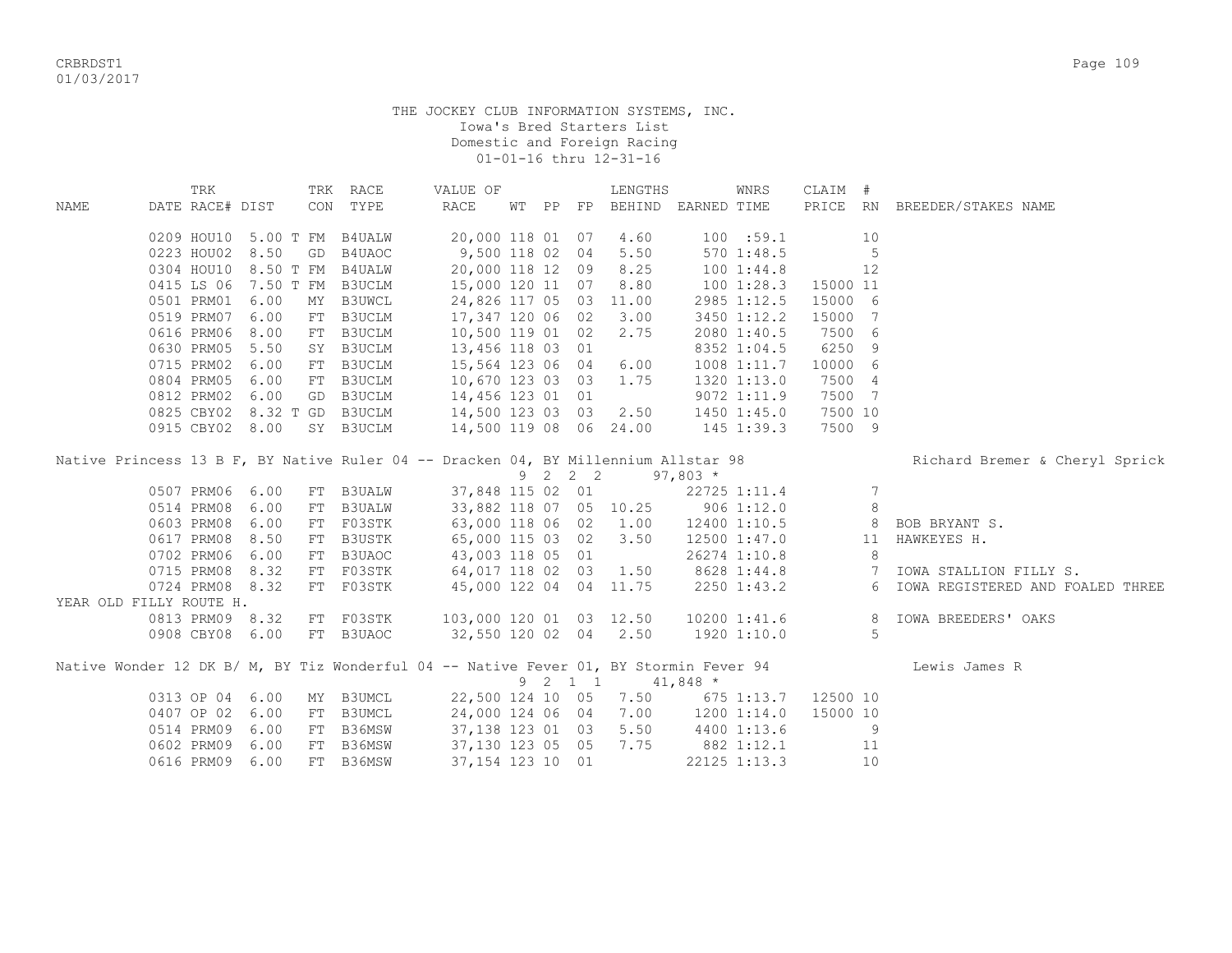CRBRDST1 Page 110 01/03/2017

# THE JOCKEY CLUB INFORMATION SYSTEMS, INC. Iowa's Bred Starters List Domestic and Foreign Racing 01-01-16 thru 12-31-16 TRK TRK RACE VALUE OF LENGTHS WNRS CLAIM # NAME DATE RACE# DIST CON TYPE RACE WT PP FP BEHIND EARNED TIME PRICE RN BREEDER/STAKES NAME 0701 PRM03 6.00 FT B3UCLM 17,889 124 02 04 8.25 882 1:11.7 15000 9 0714 PRM01 8.50 FT B3UCLM 14,806 123 01 02 2.75 3016 1:47.0 7500 6 0728 PRM02 8.32 FT B3UCLM 12,948 123 08 01 8568 1:48.1 12500 8 0811 PRM01 8.32 FT B3UCLM 19,393 123 06 06 11.25 100 1:42.6 15000 6 Net Gain 12 B G, BY Include 97 -- Triple o' Five 05, BY Elusive Ouality 93 Lane Thoroughbreds LLC 7 2 2 1 84,908 \* 0602 PRM06 8.00 FT 3UAOC 38,499 118 02 01 23100 1:38.2 0618 PRM08 8.50 FT A3USTK 65,000 121 01 02 nk 12900 1:45.4 7 CYCLONES H. 0702 PRM04 8.32 FT 3UAOC 33,772 123 03 02 no 8932 1:42.2 7 0715 PRM06 8.00 FT 3UAOC 41,331 123 02 01 27754 1:38.0 6 0813 PRM01 8.50 FT A4USTK 100,000 120 05 03 12.25 10000 1:42.9 6 GOVERNOR TERRY E. BRANSTAD S. 1022 KEE08 8.50 FT 3UAOC 58,505 121 02 06 6.00 365 1:43.7 8 1111 CD 04 8.00 T FM 3UAOC 62,798 121 03 05 4.60 1857 1:35.7 7 Nevaehs Rae 10 B M, BY Spring At Last 03 -- Lady Sky Racer 97, BY Skywalker 82 Theory Connie 5 1 0 0 11,587 \* 0205 OP 01 6.00 FT B4UCLM 21,000 116 04 04 14.25 1050 1:11.9 7500 6 0401 OP 09 6.00 FT B3USOC 26,000 119 05 10 24.75 104 1:11.6 10 0501 PRM01 6.00 MY B3UWCL 24,826 116 04 05 16.25 597 1:12.5 12500 6 0612 PRM06 6.00 FT B3UCLM 14,242 117 07 04 8.50 932 1:10.9 12500 7 0707 PRM09 6.00 FT B3UCLM 15,113 118 02 01 8904 1:12.7 5000 9 Never Hide 11 CH G, BY Run Away and Hide 06 -- Worldly Gal 94, BY Houston 86 Run Run Away and Hide Syndicate & High Point Bloodstock 8 1 1 2 31,902 \* 0112 SUN05 6.00 FT 4UCLM 11,600 122 02 05 7.00 232 1:08.9 7500 9 0506 PRM08 6.00 FT 3UWCL 17,298 120 07 04 7.25 850 1:10.5 7500 9 0625 CBY06 5.50 FT 3UWCL 12,500 123 03 09 7.25 0 1:03.9 6250 9 0708 CBY07 5.50 FT 3UALW 30,000 123 02 02 0.50 6000 1:04.5 7 0730 CBY09 5.00 T FM 3UALW 30,000 123 05 03 4.75 3300 :56.5 7 0813 CBY05 5.00 T GD 3UALW 30,000 123 03 03 0.85 3300 :58.5 6 0825 CBY06 6.50 FT 3USOC 22,000 123 03 07 11.05 220 1:16.8 7 0916 CBY08 5.00 GD 3UALW 30,500 123 03 01 18000 :57.4 11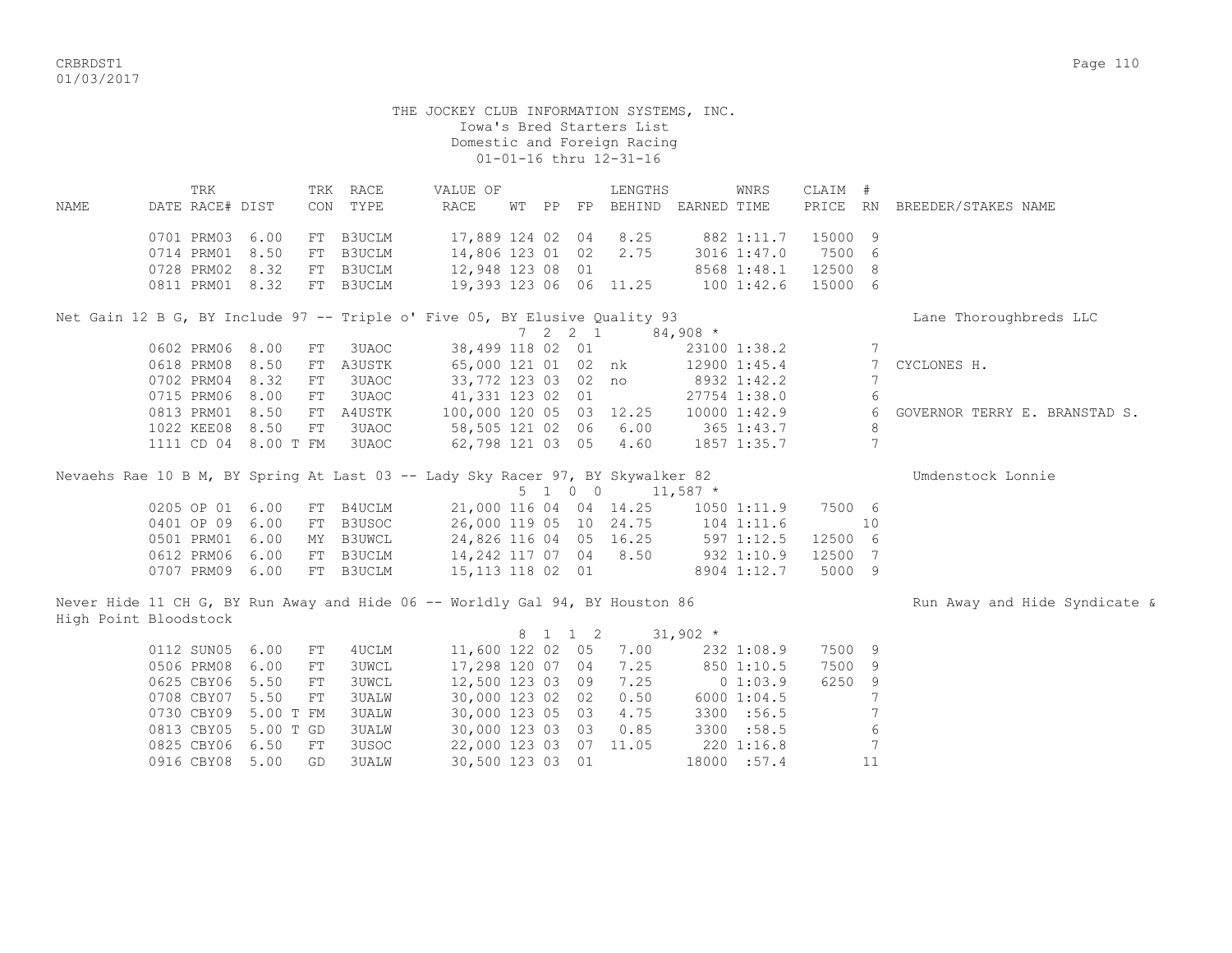CRBRDST1 Page 111 01/03/2017

|                           | TRK                           |                      |            | TRK RACE                                                                                    | VALUE OF                                  |  |                  | LENGTHS                                                                       |                                   | WNRS             | CLAIM # |                      |                                  |
|---------------------------|-------------------------------|----------------------|------------|---------------------------------------------------------------------------------------------|-------------------------------------------|--|------------------|-------------------------------------------------------------------------------|-----------------------------------|------------------|---------|----------------------|----------------------------------|
| NAME                      | DATE RACE# DIST               |                      |            | CON TYPE                                                                                    | RACE                                      |  |                  |                                                                               | WT PP FP BEHIND EARNED TIME       |                  |         |                      | PRICE RN BREEDER/STAKES NAME     |
|                           |                               |                      |            |                                                                                             |                                           |  |                  |                                                                               |                                   |                  |         |                      |                                  |
|                           |                               |                      |            |                                                                                             |                                           |  |                  |                                                                               |                                   |                  |         |                      |                                  |
|                           |                               |                      |            | Noble Vision 10 B G, BY Noble Causeway 02 -- We Will See 04, BY Commendable 97              |                                           |  |                  |                                                                               |                                   |                  |         |                      | Moeller Tom L                    |
|                           |                               |                      |            |                                                                                             |                                           |  | 3 0 0 0          |                                                                               | $300 *$                           |                  |         |                      |                                  |
|                           | 0624 PRM07 5.50               |                      | FT         | <b>3UWCL</b>                                                                                | 10,000 118 05 09 18.00                    |  |                  |                                                                               | 100 1:04.7                        |                  |         | 9                    |                                  |
|                           |                               | 0710 PRM05 8.50      | FT         | 3UCLM                                                                                       | 10,000 117 03 10 14.00 100 1:48.4         |  |                  |                                                                               |                                   |                  | 5000 10 |                      |                                  |
|                           |                               | 0731 PRM04 6.00      | FT         | 3UCLM                                                                                       | 12,382 118 01 07 19.50                    |  |                  |                                                                               |                                   | 100 1:12.1       | 7500 7  |                      |                                  |
|                           |                               |                      |            |                                                                                             |                                           |  |                  |                                                                               |                                   |                  |         |                      |                                  |
|                           |                               |                      |            | No Holds Barred 13 DK B/ G, BY Hold Me Back 06 -- Beginnings End 06, BY Cape Canaveral 96   |                                           |  |                  |                                                                               |                                   |                  |         |                      | Chleborad Lynn                   |
|                           |                               |                      |            |                                                                                             |                                           |  |                  | $10 \quad 2 \quad 2 \quad 3 \quad 93,145 \neq$                                |                                   |                  |         | 9                    |                                  |
|                           | 0513 PRM07 6.00               | 6.00                 | ΜY         | 3UALW                                                                                       | 63,000 118 04 06 9.80                     |  |                  | 32, 291 117 02 08 17.85                                                       | 100 1:11.9                        |                  |         |                      |                                  |
|                           | 0604 PRM08<br>0630 PRM06 6.00 |                      |            | FT A03STK<br>3UALW                                                                          |                                           |  |                  |                                                                               |                                   | 1250 1:12.1      |         | $\overline{7}$<br>10 | GRAY'S LAKE S.                   |
|                           | 0721 PRM08 8.32               |                      | SY         | 3UAOC                                                                                       | 42,140 115 02 01<br>32,131 118 06 03 4.50 |  |                  |                                                                               | 5255 1:42.8                       | 25200 1:11.0     |         | 8                    |                                  |
|                           | 0728 PRM08 8.32               |                      | FT         | FT A03STK                                                                                   | 45,000 122 02 03                          |  |                  | 9.00                                                                          |                                   | 4500 1:45.0      |         | -6                   | IOWA REGISTERED AND FOALED THREE |
| YEAR OLD COLT AND GELDING |                               |                      |            |                                                                                             |                                           |  |                  |                                                                               |                                   |                  |         |                      |                                  |
|                           |                               | 0813 PRM10 8.50      |            | FT A03STK                                                                                   | 103,000 120 04 02 4.75                    |  |                  |                                                                               |                                   | 20500 1:44.3     |         |                      | 7 IOWA BREEDERS' DERBY           |
|                           |                               | 0905 CBY08 6.50      | GD         | 03STK                                                                                       | 53,900 122 03 02 hd                       |  |                  |                                                                               |                                   | $11000$ $1:16.1$ |         |                      | 4 MTA STALLION AUCTION S.        |
|                           | 1001 RP 06 6.00               |                      | FT         | 3UALW                                                                                       | 35,870 120 05 01                          |  |                  |                                                                               |                                   | 20298 1:09.7     |         | 7                    |                                  |
|                           |                               | 1026 RP 05 5.00 T FM |            | <b>3UALW</b>                                                                                | 36,300 120 09 03                          |  |                  | 6.25                                                                          |                                   | 3956 : 55.7      |         | 9                    |                                  |
|                           | 1116 RP 06 5.50               |                      | FT         | <b>3UALW</b>                                                                                | 43,288 117 03 05                          |  |                  | 9.25                                                                          |                                   | 1086 1:03.0      |         | 6                    |                                  |
|                           |                               |                      |            |                                                                                             |                                           |  |                  |                                                                               |                                   |                  |         |                      |                                  |
|                           |                               |                      |            | No Papa No 12 DK B/ G, BY Dazzling Falls 92 -- Cheese Grits 97, BY Silver Ghost 82          |                                           |  |                  |                                                                               |                                   |                  |         |                      | Kurt Kindschuh & Melanie         |
| Kindschuh                 |                               |                      |            |                                                                                             |                                           |  |                  |                                                                               |                                   |                  |         |                      |                                  |
|                           |                               |                      |            |                                                                                             |                                           |  | 7 1 0 0          |                                                                               | $3,734$ *                         |                  |         |                      |                                  |
|                           | 0408 FON09                    | 6.00                 | FT         | 3UCLM                                                                                       |                                           |  |                  | 4,400 123 01 07 14.75                                                         | $0\;1:13.4$                       |                  | 5000 10 |                      |                                  |
|                           | 0422 FON07                    | 8.00                 | ${\rm FT}$ | 3UCLM                                                                                       |                                           |  |                  | 4,598 123 04 04 4.05                                                          |                                   | 220 1:45.8       | 5000 7  |                      |                                  |
|                           | 0430 FON04                    | 6.50                 | ΜY         | 3UCLM                                                                                       | 4,730 123 06 01                           |  |                  |                                                                               |                                   | 2640 1:24.6      | 5000 6  |                      |                                  |
|                           | 0507 FON01                    | 6.00                 | FT         | 3UCLM                                                                                       | 4,500 123 07 05                           |  |                  | 5.10                                                                          | 135 1:14.8                        |                  | 5000 7  |                      |                                  |
|                           | 0528 PRM02                    | 6.00                 | SY         | 3UCLM                                                                                       |                                           |  |                  |                                                                               |                                   | 327 1:11.7       | 15000 6 |                      |                                  |
|                           | 0615 PRM05                    | 8.00                 | FT         | 3UCLM                                                                                       |                                           |  |                  |                                                                               |                                   | 312 1:40.4       | 7500 6  |                      |                                  |
|                           | 0624 PRM04                    | 6.00                 | FT         | 3UCLM                                                                                       |                                           |  |                  | 4, 500 123 6, 605 22.75<br>13, 480 123 06 05 22.75<br>10, 682 118 03 05 24.35 |                                   | 1001:10.5        | 15000 6 |                      |                                  |
|                           |                               |                      |            |                                                                                             |                                           |  |                  |                                                                               |                                   |                  |         |                      |                                  |
|                           |                               |                      |            | Northern Rock 12 B M, BY Rock the Rock (IRE) 04 -- Northern Energy 98, BY Northern Trend 88 |                                           |  | $10 \t2 \t3 \t2$ |                                                                               | $18,697$ *                        |                  |         |                      | Iowa State University            |
|                           | 0520 PRM01 6.00               |                      |            | FT B36MCL                                                                                   |                                           |  |                  |                                                                               | 21,720 123 04 05 11.75 522 1:13.2 |                  | 30000 6 |                      |                                  |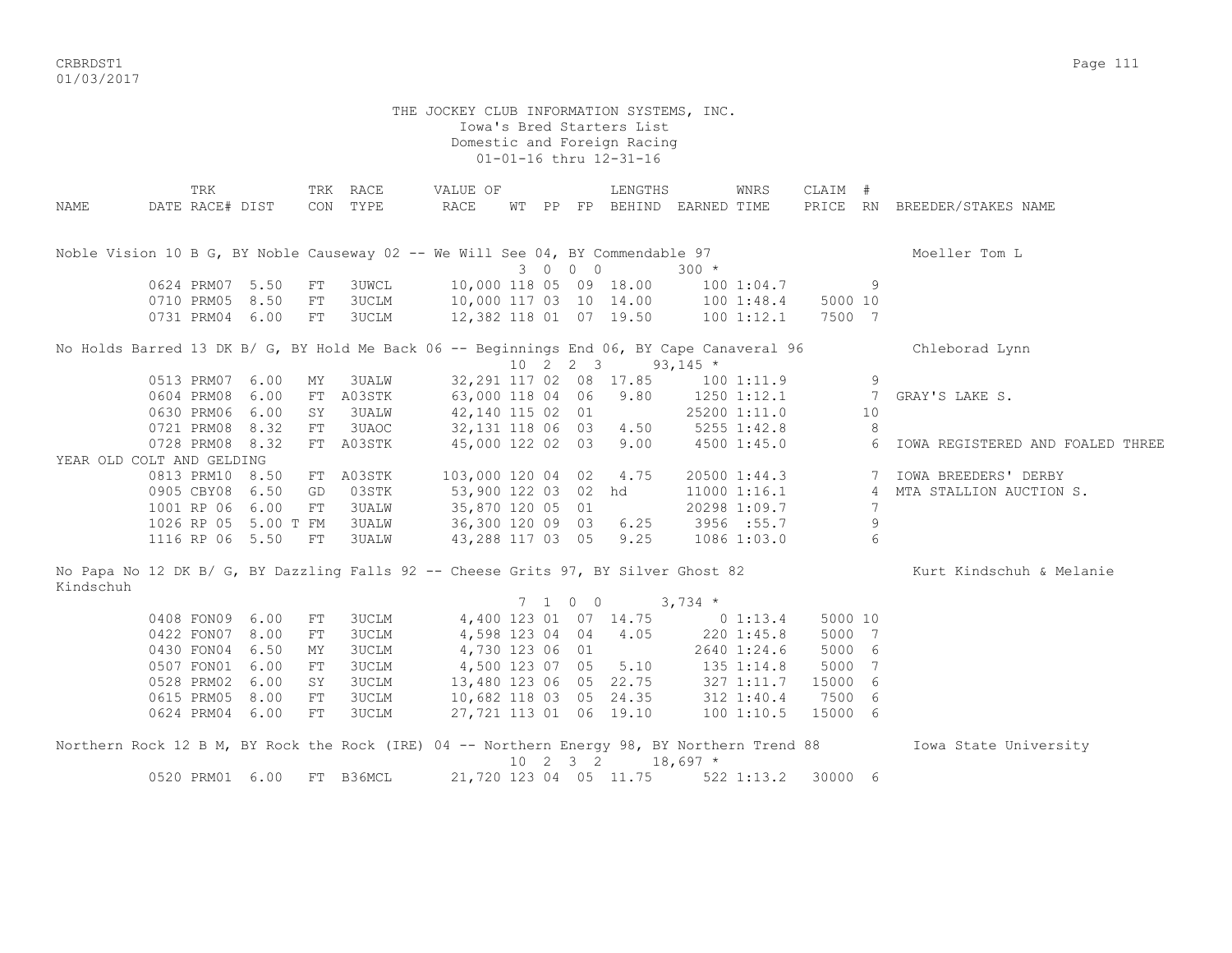CRBRDST1 Page 112 01/03/2017

|                                                                                           | TRK                |      |    | TRK RACE     | VALUE OF              |               |    |                          | LENGTHS                |                                   | WNRS        | CLAIM #  |     |                       |
|-------------------------------------------------------------------------------------------|--------------------|------|----|--------------|-----------------------|---------------|----|--------------------------|------------------------|-----------------------------------|-------------|----------|-----|-----------------------|
| <b>NAME</b>                                                                               | DATE RACE# DIST    |      |    | CON TYPE     | <b>RACE</b>           | WТ            | PP | FP                       |                        | BEHIND EARNED TIME                |             | PRICE RN |     | BREEDER/STAKES NAME   |
|                                                                                           | 0528 PRM01         | 6.00 | GD | 36MCL        |                       | 15,507 118 01 |    | 02                       | 4.00                   |                                   | 3100 1:12.8 | 15000 6  |     |                       |
|                                                                                           | 0609 PRM07         | 5.00 | FT | B36MCL       |                       | 15,434 120 06 |    | 02                       | 0.75                   |                                   | 3025 1:01.4 | 12500    | 9   |                       |
|                                                                                           | 0624 PRM09         | 5.50 | FT | B36MCL       |                       | 15,113 123 08 |    | 02                       | 1.75                   |                                   | 2968 1:07.2 | 10000    | -9  |                       |
|                                                                                           | 0707 PRM04         | 8.32 | FT | B36MSW       | 41,462 123 02         |               |    | 06                       | 13.25                  |                                   | 1001:46.3   |          | 7   |                       |
|                                                                                           | 0722 PRM04         | 8.50 | FT | B36MCL       | 17,272 123 04         |               |    | 03                       | 9.75                   |                                   | 2066 1:49.2 | 15000 7  |     |                       |
|                                                                                           | 0730 PRM02         | 5.50 | FT | B36MCL       | 10,500 124 04         |               |    |                          | 08 25.25               |                                   | 100 1:06.6  | 12500    | - 8 |                       |
|                                                                                           | 0821 CLS05         | 6.00 | FT | B3UMSW       | 5,700 123 06          |               |    | 01                       |                        |                                   | 3420 1:15.8 |          | 9   |                       |
|                                                                                           | 0902 CLS07         | 6.50 |    | FT B3UALW    |                       |               |    |                          | 6,300 123 04 03 2.25   |                                   | 756 1:22.0  |          | 7   |                       |
|                                                                                           | 0905 CLS04 6.00    |      |    | FT B3UCLM    | 4,400 123 04 01       |               |    |                          |                        |                                   | 2640 1:15.4 | 5000 7   |     |                       |
| No Time Limit 10 DK B/ G, BY Fullbridled 01 -- Paster's Dutchess 99, BY Paster's Caper 91 |                    |      |    |              |                       |               |    |                          |                        |                                   |             |          |     | Nielsen Charles D.    |
|                                                                                           |                    |      |    |              |                       |               |    | 8 0 0 2                  |                        | $9,883$ *                         |             |          |     |                       |
|                                                                                           | 0513 PRM07         | 6.00 | ΜY | <b>3UALW</b> |                       |               |    | 32,291 119 03 06         | 8.10                   |                                   | 1001:11.9   |          | 9   |                       |
|                                                                                           | 0602 PRM06         | 8.00 | FT | 3UAOC        |                       | 38,499 118 01 |    | 03                       | 10.00                  |                                   | 4620 1:38.2 |          | 7   |                       |
|                                                                                           | 0625 PRM06         | 8.00 | FT | <b>3UCLM</b> | 24,397 119 06         |               |    |                          | 07 13.05               | 1001:39.8                         |             | 40000 8  |     |                       |
|                                                                                           | 0704 PRM09         | 8.50 | FT | 3UAOC        | 42,218 118 07         |               |    |                          | 05 7.00                | $906$ 1:45.7                      |             | 12500 8  |     |                       |
|                                                                                           | 0714 PRM08         | 6.00 | FT | 3UCLM        | 19,277 118 05         |               |    |                          |                        | 04 3.25 952 1:12.1                |             | 15000 9  |     |                       |
|                                                                                           | 0812 PRM07         | 8.50 | FT | <b>3UCLM</b> |                       |               |    |                          | 19,393 118 04 03 6.25  |                                   | 2335 1:44.7 | 15000 6  |     |                       |
|                                                                                           | 0820 CBY03         | 8.00 | SY | <b>3UCLM</b> |                       |               |    |                          | 14,500 123 07 06 9.85  | $145$ $1:38.3$                    |             | 12500 7  |     |                       |
|                                                                                           | 0908 CBY01 8.00    |      | FT | 3UCLM        |                       |               |    |                          | 14,500 123 05 04 17.75 | $725$ 1:37.2                      |             | 12500 8  |     |                       |
| Not too Loud 13 CH F, BY Canaveral 91 -- Goldie's Sis 03, BY Mutakddim 91                 |                    |      |    |              |                       |               |    |                          |                        |                                   |             |          |     | Iowa State University |
|                                                                                           |                    |      |    |              |                       |               |    | $2\quad 0\quad 0\quad 0$ |                        | $252 *$                           |             |          |     |                       |
|                                                                                           | 0730 ALB01 5.00    |      |    | FT B3UMCL    | 8,618 120 03 08 40.25 |               |    |                          |                        | $84$ 1:02.1                       |             | 5000 8   |     |                       |
|                                                                                           | 0911 ALB06 5.00    |      |    | FT B3UMCL    | 8,400 120 02 06 20.25 |               |    |                          |                        | 168 :58.7                         |             | 5000 6   |     |                       |
| Nut N Added 14 DK B/ G, BY Added Edge 00 -- Nut N Better 97, BY Miracle Heights 89        |                    |      |    |              |                       |               |    |                          |                        |                                   |             |          |     | Special K Stables     |
|                                                                                           |                    |      |    |              |                       |               |    | 1 0 0 0                  |                        | $582 *$                           |             |          |     |                       |
|                                                                                           | 0804 PRM01 5.50 FT |      |    | 02MCL        |                       |               |    |                          |                        | 27,027 120 06 05 18.35 582 1:05.8 |             | 50000 6  |     |                       |
| O'Hara's Hero 13 CH G, BY Added Edge 00 -- Life's Great 03, BY Mt. Livermore 81           |                    |      |    |              |                       |               |    |                          |                        |                                   |             |          |     | Kerrigan Bob          |
|                                                                                           |                    |      |    |              |                       |               |    | 3 0 0 1                  |                        | $2,739 *$                         |             |          |     |                       |
|                                                                                           | 0505 PRM01 5.00    |      | FT | 36WMC        |                       |               |    | 15,483 113 02 03         |                        | 6.75 1845 :59.2 15000 7           |             |          |     |                       |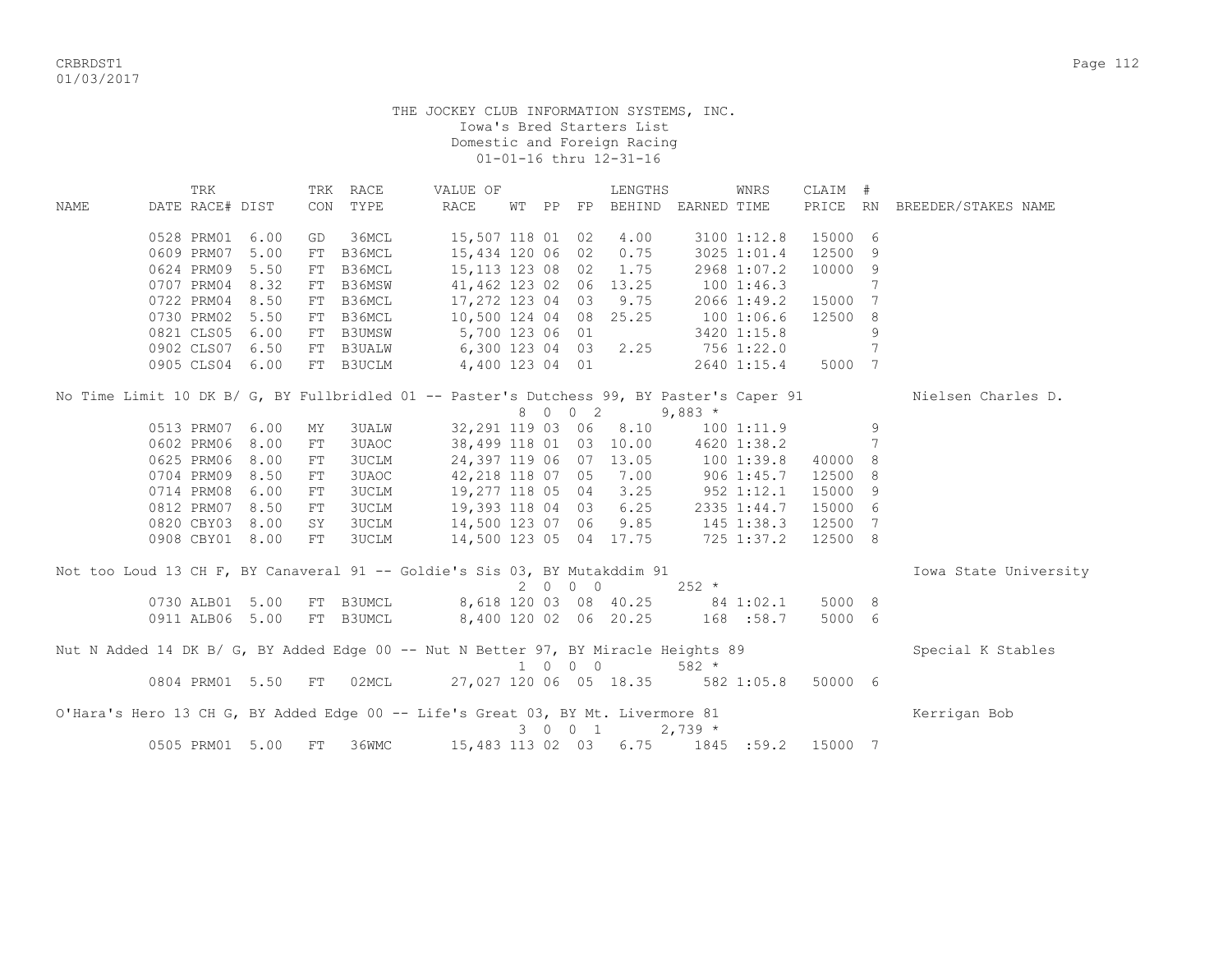CRBRDST1 Page 113 01/03/2017

## THE JOCKEY CLUB INFORMATION SYSTEMS, INC. Iowa's Bred Starters List Domestic and Foreign Racing 01-01-16 thru 12-31-16

TRK TRK RACE VALUE OF LENGTHS WNRS CLAIM # NAME DATE RACE# DIST CON TYPE RACE WT PP FP BEHIND EARNED TIME PRICE RN BREEDER/STAKES NAME 0604 PRM03 6.00 FT 36MCL 21,695 114 06 05 14.25 519 1:12.6 30000 7 0617 PRM04 6.00 FT 36MCL 15,531 118 03 05 29.00 375 1:12.4 15000 5 One Fine Dream 13 DK B/ G, BY Woke Up Dreamin 00 -- One Fine Shweetie 99, BY Shuailaan 89 Gary E Lucas & Linda Woods 7 5 0 1 226,998 \* 0410 OP 08 6.00 FT 03AOC 79,000 117 05 06 9.10 527 1:10.4 8 0513 PRM07 6.00 MY 3UALW 32,291 118 04 03 1.60 4876 1:11.9 9 0604 PRM08 6.00 FT A03STK 63,000 121 06 01 37500 1:12.1 7 GRAY'S LAKE S. 0618 PRM08 8.50 FT A3USTK 65,000 116 04 01 38700 1:45.4 7 CYCLONES H. 0716 PRM08 8.32 FT 03STK 85,009 122 01 01 50895 1:42.6 9 IOWA STALLION S.<br>0813 PRM10 8.50 FT A03STK 103,000 122 03 01 61500 1:44.3 7 IOWA BREEDERS' DERBY 0813 PRM10 8.50 FT A03STK 0905 CBY08 6.50 GD 03STK 53,900 122 02 01 33000 1:16.1 4 MTA STALLION AUCTION S. One Hundred Proof 08 B G, BY Friends Lake 01 -- Northern Lane 02, BY Northern Afleet 93 Prairie Lane Farms  $0.312$  FON01 6.50 FT 3UCLM 3,500 123 01 05 9.75 105 1:19.8 3UCLM 3,500 123 01 05 9.75 105 1:19.8 2500 7 0326 FON11 8.00 FT 3UCLM 3,500 123 06 03 2.25 420 1:43.6 2500 8 0410 FON04 8.32 FT 3UCLM 3,500 123 03 06 13.75 0 1:45.2 2500 6 0528 ARP09 8.00 GD 3UCLM 5,000 124 04 04 2.75 200 1:41.1 2500 10 0610 ARP09 8.00 FT 3UCLM 5,000 124 01 04 4.75 250 1:38.5 2500 8 Onemoreaffair 12 DK B/ G, BY Blumin Affair 91 -- Babbling Girl 02, BY Mutakddim 91 Wulf Craig 6 3 0 0 14,111 \* 0716 PRM01 6.00 FT 36MCL 10.758 118 01 01 5940 1:12.4 7500 6 0731 PRM05 6.00 FT 3UCLM 14,938 119 08 05 13.25 321 1:12.4 10000 8<br>0819 CLS07 6.00 FT 3UALW 6,300 118 05 01 3780 1:15.2 7 0819 CLS07 6.00 FT 3UALW 0905 CLS03 6.00 FT 3UALW 7,281 123 04 01 3900 1:14.8 7<br>0924 RP 08 8.00 FT 3UCLM 15,950 114 03 06 9.50 85 1:39.1 10000 8  $0.925$   $0.950$  114 03 06 9.50 1026 RP 06 6.50 FT 3UCLM 15,950 118 03 07 20.00 85 1:16.4 10000 7 Only a Pacemaker 11 B G, BY Seeking the Best (IRE) 01 -- Only Imagine 02, BY Honour and Glory 93 River Ridge Ranch 7 0 0 0 869 \* 0619 PRM06 6.00 FT 3UWCL 16,080 120 06 06 16.05 100 1:12.4 8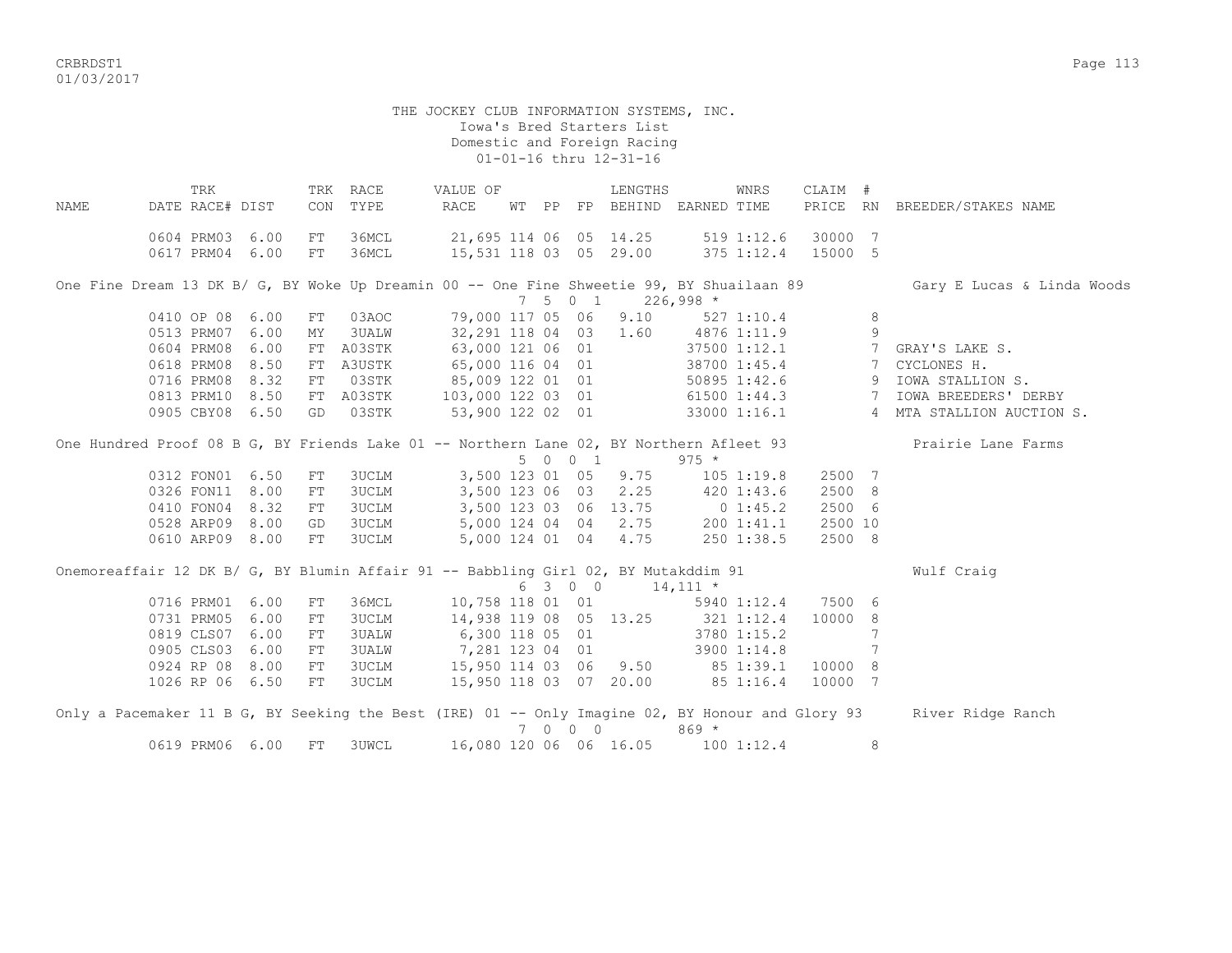CRBRDST1 Page 114 01/03/2017

## THE JOCKEY CLUB INFORMATION SYSTEMS, INC. Iowa's Bred Starters List Domestic and Foreign Racing 01-01-16 thru 12-31-16

 TRK TRK RACE VALUE OF LENGTHS WNRS CLAIM # NAME DATE RACE# DIST CON TYPE RACE WT PP FP BEHIND EARNED TIME PRICE RN BREEDER/STAKES NAME 0717 PRM05 6.00 SY 3UCLM 18,005 120 01 06 13.50 100 1:11.1 15000 6 0731 PRM05 6.00 FT 3UCLM 14,938 118 01 06 14.00 100 1:12.4 15000 8 0916 CBY03 5.00 GD 3UCLM 13,860 123 05 05 3.00 135 :58.1 12500 12 1021 RET09 5.00 T FM 3UCLM 7,000 120 04 06 8.35 100 :57.8 15000 11 1104 RET03 5.00 FT 3UCLM 8,000 120 02 05 6.50 234 :59.0 20000 7 1125 RET05 8.00 T FM 3UCLM 7,000 119 09 09 14.00 100 1:37.5 15000 10 On My Joy 12 DK B/ M, BY Added Edge 00 -- Preciosa 98, BY Level Sands 91 Special K Stables 3 0 0 0 1,323 \* 0530 PRM02 6.00 FT B36MCL 15,483 123 01 05 3.35 369 1:14.1 15000 7<br>0618 PRM09 6.00 FT B36MCL 15,435 120 07 07 19.75 100 1:12.8 12500 9 0618 PRM09 6.00 FT B36MCL 15,435 120 07 07 19.75 0702 PRM07 6.00 FT B36MCL 17,234 119 03 04 5.00 854 1:13.1 12500 8 Ooey Gooey 11 DK B/ G, BY Political Force 03 -- Rocktheboat 96, BY Summer Squall 87 Paradise Stable LLC  $3 \quad 1 \quad 0 \quad 0 \quad 35,700 \quad *$ <br>20 05 01 35100 1:10.4 0521 PRM08 6.00 FT A3USTK 60,000 120 05 01 35100 1:10.4 9 JOHN WAYNE S. 0626 PRM08 6.00 MY 3UAOC 31,000 123 01 06 7.75 100 1:10.0 7 0813 PRM11 6.00 FT 3USTK 85,000 124 05 09 18.00 500 1:10.5 9 DAN JOHNSON SPRINT S. Oscar Bravo 12 CH M, BY King of Scat 96 -- Tequila Two Step 04, BY Shot of Gold 95 Hobbs James M.<br>
2 0 0 1 510 \*  $2 \t 0 \t 0 \t 1$ 0723 GF 09 5.25 FT B3UALW 4,400 128 07 08 9.75 110 1:05.6 8 0730 GF 08 5.25 FT 3UCLM 4,000 122 04 03 4.50 400 1:05.0 2500 8 Paddy Party 13 GR/RO G, BY Paddy O'Prado 07 -- Irish Party 04, BY Twining 91 <br>  $\begin{array}{ccccccccc}\n & 7 & 2 & 1 & 1 & 29,915 & \star \\
 & & & & & & \\
\end{array}$  $7 \quad 2 \quad 1 \quad 1$  0515 PRM03 6.00 FT 36MSW 37,202 118 05 06 9.00 100 1:12.0 8 0604 PRM01 6.00 FT 36MCL 21,720 119 04 04 9.25 1088 1:11.5 30000 6 0618 PRM02 8.00 FT 36MCL 11,113 118 06 03 5.00 1669 1:42.1 15000 7 0701 PRM01 8.00 FT 36MCL 17,195 118 06 01 10164 1:41.6 15000 9 0716 PRM02 8.50 FT 3UCLM 17,966 118 07 01 10752 1:48.4 15000 7 0728 PRM08 8.32 FT A03STK 45,000 118 06 04 12.25 2250 1:45.0 6 IOWA REGISTERED AND FOALED THREE YEAR OLD COLT AND GELDING 0812 PRM07 8.50 FT 3UCLM 19,393 118 06 02 4.50 3892 1:44.7 15000 6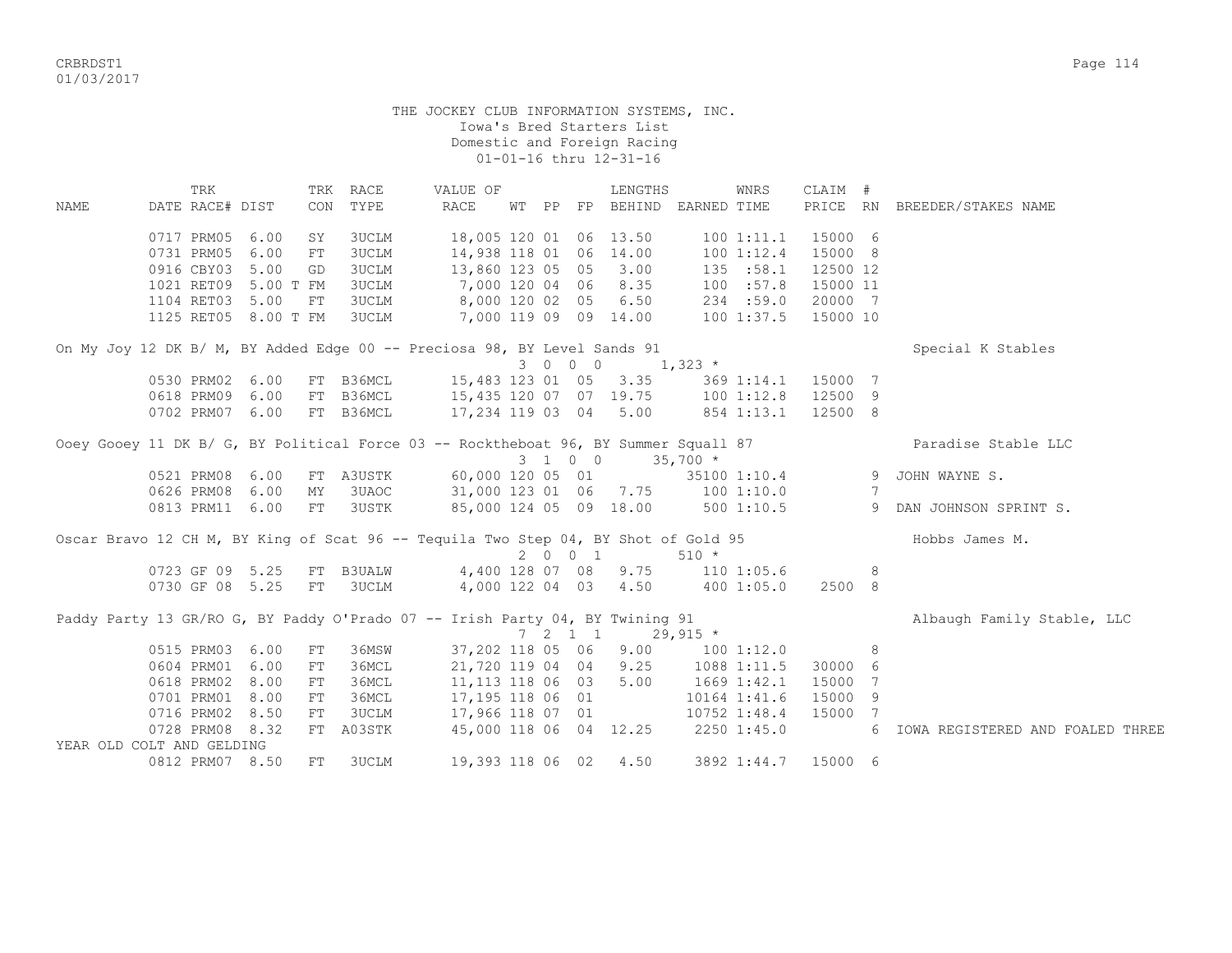CRBRDST1 Page 115 01/03/2017

|             | TRK                         |                    | TRK RACE     | VALUE OF                                                                      |          |         | LENGTHS                                                 | WNRS                                                                                   | CLAIM #  |    |                     |
|-------------|-----------------------------|--------------------|--------------|-------------------------------------------------------------------------------|----------|---------|---------------------------------------------------------|----------------------------------------------------------------------------------------|----------|----|---------------------|
| <b>NAME</b> | DATE RACE# DIST             |                    | CON TYPE     | RACE                                                                          | WT PP    |         |                                                         | FP BEHIND EARNED TIME                                                                  | PRICE RN |    | BREEDER/STAKES NAME |
|             |                             |                    |              |                                                                               |          |         |                                                         |                                                                                        |          |    |                     |
|             |                             |                    |              |                                                                               |          |         |                                                         |                                                                                        |          |    |                     |
|             |                             |                    |              |                                                                               |          |         |                                                         | Papa Brose 12 DK B/ G, BY Impeachment 97 -- Lady of Blue 94, BY Danzig Connection 83   |          |    | Lieber Todd M Dr.   |
|             |                             |                    |              |                                                                               | 13 1 2 3 |         |                                                         | $19,282$ *                                                                             |          |    |                     |
|             | 0521 PRM05 8.32             | FT                 | <b>3UCLM</b> |                                                                               |          |         | 10,937 118 04 06 20.25                                  | 100 1:44.0                                                                             | 10000 6  |    |                     |
|             | 0604 PRM05                  | 8.32<br>FT         | <b>3UCLM</b> |                                                                               |          |         | 13,480 118 05 04 15.00                                  | 736 1:44.2                                                                             | 15000 8  |    |                     |
|             | 0615 PRM05                  | 8.00<br>${\rm FT}$ | <b>3UCLM</b> |                                                                               |          |         | 10,682 118 04 04 12.85                                  | 702 1:40.4                                                                             | 7500 6   |    |                     |
|             | 0704 PRM04 8.32             | FT                 | <b>3UCLM</b> | 11,000 118 07 05                                                              |          |         | 8.10                                                    | 324 1:43.9                                                                             | 12500 7  |    |                     |
|             | 0730 PRM03 8.32             | ${\rm FT}$         | <b>3UCLM</b> | 13,592 119 04 01                                                              |          |         |                                                         | 9072 1:46.7                                                                            | 7500 7   |    |                     |
|             | 0811 PRM04                  | 8.50<br>FT         | <b>3UCLM</b> | 14,392 123 02 06                                                              |          |         | 4.75                                                    | 1001:45.2                                                                              | 7500 9   |    |                     |
|             | 0902 RP 01 8.00             | GD                 | <b>3UCLM</b> | 9,350 119 01 03                                                               |          |         | 1.10                                                    | 1010 1:39.6                                                                            | 5000 7   |    |                     |
|             | 0916 RP 08                  | 8.00<br>${\rm FT}$ | 3UCLM        | 9,350 122 10 03                                                               |          |         | 4.25                                                    | 982 1:38.6                                                                             | 5000 10  |    |                     |
|             | 1005 RP 09                  | 8.32<br>FT         | <b>3UCLM</b> | 9,350 123 04 02                                                               |          |         | 2.75                                                    | $1785$ $1:43.1$                                                                        | 5000 10  |    |                     |
|             | 1020 RP 02                  | 8.00<br>${\rm FT}$ | <b>3UCLM</b> | 9,350 123 02 04                                                               |          |         | 4.35                                                    | 551 1:38.3                                                                             | 5000 7   |    |                     |
|             | 1110 RP 09                  | 8.50<br>${\rm FT}$ | 3USOC        | 16,075 120 07 03                                                              |          |         | 0.75                                                    | $1615$ $1:46.0$                                                                        |          | 7  |                     |
|             | 1125 RP 08                  | 8.00<br>FT         | <b>3UCLM</b> | $9,350$ 123 05 02                                                             |          |         | nk                                                      | 1785 1:38.9                                                                            | 5000 10  |    |                     |
|             | 1211 RP 06 8.50             | ${\rm FT}$         | 3UCLM        | 9,864 122 12 04                                                               |          |         | 4.60                                                    | $520$ $1:47.0$                                                                         | 5000 13  |    |                     |
|             |                             |                    |              |                                                                               |          |         |                                                         |                                                                                        |          |    |                     |
|             |                             |                    |              |                                                                               |          |         |                                                         | Passing the Grade 11 DK B/ M, BY Einstein (BRZ) 02 -- Blew Me Away 05, BY Indy King 99 |          |    | Hunsburger Joel B.  |
|             |                             |                    |              |                                                                               |          |         | $9 \quad 1 \quad 0 \quad 1 \quad 12,123 \quad ^{\star}$ |                                                                                        |          |    |                     |
|             | 0519 PRM07                  | 6.00               | FT B3UCLM    |                                                                               |          |         | 17, 347 118 07 06 13.30                                 | 100 1:12.2                                                                             | 15000 7  |    |                     |
|             | 0626 PRM06                  | 6.00               | MY B3UCLM    |                                                                               |          |         | 14,745 118 01 07 28.50                                  | 1001:10.9                                                                              | 15000 7  |    |                     |
|             | 0729 PRM07 8.32             |                    | FT B3UCLM    |                                                                               |          |         | 14,392 119 08 07 19.75                                  | 100 1:46.9                                                                             | 10000 9  |    |                     |
|             | 0813 PRM03                  | 6.00               | FT B3UCLM    | 22,208 118 01 03                                                              |          |         | 8.75                                                    | 2688 1:11.1                                                                            | 10000 5  |    |                     |
|             | 0904 CBY03                  | 8.32 T FM B3UCLM   |              | 14,720 123 04 01                                                              |          |         |                                                         | 8700 1:41.5                                                                            | 7500 7   |    |                     |
|             | 1005 DEL07                  | 7.50 T GD B3UAOC   |              | 42,150 119 04 08                                                              |          |         | 11.00                                                   | 125 1:33.4                                                                             |          | 11 |                     |
|             | 1017 MED04 8.50 T FM B3UCLM |                    |              | 21,000 119 02 07                                                              |          |         | 6.25                                                    | 210 1:43.2                                                                             | 12500 7  |    |                     |
|             |                             |                    |              | 1125 LRL01 8.00 T FM B3UCLM 18,000 120 10 07                                  |          |         | 4.65                                                    | $0\;1:37.1$                                                                            | 7500 10  |    |                     |
|             | 1228 CT 07 7.00 FT B3UCLM   |                    |              | 12,000 120 02 09 16.55                                                        |          |         |                                                         | 100 1:28.8                                                                             | 6250 10  |    |                     |
|             |                             |                    |              | Passion Talk 04 CH M, BY Tiger Talk 93 -- Passion Pearl 91, BY Unreal Zeal 80 |          |         |                                                         |                                                                                        |          |    | Nazworthy Gene O.   |
|             |                             |                    |              |                                                                               |          | 4 0 0 0 |                                                         | $1,373$ *                                                                              |          |    |                     |
|             | 0116 HOU03 8.00 T FM B4UCLM |                    |              | 10,000 118 05 04                                                              |          |         | 4.75                                                    | 588 1:38.0                                                                             | 15000 7  |    |                     |
|             | 0130 HOU10 8.50 T FM B4UALW |                    |              | 20,000 118 03 06                                                              |          |         | 4.25                                                    | 1001:45.2                                                                              |          | 11 |                     |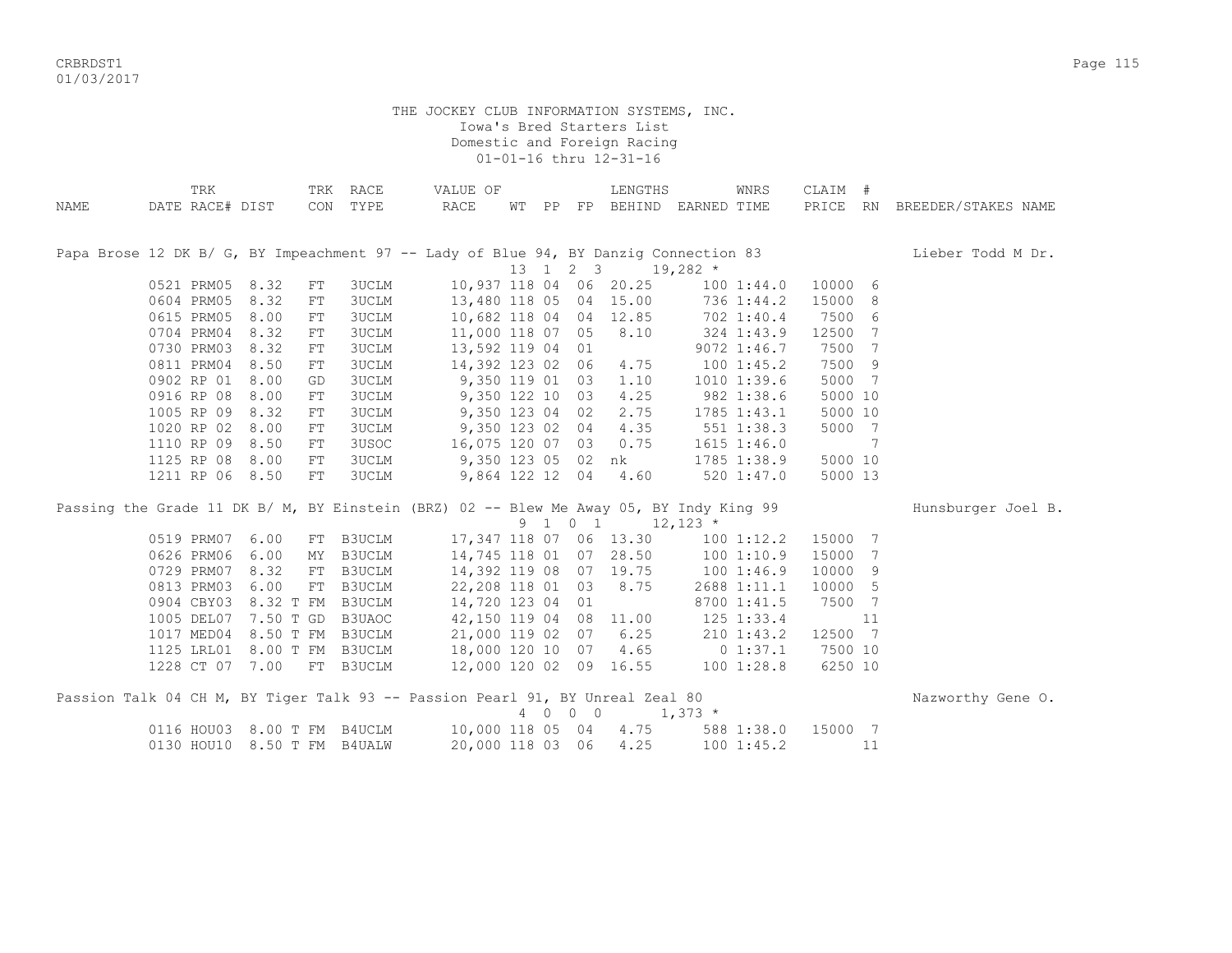CRBRDST1 Page 116 01/03/2017

|      | TRK             |                 |            | TRK RACE                    | VALUE OF                                                                                  |  |         | LENGTHS               |                                             | WNRS         | CLAIM #            |                |                              |  |
|------|-----------------|-----------------|------------|-----------------------------|-------------------------------------------------------------------------------------------|--|---------|-----------------------|---------------------------------------------|--------------|--------------------|----------------|------------------------------|--|
| NAME | DATE RACE# DIST |                 |            | CON TYPE                    | RACE                                                                                      |  |         |                       | WT PP FP BEHIND EARNED TIME                 |              |                    |                | PRICE RN BREEDER/STAKES NAME |  |
|      |                 |                 |            | 0215 HOU10 8.50 T FM B4UALW | 20,000 118 04 05 3.75                                                                     |  |         |                       |                                             | 585 1:44.1   |                    | 10             |                              |  |
|      |                 |                 |            |                             | 0304 HOU10 8.50 T FM B4UALW 20,000 119 05 08 8.00 100 1:44.8                              |  |         |                       |                                             |              |                    | 12             |                              |  |
|      |                 |                 |            |                             |                                                                                           |  |         |                       |                                             |              |                    |                |                              |  |
|      |                 |                 |            |                             | Patti's Edge 12 GR/RO G, BY Added Edge 00 -- Seadrift 03, BY Open Forum 94                |  |         |                       |                                             |              |                    |                | Benda Robert T.              |  |
|      |                 |                 |            |                             |                                                                                           |  | 6 0 2 0 |                       | $7,356$ *                                   |              |                    |                |                              |  |
|      | 0604 PRM03 6.00 |                 | FT         | 36MCL                       | 21,695 120 04 06 16.50                                                                    |  |         |                       |                                             |              | 100 1:12.6 25000 7 |                |                              |  |
|      | 0624 PRM01      | 5.00            | FT         | 36MCL                       | 11,427 123 05 02 no                                                                       |  |         |                       |                                             |              | 2987 1:00.3 15000  | 7              |                              |  |
|      |                 | 0704 PRM01 6.00 | FT         | 36MCL                       | 17,311 123 02 05 11.00                                                                    |  |         |                       | 372 1:11.9                                  |              | 15000              | 6              |                              |  |
|      |                 | 0721 PRM09 5.00 | FT         | 36MCL                       |                                                                                           |  |         |                       | 14,321 123 06 04 4.10 719 1:00.1            |              | 10000              | 6              |                              |  |
|      | 0730 PRM04      | 6.00            | FT         | 36MCL                       | 13,606 123 03 05 11.25 294 1:12.7                                                         |  |         |                       |                                             |              | 10000              | 7              |                              |  |
|      |                 | 0810 PRM05 5.00 | MΥ         | 36MCL                       | 13,796 123 06 02                                                                          |  |         | 2.75                  |                                             | 2884 :58.6   | 12500              | 7              |                              |  |
|      |                 |                 |            |                             | Patti's Regrett 13 DK B/ F, BY King of Scat 96 -- Tequila Two Step 04, BY Shot of Gold 95 |  |         |                       |                                             |              |                    |                | Hobbs James M.               |  |
|      |                 |                 |            |                             |                                                                                           |  |         |                       | $10 \quad 2 \quad 3 \quad 1 \quad 23,867$ * |              |                    |                |                              |  |
|      |                 | 0501 PRM04 6.00 |            | MY B36WMC                   |                                                                                           |  |         | 21,696 115 05 02 3.50 |                                             | 4325 1:12.9  | 25000 7            |                |                              |  |
|      | 0505 PRM01      | 5.00            | FT         | 36WMC                       | 15,483 113 01 02                                                                          |  |         | 3.00                  |                                             | $3075$ :59.2 | 15000 7            |                |                              |  |
|      | 0520 PRM01      | 6.00            | FT         | B36MCL                      | 21,720 118 02 04                                                                          |  |         | 4.50                  |                                             | 1088 1:13.2  | 25000 6            |                |                              |  |
|      | 0609 PRM07      | 5.00            | FT         | B36MCL                      | 15,434 119 02 03                                                                          |  |         | 1.25                  |                                             | 1815 1:01.4  | 15000 9            |                |                              |  |
|      | 0624 PRM05      | 5.50            |            |                             |                                                                                           |  |         |                       |                                             | 8988 1:06.8  | 10000 8            |                |                              |  |
|      | 0715 PRM05      | 6.00            |            |                             | FT B36MCL 15, 152 118 05 01<br>FT B3UCLM 14, 640 118 08 08<br>FT B3UCLM 13, 802 114 02 04 |  |         |                       |                                             |              | 12500 10           |                |                              |  |
|      |                 |                 |            |                             |                                                                                           |  |         | 16.75                 | 1001:11.2                                   |              |                    |                |                              |  |
|      |                 | 0807 PRM03 5.50 |            |                             |                                                                                           |  |         | 1.75                  |                                             | 686 1:06.5   | 7500               | 7              |                              |  |
|      |                 | 0814 CLS04 6.00 |            |                             | FT B3UCLM 4,400 118 02 01                                                                 |  |         |                       |                                             | 2640 1:14.4  | 5000               | $\overline{7}$ |                              |  |
|      |                 | 0820 CLS07 6.00 |            |                             | FT B3UCLM 4,600 118 05 02                                                                 |  |         | 3.75                  | 920 1:14.6                                  |              | 5000 10            |                |                              |  |
|      |                 | 0903 CLS04 6.00 |            |                             | FT B3UCLM 4,600 123 04 04                                                                 |  |         | 2.35                  | 230 1:14.4                                  |              | 5000 9             |                |                              |  |
|      |                 |                 |            |                             | Patty's Key 10 DK B/ G, BY Sir Shackleton 01 -- L L 's Key 97, BY Silver Deputy 85        |  |         |                       |                                             |              |                    |                | Lieber Todd M.               |  |
|      |                 |                 |            |                             |                                                                                           |  | 8 0 1 2 |                       | $14,946$ *                                  |              |                    |                |                              |  |
|      | 0513 PRM07      | 6.00            | MΥ         | <b>3UALW</b>                | 32,291 119 05 05                                                                          |  |         |                       | $3.85$ $903$ $1:11.9$                       |              |                    | 9              |                              |  |
|      | 0605 PRM06      | 6.00            | ${\rm FT}$ | 3UAOC                       | 33,151 118 03 04                                                                          |  |         | 0.85                  |                                             | 2045 1:11.6  |                    | 7              |                              |  |
|      |                 | 0623 CBY08 5.50 | ${\rm FT}$ | <b>3UALW</b>                | 30,000 123 05 04                                                                          |  |         |                       | 3.00 1800 1:03.7                            |              |                    | 6              |                              |  |
|      | 0708 PRM06      | 5.50            | ${\rm FT}$ | 3UALW                       | 42,912 118 08 05                                                                          |  |         | 4.60                  | 921 1:04.2                                  |              |                    | 8              |                              |  |
|      | 0730 HPO05      | 6.00            | ${\rm FT}$ | 3UAOC                       | 18,500 123 01 03                                                                          |  |         | 2.00                  |                                             | 2040 1:12.6  |                    | 10             |                              |  |
|      |                 | 0814 CBY04 6.00 | FT         | 3UCLM                       | 22,000 123 06 02 hd                                                                       |  |         |                       |                                             | 4400 1:10.5  | 16000 8            |                |                              |  |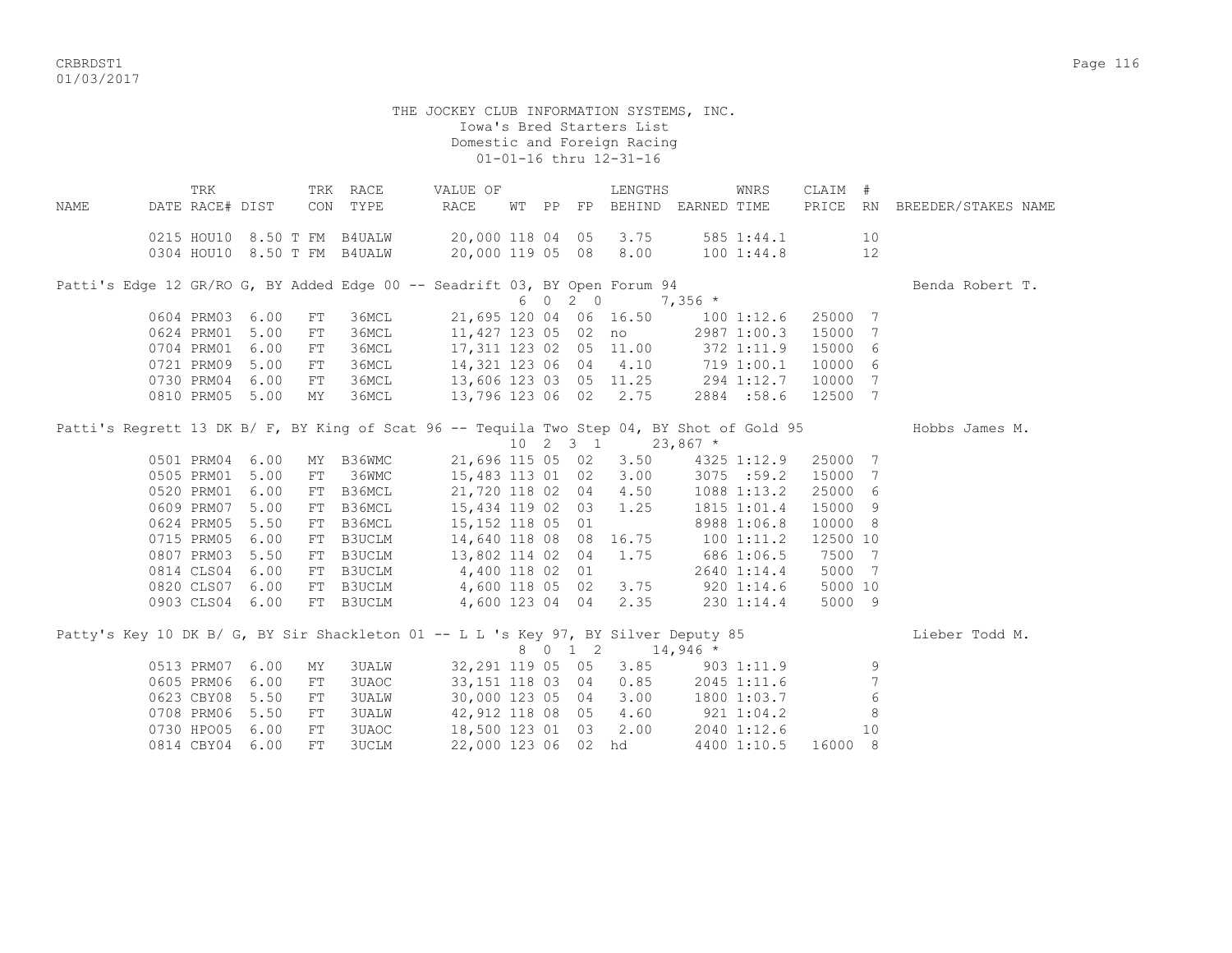CRBRDST1 Page 117 01/03/2017

> THE JOCKEY CLUB INFORMATION SYSTEMS, INC. Iowa's Bred Starters List Domestic and Foreign Racing 01-01-16 thru 12-31-16

| TRK |            |                                                                                                                                                                                                                                                                                                                                                                                        |                                                                                                                   |                                                                                                                                                                                                                                                                                                                                                                                |      |          |       | LENGTHS                                                                                                                                                                                                                                                                                                                                                                                                                                                                  |                                                                                                                                                                                                       | WNRS                                                                                                       |                                                                                                                                                                                                                                                                                                                                                                           |                                                                                                       |                                                                                                                                                                                                        |
|-----|------------|----------------------------------------------------------------------------------------------------------------------------------------------------------------------------------------------------------------------------------------------------------------------------------------------------------------------------------------------------------------------------------------|-------------------------------------------------------------------------------------------------------------------|--------------------------------------------------------------------------------------------------------------------------------------------------------------------------------------------------------------------------------------------------------------------------------------------------------------------------------------------------------------------------------|------|----------|-------|--------------------------------------------------------------------------------------------------------------------------------------------------------------------------------------------------------------------------------------------------------------------------------------------------------------------------------------------------------------------------------------------------------------------------------------------------------------------------|-------------------------------------------------------------------------------------------------------------------------------------------------------------------------------------------------------|------------------------------------------------------------------------------------------------------------|---------------------------------------------------------------------------------------------------------------------------------------------------------------------------------------------------------------------------------------------------------------------------------------------------------------------------------------------------------------------------|-------------------------------------------------------------------------------------------------------|--------------------------------------------------------------------------------------------------------------------------------------------------------------------------------------------------------|
|     |            |                                                                                                                                                                                                                                                                                                                                                                                        |                                                                                                                   |                                                                                                                                                                                                                                                                                                                                                                                |      |          |       |                                                                                                                                                                                                                                                                                                                                                                                                                                                                          |                                                                                                                                                                                                       |                                                                                                            |                                                                                                                                                                                                                                                                                                                                                                           |                                                                                                       | PRICE RN BREEDER/STAKES NAME                                                                                                                                                                           |
|     |            | FT                                                                                                                                                                                                                                                                                                                                                                                     | 3UCLM                                                                                                             |                                                                                                                                                                                                                                                                                                                                                                                |      |          |       |                                                                                                                                                                                                                                                                                                                                                                                                                                                                          |                                                                                                                                                                                                       |                                                                                                            |                                                                                                                                                                                                                                                                                                                                                                           |                                                                                                       |                                                                                                                                                                                                        |
|     |            | FT                                                                                                                                                                                                                                                                                                                                                                                     | <b>3USTK</b>                                                                                                      |                                                                                                                                                                                                                                                                                                                                                                                |      |          |       | 8.75                                                                                                                                                                                                                                                                                                                                                                                                                                                                     |                                                                                                                                                                                                       |                                                                                                            |                                                                                                                                                                                                                                                                                                                                                                           | 8                                                                                                     | TOM METZEN H. B. P. A. SPRINT S.                                                                                                                                                                       |
|     |            |                                                                                                                                                                                                                                                                                                                                                                                        |                                                                                                                   |                                                                                                                                                                                                                                                                                                                                                                                |      |          |       |                                                                                                                                                                                                                                                                                                                                                                                                                                                                          |                                                                                                                                                                                                       |                                                                                                            |                                                                                                                                                                                                                                                                                                                                                                           |                                                                                                       | MAMAS Thoroughbreds, LLC                                                                                                                                                                               |
|     |            |                                                                                                                                                                                                                                                                                                                                                                                        |                                                                                                                   |                                                                                                                                                                                                                                                                                                                                                                                |      |          |       |                                                                                                                                                                                                                                                                                                                                                                                                                                                                          |                                                                                                                                                                                                       |                                                                                                            |                                                                                                                                                                                                                                                                                                                                                                           |                                                                                                       |                                                                                                                                                                                                        |
|     |            |                                                                                                                                                                                                                                                                                                                                                                                        |                                                                                                                   |                                                                                                                                                                                                                                                                                                                                                                                |      |          |       |                                                                                                                                                                                                                                                                                                                                                                                                                                                                          |                                                                                                                                                                                                       |                                                                                                            |                                                                                                                                                                                                                                                                                                                                                                           |                                                                                                       |                                                                                                                                                                                                        |
|     |            |                                                                                                                                                                                                                                                                                                                                                                                        |                                                                                                                   |                                                                                                                                                                                                                                                                                                                                                                                |      |          |       |                                                                                                                                                                                                                                                                                                                                                                                                                                                                          |                                                                                                                                                                                                       |                                                                                                            |                                                                                                                                                                                                                                                                                                                                                                           |                                                                                                       |                                                                                                                                                                                                        |
|     |            |                                                                                                                                                                                                                                                                                                                                                                                        |                                                                                                                   |                                                                                                                                                                                                                                                                                                                                                                                |      |          |       |                                                                                                                                                                                                                                                                                                                                                                                                                                                                          |                                                                                                                                                                                                       |                                                                                                            |                                                                                                                                                                                                                                                                                                                                                                           |                                                                                                       |                                                                                                                                                                                                        |
|     |            |                                                                                                                                                                                                                                                                                                                                                                                        |                                                                                                                   |                                                                                                                                                                                                                                                                                                                                                                                |      |          |       |                                                                                                                                                                                                                                                                                                                                                                                                                                                                          |                                                                                                                                                                                                       |                                                                                                            |                                                                                                                                                                                                                                                                                                                                                                           |                                                                                                       | HAWKEYES H.                                                                                                                                                                                            |
|     |            |                                                                                                                                                                                                                                                                                                                                                                                        |                                                                                                                   |                                                                                                                                                                                                                                                                                                                                                                                |      |          |       |                                                                                                                                                                                                                                                                                                                                                                                                                                                                          |                                                                                                                                                                                                       |                                                                                                            |                                                                                                                                                                                                                                                                                                                                                                           |                                                                                                       |                                                                                                                                                                                                        |
|     |            |                                                                                                                                                                                                                                                                                                                                                                                        |                                                                                                                   |                                                                                                                                                                                                                                                                                                                                                                                |      |          |       |                                                                                                                                                                                                                                                                                                                                                                                                                                                                          |                                                                                                                                                                                                       |                                                                                                            |                                                                                                                                                                                                                                                                                                                                                                           |                                                                                                       | DONNA REED S.                                                                                                                                                                                          |
|     |            |                                                                                                                                                                                                                                                                                                                                                                                        |                                                                                                                   |                                                                                                                                                                                                                                                                                                                                                                                |      |          |       |                                                                                                                                                                                                                                                                                                                                                                                                                                                                          |                                                                                                                                                                                                       |                                                                                                            |                                                                                                                                                                                                                                                                                                                                                                           |                                                                                                       |                                                                                                                                                                                                        |
|     |            |                                                                                                                                                                                                                                                                                                                                                                                        |                                                                                                                   |                                                                                                                                                                                                                                                                                                                                                                                |      |          |       |                                                                                                                                                                                                                                                                                                                                                                                                                                                                          |                                                                                                                                                                                                       |                                                                                                            |                                                                                                                                                                                                                                                                                                                                                                           |                                                                                                       |                                                                                                                                                                                                        |
|     |            |                                                                                                                                                                                                                                                                                                                                                                                        |                                                                                                                   |                                                                                                                                                                                                                                                                                                                                                                                |      |          |       |                                                                                                                                                                                                                                                                                                                                                                                                                                                                          |                                                                                                                                                                                                       |                                                                                                            |                                                                                                                                                                                                                                                                                                                                                                           | 8                                                                                                     |                                                                                                                                                                                                        |
|     |            |                                                                                                                                                                                                                                                                                                                                                                                        |                                                                                                                   |                                                                                                                                                                                                                                                                                                                                                                                |      |          |       | 3.00                                                                                                                                                                                                                                                                                                                                                                                                                                                                     |                                                                                                                                                                                                       |                                                                                                            |                                                                                                                                                                                                                                                                                                                                                                           | 6                                                                                                     |                                                                                                                                                                                                        |
|     |            |                                                                                                                                                                                                                                                                                                                                                                                        |                                                                                                                   |                                                                                                                                                                                                                                                                                                                                                                                |      |          |       |                                                                                                                                                                                                                                                                                                                                                                                                                                                                          |                                                                                                                                                                                                       |                                                                                                            |                                                                                                                                                                                                                                                                                                                                                                           |                                                                                                       | Ashby Thoroughbreds                                                                                                                                                                                    |
|     |            |                                                                                                                                                                                                                                                                                                                                                                                        |                                                                                                                   |                                                                                                                                                                                                                                                                                                                                                                                |      |          |       |                                                                                                                                                                                                                                                                                                                                                                                                                                                                          |                                                                                                                                                                                                       |                                                                                                            |                                                                                                                                                                                                                                                                                                                                                                           |                                                                                                       |                                                                                                                                                                                                        |
|     |            |                                                                                                                                                                                                                                                                                                                                                                                        |                                                                                                                   |                                                                                                                                                                                                                                                                                                                                                                                |      |          |       |                                                                                                                                                                                                                                                                                                                                                                                                                                                                          |                                                                                                                                                                                                       |                                                                                                            |                                                                                                                                                                                                                                                                                                                                                                           | 7                                                                                                     |                                                                                                                                                                                                        |
|     |            |                                                                                                                                                                                                                                                                                                                                                                                        |                                                                                                                   |                                                                                                                                                                                                                                                                                                                                                                                |      |          |       |                                                                                                                                                                                                                                                                                                                                                                                                                                                                          |                                                                                                                                                                                                       |                                                                                                            |                                                                                                                                                                                                                                                                                                                                                                           |                                                                                                       |                                                                                                                                                                                                        |
|     |            |                                                                                                                                                                                                                                                                                                                                                                                        |                                                                                                                   |                                                                                                                                                                                                                                                                                                                                                                                |      |          |       |                                                                                                                                                                                                                                                                                                                                                                                                                                                                          |                                                                                                                                                                                                       |                                                                                                            |                                                                                                                                                                                                                                                                                                                                                                           |                                                                                                       |                                                                                                                                                                                                        |
|     |            |                                                                                                                                                                                                                                                                                                                                                                                        |                                                                                                                   |                                                                                                                                                                                                                                                                                                                                                                                |      |          |       |                                                                                                                                                                                                                                                                                                                                                                                                                                                                          |                                                                                                                                                                                                       |                                                                                                            |                                                                                                                                                                                                                                                                                                                                                                           |                                                                                                       |                                                                                                                                                                                                        |
|     |            |                                                                                                                                                                                                                                                                                                                                                                                        |                                                                                                                   |                                                                                                                                                                                                                                                                                                                                                                                |      |          |       |                                                                                                                                                                                                                                                                                                                                                                                                                                                                          |                                                                                                                                                                                                       |                                                                                                            |                                                                                                                                                                                                                                                                                                                                                                           |                                                                                                       |                                                                                                                                                                                                        |
|     |            |                                                                                                                                                                                                                                                                                                                                                                                        |                                                                                                                   |                                                                                                                                                                                                                                                                                                                                                                                |      |          |       |                                                                                                                                                                                                                                                                                                                                                                                                                                                                          |                                                                                                                                                                                                       |                                                                                                            |                                                                                                                                                                                                                                                                                                                                                                           |                                                                                                       |                                                                                                                                                                                                        |
|     |            |                                                                                                                                                                                                                                                                                                                                                                                        |                                                                                                                   |                                                                                                                                                                                                                                                                                                                                                                                |      |          |       |                                                                                                                                                                                                                                                                                                                                                                                                                                                                          |                                                                                                                                                                                                       |                                                                                                            |                                                                                                                                                                                                                                                                                                                                                                           | 7                                                                                                     |                                                                                                                                                                                                        |
|     |            |                                                                                                                                                                                                                                                                                                                                                                                        |                                                                                                                   |                                                                                                                                                                                                                                                                                                                                                                                |      |          |       |                                                                                                                                                                                                                                                                                                                                                                                                                                                                          |                                                                                                                                                                                                       |                                                                                                            |                                                                                                                                                                                                                                                                                                                                                                           |                                                                                                       |                                                                                                                                                                                                        |
|     |            |                                                                                                                                                                                                                                                                                                                                                                                        |                                                                                                                   |                                                                                                                                                                                                                                                                                                                                                                                |      |          |       |                                                                                                                                                                                                                                                                                                                                                                                                                                                                          |                                                                                                                                                                                                       |                                                                                                            |                                                                                                                                                                                                                                                                                                                                                                           |                                                                                                       |                                                                                                                                                                                                        |
|     |            |                                                                                                                                                                                                                                                                                                                                                                                        |                                                                                                                   |                                                                                                                                                                                                                                                                                                                                                                                |      |          |       |                                                                                                                                                                                                                                                                                                                                                                                                                                                                          |                                                                                                                                                                                                       |                                                                                                            |                                                                                                                                                                                                                                                                                                                                                                           |                                                                                                       |                                                                                                                                                                                                        |
|     |            |                                                                                                                                                                                                                                                                                                                                                                                        |                                                                                                                   |                                                                                                                                                                                                                                                                                                                                                                                |      |          |       |                                                                                                                                                                                                                                                                                                                                                                                                                                                                          |                                                                                                                                                                                                       |                                                                                                            |                                                                                                                                                                                                                                                                                                                                                                           |                                                                                                       |                                                                                                                                                                                                        |
|     |            |                                                                                                                                                                                                                                                                                                                                                                                        |                                                                                                                   |                                                                                                                                                                                                                                                                                                                                                                                |      |          |       |                                                                                                                                                                                                                                                                                                                                                                                                                                                                          |                                                                                                                                                                                                       |                                                                                                            |                                                                                                                                                                                                                                                                                                                                                                           |                                                                                                       |                                                                                                                                                                                                        |
|     |            | FT                                                                                                                                                                                                                                                                                                                                                                                     | 3UCLM                                                                                                             |                                                                                                                                                                                                                                                                                                                                                                                |      |          |       | 9.75                                                                                                                                                                                                                                                                                                                                                                                                                                                                     |                                                                                                                                                                                                       |                                                                                                            |                                                                                                                                                                                                                                                                                                                                                                           | -7                                                                                                    |                                                                                                                                                                                                        |
|     | 0611 PRM06 | DATE RACE# DIST<br>0902 CBY04 6.50<br>0917 CBY09 6.00<br>0617 PRM08 8.50<br>0709 PRM04 6.00<br>0813 PRM08 8.32<br>0915 CBY01 8.00<br>0227 FON02 6.00<br>0306 FON06 6.50<br>0325 FON07 6.00<br>0519 PRM02 8.32<br>0529 PRM07 8.00<br>8.00<br>0623 PRM04 8.32<br>0710 PRM05<br>8.50<br>0730 HPO07 6.00<br>0810 PRM02 8.00<br>0821 CLS06<br>6.50<br>0905 CLS08<br>8.32<br>1016 TUP06 6.00 | CON<br>FT<br>0826 CBY01 7.50 T GD<br>FT<br>${\rm FT}$<br>FT<br>FT<br>FT<br>FT<br>FT<br>FT<br>FT<br>GD<br>FT<br>FT | TRK RACE<br>TYPE<br>0116 TUP02 8.00 T FM B4UALW<br>0208 TUP03 8.50 T FM B4UALW<br>0301 TUP01 8.50 T FM B3UALW<br>B3USTK<br>FT B3UAOC<br>FT B4USTK<br>B3UCLM<br>SY B3UCLM<br>1125 TUP07 7.50 T FM B3UALW<br>1214 TUP02 8.00 T FM B3UALW<br>3USTR<br>3UCLM<br>3UCLM<br><b>3UWCL</b><br>3UCLM<br>3UCLM<br><b>3UCLM</b><br>3UCLM<br>3UCLM<br><b>3UCLM</b><br>3UCLM<br><b>3UCLM</b> | RACE | VALUE OF | WT PP | FP<br>22,600 123 06 03<br>41,700 119 02 05<br>14,000 119 10 04<br>14,000 119 06 01<br>16,892 123 05 04<br>65,000 115 08 03<br>21,000 123 07 04<br>20,250 123 04 04<br>16,000 122 01 01<br>22,000 122 02 04<br>4,400 120 04 05<br>3,763 123 07 01<br>4,400 123 01 01<br>13,247 118 01 05<br>11,000 118 01 06<br>11,000 118 09 09<br>10,221 118 06 04<br>10,000 117 07 05<br>13,700 123 04 06<br>11,872 118 03 02<br>3,655 120 01 03<br>3,400 120 05 02<br>7,500 119 06 06 | 7.25<br>10201<br>4.25<br>1.75<br>4.75<br>42,989 120 03 06 12.50<br>100,000 118 09 11 25.35<br>1.75<br>4.25<br>13 2 2 1<br>4.00<br>5.50<br>7.85<br>28.00<br>2.35<br>4.85<br>4.25<br>1.00<br>3.75<br>no | Peach Time 11 B M, BY Impeachment 97 -- Bless My Mary 01, BY Deposit Ticket 88<br>$29,137$ *<br>$10,904$ * | BEHIND EARNED TIME<br>2420 1:15.6<br>658 1:40.4<br>8506 1:45.6<br>812 1:44.6<br>6250 1:47.0<br>1001:10.7<br>$500$ 1:42.6<br>800 1:33.4<br>800 1:40.9<br>9622 1:30.5<br>1089 1:36.9<br>132 1:14.0<br>2100 1:20.6<br>2640 1:13.8<br>321 1:45.6<br>100 1:40.0<br>1001:40.9<br>711 1:46.1<br>285 1:48.4<br>300 1:12.6<br>3052 1:40.8<br>408 1:20.2<br>680 1:45.4<br>75 1:10.6 | 417 1:09.9<br>Pegasus' Crown 10 DK B/ G, BY Fusaichi Pegasus 97 -- Copperfield 93, BY Tricky Creek 86 | CLAIM #<br>16000 8<br>11<br>7<br>6<br>11<br>6<br>11<br>20000 9<br>20000 10<br>2500 8<br>3500 5<br>7500 8<br>5000 10<br>7500 9<br>6250<br>5000 10<br>3500 9<br>7500 6<br>2500<br>7<br>2500<br>5<br>4000 |

Peggy's Star 11 B G, BY Star Dabbler 03 -- Slew Peggy Slew 02, BY Evansville Slew 92 Schrage Donald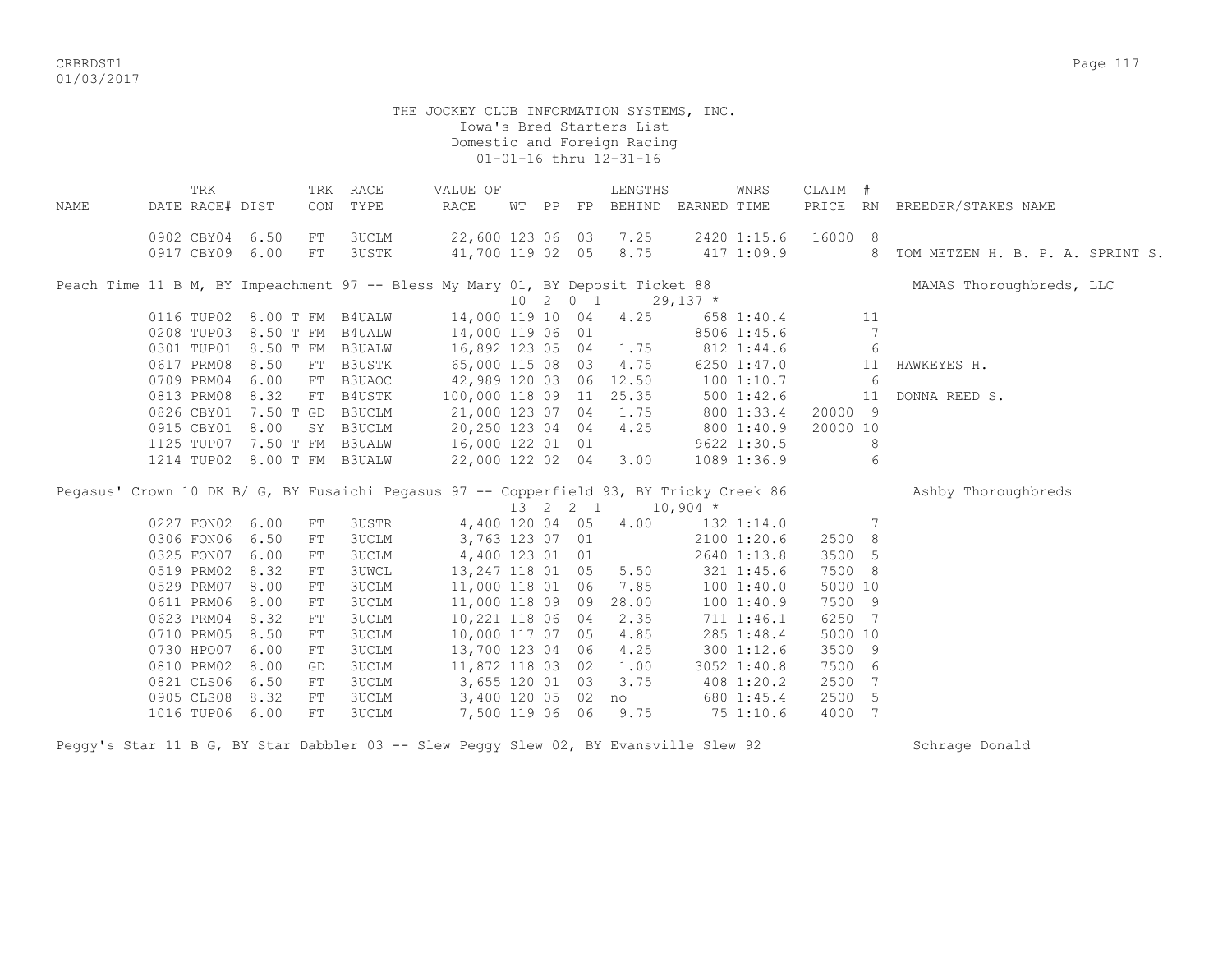CRBRDST1 Page 118 01/03/2017

|             | TRK                                                                                   |           |      | TRK RACE      | VALUE OF               |    |           |          | LENGTHS                          |            | WNRS            | CLAIM #  |    |                             |
|-------------|---------------------------------------------------------------------------------------|-----------|------|---------------|------------------------|----|-----------|----------|----------------------------------|------------|-----------------|----------|----|-----------------------------|
| <b>NAME</b> | DATE RACE# DIST                                                                       |           |      | CON TYPE      | <b>RACE</b>            | WТ | <b>PP</b> |          | FP BEHIND EARNED TIME            |            |                 | PRICE RN |    | BREEDER/STAKES NAME         |
|             |                                                                                       |           |      |               |                        |    |           |          |                                  |            |                 |          |    |                             |
|             |                                                                                       |           |      |               |                        |    |           |          | $9 \t3 \t3 \t1 \t43,175 \t*$     |            |                 |          |    |                             |
|             | 0212 HOU09 8.50 T FM                                                                  |           |      | 4UCLM         |                        |    |           |          | 10,000 118 01 01                 |            | 5820 1:43.9     | 15000 8  |    |                             |
|             | 0305 HOU07 8.50 T FM                                                                  |           |      | 4 UALW        |                        |    |           |          | 20,000 118 05 04 3.30            |            | $1158$ $1:44.2$ |          | 12 |                             |
|             | 0508 LS 07 7.50 T FM                                                                  |           |      | <b>3UALW</b>  | 22,000 123 04 01       |    |           |          |                                  |            | 12840 1:27.7    |          | 11 |                             |
|             | 0521 LS 09                                                                            | 9.00 T FM |      | <b>3USTR</b>  | 21,000 122 07 02 hd    |    |           |          |                                  |            | 4080 1:50.1     |          | 11 |                             |
|             | 0616 LS 06 7.50 T FM                                                                  |           |      | 3UCLM         | 15,000 124 03 02 1.00  |    |           |          |                                  |            | 2940 1:27.4     | 15000 8  |    |                             |
|             | 0715 LS 01                                                                            | 9.00      | GD   | 3UCLM         |                        |    |           |          | 15,000 120 04 02 4.00            |            | 3000 1:57.3     | 15000 5  |    |                             |
|             | 0825 RP 08                                                                            | 8.00 T FM |      | 3UALW         |                        |    |           |          | 39,295 119 06 03 1.00            |            | 3937 1:35.2     |          | 11 |                             |
|             | 0903 RP 08 8.50 T FM                                                                  |           |      | <b>3UCLM</b>  | 15,950 119 10 01       |    |           |          |                                  |            | 9315 1:45.6     | 10000 10 |    |                             |
|             | 0917 RP 03 8.00 MY                                                                    |           |      | 3USOC         | 18,568 123 05 06 26.70 |    |           |          |                                  |            | 85 1:37.7       |          | 6  |                             |
|             |                                                                                       |           |      |               |                        |    |           |          |                                  |            |                 |          |    |                             |
|             | Penny Pinchin Pat 09 DK B/ G, BY Wild Gold 90 -- Crafty Diamond 02, BY Crafty Dude 89 |           |      |               |                        |    |           |          |                                  |            |                 |          |    | Poindexter Allen            |
|             |                                                                                       |           |      |               |                        |    |           | 5 0 0 2  |                                  | $4,101 *$  |                 |          |    |                             |
|             | 0519 PRM05 5.00                                                                       |           | FT   | <b>3UWCL</b>  |                        |    |           |          | 11,665 118 01 05 9.00            |            | 330 : 58.8      | 7500 5   |    |                             |
|             | 0530 PRM04                                                                            | 5.50      | FT   | 3UCLM         |                        |    |           |          | 16,080 118 02 06 9.75 100 1:04.9 |            |                 | 6250 8   |    |                             |
|             | 0610 PRM02                                                                            | 6.00      | FT   | 3UCLM         | 19,856 118 02 06 20.50 |    |           |          |                                  |            | 1001:11.3       | 10000 6  |    |                             |
|             | 0630 PRM01 4.50                                                                       |           | SY   | 3UCLM         |                        |    |           |          | 13,240 119 05 03 4.75            |            | 1740 : 52.2     | 4000 5   |    |                             |
|             | 0715 PRM01 5.50                                                                       |           | $FT$ | 3UCLM         |                        |    |           |          | 15,229 118 05 03 8.25            |            | 1831 1:04.3     | 5000 6   |    |                             |
|             |                                                                                       |           |      |               |                        |    |           |          |                                  |            |                 |          |    |                             |
|             | Pepper Prince 12 CH G, BY Sightseeing 04 -- Salt Princess 95, BY Salt Lake 89         |           |      |               |                        |    |           |          |                                  |            |                 |          |    | Kirby Robert D.             |
|             |                                                                                       |           |      |               |                        |    |           | 6 1 2 1  |                                  | $19,024$ * |                 |          |    |                             |
|             | 0519 PRM09                                                                            | 6.00      | FT   | 3UWCL         |                        |    |           |          | 16,031 120 05 02 nk              |            | 3125 1:12.3     | 15000 10 |    |                             |
|             | 0602 PRM03                                                                            | 5.50      | FT   | 3UCLM         | 13,849 119 04 02 1.00  |    |           |          |                                  |            | 2808 1:05.6     | 15000 6  |    |                             |
|             | 0619 PRM06                                                                            | 6.00      | FT   | <b>3UWCL</b>  | 16,080 121 05 01       |    |           |          |                                  |            | 9525 1:12.4     | 15000 8  |    |                             |
|             | 0714 PRM08                                                                            | 6.00      | FT   | 3UCLM         | 19,277 123 04 03 2.25  |    |           |          |                                  |            | 2285 1:12.1     | 15000 9  |    |                             |
|             | 0805 PRM09 6.00                                                                       |           | FT   | 3UCLM         |                        |    |           |          | 19,316 123 05 05 2.25 411 1:12.4 |            |                 | 15000 8  |    |                             |
|             | 0908 CBY02 5.00                                                                       |           | FT   | <b>3UCLM</b>  |                        |    |           |          | 14,500 123 05 04 7.50            |            | 870 :57.8       | 12500 7  |    |                             |
|             |                                                                                       |           |      |               |                        |    |           |          |                                  |            |                 |          |    |                             |
|             | Piccolina 09 DK B/ M, BY Istan 02 -- Sylvia 94, BY Green Forest 79                    |           |      |               |                        |    |           |          |                                  |            |                 |          |    | Elise Handler & Brereton C. |
| Jones       |                                                                                       |           |      |               |                        |    |           |          |                                  |            |                 |          |    |                             |
|             |                                                                                       |           |      |               |                        |    |           | 13 0 1 1 |                                  | $2,978$ *  |                 |          |    |                             |
|             | 0120 PM 06 8.32                                                                       |           | WF   | <b>B4UCLM</b> |                        |    |           |          | 5,000 123 08 05 11.75            |            | $125$ $1:47.1$  | 4000 8   |    |                             |
|             | 0201 PM 09 8.32                                                                       |           | WF   | B4UCLM        | 5,000 123 09 05        |    |           |          | 7.25                             |            | $125$ $1:45.4$  | 4000 9   |    |                             |
|             | 0208 PM 08 6.00                                                                       |           | FT   | <b>B4UCLM</b> | 5,000 121 11 04        |    |           |          | 4.25                             |            | 375 1:12.9      | 3200 11  |    |                             |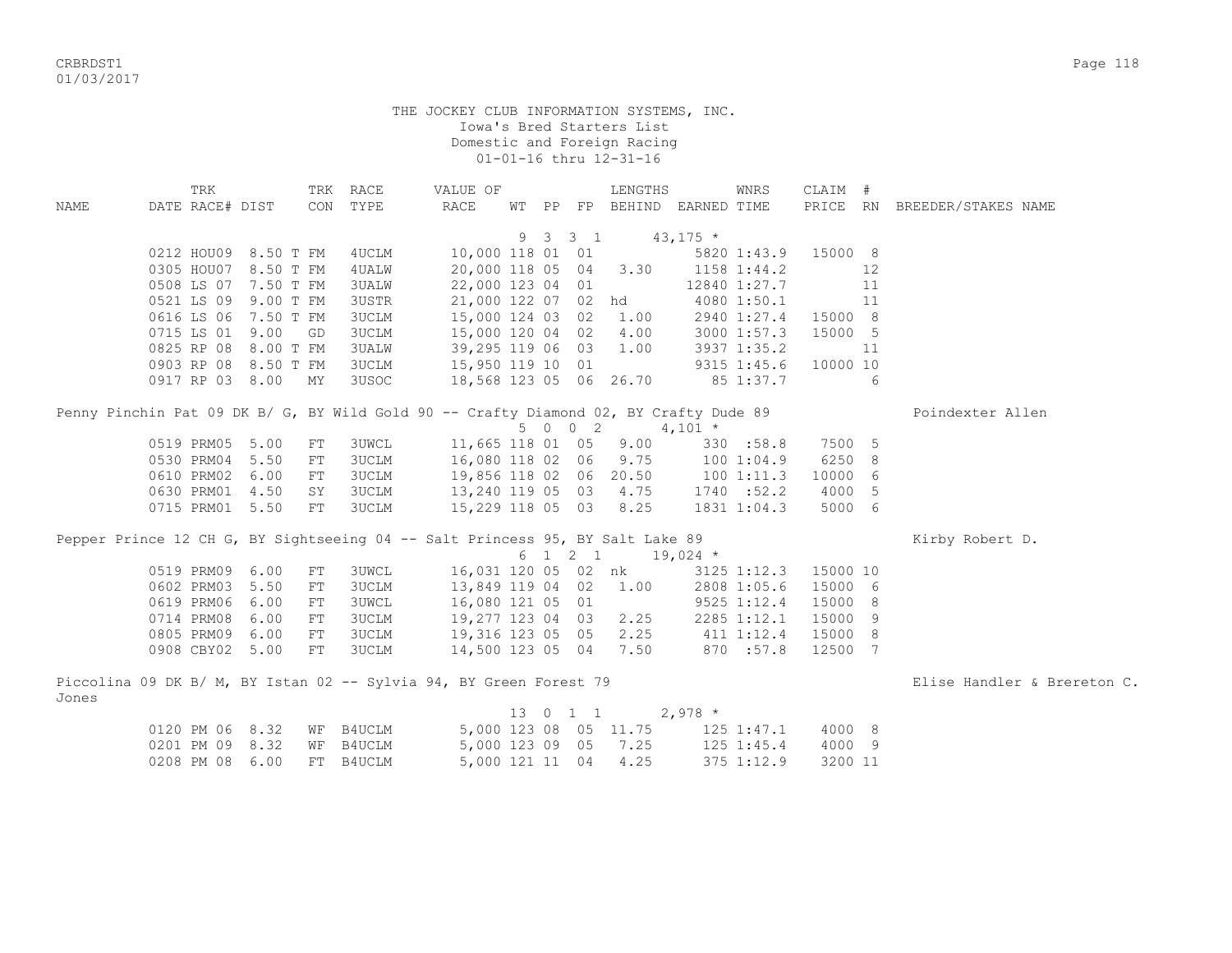CRBRDST1 Page 119 01/03/2017

|      | TRK             |                 |    | TRK RACE                                                      | VALUE OF                                                                                           |             |            | LENGTHS                            |                        | <b>WNRS</b>   | CLAIM #  |   |                     |
|------|-----------------|-----------------|----|---------------------------------------------------------------|----------------------------------------------------------------------------------------------------|-------------|------------|------------------------------------|------------------------|---------------|----------|---|---------------------|
| NAME | DATE RACE# DIST |                 |    | CON TYPE                                                      | RACE                                                                                               |             |            | WT PP FP BEHIND EARNED TIME        |                        |               | PRICE RN |   | BREEDER/STAKES NAME |
|      |                 |                 |    |                                                               |                                                                                                    |             |            |                                    |                        |               |          |   |                     |
|      |                 | 0704 GRP03 5.50 |    | FT B3UCLM                                                     |                                                                                                    |             |            | 2,950 127 03 06 15.50              | 89 1:06.9              |               | 2500 6   |   |                     |
|      |                 | 0709 GRP05 5.50 |    | FT B3UCLM                                                     |                                                                                                    |             |            | 4,500 126 06 06 15.00 135 1:08.0   |                        |               | 2500 6   |   |                     |
|      | 0715 PRV10      | 7.00            |    | FT B3UCLM                                                     | 2,650 124 06 03                                                                                    |             |            | 4.00                               |                        | 318 1:37.0    | 2500 6   |   |                     |
|      |                 | 0812 TIL06 5.00 |    | FT B3UCLM                                                     | 2,550 124 07 06                                                                                    |             |            | 6.50                               | 511:03.0               |               | 2500 7   |   |                     |
|      |                 | 1003 PM 04 5.00 | FT | <b>B3UCLM</b>                                                 |                                                                                                    |             |            | 5,400 124 08 04 18.50              |                        | 405 :59.3     | 3200 8   |   |                     |
|      |                 | 1009 PM 05 8.00 |    | SY B3UCLM<br>WF B3UCLM<br>WF B3UCLM<br>WF B3UCLM<br>CL B3UCLM | 5,400 124 02 06                                                                                    |             |            | 17.75                              | 0 1:42.1               |               | 3200 6   |   |                     |
|      |                 | 1101 PM 07 5.50 |    |                                                               |                                                                                                    |             |            | 5,400 125 04 09 15.00 0 1:06.1     |                        |               | 3200 10  |   |                     |
|      |                 | 1106 PM 03 6.00 |    |                                                               |                                                                                                    |             |            | $5,600$ 123 05 05 17.00 140 1:12.7 |                        |               | 3200 6   |   |                     |
|      |                 | 1128 PM 04 8.00 |    |                                                               |                                                                                                    |             |            | $5,400$ 123 02 05 12.00 135 1:42.4 |                        |               | 4000 6   |   |                     |
|      |                 | 1212 PM 04 8.32 |    | SY B3UCLM                                                     |                                                                                                    |             |            | 5,400 121 01 02 12.75 1080 1:45.9  |                        |               | 4000 6   |   |                     |
|      |                 |                 |    |                                                               | Pioneer's Waltz 13 B F, BY Wild Gold 90 -- Waltz On By 96, BY Carson City 87                       |             |            |                                    |                        |               |          |   | Lieber Todd         |
|      |                 |                 |    |                                                               |                                                                                                    |             | 9 0 4 0    |                                    | 6,692 $*$              |               |          |   |                     |
|      |                 | 0611 PRM09 5.50 |    | FT B36MCL                                                     | 12,377 118 01 05                                                                                   |             |            |                                    | $5.50$ 294 1:08.0      |               | 7500 7   |   |                     |
|      |                 | 0624 PRM05 5.50 |    | FT B36MCL                                                     | 15,152 118 07 02                                                                                   |             |            | 2.50                               |                        | 2996 1:06.8   | 10000 8  |   |                     |
|      |                 | 0714 PRM09 6.00 |    | FT B36MCL                                                     | 24,174 115 06 06 12.50 100 1:12.7                                                                  |             |            |                                    |                        |               | 25000 8  |   |                     |
|      |                 | 0728 PRM09 5.00 |    | FT B36MCL                                                     | 13,686 118 01 05                                                                                   |             |            | 6.75                               |                        | 285 1:01.6    | 10000 10 |   |                     |
|      |                 | 0807 PRM02 6.00 |    | FT B36MCL                                                     | 17,311 121 01 05                                                                                   |             |            | 19.75                              |                        | $372$ 1:12.6  | 15000 6  |   |                     |
|      |                 | 0821 CLS03 6.00 |    |                                                               | FT F03MSW 5,700 123 06 04                                                                          |             |            | 8.25                               |                        | 285 1:16.2    |          | 9 |                     |
|      |                 | 0827 CLS02 6.00 |    |                                                               | FT B3UMCL 3,400 118 05 02 2.50<br>FT B3UMCL 3,400 118 05 02 2.50<br>FT B3UMCL 3,400 118 05 02 1.25 |             |            |                                    |                        | 680 1:15.4    | 5000 6   |   |                     |
|      |                 | 0905 CLS05 6.50 |    |                                                               |                                                                                                    |             |            |                                    | $680$ 1:22.8           |               | 5000 8   |   |                     |
|      |                 | 0911 CWF08 5.00 |    | FT B3UMSW                                                     | 4,000 124 06 02 no 1000 1:01.4                                                                     |             |            |                                    |                        |               |          | 7 |                     |
|      |                 |                 |    |                                                               | P J's Memories 12 CH M, BY Added Edge 00 -- Autumn Memories 02, BY Salt Lake 89                    |             |            |                                    |                        |               |          |   | Rosewood Farm Inc.  |
|      |                 |                 |    |                                                               |                                                                                                    |             | $5$ 2 2 0  |                                    | $26,530$ *             |               |          |   |                     |
|      |                 | 0506 PRM03 5.00 |    |                                                               | FT B36MCL 15,483 120 02 02                                                                         |             |            | 0.50                               |                        | 3075 1:00.2   | 12500 7  |   |                     |
|      |                 | 0529 PRM09 6.00 |    | FT B36MCL                                                     | 15,434 123 07 01                                                                                   |             |            |                                    |                        | $9075$ 1:13.3 | 15000 9  |   |                     |
|      | 0623 PRM09      | 6.00            |    | FT B3UCLM                                                     | 17,789 123 03 02                                                                                   |             |            |                                    | $5.75$ $3528$ $1:12.6$ |               | 15000 9  |   |                     |
|      | 0721 PRM07      | 6.00            |    |                                                               |                                                                                                    |             |            |                                    |                        |               |          |   |                     |
|      |                 |                 |    |                                                               | FT B3UCLM 17,966 123 04 01                                                                         |             |            | $10752$ $1:11.9$                   |                        |               | 15000 7  |   |                     |
|      |                 | 0804 PRM02 6.00 |    |                                                               | FT B3UCLM 19,354 123 02 07 10.00 100 1:11.5                                                        |             |            |                                    |                        |               | 15000 7  |   |                     |
|      |                 |                 |    |                                                               | Poets Reason 11 CH G, BY Silver Poet 04 -- Heartbreak Reason 94, BY Thirty Six Red 87              |             |            |                                    |                        |               |          |   | Murphy Mike         |
|      |                 |                 |    |                                                               |                                                                                                    | $3 \quad 0$ | $0\quad 0$ |                                    | $504 *$                |               |          |   |                     |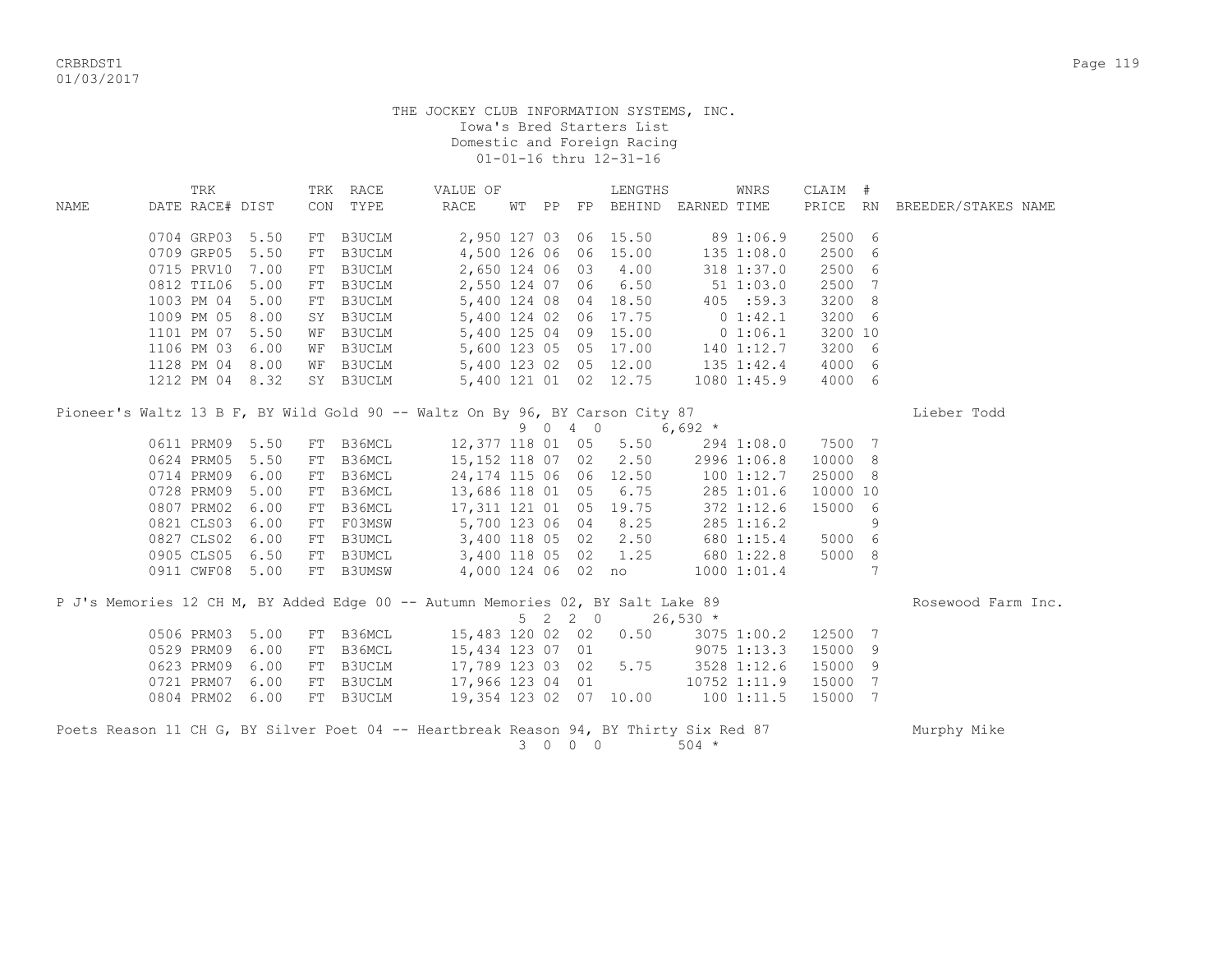CRBRDST1 Page 120 01/03/2017

> THE JOCKEY CLUB INFORMATION SYSTEMS, INC. Iowa's Bred Starters List Domestic and Foreign Racing 01-01-16 thru 12-31-16

TRK TRK RACE VALUE OF TENGTHS WINRS CLAIM # NAME DATE RACE# DIST CON TYPE RACE WT PP FP BEHIND EARNED TIME PRICE RN BREEDER/STAKES NAME 0716 FAR07 6.00 FT 3UCLM 2,100 126 06 04 6.75 168 1:13.3 2500 7 0724 FAR08 5.50 FT 3UCLM 2,100 126 04 04 9.75 168 1:08.2 2500 8 0730 FAR09 4.50 FT 3UCLM 2,100 126 02 04 6.00 168 2500 6 Pointguard Rylie 12 CH M, BY Parading 03 -- Chariot of Gold 95, BY Dr. Danzig 82 Glendalough LLC 4 1 0 0 3,000 \* 0306 FON05 6.00 FT B3UCLM 4,400 123 01 01 2640 1:16.0 5000 8<br>0320 FON09 6.00 FT B3UCLM 4,500 123 05 05 3.75 135 1:14.8 5000 10 0320 FON09 6.00 FT B3UCLM 4,500 123 05 05 3.75 135 1:14.8 5000 10 0401 FON08 8.00 FT B3UCLM 4,500 123 06 07 6.60 0 1:44.0 5000 8 0415 FON07 6.50 FT B3UCLM 4,500 123 01 04 2.80 225 1:21.8 5000 7 Porme Nuther T R 11 DK B/ G, BY Bob and John 03 -- Stephangjess 05, BY Yonaguska 98 Warren Bush 4 1 1 0 17,334 \* 0414 OP 04 6.00 GD 3UWCL 25,000 121 01 07 7.75 84 1:11.8 11 0505 PRM07 6.00 FT 3UALW 37,824 118 01 02 1.00 7550 1:12.8 8 0522 PRM08 8.00 FT 3UALW 37,824 120 03 06 11.00 100 1:40.6 8 0619 PRM02 6.00 FT 3UWCL 16,104 120 07 01 9600 1:11.3 15000 7 Prairie Night 13 DK B/ F, BY Street Boss 04 -- Signaprenuptial 04, BY Dixie Union 97 Black Oak Farm & Wade Jacobson 4 1 1 0 31,071 \*<br>0311 DED05 6.50 FT F03MSW 33,310 121 08 02 11.00 6500 033,310 121 08 02 11.00 6500 1:20.2 10 0429 PRM08 6.00 FT B36MSW 37,227 118 02 01 22350 1:12.2 7 0615 PRM09 6.00 FT B3UALW 37,799 118 05 06 14.00 100 1:11.4 9 0806 PRM06 6.00 FT B3UALW 42,256 115 01 04 4.00 2121 1:12.2 7 Prairie Ticket 12 B G, BY Canadian Frontier 99 -- Bless My Mary 01, BY Deposit Ticket 88 MAMAS Thoroughbreds, LLC 9 2 1 0 21,874 \* 0428 PRM09 6.00 MY 36MCL 21,671 123 06 08 23.50 100 1:12.6 30000 8 0512 PRM04 6.00 FT 36WMC 15,507 119 05 02 0.75 3100 1:14.9 12500 6 0528 PRM01 6.00 GD 36MCL 15,507 120 06 01 9300 1:12.8 12500 6 0619 PRM02 6.00 FT 3UWCL 16,104 123 04 07 12.50 100 1:11.3 15000 7 0707 PRM01 5.00 FT 3UCLM 13, 254 123 08 01 8874 :59.6 7500 8 0716 PRM09 6.00 FT 3UCLM 11,000 123 09 06 4.50 100 1:11.9 12500 9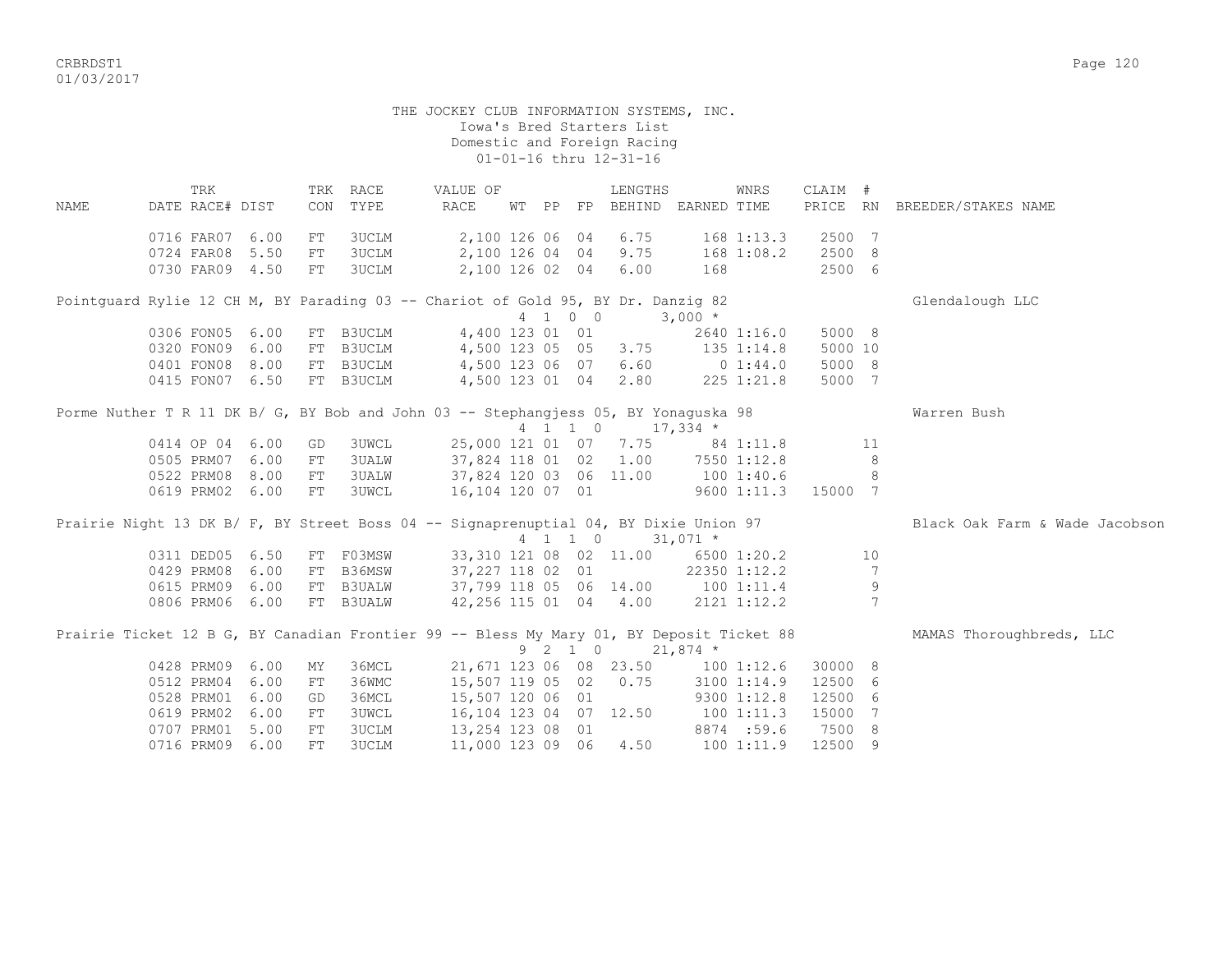CRBRDST1 Page 121 01/03/2017

 TRK TRK RACE VALUE OF LENGTHS WNRS CLAIM # NAME DATE RACE# DIST CON TYPE RACE WT PP FP BEHIND EARNED TIME PRICE RN BREEDER/STAKES NAME 0804 PRM07 6.00 GD 3UCLM 11,000 123 04 06 11.00 100 1:11.7 10000 7 0820 CBY07 5.50 SY 3UCLM 10,165 123 05 06 5.00 100 1:04.7 4000 8 0909 CBY08 6.00 FT 3UCLM 10,000 123 02 07 16.75 100 1:10.4 4000 7 Prefer Diamonds 13 CH F, BY Tale of Ekati 05 -- Asset Class 04, BY Maria's Mon 93 Poindexter H. Allen  $8$  2 0 3 45,234 \*<br>37,848 115 03 03 13.00 4545 1:11.4 0507 PRM06 6.00 FT B3UALW 37,848 115 03 03 13.00 4545 1:11.4 7 0530 PRM06 6.00 FT B3UCLM 22,317 116 02 01 13350 1:12.5 30000 7 0612 PRM08 8.32 FT B3UAOC 37,848 118 07 03 4.50 4545 1:44.9 7 0703 PRM08 8.50 FT B3UAOC 42,295 118 04 05 8.85 912 1:45.7 6 0715 PRM03 6.00 FT B3UCLM 19,354 118 07 01 11592 1:11.5 15000 7 0723 PRM09 6.00 FT B3UAOC 42,182 118 05 06 10.85 100 1:11.1 9 0806 PRM06 6.00 FT B3UALW 42,256 118 03 03 3.25 5090 1:12.2 7 0813 PRM09 8.32 FT F03STK 103,000 118 03 04 16.50 5100 1:41.6 8 IOWA BREEDERS' OAKS Prospect Point 13 CH G, BY Point Given 98 -- Elegant Prospect 00, BY Mr. Prospector 70 Randy McBride & Bill Hutchins 4 0 1 0 3,250 \* 0312 DED01 6.50 FT 03MSW 39,970 121 04 08 7.85 0 1:23.0 9<br>0430 PRM09 6.00 SY 36MSW 37,130 118 10 07 15.25 100 1:11.1 11 0430 PRM09 6.00 SY 36MSW 37,130 118 10 07 15.25 100 1:11.1 11 0515 PRM07 8.32 FT 36MSW 37,138 118 01 06 19.00 100 1:46.2 9 0526 PRM03 8.00 MY 36MCL 15,459 118 02 02 0.75 3050 1:44.1 15000 8 Proud Connie 13 CH F, BY Proud Citizen 99 -- Astonishment 02, BY Golden Missile 95 Poindexter H. Allen 5 0 0 0 691 \* 0529 PRM09 6.00 FT B36MCL 15,434 118 04 09 30.25 100 1:13.3 12500 9 0611 PRM02 5.50 FT B36MCL 12,352 118 08 05 9.50 291 1:06.3 7500 8 0710 PRM09 6.00 FT B36MCL 13,933 118 08 06 15.75 100 1:12.9 10000 10 0717 PRM06 8.00 SY B36MCL 13,143 118 06 FF DNF 100 1:43.0 10000 8 0805 PRM04 6.00 FT B36MCL 13,049 118 05 06 19.25 100 1:13.4 10000 6 Pure Power 13 B G, BY Pure Prize 98 -- Camela Carson 02, BY Lord Carson 92 RPM Thoroughbreds 3 0 0 0 650 \* 0625 PRM05 6.00 FT 36MCL 24,174 120 05 07 17.75 100 1:11.6 30000 8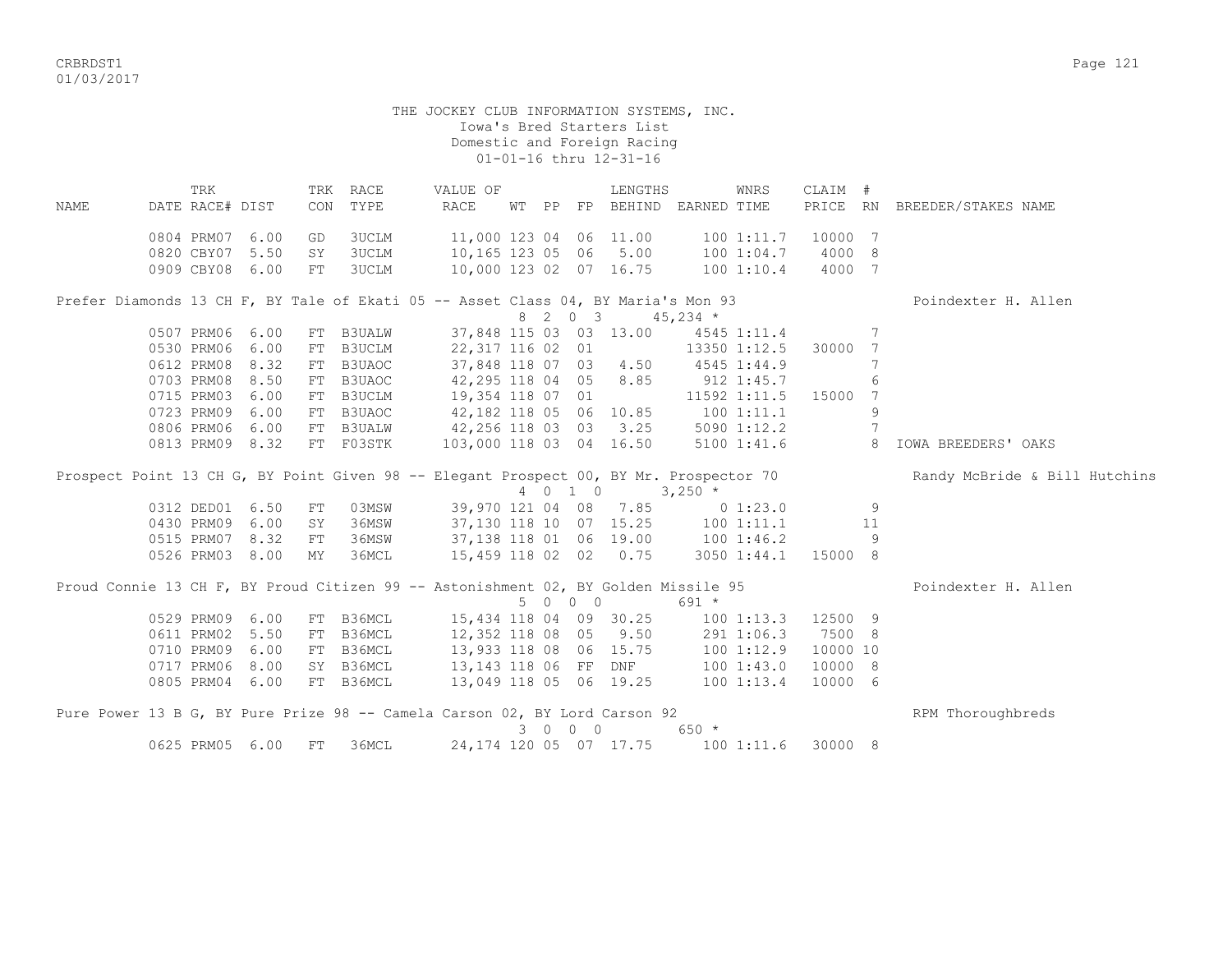CRBRDST1 Page 122 01/03/2017

| NAME                                                               | TRK<br>DATE RACE# DIST   |              | CON      | TRK RACE<br>TYPE | VALUE OF<br>RACE                                 |  |                              | LENGTHS<br>WT PP FP BEHIND EARNED TIME |             | WNRS                    | CLAIM #<br>PRICE   | <b>RN</b> | BREEDER/STAKES NAME                                                                                                |
|--------------------------------------------------------------------|--------------------------|--------------|----------|------------------|--------------------------------------------------|--|------------------------------|----------------------------------------|-------------|-------------------------|--------------------|-----------|--------------------------------------------------------------------------------------------------------------------|
|                                                                    | 0709 PRM01<br>0810 PRM03 | 5.50<br>6.00 | FT<br>WF | 36MCL<br>36MCL   | 20,820 120 01 05 18.00<br>17,272 120 07 06 27.25 |  |                              |                                        |             | 450 1:04.9<br>1001:11.2 | 20000 5<br>15000 7 |           |                                                                                                                    |
| Quean Hawk 12 B M, BY Shadow Hawk 99 -- Queansco 02, BY Humming 96 |                          |              |          |                  |                                                  |  |                              |                                        |             |                         |                    |           | McClintock Loretta F.                                                                                              |
|                                                                    |                          |              |          |                  |                                                  |  | $10 \t 0 \t 2 \t 1$          |                                        | $8,281$ *   |                         |                    |           |                                                                                                                    |
|                                                                    | 0116 DED06               | 8.00         | SY       | B4UCLM           | 12,990 121 02 08 16.10                           |  |                              |                                        |             | $0\;1:44.3$             | 5000 10            |           |                                                                                                                    |
|                                                                    | 0412 WRD10               | 6.00         | FT       | B3UCLM           | 9,405 124 01 05                                  |  |                              | 5.60                                   | 233 1:12.5  |                         | 7500 11            |           |                                                                                                                    |
|                                                                    | 0426 WRD04               | 8.00         | FT       | B3UCLM           | 8,580 122 05 02                                  |  |                              | 0.50                                   | 1618 1:40.1 |                         | 7500 7             |           |                                                                                                                    |
|                                                                    | 0514 PRM01               | 8.00         | FT       | <b>B3UWCL</b>    | 16, 128 119 03 04                                |  |                              | 4.10                                   |             | 806 1:42.4              | 15000 6            |           |                                                                                                                    |
|                                                                    | 0530 PRM03               | 8.00         | FT       | <b>B3UWCL</b>    | 13,896 120 06 06                                 |  |                              | 17.75                                  | 1001:40.5   |                         | 35000              | 7         |                                                                                                                    |
|                                                                    | 0610 PRM05               | 8.00         | FT       | B3UCLM           | 13,225 118 03 02                                 |  |                              | 1.25                                   |             | 2565 1:42.2             | 10000 10           |           |                                                                                                                    |
|                                                                    | 0626 PRM05               | 8.32         | MY       | B3UCLM           | 12,181 120 02 04                                 |  |                              | 4.55                                   |             | 732 1:45.0              | 12500 9            |           |                                                                                                                    |
|                                                                    | 0714 PRM01               | 8.50         | FT       | B3UCLM           | 14,806 118 06 03 13.50                           |  |                              |                                        | 1810 1:47.0 |                         | 7500 6             |           |                                                                                                                    |
|                                                                    | 0807 PRM01               | 8.32         |          | FT B3UCLM        | 14,036 120 04 05 13.35                           |  |                              |                                        |             | 312 1:45.3              | 12500 6            |           |                                                                                                                    |
|                                                                    | 0828 CBY04               | 6.00         | FT       | B3UCLM           | 10,500 123 05 FF                                 |  |                              | DNF                                    |             | $105$ $1:11.9$          | 6250 9             |           |                                                                                                                    |
|                                                                    |                          |              |          |                  |                                                  |  |                              |                                        |             |                         |                    |           | Quick One At the J 12 B M, BY Yes It's True 96 -- Hot Reality 98, BY Crafty Prospector 79 Jim Wells & Chris Nelson |
|                                                                    |                          |              |          |                  |                                                  |  | $10 \quad 1 \quad 0 \quad 3$ |                                        | $4,557$ *   |                         |                    |           |                                                                                                                    |
|                                                                    | 0227 FON03               | 4.00         | FT       | B3UMCL           | 4,000 123 03 03                                  |  |                              | 2.75                                   |             | 480 :47.8               | 10000 9            |           |                                                                                                                    |
|                                                                    | 0325 FON04               | 6.00         | FT       | <b>B3UMCL</b>    | 4,180 123 05 06                                  |  |                              | 5.30                                   | 0 1:16.2    |                         | 10000 8            |           |                                                                                                                    |
|                                                                    | 0408 FON03               | 6.00         | FT       | B3UMCL           | 4,000 123 09 03                                  |  |                              | 8.75                                   |             | 480 1:14.4              | 10000 10           |           |                                                                                                                    |
|                                                                    | 0513 PRM06               | 5.00         | МY       | B36WMC           | 15,483 123 01 05                                 |  |                              | 7.75                                   |             | 369 1:00.4              | 15000 7            |           |                                                                                                                    |
|                                                                    | 0530 PRM02               | 6.00         | FT       | B36MCL           | 15,483 120 05 07                                 |  |                              | 10.60                                  |             | 1001:14.1               | 12500 7            |           |                                                                                                                    |
|                                                                    | 0611 PRM09               | 5.50         | FT       | B36MCL           | 12,377 123 02 07                                 |  |                              | 8.75                                   |             | 1001:08.0               | 7500 7             |           |                                                                                                                    |
|                                                                    | 0630 PRM10               | 8.00         | GD       | B36MCL           | 13,686 123 01 08                                 |  |                              | 20.50                                  |             | 1001:42.6               | 7500 10            |           |                                                                                                                    |
|                                                                    | 0814 CLS02               | 6.00         | FT       | B3UMCL           | 4,000 123 02 01                                  |  |                              |                                        |             | 2400 1:16.0             | 10000 6            |           |                                                                                                                    |
|                                                                    | 0821 CLS07               | 6.50         | FT       | B3UCLM           | 4,400 123 05 09 12.60                            |  |                              |                                        |             | $0\;1:21.6$             | 5000 10            |           |                                                                                                                    |
|                                                                    | 0905 CLS04               | 6.00         | FT       | B3UCLM           | 4,400 123 07                                     |  | 03                           | 1.50                                   |             | 528 1:15.4              | 5000 7             |           |                                                                                                                    |
|                                                                    |                          |              |          |                  |                                                  |  |                              |                                        |             |                         |                    |           |                                                                                                                    |

| Quiens Bear 13 DK B/ G, BY Quien 04 -- Twice Tempted 00, BY Wild Again 80 |                          |  |                        |  |  |       |            |          | Terry Judge & Dick Maynard |  |
|---------------------------------------------------------------------------|--------------------------|--|------------------------|--|--|-------|------------|----------|----------------------------|--|
|                                                                           |                          |  |                        |  |  | 572 * |            |          |                            |  |
|                                                                           | 0327 FG 06 5.50 SY 03MSW |  | 41,000 120 09 07 16.75 |  |  |       | 0 1:04.9   | <b>Q</b> |                            |  |
|                                                                           | 0430 PRM09 6.00 SY 36MSW |  | 37,130 118 01 10 25.00 |  |  |       | 100 1:11.1 |          |                            |  |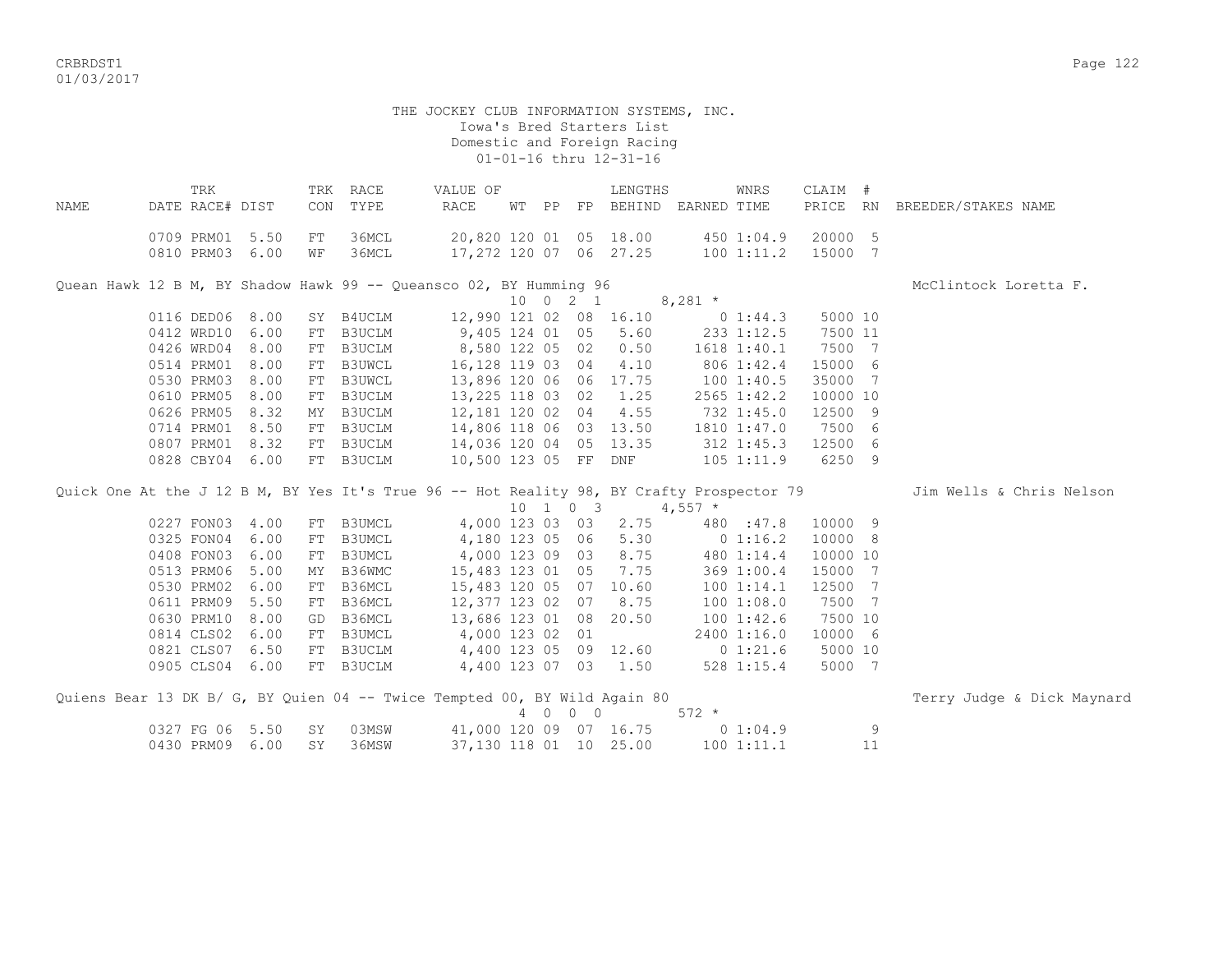CRBRDST1 Page 123 01/03/2017

 THE JOCKEY CLUB INFORMATION SYSTEMS, INC. Iowa's Bred Starters List Domestic and Foreign Racing 01-01-16 thru 12-31-16 TRK TRK RACE VALUE OF LENGTHS WNRS CLAIM # NAME DATE RACE# DIST CON TYPE RACE WT PP FP BEHIND EARNED TIME PRICE RN BREEDER/STAKES NAME 0515 PRM07 8.32 FT 36MSW 37,138 118 09 09 30.75 100 1:46.2 9 0528 PRM01 6.00 GD 36MCL 15,507 115 04 05 18.50 372 1:12.8 12500 6 Rachel's Rain 13 DK B/ F, BY Zanjero 04 -- Salty Rachel 05, BY Salt Lake 89 bred by Kurt Kindschuh, Melanie Kindschuh, Eric Von Seggern & Mary Von Seggern  $1 \quad 1 \quad 0 \quad 0 \quad 13,050 \quad *$  0520 PRM01 6.00 FT B36MCL 21,720 118 01 01 13050 1:13.2 30000 6 Radiant Arch 10 B G, BY Arch 95 -- Katy Smiles 02, BY Limit Out 95 Galyen Richard W. Mr. & Mrs. & Mrs. 11 1 0 4 6,403  $*$ 0410 FON09 6.00 FT 3UCLM 4,500 123 05 05 4.50 135 1:13.2 5000 9 0619 PRM07 6.00 FT 3UCLM 11,000 118 06 06 14.00 100 1:11.7 12500 7 0715 PRM01 5.50 FT 3UCLM 15,229 121 02 05 10.55 327 1:04.3 5000 6 0731 PRM01 6.00 FT 3UCLM 14,388 121 04 03 6.50 1848 1:12.0 7500 5 0812 CLS04 6.00 FT 3UCLM 4,600 123 03 03 2.00 552 1:14.0 5000 7 0827 CLS06 6.50 FT 3UCLM 3,400 123 05 03 3.00 408 1:19.8 2500 7 0902 CLS05 6.00 FT 3UCLM 3,400 123 02 01 2040 1:14.2 2500 8<br>1106 TUP08 6.00 FT 3UCLM 7,000 123 02 06 9.25 70 1:10.7 3000 8 1106 TUP08 6.00 FT 3UCLM 7,000 123 02 06 9.25 70 1:10.7 3000 8 1203 TUP06 6.00 FT 3UCLM 7,000 124 03 05 6.25 202 1:11.3 3000 9 1214 TUP05 8.00 FT 3UCLM 7,000 124 04 07 13.85 70 1:37.8 3000 9 1221 TUP08 6.50 FT 3UCLM 7,000 124 02 03 2.75 651 1:19.4 3000 12 Raegen Harper 12 GR/RO M, BY Rockport Harbor 02 -- True Tear Drops 99, BY Is It True 86 Hunt Stables, Inc.  $6 \quad 2 \quad 2 \quad 0 \quad 65.131 \quad ^{\star}$ 0520 PRM09 6.00 FT B3UAOC 37,824 123 06 01 22650 1:11.5 8<br>0605 PRM07 6.00 FT B3UAOC 38,493 123 05 01 23175 1:12.1 6 0605 PRM07 6.00 FT B3UAOC 38,493 123 05 01 23175 1:12.1 6 0617 PRM08 8.50 FT B3USTK 65,000 118 06 06 12.50 1250 1:47.0 11 HAWKEYES H. 0702 PRM06 6.00 FT B3UAOC 43,003 123 06 02 hd 8758 1:10.8 8 0724 PRM07 6.00 FT B3UAOC 33,218 123 05 02 nk 8798 1:11.9 6 0813 PRM08 8.32 FT B4USTK 100,000 120 01 07 11.10 500 1:42.6 11 DONNA REED S. Rain On the Ice 11 DK B/ G, BY Too Much Ice 97 -- Rinalake 94, BY Salt Lake 89 Nuelsen Charles D. 4 1 0 0 4,170 \*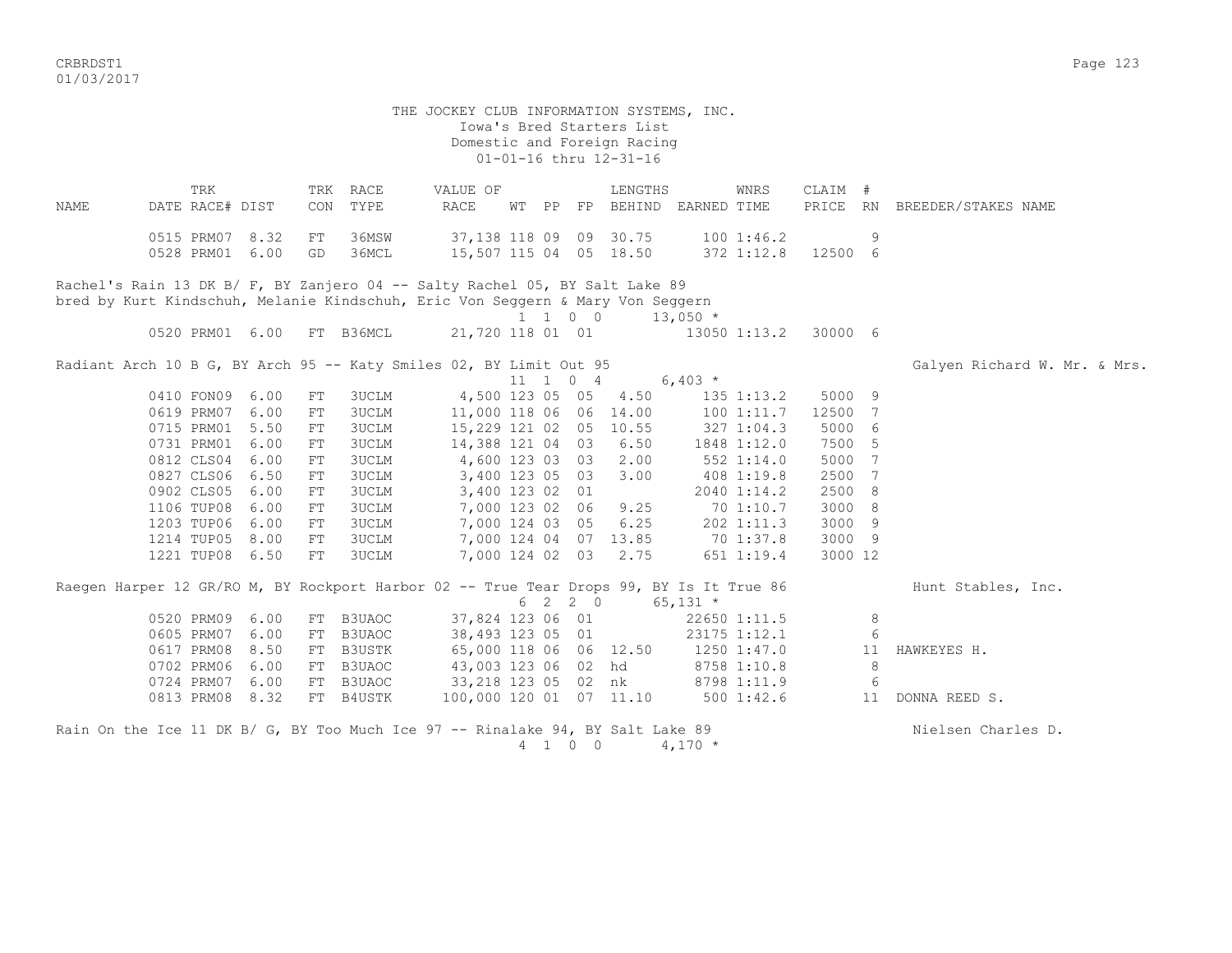CRBRDST1 Page 124 01/03/2017

|      | TRK             |                             |            | TRK RACE                                                                                  | VALUE OF              |    |    |                  | LENGTHS                |            | WNRS         | CLAIM #  |    |                        |
|------|-----------------|-----------------------------|------------|-------------------------------------------------------------------------------------------|-----------------------|----|----|------------------|------------------------|------------|--------------|----------|----|------------------------|
| NAME | DATE RACE# DIST |                             | CON        | TYPE                                                                                      | <b>RACE</b>           | WТ | PP |                  | FP BEHIND EARNED TIME  |            |              | PRICE    |    | RN BREEDER/STAKES NAME |
|      | 0305 FON01      | 4.00                        | FT         | 3UMSW                                                                                     | 6,200 123 01 01       |    |    |                  |                        |            | 3720 : 47.8  |          | 5  |                        |
|      | 0326 FON05      | 6.00                        | FT         | <b>3UALW</b>                                                                              |                       |    |    |                  | 7,000 123 02 04 7.25   |            | 3501:14.6    |          | 7  |                        |
|      | 0410 FON07 6.00 |                             | FT         | <b>3UALW</b>                                                                              | 7,000 123 03 06 11.75 |    |    |                  |                        |            | $0\;1:12.6$  |          | 9  |                        |
|      | 0602 PRM03      | 5.50                        | FT         | 3UCLM                                                                                     |                       |    |    |                  | 13,849 121 01 06 21.50 |            | 1001:05.6    | 15000 6  |    |                        |
|      |                 |                             |            |                                                                                           |                       |    |    |                  |                        |            |              |          |    |                        |
|      |                 |                             |            | Rallydownthealley 10 CH M, BY Flower Alley 02 -- Danceinthestreets 00, BY Citidancer 87   |                       |    |    |                  |                        |            |              |          |    | Ashby Thoroughbreds    |
|      |                 |                             |            |                                                                                           |                       |    |    | $12 \t2 \t4 \t2$ |                        | $42,693$ * |              |          |    |                        |
|      | 0501 PRM01      | 6.00                        |            | MY B3UWCL                                                                                 |                       |    |    |                  | 24,826 117 06 04 13.00 |            | 1244 1:12.5  |          | 6  |                        |
|      | 0519 PRM07 6.00 |                             | FT         | B3UCLM                                                                                    | 17,347 118 03 04      |    |    |                  | 5.05                   |            | $863$ 1:12.2 | 15000    | 7  |                        |
|      | 0612 PRM08      | 8.32                        | FT         | B3UAOC                                                                                    | 37,848 119 05 02      |    |    |                  | 1.25                   |            | 7575 1:44.9  | 15000    | 7  |                        |
|      | 0703 PRM08      | 8.50                        | FT         | B3UAOC                                                                                    | 42,295 118 01 03      |    |    |                  | 8.25                   |            | 5107 1:45.7  | 12500    | 6  |                        |
|      | 0723 PRM04      | 8.32                        | FT         | B3UCLM                                                                                    | 13,328 118 02 02      |    |    |                  | 3.75                   |            | 3422 1:44.0  | 15000 7  |    |                        |
|      | 0813 PRM08      | 8.32                        | ${\rm FT}$ | B4USTK                                                                                    | 100,000 116 03 05     |    |    |                  | 9.00                   |            | 2925 1:42.6  |          | 11 | DONNA REED S.          |
|      | 0825 CBY02      | 8.32 T GD                   |            | B3UCLM                                                                                    | 14,500 123 04 04      |    |    |                  | 2.60                   |            | 580 1:45.0   | 7500 10  |    |                        |
|      | 0904 CBY03      |                             |            | 8.32 T FM B3UCLM                                                                          | 14,720 123 06 02      |    |    |                  | 1.75                   |            | 2900 1:41.5  | 7500 7   |    |                        |
|      | 0915 CBY02      | 8.00                        |            | SY B3UCLM                                                                                 | 14,500 119 01 01      |    |    |                  |                        |            | 8700 1:39.3  | 7500     | 9  |                        |
|      | 1022 TUP08      |                             |            | 7.50 T FM B3UCLM                                                                          | 11,200 119 04 02      |    |    |                  | 1.75                   |            | 2173 1:28.8  | 10000    | 8  |                        |
|      |                 | 1120 TUP07 8.00 T FM B3UCLM |            |                                                                                           | 13,500 122 01 03      |    |    |                  | 3.50                   |            | 1310 1:36.5  | 12500 8  |    |                        |
|      | 1220 TUP01 8.00 |                             |            | FT B3UCLM                                                                                 | 9,700 122 01 01       |    |    |                  |                        |            | 5894 1:38.4  | 8000 7   |    |                        |
|      |                 |                             |            |                                                                                           |                       |    |    |                  |                        |            |              |          |    |                        |
|      |                 |                             |            | Ranger Loots 12 DK B/ M, BY U S Ranger 04 -- Looking for Loot 02, BY Successful Appeal 96 |                       |    |    |                  |                        |            |              |          |    | DeBruycker Lloyd       |
|      |                 |                             |            |                                                                                           |                       |    |    | 9 1 2 1          |                        | $23,690*$  |              |          |    |                        |
|      | 0103 FG 04      | 5.50                        |            | FT B4UCLM                                                                                 | 21,980 120 02 02      |    |    |                  | 3.50                   |            | 4000 1:06.0  | 30000    | 5  |                        |
|      | 0505 PRM06      | 6.00                        | ${\rm FT}$ | <b>B3UCLM</b>                                                                             | 18,752 120 06 03      |    |    |                  | 5.25                   |            | 2900 1:12.4  | 30000    | 6  |                        |
|      | 0522 PRM05      | 6.00                        | FT         | B3UCLM                                                                                    | 11,000 118 03 05      |    |    |                  | 22.25                  |            | 3271:12.2    | 20000    | 6  |                        |
|      | 0617 CBY03      | 5.00 T FM                   |            | <b>B3UCLM</b>                                                                             | 19,000 123 03 02      |    |    |                  | hd                     |            | 3800 :58.9   | 20000 6  |    |                        |
|      | 0811 CBY05      | 5.00                        |            | FT B3UWCL                                                                                 | 19,000 123 01 01      |    |    |                  |                        |            | 11400 :58.7  | 20000 7  |    |                        |
|      | 0912 DEL07      |                             |            | 5.00 T FM B3UCLM                                                                          | 20,375 120 03 08      |    |    |                  | 4.55                   | 125        | :57.5        | 16000 12 |    |                        |
|      | 1008 MED02      | 5.00 T GD                   |            | B3UCLM                                                                                    | 21,760 119 07 04      |    |    |                  | 2.00                   | 850        | :57.2        | 7500 9   |    |                        |
|      | 1029 PEN02      | 5.50                        | FT         | B3UWCL                                                                                    | 12,896 119 01 07      |    |    |                  | 3.85                   |            | $0\;1:06.5$  | 5000 12  |    |                        |
|      | 1119 CT 06      | 4.50                        | FT         | B3UCLM                                                                                    | 10,000 122 03 05      |    |    |                  | 4.25                   |            | 288 :53.4    | 5000 10  |    |                        |

Rascal On Tour 09 CH M, BY Colorful Tour 99 -- Rascal's Lynnie 99, BY Raise a Rascal 85 Chleborad Lynn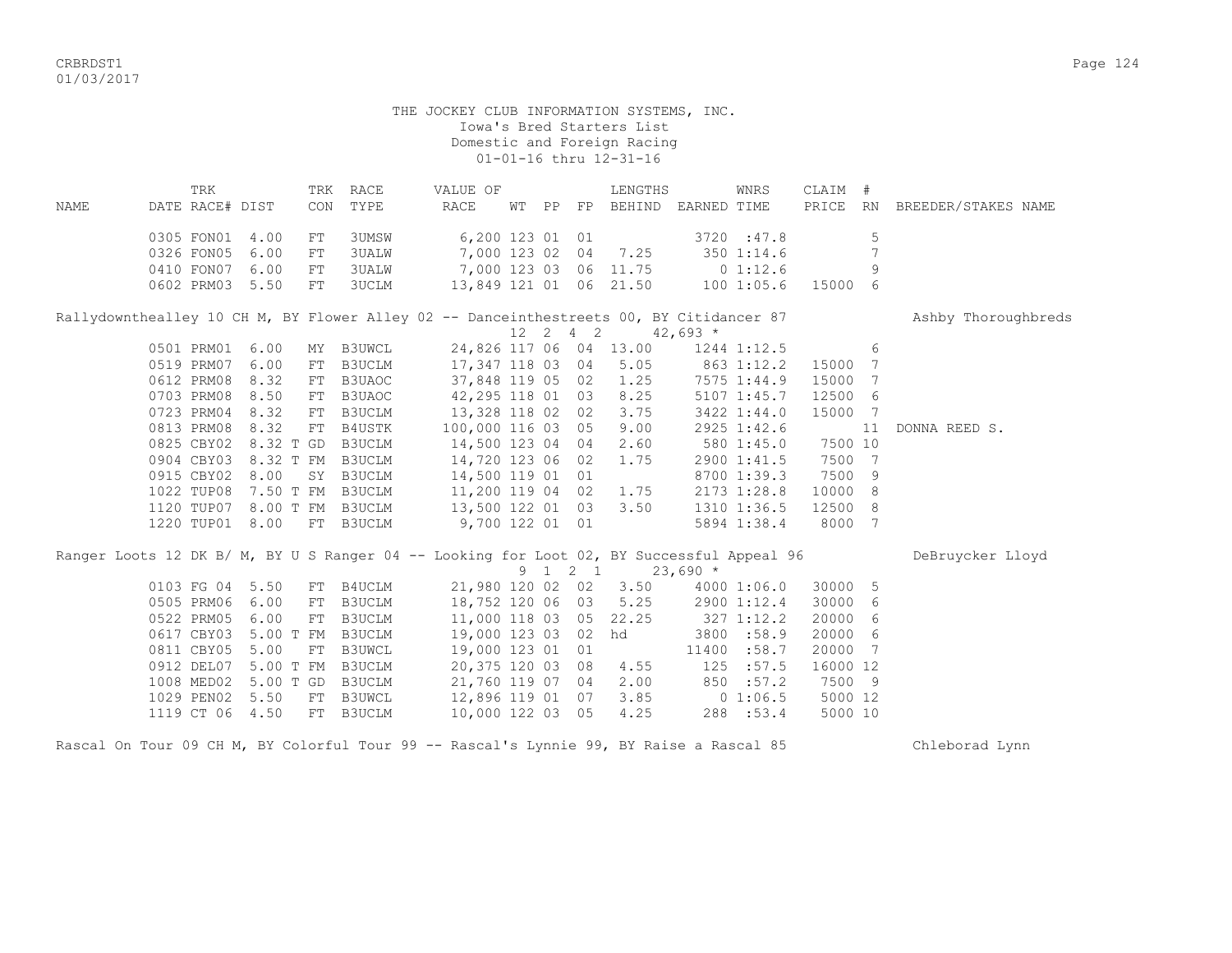01/03/2017

|      | TRK                                                                                            |           |    | TRK RACE     | VALUE OF              |  |                    | LENGTHS                          |            | WNRS            | CLAIM #                                                    |    |                              |
|------|------------------------------------------------------------------------------------------------|-----------|----|--------------|-----------------------|--|--------------------|----------------------------------|------------|-----------------|------------------------------------------------------------|----|------------------------------|
| NAME | DATE RACE# DIST                                                                                |           |    | CON TYPE     | RACE                  |  |                    | WT PP FP BEHIND EARNED TIME      |            |                 |                                                            |    | PRICE RN BREEDER/STAKES NAME |
|      |                                                                                                |           |    |              |                       |  |                    |                                  |            |                 |                                                            |    |                              |
|      |                                                                                                |           |    |              |                       |  | $5 \t1 \t1 \t0$    |                                  | $2,357$ *  |                 |                                                            |    |                              |
|      | 0527 MD 03 4.00                                                                                |           |    | GD B3UALW    | 3,800 124 02 02 1.00  |  |                    |                                  |            | 556 :47.8       |                                                            | 7  |                              |
|      | 0603 MD 05                                                                                     | 6.00      |    | FT B3UALW    | 3,800 124 06 01       |  |                    |                                  |            | 1712 1:15.7     |                                                            | 10 |                              |
|      | 0618 MD 07                                                                                     | 6.00      |    | FT B3UWCL    | 4,100 124 08 10 19.00 |  |                    |                                  |            | 01:13.5         | 5000 10                                                    |    |                              |
|      | 0702 MD 05                                                                                     | 6.00      |    | FT B3UWCL    | 3,900 124 04 09 27.00 |  |                    |                                  |            | 0 1:12.5        | 5000 9                                                     |    |                              |
|      | 0729 MD 03 6.00                                                                                |           |    | FT B3UWCL    |                       |  |                    | 3,900 124 05 05 8.25             | 89 1:13.6  |                 | 5000 7                                                     |    |                              |
|      | Ras's Rebel 11 B G, BY Seeking the Best (IRE) 01 -- Smiles for Sanna 04, BY Distorted Humor 93 |           |    |              |                       |  |                    |                                  |            |                 |                                                            |    | River Ridge Ranch            |
|      |                                                                                                |           |    |              |                       |  | 12  2  1  1        | $39,384$ *                       |            |                 |                                                            |    |                              |
|      | 0209 HOU07 5.00 T FM                                                                           |           |    | 4USOC        | 9,500 118 09 06       |  |                    | 9.75                             |            | 100 : 58.0      |                                                            | 9  |                              |
|      | 0222 HOU10                                                                                     | 5.00      | GD | <b>3UALW</b> | 21,000 126 05 05      |  |                    | 2.25                             |            | 618 : 59.2      |                                                            | 9  |                              |
|      | 0307 HOU11                                                                                     | 5.00 T FM |    | 4 UALW       | 20,000 118 03 04      |  |                    | 3.50                             |            | 1158 :57.6      |                                                            | 12 |                              |
|      | 0416 LS 01                                                                                     | 4.00 T FM |    | 3USTR        | 14,000 124 04 01      |  |                    |                                  |            | 8220 :44.5      |                                                            | 8  |                              |
|      | 0505 PRM05                                                                                     | 6.00      | FT | <b>3UALW</b> | 37,724 123 02 01      |  |                    |                                  |            | 22650 1:10.3    |                                                            | 8  |                              |
|      | 0521 PRM08                                                                                     | 6.00      | FT | A3USTK       | 60,000 120 07 06      |  |                    | 8.50                             |            | $1170$ $1:10.4$ | $\sim$ 0.000 $\sim$ 0.000 $\sim$ 0.000 $\sim$ 0.000 $\sim$ |    | JOHN WAYNE S.                |
|      | 0716 CBY05                                                                                     | 2.00      | FT | <b>3UCLM</b> | 22,000 119 08 06      |  |                    | 2.20                             |            | 220 : 21.6      | 16000 8                                                    |    |                              |
|      | 0724 PRM05                                                                                     | 5.00      | FT | 3USOC        | 17,000 121 02 05      |  |                    | 12.00                            |            | 510 : 58.0      |                                                            | 5  |                              |
|      | 0901 CBY04                                                                                     | 5.00      | FT | <b>3UCLM</b> | 12,500 123 05 02      |  |                    | 0.50                             |            | 2500 :58.0      | 6250 7                                                     |    |                              |
|      | 0917 CBY08                                                                                     | 5.00 T FM |    | 3UCLM        | 17,000 119 02 03      |  |                    | 4.50                             |            | 1700 : 58.1     | 10000 10                                                   |    |                              |
|      | 1021 RET03 5.00 T FM                                                                           |           |    | 3UCLM        | 7,500 119 02 04       |  |                    | 3.10                             |            | 438 :57.7       | 10000 7                                                    |    |                              |
|      | 1125 RET09 5.00 T FM                                                                           |           |    | 3UCLM        | 7,500 119 05 09       |  |                    | 7.30                             |            | 100 : 56.3      | 10000 10                                                   |    |                              |
|      |                                                                                                |           |    |              |                       |  |                    |                                  |            |                 |                                                            |    |                              |
|      | Red Hot Steel 13 CH G, BY Rushin' to Altar 99 -- Steel Nell 00, BY Steel Robbing 80            |           |    |              |                       |  |                    |                                  |            |                 |                                                            |    | Jerry Bish & Carmen Bish     |
|      |                                                                                                |           |    |              |                       |  | $2 \t 0 \t 1 \t 1$ |                                  | 6,835 $*$  |                 |                                                            |    |                              |
|      | 0527 PRM01 5.00                                                                                |           | MY | 36MCL        |                       |  |                    | 21,098 118 06 02 1.75            |            | 4225 :58.9      | 25000 6                                                    |    |                              |
|      | 0615 PRM06 5.00                                                                                |           | FT | 36MCL        |                       |  |                    | 21,720 118 05 03 1.75            |            | 2610 :58.7      | 30000 6                                                    |    |                              |
|      | Regulator 13 CH G, BY Midshipman 06 -- Jewell's Eleven 02, BY Commendable 97                   |           |    |              |                       |  |                    |                                  |            |                 |                                                            |    | Poindexter H. Allen          |
|      |                                                                                                |           |    |              |                       |  | $7 \t1 \t2 \t0$    |                                  | $15,014$ * |                 |                                                            |    |                              |
|      | 0331 OP 02 5.50                                                                                |           | GD | 3UMCL        |                       |  |                    | 23,500 119 04 12 28.55 67 1:05.7 |            |                 | 12500 12                                                   |    |                              |
|      | 0512 PRM04                                                                                     | 6.00      | FT | 36WMC        |                       |  |                    | 15,507 120 04 06 30.25           |            | 1001:14.9       | 15000 6                                                    |    |                              |
|      | 0522 PRM01                                                                                     | 5.50      | FT | 36MCL        |                       |  |                    | 12,401 118 03 06 19.60           | 100 1:07.3 |                 | 7500 6                                                     |    |                              |
|      | 0609 PRM05 8.32                                                                                |           | FT | 36MCL        |                       |  |                    | 10,858 119 01 02 nk              |            | 2646 1:50.3     | 10000 7                                                    |    |                              |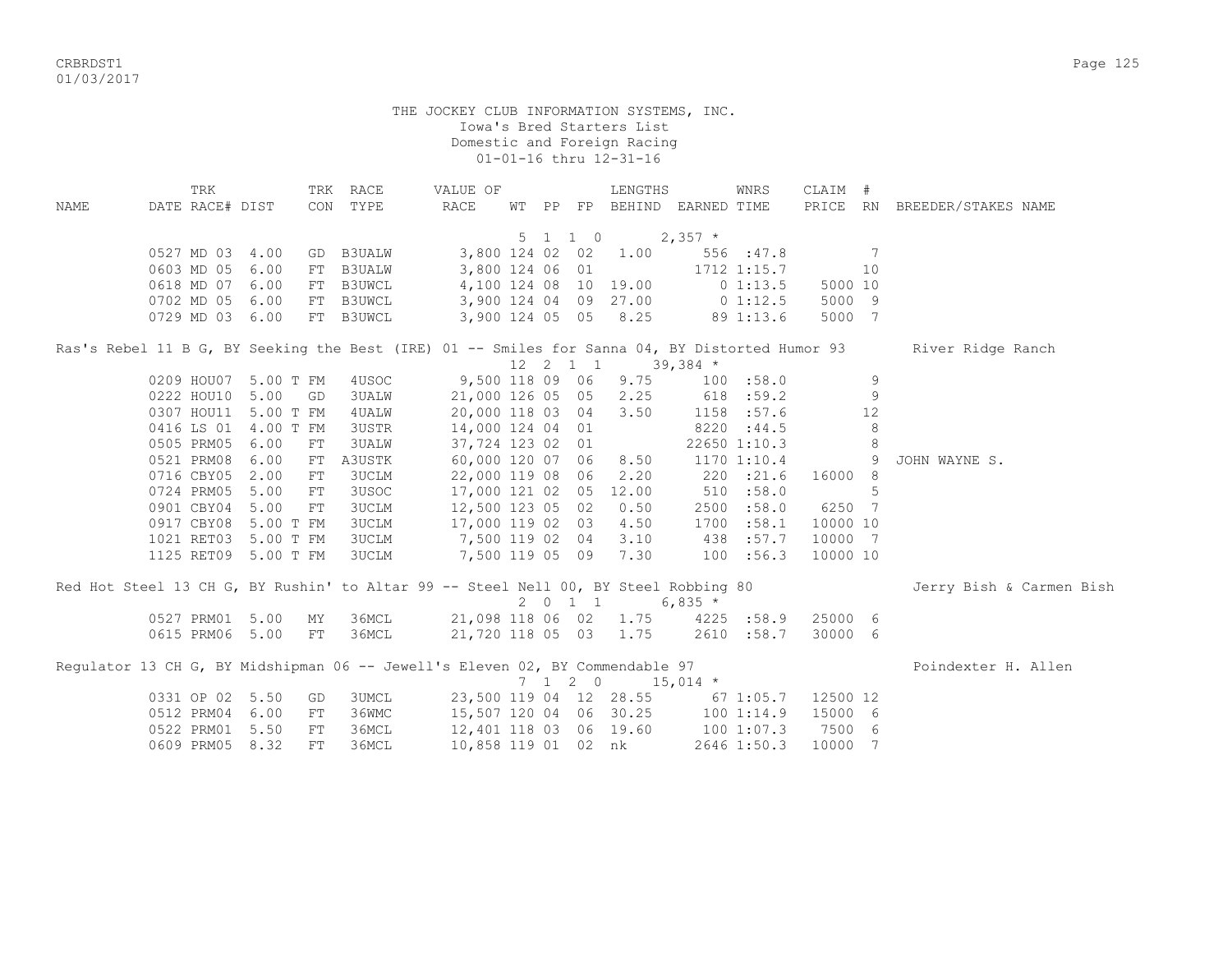CRBRDST1 Page 126 01/03/2017

## THE JOCKEY CLUB INFORMATION SYSTEMS, INC. Iowa's Bred Starters List Domestic and Foreign Racing 01-01-16 thru 12-31-16

TRK TRK RACE WALUE OF TRENGTHS WINRS CLAIM # NAME DATE RACE# DIST CON TYPE RACE WT PP FP BEHIND EARNED TIME PRICE RN BREEDER/STAKES NAME 0701 PRM01 8.00 FT 36MCL 17,195 115 02 02 10.25 3388 1:41.6 12500 9 0717 PRM01 8.32 SY 36MCL 13,787 118 05 01 8613 1:46.2 12500 6 0730 PRM09 8.50 FT 3UCLM 17,928 118 05 FF DNF 100 1:49.7 15000 8 Release 13 B F, BY Discreet Cat 03 -- Butterfly Princess 03, BY Wavering Monarch 79 Poindexter Allen  $6 \t 0 \t 1 \t 2 \t 9,051 \t \star$  0513 PRM06 5.00 MY B36WMC 15,483 118 02 04 7.50 769 1:00.4 15000 7 0529 PRM03 5.50 FT B36MCL 21,074 118 01 04 7.25 1050 1:06.5 25000 7 0618 PRM02 8.00 FT 36MCL 11,113 113 07 04 16.75 695 1:42.1 15000 7 0710 PRM03 6.00 GD B36MCL 11,382 118 02 02 14.50 2784 1:12.2 10000 9 0722 PRM09 6.00 FT B36MCL 13,326 118 03 03 3.10 1670 1:13.2 12500 8 0807 PRM02 6.00 FT B36MCL 17,311 118 05 03 6.50 2083 1:12.6 15000 6 Rent a Cop 10 B G, BY Friends Lake 01 -- Ms Bessie 01, BY Pleasant Tap 87 Hobbs James M. 13 0 5 3 7,321 \* 0316 WRD06 8.00 FT 3UCLM 9,570 122 04 07 16.35 80 1:40.2 5000 7 0328 WRD06 5.50 FT 3UCLM 8,580 124 04 07 14.50 80 1:04.9 5000 10 0416 WRD02 8.32 FT 3UCLM 9,075 122 03 05 9.50 240 1:43.4 5000 8 0510 FP 04 8.00 SY 4UCLM 5,000 118 01 02 2.00 1000 1:41.6 3200 6<br>0521 FP 02 8.32 FT 4UCLM 5,000 118 01 06 14.50 55 1:47.6 3200 6<br>0604 FP 02 8.32 SY 4UCLM 5,000 118 04 03 3.75 500 1:43.8 3200 7 0521 FP 02 8.32 FT 4UCLM 5,000 118 01 06 14.50 55 1:47.6 3200 6 0604 FP 02 8.32 SY 4UCLM 5,000 118 04 03 3.75 500 1:43.8 3200 7 0617 FP 02 8.00 FT 4UCLM 5,000 118 03 03 9.25 500 1:41.6 3200 6 0701 FP 03 8.32 FT 4UCLM 5,000 118 06 02 0.50 1000 1:45.2 3200 6 0715 FP 05 8.32 FT 3UCLM 6,000 124 05 FF DNF 66 1:46.2 3200 9 0802 FP 01 8.00 FT 3UCLM 5,000 120 05 02 0.75 1000 1:41.0 3200 6 0813 FP 04 8.32 GD 3UCLM 5,000 120 06 02 1.50 1000 1:46.2 3200 6 0827 FP 05 8.32 FT 3UCLM 6,000 120 01 02 3.75 1200 1:48.0 3200 8 0905 FP 10 6.00 FT 3UCLM 6,000 120 05 03 7.25 600 1:13.2 3200 8 Richardsluckylady 13 DK B/ F, BY Woke Up Dreamin 00 -- Forceful Jab 04, BY Gibson County 97 Crable Tiffany  $1 \t0 \t0 \t0$   $100 \t\times$ 

0623 PRM09 6.00 FT B3UCLM 17,789 119 04 FF DNF 100 1:12.6 15000 9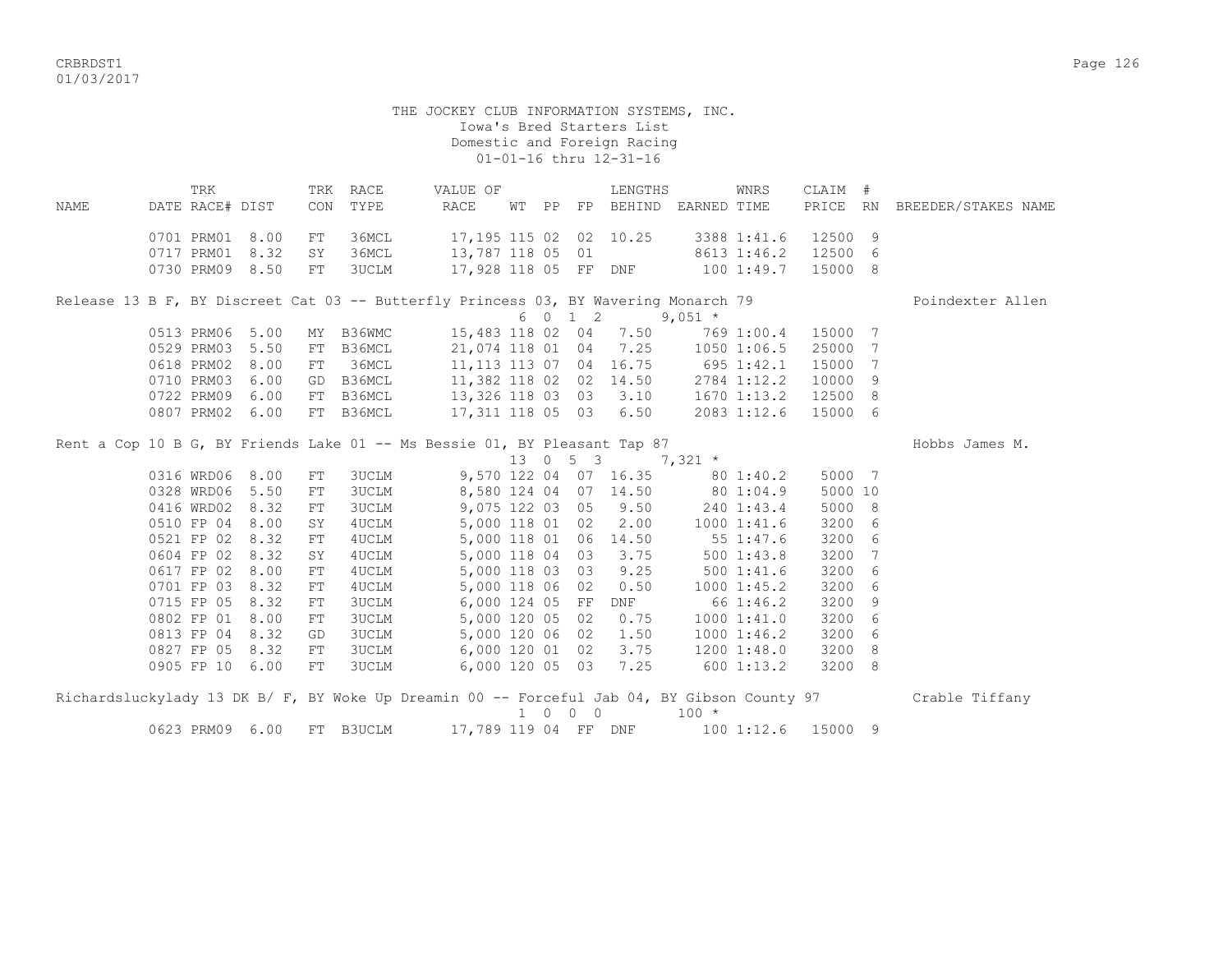CRBRDST1 Page 127 01/03/2017

|                           | TRK             |           |    | TRK RACE  | VALUE OF                                                                                      |  |           | LENGTHS                            |            | WNRS           | CLAIM #  |   |                                    |
|---------------------------|-----------------|-----------|----|-----------|-----------------------------------------------------------------------------------------------|--|-----------|------------------------------------|------------|----------------|----------|---|------------------------------------|
| NAME                      | DATE RACE# DIST |           |    | CON TYPE  | $\verb RACE $                                                                                 |  |           | WT PP FP BEHIND EARNED TIME        |            |                |          |   | PRICE RN BREEDER/STAKES NAME       |
|                           |                 |           |    |           |                                                                                               |  |           |                                    |            |                |          |   |                                    |
|                           |                 |           |    |           | Rickshaw Express 12 B G, BY Orientate 98 -- Ms Shawcolat 99, BY Mr. Shawklit 91               |  |           |                                    |            |                |          |   | Olson Rick                         |
|                           |                 |           |    |           |                                                                                               |  | 12 3 0 1  |                                    | $27,272$ * |                |          |   |                                    |
|                           | 0505 PRM01 5.00 |           | FT | 36WMC     | 15,483 123 03 01                                                                              |  |           |                                    |            | 9225 : 59.2    |          | 7 |                                    |
|                           | 0529 PRM02      | 6.00      | FT | 3UCLM     | 22,268 124 04 05 3.85                                                                         |  |           |                                    |            | 528 1:12.6     | 30000 9  |   |                                    |
|                           | 0619 PRM05      | 5.00      | FT | 3UCLM     | 12,663 123 06 01                                                                              |  |           |                                    |            | 8343 :59.6     | 12500 7  |   |                                    |
|                           | 0703 PRM06      | 6.00      | FT | 3UCLM     | 11,241 123 05 04                                                                              |  |           | 8.60                               |            | 776 1:11.8     | 12500 8  |   |                                    |
|                           | 0805 PRM09      | 6.00      | FT | 3UCLM     | 19,316 123 02 04                                                                              |  |           | 1.75                               |            | 959 1:12.4     | 15000 8  |   |                                    |
|                           | 0908 CBY02 5.00 |           | FT | 3UCLM     | 14,500 123 02 06 16.25                                                                        |  |           |                                    |            | 145 : 57.8     | 12500 7  |   |                                    |
|                           | 0922 AP 08      | 5.00 T GD |    | 3UCLM     | 14,040 121 06 04                                                                              |  |           | 0.55                               |            | 600 : 58.3     | 10000 8  |   |                                    |
|                           | 1014 HAW08      | 5.00      | FT | 3UCLM     | 11,700 121 05 08                                                                              |  |           | 4.90                               |            | 100 : 57.9     | 10000 8  |   |                                    |
|                           | 1027 HAW02      | 5.00      | FT | 3UCLM     | 9,720 121 04 03                                                                               |  |           | 5.75                               |            | 990 :57.9      | 10000    | 5 |                                    |
|                           | 1118 HAW06      | 5.00 T GD |    | 3UCLM     | 11,800 121 01 04                                                                              |  |           | 4.75                               |            | 500 : 58.5     | 10000 9  |   |                                    |
|                           | 1202 HAW01      | 6.00      | FT | 3UCLM     | 14,280 121 03 05                                                                              |  |           | 9.00                               |            | 306 1:11.3     | 15000 6  |   |                                    |
|                           | 1209 HAW07 5.50 |           | FT | 3UCLM     | 8,140 121 02 01                                                                               |  |           |                                    |            | 4800 1:03.4    | 5000 8   |   |                                    |
|                           |                 |           |    |           |                                                                                               |  |           |                                    |            |                |          |   |                                    |
|                           |                 |           |    |           | Robin's Chewy 12 DK B/ M, BY Congo King 03 -- Robin's Red Tiger 98, BY Peteski 90             |  |           |                                    |            |                |          |   | Benda Robert                       |
|                           |                 |           |    |           |                                                                                               |  | 8 0 0 1   |                                    | $3,552$ *  |                |          |   |                                    |
|                           | 0513 PRM06 5.00 |           |    | MY B36WMC |                                                                                               |  |           | 15,483 123 05 06 22.25             |            | 1001:00.4      | 15000 7  |   |                                    |
|                           | 0602 PRM02 5.50 |           |    | FT B36MCL | 13,619 120 05 06 17.25                                                                        |  |           |                                    |            | 1001:06.4      | 7500 7   |   |                                    |
|                           | 0611 PRM09      | 5.50      |    | FT B36MCL | 12,377 123 07 04 2.00                                                                         |  |           |                                    |            | 613 1:08.0     | 7500 7   |   |                                    |
|                           | 0624 PRM05      | 5.50      |    | FT B36MCL | 15,152 123 08 04 7.50                                                                         |  |           |                                    | 749 1:06.8 |                | 10000 8  |   |                                    |
|                           | 0714 PRM03      | 5.00      |    | FT B36MCL | 13,143 123 07 03 1.00                                                                         |  |           |                                    |            | 1688 1:00.9    | 10000 7  |   |                                    |
|                           | 0728 PRM09      | 5.00      |    | FT B36MCL | 13,686 123 06 08 11.25                                                                        |  |           |                                    | 100 1:01.6 |                | 10000 10 |   |                                    |
|                           | 0810 PRM09      | 5.00      |    | GD B36MCL | 11,450 123 01 06 12.35                                                                        |  |           |                                    | 100 : 59.4 |                | 10000 7  |   |                                    |
|                           | 0827 CLS02 6.00 |           |    | FT B3UMCL | 3,400 123 01 05 7.50                                                                          |  |           |                                    |            | $102$ $1:15.4$ | 5000 6   |   |                                    |
|                           |                 |           |    |           | Rocket Joe Copper 13 DK B/ G, BY Rock the Rock (IRE) 04 -- Oh Lovely 05, BY Victory Gallop 95 |  |           |                                    |            |                |          |   | Greve Jerry Thomas                 |
|                           |                 |           |    |           |                                                                                               |  | $6$ 1 1 2 |                                    | $49,308$ * |                |          |   |                                    |
|                           | 0505 PRM07 6.00 |           | FT | 3UALW     |                                                                                               |  |           | 37,824 118 07 01                   |            | 22650 1:12.8   |          | 8 |                                    |
|                           | 0625 PRM06      | 8.00      | FT | 3UCLM     |                                                                                               |  |           | 24, 397 119 08 03 2.30 3167 1:39.8 |            |                | 40000 8  |   |                                    |
|                           | 0716 PRM08      | 8.32      | FT | 03STK     | 85,009 118 05 04 13.25 4241 1:42.6                                                            |  |           |                                    |            |                |          |   | 9 IOWA STALLION S.                 |
|                           | 0728 PRM08      | 8.32      | FT | A03STK    | 45,000 116 01 02 3.00                                                                         |  |           |                                    |            | 90001:45.0     |          |   | 6 IOWA REGISTERED AND FOALED THREE |
| YEAR OLD COLT AND GELDING |                 |           |    |           |                                                                                               |  |           |                                    |            |                |          |   |                                    |
|                           | 0813 PRM10 8.50 |           |    | FT A03STK | 103,000 120 05 03                                                                             |  |           | 6.50                               |            | 10250 1:44.3   |          |   | 7 IOWA BREEDERS' DERBY             |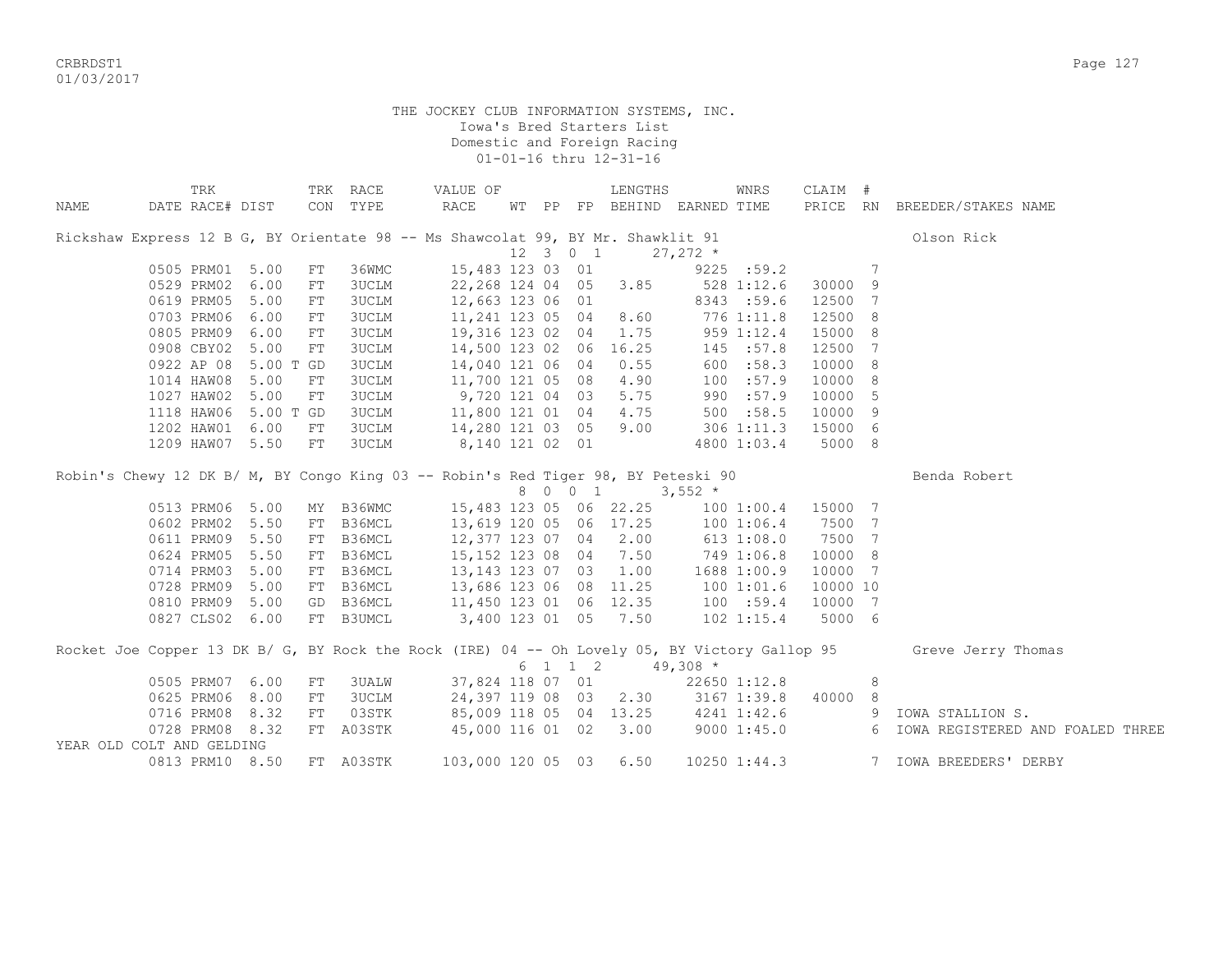CRBRDST1 Page 128 01/03/2017

## THE JOCKEY CLUB INFORMATION SYSTEMS, INC. Iowa's Bred Starters List Domestic and Foreign Racing 01-01-16 thru 12-31-16

TRK TRK RACE VALUE OF LENGTHS WNRS CLAIM # NAME DATE RACE# DIST CON TYPE RACE WT PP FP BEHIND EARNED TIME PRICE RN BREEDER/STAKES NAME 1124 FG 06 8.00 T FM 3UALW 40,000 117 02 07 2.30 0 1:35.9 10 Rockin Rudy 14 GR/RO C, BY Midshipman 06 -- Ruthie the Rocket 01, BY Confide 94 Poindexter H. Allen 1 1 0 0 24,000 \* 0805 DMR04 5.50 FT 02MCL 40,690 120 04 01 24000 1:03.5 80000 7 Rockin the Party 12 DK B/ M, BY Rock the Rock (IRE) 04 -- Cynthia Ann 03, BY Miswaki 78 Iowa State University 5 0 0 0 807 \* 0416 WRD03 5.00 FT B3UMCL 7,436 122 06 06 15.75 80 :59.4 7500 6 0611 FMT01 6.00 FT B3UMCL 4,320 124 08 08 14.75 90 1:15.8 5000 10<br>0623 FMT05 8.00 FT B3UMCL 6,960 124 03 06 46.75 90 1:46.2 10000 6 0623 FMT05 8.00 FT B3UMCL 6,960 124 03 06 46.75 90 1:46.2 10000 6 0713 FMT05 4.00 FT B3UMSW 16,430 128 06 05 5.25 457 :48.0 8 0728 FMT02 4.00 FT B3UMSW 16,430 127 08 08 16.00 90 :47.6 9 Roll Seattle Roll 14 CH G, BY Roll Hennessy Roll 00 -- Seattle Sunlight 00, BY Seattle Slew 74 Guess William Wayne 3 0 0 0 300 \* 0610 PRM06 4.50 FT 02MSW 37,154 118 04 08 10.60 100 :53.8 10 0709 PRM06 5.00 FT 02MSW 30,000 118 06 06 23.00 100 :58.5 7 0716 PRM05 5.50 FT 02MSW 41,524 122 05 08 24.25 100 1:05.7 8 Romeo's Storm 14 CH G, BY Paddy O'Prado 07 -- Voodoo's Sister 00, BY Storm Boot 89 Bogash Gene  $3 \t0 \t0 \t0 \t1.091$  \* 0610 PRM06 4.50 FT 02MSW 37,154 118 02 07 8.35 100 :53.8 10 0626 PRM07 5.00 MY 02MSW 41,446 119 06 07 12.50 100 :59.5 10 0716 PRM05 5.50 FT 02MSW 41,524 118 03 05 10.50 891 1:05.7 8 Rooster Bay 13 B G, BY Woke Up Dreamin 00 -- Cheese a Bay 05, BY Wild Gold 90 MAMAS Thoroughbreds 9 1 4 1 25,614 \* 0429 PRM06 5.00 FT 36MCL 21,671 118 07 02 5.50 4300 :59.4 30000 8 0519 PRM01 6.00 FT 36WMC 21,695 118 05 07 15.00 100 1:12.6 30000 7 0604 PRM01 6.00 FT 36MCL 21,720 119 03 06 15.75 100 1:11.5 30000 6 0617 PRM06 6.00 FT 36MCL 15,483 118 03 02 nk 3075 1:14.2 15000 7 0703 PRM09 6.00 FT 36MCL 15,074 118 04 02 nk 2940 1:12.6 10000 10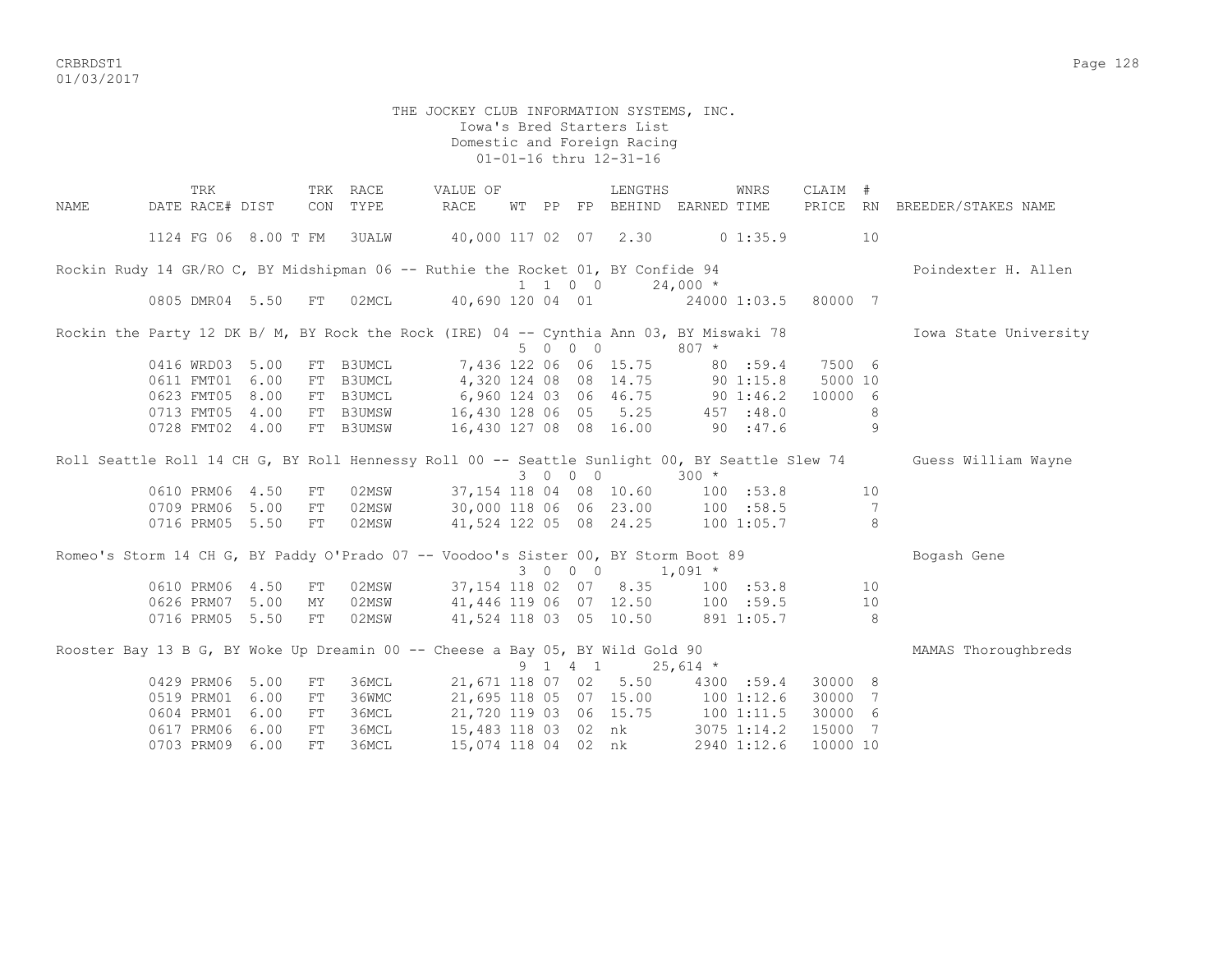CRBRDST1 Page 129 01/03/2017

## THE JOCKEY CLUB INFORMATION SYSTEMS, INC. Iowa's Bred Starters List Domestic and Foreign Racing 01-01-16 thru 12-31-16

| <b>NAME</b> | TRK<br>DATE RACE# DIST                                                             |           | CON        | TRK RACE<br>TYPE | VALUE OF<br><b>RACE</b> | WТ | PP FP   | LENGTHS<br>BEHIND EARNED TIME    |                 | WNRS                  | CLAIM<br>PRICE | #<br><b>RN</b> | BREEDER/STAKES NAME  |
|-------------|------------------------------------------------------------------------------------|-----------|------------|------------------|-------------------------|----|---------|----------------------------------|-----------------|-----------------------|----------------|----------------|----------------------|
|             | 0721 PRM09                                                                         | 5.00      | FT         | 36MCL            | 14,321 118 04 03 0.60   |    |         |                                  |                 | 1723 1:00.1           | 10000 6        |                |                      |
|             | 0730 PRM04                                                                         | 6.00      | FT         | 36MCL            | 13,606 118 06 02 0.60   |    |         |                                  |                 | 2744 1:12.7           | 10000          | 7              |                      |
|             | 0810 PRM03                                                                         | 6.00      | WF         | 36MCL            | 17,272 118 01 01        |    |         |                                  |                 | 10332 1:11.2          | 15000 7        |                |                      |
|             | 0904 CBY05                                                                         | 5.00 T FM |            | 3UALW            | 30,000 118 07 FF        |    |         | DNF                              | 300 : 56.4      |                       |                | 11             |                      |
|             | Rootie Tourtie 09 B G, BY Colorful Tour 99 -- Roo n Tigger Too 93, BY Jump Shot 79 |           |            |                  |                         |    |         |                                  |                 |                       |                |                | McQueary Betsy B Dr. |
|             |                                                                                    |           |            |                  |                         |    | 9 4 1 2 |                                  | $60,012$ *      |                       |                |                |                      |
|             | 0428 PRM02                                                                         | 6.00      | GD         | 3UCLM            |                         |    |         | 18,574 118 02 01                 |                 | 11025 1:11.8          | 7500 8         |                |                      |
|             | 0617 PRM05                                                                         | 6.00      | ${\rm FT}$ | <b>3UWCL</b>     |                         |    |         | 13,860 123 03 06 9.00 100 1:11.0 |                 |                       | 10000 8        |                |                      |
|             | 0708 PRM02                                                                         | 6.00      | ${\rm FT}$ | <b>3UCLM</b>     | 15,090 120 06 01        |    |         |                                  |                 | 9072 1:11.7           | 5000           | 6              |                      |
|             | 0811 PRM08                                                                         | 6.00      | FT         | 3UCLM            | 14,784 117 09 01        |    |         |                                  |                 | 9744 1:11.7           | 7500           | 9              |                      |
|             | 0903 RP 03                                                                         | 5.50      | ${\rm FT}$ | <b>3UCLM</b>     | 12,513 123 01 03 4.75   |    |         |                                  | $1201$ $1:03.8$ |                       | 6250 6         |                |                      |
|             | 0909 RP 06                                                                         | 5.50      | ${\rm FT}$ | <b>3UCLM</b>     | 10,450 123 05 03        |    |         | 2.10                             |                 | $1150$ $1:04.3$       | 5000           | 5              |                      |
|             | 1001 RP 06                                                                         | 6.00      | FT         | 3UALW            | 35,870 123 02 02        |    |         | 2.25                             |                 | 6766 1:09.7           |                |                |                      |
|             | 1103 RP 05                                                                         | 6.50      | GD         | 3UALW            | 34,000 123 01 01        |    |         |                                  |                 | 20247 1:17.2          |                | 8              |                      |
|             | 1126 RP 03                                                                         | 6.50      | FT         | 3UCLM            | 26,902 123 02 05        |    |         | 8.00                             |                 | 707 1:16.2            | 20000          | 6              |                      |
|             | Royal Edge 10 B G, BY Added Edge 00 -- Lady Syndahl 91, BY Sail Me Again 84        |           |            |                  |                         |    |         |                                  |                 |                       |                |                | Kurtz Dale L. DVM    |
|             |                                                                                    |           |            |                  |                         |    |         | $60001,676*$                     |                 |                       |                |                |                      |
|             | 0519 PRM04                                                                         | 5.50      | FT         | <b>3UWCL</b>     | 13,883 118 02 04        |    |         |                                  |                 | $5.25$ $722$ $1:05.7$ | 12500 8        |                |                      |
|             | 0603 PRM05                                                                         | 6.00      | FT         | 3UCLM            |                         |    |         | 11,643 118 04 07 10.25           |                 | 1001:11.9             | 15000          | 7              |                      |
|             | 0619 PRM07                                                                         | 6.00      | ${\rm FT}$ | <b>3UCLM</b>     | 11,000 118 03 05        |    |         | 13.25                            |                 | 324 1:11.7            | 12500          | $\overline{7}$ |                      |
|             | 0701 PRM10                                                                         | 6.00      | FT         | <b>3UCLM</b>     | 15,074 118 09 09 27.75  |    |         |                                  |                 | 100 1:10.2            | 7500 10        |                |                      |
|             | 0715 PRM01                                                                         | 5.50      | FT         | 3UCLM            | 15,229 118 01 06 13.05  |    |         |                                  |                 | 1001:04.3             | 5000 6         |                |                      |
|             | 0731 PRM01                                                                         | 6.00      | FT         | <b>3UCLM</b>     | 14,388 118 01 05 22.50  |    |         |                                  |                 | 330 1:12.0            | 7500 5         |                |                      |

R R Mingo 11 GR/RO M, BY Kela 98 -- Robin's Red Tiger 98, BY Peteski 90 Rumbaugh Carroll  $7 \quad 1 \quad 1 \quad 2 \quad 15,792 \quad ^{\star}$ 0522 PRM04 5.50 FT B3UWCL 13,747 120 01 03 6.00 1766 1:05.6 6<br>0602 PRM07 5.50 FT B3UCLM 11,631 119 01 03 5.25 1636 1:04.3 7500 9 0602 PRM07 5.50 FT B3UCLM 0610 PRM03 6.00 FT B3UCLM 12,642 120 03 01 7938 1:12.7 6250 7 0630 PRM05 5.50 SY B3UCLM 13,456 123 07 02 5.75 2784 1:04.5 6250 9 0707 PRM09 6.00 FT B3UCLM 15,113 123 03 04 2.50 742 1:12.7 5000 9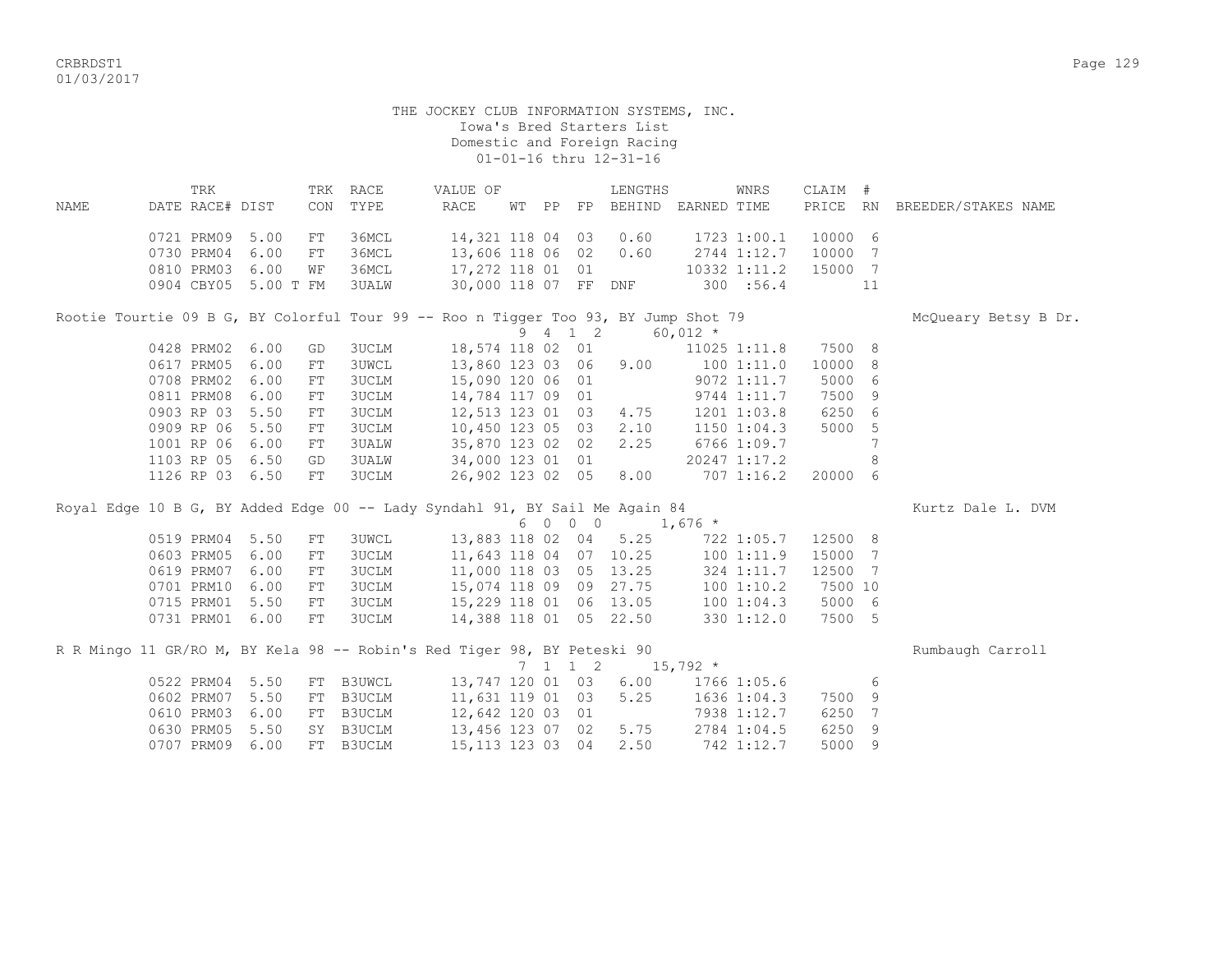CRBRDST1 Page 130 01/03/2017

## THE JOCKEY CLUB INFORMATION SYSTEMS, INC. Iowa's Bred Starters List Domestic and Foreign Racing 01-01-16 thru 12-31-16

TRK TRK RACE VALUE OF LENGTHS WNRS CLAIM # NAME DATE RACE# DIST CON TYPE RACE WT PP FP BEHIND EARNED TIME PRICE RN BREEDER/STAKES NAME 0731 PRM08 6.00 FT B3UCLM 16,578 123 02 04 8.50 826 1:12.4 6250 7 0812 PRM02 6.00 GD B3UCLM 14,456 120 07 07 9.10 100 1:11.9 7500 7 Ruler's Clu 13 CH F, BY Native Ruler 04 -- French Clu 02, BY Exclusivengagement 90 MAMAS Thoroughbreds 3 0 0 0 716 \* 0604 PRM09 5.50 FT B36MCL 21,671 118 03 05 12.25 516 1:07.6 30000 8 0626 PRM02 6.00 MY B36MCL 24,096 118 01 10 33.75 100 1:12.2 30000 10 0626 PRM02 6.00 MY B36MCL 24,096 118 01 10 33.73 1100 1:06.7 10000 9<br>0707 PRM07 5.50 FT B36MCL 10,734 118 01 07 16.00 100 1:06.7 10000 9 Rulethenight 13 B G, BY Native Ruler 04 -- One More Verse 06, BY Victory Gallop 95 Moss Maggi 6 1 2 1  $\overline{17,353}$  \* 0519 PRM01 6.00 FT 36WMC 21,695 118 02 06 6.00 100 1:12.6 30000 7 0604 PRM01 6.00 FT 36MCL 21,720 119 06 05 11.00 522 1:11.5 30000 6 0617 PRM06 6.00 FT 36MCL 15,483 118 04 01 9225 1:14.2 15000 7 0707 PRM06 5.00 FT 3UCLM 11,051 118 06 03 7.50 1775 :58.6 7500 8<br>0724 PRM04 6.00 FT 3UCLM 11,427 118 05 02 3.25 2987 1:12.4 12500 7 11,427 118 05 02 3.25 0806 PRM01 5.50 FT 3UCLM 13,136 115 03 02 6.75 2744 1:05.3 7500 7 Run Away Gal 13 DK B/ F, BY Run Away and Hide 06 -- Worldly Gal 94, BY Houston 86 Lonnie Umdenstock & Run Away

and Hide Syndicate  $10 \t2 \t1 \t1 \t21 \t21 \t265 \t$ 

|  |                 |      |                             |                       |  | TA TT |                      | -4 1 4 2 3 J                      |                 |         |  |
|--|-----------------|------|-----------------------------|-----------------------|--|-------|----------------------|-----------------------------------|-----------------|---------|--|
|  | 0604 FP 04 5.50 |      | SY B3UMCL                   | 6,000 116 04 02 2.50  |  |       |                      |                                   | 1200 1:06.2     | 7500 5  |  |
|  | 0624 PRM09 5.50 |      | FT B36MCL                   | 15,113 118 09 01      |  |       |                      |                                   | 8904 1:07.2     | 10000 9 |  |
|  | 0721 PRM02 6.00 |      | FT B3UCLM                   | 18,005 118 01 03 3.25 |  |       |                      |                                   | $2167$ $1:12.3$ | 15000 6 |  |
|  | 0807 PRM03 5.50 |      | FT B3UCLM                   | 13,802 115 07 01      |  |       |                      |                                   | 8232 1:06.5     | 7500 7  |  |
|  |                 |      | 0826 ELP01 5.50 T FM B3UCLM |                       |  |       |                      | 11,600 112 06 08 11.75 116 1:02.1 |                 | 7500 8  |  |
|  | 1007 HAW08 6.00 |      | FT B3UCLM                   | 8,340 118 04 06 5.00  |  |       |                      | 1001:11.7                         |                 | 5000 10 |  |
|  | 1027 HAW07 6.50 |      | FT B3UCLM                   |                       |  |       | 9,120 118 04 07 9.85 |                                   | 1001:18.9       | 10000 8 |  |
|  | 1112 HAW01 5.00 |      | FT B3UCLM                   |                       |  |       | 7,944 119 03 08 9.30 |                                   | 100 : 59.4      | 4000 8  |  |
|  | 1209 TP 05      | 6.00 | FT B3UCLM                   | 6,100 120 08 04       |  |       | 8.00                 |                                   | 305 1:12.6      | 5000 9  |  |
|  | 1229 TP 02 5.50 |      | FT B3UCLM                   | 7,100 120 08 07       |  |       |                      | 10.75 71 1:06.5                   |                 | 7500 9  |  |
|  |                 |      |                             |                       |  |       |                      |                                   |                 |         |  |

|  |  |  |  |  |  |  |                 |  |  | Run Away With It 13 DK B/ F, BY Run Away and Hide 06 -- Pecan Bayou 90, BY Gone West 84 |  |
|--|--|--|--|--|--|--|-----------------|--|--|-----------------------------------------------------------------------------------------|--|
|  |  |  |  |  |  |  | 5 0 0 0 6,148 * |  |  |                                                                                         |  |

Dave McShane & Don Frazier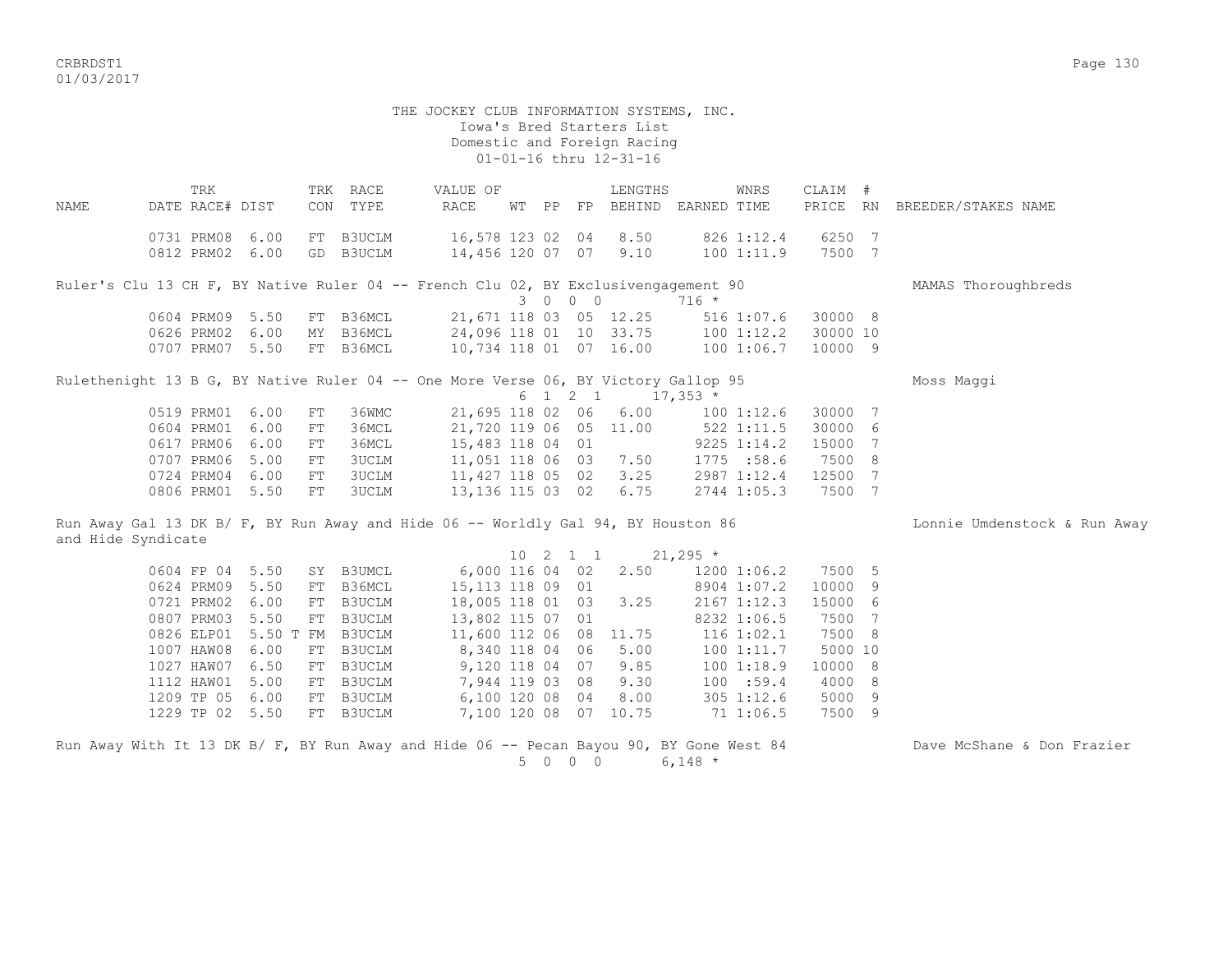CRBRDST1 Page 131 01/03/2017

 THE JOCKEY CLUB INFORMATION SYSTEMS, INC. Iowa's Bred Starters List Domestic and Foreign Racing 01-01-16 thru 12-31-16 TRK TRK RACE VALUE OF LENGTHS WNRS CLAIM # NAME DATE RACE# DIST CON TYPE RACE WT PP FP BEHIND EARNED TIME PRICE RN BREEDER/STAKES NAME 0602 PRM09 6.00 FT B36MSW 37,130 113 09 04 6.50 1838 1:12.1 11 0616 PRM09 6.00 FT B36MSW 37,154 118 03 04 4.60 1844 1:13.3 10 0703 PRM03 5.50 FT B36MSW 41,562 118 01 04 5.75 2086 1:05.8 7 0729 PRM09 6.00 FT B36MSW 41,446 118 10 07 11.25 100 1:13.4 10<br>0729 PRM09 6.00 FT B36MSW 41,446 118 10 07 11.25 100 1:13.4 10 0825 CBY01 7.50 T GD B3UMSW 28,000 118 04 09 19.25 280 1:34.8 10 Run Some Koppy's 13 DK B/ F, BY Rutledge Humor 05 -- Koppy Kat Miss 07, BY Lion Heart 01 Windsor Thoroughbreds & Melissa Wertz 5 0 2 0 9,678 \* 0616 PRM09 6.00 FT B36MSW 37,154 118 04 06 13.60 100 1:13.3 10<br>0626 PRM02 6.00 MY B36MCL 24,096 118 05 04 6.00 1190 1:12.2 30000 10 0626 PRM02 6.00 MY B36MCL 24,096 118 05 04 6.00 1190 1:12.2 30000 10 0714 PRM09 6.00 FT B36MCL 24,174 118 05 02 0.75 4816 1:12.7 30000 8 0729 PRM09 6.00 FT B36MSW 41,446 118 06 08 12.75 100 1:13.4 10 0807 PRM02 6.00 FT B36MCL 17,311 118 03 02 0.75 3472 1:12.6 15000 6 Rushin' Emerald 11 B M, BY Rushin' to Altar 99 -- Rubietta 98, BY Rubiano 87 Sullivan Vince 4 0 2 0 1,352 \* 0723 GF 08 5.25 FT B3UCLM 4,100 128 01 02 2.00 820 1:06.6 2500 8 0731 GF 05 5.25 FT 3UCLM 4,100 127 03 07 12.80 102 1:05.8 2000 8 0904 BKF03 5.00 FT 3UCLM 1,400 123 01 02 4.75 350 1:02.2 2500 4 0909 BKF03 6.00 FT B3UALW 1,600 126 01 04 22.05 80 1:15.2 4 Rushin Nell 12 DK B/ G, BY Rushin' to Altar 99 -- Yukon Nell 90, BY Yukon Eagle 75 Jerry L. Bish & Carmen L. Bish  $3 \t1 \t0 \t0 \t8.160 \t*$  0412 WRD04 6.00 FT 3UMSW 19,800 124 06 04 13.00 1178 1:11.3 7 0423 WRD06 5.50 FT 3UMCL 11,550 124 06 01 6882 1:04.9 15000 6 0626 PRM04 5.50 MY 3UCLM 17,889 120 03 09 26.50 100 1:04.9 15000 9 Rushin' Rubietta 10 B G, BY Rushin' to Altar 99 -- Rubietta 98, BY Rubiano 87 Sullivan Vince 14 1 1 5 36,047 \* 0110 TP 05 6.50 FT 4UCLM 9,900 121 04 01 5940 1:19.3 12500 7 0218 TP 07 6.50 FT 4UAOC 11,600 121 04 03 1.50 1090 1:17.5 25000 7 0311 TP 03 6.00 FT 4USOC 10,900 120 03 03 3.50 1090 1:10.3 5 0326 TP 01 6.00 FT 4UCLM 9,900 121 05 04 5.00 495 1:10.3 12500 6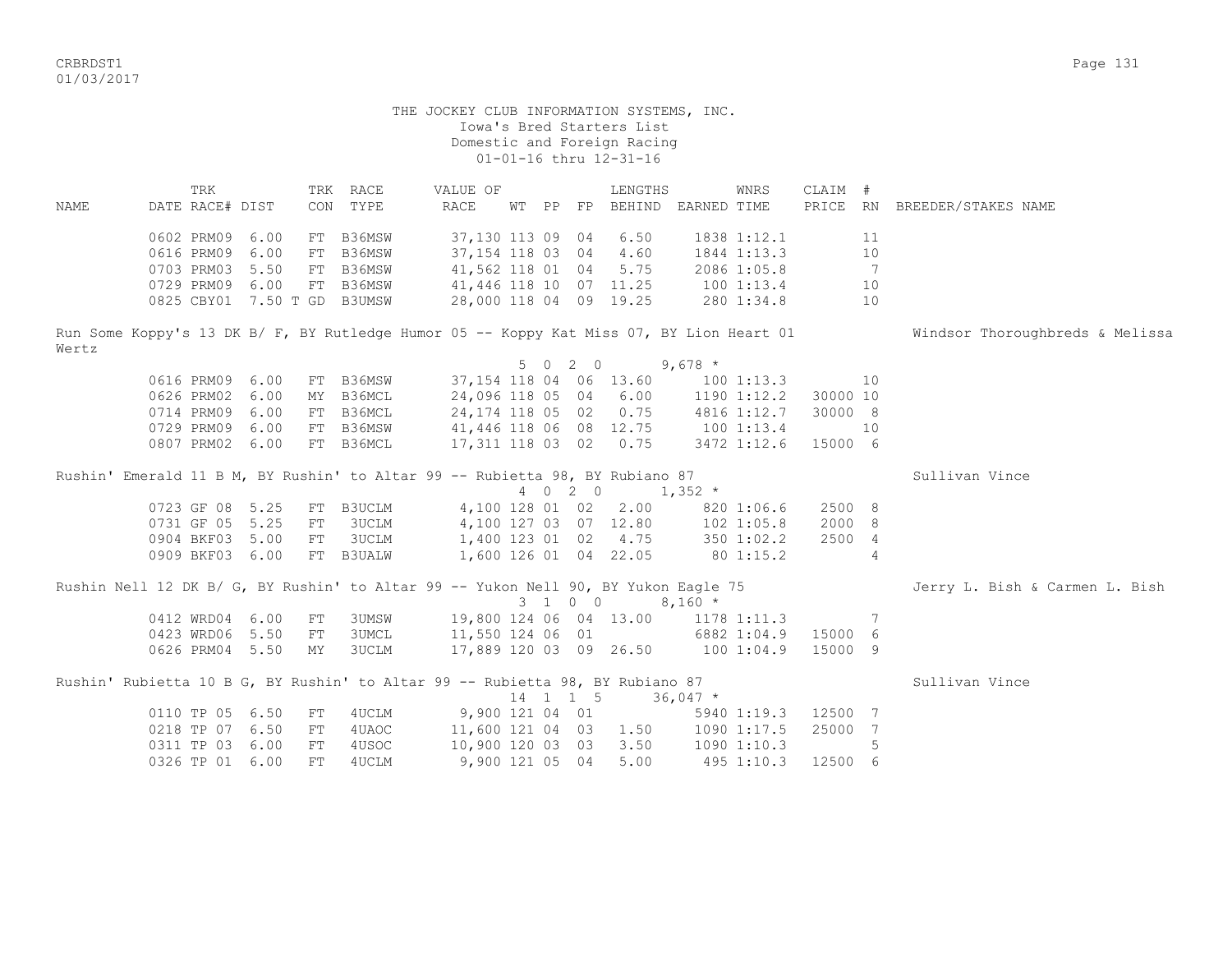CRBRDST1 Page 132 01/03/2017

|             | TRK             |      |            | TRK RACE     | VALUE OF                                                                                 |       |         | LENGTHS                               |             | WNRS              | CLAIM # |                  |                                                                                                                               |
|-------------|-----------------|------|------------|--------------|------------------------------------------------------------------------------------------|-------|---------|---------------------------------------|-------------|-------------------|---------|------------------|-------------------------------------------------------------------------------------------------------------------------------|
| <b>NAME</b> | DATE RACE# DIST |      | CON        | TYPE         | <b>RACE</b>                                                                              | WT PP |         | FP BEHIND                             | EARNED TIME |                   |         |                  | PRICE RN BREEDER/STAKES NAME                                                                                                  |
|             |                 |      |            |              |                                                                                          |       |         |                                       |             |                   |         |                  |                                                                                                                               |
|             | 0501 PRM07      | 6.00 | MY         | 3UALW        | 42,197 118 05 03                                                                         |       |         | 9.50                                  |             | 5070 1:11.0       |         | 7                |                                                                                                                               |
|             | 0521 PRM08      | 6.00 | ${\rm FT}$ | A3USTK       | 60,000 120 01 03                                                                         |       |         | 1.75                                  |             | 5850 1:10.4       |         | 9                | JOHN WAYNE S.                                                                                                                 |
|             | 0605 PRM06      | 6.00 | ${\rm FT}$ | 3UAOC        | 33,151 118 06 02 hd                                                                      |       |         |                                       |             | 8181 1:11.6       |         | 7                |                                                                                                                               |
|             | 0618 PRM08      | 8.50 | FT         | A3USTK       | 65,000 115 07 03                                                                         |       |         | 8.00                                  |             | 6450 1:45.4       |         | 7                | CYCLONES H.                                                                                                                   |
|             | 0708 PRM06      | 5.50 | ${\rm FT}$ | 3UALW        | 42,912 118 04 07                                                                         |       |         | 5.70                                  |             | 100 1:04.2        |         | 8                |                                                                                                                               |
|             | 0722 PRM08      | 6.00 | FT         | 3UAOC        | 42,218 118 08 05                                                                         |       |         | 4.60                                  |             | $906$ 1:10.3      | 12500 8 |                  |                                                                                                                               |
|             | 0813 PRM11      | 6.00 | FT         | 3USTK        | 85,000 120 06 08                                                                         |       |         | 12.25                                 |             | 500 1:10.5        |         | - 9              | DAN JOHNSON SPRINT S.                                                                                                         |
|             | 1008 DEL05      | 6.00 | GD         | 3UCLM        | 17,375 119 01 06                                                                         |       |         | 11.75                                 | 125 1:12.3  |                   | 12500 8 |                  |                                                                                                                               |
|             | 1105 PRX04      | 6.00 | FT         | 3UCLM        | 23,570 124 08 08 15.80                                                                   |       |         |                                       |             | $250$ 1:13.2      | 5000 10 |                  |                                                                                                                               |
|             | 1126 PEN06 8.00 |      | ${\rm FT}$ | 3UCLM        | 10,500 123 10 10 30.60                                                                   |       |         |                                       | $0\;1:42.8$ |                   | 4000 10 |                  |                                                                                                                               |
|             |                 |      |            |              | Rushin Tothe Front 14 B G, BY Rushin' to Altar 99 -- Cloud Counting 00, BY Will's Way 93 |       |         |                                       |             |                   |         |                  | McClintock Loretta Fern                                                                                                       |
|             |                 |      |            |              |                                                                                          |       |         | $5 \t 0 \t 2 \t 0 \t 13,282 \t \star$ |             |                   |         |                  |                                                                                                                               |
|             | 0610 PRM06 4.50 |      | FT         | 02MSW        |                                                                                          |       |         | 37, 154 118 01 10 15.35               |             | $100 \quad .53.8$ |         | 10               |                                                                                                                               |
|             | 0630 PRM04 5.00 |      | SY         | 02MSW        |                                                                                          |       |         | 30,000 118 03 05 11.60                | 897 :59.1   |                   |         | - 6              |                                                                                                                               |
|             | 0710 PRM01 5.50 |      | MY         | 02MCL        |                                                                                          |       |         | 24, 174 120 07 02 1.75 4816 1:06.3    |             |                   | 25000 8 |                  |                                                                                                                               |
|             | 0730 PRM01 5.50 |      | FT         | 02MCL        | 24,212 119 06 02 15.50                                                                   |       |         |                                       |             | 4844 1:05.7       | 30000 7 |                  |                                                                                                                               |
|             | 0813 PRM06 6.00 |      |            | FT A02STK    | 90,000 116 05 05 5.50                                                                    |       |         |                                       |             | 2625 1:12.0       |         |                  | 11 IOWA CRADLE S.                                                                                                             |
|             |                 |      |            |              | Ryrysweetie 14 DK B/ F, BY Hold Me Back 06 -- Native Meadow 98, BY Meadowlake 83         |       |         |                                       |             |                   |         |                  | Greseth Jeff                                                                                                                  |
|             |                 |      |            |              |                                                                                          |       | 4 0 2 1 |                                       | $21,540$ *  |                   |         |                  |                                                                                                                               |
|             | 0609 PRM04 4.50 |      |            | FT F02MSW    |                                                                                          |       |         | 37,227 118 06 02 2.00                 |             | 7450 :53.6        |         | - 7              |                                                                                                                               |
|             | 0625 PRM07 5.00 |      |            | FT F02MSW    | 41,446 118 10 02 0.75                                                                    |       |         |                                       |             | 8260 :59.5        |         | 10               |                                                                                                                               |
|             | 0715 PRM07 5.50 |      |            | FT F02MSW    | 41,407 119 08 03 10.25 4939 1:05.4                                                       |       |         |                                       |             |                   |         | 11               |                                                                                                                               |
|             | 0813 PRM02 6.00 |      |            | FT F02MSW    | 41,524 119 07 05 7.75                                                                    |       |         |                                       | 891 1:12.5  |                   |         | 8                |                                                                                                                               |
|             |                 |      |            |              |                                                                                          |       |         |                                       |             |                   |         |                  | St Albert Abbey 12 DK B/ G, BY Nobiz Like Shobiz 04 -- Miner's Tomb 07, BY Cryptoclearance 84 Elizabeth J. Valando & Claim To |
| Fame Stable |                 |      |            |              |                                                                                          |       |         |                                       |             |                   |         |                  |                                                                                                                               |
|             |                 |      |            |              |                                                                                          |       |         | 11 2 3 1                              | $47,196$ *  |                   |         |                  |                                                                                                                               |
|             | 0514 PRM06 8.32 |      | FT         | <b>3UWCL</b> |                                                                                          |       |         | 12,198 118 02 02 0.50 2889 1:44.0     |             |                   |         | 8                |                                                                                                                               |
|             | 0522 PRM08      | 8.00 | ${\rm FT}$ | <b>3UALW</b> | 37,824 120 07 01                                                                         |       |         |                                       |             | 22650 1:40.6      |         | 8                |                                                                                                                               |
|             | 0602 PRM06      | 8.00 | ${\rm FT}$ | 3UAOC        | 38,499 123 03 04 11.25                                                                   |       |         |                                       |             | 1925 1:38.2       |         |                  |                                                                                                                               |
|             | 0701 PRM07      | 8.00 | FT         | <b>3UALW</b> | 32, 136 123 07 06 15.25                                                                  |       |         |                                       | 100 1:38.0  |                   |         | $\boldsymbol{7}$ |                                                                                                                               |
|             | 0731 PRM07      | 8.50 | FT         | 3UAOC        | 34,955 120 06 03                                                                         |       |         | 8.00                                  |             | 5191 1:46.7       |         | 6                |                                                                                                                               |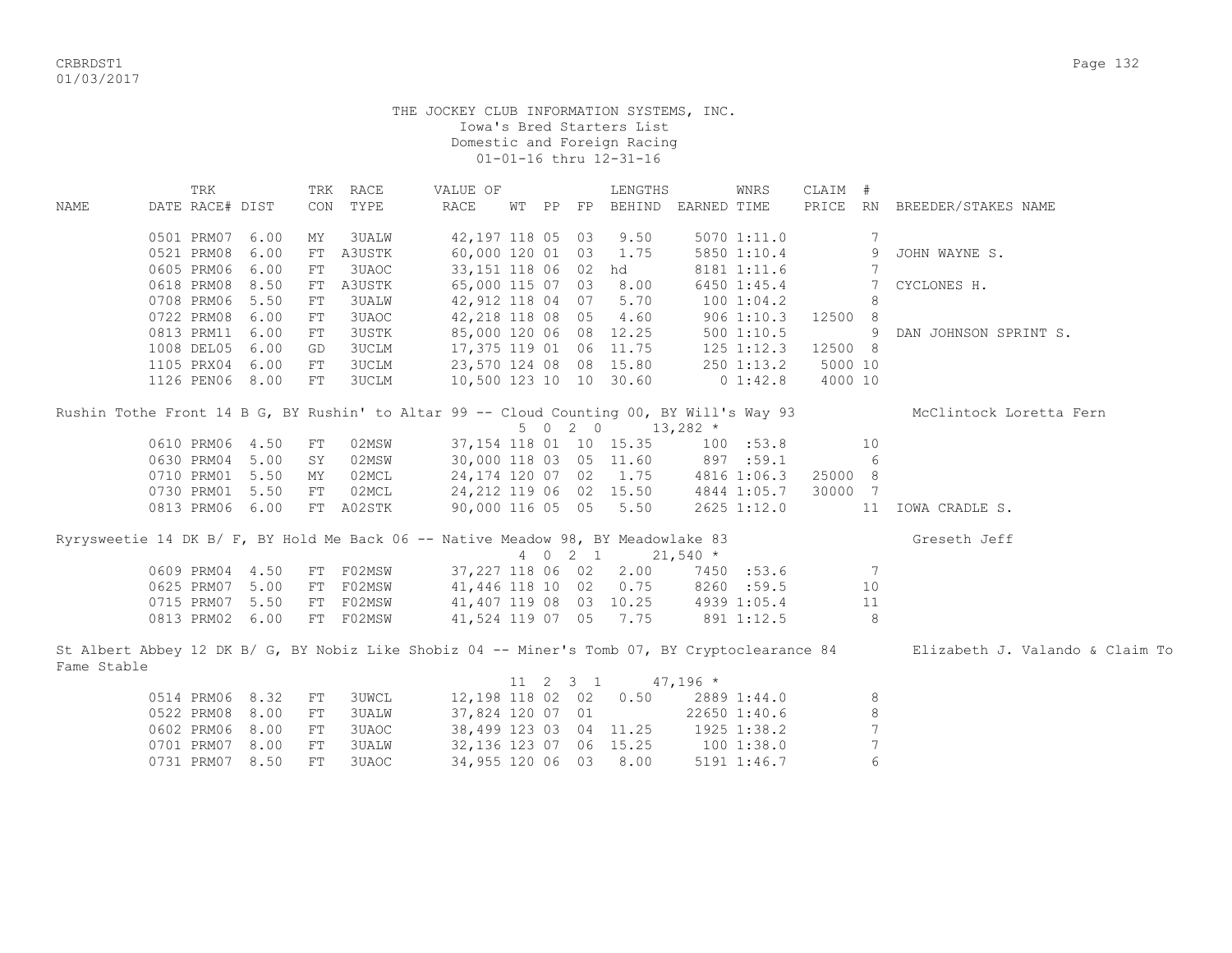CRBRDST1 Page 133 01/03/2017

Rogers

## THE JOCKEY CLUB INFORMATION SYSTEMS, INC. Iowa's Bred Starters List Domestic and Foreign Racing 01-01-16 thru 12-31-16

 TRK TRK RACE VALUE OF LENGTHS WNRS CLAIM # NAME DATE RACE# DIST CON TYPE RACE WT PP FP BEHIND EARNED TIME PRICE RN BREEDER/STAKES NAME 0813 PRM05 8.00 FT 3UCLM 23,086 120 01 02 1.00 4760 1:38.5 10000 4 0903 RP 08 8.50 T FM 3UCLM 15,950 119 01 02 1.50 3105 1:45.6 10000 10 0917 RP 03 8.00 MY 3USOC 18,568 120 02 04 2.70 1051 1:37.7 6 1005 RP 08 8.00 T FM 3UCLM 19,800 120 07 08 5.60 85 1:37.0 15000 9 1102 RP 07 8.00 T FM 3UCLM 15,950 120 10 08 14.00 85 1:35.6 10000 10 1125 RP 08 8.00 FT 3UCLM 9,350 123 09 01 5355 1:38.9 5000 10

Saint Greeley 12 CH G, BY Greeley's Conquest 04 -- Saint Chi 04, BY Silver Deputy 85 Rockin' River Ranch & Glenda Wishon

 10 1 0 1 5,178 \* 0505 PRM07 6.00 FT 3UALW 37,824 120 08 06 2.85 100 1:12.8 8 0519 PRM04 5.50 FT 3UWCL 13,883 118 05 06 6.75 100 1:05.7 12500 8 0530 PRM01 5.00 FT 3UCLM 11,000 118 06 04 6.75 545 :58.3 15000 6 0612 PRM01 5.00 FT 4UCLM 10,693 116 05 06 14.75 100 :57.2 7500 6 0701 PRM10 6.00 FT 3UCLM 15,074 120 08 08 27.50 100 1:10.2 7500 10<br>0717 PRM04 8.32 SY 3UCLM 13,916 121 02 07 19.50 100 1:44.2 5000 7 0717 PRM04 8.32 SY 3UCLM 13,916 121 02 07 19.50 100 1:44.2 5000 7 0731 PRM04 6.00 FT 3UCLM 12,382 121 05 04 8.25 540 1:12.1 7500 7 0812 CLS04 6.00 FT 3UCLM 4,600 123 02 01 2760 1:14.0 5000 7 0820 CLS04 6.00 FT 3UCLM 4,900 123 06 04 6.20 245 1:14.0 5000 8 0904 CLS06 6.00 FT 3UCLM 4,900 123 03 03 3.80 588 1:13.4 5000 6

|                           |    | Salute the Troops 11 DK B/ M, BY Elite Squadron 04 -- Dominant Desire 04, BY Exploit 96 |                      |  |         |                      |                                 |             |        |   | Schutz Pamela               |
|---------------------------|----|-----------------------------------------------------------------------------------------|----------------------|--|---------|----------------------|---------------------------------|-------------|--------|---|-----------------------------|
|                           |    |                                                                                         |                      |  | 6 2 2 1 |                      | $3,832$ *                       |             |        |   |                             |
| 0611 CPW03 5.50           |    | FT B3UMSW                                                                               | 2,400 124 05 02 5.25 |  |         |                      |                                 | 600 1:11.0  |        | 5 |                             |
| 0612 CPW02 5.50           | MY | 3UMSW                                                                                   |                      |  |         |                      | 2,500 119 05 02 2.25 625 1:14.1 |             |        |   |                             |
| 0625 CPW04 5.50           | FT | 3UMCL                                                                                   | 2,300 119 05 01      |  |         |                      |                                 | 1150 1:13.0 | 5000 5 |   |                             |
| 0717 FAR05 4.50           | FT | 3UCLM                                                                                   | 2,200 121 08 01      |  |         |                      |                                 | 1100 : 56.2 | 2500 8 |   |                             |
| 0723 FAR04 5.00           |    | FT B3UCLM                                                                               | 2,100 126 03 03 3.00 |  |         |                      |                                 | 252 1:01.2  | 2500 6 |   |                             |
| 0730 FAR04 5.50 FT B3UCLM |    |                                                                                         |                      |  |         | 2,100 126 06 05 6.75 | 105 1:07.1                      |             | 3200 7 |   |                             |
|                           |    |                                                                                         |                      |  |         |                      |                                 |             |        |   |                             |
|                           |    | Sandraux 12 CH M, BY Orientate 98 -- My Sand Dollar 99, BY Sandpit (BRZ) 89             |                      |  |         |                      |                                 |             |        |   | Daniel T. Rogers & David R. |

|                           |  |  |  |                      | $7 \t2 \t2 \t1 \t9.694 \t\t*$ |             |     |
|---------------------------|--|--|--|----------------------|-------------------------------|-------------|-----|
| 0228 FON03 4.00 FT B3UMSW |  |  |  | 6,200 123 03 03 4.00 |                               | 744:47.8    |     |
| 0401 FON05 6.00 FT B3UMSW |  |  |  | 6,200 123 02 02 4.25 |                               | 1240 1:15.0 | - 8 |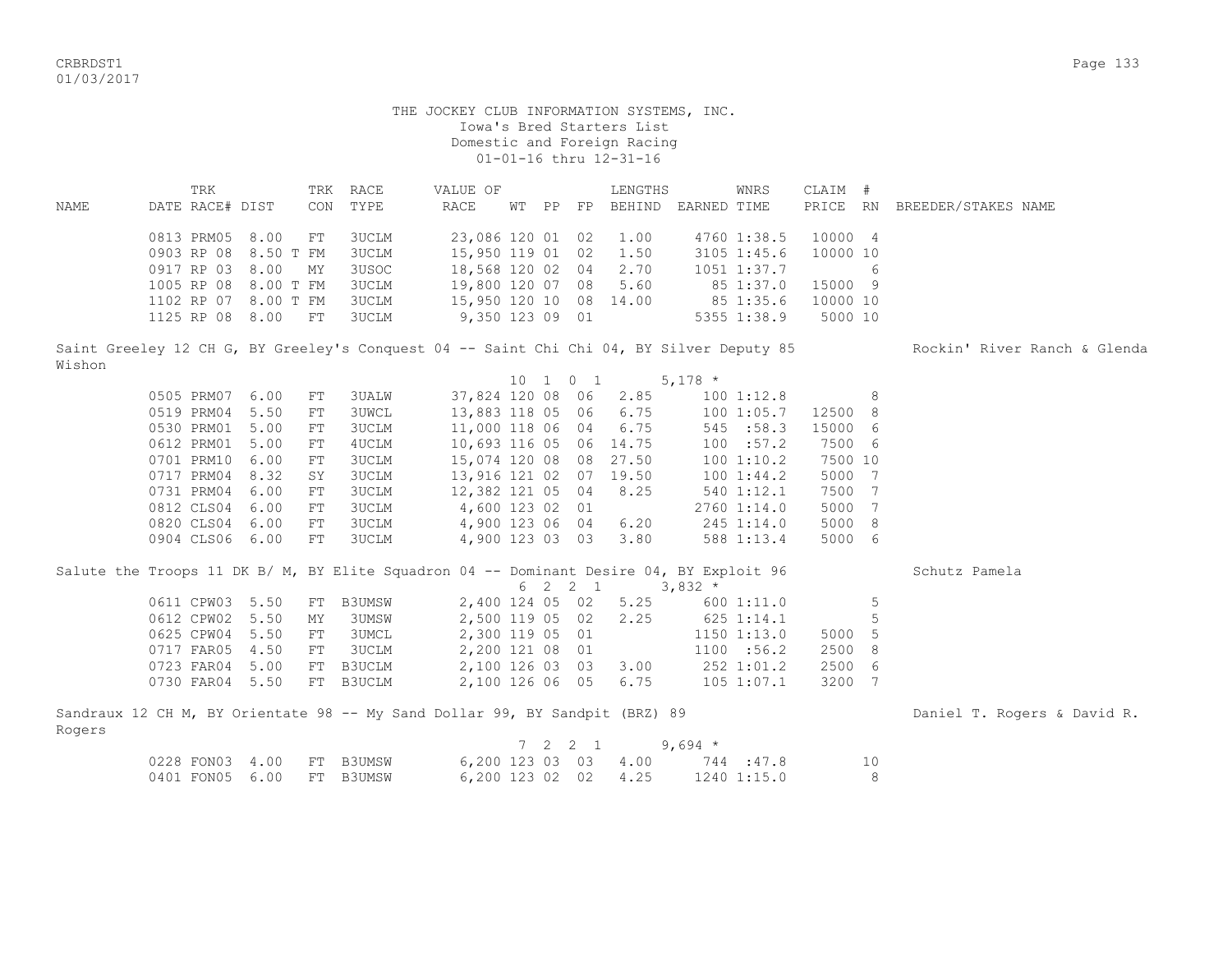01/03/2017

|      | TRK             | TRK RACE  | VALUE OF               |       |    | LENGTHS               |             | WNRS               | CLAIM #  |                     |  |
|------|-----------------|-----------|------------------------|-------|----|-----------------------|-------------|--------------------|----------|---------------------|--|
| NAME | DATE RACE# DIST | CON TYPE  | RACE                   | WT PP | FP | BEHIND                | EARNED TIME |                    | PRICE RN | BREEDER/STAKES NAME |  |
|      | 0416 FON04 6.00 | FT B3UMSW | 6,200 123 04 04 7.00   |       |    |                       |             | 310 1:14.4         |          |                     |  |
|      | 0429 FON05 6.00 | FT B3UMSW |                        |       |    | 6,200 123 07 02 12.50 |             | 1240 1:13.4        |          |                     |  |
|      | 0529 PRM03 5.50 | FT B36MCL | 21,074 123 04 06 15.25 |       |    |                       |             | 100 1:06.5 25000 7 |          |                     |  |
|      | 0807 CLS04 6.00 | FT B3UMSW | 5,700 123 06 01        |       |    |                       |             | 3420 1:15.2        |          |                     |  |
|      | 0814 CLS07 6.00 | FT B3UCLM | 4,400 123 07 01        |       |    |                       |             | 2640 1:15.2        | 5000 8   |                     |  |

Sand Script 10 B G, BY E Dubai 98 -- Bookaparty 93, BY Mari's Book 78 **Okoboji Racing Stables II** 

 13 2 1 1 23,304 \* 0123 OP 03 6.00 WF 4UWCL 21,000 117 04 11 23.60 70 1:11.3 5000 11 0207 OP 09 6.00 FT 3UCLM 21,000 118 12 11 16.75 60 1:11.7 7500 12<br>0311 OP 03 6.00 SY 3UCLM 22,500 119 04 05 10.00 675 1:12.2 7500 10 0311 OP 03 6.00 SY 3UCLM 22,500 119 04 05 10.00 675 1:12.2 7500 10 0325 OP 03 5.50 FT 3UCLM 23,500 118 04 05 4.50 705 1:05.9 7500 10 0411 WRD10 6.00 FT 3UCLM 10,285 124 02 11 18.05 80 1:12.6 7500 11 0428 PRM04 6.00 MY 3UCLM 11,458 117 06 03 8.75 1766 1:11.7 5000 6 0519 PRM04 5.50 FT 3UWCL 13,883 118 01 05 6.00 321 1:05.7 12500 8 0612 PRM05 5.00 FT 3UCLM 13,480 118 02 01 8829 :58.6 7500 6 0625 PRM09 5.50 FT 4UCLM 12,837 122 08 01 8439 1:05.0 4000 8 0723 PRM07 6.00 FT 3UCLM 11,241 123 02 04 0.45 776 1:11.0 7500 8 0811 PRM02 4.50 FT 3UCLM 13,732 123 04 07 12.80 100 :50.6 7500 8 0909 CBY06 5.50 FT 3UCLM 12,500 119 07 05 8.25 125 1:03.6 5000 7 1226 TUP02 4.50 FT 3UCLM 7,000 119 04 02 0.75 1358 :52.1 3000 8

|  |            |      |     |        | Sasha Babe 13 B F, BY Dazzling Falls 92 -- Thelma Rose 06, BY Rio Verde 92 |   |   |            |       |                 |         |   | Hansen Donald |
|--|------------|------|-----|--------|----------------------------------------------------------------------------|---|---|------------|-------|-----------------|---------|---|---------------|
|  |            |      |     |        |                                                                            | 8 | 0 | $0\quad 0$ |       | $1,272$ *       |         |   |               |
|  | 0624 PRM05 | 5.50 | FT  | B36MCL | 15,152 119 01 07 20.00                                                     |   |   |            |       | 1001:06.8       | 10000 8 |   |               |
|  | 0710 PRM03 | 6.00 | GD  | B36MCL | 11,382 118 06 05 21.25                                                     |   |   |            |       | 288 1:12.2      | 10000 9 |   |               |
|  | 0805 PRM06 | 6.00 | FT  | B36MCL | 11,254 118 03                                                              |   |   | 07         | 17.25 | 1001:13.2       | 10000   |   |               |
|  | 0814 CLS02 | 6.00 | FT  | B3UMCL | 4,000 123 06 05                                                            |   |   |            | 4.00  | 1201:16.0       | 10000 6 |   |               |
|  | 0827 CLS02 | 6.00 | FT. | B3UMCL | 3,400 123 04 04                                                            |   |   |            | 6.00  | 1701:15.4       | 5000 6  |   |               |
|  | 0905 CLS05 | 6.50 | FT. | B3UMCL | 3,400 123 04                                                               |   |   | 07         | 6.75  | $0\;1:22.8$     | 5000 8  |   |               |
|  | 1017 TUP04 | 8.00 | FT. | B3UMCL | 6,300 114 01                                                               |   |   | 04         | 18.50 | $309 \; 1:42.1$ | 5000    | 7 |               |
|  | 1108 TUP02 | 8.00 | FT  | B3UMCL | 6,300 114 06 05                                                            |   |   |            | 6.10  | $185$ $1:42.8$  | 5000    |   |               |

CRBRDST1 Page 134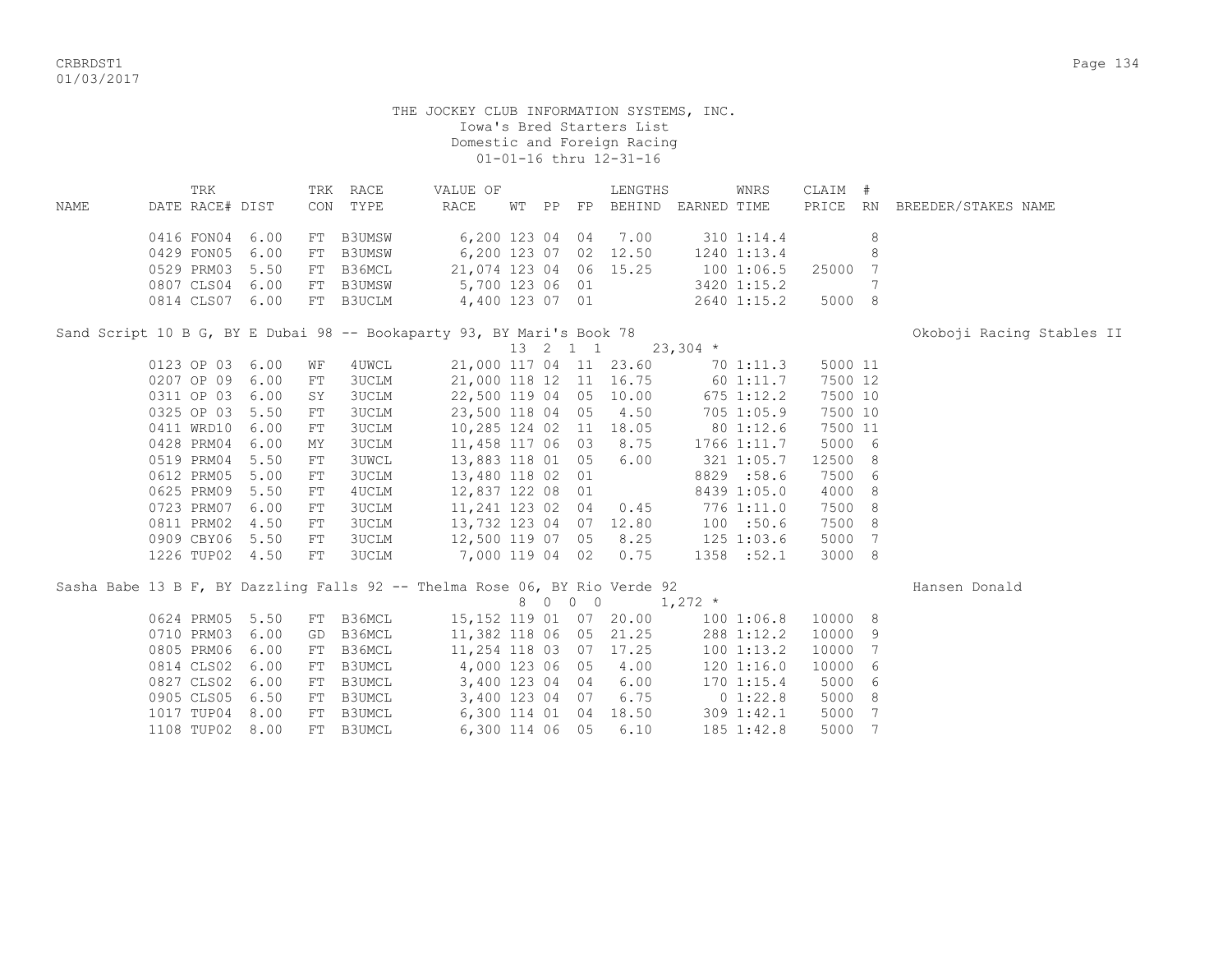CRBRDST1 Page 135 01/03/2017

| NAME | TRK<br>DATE RACE# DIST                                                             |      |    | TRK RACE<br>CON TYPE | VALUE OF<br>RACE       |  |                              | LENGTHS<br>WT PP FP BEHIND EARNED TIME |                | WNRS            | CLAIM # |    | PRICE RN BREEDER/STAKES NAME |
|------|------------------------------------------------------------------------------------|------|----|----------------------|------------------------|--|------------------------------|----------------------------------------|----------------|-----------------|---------|----|------------------------------|
|      |                                                                                    |      |    |                      |                        |  |                              |                                        |                |                 |         |    |                              |
|      | Saturday 12 CH G, BY Any Given Saturday 04 -- Just Jill 01, BY Semoran 93          |      |    |                      |                        |  |                              |                                        |                |                 |         |    | Hemba Brad                   |
|      |                                                                                    |      |    |                      |                        |  | 8 2 2 1                      |                                        | $38,292*$      |                 |         |    |                              |
|      | 0505 PRM07                                                                         | 6.00 | FT | 3UALW                | 37,824 118 03 03       |  |                              | 1.25                                   |                | 4530 1:12.8     |         | 8  |                              |
|      | 0512 PRM05                                                                         | 6.00 | FT | <b>3UWCL</b>         | 22,292 120 04 05       |  |                              | 2.80                                   |                | 531 1:12.9      | 30000 8 |    |                              |
|      | 0529 PRM02                                                                         | 6.00 | FT | 3UCLM                | 22,268 121 08 04       |  |                              | 2.35                                   |                | $1100$ $1:12.6$ | 30000 9 |    |                              |
|      | 0611 PRM04                                                                         | 8.50 | FT | 3UCLM                | 22,318 120 04 02       |  |                              | 4.50                                   |                | 4450 1:46.4     | 30000 7 |    |                              |
|      | 0707 PRM08                                                                         | 6.00 | FT | 3UCLM                | 24,868 120 08 02       |  |                              | 1.00                                   |                | 4956 1:11.4     | 30000 8 |    |                              |
|      | 0722 PRM07                                                                         | 6.00 | FT | 3UCLM                | 14,829 118 01 05 7.55  |  |                              |                                        |                | 381 1:10.7      | 30000 8 |    |                              |
|      | 0730 PRM09 8.50                                                                    |      | FT | 3UCLM                | 17,928 119 01 01       |  |                              |                                        |                | 10668 1:49.7    | 15000 8 |    |                              |
|      | 0812 PRM07 8.50                                                                    |      | FT | <b>3UCLM</b>         |                        |  |                              | 19,393 123 03 01                       |                | 11676 1:44.7    | 15000 6 |    |                              |
|      | Say a Hail Mary 11 B M, BY Run Away and Hide 06 -- Pulpinit 06, BY Pulpit 94       |      |    |                      |                        |  |                              |                                        |                |                 |         |    | Robson Thoroughbreds Joseph  |
|      |                                                                                    |      |    |                      |                        |  | 7 0 0 0                      |                                        | $1,545$ *      |                 |         |    |                              |
|      | 0103 LRL09 6.00                                                                    |      |    | FT B4UCLM            |                        |  |                              | 15,000 122 08 06 8.55                  |                | $300$ 1:12.7    | 5000 11 |    |                              |
|      | 0115 CT 03                                                                         | 4.50 | FT | B4UCLM               | 10,000 120 03 06       |  |                              | 5.50                                   | $198$ :53.3    |                 | 5000 7  |    |                              |
|      | 0210 MVR03                                                                         | 6.00 | FT | B3UCLM               | 8,700 124 04 04 15.00  |  |                              |                                        |                | 435 1:18.6      | 5000 8  |    |                              |
|      | 0302 CT 05                                                                         | 6.50 | FT | B4UCLM               | 10,000 118 07 04 2.50  |  |                              |                                        |                | 480 1:22.4      | 4500 10 |    |                              |
|      | 0318 LRL09                                                                         | 6.00 | FT | B4UCLM               | 15,000 116 05 07 12.50 |  |                              |                                        |                | $0\;1:13.9$     | 4500 11 |    |                              |
|      | 0416 LRL03                                                                         | 8.00 |    | FT B3UCLM            |                        |  |                              | 17,565 116 06 10 21.85 0 1:42.7        |                |                 | 4500 10 |    |                              |
|      | 0509 MNR04 5.00                                                                    |      |    | FT B3UCLM            | 6,402 120 07 05 7.25   |  |                              |                                        | $132$ $1:02.2$ |                 | 5000 7  |    |                              |
|      | Saygoodnight Mabel 14 B F, BY Mr. Nightlinger 04 -- Aunt Mabel 06, BY Flatter 99   |      |    |                      |                        |  |                              |                                        |                |                 |         |    | Paul Pearson                 |
|      |                                                                                    |      |    |                      |                        |  | 4 0 0 0                      |                                        | $925 *$        |                 |         |    |                              |
|      | 0625 PRM07 5.00                                                                    |      |    | FT F02MSW            |                        |  |                              | 41,446 119 09 07 15.75                 | 100 : 59.5     |                 |         | 10 |                              |
|      | 0715 PRM07                                                                         | 5.50 |    | FT F02MSW            |                        |  |                              | 41,407 122 07 11 53.75                 | 100 1:05.4     |                 |         | 11 |                              |
|      | 0731 PRM06 5.50                                                                    |      |    | FT F02MCL            |                        |  |                              | 26,927 119 02 06 20.25                 | 0 1:07.1       |                 | 50000 6 |    |                              |
|      | 0827 CBY01 4.50                                                                    |      |    | FT F02MCL            |                        |  |                              | 14,500 120 01 04 4.35                  |                | 725 : 53.2      | 20000 8 |    |                              |
|      | Scat 'n Go 10 CH G, BY King of Scat 96 -- Crafty Woman 02, BY Crafty Prospector 79 |      |    |                      |                        |  |                              |                                        |                |                 |         |    | Gary E Lucas & Joan M Lucas  |
|      |                                                                                    |      |    |                      |                        |  | $11 \quad 1 \quad 1 \quad 1$ |                                        | $14,267$ *     |                 |         |    |                              |
|      | 0121 CT 07 4.50                                                                    |      | FT | 4UALW                |                        |  |                              | 24,500 118 07 08 12.30                 |                | 100 : 50.6      |         | 10 |                              |
|      | 0311 CT 07 4.50                                                                    |      | FT | 4UAOC                |                        |  |                              | 24,500 118 03 05 8.75                  |                | 732 :51.5       | 12500 8 |    |                              |
|      | 0324 CT 01 4.50                                                                    |      | FT | 4UCLM                | 10,000 120 01 01       |  |                              |                                        |                | 6200 : 52.2     | 5000 6  |    |                              |
|      |                                                                                    |      |    |                      |                        |  |                              |                                        |                |                 |         |    |                              |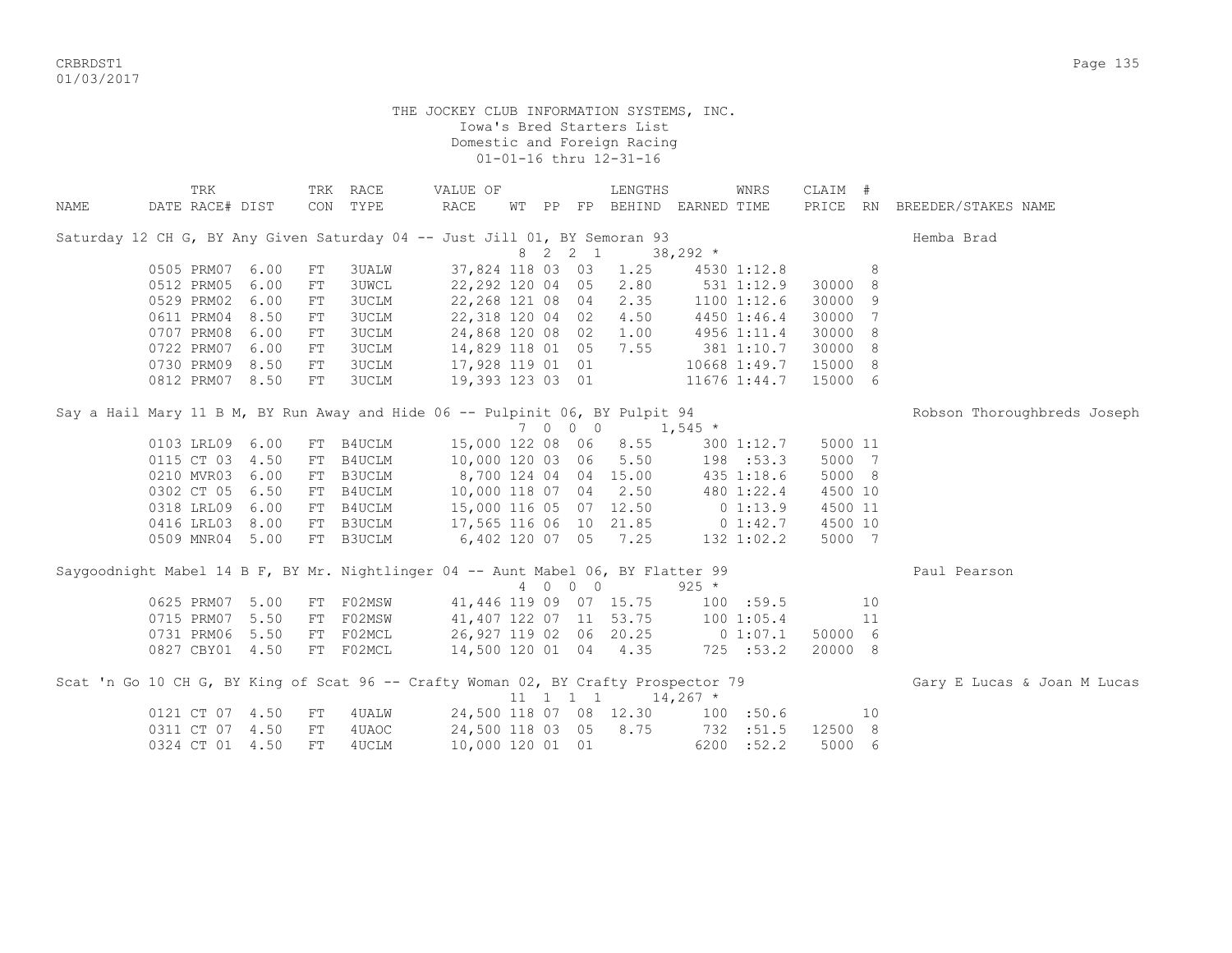CRBRDST1 Page 136 01/03/2017

## THE JOCKEY CLUB INFORMATION SYSTEMS, INC. Iowa's Bred Starters List Domestic and Foreign Racing 01-01-16 thru 12-31-16

TRK TRK RACE VALUE OF THE LENGTHS WINRS CLAIM # NAME DATE RACE# DIST CON TYPE RACE WT PP FP BEHIND EARNED TIME PRICE RN BREEDER/STAKES NAME 0428 PRM02 6.00 GD 3UCLM 18,574 118 07 08 19.30 100 1:11.8 7500 8 0530 PRM04 5.50 FT 3UCLM 16,080 120 03 04 5.75 794 1:04.9 6250 8 0624 CBY07 5.50 FT 3UWCL 10,000 123 03 04 8.50 600 1:04.7 4000 6 0708 PRM02 6.00 FT 3UCLM 15,090 118 03 03 4.50 1814 1:11.7 5000 6 0715 PRM01 5.50 FT 3UCLM 15,229 123 06 02 6.25 3052 1:04.3 5000 6 0805 PRM07 5.50 FT 3UCLM 11,000 120 06 07 13.80 100 1:04.8 7500 7 0811 PRM02 4.50 FT 3UCLM 13,732 117 01 05 8.55 351 :50.6 7500 8 0905 CWF03 5.50 FT 3UALW 5,300 126 04 04 23.75 424 1:06.2 5 Scenic Edge 13 B F, BY Added Edge 00 -- Scenic Won 97, BY Air Forbes Won 79 Kirby Robert D.<br>  $3 \quad 1 \quad 1 \quad 0 \qquad 10.922 \quad *$  $10,922$  \* 0611 PRM09 5.50 FT B36MCL 12,377 118 04 06 6.00 100 1:08.0 7500 7 0714 PRM07 5.00 FT B36MCL 13,479 118 03 02 4.00 2842 1:00.1 10000 7 0728 PRM09 5.00 FT B36MCL 13,686 118 07 01 7980 1:01.6 10000 10 Scherer Magic 10 DK B/ G, BY Doneraile Court 96 -- She's a Nasty One 04, BY Touch Gold 94 Robson Joe  $6 \t0 \t0 \t0 \t\t 6.254$  \* 0521 PRM08 6.00 FT A3USTK 60,000 120 06 09 10.35 500 1:10.4 9 JOHN WAYNE S. 0626 PRM08 6.00 MY 3UAOC 31,000 118 04 07 8.75 100 1:10.0 7 0708 PRM06 5.50 FT 3UALW 42,912 118 05 04 1.10 2149 1:04.2 8 0813 PRM11 6.00 FT 3USTK 85,000 118 09 05 4.25 2505 1:10.5 9 DAN JOHNSON SPRINT S. 0911 ZIA08 6.00 FT 3USTK 50,000 117 03 06 5.00 1000 1:08.6 7 PREMIER CUP H. 0927 ZIA06 5.50 FT 3UAOC 27,440 123 04 06 7.25 0 1:02.8 6 Score Baby Score 07 GR/RO G, BY Even the Score 98 -- Someday Maybebaby 98, BY Fort Chaffee 90 Hoopes F. Robert  $4 \t 0 \t 0 \t 0 \t 300 \t \star$  0307 MVR08 8.32 FT 3UCLM 7,500 126 10 10 26.75 75 1:49.1 4000 10 0321 MVR02 8.00 FT 3UCLM 7,500 126 01 09 23.50 75 1:45.6 4000 10 0404 MVR05 8.32 MY 3UCLM 7,500 125 09 07 26.25 75 1:45.7 4000 10 0418 MVR06 8.00 FT 3UCLM 7,500 125 02 08 18.25 75 1:44.1 4000 9 Scrutinizer 13 DK B/ G, BY Native Ruler 04 -- Sharlilly 01, BY Sharkey 87 Dream Samm LLC 8 2 2 0 86,135 \*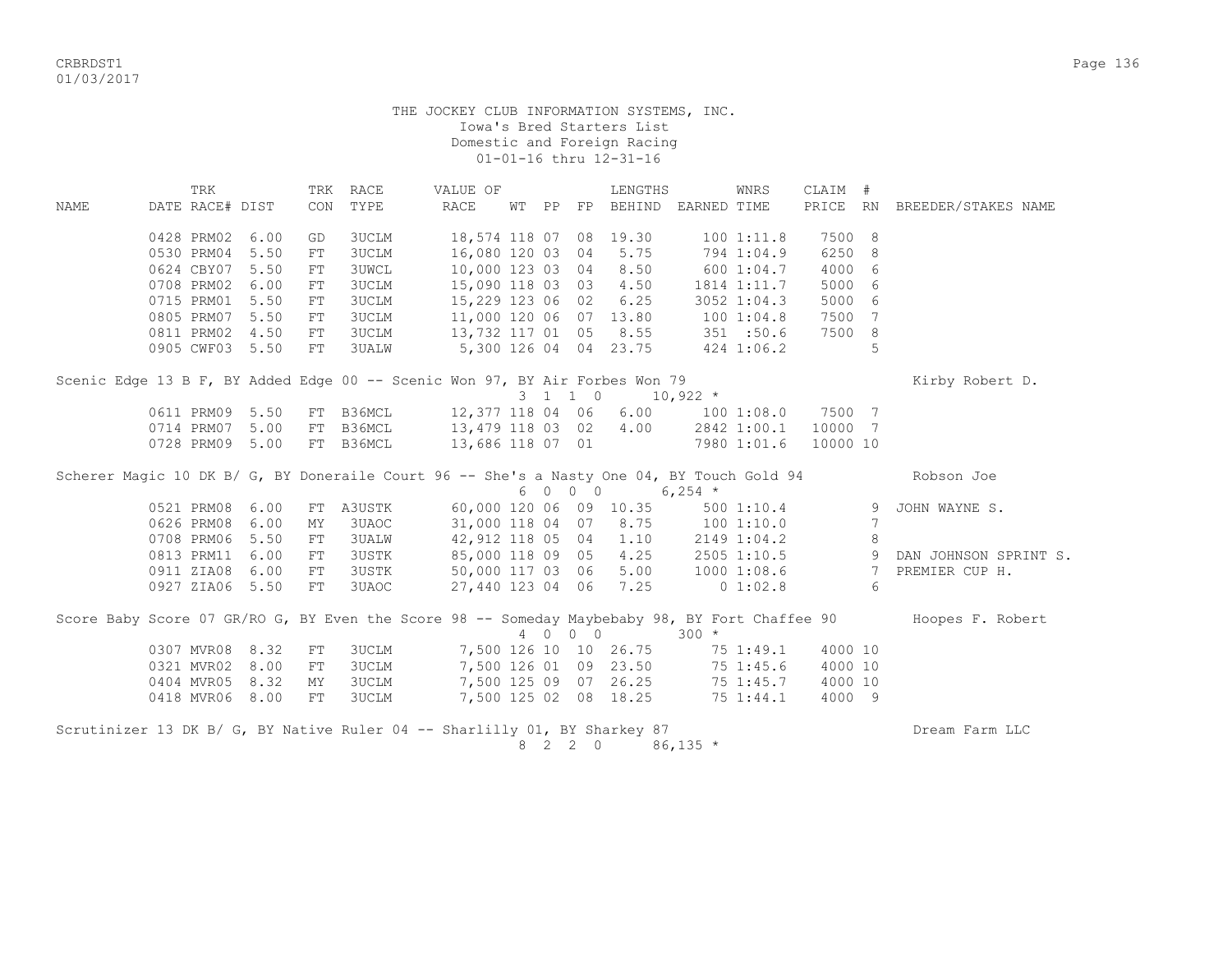CRBRDST1 Page 137 01/03/2017

## THE JOCKEY CLUB INFORMATION SYSTEMS, INC. Iowa's Bred Starters List Domestic and Foreign Racing 01-01-16 thru 12-31-16

TRK TRK RACE WALUE OF TRENGTHS WINRS CLAIM # NAME DATE RACE# DIST CON TYPE RACE WT PP FP BEHIND EARNED TIME PRICE RN BREEDER/STAKES NAME 0515 PRM03 6.00 FT 36MSW 37,202 118 03 01 22275 1:12.0 8 0604 PRM08 6.00 FT A03STK 63,000 119 02 02 3.75 12500 1:12.1 7 GRAY'S LAKE S. 0630 PRM06 6.00 SY 3UALW 42,140 118 04 4.10 2100 1:11.0 10<br>0716 PRM08 8.32 FT 03STK 85,009 118 03 02 11.00 16965 1:42.6 9 IOWA STALLION S. 0716 PRM08 8.32 FT 03STK 85,009 118 03 02 11.00 16965 1:42.6 0728 PRM08 8.32 FT A03STK 45,000 116 05 01 27000 1:45.0 6 IOWA REGISTERED AND FOALED THREE YEAR OLD COLT AND GELDING 0813 PRM10 8.50 FT A03STK 103,000 122 06 04 11.75 5125 1:44.3 7 IOWA BREEDERS' DERBY 0922 RP 07 8.00 T FM 3UALW 39,295 115 05 07 7.85 85 1:34.5 10 1012 RP 08 7.50 T FM 3UALW 38,297 120 01 08 7.20 85 1:29.4 10 Sea Shi Sharkey 09 B M, BY Sharkey 87 -- Etoile Blues 98, BY Cure the Blues 78 Carroll E. Konecne & Terri A. Main 2 0 0 0 0 \* 0320 FON09 6.00 FT B3UCLM 4,500 123 02 09 7.00 0 1:14.8 5000 10 0403 FON03 6.00 FT B3UCLM 4,500 123 04 07 7.35 0 1:14.6 5000 9 Seely Rose 11 CH M, BY Corinthian 03 -- Unbridled Contessa 01, BY Unbridled's Song 93 DeBruycker Lloyd 5 0 0 0 0 \* 0108 KAR54 2000m FT 4UALW 125,000 126 14 15 7.35 0 2:03.7 17 0130 KAR27 1400m FT 3UCL3 85,000 137 13 08 7.35 0 1:24.8 18 0213 KAR61 1400m FT 4UALW 100,000 121 15 13 7.35 0 1:24.7 18 0226 KAR96 1600m FZ 3UALW 100,000 137 01 14 7.35 0 1:37.4 14 1104 KAR92 1400m FT B3UALW 100,000 0 08 09 26.80 0 1:25.2 10 Seiun Charm 14 B F, BY Dominus 08 -- Sea Bloom 00, BY Sea Hero 90  $\hbox{B}$  1  $\hbox{C}$  24,068 \*  $2 0 0 1$  1106 TOK04 1300m ST 02MSW 13,400,000 119 04 03 1.75 17460 1:19.6 16 1204 NAK03 1200mT FM 02MSW 9,550,000 117 15 04 1.25 6608 1:09.6 16 Shamrock Edge 09 CH G, BY Added Edge 00 -- Irish Review 91, BY Sir Harry Lewis 84 Schrader Dennis E. 9 2 3 1 26,559 \* 0409 LS 07 5.50 GD 3UCLM 8,500 123 06 01 4740 1:05.5 5000 11 0428 PRM02 6.00 GD 3UCLM 18,574 118 04 02 0.75 3675 1:11.8 7500 8 0506 PRM08 6.00 FT 3UWCL 17,298 118 01 02 5.00 3400 1:10.5 7500 9 0530 PRM04 5.50 FT 3UCLM 16,080 123 04 01 9525 1:04.9 6250 8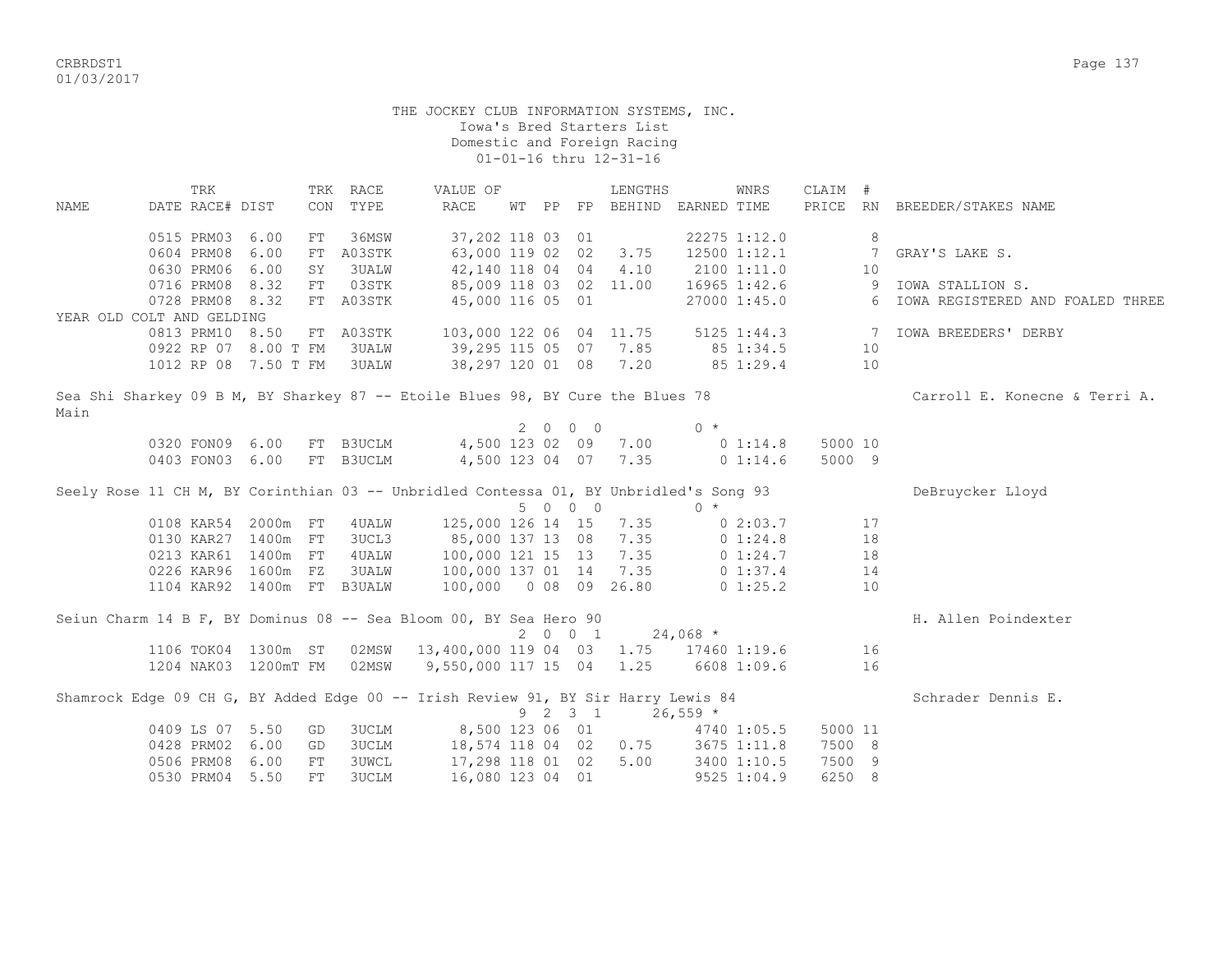CRBRDST1 Page 138 01/03/2017

 THE JOCKEY CLUB INFORMATION SYSTEMS, INC. Iowa's Bred Starters List Domestic and Foreign Racing 01-01-16 thru 12-31-16 TRK TRK RACE VALUE OF TENGTHS WINRS CLAIM # NAME DATE RACE# DIST CON TYPE RACE WT PP FP BEHIND EARNED TIME PRICE RN BREEDER/STAKES NAME 0617 PRM05 6.00 FT 3UWCL 13,860 123 06 03 4.00 1976 1:11.0 10000 8 0708 PRM02 6.00 FT 3UCLM 15,090 123 01 05 9.25 324 1:11.7 5000 6 0811 PRM02 4.50 FT 3UCLM 13,732 120 07 04 6.30 819 :50.6 7500 8 1216 DED10 6.50 FT 3UCLM 12,720 123 10 02 1.00 2100 1:21.4 4000 10 1223 DED02 5.00 FT 3UCLM 14,180 120 05 07 9.50 0 :58.4 5000 8 She B Flyin 13 B F, BY Magna Graduate 02 -- Let Her Fly 07, BY Fusaichi Pegasus 97 Melissa Rae Wertz & Thomas Aguilera 10 0 0 0 1,942 \* 0514 PRM05 5.00 FT 36MCL 18,589 117 07 06 13.85 100 1:01.1 20000 7<br>0529 PRM03 5.50 FT B36MCL 21,074 118 02 07 16.50 100 1:06.5 25000 7 0529 PRM03 5.50 FT B36MCL 21,074 118 02 07 16.50 100 1:06.5 25000 7 0615 PRM01 8.00 FT 36MCL 15,507 114 02 04 13.35 775 1:43.4 15000 6 0630 PRM10 8.00 GD B36MCL 13,686 118 10 10 32.75 100 1:42.6 7500 10 0717 PRM06 8.00 SY B36MCL 13,143 118 01 07 39.25 100 1:43.0 10000 8 0728 PRM05 5.50 FT B36MCL 13,611 118 08 08 21.00 100 1:07.7 12500 9 0806 FP 05 5.50 FT B3UMCL 5,200 116 04 05 11.25 151 1:08.6 4000 6 0820 FP 05 5.50 FT B3UMCL 6,200 120 02 04 8.25 348 1:09.6 4000 7 0830 FP 05 6.00 SY B3UMCL 6,200 120 05 05 8.75 68 1:16.8 4000 8 1022 HAW09 5.50 FT B3UMCL 8,144 121 04 08 20.50 100 1:05.8 7500 10 She Is Fierce 13 B F, BY Pioneerof the Nile 06 -- Copperfield 93, BY Tricky Creek 86 Ashby Thoroughbreds 4 0 0 0 1,060 \* 0520 AP 04 8.00 T GD B3UMSW 32,000 119 05 05 5.80 960 1:40.7 7 0617 AP 06 8.00 T FM B3UMSW 32,000 120 03 07 7.55 0 1:39.0 10 0707 PRM04 8.32 FT B36MSW 41,462 118 07 07 23.50 0 1:46.3 7 0811 PRM03 8.50 FT B36MSW 41,601 118 03 06 32.75 100 1:45.6 6 Shesaliljokester 14 CH F, BY Old Fashioned 06 -- Tak a Joke 06, BY Mutakddim 91 River Ridge Ranch 1 0 0 0 100 \* 0715 PRM07 5.50 FT F02MSW 41,407 121 05 06 18.75 100 1:05.4 11 She Starts Theball 12 CH M, BY Entourage 04 -- Powderet 00, BY H. J. Baker 92 Nielsen Charles D. 8 2 1 1 21,334 \* 0514 PRM09 6.00 FT B36MSW 37,138 123 07 04 12.00 1850 1:13.6 9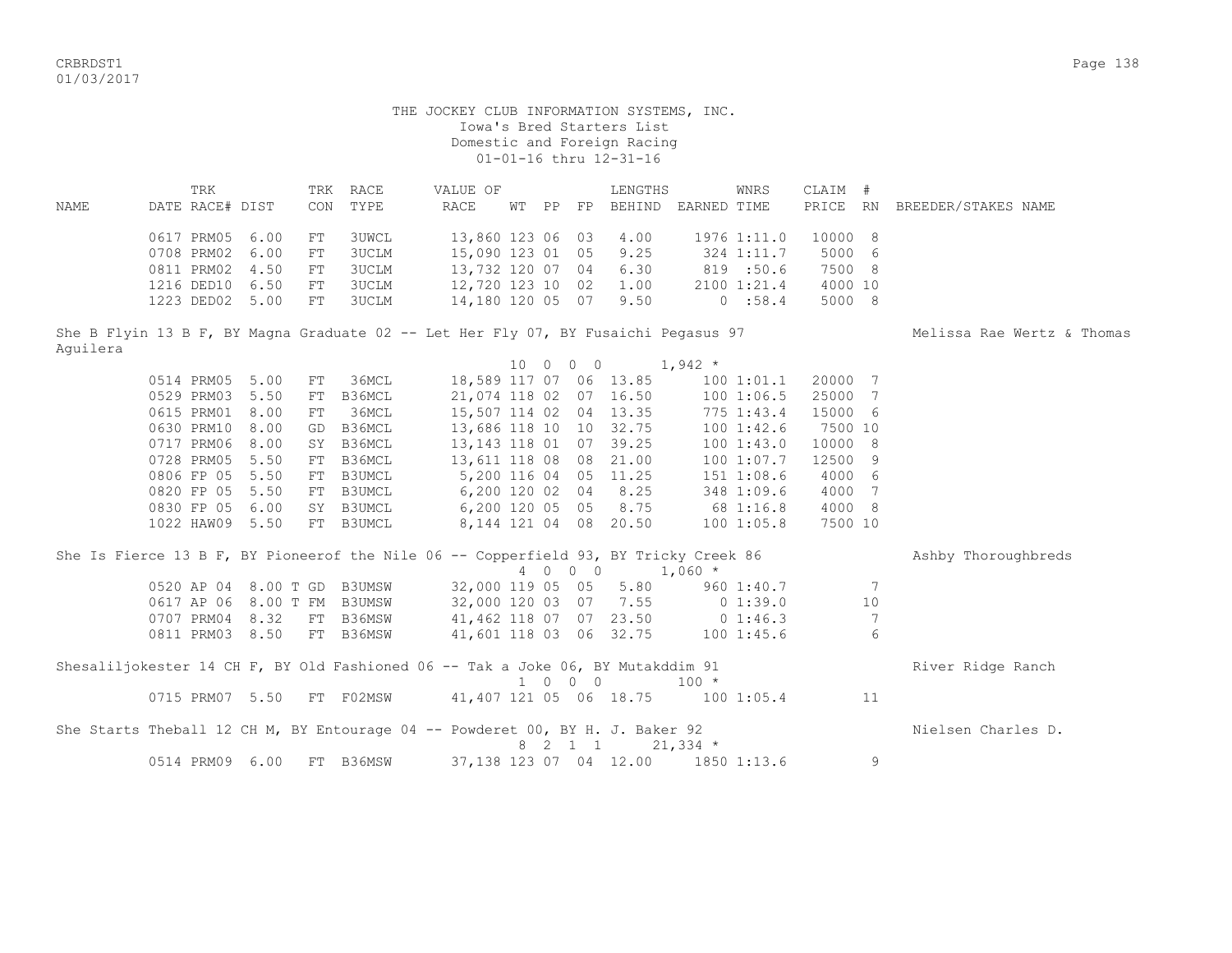CRBRDST1 Page 139 01/03/2017

 THE JOCKEY CLUB INFORMATION SYSTEMS, INC. Iowa's Bred Starters List Domestic and Foreign Racing 01-01-16 thru 12-31-16 TRK TRK RACE VALUE OF LENGTHS WNRS CLAIM # NAME DATE RACE# DIST CON TYPE RACE WT PP FP BEHIND EARNED TIME PRICE RN BREEDER/STAKES NAME 0604 PRM09 5.50 FT B36MCL 21,671 123 04 01 12900 1:07.6 30000 8 0702 PRM03 6.00 FT B3UALW 42,287 123 03 08 18.75 100 1:10.6 9 0714 PRM04 8.50 FT B3UCLM 14,069 123 05 04 17.50 747 1:47.2 7500 7 0807 PRM06 5.50 FT B3UCLM 13,049 119 02 05 9.30 297 1:06.3 7500 6 0814 CLS04 6.00 FT B3UCLM 4,400 123 07 02 4.75 880 1:14.4 5000 7 0826 CLS07 8.32 FT B3UALW 6,300 123 05 01 3780 1:46.4 7 0902 CLS04 6.50 FT B3UALW 6,500 123 04 03 9.75 780 1:21.0 6 Shine Bright 14 CH G, BY Gemologist 09 -- Shimmering Tale 04, BY Wild Again 80 Clifton Farm, LLC  $2 \t 0 \t 0 \t 0 \t 800 \t \star$ <br>40,000 122 09 06 23.75 800 1016 LRL09 8.50 T FM 02MSW 40,000 122 09 06 23.75 800 1:43.5 11 1113 LRL04 8.00 T FM 02MSW 40,000 122 06 09 14.10 0 1:36.3 10 Shock Hazard 11 B G, BY Dunkirk 06 -- Treetop Shock 06, BY Forestry 96 Burden Creek Farm & Clifton Farm LLC  $6 \quad 1 \quad 0 \quad 1 \quad 40,103 \atop$  0501 PRM07 6.00 MY 3UALW 42,197 120 07 04 14.10 2113 1:11.0 7 0521 PRM08 6.00 FT A3USTK 60,000 120 09 04 4.00 2925 1:10.4 9 JOHN WAYNE S. 0615 PRM08 6.00 FT 3UAOC 33,163 118 05 05 13.00 927 1:10.1 6 0708 PRM06 5.50 FT 3UALW 42,912 118 02 01 25788 1:04.2 8<br>0813 PRM11 6.00 FT 3USTK 85,000 118 04 03 3.00 8350 1:10.5 9 DAN JOHNSON SPRINT S. 0813 PRM11 6.00 FT 3USTK 0911 ZIA08 6.00 FT 3USTK 50,000 121 07 07 14.75 0 1:08.6 7 PREMIER CUP H. Show Me Quick 11 DK B/ M, BY Nobiz Like Shobiz 04 -- Salty Attraction 02, BY Golden Gear 91 Robert D. Kirby & Elizabeth Valando  $7 \t0 \t0 \t0 \t1,322 \t\t*$  0526 PRM09 6.00 SY B3UCLM 16,056 115 08 06 13.50 100 1:12.8 15000 9 0615 PRM03 6.00 FT B3UCLM 14,031 118 02 04 13.00 702 1:13.0 10000 6 0701 PRM03 6.00 FT B3UCLM 17,889 117 03 08 18.25 100 1:11.7 12500 9 0723 PRM05 5.00 FT B3UCLM 14,244 120 03 FF DNF 100 :59.0 7500 6 0804 PRM09 6.00 SY B3UCLM 14,053 118 05 06 7.25 100 1:13.7 7500 9 0814 CLS07 6.00 FT B3UCLM 4,400 123 03 04 3.55 220 1:15.2 5000 8 0821 CLS07 6.50 FT B3UCLM 4,400 123 03 07 9.05 0 1:21.6 5000 10 Silver Gazelle 11 CH G, BY Silver Poet 04 -- Miss Gazelle 01, BY Forest Gazelle 91 Judge Terry W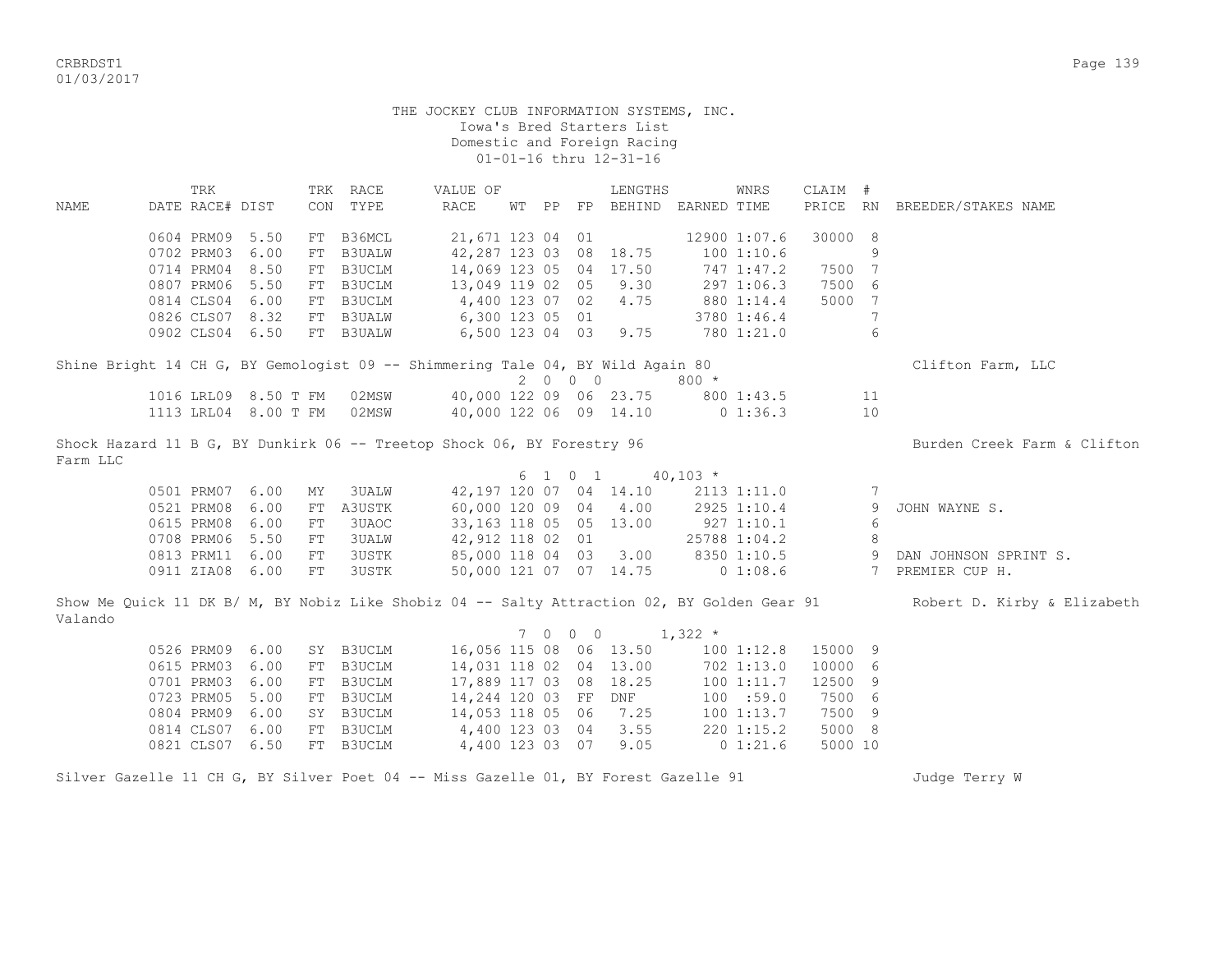crbs and the control of the control of the control of the control of the control of the control of the control of the control of the control of the control of the control of the control of the control of the control of the 01/03/2017

 Iowa's Bred Starters List Domestic and Foreign Racing 01-01-16 thru 12-31-16 TRK TRK RACE WALUE OF TENGTHS WNRS CLAIM # NAME DATE RACE# DIST CON TYPE RACE WT PP FP BEHIND EARNED TIME PRICE RN BREEDER/STAKES NAME  $2 \t1 \t0 \t0 \t8.550 \t*$ 0127 DED02 5.00 FT 4UCLM 13,500 123 01 01 8100 1:00.0 5000 9 0219 DED06 5.00 FT 4UCLM 18,300 123 02 05 9.75 450 :58.7 5000 7 Silver Plume 14 CH F, BY Silver Poet 04 -- Appealing Bride 02, BY Unbridled's Song 93 DeBruycker Lloyd  $2 \t0 \t0 \t0$   $200 \t\times$ 0625 PRM07 5.00 FT F02MSW 41,446 118 01 10 18.85 100 :59.5 10 0715 PRM07 5.50 FT F02MSW 41,407 119 11 10 44.50 100 1:05.4 11 Silvertariat 11 CH M, BY Silver Poet 04 -- Secraten 03, BY Secreniner 96 Luke Gary Luke Gary L 3 0 0 0 171 \* 0416 FON04 6.00 FT B3UMSW 6,200 123 05 08 42.25 0 1:14.4 8 0821 CLS05 6.00 FT B3UMSW 5,700 123 07 09 33.55 0 1:15.8 9 0904 CLS05 6.00 FT B3UMSW 5,957 118 04 05 22.25 171 1:16.6 7 Skippy's Strike 14 B G, BY Added Edge 00 -- Oh Lovely 05, BY Victory Gallop 95 Greve Jerry Thomas 2 0 0 0 200 \* 0710 PRM01 5.50 MY 02MCL 24,174 120 06 06 18.25 100 1:06.3 25000 8 0730 PRM01 5.50 FT 02MCL 24,212 115 05 06 21.85 100 1:05.7 25000 7 Sky o' Blue 13 GR/RO F, BY Henny Hughes 03 -- Blue Sky Vow 05, BY Broken Vow 97 Poindexter T'Breds Allen 10 2 2 2 81,012 \* 0409 OP 08 6.00 FT F03AOC 79,000 117 01 08 12.00 316 1:11.0 10 0514 PRM08 6.00 FT B3UALW 33,882 117 03 03 5.25 4892 1:12.0 8 0603 PRM08 6.00 FT F03STK 63,000 118 08 06 7.25 1240 1:10.5 8 BOB BRYANT S. 0702 PRM03 6.00 FT B3UALW 42,287 115 01 02 1.25 8428 1:10.6 9 0723 PRM09 6.00 FT B3UAOC 42,182 117 02 01 25284 1:11.1 9 0807 PRM07 6.00 FT B3UAOC 37,772 118 07 01 25452 1:10.8 7 0908 RP 06 5.00 T FM B3UALW 36,300 120 01 02 nk 7175 :55.9 10 0925 RP 03 6.00 GD B3USTK 50,550 118 06 04 5.30 3000 1:09.9 8 FLASHY LADY S.

 1027 RP 05 5.00 T FM B3UAOC 37,400 120 04 03 0.35 4086 :56.6 8 1126 RP 08 6.00 FT B3UALW 43,292 117 08 05 16.50 1139 1:09.7 9

THE JOCKEY CLUB INFORMATION SYSTEMS, INC.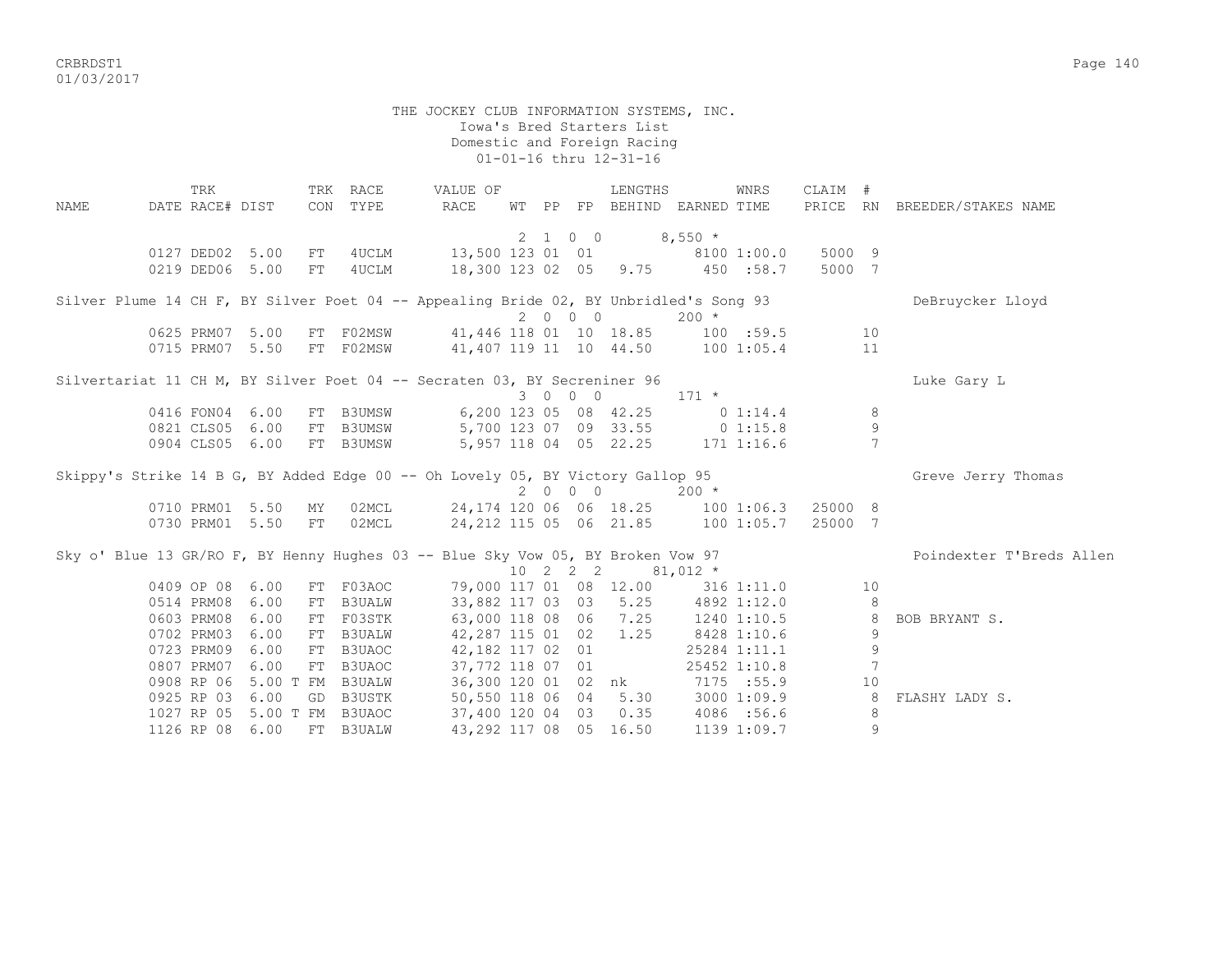CRBRDST1 Page 141 01/03/2017

| NAME | TRK<br>DATE RACE# DIST | TRK RACE<br>CON TYPE | VALUE OF<br>RACE                                                                                    | LENGTHS<br>WT PP FP BEHIND EARNED TIME | WNRS               | CLAIM #  | PRICE RN BREEDER/STAKES NAME |
|------|------------------------|----------------------|-----------------------------------------------------------------------------------------------------|----------------------------------------|--------------------|----------|------------------------------|
|      |                        |                      | Slamtastic 12 B M, BY Grand Slam 95 -- Salt Lake Dancer 95, BY Salt Lake 89                         |                                        |                    |          | Fletcher Jason               |
|      |                        |                      | 9 2 1 1                                                                                             |                                        | $12,409$ *         |          |                              |
|      | 0501 PRM01<br>6.00     | MY B3UWCL            | 24,826 118 02 06 16.75                                                                              |                                        | 1001:12.5          | 15000 6  |                              |
|      | 0520 PRM09<br>6.00     | FT B3UAOC            | 37,824 123 07 04 12.75                                                                              |                                        | 1888 1:11.5        | 15000 8  |                              |
|      | 0609 PRM01<br>6.00     | FT B3UWCL            | 19,856 119 01 03                                                                                    | 2.00                                   | 2385 1:12.1        | 10000 6  |                              |
|      | 0623 PRM01<br>6.00     | FT B3UCLM            | 15,229 119 05 02                                                                                    | 1.50                                   | 3052 1:12.9        | 7500 6   |                              |
|      | 5.00<br>0721 PRM06     | FT B3UCLM            | 12,215 121 01 05                                                                                    | 5.85                                   | 324 : 58.6         | 7500 7   |                              |
|      | 5.50<br>0806 PRM04     | FT B3UCLM            | 14,139 118 04 06                                                                                    | 6.30                                   | 1001:05.3          | 7500 6   |                              |
|      | 0813 CLS05<br>6.00     | FT B3UCLM            | 3,400 123 01 01                                                                                     |                                        | 2040 1:14.2        | 2500 7   |                              |
|      | 0828 CLS04<br>6.00     | FT B3UCLM            | 3,400 123 07 01                                                                                     |                                        | 2040 1:15.0        | 2500 8   |                              |
|      | 0916 ED 04 5.00        | FT B3USTK            | 6,000 126 06 04                                                                                     | 6.75                                   | 480 :57.5          | 7        | MISS CAMPBELL COUNTY S.      |
|      |                        |                      | Sly Chicks Rule 14 CH F, BY Native Ruler 04 -- Sly Chick 99, BY Flying Continental 86 1dlewood Farm |                                        |                    |          |                              |
|      |                        |                      | 3 0 0 0                                                                                             |                                        | $572 *$            |          |                              |
|      | 5.00<br>0625 PRM07     | FT F02MSW            | 41,446 118 08 06 14.75 100 :59.5                                                                    |                                        |                    | 10       |                              |
|      | 0709 PRM07<br>5.50     | FT F02MCL            | 24,096 120 10 08 17.25 100 1:06.6                                                                   |                                        |                    | 25000 10 |                              |
|      | 0805 PRM03 5.50        |                      | FT F02MCL 17,311 119 05 05 17.25                                                                    |                                        | 372 1:07.3 15000 6 |          |                              |
|      |                        |                      | Smoke City 13 B F, BY Smoke Glacken 94 -- Give Me Sugar 01, BY Elusive Quality 93                   |                                        |                    |          | Blackoak Farm & Jon Hanisch  |
|      |                        |                      |                                                                                                     | $14$ 2 3 3 29,299 $*$                  |                    |          |                              |
|      | 0226 DED09<br>5.00     | FT FO3ALW            | 43,900 118 05 06 15.05                                                                              |                                        | 0:59.0             | 7        |                              |
|      | 0327 FG 07<br>8.00     | SY F03AOC            | 42,240 118 06 FF DNF                                                                                |                                        | 0 1:41.0           | 9        |                              |
|      | 0507 PRM05<br>6.00     | FT B3UALW            | 37,872 117 01 03 20.00                                                                              |                                        | 4560 1:10.1        | 6        |                              |
|      | 0530 PRM06<br>6.00     | FT B3UCLM            | 22, 317 116 07 06 8.25                                                                              |                                        | 1001:12.5          | 30000 7  |                              |
|      | 0610 PRM09<br>6.00     | FT B3UCLM            | 12,798 115 04 07 19.50                                                                              |                                        | 1001:12.5          | 15000 9  |                              |
|      | 0708 PRM01<br>5.00     | FT B3UCLM            | 13,513 115 05 01                                                                                    |                                        | 8961 1:00.1        | 7500 7   |                              |
|      | 0721 PRM01<br>6.00     | FT B3UCLM            | 12,502 118 03 04 12.00                                                                              |                                        | 798 1:12.0         | 12500 4  |                              |
|      | 0813 CBY06 5.00        | FT B3UCLM            | 14,500 119 05 03                                                                                    | 6.25                                   | 1595 :58.5         | 12500 6  |                              |
|      | 0904 CBY07             | 5.00 T FM B3UCLM     | 15,700 119 03 FF                                                                                    | DNF                                    | 145 :56.1          | 12500 10 |                              |
|      | 1015 CT 08<br>4.50     | FT B3UCLM            | 10,000 120 05 01                                                                                    |                                        | 5820<br>:54.0      | 5000 10  |                              |
|      | 1105 CT 02<br>4.50     | FT B3UCLM            | 12,000 122 03 02                                                                                    | 2.75                                   | :52.3<br>2360      | 5000 8   |                              |
|      | 1123 CT 03 4.50        | FT B3UCLM            | 10,000 120 03 02                                                                                    | 2.50                                   | 1980<br>:52.4      | 5000 7   |                              |
|      | 1208 CT 06 4.50        | FT B3UCLM            | 10,000 120 06 02                                                                                    | 1.00                                   | 1920 :52.8         | 5000 10  |                              |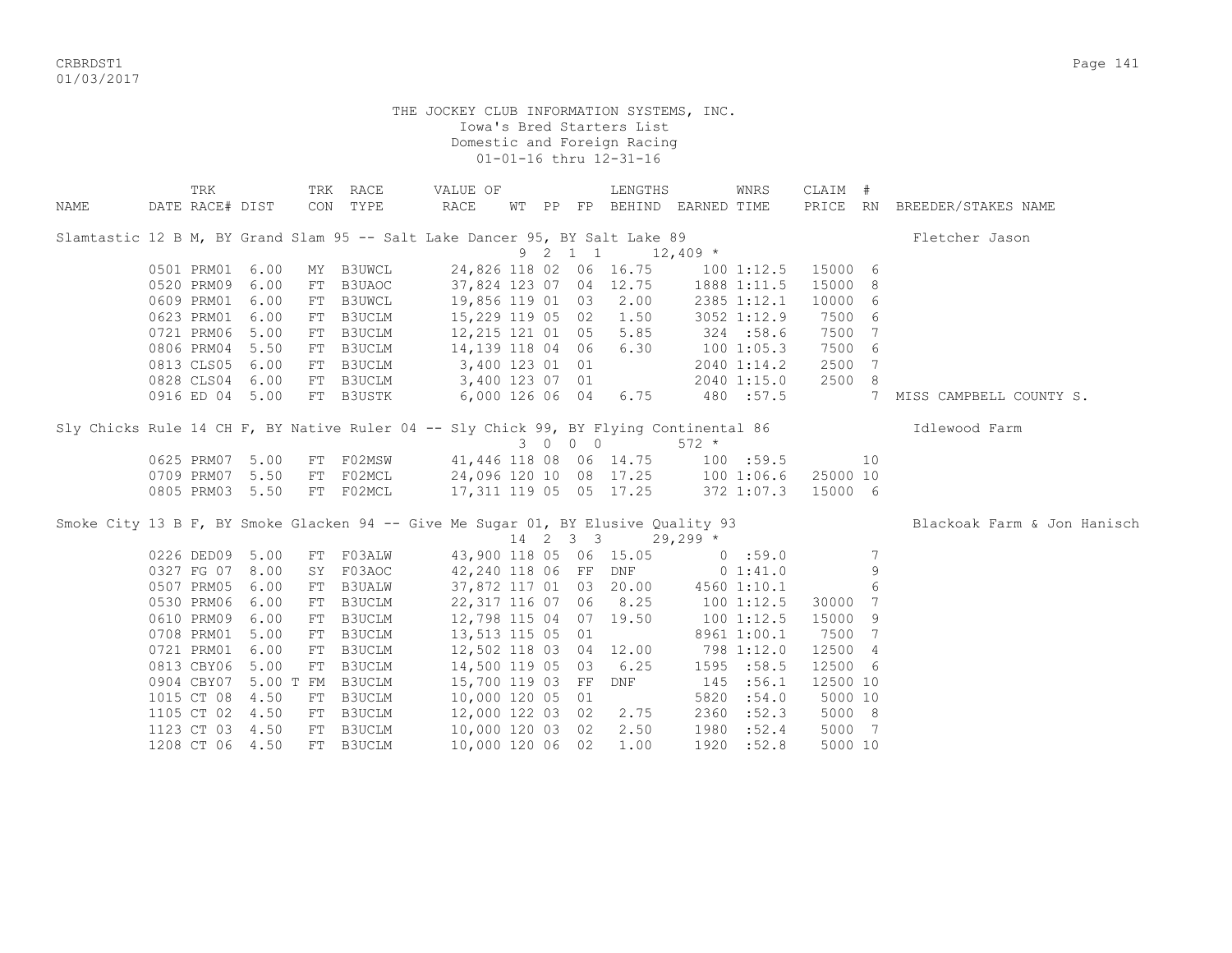CRBRDST1 Page 142 01/03/2017

## THE JOCKEY CLUB INFORMATION SYSTEMS, INC. Iowa's Bred Starters List Domestic and Foreign Racing 01-01-16 thru 12-31-16

TRK TRK RACE VALUE OF LENGTHS WNRS CLAIM # NAME DATE RACE# DIST CON TYPE RACE WT PP FP BEHIND EARNED TIME PRICE RN BREEDER/STAKES NAME 1230 CT 06 4.50 FT B3UCLM 10,000 120 05 03 1.50 960 :53.6 5000 10 Soakinupsunshine 13 CH F, BY Pleasantly Perfect 98 -- Lady Alex 06, BY Benchmark 91 McBride Racing & Bill Hutchins Jr  $3 \t0 \t0 \t0 \t2.104 \t*$  0714 PRM07 5.00 FT B36MCL 13,479 118 06 04 7.00 711 1:00.1 10000 7 0728 PRM05 5.50 FT B36MCL 13,611 118 03 04 7.25 707 1:07.7 12500 9 0810 PRM09 5.00 GD B36MCL 11,450 118 03 04 7.75 686 :59.4 10000 7 Soldier Blue 12 B G, BY Closing Argument 02 -- Extremely Lucky 02, BY Best of Luck 96 Bergsrud Gary  $4$  1 0 0 11,852  $*$  0522 PRM07 6.00 FT 3UALW 37,848 120 01 06 11.50 100 1:11.6 7 0615 PRM07 8.32 FT 3UAOC 37,775 119 01 08 21.00 100 1:43.1 10 0630 PRM06 6.00 SY 3UALW 42,140 118 03 05 4.35 900 1:11.0 10 0717 PRM02 6.00 SY 3UCLM 17,966 120 03 01 10752 1:11.3 15000 7 Somewhere Else 11 CH G, BY Shadow Hawk 99 -- Only At Night 99, BY Olympio 88 Evans Suzanne 5 1 1 1 15,564 \* 0519 PRM01 6.00 FT 36WMC 21,695 123 04 03 2.50 2595 1:12.6 7 0604 PRM03 6.00 FT 36MCL 21,695 124 07 04 8.00 1081 1:12.6 30000 7 0703 PRM09 6.00 FT 36MCL 15,074 123 08 01 8820 1:12.6 10000 10 0716 PRM04 6.00 FT 3UCLM 14,172 123 08 02 0.75 2968 1:12.1 12500 8 0807 PRM09 6.00 FT 3UALW 42,218 123 02 07 10.25 100 1:11.3 8 So Nasty 13 BLK G, BY Jafmil 08 -- She's a Nasty One 04, BY Touch Gold 94 Robson Joe 2 1 1 0  $17,275$  \* 0527 PRM05 5.00 GD 36MCL 20,998 118 02 02 7.25 4225 :58.9 25000 6 0615 PRM06 5.00 FT 36MCL 21,720 118 02 01 13050 :58.7 30000 6 So Sterling 14 B F, BY Majesticperfection 06 -- She's Sterling 01, BY Silver Deputy 85 Sullivan Vince  $2 0 0 0 200 *$ 0715 PRM07 5.50 FT F02MSW 41,407 119 06 08 23.00 100 1:05.4 11 0813 PRM02 6.00 FT F02MSW 41,524 119 02 08 31.00 100 1:12.5 8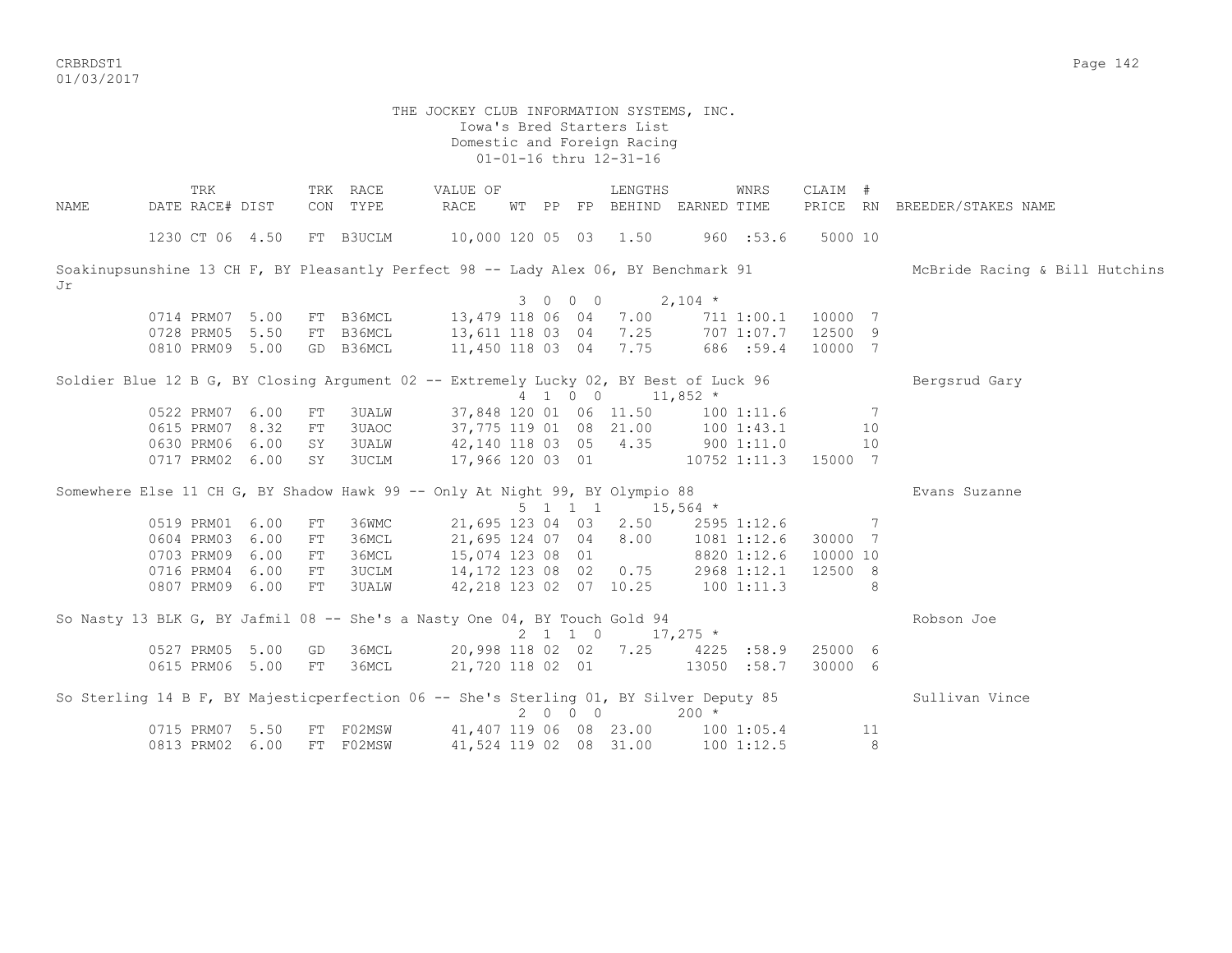CRBRDST1 Page 143 01/03/2017

|      | TRK                                                                                         |    | TRK RACE                                               | VALUE OF                              |  |                              | LENGTHS                     |         | WNRS        | CLAIM #        |   |                               |
|------|---------------------------------------------------------------------------------------------|----|--------------------------------------------------------|---------------------------------------|--|------------------------------|-----------------------------|---------|-------------|----------------|---|-------------------------------|
| NAME | DATE RACE# DIST                                                                             |    | CON TYPE                                               | RACE                                  |  |                              | WT PP FP BEHIND EARNED TIME |         |             |                |   | PRICE RN BREEDER/STAKES NAME  |
|      | Soul Shaker 11 DK B/ M, BY Perfect Soul (IRE) 98 -- Prairie Blues 06, BY Rossini 97         |    |                                                        |                                       |  |                              |                             |         |             |                |   | Pamela Schutz & Charles Fipke |
|      |                                                                                             |    |                                                        |                                       |  | $12 \quad 1 \quad 3 \quad 1$ | $11,094$ *                  |         |             |                |   |                               |
|      | 0430 PRM03 6.00                                                                             |    | SY B3UCLM                                              | 16,104 113 07 05 7.85                 |  |                              |                             |         | 384 1:12.4  | 12500 7        |   |                               |
|      | 0514 PRM01 8.00                                                                             |    | FT B3UWCL                                              | 16,128 114 06 02 hd                   |  |                              |                             |         | 3225 1:42.4 | 15000 6        |   |                               |
|      | 0610 PRM05 8.00                                                                             |    | FT B3UCLM                                              | 13,225 118 07 08 16.35 100 1:42.2     |  |                              |                             |         |             | 10000 10       |   |                               |
|      | 0625 ASD07 8.00                                                                             | FT | <b>3UWCL</b>                                           | 9,626 117 08 03 0.60                  |  |                              |                             |         | 592 1:43.4  | 6250 10        |   |                               |
|      | 0708 ASD03 7.00                                                                             |    | FT B3UWCL                                              | 7,946 121 05 01                       |  |                              |                             |         | 3554 1:29.6 | 5000 7         |   |                               |
|      | 0903 ASD03 7.50                                                                             |    | FT B3UWCL                                              | 7,350 123 01 02 6.50                  |  |                              |                             |         | 1155 1:36.2 | 3500 5         |   |                               |
|      | 0918 LBG02 6.00                                                                             |    | FT B3UCLM                                              | 4,550 120 07 04                       |  |                              | 7.50                        |         | 207 1:12.0  | 2000 7         |   |                               |
|      | 0925 LBG04 6.00                                                                             |    | FT B3UCLM                                              | 4,550 120 04 04                       |  |                              | 8.75                        |         | 207 1:11.4  | 3200 8         |   |                               |
|      | 1009 LBG07 7.00                                                                             |    | FT B3USTK                                              | 11,050 120 01 06                      |  |                              | 9.50                        |         | $0\;1:25.9$ | $\overline{7}$ |   | DATING GAME S.                |
|      | 1116 TUP01 6.50                                                                             |    | FT B3UCLM                                              | 7,100 122 05 02                       |  |                              | 0.75                        |         | 1392 1:19.8 | 3500 7         |   |                               |
|      | 1207 TUP08 6.00                                                                             |    | FT B3UCLM                                              | 7,100 122 07 06 13.75                 |  |                              |                             |         | 711:10.7    | 3500 10        |   |                               |
|      | 1214 TUP03 8.00                                                                             |    | FT B3UCLM                                              | 7,100 122 08 05 4.10                  |  |                              |                             |         | 207 1:41.8  | 3500 8         |   |                               |
|      | Speed Dreamin 13 DK B/ F, BY Woke Up Dreamin 00 -- Gary's Speedy Miss 95, BY Our Gary 76    |    |                                                        |                                       |  | 2 0 0 0                      |                             | $200 *$ |             |                |   | Moser Robert L. Jr.           |
|      | 0624 PRM09 5.50                                                                             |    | FT B36MCL  15,113 118 06 09 21.25  100 1:07.2  10000 9 |                                       |  |                              |                             |         |             |                |   |                               |
|      | 0710 PRM09 6.00                                                                             |    | FT B36MCL                                              | 13,933 113 04 10 28.50 100 1:12.9     |  |                              |                             |         |             | 10000 10       |   |                               |
|      | Springbreaker 11 DK B/ G, BY Spring At Last 03 -- Temple Grove 93, BY Regal Intention 85    |    |                                                        |                                       |  | 3 0 0 0                      |                             | $200 *$ |             |                |   | Dave McShane & Don Frazier    |
|      | 0612 CPW06 5.50                                                                             | MY | 3UCLM                                                  |                                       |  |                              | 2,400 124 05 07 21.00       |         | $0\;1:13.2$ | 2500 7         |   |                               |
|      | 0625 CPW08 5.50                                                                             | FT | <b>3UALW</b>                                           | 2,500 124 02 04 13.50 200 1:11.2      |  |                              |                             |         |             |                | 7 |                               |
|      | 0702 CPW08 5.50                                                                             | FT | 3UCLM                                                  | 2,400 121 07 07 16.00                 |  |                              |                             |         | $0\;1:10.3$ | 2500 7         |   |                               |
|      | Spring d'Oro 13 B G, BY Spring At Last 03 -- Porto d'Oro 06, BY Medaglia d'Oro 99           |    |                                                        |                                       |  | 2 1 1 0                      | $13,328$ *                  |         |             |                |   | Larry Dunbar & Bob Barnett    |
|      | 0724 PRM06 5.50                                                                             | FT | 36MCL                                                  | 17,234 118 03 01 10248 1:06.8 15000 8 |  |                              |                             |         |             |                |   |                               |
|      | 0812 PRM03 6.00                                                                             | FT | 3UCLM                                                  | 14,520 118 03 02 1.25 3080 1:11.5     |  |                              |                             |         |             | 15000 5        |   |                               |
|      | Spring Special 13 B F, BY Spring At Last 03 -- L D's Shes Special 03, BY Evansville Slew 92 |    |                                                        |                                       |  | 7003                         | $10,142$ *                  |         |             |                |   | Dunbar Larry Jon              |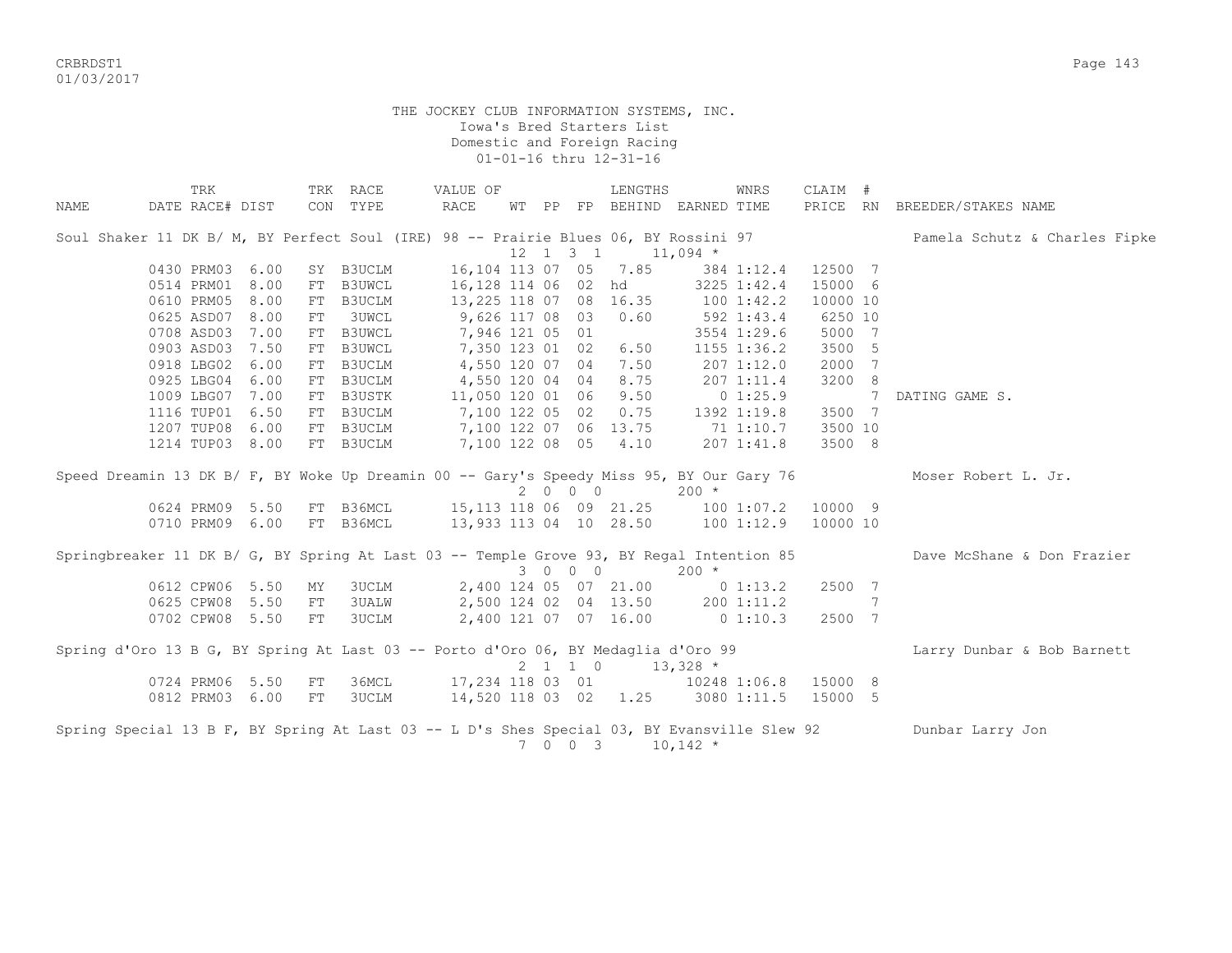CRBRDST1 Page 144 01/03/2017

## THE JOCKEY CLUB INFORMATION SYSTEMS, INC. Iowa's Bred Starters List Domestic and Foreign Racing 01-01-16 thru 12-31-16

 TRK TRK RACE VALUE OF LENGTHS WNRS CLAIM # NAME DATE RACE# DIST CON TYPE RACE WT PP FP BEHIND EARNED TIME PRICE RN BREEDER/STAKES NAME 0616 PRM07 6.00 FT B36MSW 37,154 118 04 05 7.25 885 1:12.1 10 0707 PRM04 8.32 FT B36MSW 41,462 118 03 05 8.75 894 1:46.3 7 0729 PRM09 6.00 FT B36MSW 41,446 118 02 06 8.00 100 1:13.4 10 0811 PRM03 8.50 FT B36MSW 41,601 118 04 03 14.25 5023 1:45.6 6 0902 RP 08 8.00 T GD B35MCL 14,850 119 08 06 9.90 85 1:40.0 20000 10 0924 RP 05 7.50 T FM B35MCL 16,892 119 06 03 4.50 1568 1:30.7 20000 12 1015 RP 09 8.00 T FM B35MCL 16,892 120 06 03 3.60 1587 1:37.9 20000 10 Stalker 14 DK B/ F, BY Silver Poet 04 -- Cassidy Street 06, BY Street Cry (IRE) 98 Fett Joe 1 0 0 0 875 \* 0805 PRM01 5.50 FT F02MCL 17,350 119 02 04 7.75 875 1:08.4 15000 5 Star Burst Logic 12 DK B/ M, BY Defy Logic 00 -- She'sbin Deputized 04, BY Too Much Ice 97 Nielsen Charles D. 2 0 0 0 397 \* 0513 PRM09 5.00 MY B36WMC 15,483 123 03 07 5.35 100 1:01.0 15000 7 0521 PRM01 5.50 FT B36WMC 12,401 123 01 05 17.75 297 1:06.7 7500 6 Star of Orientate 12 BLK M, BY Orientate 98 -- Explict Star 04, BY Explicit 97 Eller Steve<br>  $4 \t 0 \t 1 \t 12.358$  \*  $4 \t 0 \t 1 \t 12,358$  \* 0710 PRM07 5.50 FT B36MSW 30,000 123 05 05 10.00 894 1:04.8 7 0729 PRM09 6.00 FT B36MSW 41,446 123 08 02 2.00 8260 1:13.4 10 0812 PRM08 6.00 FT B36MSW 30,000 123 04 05 9.35 894 1:11.4 7 0908 CBY03 5.00 FT B3UMCL 21,000 123 01 03 5.75 2310 :58.5 35000 6 Start de Parte 13 B F, BY Diamond 95 -- Drowning 95, BY Slewacide 80 Dunbar Larry 15 1 4 3 11,977 \*  $15$  1 4 3 11,977  $*$  0609 PRM07 5.00 FT B36MCL 15,434 119 04 06 10.75 100 1:01.4 15000 9 0624 PRM09 5.50 FT B36MCL 15,113 118 02 06 11.00 100 1:07.2 10000 9 0713 MNR07 5.50 FT B3UMCL 5,856 116 03 03 6.50 610 1:08.6 5000 6 0724 MNR07 6.00 MY B3UMCL 5,917 116 02 03 2.25 610 1:15.2 5000 7 0802 MNR06 5.50 FT B3UMCL 5,856 116 03 03 2.50 610 1:09.0 5000 6 0814 MNR09 6.00 SY B3UMCL 5,978 118 02 04 6.35 305 1:14.9 5000 8 0828 MNR04 5.00 FT B3UMCL 5,856 116 06 02 0.75 1220 1:02.2 5000 6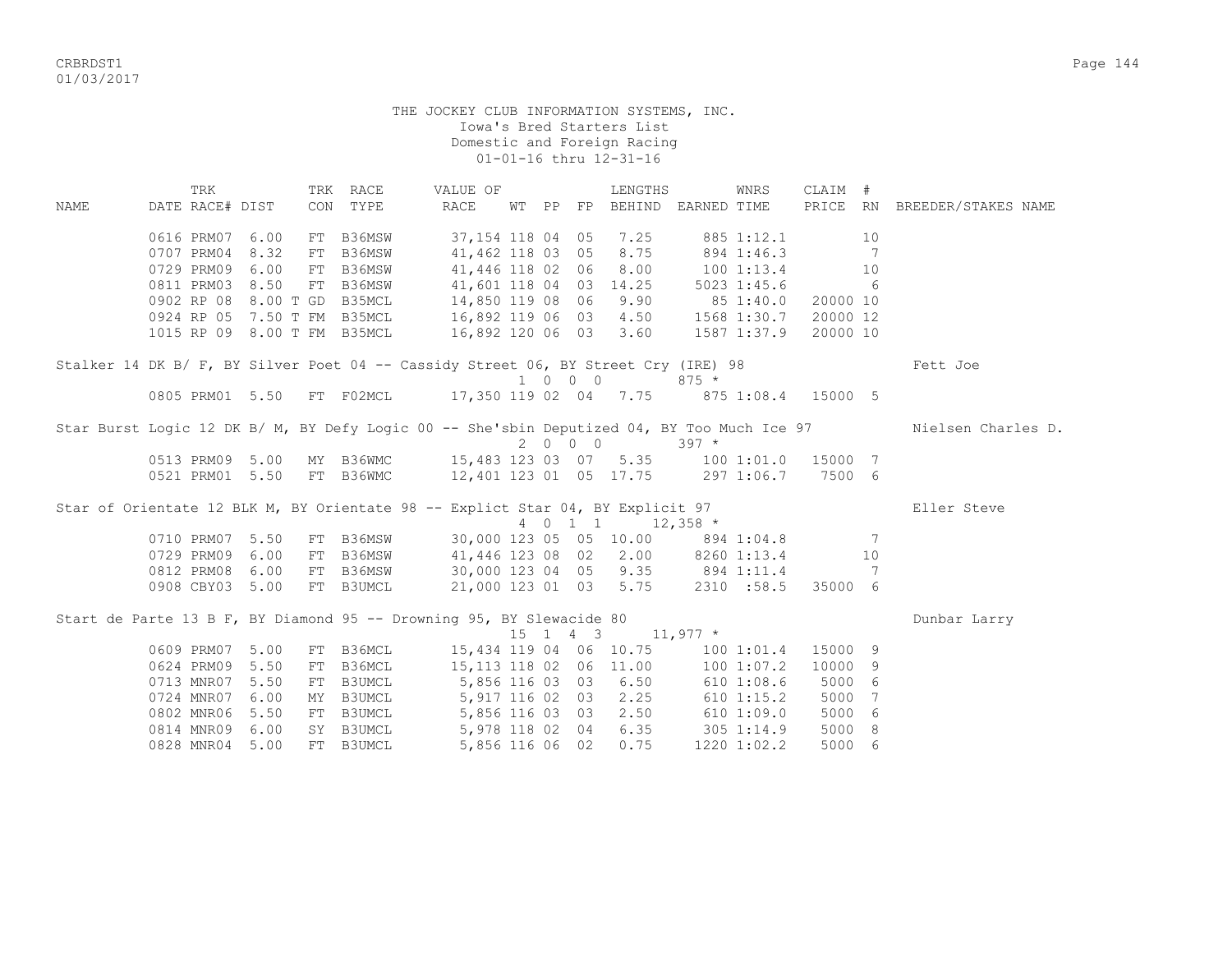CRBRDST1 Page 145 01/03/2017

#### THE JOCKEY CLUB INFORMATION SYSTEMS, INC. Iowa's Bred Starters List Domestic and Foreign Racing 01-01-16 thru 12-31-16

 TRK TRK RACE VALUE OF LENGTHS WNRS CLAIM # NAME DATE RACE# DIST CON TYPE RACE WT PP FP BEHIND EARNED TIME PRICE RN BREEDER/STAKES NAME 0906 MNR04 5.00 FT B3UMCL 5,673 118 04 02 14.75 1220 :59.9 5000 4 1003 MNR06 5.50 GD B3UMCL 6,100 118 07 05 11.25 122 1:07.4 5000 10 1009 MNR06 5.00 FT B3UMCL 5,917 118 02 02 nk 1220 1:01.9 5000 7 1102 MNR03 5.00 FT B3UMCL 5,673 118 04 02 5.00 1220 1:00.4 5000 4 1109 MNR01 5.50 GD B3UMCL 5,978 118 08 04 14.25 305 1:06.6 5000 8 1126 MNR02 5.50 FT B3UMCL 6,930 119 06 01 4060 1:07.6 10000 9 1210 MVR06 6.00 FT B3UALW 17,500 121 09 10 14.85 175 1:10.6 10 1227 MVR07 6.00 GD B3UCLM 10,000 121 01 07 11.25 100 1:16.8 7500 12 Steamroller 14 B G, BY Street Boss 04 -- Blue Sky Vow 05, BY Broken Vow 97 H. Allen Poindexter  $3 \t 0 \t 0 \t 4.650 \star$  1029 BEL03 6.50 FT 02MSW 75,000 120 03 05 8.75 2250 1:17.9 7 1201 AQU06 6.00 MY 02MSW 60,000 120 04 06 11.55 1200 1:12.1 6 1231 AQU03 6.00 FT 02MSW 60,000 120 02 06 19.75 1200 1:11.1 7 Stelawithanatitude 10 DK B/ M, BY Pollard's Vision 01 -- Lonely Chant 05, BY Tiznow 97 Donald E. Scharge & Lynn Chleborad  $6 \quad 2 \quad 2 \quad 0 \quad 74,377 \neq$  0519 PRM08 8.00 FT B3UALW 30,500 119 05 05 6.25 903 1:40.0 9 0530 PRM03 8.00 FT B3UWCL 13,896 119 07 02 3.00 3556 1:40.5 35000 7<br>0612 PRM08 8.32 FT B3UAOC 37,848 119 01 01 22725 1:44.9 7 0612 PRM08 8.32 FT B3UAOC 37,848 119 01 01 22725 1:44.9 7 0703 PRM08 8.50 FT B3UAOC 42, 295 123 05 01 25536 1:45.7 12500 6 0813 PRM08 8.32 FT B4USTK 100,000 118 07 02 2.25 19500 1:42.6 11 DONNA REED S. 1007 RP 09 8.00 T FM B3UALW 38,297 123 03 04 10.00 2157 1:36.0 9 Stellar's Glitter 10 GR/RO M, BY Winter Glitter 97 -- Stellar Express 93, BY Timeless Moment 70 Schrader Dennis E 6 0 0 0 1,106 \* 0523 ASD06 5.50 WF B3UWCL 8,326 121 08 07 17.75 153 1:07.0 8 0528 ASD01 5.50 GD B3UWCL 7,350 123 03 04 3.25 288 1:08.0 5 0608 ASD04 5.50 FT B3UWCL 7,750 123 04 05 6.50 177 1:07.2 2500 7 0618 ASD01 7.50 FT B3UWCL 7,546 121 04 05 10.00 179 1:37.4 5000 5 0702 ASD07 6.00 FT B3UWCL 8,346 121 09 07 5.50 155 1:14.4 5000 9 0708 ASD03 7.00 FT B3UWCL 7,946 125 03 07 16.50 154 1:29.6 5000 7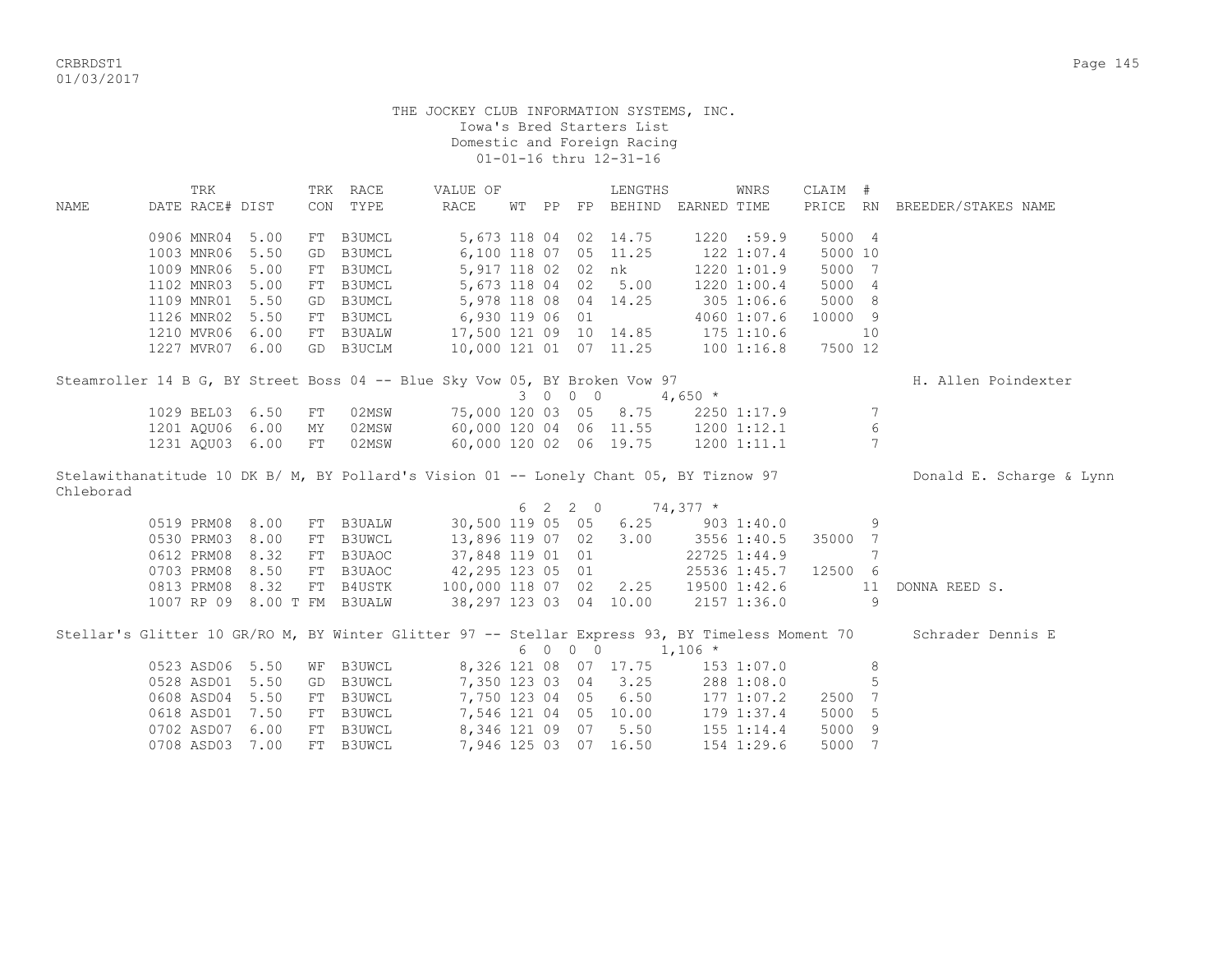CRBRDST1 Page 146 01/03/2017

> THE JOCKEY CLUB INFORMATION SYSTEMS, INC. Iowa's Bred Starters List Domestic and Foreign Racing 01-01-16 thru 12-31-16

|             | TRK                                                                                              |            | TRK RACE                   | VALUE OF                                                             |    |    |         | LENGTHS                                           |              | WNRS         | CLAIM #  |   |                              |
|-------------|--------------------------------------------------------------------------------------------------|------------|----------------------------|----------------------------------------------------------------------|----|----|---------|---------------------------------------------------|--------------|--------------|----------|---|------------------------------|
| <b>NAME</b> | DATE RACE# DIST                                                                                  | CON        | TYPE                       | RACE                                                                 | WТ | PP |         | FP BEHIND EARNED TIME                             |              |              |          |   | PRICE RN BREEDER/STAKES NAME |
|             | Steva La Diva 12 CH M, BY Stephen Got Even 96 -- Seekingthereinbow 03, BY Mutakddim 91           |            |                            |                                                                      |    |    |         |                                                   |              |              |          |   | RPM Thoroughbred Farm        |
|             |                                                                                                  |            |                            |                                                                      |    |    |         | $11 \quad 2 \quad 2 \quad 3 \quad 32,163 \quad *$ |              |              | 15000 7  |   |                              |
|             | 0519 PRM07<br>0609 PRM01                                                                         | 6.00       | FT B3UCLM<br><b>B3UWCL</b> | 17,347 118 02 03                                                     |    |    |         | 3.05                                              |              | 2070 1:12.2  | 10000 6  |   |                              |
|             |                                                                                                  | 6.00<br>FT |                            | 19,856 118 05 01<br>14,745 123 07 03 4.00                            |    |    |         |                                                   |              | 11925 1:12.1 |          |   |                              |
|             | 0626 PRM06                                                                                       | 6.00<br>MY | B3UCLM                     |                                                                      |    |    |         |                                                   |              | 2401 1:10.9  | 15000 7  |   |                              |
|             | 0715 PRM02                                                                                       | 6.00<br>FT | B3UCLM                     | 15,564 123 03 02 1.75                                                |    |    |         |                                                   |              | 4031 1:11.7  | 10000 6  |   |                              |
|             | 0729 PRM06                                                                                       | 5.50<br>FT | B3USOC                     | 15,186 121 04 03 3.50                                                |    |    |         |                                                   |              | 2402 1:05.9  |          | 7 |                              |
|             | 0812 PRM04                                                                                       | 6.00<br>FT | B3UCLM                     | 11,864 120 01 02 2.00                                                |    |    |         |                                                   |              | 3030 1:11.7  | 7500 7   |   |                              |
|             | 0831 RP 09                                                                                       | 5.00       | SY B3UALW                  | 34,000 124 01 08 11.25 85 :58.8<br>18, 144 120 02 10 13.80 85 1:30.1 |    |    |         |                                                   |              |              |          | 8 |                              |
|             | 0908 RP 09 7.50 T FM B3UCLM                                                                      |            |                            |                                                                      |    |    |         |                                                   |              |              | 10000 10 |   |                              |
|             | 0923 RP 03                                                                                       | 5.50       | FT B3UCLM                  | $11,150$ $123$ $02$ $04$ $2.00$                                      |    |    |         |                                                   | 541 1:04.7   |              | 5000 9   |   |                              |
|             | 1019 RP 03 6.00                                                                                  |            | FT B3UCLM                  | 9,350 123 02 01                                                      |    |    |         |                                                   |              | 5508 1:11.2  | 5000 7   |   |                              |
|             | 1126 RP 04 5.50                                                                                  |            | FT B3USOC                  | 17,709 120 07 06 13.25                                               |    |    |         |                                                   |              | 85 1:03.8    |          | 9 |                              |
|             | Stone Cold Sizzle 09 DK B/ G, BY Grindstone 93 -- Sizzling Cat 04, BY Exploit 96                 |            |                            |                                                                      |    |    |         |                                                   |              |              |          |   | Claghorn Alan                |
|             |                                                                                                  |            |                            |                                                                      |    |    | 5 0 0 0 |                                                   | $500 *$      |              |          |   |                              |
|             | 0208 HOU09 5.00 T FM                                                                             |            | 4 UALW                     | 20,000 118 03 07 11.50                                               |    |    |         |                                                   | 100 : 58.8   |              |          | 7 |                              |
|             | 0304 HOU05                                                                                       | 5.00 T FM  | 4UCLM                      | 8,500 118 01 09 7.70 100                                             |    |    |         |                                                   |              | :57.8        | 15000 10 |   |                              |
|             | 0430 PRM05                                                                                       | 5.00<br>SY | <b>3UWCL</b>               | 11,500 121 04 08 12.35 100                                           |    |    |         |                                                   |              | :58.9        | 20000 8  |   |                              |
|             | 0527 PRM02                                                                                       | 5.00<br>MY | <b>3UCLM</b>               | 12,621 120 07 07 10.75 100                                           |    |    |         |                                                   |              | :58.7        | 7500 9   |   |                              |
|             | 0707 PRM03 5.00                                                                                  | FT         | 3UCLM                      | 13,837 120 07 07 9.25                                                |    |    |         |                                                   | 100 : 58.5   |              | 7500 7   |   |                              |
|             | Storm Commander 13 DK B/ G, BY Storm Catcher 99 -- Natalies Commander 01, BY Deputy Commander 94 |            |                            |                                                                      |    |    |         |                                                   |              |              |          |   | Bain Larry D                 |
|             |                                                                                                  |            |                            |                                                                      |    |    | 3 0 0 0 |                                                   | $956 *$      |              |          |   |                              |
|             | 0605 PRM04                                                                                       | 6.00<br>FT | 36MCL                      | 15,334 118 06 04 17.50                                               |    |    |         |                                                   | $756$ 1:15.0 |              | 12500 9  |   |                              |
|             | 0617 PRM06                                                                                       | 6.00<br>FT | 36MCL                      | 15, 483 118 01 06 14.00 100 1:14.2                                   |    |    |         |                                                   |              |              | 15000 7  |   |                              |
|             | 0703 PRM09 6.00                                                                                  | FT         | 36MCL                      | 15,074 118 06 10 27.75 100 1:12.6                                    |    |    |         |                                                   |              |              | 10000 10 |   |                              |
|             |                                                                                                  |            |                            |                                                                      |    |    |         |                                                   |              |              |          |   |                              |
|             | Stormin River 07 DK B/ G, BY Stormin Fever 94 -- Amanda Rules 98, BY Mr. Greeley 92              |            |                            |                                                                      |    |    |         |                                                   |              |              |          |   | Twin Hopes Farm, Inc.        |
|             |                                                                                                  |            |                            |                                                                      |    |    | 5 0 2 1 |                                                   | $2,192*$     |              |          |   |                              |
|             | 0618 LBG01                                                                                       | 6.00<br>FT | 3UCLM                      | 4,050 120 03 02 7.25 817 1:11.5                                      |    |    |         |                                                   |              |              | 2000 5   |   |                              |
|             | 0701 MIL05                                                                                       | 7.00<br>FT | 3UCLM                      | 5,000 120 05 05 5.50 116 1:29.1                                      |    |    |         |                                                   |              |              | 2000 6   |   |                              |
|             | 0722 GPR06                                                                                       | 6.50<br>FT | <b>3UCLM</b>               |                                                                      |    |    |         | 4,000 120 02 06 8.05                              |              | 01:19.3      | 2000 6   |   |                              |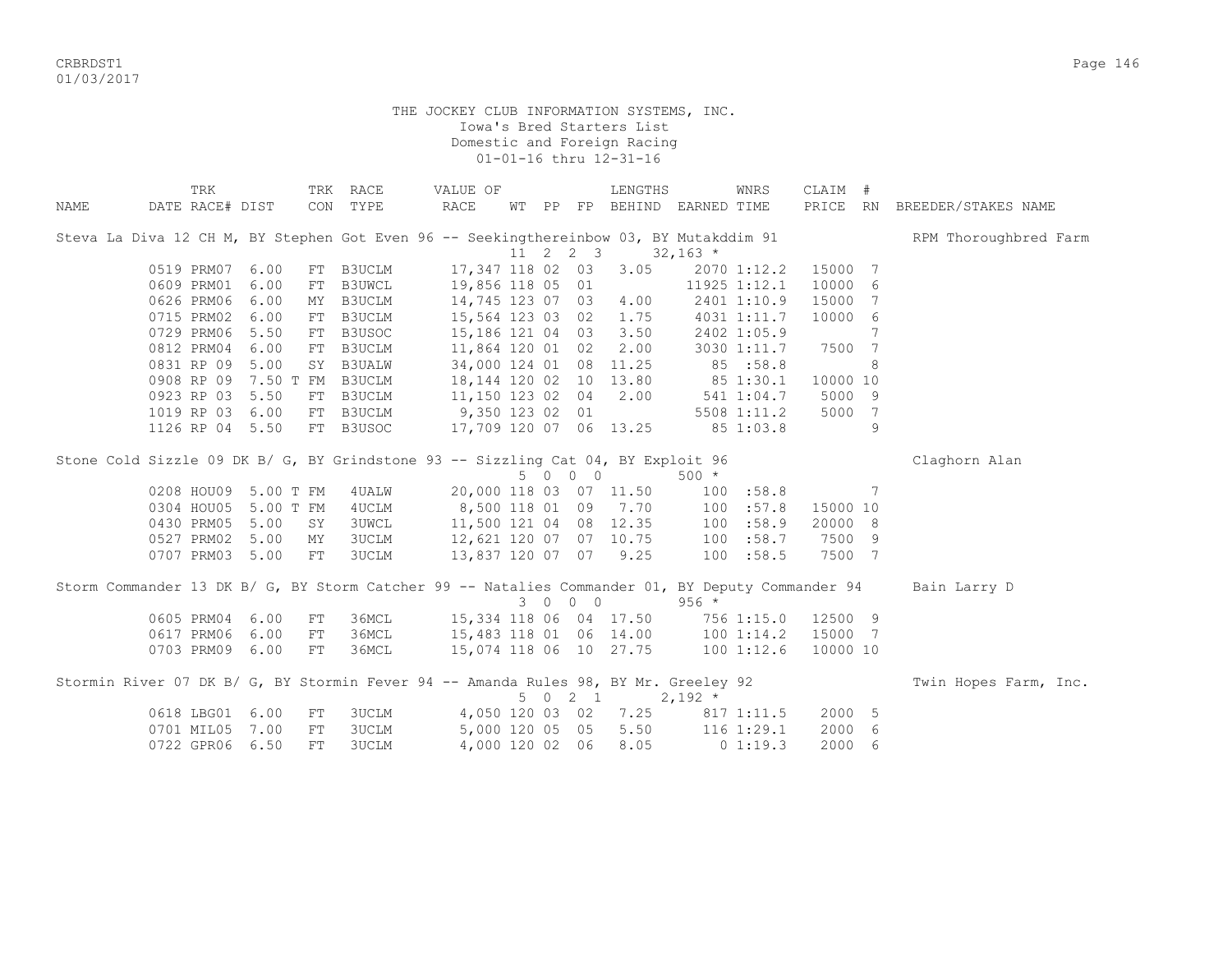crite to the control of the control of the control of the control of the control of the control of the control of the control of the control of the control of the control of the control of the control of the control of the 01/03/2017

 THE JOCKEY CLUB INFORMATION SYSTEMS, INC. Iowa's Bred Starters List Domestic and Foreign Racing 01-01-16 thru 12-31-16 TRK TRK RACE VALUE OF LENGTHS WNRS CLAIM # NAME DATE RACE# DIST CON TYPE RACE WT PP FP BEHIND EARNED TIME PRICE RN BREEDER/STAKES NAME 0814 GPR02 6.50 FT 3UCLM 4,400 120 02 02 10.50 883 1:19.0 2000 5 0909 LBG03 6.00 FT 3UCLM 4,050 120 07 03 9.00 376 1:10.8 2000 8 Stormy Equinox 12 CH M, BY Heart of the Storm 04 -- Upward Mobility 07, BY Mobil 00 Claghorn Alan 3 1 1 0 10,750 \* 0521 PRM03 5.50 FT B36WMC 12,401 123 04 02 3.00 2475 1:08.3 7500 6 0602 PRM04 5.50 FT B36MCL 13,643 124 04 01 8175 1:07.7 10000 6 0615 PRM03 6.00 FT B3UCLM 14,031 123 06 FF DNF 100 1:13.0 10000 6 Straightersgreater 11 DK B/ M, BY Wild Gold 90 -- Lady Cordelia 98, BY Deerhound 88 Pam Schutz & Joyce Tighe<br>
8 0 1 1 2,036 \*  $8 \t0 \t1 \t2.036$  \* 0522 PRM02 5.50 FT B3UWCL 11,000 120 04 05 13.75 330 1:05.8 7500 5 0609 PRM01 6.00 FT B3UWCL 19,856 118 02 06 15.00 100 1:12.1 10000 6 0618 PRM03 5.50 FT B3UCLM 11,458 120 04 06 20.00 100 1:05.1 6250 6 0702 PRM05 5.00 FT B3UCLM 11,567 118 04 10 10.80 100 :58.3 6250 10 0804 PRM09 6.00 SY B3UCLM 14,053 113 03 05 5.25 318 1:13.7 7500 9 0813 CLS05 6.00 FT B3UCLM 3,400 123 07 07 10.05 0 1:14.2 2500 7 0820 CLS06 6.00 FT B3UCLM 3,400 123 03 02 2.00 680 1:14.4 2500 10 0827 CLS03 6.00 FT B3UCLM 3,400 123 06 03 2.50 408 1:14.0 2500 7 Street Hustler 12 DK B/ M, BY Street Hero 06 -- Alacazar 04, BY Dayjur 87 Bergsrud Gary 4 1 1 0 17,235 \* 0520 PRM09 6.00 FT B3UAOC 37,824 123 05 05 14.80 906 1:11.5 8 0615 PRM09 6.00 FT B3UALW 37,799 119 06 04 11.50 1881 1:11.4 9 0623 PRM09 6.00 FT B3UCLM 17,789 120 06 01 10584 1:12.6 15000 9 0715 PRM03 6.00 FT B3UCLM 19,354 123 06 02 5.25 3864 1:11.5 15000 7 Street Melody 12 DK B/ M, BY Street Boss 04 -- Miss Guts 99, BY American Chance 89 DeBruycker Lloyd 10 0 1 0 2,988 \* 0508 ASD08 5.00 FT B3UWCL 9,386 116 07 04 2.15 298 1:01.4 7 0523 ASD06 5.50 WF B3UWCL 8,326 116 06 08 19.75 153 1:07.0 8 0604 ASD03 5.50 FT B3UWCL 8,286 116 02 04 6.50 298 1:07.6 5000 6 0619 ASD02 6.00 FT B3UWCL 9,386 116 06 07 8.75 155 1:14.8 5000 7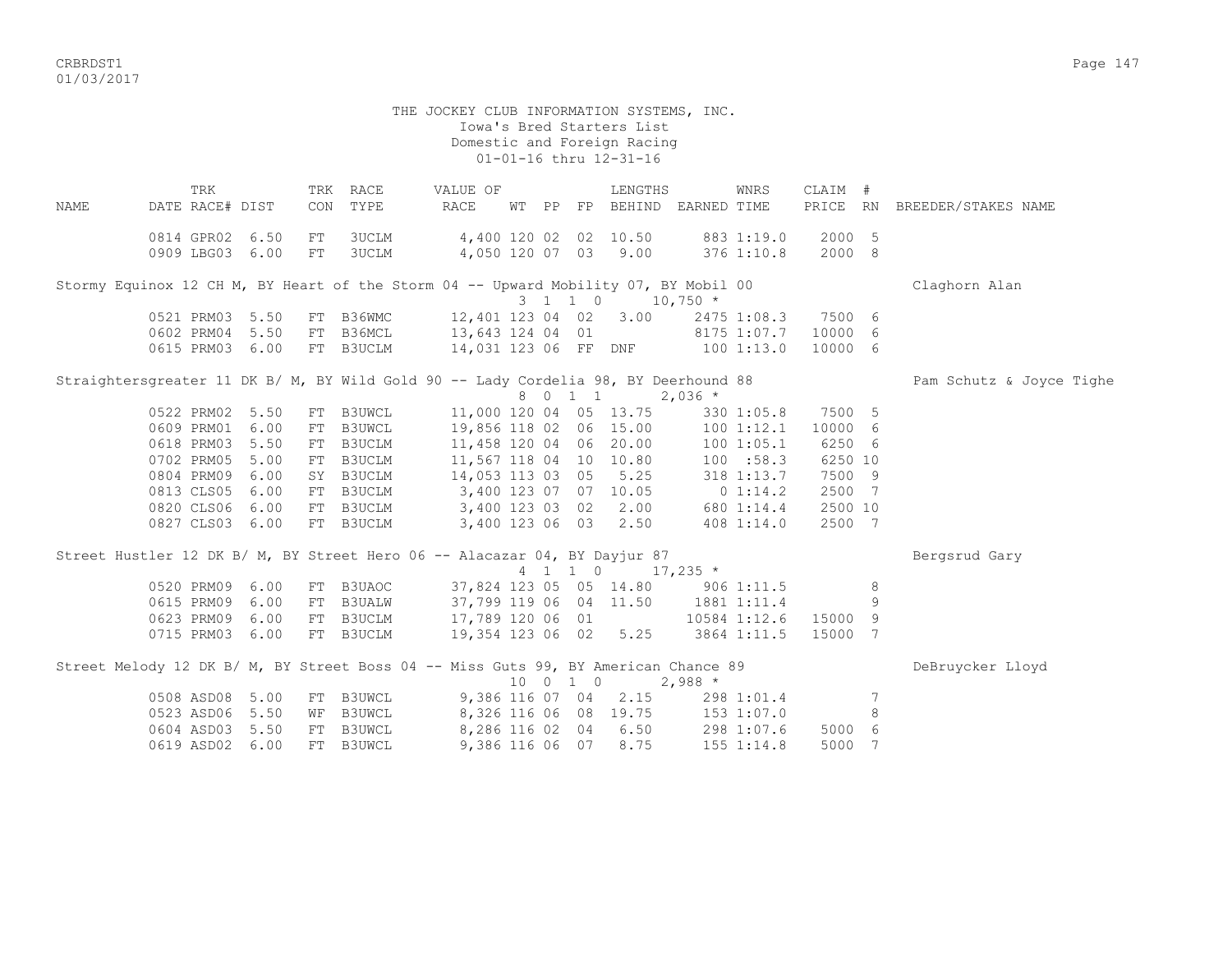CRBRDST1 Page 148 01/03/2017

#### THE JOCKEY CLUB INFORMATION SYSTEMS, INC. Iowa's Bred Starters List Domestic and Foreign Racing 01-01-16 thru 12-31-16

 TRK TRK RACE VALUE OF LENGTHS WNRS CLAIM # NAME DATE RACE# DIST CON TYPE RACE WT PP FP BEHIND EARNED TIME PRICE RN BREEDER/STAKES NAME 0702 ASD07 6.00 FT B3UWCL 8,346 121 03 09 8.00 155 1:14.4 5000 9 0716 ASD05 6.00 FT B3UWCL 8,146 121 08 08 25.50 154 1:13.0 5000 8 0805 ASD01 7.00 FT B3UWCL 7,550 123 05 02 3.00 1152 1:28.6 2500 6 0826 ASD06 8.00 FT B3UWCL 8,346 121 09 09 46.00 155 1:43.2 5000 9 0903 ASD06 5.50 FT B3UWCL 7,550 123 06 05 16.25 173 1:07.6 2500 6 0910 ASD03 6.00 FT B3UWCL 8,086 121 01 04 8.00 295 1:13.4 5000 5 Subject to Shine 11 CH M, BY Added Edge 00 -- Fancy Injun 98, BY North Pole 77 Anderberg Bertil 4 0 1 2 6,893 \* 0529 PRM04 5.50 FT B3UCLM 16,004 113 04 02 5.00 3200 1:05.7 6250 6 0618 PRM03 5.50 FT B3UCLM 11,458 120 01 03 4.00 1766 1:05.1 6250 6 0702 PRM05 5.00 FT B3UCLM 11,567 118 05 03 6.50 1827 :58.3 6250 10 0731 PRM08 6.00 FT B3UCLM 16,578 118 01 06 11.75 100 1:12.4 6250 7 Sunset Illusion 10 B M, BY Da Stoops 03 -- Kipper's Illusion 04, BY Kipper Kelly 87 Black Oak Farm & Jon Hanisch 4 1 1 0 19,080 \* 0404 WRD08 5.50 FT B3UAOC 25,080 122 08 08 7.25 80 1:05.6 25000 8 0501 PRM01 6.00 MY B3UWCL 24,826 117 01 01 14925 1:12.5 15000 6 0609 PRM01 6.00 FT B3UWCL 19,856 123 04 02 1.00 3975 1:12.1 10000 6 0630 PRM05 5.50 SY B3UCLM 13,456 123 09 08 17.35 100 1:04.5 6250 9 Sunshine Kim 12 DK B/ M, BY Testimony 03 -- Lyric Lake 03, BY Salt Lake 89 Special K Stables 9 1 2 1 17,518 \* 0514 PRM04 5.50 FT B3UWCL 12,470 120 05 05 3.60 294 1:07.5 7 0526 PRM09 6.00 SY B3UCLM 16,056 119 07 02 6.25 3150 1:12.8 12500 9 0615 PRM03 6.00 FT B3UCLM 0623 PRM05 5.00 FT B3UCLM 11,670 120 01 02 7.00 3016 1:00.2 12500 6 0715 PRM05 6.00 FT B3UCLM 14,640 121 07 06 14.00 100 1:11.2 12500 10 0723 PRM05 5.00 FT B3UCLM 14,244 121 06 01 9048 :59.0 7500 6 0806 PRM06 6.00 FT B3UALW 42,256 123 06 07 13.50 100 1:12.2 7 0825 CBY05 6.00 FT B3UCLM 12,500 123 06 07 20.75 125 1:12.5 5000 8 0902 CLS04 6.50 FT B3UALW 6,500 123 03 FF DNF 0 1:21.0 6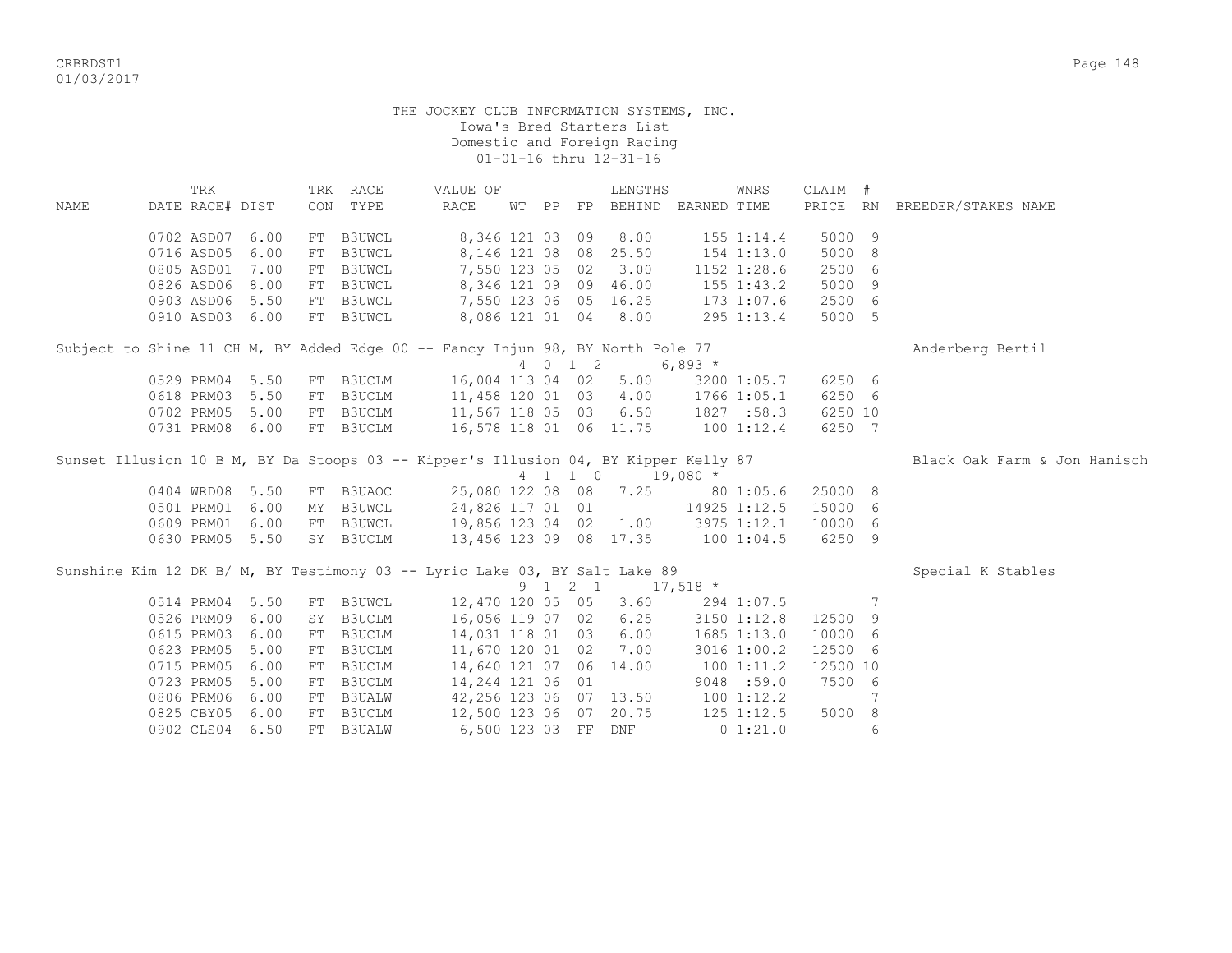CRBRDST1 Page 149 01/03/2017

## THE JOCKEY CLUB INFORMATION SYSTEMS, INC. Iowa's Bred Starters List Domestic and Foreign Racing 01-01-16 thru 12-31-16

|      | TRK             |  |            | TRK RACE                                                                                    | VALUE OF         |  |                  | LENGTHS                     |          | WNRS           | CLAIM # |   |                                                                                                               |
|------|-----------------|--|------------|---------------------------------------------------------------------------------------------|------------------|--|------------------|-----------------------------|----------|----------------|---------|---|---------------------------------------------------------------------------------------------------------------|
| NAME | DATE RACE# DIST |  |            | CON TYPE                                                                                    | RACE             |  |                  | WT PP FP BEHIND EARNED TIME |          |                |         |   | PRICE RN BREEDER/STAKES NAME                                                                                  |
|      |                 |  |            |                                                                                             |                  |  |                  |                             |          |                |         |   | Sweet Ann Marie 12 DK B/ M, BY Ready's Image 05 -- Friend O the Devil 04, BY Devil His Due 89 Lieber Todd Dr. |
|      |                 |  |            |                                                                                             |                  |  | 7 0 1 1          |                             | $7,103*$ |                |         |   |                                                                                                               |
|      | 0512 PRM09 6.00 |  | FT         | B3UWCL                                                                                      |                  |  | 16,998 118 05 04 | 4.50                        |          | 850 1:13.0     |         | 6 |                                                                                                               |
|      | 0529 PRM04 5.50 |  | FT         | B3UCLM                                                                                      |                  |  |                  | 16,004 118 03 06 12.25      |          | 100 1:05.7     | 6250 6  |   |                                                                                                               |
|      | 0618 PRM01 5.50 |  | FT         | B3UCLM                                                                                      | 13,404 120 04 04 |  |                  | 2.50                        |          | $545$ 1:05.9   | 6250 6  |   |                                                                                                               |
|      | 0707 PRM05 5.50 |  |            | FT B3UCLM                                                                                   | 11,972 118 04 06 |  |                  | 7.25                        |          | 1001:05.4      | 5000 7  |   |                                                                                                               |
|      | 0721 PRM06 5.00 |  |            | FT B3UCLM                                                                                   |                  |  |                  | 12,215 122 05 02 1.00       |          | 3132 :58.6     | 7500 7  |   |                                                                                                               |
|      | 0731 PRM02 5.00 |  |            | FT B3UCLM                                                                                   |                  |  |                  | 11,109 123 03 04 3.50       |          | 545 :59.6      | 7500 6  |   |                                                                                                               |
|      | 0806 PRM04 5.50 |  |            | FT B3UCLM                                                                                   |                  |  |                  | 14,139 121 03 03 3.00       |          | 1831 1:05.3    | 7500 6  |   |                                                                                                               |
|      |                 |  |            | Syd Licious 07 B G, BY Wild Gold 90 -- L L 's Key 97, BY Silver Deputy 85                   |                  |  |                  |                             |          |                |         |   | Todd M. Lieber & Gary E Lucas                                                                                 |
|      |                 |  |            |                                                                                             |                  |  |                  | 8 1 1 0 14,231 *            |          |                |         |   |                                                                                                               |
|      | 0428 PRM02 6.00 |  | GD         | 3UCLM                                                                                       |                  |  |                  | 18,574 113 01 05 2.55       |          | 450 1:11.8     | 7500 8  |   |                                                                                                               |
|      | 0508 PRM01 8.00 |  | FT         | <b>3UWCL</b>                                                                                |                  |  |                  | 10,396 113 03 02 2.00       |          | 2773 1:39.6    | 4000 4  |   |                                                                                                               |
|      | 0521 PRM02 8.32 |  | ${\rm FT}$ | <b>3UCLM</b>                                                                                |                  |  |                  | 10,500 113 05 05 25.00      |          | $312 \t1:45.2$ | 10000 6 |   |                                                                                                               |
|      | 0605 PRM01 8.32 |  | FT         | <b>3UCLM</b>                                                                                | 14,886 117 05 01 |  |                  |                             |          | 8925 1:44.7    | 7500 6  |   |                                                                                                               |
|      | 0626 PRM01 8.50 |  | MY         | <b>3UCLM</b>                                                                                |                  |  |                  | 14, 188 123 03 04 4.25      |          | 790 1:46.6     | 5000 6  |   |                                                                                                               |
|      | 0722 PRM03 8.00 |  | FT         | <b>3UCLM</b>                                                                                |                  |  |                  | 15,190 124 07 04 10.75      |          | 756 1:39.2     | 5000 7  |   |                                                                                                               |
|      | 0819 CBY09 8.00 |  | SY         | <b>3UCLM</b>                                                                                |                  |  |                  | 10,000 123 07 07 23.30      |          | 1001:38.8      | 4000 7  |   |                                                                                                               |
|      | 0916 CBY04 8.00 |  | GD         | 3UCLM                                                                                       |                  |  |                  | 12,500 123 03 05 3.95       |          | 125 1:38.4     | 6250 12 |   |                                                                                                               |
|      |                 |  |            | Sydney Star 13 B F, BY Five Star Day 96 -- Sydneyleigh 01, BY Tale of the Cat 94            |                  |  |                  |                             |          |                |         |   | Hoopes F. Robert                                                                                              |
|      |                 |  |            |                                                                                             |                  |  |                  | 4 0 0 0 1,189 $*$           |          |                |         |   |                                                                                                               |
|      | 0514 PRM03 4.50 |  |            | FT B3UMCL                                                                                   |                  |  |                  | 10,172 113 04 04 6.00       |          | 662 :55.1      | 10000 7 |   |                                                                                                               |
|      | 0602 PRM04 5.50 |  | FT         | B36MCL                                                                                      |                  |  |                  | 13,643 119 03 05 3.75       |          | 327 1:07.7     | 10000 6 |   |                                                                                                               |
|      | 0611 PRM02 5.50 |  | FT         | B36MCL                                                                                      |                  |  |                  | 12,352 118 06 07 16.00      |          | 1001:06.3      | 7500 8  |   |                                                                                                               |
|      | 0710 PRM03 6.00 |  |            | GD B36MCL                                                                                   |                  |  |                  | 11,382 118 03 08 25.60      |          | 100 1:12.2     | 10000 9 |   |                                                                                                               |
|      |                 |  |            | Takeagambleonme 14 DK B/ F, BY Woke Up Dreamin 00 -- Gamblin' Nan 97, BY Pleasant Colony 78 |                  |  |                  |                             |          |                |         |   | McShane Dave                                                                                                  |
|      |                 |  |            |                                                                                             |                  |  | 1 0 1 0          |                             | $3,500*$ |                |         |   |                                                                                                               |
|      |                 |  |            | 0805 PRM01 5.50 FT F02MCL 17,350 119 03 02 2.00 3500 1:08.4 15000 5                         |                  |  |                  |                             |          |                |         |   |                                                                                                               |
|      |                 |  |            | Talk's Cheap 10 DK B/ G, BY Fairbanks 03 -- Our Friend Hidayet 92, BY Fast Play 86          |                  |  |                  |                             |          |                |         |   | McShane Dave                                                                                                  |
|      |                 |  |            |                                                                                             |                  |  |                  |                             |          |                |         |   |                                                                                                               |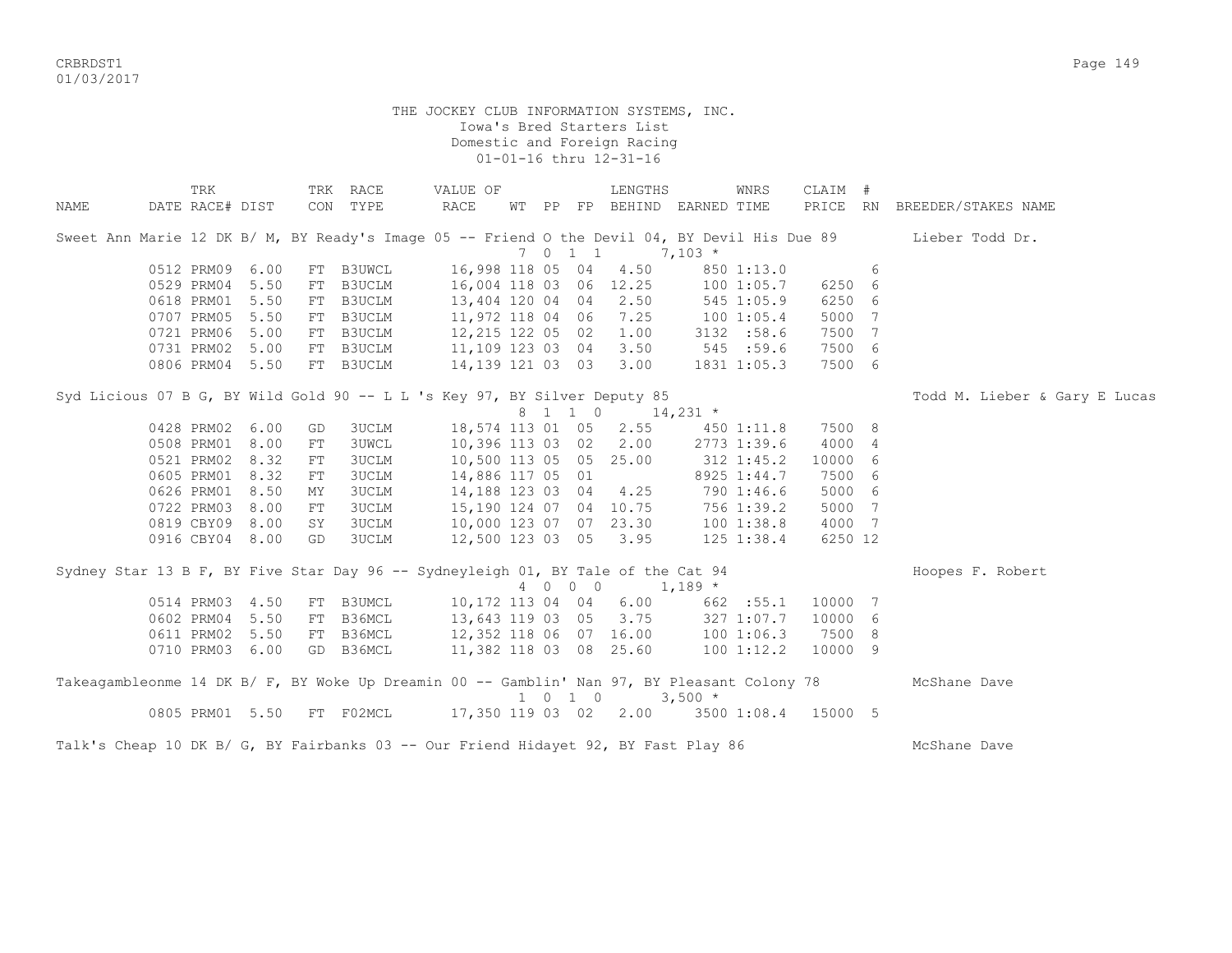CRBRDST1 Page 150 01/03/2017

> THE JOCKEY CLUB INFORMATION SYSTEMS, INC. Iowa's Bred Starters List Domestic and Foreign Racing 01-01-16 thru 12-31-16

 TRK TRK RACE VALUE OF LENGTHS WNRS CLAIM # NAME DATE RACE# DIST CON TYPE RACE WT PP FP BEHIND EARNED TIME PRICE RN BREEDER/STAKES NAME  $6 \t0 \t1 \t0 \t1,344 \t\t*$  0514 FP 07 6.00 FT 3UWCL 6,000 120 08 05 3.00 66 1:14.6 3200 10 0524 FP 02 8.00 FT 3UCLM 5,000 120 02 02 0.50 750 1:43.2 3200 7 0607 FP 07 8.32 FT 3UCLM 6,000 124 02 07 21.50 66 1:45.8 3200 10 0618 FP 04 6.00 FT 3UCLM 5,400 120 01 06 10.00 59 1:14.0 5000 6 0702 FP 02 8.00 GD 3UCLM 5,000 113 06 07 28.60 55 1:41.0 3200 7 0719 FP 07 6.00 SY 3UCLM 6,200 120 05 04 12.50 348 1:12.4 4000 7 Talk That Talk 10 CH M, BY Colorful Tour 99 -- Miss Brooklyn B 04, BY Mazel Trick 95 Poindexter Allen 8 0 4 2 13,746 \* 0512 PRM09 6.00 FT B3UWCL 16,998 118 06 06 11.50 100 1:13.0 6 0529 PRM04 5.50 FT B3UCLM 16,004 118 02 03 5.50 1360 1:05.7 6250 6 0623 PRM01 6.00 FT B3UCLM 15,229 118 03 04 5.75 763 1:12.9 7500 6 0707 PRM05 5.50 FT B3UCLM 11,972 118 06 02 1.75 3132 1:05.4 5000 7 1006 RP 06 5.50 FT B3UCLM 12,100 123 01 02 8.00 2369 1:04.1 7500 8 1020 RP 04 6.00 FT B3UCLM 12,100 123 04 02 2.00 2403 1:11.0 7500 6 1110 RP 07 5.50 FT B3UCLM 12,100 123 05 03 3.75 1284 1:04.4 7500 10 1202 RP 05 6.00 FT B3UCLM 13,764 123 02 02 2.50 2335 1:12.8 7500 10 Tapitifyoudare 12 GR/RO G, BY Tapit 01 -- Whisperifyoudare 97, BY Red Ransom 87 Albaugh Family Stable, LLC 5 0 0 3 11,898 \* 0603 PRM09 6.00 FT 36MSW 37,130 123 09 03 1.00 4410 1:12.0 11 0619 PRM09 6.00 FT 36MSW 37,154 123 06 03 4.50 4425 1:12.2 10 0708 PRM05 8.32 FT 36MSW 41,446 123 05 06 22.00 100 1:44.5 10 0730 PRM05 6.00 FT 36MSW 41,606 123 04 05 3.85 897 1:12.6 6 0810 PRM03 6.00 WF 36MCL 17,272 123 05 03 5.25 2066 1:11.2 15000 7 Tazzy Tiara 13 DK B/ F, BY Zanjero 04 -- Triple Tiara 01, BY King of Kings (IRE) 95 Windsor Thoroughbreds Inc<br>9 1 0 4 8,429 \* 9 1 0 4 0508 PRM05 6.00 FT B36MSW 37,227 118 01 06 28.30 100 1:12.4 7 0529 PRM09 6.00 FT B36MCL 15,434 115 09 08 27.50 100 1:13.3 12500 9 0611 PRM09 5.50 FT B36MCL 12,377 118 05 03 1.25 1470 1:08.0 7500 7 0710 PRM09 6.00 FT B36MCL 13,933 118 09 07 16.00 100 1:12.9 10000 10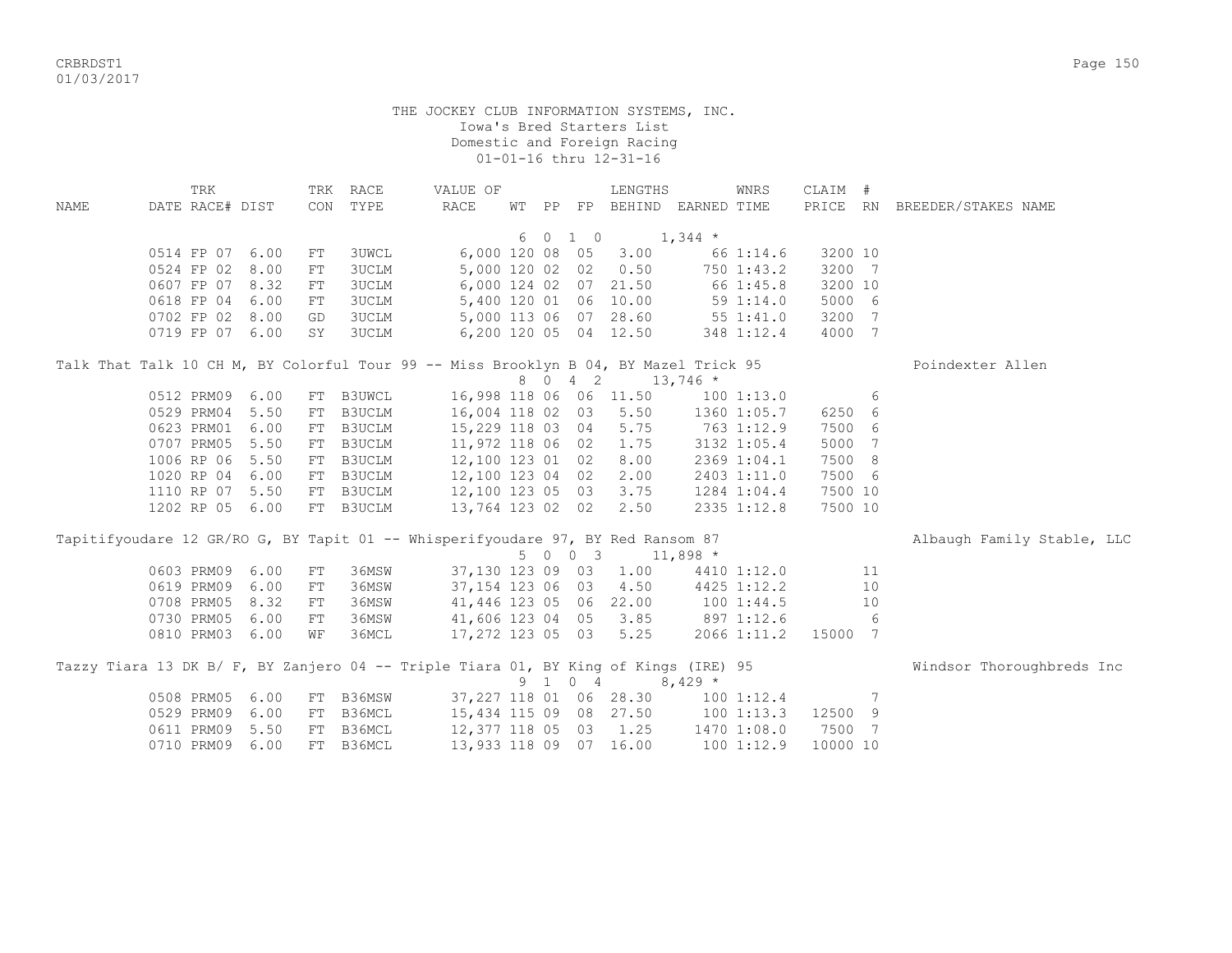CRBRDST1 Page 151 01/03/2017

|      | TRK                                                                                      |  | TRK RACE  | VALUE OF              |       |    | LENGTHS                |             | WNRS        | CLAIM #  |                       |
|------|------------------------------------------------------------------------------------------|--|-----------|-----------------------|-------|----|------------------------|-------------|-------------|----------|-----------------------|
| NAME | DATE RACE# DIST                                                                          |  | CON TYPE  | RACE                  | WT PP | FP | BEHIND                 | EARNED TIME |             | PRICE RN | BREEDER/STAKES NAME   |
|      | 0728 PRM09 5.00                                                                          |  | FT B36MCL |                       |       |    | 13,686 118 09 03 3.75  |             | 1596 1:01.6 | 10000 10 |                       |
|      | 0805 PRM06 6.00                                                                          |  | FT B36MCL | 11,254 118 01 03 5.00 |       |    |                        |             | 1646 1:13.2 | 10000 7  |                       |
|      | 0812 PRM01 6.00                                                                          |  | GD B36MCL |                       |       |    | 12,949 118 04 04 13.00 |             | 693 1:12.0  | 15000 6  |                       |
|      | 0821 CLS03 6.00                                                                          |  | FT FO3MSW |                       |       |    | 5,700 122 01 03 2.00   |             | 684 1:16.2  |          |                       |
|      | 0827 CLS02 6.00 FT B3UMCL                                                                |  |           | 3,400 119 06 01       |       |    |                        |             | 2040 1:15.4 | 5000 6   |                       |
|      | Tea Party Campaign 10 DK B/ G. BY Winter Glitter 97 -- Larens Bid 00. BY Dawn Ouixote 87 |  |           |                       |       |    |                        |             |             |          | Rosenthal Katherine A |

|  |  |                    |    |       | ied rafty Campaign fo nu p) al pi minter affrer p) -- nafens più ao, pi nami vuixote o) |  |         |                       |                                |                 |        | NOSENCHAI NACHELINE A.     |
|--|--|--------------------|----|-------|-----------------------------------------------------------------------------------------|--|---------|-----------------------|--------------------------------|-----------------|--------|----------------------------|
|  |  |                    |    |       |                                                                                         |  | 9 2 2 0 |                       | $5,876$ *                      |                 |        |                            |
|  |  | 0522 MC 07 5.25 FT |    | 3UALW |                                                                                         |  |         |                       | 3,000 140 05 05 9.75 75 1:08.0 |                 |        |                            |
|  |  | 0723 GF 07 5.25 FT |    | 3UCLM |                                                                                         |  |         | 4,000 126 06 02 0.50  |                                | 860 1:06.2      | 2500 7 |                            |
|  |  | 0730 GF 08 5.25 FT |    | 3UCLM | 4,000 126 07 01                                                                         |  |         |                       |                                | 2200 1:05.0     | 2500 8 |                            |
|  |  | 0826 MD 07 6.00    | FT | 3UWCL |                                                                                         |  |         | 3,900 126 01 05 3.95  |                                | 91 1:12.5       | 5000 9 |                            |
|  |  | 0905 BKF07 6.50 FT |    | 3USTK | 3,600 126 01 01                                                                         |  |         |                       |                                | $1800$ $1:26.2$ |        | 6 BILL WALLACE MEMORIAL S. |
|  |  | 0909 BKF06 5.00    | FT | 3UHCP |                                                                                         |  |         | 3,400 126 03 02 6.50  |                                | 850 1:01.3      |        |                            |
|  |  | 0911 SDY06 6.00    | FT | 3UCLM |                                                                                         |  |         | 1,650 126 01 04 10.75 | $0\;1:09.0$                    |                 | 3500 5 |                            |
|  |  | 0917 LBG08 6.00    | FT | 3UCLM |                                                                                         |  |         | 4,700 120 05 07 11.75 |                                | $0\;1:10.4$     | 3200 8 |                            |
|  |  | 1001 LBG03 6.00    | FT | 3UCLM |                                                                                         |  |         | 4,700 120 07 07 16.00 |                                | $0\;1:10.8$     | 3200 7 |                            |

| Tenacious Tatum 13 DK B/ F, BY Street Boss 04 -- Galoshes 99, BY Storm Boot 89 |                 |                 |    |           |                       |  |             |                      |                                    |             |         |    | Black Oak Farm |
|--------------------------------------------------------------------------------|-----------------|-----------------|----|-----------|-----------------------|--|-------------|----------------------|------------------------------------|-------------|---------|----|----------------|
|                                                                                |                 |                 |    |           |                       |  | 12  2  2  1 |                      | $13,274$ *                         |             |         |    |                |
|                                                                                | 0327 FG 03 5.50 |                 |    | SY FO3MSW |                       |  |             |                      | 41,000 120 10 10 10.65 0 1:05.9    |             |         | 11 |                |
|                                                                                |                 | 0604 PRM09 5.50 |    | FT B36MCL |                       |  |             |                      | 21,671 119 01 02 5.50 4300 1:07.6  |             | 30000 8 |    |                |
|                                                                                |                 | 0616 PRM09 6.00 |    | FT B36MSW |                       |  |             |                      | 37, 154 119 05 10 18.85 100 1:13.3 |             |         | 10 |                |
|                                                                                | 0702 PRM07 6.00 |                 |    | FT B36MCL | 17,234 118 07 03 4.50 |  |             |                      |                                    | 2050 1:13.1 | 15000 8 |    |                |
|                                                                                |                 | 0723 PRM06 5.50 |    | FT B36MCL |                       |  |             |                      | 17,311 118 04 06 16.25 100 1:06.2  |             | 15000 6 |    |                |
|                                                                                | 0810 PRM07      | 5.00            |    | GD B36MCL |                       |  |             |                      | 10,660 118 03 05 13.75 291 :58.4   |             | 10000 8 |    |                |
|                                                                                | 0812 PRM01 6.00 |                 |    | GD B36MCL |                       |  |             |                      | 12,949 118 03 05 13.05 297 1:12.0  |             | 15000 6 |    |                |
|                                                                                |                 | 0904 CWF08 5.50 |    | FT B3UALW |                       |  |             |                      | 5,300 124 04 05 12.75 371 1:07.8   |             |         | 8  |                |
|                                                                                | 0911 CWF08      | 5.00            |    | FT B3UMSW |                       |  |             | 4,000 127 02 01      |                                    | 2000 1:01.4 |         |    |                |
|                                                                                | 0923 ED 04 5.00 |                 |    | FT B3UALW |                       |  |             | 4,900 127 03 01      |                                    | 2450 1:02.1 |         |    |                |
|                                                                                | 1122 PM 03 5.50 |                 |    | WF B3UALW |                       |  |             |                      | 7,800 121 04 05 16.25 195 1:04.3   |             |         | 5  |                |
|                                                                                | 1205 PM 06 5.50 |                 | SY | B3UCLM    |                       |  |             | 5,600 120 01 02 2.50 |                                    | 1120 1:05.6 | 3200 8  |    |                |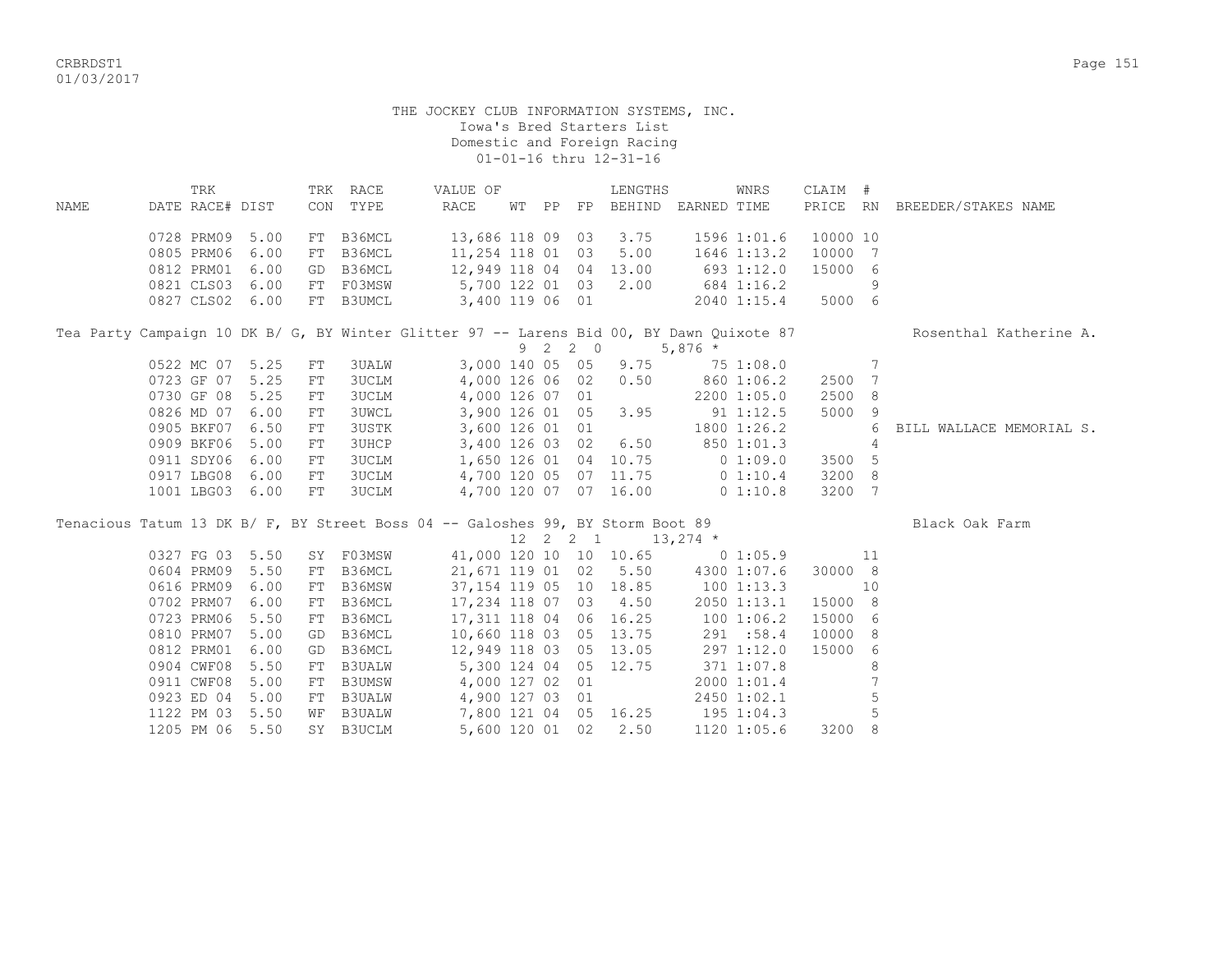CRBRDST1 Page 152 01/03/2017

> THE JOCKEY CLUB INFORMATION SYSTEMS, INC. Iowa's Bred Starters List Domestic and Foreign Racing 01-01-16 thru 12-31-16

|                                                                                            | TRK             |                    |    | TRK RACE                   | VALUE OF                            |  |                          | LENGTHS                                                |                | WNRS            | CLAIM # |                 |                                                                                                                 |
|--------------------------------------------------------------------------------------------|-----------------|--------------------|----|----------------------------|-------------------------------------|--|--------------------------|--------------------------------------------------------|----------------|-----------------|---------|-----------------|-----------------------------------------------------------------------------------------------------------------|
| NAME                                                                                       | DATE RACE# DIST |                    |    | CON TYPE                   | <b>RACE</b>                         |  |                          | WT PP FP BEHIND EARNED TIME                            |                |                 |         |                 | PRICE RN BREEDER/STAKES NAME                                                                                    |
|                                                                                            |                 |                    |    |                            |                                     |  |                          |                                                        |                |                 |         |                 |                                                                                                                 |
|                                                                                            |                 |                    |    |                            |                                     |  |                          |                                                        |                |                 |         |                 | Ten Percent Down 12 DK B/ M, BY Spring At Last 03 -- Frangible 06, BY Broken Vow 97 Burden Creek Farm & Clifton |
| Farm LLC                                                                                   |                 |                    |    |                            |                                     |  |                          |                                                        |                |                 |         |                 |                                                                                                                 |
|                                                                                            |                 |                    |    |                            |                                     |  |                          | $5 \t1 \t1 \t2 \t29,006 \t*$                           |                |                 |         |                 |                                                                                                                 |
|                                                                                            | 0519 PRM07 6.00 |                    |    | FT B3UCLM                  |                                     |  |                          | 17,347 118 04 01                                       |                | 10350 1:12.2    | 15000   | 7               |                                                                                                                 |
|                                                                                            | 0615 PRM09 6.00 |                    |    | FT B3UALW                  |                                     |  |                          | 37,799 119 08 02 nk                                    | 7525 1:11.4    |                 |         | 9               |                                                                                                                 |
|                                                                                            | 0702 PRM03 6.00 |                    |    | FT B3UALW                  |                                     |  |                          | 42,287 123 05 03 5.75                                  |                | $5165$ $1:10.6$ |         | 9               |                                                                                                                 |
|                                                                                            | 0723 PRM09 6.00 |                    |    | FT B3UAOC                  |                                     |  |                          | 42,182 120 08 03 1.10                                  |                | $5057$ $1:11.1$ |         | 9               |                                                                                                                 |
|                                                                                            | 0806 PRM06 6.00 |                    |    | FT B3UALW                  | 42,256 120 05 05 6.50               |  |                          |                                                        | $909$ 1:12.2   |                 |         | $7\overline{ }$ |                                                                                                                 |
|                                                                                            |                 |                    |    |                            |                                     |  |                          |                                                        |                |                 |         |                 |                                                                                                                 |
| Thats Incredible 12 B G, BY Testimony 03 -- Ally Scats 99, BY Alydeed 89                   |                 |                    |    |                            |                                     |  |                          |                                                        |                |                 |         |                 | Special K Stables                                                                                               |
|                                                                                            |                 |                    |    |                            |                                     |  | 6 0 0 1                  |                                                        | $2,887$ *      |                 |         |                 |                                                                                                                 |
|                                                                                            | 0526 PRM03 8.00 |                    | MY | 36MCL                      |                                     |  |                          | 15,459 115 08 08 14.75                                 |                | $100$ $1:44.1$  | 12500 8 |                 |                                                                                                                 |
|                                                                                            | 0624 PRM01 5.00 |                    | FT | 36MCL                      |                                     |  |                          | 11,427 123 01 06 5.55                                  |                | 1001:00.3       | 15000   | $\overline{7}$  |                                                                                                                 |
|                                                                                            | 0716 PRM01 6.00 |                    | FT | 36MCL                      |                                     |  |                          | 10,758 123 02 04 7.50                                  | 718 1:12.4     |                 | 10000 6 |                 |                                                                                                                 |
|                                                                                            | 0729 PRM01 6.00 |                    | FT | 36MCL                      |                                     |  |                          | 11, 214 124 03 03 6.25                                 |                | 1764 1:13.8     | 12500 5 |                 |                                                                                                                 |
|                                                                                            | 0813 PRM04 6.00 |                    | FT | 36MCL                      |                                     |  |                          | $17,234$ 123 02 07 8.25 100 1:11.9                     |                |                 | 15000 8 |                 |                                                                                                                 |
|                                                                                            | 0828 CBY08 8.00 |                    | FT | 3UMCL                      |                                     |  |                          | 10,500 123 07 07 31.75                                 | 105 1:39.6     |                 | 6250 9  |                 |                                                                                                                 |
|                                                                                            |                 |                    |    |                            |                                     |  |                          |                                                        |                |                 |         |                 | Theperfectvow 14 B F, BY Majesticperfection 06 -- Prenuptial Vow 05, BY Broken Vow 97 H. Allen Poindexter       |
|                                                                                            |                 |                    |    |                            |                                     |  | $2\quad 2\quad 0\quad 0$ |                                                        | $78,180$ *     |                 |         |                 |                                                                                                                 |
|                                                                                            | 0625 PRM07 5.00 |                    |    | FT F02MSW 41,446 118 03 01 |                                     |  |                          |                                                        | 24780 :59.5 10 |                 |         |                 |                                                                                                                 |
|                                                                                            | 0813 PRM07 6.00 |                    |    | FT F02STK                  |                                     |  |                          | 90,000 121 05 01                                       |                |                 |         |                 | 53400 1:11.9 8 IOWA SORORITY S.                                                                                 |
|                                                                                            |                 |                    |    |                            |                                     |  |                          |                                                        |                |                 |         |                 |                                                                                                                 |
| Titanium Point 13 GR/RO C, BY Concord Point 07 -- Not Offensive 01, BY Deputy Commander 94 |                 |                    |    |                            |                                     |  |                          |                                                        |                |                 |         |                 | Poindexter H. Allen                                                                                             |
|                                                                                            |                 |                    |    |                            |                                     |  |                          | $3 \quad 2 \quad 0 \quad 0 \quad 17,679 \quad ^{\ast}$ |                |                 |         |                 |                                                                                                                 |
|                                                                                            | 0210 TUP02 5.50 |                    | FT |                            | 03MOC 12,500 121 03 01 7673 1:02.7  |  |                          |                                                        |                |                 |         | 6               |                                                                                                                 |
|                                                                                            | 0314 TUP01 6.00 |                    | FT |                            | 03AOC 14,000 119 05 01 8506 1:08.7  |  |                          |                                                        |                |                 |         | $7\phantom{.0}$ |                                                                                                                 |
|                                                                                            |                 | 0415 OP 07 6.00    | FT | 03STK                      | 150,000 116 04 07 10.25 1500 1:10.6 |  |                          |                                                        |                |                 |         |                 | 7 BACHELOR S.                                                                                                   |
|                                                                                            |                 |                    |    |                            |                                     |  |                          |                                                        |                |                 |         |                 |                                                                                                                 |
| Tiza Boom Boom 14 B F, BY Tizway 05 -- Celeritas 04, BY Stephen Got Even 96                |                 |                    |    |                            |                                     |  |                          | $1 \t 0 \t 0 \t 1 \t 1,095 \t\t*$                      |                |                 |         |                 | Hicklin Christine Aaron DVM                                                                                     |
|                                                                                            |                 | 0611 NP 03 3.50 GD |    | 02MSW                      |                                     |  |                          | 16,688 115 01 03 7.75 1095 :39.4                       |                |                 |         | 5               |                                                                                                                 |
| Tiz a Lady Now 12 DK B/ M, BY Hold Me Back 06 -- Lonely Chant 05, BY Tiznow 97             |                 |                    |    |                            |                                     |  |                          |                                                        |                |                 |         |                 | Donald E. Scharge & Lynn                                                                                        |
| Chleborad                                                                                  |                 |                    |    |                            |                                     |  |                          |                                                        |                |                 |         |                 |                                                                                                                 |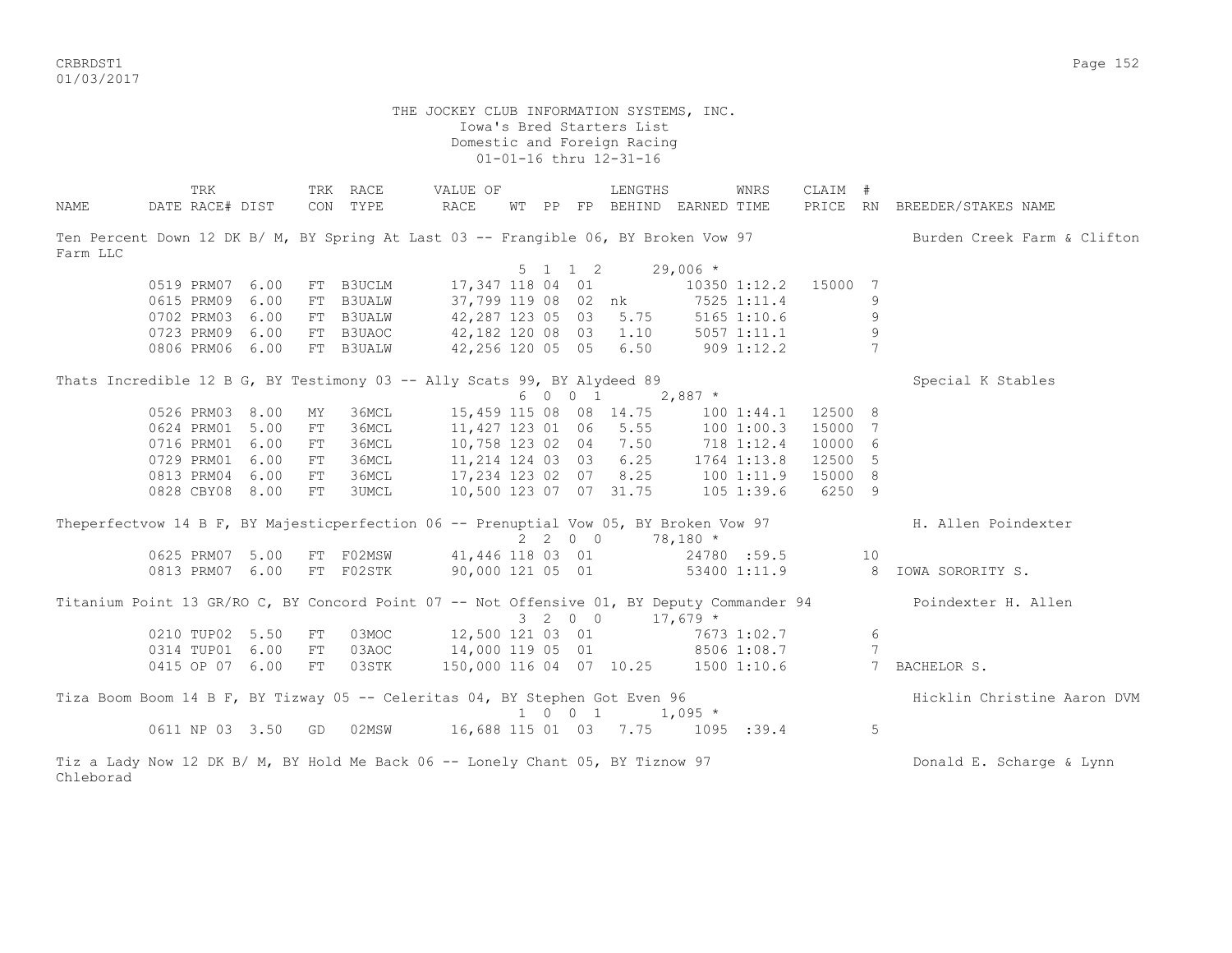CRBRDST1 Page 153 01/03/2017

|      | TRK                                                                             |           |            | TRK RACE         | VALUE OF          |  |          | LENGTHS                     |            | WNRS         | CLAIM #  |    |                              |
|------|---------------------------------------------------------------------------------|-----------|------------|------------------|-------------------|--|----------|-----------------------------|------------|--------------|----------|----|------------------------------|
| NAME | DATE RACE# DIST                                                                 |           |            | CON TYPE         | RACE              |  |          | WT PP FP BEHIND EARNED TIME |            |              |          |    | PRICE RN BREEDER/STAKES NAME |
|      |                                                                                 |           |            |                  |                   |  |          |                             |            |              |          |    |                              |
|      |                                                                                 |           |            |                  |                   |  | 11 0 2 2 |                             | $11,149$ * |              |          |    |                              |
|      | 0514 PRM01 8.00                                                                 |           |            | FT B3UWCL        |                   |  |          | 16, 128 119 04 06 15.10     |            | 1001:42.4    |          | 6  |                              |
|      | 0530 PRM03                                                                      | 8.00      |            | FT B3UWCL        |                   |  |          | 13,896 119 04 05 14.00      |            | 384 1:40.5   | 35000 7  |    |                              |
|      | 0610 PRM05                                                                      | 8.00      |            | FT B3UCLM        |                   |  |          | 13, 225 118 01 05 14.85     |            | 285 1:42.2   | 10000 10 |    |                              |
|      | 0703 PRM04                                                                      | 8.00      |            | FT B3UCLM        |                   |  |          | 14,888 118 07 05 7.25       | 324 1:41.5 |              | 12500 7  |    |                              |
|      | 0714 PRM04                                                                      | 8.50      |            | FT B3UCLM        |                   |  |          | 14,069 117 07 03 17.00      |            | 1792 1:47.2  | 7500 7   |    |                              |
|      | 0728 PRM02                                                                      | 8.32      |            | FT B3UCLM        |                   |  |          | 12,948 122 06 07 18.00      |            | 1001:48.1    | 12500 8  |    |                              |
|      | 0811 PRM01                                                                      | 8.32      |            | FT B3UCLM        |                   |  |          | 19,393 118 04 04 9.25       |            | $973$ 1:42.6 | 15000 6  |    |                              |
|      | 0914 RP 01                                                                      | 8.00      |            | FT B3UCLM        | 11,000 122 06 03  |  |          | 2.25                        |            | 1191 1:40.7  | 7500 7   |    |                              |
|      | 0929 RP 08                                                                      |           |            | 8.00 T FM B3UCLM | 14,300 123 04 02  |  |          | 1.00                        |            | 2758 1:36.4  | 15000 11 |    |                              |
|      | 1015 RP 03 8.00                                                                 |           |            | FT B3UCLM        | 14,300 123 03 02  |  |          | 2.75                        |            | 2826 1:40.3  | 15000 7  |    |                              |
|      | 1104 RP 01 8.00 T FM B3UCLM                                                     |           |            |                  | 15,480 123 07 05  |  |          | 4.50                        |            | $416$ 1:39.4 | 15000 10 |    |                              |
|      |                                                                                 |           |            |                  |                   |  |          |                             |            |              |          |    |                              |
|      | Tiz Tricky 14 DK B/ F, BY Tizdejavu 05 -- Tricky Truth 00, BY Proudest Romeo 90 |           |            |                  |                   |  |          |                             |            |              |          |    | Rumbaugh Carroll             |
|      |                                                                                 |           |            |                  |                   |  | 3 0 0 2  |                             | $8,444$ *  |              |          |    |                              |
|      | 0625 PRM07                                                                      | 5.00      |            | FT F02MSW        | 41,446 118 07 03  |  |          | 6.25                        |            | 4956 :59.5   |          | 10 |                              |
|      | 0724 PRM03                                                                      | 5.50      |            | FT F02MCL        |                   |  |          | 24, 212 120 03 03 2.10      |            | 2906 1:07.7  | 25000 7  |    |                              |
|      | 0731 PRM06                                                                      | 5.50      |            | FT FO2MCL        |                   |  |          | 26,927 119 05 05 17.75      |            | 582 1:07.1   | 50000 6  |    |                              |
|      |                                                                                 |           |            |                  |                   |  |          |                             |            |              |          |    |                              |
|      | Tomey Too 13 CH G, BY Notional 04 -- Monument Valley 97, BY Air Forbes Won 79   |           |            |                  |                   |  |          |                             |            |              |          |    | DNAce Thoroughbreds, LTD.    |
|      |                                                                                 |           |            |                  |                   |  |          | 13 1 1 0 17,672 *           |            |              |          |    |                              |
|      | 0505 PRM07                                                                      | 6.00      | ${\rm FT}$ | <b>3UALW</b>     |                   |  |          | 37,824 113 02 04 1.35       |            | 1888 1:12.8  |          | 8  |                              |
|      | 0512 PRM05                                                                      | 6.00      | FT         | <b>3UWCL</b>     | 22,292 115 07 04  |  |          | 1.55                        |            | 1106 1:12.9  | 30000 8  |    |                              |
|      | 0529 PRM02                                                                      | 6.00      | FT         | <b>3UCLM</b>     | 22, 268 116 05 06 |  |          | 4.60                        | 1001:12.6  |              | 30000 9  |    |                              |
|      | 0611 PRM04                                                                      | 8.50      | FT         | <b>3UCLM</b>     |                   |  |          | 22,318 112 07 07 13.35      | 100 1:46.4 |              | 25000 7  |    |                              |
|      | 0709 PRM09                                                                      | 8.00      | FT         | <b>3UCLM</b>     | 13,200 113 09 01  |  |          |                             |            | 8700 1:40.6  | 7500 10  |    |                              |
|      | 0717 PRM09                                                                      | 8.50      | MY         | <b>3UCLM</b>     | 11,243 118 05 04  |  |          | 7.75                        |            | 783 1:46.0   | 12500 7  |    |                              |
|      | 0817 RP 08                                                                      | 8.32      | FT         | <b>3UCLM</b>     | 12,100 119 03 02  |  |          | nk                          |            | 2335 1:43.5  | 7500 10  |    |                              |
|      | 0824 RP 02                                                                      | 8.00 T FM |            | <b>3UCLM</b>     | 14,850 120 04 05  |  |          | 5.50                        |            | 440 1:35.4   | 15000 7  |    |                              |
|      | 0908 RP 05                                                                      | 8.32      | FT         | 3UCLM            | 12,100 119 01 04  |  |          | 5.00                        |            | 711 1:43.4   | 7500 8   |    |                              |
|      | 1006 RP 02                                                                      | 8.00 T FM |            | <b>3UCLM</b>     | 14,850 120 05 06  |  |          | 7.05                        |            | 85 1:35.9    | 15000 10 |    |                              |
|      | 1022 RP 04                                                                      | 8.32      | FT         | 3UCLM            | 12,100 120 04 04  |  |          | 6.50                        |            | 711 1:43.2   | 7500 8   |    |                              |
|      | 1109 RP 04                                                                      | 8.00      | FT         | <b>3UCLM</b>     | 12,100 120 06 05  |  |          | 8.25                        |            | 358 1:39.3   | 7500 7   |    |                              |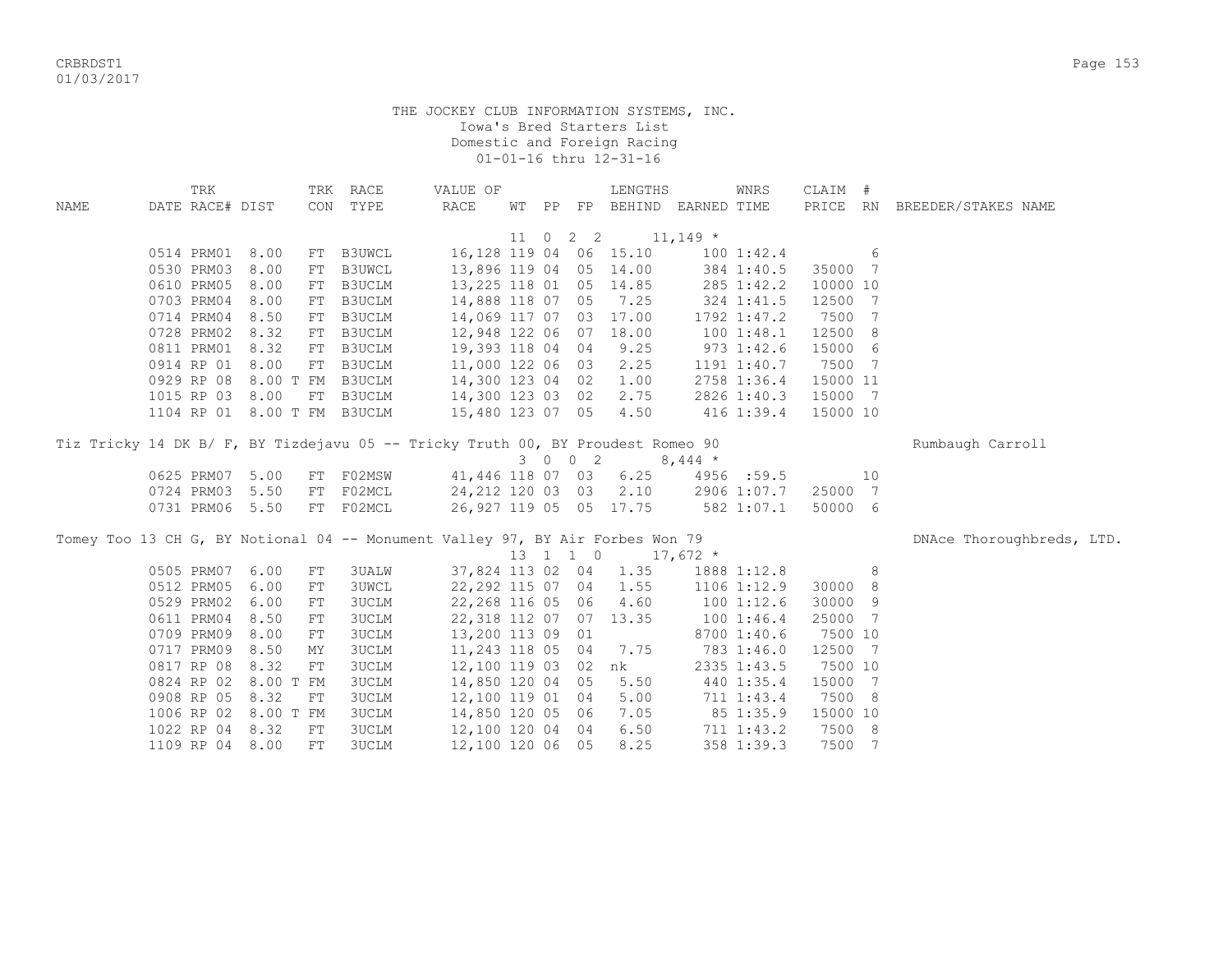CRBRDST1 Page 154 01/03/2017

## THE JOCKEY CLUB INFORMATION SYSTEMS, INC. Iowa's Bred Starters List Domestic and Foreign Racing 01-01-16 thru 12-31-16

|      | TRK                                                                                  |     | TRK RACE      | VALUE OF                                   |  |         | LENGTHS                |                             | WNRS           | CLAIM # |    |                              |
|------|--------------------------------------------------------------------------------------|-----|---------------|--------------------------------------------|--|---------|------------------------|-----------------------------|----------------|---------|----|------------------------------|
| NAME | DATE RACE# DIST                                                                      | CON | TYPE          | RACE                                       |  |         |                        | WT PP FP BEHIND EARNED TIME |                |         |    | PRICE RN BREEDER/STAKES NAME |
|      |                                                                                      |     |               |                                            |  |         |                        |                             |                |         |    |                              |
|      | 1130 RP 03 8.32                                                                      | FT  | 3UCLM         | 12,100 120 06 05 19.00 355 1:42.6          |  |         |                        |                             |                | 7500 8  |    |                              |
|      |                                                                                      |     |               |                                            |  |         |                        |                             |                |         |    |                              |
|      | Touchbyanangel 12 DK B/ G, BY Latent Heat 03 -- Our Guardian Angel 03, BY Exploit 96 |     |               |                                            |  |         |                        |                             |                |         |    | McShane Dave                 |
|      |                                                                                      |     |               |                                            |  | 7 2 0 1 |                        | $16,884$ *                  |                |         |    |                              |
|      | 0602 PRM03 5.50                                                                      | FT  | 3UCLM         |                                            |  |         | 13,849 119 03 03 7.50  |                             | 1685 1:05.6    | 15000 6 |    |                              |
|      | 0619 PRM05<br>5.00                                                                   | FT  | 3UCLM         | 12,663 120 04 04                           |  |         | 5.10                   | 515 : 59.6                  |                | 12500 7 |    |                              |
|      | 0626 PRM04<br>5.50                                                                   | MY  | 3UCLM         | 17,889 117 05 01                           |  |         |                        |                             | 10584 1:04.9   | 15000 9 |    |                              |
|      | 0714 PRM08<br>6.00                                                                   | FT  | 3UCLM         | 19,277 119 02 07 5.75                      |  |         |                        | $100$ $1:12.1$              |                | 12500 9 |    |                              |
|      | 0805 PRM09 6.00                                                                      | FT  | 3UCLM         | 19,316 123 01 07                           |  |         | 8.50                   | $100$ $1:12.4$              |                | 15000 8 |    |                              |
|      | 0827 CLS08 6.00                                                                      | FT  | 3UALW         | 6,500 123 01 01                            |  |         |                        |                             | 3900 1:14.6    |         | 7  |                              |
|      | 0904 CLS06 6.00                                                                      | FT  | 3UCLM         | 4,900 123 04 06                            |  |         | 6.15                   |                             | 0 1:13.4       | 5000 6  |    |                              |
|      |                                                                                      |     |               |                                            |  |         |                        |                             |                |         |    |                              |
|      | Touch of a Poet 12 DK B/ M, BY Silver Poet 04 -- Touchofbull 05, BY Bravo Bull 97    |     |               |                                            |  |         |                        |                             |                |         |    | Spencer Robin                |
|      |                                                                                      |     |               |                                            |  | 2000    |                        | $200 *$                     |                |         |    |                              |
|      | 0222 HOU05 5.00                                                                      |     |               | MY B4UMCL 12,000 118 02 09 30.50 100 :59.7 |  |         |                        |                             |                | 50000 9 |    |                              |
|      | 0521 PRM01 5.50                                                                      |     | FT B36WMC     | 12,401 123 04 06 33.25 100 1:06.7          |  |         |                        |                             |                | 7500 6  |    |                              |
|      | Touch Real 13 B F, BY Canaveral 91 -- Gold Quarry 03, BY Touch Gold 94               |     |               |                                            |  |         |                        |                             |                |         |    | Iowa State University        |
|      |                                                                                      |     |               |                                            |  |         | 11 0 0 0               | $1,902$ *                   |                |         |    |                              |
|      | 0507 FP 08 6.00                                                                      | FT  | <b>B3UMSW</b> |                                            |  |         | 13,490 120 07 08 33.75 |                             | $104$ 1:15.6   |         | 8  |                              |
|      |                                                                                      |     |               |                                            |  |         |                        |                             |                |         |    |                              |
|      | 0524 FP 05 6.00                                                                      | FT  | <b>B3UMSW</b> | 13,110 120 01 10 33.60                     |  |         |                        |                             | $104$ $1:14.4$ |         | 10 |                              |
|      | 0607 FP 02 6.00                                                                      |     | FT F03MSW     | 13,490 120 03 08 39.55                     |  |         |                        |                             | $104$ $1:13.0$ |         | 8  |                              |
|      | 0618 FP 02<br>8.00                                                                   | FT  | <b>B3UMCL</b> | 5,400 116 06 04 14.85                      |  |         |                        |                             | 324 1:45.2     | 5000 6  |    |                              |
|      | 0723 PRM06<br>5.50                                                                   | FT  | B36MCL        | 17, 311 118 02 05 11.50                    |  |         |                        |                             | 372 1:06.2     | 15000 6 |    |                              |
|      | 0807 PRM02<br>6.00                                                                   | FT  | B36MCL        | 17, 311 118 02 06 25.75                    |  |         |                        |                             | 1001:12.6      | 15000 6 |    |                              |
|      | 0901 ELP04<br>7.00                                                                   | FT  | B3UMCL        | 10,000 119 04 05 26.75                     |  |         |                        |                             | 300 1:25.0     | 5000 6  |    |                              |
|      | 1008 HAW03<br>6.00                                                                   | FT  | <b>B3UMCL</b> | 8,344 121 01 09 21.90                      |  |         |                        |                             | 100 1:12.1     | 7500 12 |    |                              |
|      | 5.50<br>1022 HAW09                                                                   | FT  | B3UMCL        | 8,144 121 09 07 13.50                      |  |         |                        |                             | 100 1:05.8     | 7500 10 |    |                              |
|      | 1116 HAW02 8.32                                                                      |     | FT B3UMCL     |                                            |  |         | 7,844 121 02 05 21.50  |                             | 234 1:45.2     | 7500 7  |    |                              |
|      | 1208 TP 01 8.50                                                                      |     | FT B3UMCL     |                                            |  |         | 5,100 123 04 07 38.50  | 601:49.0                    |                | 5000 7  |    |                              |
|      |                                                                                      |     |               |                                            |  |         |                        |                             |                |         |    |                              |
|      | Tough to Handle 13 CH G, BY Cowboy Cal 05 -- Caucus 00, BY General Meeting 88        |     |               |                                            |  |         |                        |                             |                |         |    | Dave McShane & Don Frazier   |
|      |                                                                                      |     |               |                                            |  | 6 2 1 0 |                        | $26,384$ *                  |                |         |    |                              |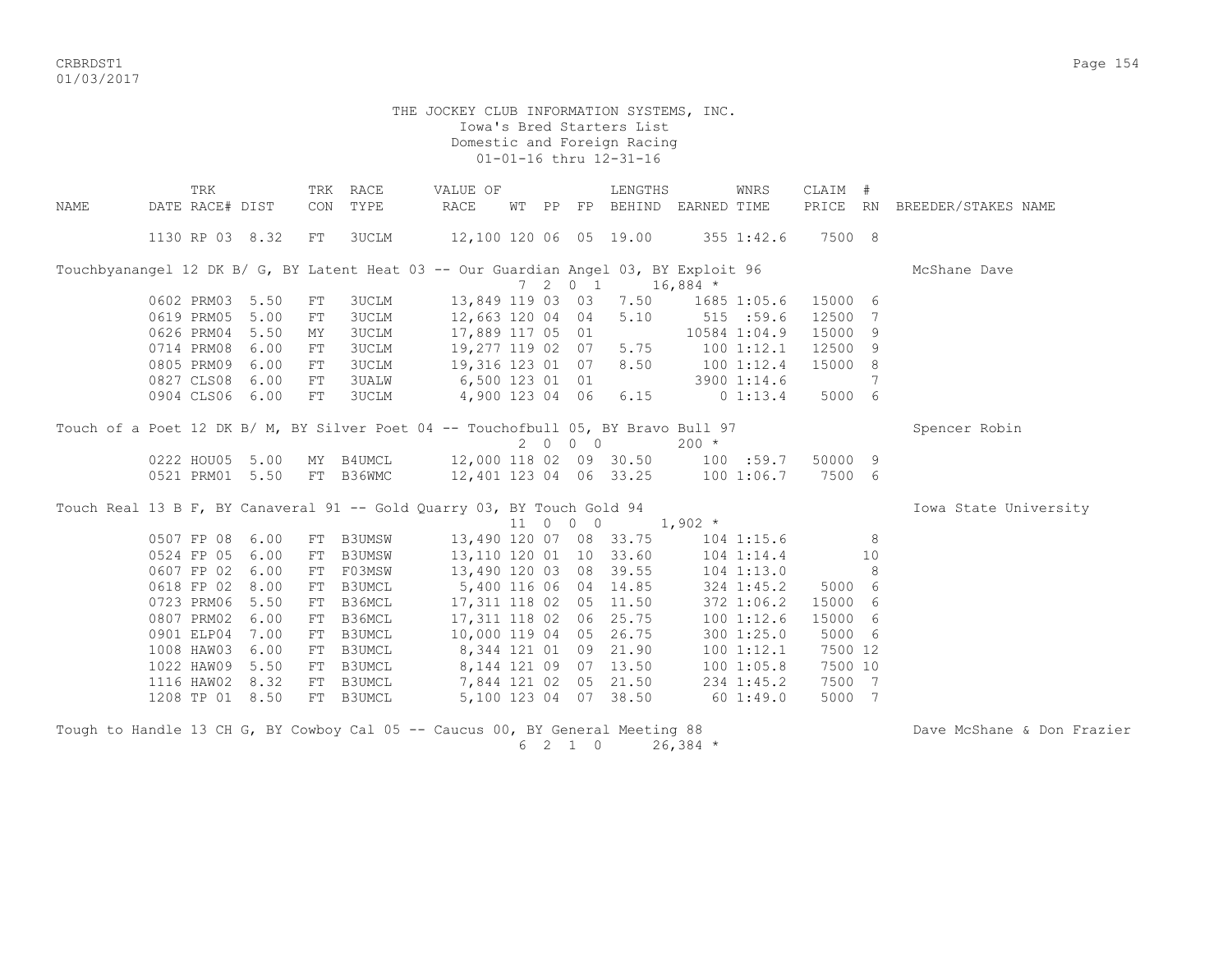CRBRDST1 Page 155 01/03/2017

## THE JOCKEY CLUB INFORMATION SYSTEMS, INC. Iowa's Bred Starters List Domestic and Foreign Racing 01-01-16 thru 12-31-16

|             | TRK             |           | TRK | RACE                        | VALUE OF                                                                                 |       |         | LENGTHS                |                  | WNRS           | CLAIM #  |    |                     |
|-------------|-----------------|-----------|-----|-----------------------------|------------------------------------------------------------------------------------------|-------|---------|------------------------|------------------|----------------|----------|----|---------------------|
| <b>NAME</b> | DATE RACE# DIST |           | CON | TYPE                        | <b>RACE</b>                                                                              | WT PP | FP      | BEHIND EARNED TIME     |                  |                | PRICE RN |    | BREEDER/STAKES NAME |
|             | 0505 PRM07      | 6.00      | FT  | <b>3UALW</b>                | 37,824 113 04 07                                                                         |       |         | 8.85                   |                  | 100 1:12.8     |          | 8  |                     |
|             | 0529 PRM02      | 6.00      | FT  | <b>3UCLM</b>                | 22,268 112 06 01                                                                         |       |         |                        |                  | 13200 1:12.6   | 30000 9  |    |                     |
|             | 0615 PRM07      | 8.32      | FT  | 3UAOC                       |                                                                                          |       |         | 37,775 118 10 05 12.50 |                  | 900 1:43.1     |          | 10 |                     |
|             | 0714 PRM08      | 6.00      | FT  | 3UCLM                       | 19,277 118 07 08                                                                         |       |         | 9.50                   | 1001:12.1        |                | 15000 9  |    |                     |
|             | 0805 PRM09      | 6.00      | FT  | <b>3UCLM</b>                |                                                                                          |       |         | 19,316 115 06 02 nk    |                  | 3836 1:12.4    | 15000 8  |    |                     |
|             | 0812 PRM10      | 6.00      | FT  | <b>3UCLM</b>                | 12,988 115 07 01                                                                         |       |         |                        |                  | 8248 1:11.5    | 7500 8   |    |                     |
|             |                 |           |     |                             | Tournado Lynnie 10 CH M, BY Colorful Tour 99 -- Rascal's Lynnie 99, BY Raise a Rascal 85 |       |         |                        |                  |                |          |    | Chleborad Lynn      |
|             |                 |           |     |                             |                                                                                          |       | 6 2 2 0 | $11,495$ *             |                  |                |          |    |                     |
|             | 0227 FON09 4.00 |           |     | FT B3USTK                   | 12,500 118 02 02 hd                                                                      |       |         |                        |                  | 2050 :47.0     |          |    | 9 BOLD ACCENT S.    |
|             | 0319 FON01      | 6.00      | FT  | B3USTR                      | 6,900 120 01 01                                                                          |       |         |                        |                  | 4140 1:13.4    |          | 6  |                     |
|             | 0410 FON08      | 6.00      | FT  | B3USTR                      | 8,142 123 07 06                                                                          |       |         | 0.55                   |                  | 01:13.6        |          | 9  |                     |
|             | 0611 PRM01      | 5.00      | FT  | B4UCLM                      | 10,416 119 02 05                                                                         |       |         |                        | $3.75$ 297 :58.7 |                | 7500     | 6  |                     |
|             | 0707 PRM09      | 6.00      | FT  | B3UCLM                      | 15, 113 120 04 02                                                                        |       |         | 1.00                   |                  | 2968 1:12.7    | 5000     | 9  |                     |
|             | 0807 CLS02      | 6.00      | FT  | <b>B3UCLM</b>               | 3,553 123 03 01                                                                          |       |         |                        |                  | 2040 1:14.2    | 2500 5   |    |                     |
|             |                 |           |     |                             | Tour On 12 DK B/ M, BY Colorful Tour 99 -- Foran Gap 00, BY Allen's Prospect 82          |       |         |                        |                  |                |          |    | Chleborad Lynn      |
|             |                 |           |     |                             |                                                                                          |       | 7 0 0 5 | $19,602$ *             |                  |                |          |    |                     |
|             | 0616 PRM07      | 6.00      | FT  | B36MSW                      | 37,154 123 01 07                                                                         |       |         | 8.00                   |                  | $100$ $1:12.1$ |          | 10 |                     |
|             | 0703 PRM03      | 5.50      | FT  | B36MSW                      | 41,562 123 02 05                                                                         |       |         | 7.25                   |                  | 894 1:05.8     |          | 7  |                     |
|             | 0714 PRM09      | 6.00      | FT  | B36MCL                      | 24, 174 119 04 03                                                                        |       |         | 2.50                   |                  | 2890 1:12.7    | 25000 8  |    |                     |
|             | 0729 PRM09      | 6.00      | FT  | B36MSW                      | 41,446 123 01 03                                                                         |       |         | 4.00                   |                  | 4956 1:13.4    |          | 10 |                     |
|             | 0812 PRM08      | 6.00      | FT  | B36MSW                      | 30,000 123 05 03                                                                         |       |         | 1.60                   |                  | 3576 1:11.4    |          | 7  |                     |
|             | 0914 RP 06      | 8.00 T GD |     | B35MSW                      | 33,000 123 09 03                                                                         |       |         | 4.75                   |                  | 3593 1:38.1    |          | 9  |                     |
|             |                 |           |     | 1008 RP 08 7.50 T FM B35MSW | 33,000 123 03 03                                                                         |       |         | 3.00                   |                  | 3593 1:31.1    |          | 9  |                     |
|             |                 |           |     |                             | Tour to Glory 12 B G, BY Colorful Tour 99 -- Close to Glory 95, BY I Enclose 80          |       |         |                        |                  |                |          |    | Chleborad Lynn      |
|             |                 |           |     |                             |                                                                                          |       | 9 1 2 3 |                        | $20,087$ *       |                |          |    |                     |
|             | 0520 PRM03 6.00 |           | FT  | 36WMC                       |                                                                                          |       |         | 12,500 123 05 03 19.25 |                  | 1476 1:11.5    |          | 7  |                     |
|             | 0609 PRM09      | 8.32      | FT  | 36MCL                       | 12,772 124 05 01                                                                         |       |         |                        |                  | 8019 1:47.0    | 10000    | 6  |                     |
|             | 0630 PRM02      | 8.32      | SY  | <b>3UCLM</b>                |                                                                                          |       |         | 10,500 123 08 05 16.25 | 303 1:46.0       |                | 12500 9  |    |                     |
|             | 0716 PRM02      | 8.50      | FT  | 3UCLM                       |                                                                                          |       |         | 17,966 123 05 02 no    |                  | 3584 1:48.4    | 15000    | 7  |                     |
|             | 0730 PRM09      | 8.50      | FT  | <b>3UCLM</b>                | 17,928 123 08 03 11.00                                                                   |       |         |                        |                  | 2134 1:49.7    | 15000    | 8  |                     |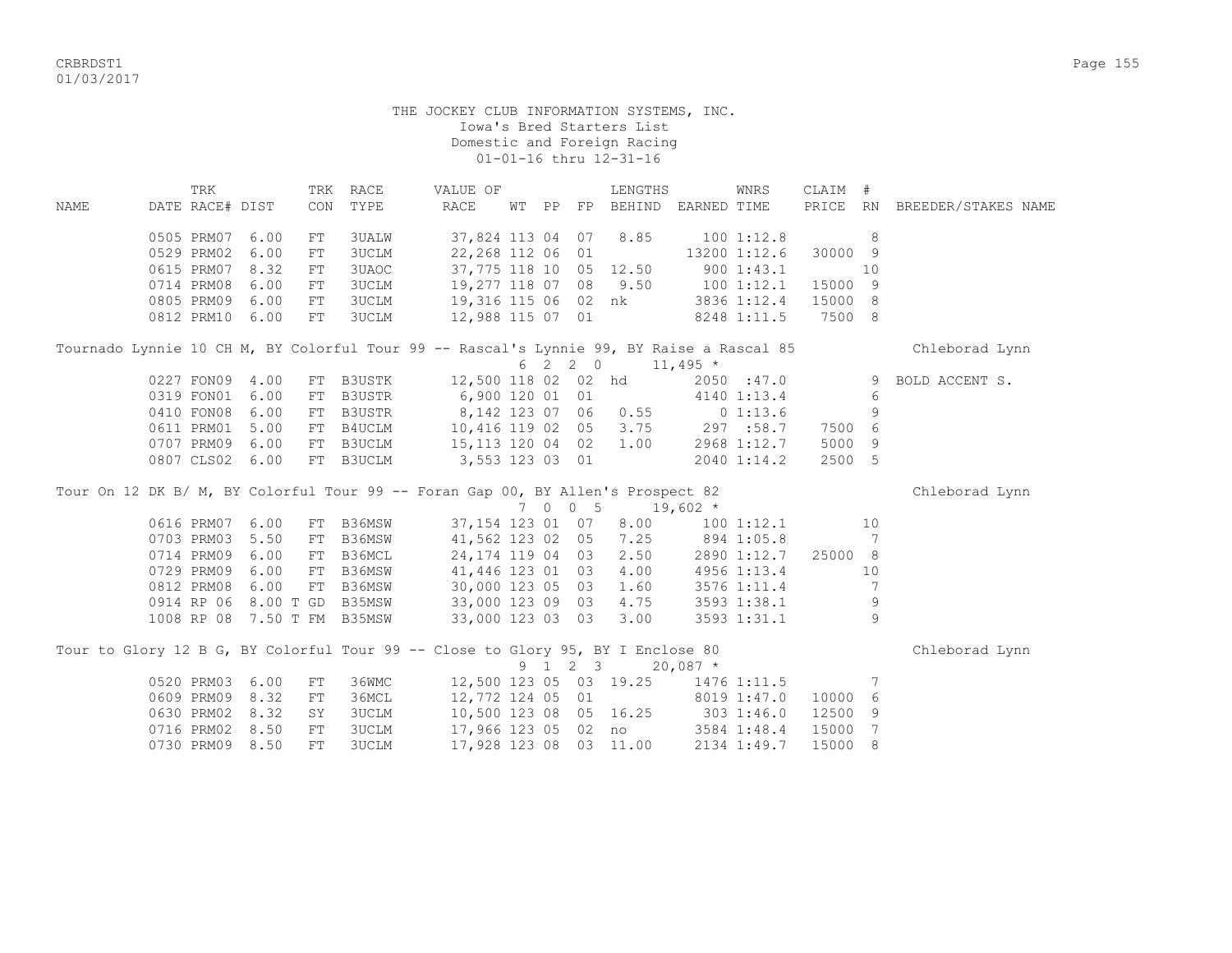CRBRDST1 Page 156 01/03/2017

#### THE JOCKEY CLUB INFORMATION SYSTEMS, INC. Iowa's Bred Starters List Domestic and Foreign Racing 01-01-16 thru 12-31-16

 TRK TRK RACE VALUE OF LENGTHS WNRS CLAIM # NAME DATE RACE# DIST CON TYPE RACE WT PP FP BEHIND EARNED TIME PRICE RN BREEDER/STAKES NAME 0812 PRM06 8.50 FT 3UCLM 13,764 120 04 02 2.00 2856 1:46.1 12500 8 0908 RP 02 7.50 T FM 3UCLM 16,267 123 07 10 6.35 85 1:30.4 15000 11 0930 RP 05 8.00 T FM 3UCLM 14,300 123 06 03 5.25 1545 1:36.4 15000 8 1020 RP 09 7.50 T FM 3UCLM 14,300 123 01 10 3.15 85 1:30.3 15000 12

Track Gossip 12 DK B/ M, BY Offlee Wild 00 -- Hardy Har Har 98, BY Storm Cat 83 Dave McShane & Jeff Lafoy 8 1 1 1 1 1 1,761 \* 0528 PRM09 5.50 MY B36MCL 10,000 123 08 06 13.25 100 1:06.4 7500 8 0609 PRM07 5.00 FT B36MCL 15,434 120 09 04 4.00 756 1:01.4 12500 9 0710 PRM03 6.00 GD B36MCL 11,382 123 05 06 21.75 100 1:12.2 10000 9 0728 PRM05 5.50 FT B36MCL 13,611 123 02 01 8484 1:07.7 12500 9 0807 PRM06 5.50 FT B3UCLM 13,049 123 05 04 8.80 693 1:06.3 7500 6 0814 CLS04 6.00 FT B3UCLM 4,400 123 05 03 4.85 528 1:14.4 5000 7 0821 CLS07 6.50 FT B3UCLM 4,400 123 06 04 0.80 220 1:21.6 5000 10 0905 CLS04 6.00 FT B3UCLM 4,400 123 06 02 1.25 880 1:15.4 5000 7

Travelin Trev 09 DK B/ G, BY Humming 96 -- Rodeo Ryder 89, BY Red Ryder 76 Rockin' River Ranch, Inc & Windylea Farms

 $14 \t0 \t4 \t3 \t7.976$  \* 0227 FON10 6.00 FT 3UCLM 4,500 123 04 07 4.50 0 1:14.6 5000 9 0320 FON06 8.00 FT 3UCLM 3,500 123 04 03 2.25 420 1:42.6 2500 8 0326 FON08 8.00 FT 3UCLM 4,500 123 07 03 7.50 540 1:42.4 5000 8 0416 FON10 8.32 FT 3UCLM 4,500 123 08 02 1.25 900 1:46.6 5000 10 0423 FON05 8.32 FT 3UCLM 5,100 123 05 03 4.25 612 1:46.8 5000 5 0507 FON11 9.00 FT 4USTR 10,000 117 04 02 1.00 2000 1:54.8 10<br>0529 ARP03 8.00 FT 3USTR 6,200 124 01 05 15.25 186 1:38.9 6 0529 ARP03 8.00 FT 3USTR 6,200 124 01 05 15.25 186 1:38.9 6 0603 ARP05 8.00 FT 3UCLM 6,800 124 04 02 5.00 1360 1:40.7 5000 8 0618 ARP03 8.00 FT 3UCLM 6,800 124 04 04 19.75 408 1:39.9 5000 5 0703 ARP09 8.50 FT 3UCLM 5,000 124 05 06 11.35 50 1:47.0 2500 10 0709 ARP04 8.00 FT 3UCLM 6,000 119 04 04 19.25 360 1:39.7 3200 6 0724 ARP09 8.00 FT 3UCLM 5,000 124 04 08 27.25 50 1:41.3 2500 8 0826 CLS08 8.32 FT 3UCLM 4,600 123 08 02 3.75 920 1:46.0 5000 10 0905 CLS08 8.32 FT 3UCLM 3,400 120 02 04 2.55 170 1:45.4 2500 5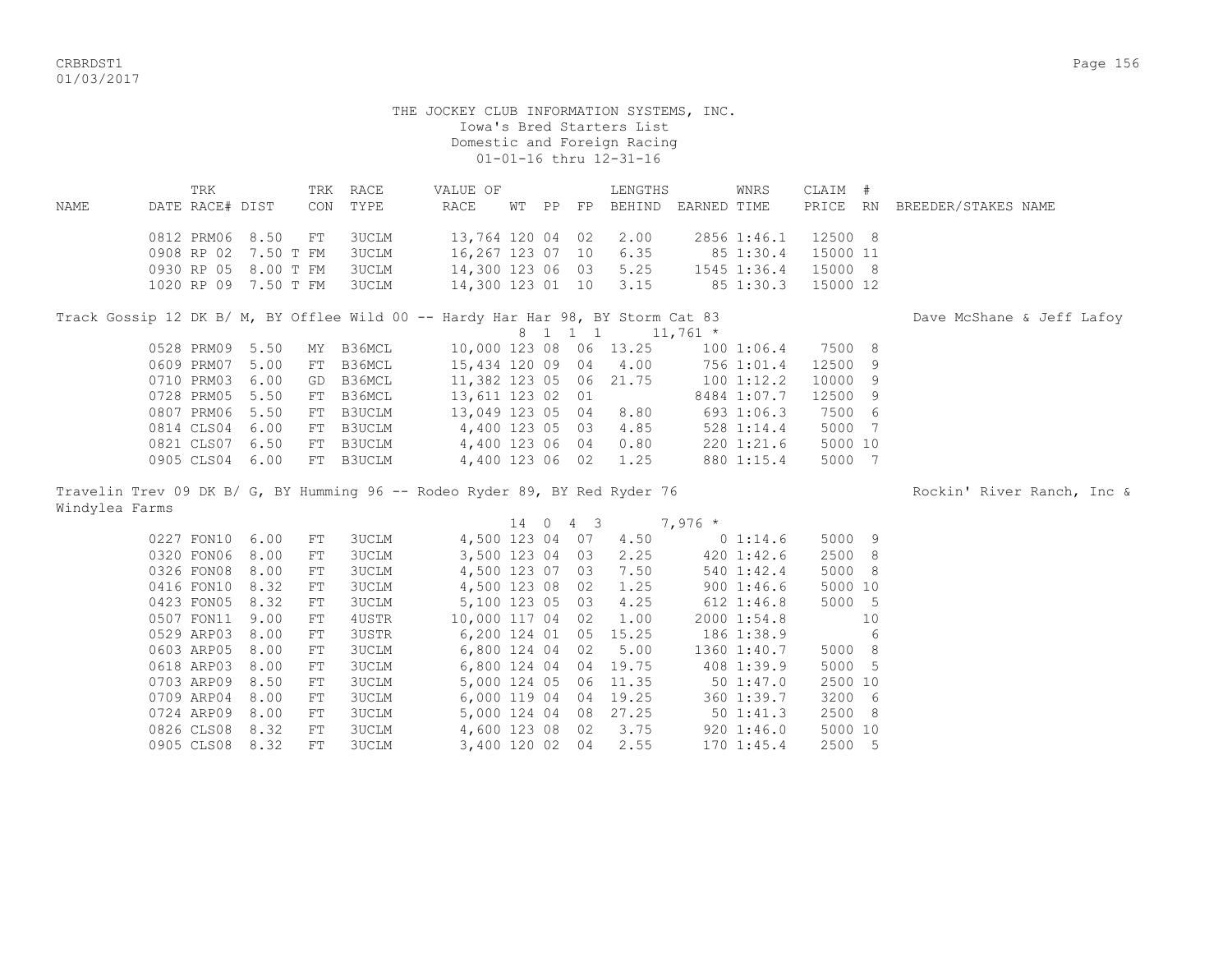CRBRDST1 Page 157 01/03/2017

 THE JOCKEY CLUB INFORMATION SYSTEMS, INC. Iowa's Bred Starters List Domestic and Foreign Racing 01-01-16 thru 12-31-16 TRK TRK RACE VALUE OF LENGTHS WNRS CLAIM # NAME DATE RACE# DIST CON TYPE RACE WT PP FP BEHIND EARNED TIME PRICE RN BREEDER/STAKES NAME Trilliondollarbill 12 B G, BY Impeachment 97 -- Orphan Gal 03, BY Gold Case 94 Drake Laine 2 0 0 0 0 \* 0402 FON02 6.00 FT 3UMSW 6,200 123 04 09 19.60 0 1:14.4 0416 FON01 8.32 FT 3UMCL 4,000 123 01 06 39.50 0 1:48.2 10000 6

Triple Check Raise 10 CH G, BY Pies Prospect 01 -- Marlin Dance 00, BY Marlin 93 Godfrey Toby  $7 \t 0 \t 2 \t 2 \t 12,885$  \* 0514 PRM05 5.00 FT 36MCL 18,589 123 06 02 6.50 3700 1:01.1 20000 7 0528 PRM01 6.00 GD 36MCL 15,507 123 03 03 9.00 1860 1:12.8 15000 6 0605 PRM04 6.00 FT 36MCL 15,334 123 03 02 6.50 3025 1:15.0 15000 9 0605 PRM04 6.00 FT 36MCL 15,334 123 03 02 6.50 3025 1:15.0 15000 9<br>0617 PRM04 6.00 FT 36MCL 15,531 123 01 04 12.25 781 1:12.4 15000 5 0703 PRM09 6.00 FT 36MCL 15,074 123 03 04 8.75 735 1:12.6 10000 10 0717 PRM03 8.32 SY 36MCL 13,787 123 01 04 6.25 718 1:46.7 12500 6 0728 PRM03 8.50 FT 36MCL 17,272 123 06 03 3.50 2066 1:51.1 15000 7

Trolley 12 DK B/ M, BY Silver Train 02 -- Vicar's Daughter 02, BY Vicar 96 Bergsrud Gary 7 2 0 1 32,731 \* 0602 PRM09 6.00 FT B36MSW 37,130 123 04 03 6.00 4410 1:12.1 11<br>0616 PRM07 6.00 FT B36MSW 37,154 123 06 06 7.50 100 1:12.1 10 0616 PRM07 6.00 FT B36MSW 37,154 123 06 06 7.50 100 1:12.1 10 0626 PRM02 6.00 MY B36MCL 24,096 123 06 01 14280 1:12.2 30000 10 0721 PRM07 6.00 FT B3UCLM 17,966 123 01 05 8.10 384 1:11.9 15000 7 0811 PRM01 8.32 FT B3UCLM 19,393 123 01 05 11.00 417 1:42.6 15000 6 0901 CBY08 5.50 FT B3UCLM 19,000 123 01 04 10.75 1140 1:04.2 20000 6 0915 CBY01 8.00 SY B3UCLM 20,250 123 09 01 12000 1:40.9 20000 10 Ts Blow Like Snow 14 B G, BY Drinkwiththedevil 04 -- Mistymoon Lake 08, BY Indy Snow (GB) 01 Hullaby Rod 2 0 0 0 200 \* 0626 PRM07 5.00 MY 02MSW 41,446 119 02 09 19.50 100 :59.5 10

Ts Mischiefs Trick 13 B G, BY Into Mischief 05 -- Trickntreat 88, BY Clever Trick 76 Bogash Gene 5 0 0 0 1,731 \* 0625 PRM05 6.00 FT 36MCL 24,174 118 06 08 24.50 100 1:11.6 30000 8

0710 PRM01 5.50 MY 02MCL 24,174 120 08 08 28.75 100 1:06.3 25000 8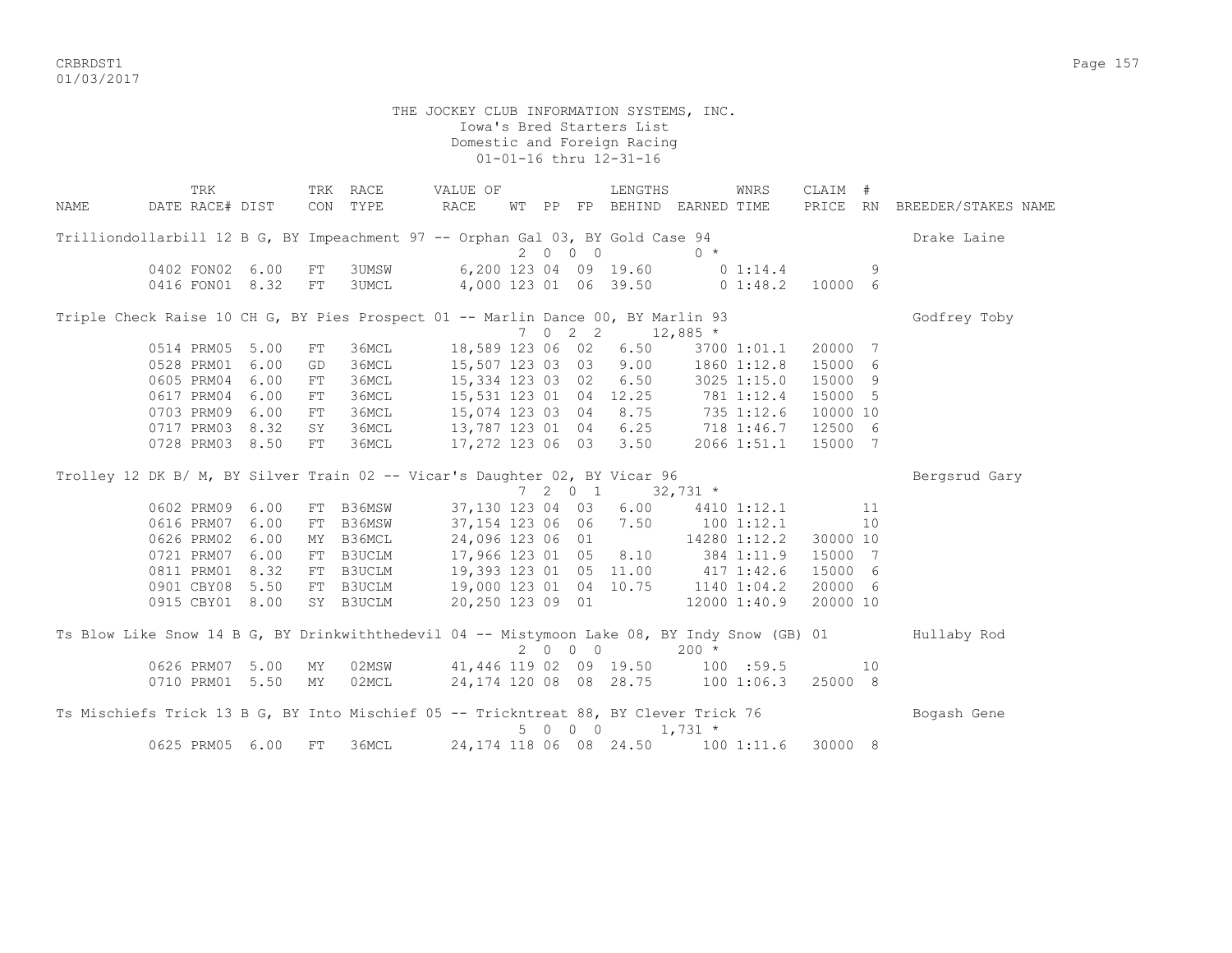CRBRDST1 Page 158 01/03/2017

 THE JOCKEY CLUB INFORMATION SYSTEMS, INC. Iowa's Bred Starters List Domestic and Foreign Racing 01-01-16 thru 12-31-16 TRK TRK RACE WALUE OF TRENGTHS WINRS CLAIM # NAME DATE RACE# DIST CON TYPE RACE WT PP FP BEHIND EARNED TIME PRICE RN BREEDER/STAKES NAME 0710 PRM04 5.50 FT 36MCL 11,080 118 07 04 4.30 696 1:06.6 10000 9 0716 PRM01 6.00 FT 36MCL 10,758 118 06 06 11.75 100 1:12.4 10000 6 0729 PRM01 6.00 FT 36MCL 11,214 119 01 04 8.50 735 1:13.8 12500 5 0813 PRM04 6.00 FT 36MCL 17,234 118 08 06 8.00 100 1:11.9 15000 8 Ts Theregoesmycash 13 CH F, BY Hold Me Back 06 -- Frangible 06, BY Broken Vow 97 Burden Creek Farm & Clifton Farm LLC 6 2 0 1 21,205  $*$ 0604 PRM09 5.50 FT B36MCL 21,671 118 07 06 12.50 100 1:07.6 30000 8<br>0626 PRM02 6.00 MY B36MCL 24,096 118 02 09 17.75 100 1:12.2 30000 10 0626 PRM02 6.00 MY B36MCL 24,096 118 02 09 17.75 100 1:12.2 30000 10<br>0710 PRM09 6.00 FT B36MCL 13,933 118 06 01 8265 1:12.9 10000 10 0710 PRM09 6.00 FT B36MCL 0721 PRM07 6.00 FT B3UCLM 17,966 118 02 04 8.00 896 1:11.9 15000 7 0804 PRM06 5.50 GD B3UCLM 15,116 118 06 01 9492 1:06.1 15000 7 0812 PRM05 6.00 FT B3UCLM 18,032 118 02 03 8.50 2352 1:10.9 20000 5 Twelve N Oh 14 GR/RO G, BY Rockport Harbor 02 -- Four Karats 04, BY Diamond 95 Dave McShane & Don Frazier 3 0 1 0 7,315 \* 0710 PRM01 5.50 MY 02MCL 24,174 120 02 04 11.00 1204 1:06.3 25000 8 0730 PRM01 5.50 FT 02MCL 24,212 119 01 04 19.50 1211 1:05.7 30000 7 0810 PRM01 5.50 GD 02MCL 24,290 119 05 02 12.50 4900 1:05.3 25000 5 Tyrnies Edith Dahl 13 DK B/ F, BY Kirkendahl 02 -- Ryan's Rosie 04, BY So Private 86 Gaede Stacey 2 0 0 0 102 \* 1201 TP 05 5.50 FT B3UMCL 5,100 123 04 07 28.25 51 1:05.5 5000 9 1217 TP 03 5.00 FT B3UMCL 5,100 123 04 09 24.50 51 1:00.5 5000 9 Unbridled Rocky 12 CH G, BY Corinthian 03 -- Unbridled Contessa 01, BY Unbridled's Song 93 DeBruycker Lloyd  $2 \t 0 \t 0 \t 312 \t \star$  0408 EVD02 6.50 FT 3UCLM 13,200 123 04 06 14.75 0 1:19.2 10000 8 0501 PRM02 8.32 MY 3UCLM 10,500 120 04 05 44.50 312 1:44.3 7500 6 Underwood 14 B G, BY Old Fashioned 06 -- Exotic Wishes 05, BY A.P. Indy 89 Sims Jack 2 2 0 0 43,800 \* 0927 ZIA05 6.00 FT 02MSW 23,000 120 02 01 13800 1:11.5 6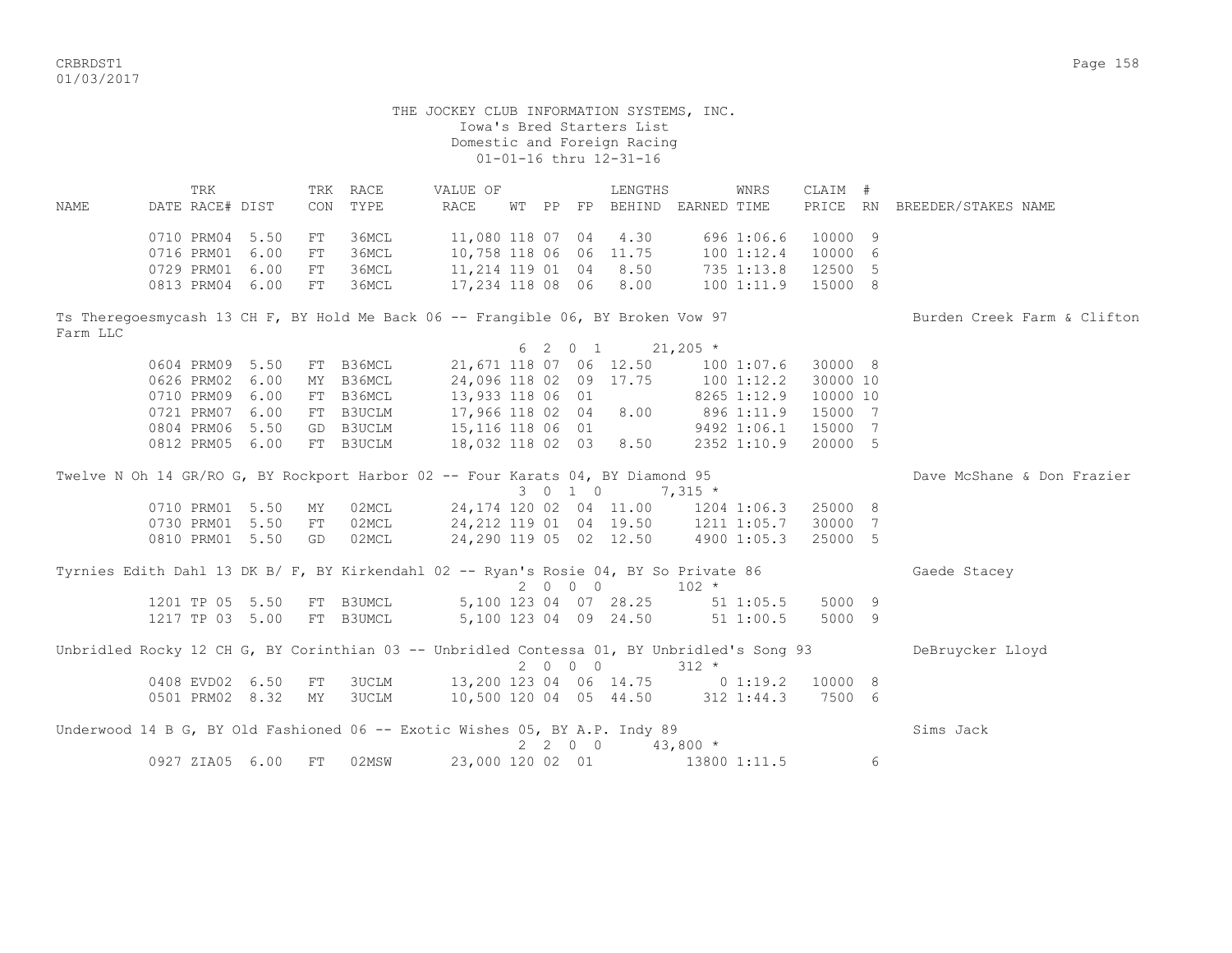CRBRDST1 Page 159 01/03/2017

# THE JOCKEY CLUB INFORMATION SYSTEMS, INC. Iowa's Bred Starters List Domestic and Foreign Racing 01-01-16 thru 12-31-16

|      | TRK             |      |            | TRK RACE     | VALUE OF                                                                     |    |                  | LENGTHS                            |                   | WNRS          | CLAIM # |   |                              |
|------|-----------------|------|------------|--------------|------------------------------------------------------------------------------|----|------------------|------------------------------------|-------------------|---------------|---------|---|------------------------------|
| NAME | DATE RACE# DIST |      |            | CON TYPE     | RACE                                                                         | WТ |                  | PP FP BEHIND EARNED TIME           |                   |               |         |   | PRICE RN BREEDER/STAKES NAME |
|      |                 |      |            |              |                                                                              |    |                  |                                    |                   |               |         |   |                              |
|      | 1010 ZIA09 6.00 |      | FT         | 02STK        | 50,000 119 07 01                                                             |    |                  |                                    |                   | 30000 1:10.5  |         |   | 7 GOVERNOR'S CUP S.          |
|      |                 |      |            |              | Uno Touro 11 CH G, BY Colorful Tour 99 -- Uno Lynn 03, BY Unome 92           |    |                  |                                    |                   |               |         |   | McQueary Betsy B Dr.         |
|      |                 |      |            |              |                                                                              |    | 4 1 1 0          |                                    | $16,050$ *        |               |         |   |                              |
|      | 0515 PRM03      | 6.00 | FT         | 36MSW        |                                                                              |    |                  | 37,202 123 04 07 10.50 100 1:12.0  |                   |               |         | 8 |                              |
|      | 0527 PRM01      | 5.00 | ΜY         | 36MCL        | 21,098 123 03 01                                                             |    |                  |                                    | 12675 :58.9       |               | 25000   | 6 |                              |
|      | 0619 PRM06      | 6.00 | FT         | 3UWCL        | 16,080 123 04 02 1.75 3175 1:12.4                                            |    |                  |                                    |                   |               | 15000   | 8 |                              |
|      | 0707 PRM08 6.00 |      | FT         | 3UCLM        | 24,868 120 06 06 6.25 100 1:11.4                                             |    |                  |                                    |                   |               | 25000 8 |   |                              |
|      |                 |      |            |              |                                                                              |    |                  |                                    |                   |               |         |   |                              |
|      |                 |      |            |              | U O Me a Diamond 12 B G, BY Diamond 95 -- Slave's Ransom 04, BY Cat Thief 96 |    |                  |                                    |                   |               |         |   | Lieber Todd Dr.              |
|      |                 |      |            |              |                                                                              |    |                  | 8 0 0 1 1,364 *                    |                   |               |         |   |                              |
|      | 0226 FON03 4.00 |      | FT         | 3UMCL        |                                                                              |    |                  | 4,000 123 08 07 3.55 0 :48.2       |                   |               | 10000 8 |   |                              |
|      | 0306 FON04 6.00 |      | FT         | 3UMCL        |                                                                              |    |                  | 4,000 123 06 04 12.00              |                   | 200 1:15.2    | 10000   | 9 |                              |
|      | 0423 FON10      | 8.32 | FT         | 3UMSW        | 7,316 123 07 06 31.00 0 1:50.0                                               |    |                  |                                    |                   |               |         | 7 |                              |
|      | 0430 FON03      | 6.00 | MΥ         | 3UMSW        | 6,200 123 04 03 3.50 744 1:17.8                                              |    |                  |                                    |                   |               |         | 7 |                              |
|      | 0528 PRM01      | 6.00 | GD         | 36MCL        | 15,507 123 05 06 22.50                                                       |    |                  |                                    |                   | 100 1:12.8    | 15000   | 6 |                              |
|      | 0612 PRM02      | 5.50 | FT         | 36MCL        | 12,377 123 02 06 10.50                                                       |    |                  |                                    |                   | 1001:06.7     | 7500    | 7 |                              |
|      | 0709 PRM03      | 8.00 | FT         | 36MCL        | 13,361 123 04 08 42.10                                                       |    |                  |                                    |                   | 1001:32.6     | 10000 8 |   |                              |
|      | 0805 CLS01      | 6.00 | FT         | 3UMCL        | 4,000 123 06 05 7.50 120 1:15.4                                              |    |                  |                                    |                   |               | 10000 7 |   |                              |
|      |                 |      |            |              | U S Outpost 12 DK B/ G, BY U S Ranger 04 -- Outskirt Lady 07, BY Purge 01    |    |                  |                                    |                   |               |         |   | Lewis, James                 |
|      |                 |      |            |              |                                                                              |    | $11 \t3 \t1 \t0$ |                                    | $23,794$ *        |               |         |   |                              |
|      | 0512 PRM03 6.00 |      | FT         | 36WMC        |                                                                              |    |                  | 15,507 123 02 04 8.35 775 1:13.4   |                   |               |         | 6 |                              |
|      | 0526 PRM03      | 8.00 | MY         | 36MCL        | 15,459 123 04 06 12.00                                                       |    |                  |                                    | 1001:44.1         |               | 15000   | 8 |                              |
|      | 0605 PRM04      | 6.00 | FT         | 36MCL        | 15,334 123 07 01                                                             |    |                  |                                    |                   | $9075$ 1:15.0 | 15000   | 9 |                              |
|      | 0617 PRM04      | 6.00 | FT         | 36MCL        | 15,531 120 02 01                                                             |    |                  |                                    |                   | 9375 1:12.4   | 12500   | 5 |                              |
|      | 0722 PRM08      | 6.00 | ${\rm FT}$ | 3UAOC        |                                                                              |    |                  | 42, 218 123 05 08 14.60 100 1:10.3 |                   |               |         | 8 |                              |
|      | 0805 PRM09      | 6.00 | ${\rm FT}$ | <b>3UCLM</b> | 19,316 123 03 08 10.25                                                       |    |                  |                                    | 100 1:12.4        |               | 15000   | 8 |                              |
|      | 0812 CLS03      | 6.00 | ${\rm FT}$ | <b>3UCLM</b> | 4,600 123 01 02                                                              |    |                  | 0.75                               | $920$ 1:14.4      |               | 5000 6  |   |                              |
|      | 0820 CLS05      | 6.00 | FT         | <b>3UCLM</b> | 4,600 123 07 01                                                              |    |                  |                                    |                   | 2760 1:13.6   | 5000 10 |   |                              |
|      | 0904 CLS06      | 6.00 | FT         | <b>3UCLM</b> | 4,900 123 06 04                                                              |    |                  |                                    | $5.05$ 245 1:13.4 |               | 5000 6  |   |                              |
|      | 0909 CWF04      | 5.50 | ${\rm FT}$ | <b>3UCLM</b> |                                                                              |    |                  | 4,300 126 03 05 13.50 344 1:06.1   |                   |               | 2500 5  |   |                              |
|      | 0916 ED 06 7.00 |      | ${\rm FT}$ | 3UCLM        |                                                                              |    |                  | 4,100 126 03 06 8.25               | $0\;1:27.7$       |               | 2500 8  |   |                              |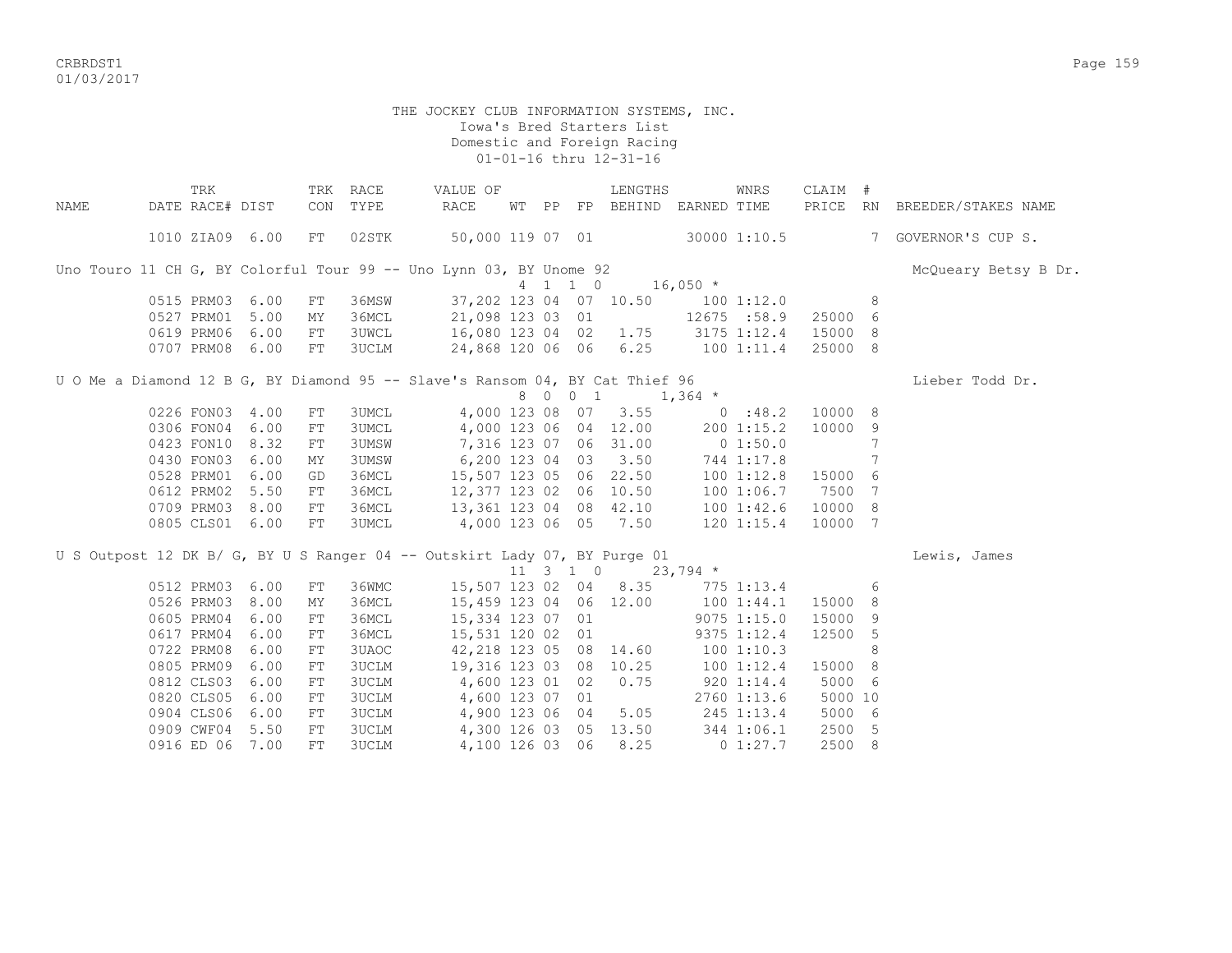CRBRDST1 Page 160 01/03/2017

> THE JOCKEY CLUB INFORMATION SYSTEMS, INC. Iowa's Bred Starters List Domestic and Foreign Racing 01-01-16 thru 12-31-16

TRK TRK RACE WALUE OF THE LENGTHS WINRS CLAIM # NAME DATE RACE# DIST CON TYPE RACE WT PP FP BEHIND EARNED TIME PRICE RN BREEDER/STAKES NAME Vacation Pay 12 DK B/ G, BY Harlan's Holiday 99 -- On Safari 03, BY Lion Cavern 89 Beverly J Lewis & James R Lewis 3 0 0 0 590 \* 0730 PRM05 6.00 FT 36MSW 41,606 123 01 06 14.85 100 1:12.6 6 0828 CBY07 5.00 T GD 3UMSW 28,000 123 08 05 1.70 280 :58.3 11 0910 CBY07 5.00 T GD 3UMCL 21,000 123 09 08 11.50 210 :59.6 35000 10 Valid Cause 13 B F, BY Noble Causeway 02 -- Valedictorian Girl 02, BY Honor Grades 88 Gary E Lucas & Joan Lucas 8 1 2 0 37,866 \* 0514 PRM07 6.00 FT B36MSW 37,138 118 01 05 10.25 888 1:13.6 9<br>0603 PRM07 8.32 FT B36MSW 30,000 118 01 05 10.75 894 1:45.1 7 0603 PRM07 8.32 FT B36MSW 0626 PRM02 6.00 MY B36MCL 24,096 118 04 07 11.00 100 1:12.2 30000 10 0707 PRM04 8.32 FT B36MSW 41,462 118 04 01 25032 1:46.3 7 0724 PRM08 8.32 FT F03STK 45,000 121 02 06 36.50 900 1:43.2 6 IOWA REGISTERED AND FOALED THREE YEAR OLD FILLY ROUTE H.<br>0807 PRM01 8.32 FT B3UCLM 0807 PRM01 8.32 FT B3UCLM 14,036 118 01 02 hd 2912 1:45.3 12500 6 0820 CBY02 8.00 SY B3UCLM 19,000 119 01 04 3.60 1140 1:40.0 20000 5 0909 CBY02 8.00 GD B3UALW 30,000 119 01 02 3.00 6000 1:39.9 7 Valley of the Hide 14 B G, BY Run Away and Hide 06 -- Monument Valley 97, BY Air Forbes Won 79 DNAce Thoroughbreds, LTD.  $1 \t0 \t0 \t0$   $100 \t\t\star$  0804 PRM01 5.50 FT 02MCL 27,027 120 03 06 33.60 100 1:05.8 50000 6 Vandalia Vixen 13 B F, BY Langfuhr 92 -- Tapenade 05, BY Smart Strike 92 Hartz Hartz Jeff  $6 \quad 2 \quad 1 \quad 2 \quad 32.196 \quad ^{\star}$ 0429 PRM08 6.00 FT B36MSW 37,227 120 03 04 8.50 1863 1:12.2 7 0514 PRM07 6.00 FT B36MSW 37,138 118 04 03 7.25 4400 1:13.6 9 0529 PRM03 5.50 FT B36MCL 21,074 118 03 01 12600 1:06.5 25000 7 0623 PRM09 6.00 FT B3UCLM 17,789 118 02 03 8.75 2117 1:12.6 15000 9 0715 PRM05 6.00 FT B3UCLM 14,640 118 06 02 6.00 2900 1:11.2 12500 10 0807 PRM06 5.50 FT B3UCLM 13,049 115 04 01 8316 1:06.3 7500 6 Vanhorne's Village 12 CH M, BY Added Edge 00 -- Edey's Village 98, BY Silver Deputy 85 Dave McShane & Don Frazier 5 1 1 1 5,349 \*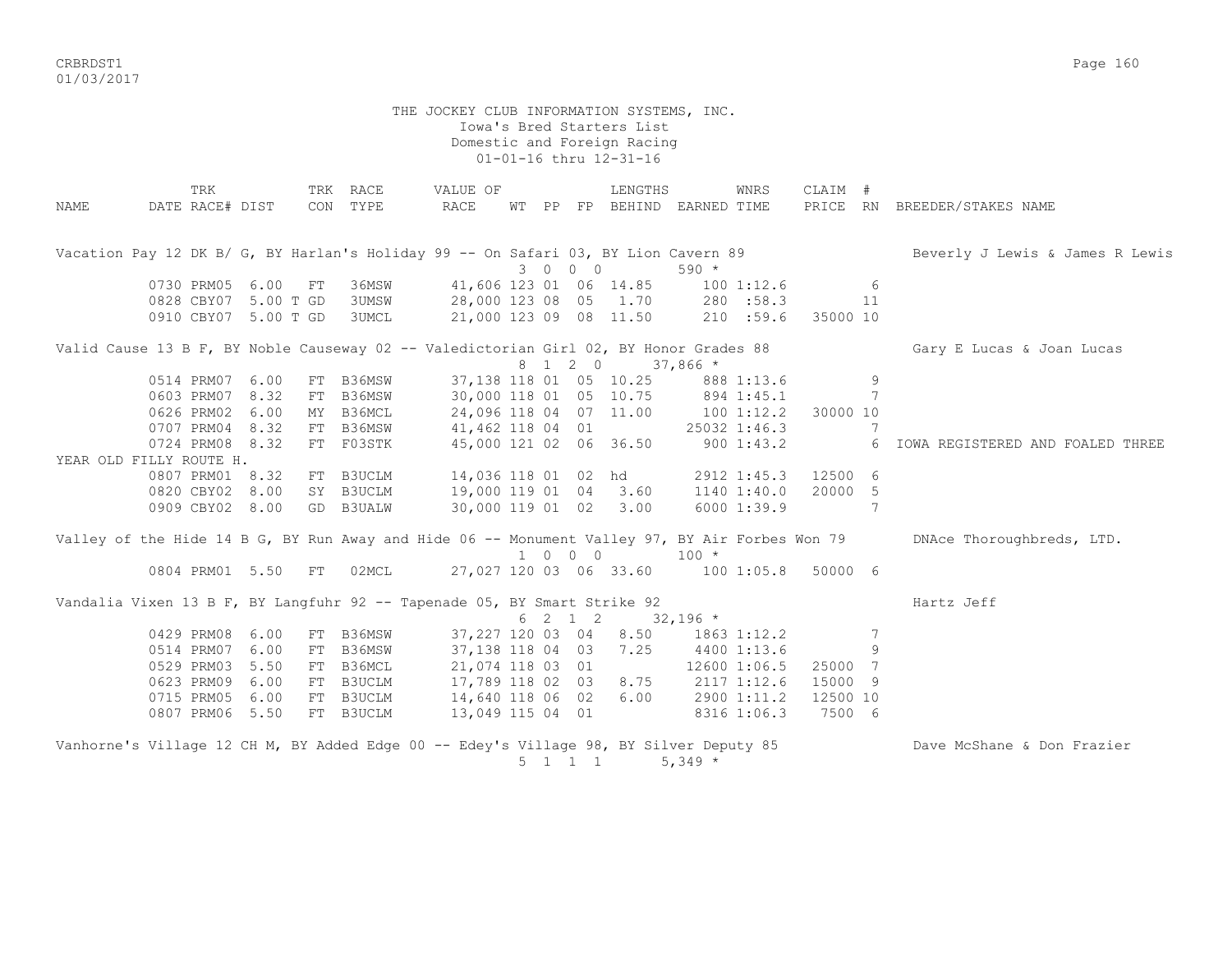CRBRDST1 Page 161 01/03/2017

#### THE JOCKEY CLUB INFORMATION SYSTEMS, INC. Iowa's Bred Starters List Domestic and Foreign Racing 01-01-16 thru 12-31-16

 TRK TRK RACE VALUE OF LENGTHS WNRS CLAIM # NAME DATE RACE# DIST CON TYPE RACE WT PP FP BEHIND EARNED TIME PRICE RN BREEDER/STAKES NAME 0227 FON03 4.00 FT B3UMCL 4,000 127 04 09 10.25 0 :47.8 10000 9 0318 FON01 6.00 FT B3UMCL 3,500 123 02 05 14.00 105 1:15.6 5000 7 0807 CLS04 6.00 FT B3UMSW 5,700 123 04 02 3.50 1140 1:15.2 7 0821 CLS05 6.00 FT B3UMSW 5,700 123 05 03 5.00 684 1:15.8 9 0904 CLS05 6.00 FT B3UMSW 5,957 123 03 01 3420 1:16.6 7 Voodooville 09 DK B/ G, BY Petionville 92 -- Voodoo's Sister 00, BY Storm Boot 89 Bogash Gene  $5 \t0 \t0 \t0 \t1,480 \t*$ 0219 FG 06 7.50 T FM 4UCLM 16,000 117 04 08 8.60 0 1:34.9 10000 9 0324 FG 08 6.00 SY 4UCLM 18,280 115 08 08 9.60 0 1:11.7 7500 10 0522 CD 07 7.00 FT 4UCLM 17,170 112 07 04 7.25 850 1:23.5 5000 11 0610 CD 06 6.00 FT 4UCLM 18,000 118 03 05 10.50 540 1:10.2 5000 9 0626 CD 10 7.00 FT 4UCLM 18,090 118 10 06 12.50 90 1:23.7 5000 10 Wait N C Spring 12 DK B/ M, BY Spring At Last 03 -- Ready Golden Girl 03, BY More Than Ready 97 Silva Mario  $9 \quad 1 \quad 1 \quad 0 \quad 30,482 \quad ^{\star}$ 0428 PRM08 6.00 MY B3UALW 42,148 118 05 06 11.25 100 1:11.1 9 0527 PRM08 8.50 FT B3USTK 45,000 117 04 05 12.25 1350 1:46.0 6 JACK BISHOP S. 0617 PRM08 8.50 FT B3USTK 65,000 117 11 08 15.00 500 1:47.0 11 HAWKEYES H. 0703 PRM08 8.50 FT B3UAOC 42,295 118 03 02 0.75 8512 1:45.7 12500 6<br>0813 PRM08 8.32 FT B4USTK 100,000 116 11 06 9.10 1950 1:42.6 11 0813 PRM08 8.32 FT B4USTK 100,000 116 11 06 9.10 1950 1:42.6 11 DONNA REED S. 0919 DEL06 8.32 SY B3USOC 21, 250 118 04 01 12600 1:44.9 16000 7 1015 DEL03 8.32 FT B3UAOC 36,125 119 06 04 7.85 2160 1:44.6 6 1029 PRX08 7.00 FT B3UALW 51,250 120 04 04 7.25 3060 1:24.6 6 1205 PRX08 8.00 FT B3UALW 68,320 121 07 08 21.25 250 1:40.4 9 War Diva 13 DK B/ F, BY Added Edge 00 -- War Victory 08, BY War Front 02 Dave McShane & Frank Grothen 11 1 2 0 16,472 \* 0429 PRM08 6.00 FT B36MSW 37,227 113 07 06 22.50 100 1:12.2 7 0514 PRM09 6.00 FT B36MSW 37,138 113 02 06 16.50 100 1:13.6 9 0530 PRM02 6.00 FT B36MCL 15,483 118 06 02 1.00 3075 1:14.1 15000 7 0618 PRM09 6.00 FT B36MCL 15,435 118 06 02 4.50 3025 1:12.8 15000 9

0702 PRM07 6.00 FT B36MCL 17,234 118 02 05 9.00 366 1:13.1 15000 8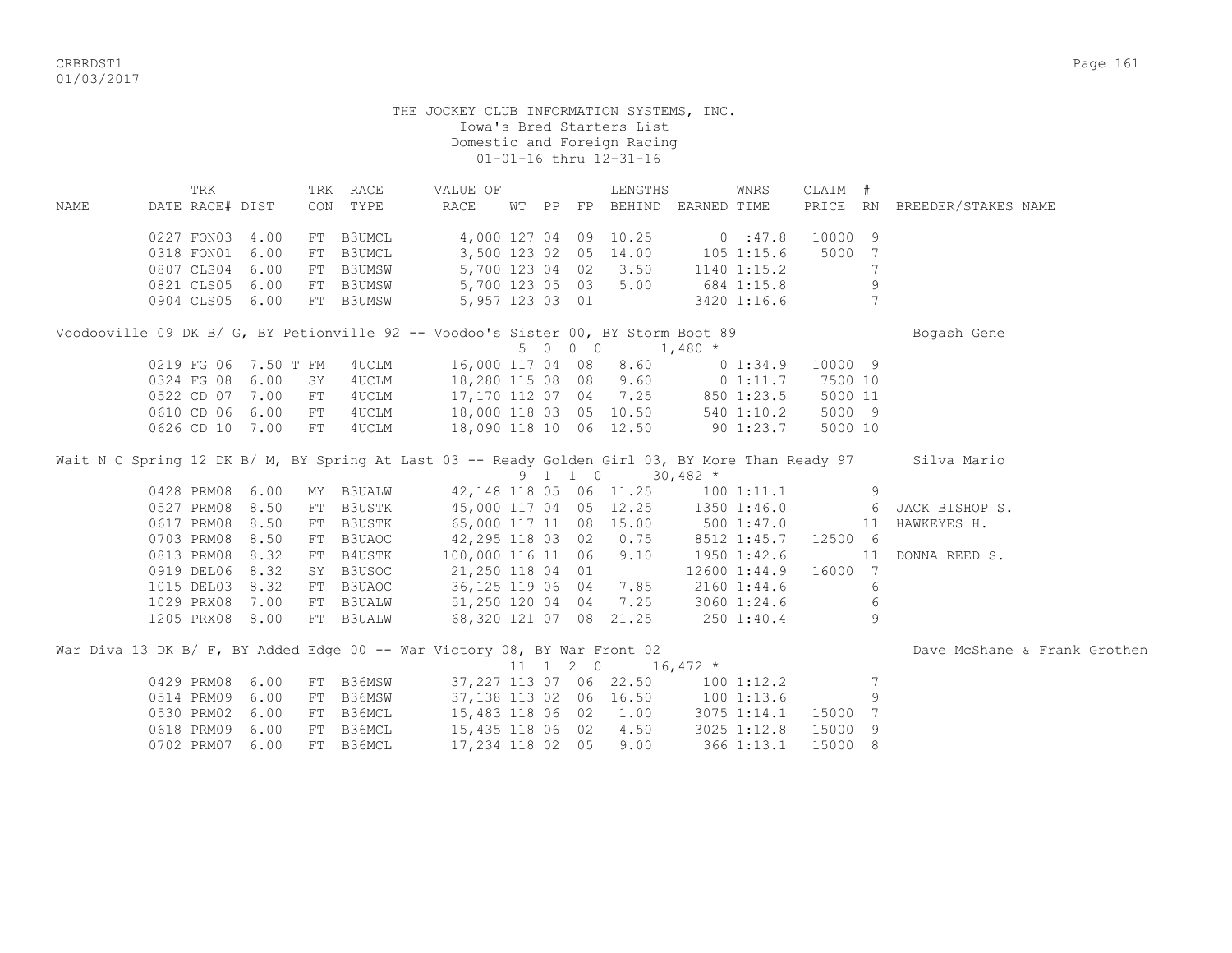CRBRDST1 Page 162 01/03/2017

|      | TRK             |                      |            | TRK RACE     | VALUE OF                                                                               |  |         | LENGTHS                           |              | WNRS         | CLAIM #        |     |                              |  |
|------|-----------------|----------------------|------------|--------------|----------------------------------------------------------------------------------------|--|---------|-----------------------------------|--------------|--------------|----------------|-----|------------------------------|--|
| NAME | DATE RACE# DIST |                      |            | CON TYPE     | RACE                                                                                   |  |         | WT PP FP BEHIND EARNED TIME       |              |              |                |     | PRICE RN BREEDER/STAKES NAME |  |
|      |                 |                      |            |              |                                                                                        |  |         |                                   |              |              |                |     |                              |  |
|      | 0714 PRM03      | 5.00                 |            | FT B36MCL    | 13, 143 118 06 01 8539 1:00.9                                                          |  |         |                                   |              |              | 10000 7        |     |                              |  |
|      | 0721 PRM02      | 6.00                 | FT         | B3UCLM       | 18,005 118 03 04 4.50                                                                  |  |         |                                   | $903$ 1:12.3 |              | 15000 6        |     |                              |  |
|      |                 | 0807 PRM03 5.50      | FT         | B3UCLM       | 13,802 118 01 07 4.35                                                                  |  |         |                                   | 1001:06.5    |              | 7500           | 7   |                              |  |
|      |                 | 0814 CLS07 6.00      | FT         | B3UCLM       | 4,400 118 08 06 5.30 0 1:15.2                                                          |  |         |                                   |              |              | 5000 8         |     |                              |  |
|      |                 | 0821 CLS07 6.50      |            | FT B3UCLM    | 4,400 120 09 05 2.80 132 1:21.6                                                        |  |         |                                   |              |              | 5000 10        |     |                              |  |
|      |                 | 0905 CLS04 6.00      |            | FT B3UCLM    | 4,400 120 03 05 6.75 132 1:15.4                                                        |  |         |                                   |              |              | 5000 7         |     |                              |  |
|      |                 |                      |            |              | War General Too 13 DK B/ G, BY War Chant 97 -- True Tear Drops 99, BY Is It True 86    |  |         |                                   |              |              |                |     | Hunt Stables                 |  |
|      |                 |                      |            |              |                                                                                        |  |         | 8 2 3 1 56,144 *                  |              |              |                |     |                              |  |
|      |                 | 0430 PRM09 6.00      | SY         | 36MSW        |                                                                                        |  |         | 37,130 120 06 06 13.00 100 1:11.1 |              |              | $\sim$ 11      |     |                              |  |
|      | 0519 PRM01      | 6.00                 | FT         | 36WMC        | 21,695 119 01 04 4.75 1081 1:12.6                                                      |  |         |                                   |              |              | 30000 7        |     |                              |  |
|      | 0604 PRM03      | 6.00                 | ${\rm FT}$ | 36MCL        | 21,695 119 05 02 1.75                                                                  |  |         |                                   | 4325 1:12.6  |              | 30000 7        |     |                              |  |
|      | 0615 PRM06      | 5.00                 | ${\rm FT}$ | 36MCL        | 21,720 119 04 02 1.50                                                                  |  |         |                                   |              | 4350 :58.7   | 30000 6        |     |                              |  |
|      | 0625 PRM05      | 6.00                 | FT         | 36MCL        | 24,174 119 02 02 1.75                                                                  |  |         |                                   | 4816 1:11.6  |              | 30000 8        |     |                              |  |
|      | 0708 PRM05      | 8.32                 | FT         | 36MSW        | 41,446 122 04 03 12.25                                                                 |  |         |                                   | 4956 1:44.5  |              | 10             |     |                              |  |
|      | 0730 PRM05      | 6.00                 | FT         | 36MSW        | 41,606 121 03 01                                                                       |  |         |                                   |              | 25116 1:12.6 |                | 6   |                              |  |
|      |                 | 0910 CBY05 7.50 T GD |            | <b>3UCLM</b> | 19,000 119 05 01                                                                       |  |         |                                   |              | 11400 1:34.4 | 20000 10       |     |                              |  |
|      |                 |                      |            |              |                                                                                        |  |         |                                   |              |              |                |     | Robson Joseph Michael        |  |
|      |                 |                      |            |              | Weak Moment 10 CH G, BY It's No Joke 02 -- Randomizer 04, BY Elusive Quality 93        |  | 4 0 0 0 |                                   | 681 *        |              |                |     |                              |  |
|      |                 | 0519 PRM04 5.50      | FT         | <b>3UWCL</b> | 13,883 118 06 08 8.75 100 1:05.7                                                       |  |         |                                   |              |              | 8 <sup>1</sup> |     |                              |  |
|      | 0612 PRM05      | 5.00                 | FT         | <b>3UCLM</b> | 13,480 118 05 05 7.75 327 :58.6                                                        |  |         |                                   |              |              | 7500 6         |     |                              |  |
|      |                 | 0701 PRM10 6.00      | FT         | <b>3UCLM</b> | 15,074 118 05 06 19.25 100 1:10.2                                                      |  |         |                                   |              |              | 7500 10        |     |                              |  |
|      |                 | 0805 ASD04 5.50      | FT         | <b>3UWCL</b> | 7,750 122 02 07 9.35 154 1:06.4                                                        |  |         |                                   |              |              | 3500 7         |     |                              |  |
|      |                 |                      |            |              |                                                                                        |  |         |                                   |              |              |                |     |                              |  |
|      |                 |                      |            |              | Wed too Quick 09 B G, BY Rushin' to Altar 99 -- Star Be Quick 94, BY Stop the Music 70 |  |         | $14$ 1 3 2 17, 114 *              |              |              |                |     | McClintock Loretta F.        |  |
|      |                 | 0102 TUP08 6.00      | FT         | 4UCLM        | 7,000 118 06 07 6.25 70 1:09.2                                                         |  |         |                                   |              |              | 3000 8         |     |                              |  |
|      |                 | 0217 TUP04 6.00      | FT         | <b>3UCLM</b> | 7,500 121 01 05 9.00 220 1:09.7                                                        |  |         |                                   |              |              | 4000           | 7   |                              |  |
|      |                 | 0308 TUP04 7.50 T FM |            | 3UCLM        | 9,000 121 06 06 6.75 90 1:30.0                                                         |  |         |                                   |              |              | 6250           | 9   |                              |  |
|      |                 | 0320 TUP01 8.00      | FT         | 3USOC        | 8,800 120 04 06 19.00 80 1:36.3                                                        |  |         |                                   |              |              | 5000           | - 6 |                              |  |
|      | 0423 SRP08      | 6.50                 | FT         | 3USTK        | 34,400 121 06 04 13.75                                                                 |  |         |                                   | 1376 1:18.0  |              |                | 6   | INAUGURAL H.                 |  |
|      |                 | 0509 SRP04 6.50      | FT         | 3UCLM        | 7,285 123 04 01                                                                        |  |         |                                   |              | 4260 1:18.9  | 5000 8         |     |                              |  |
|      |                 |                      |            |              |                                                                                        |  |         |                                   |              |              |                |     |                              |  |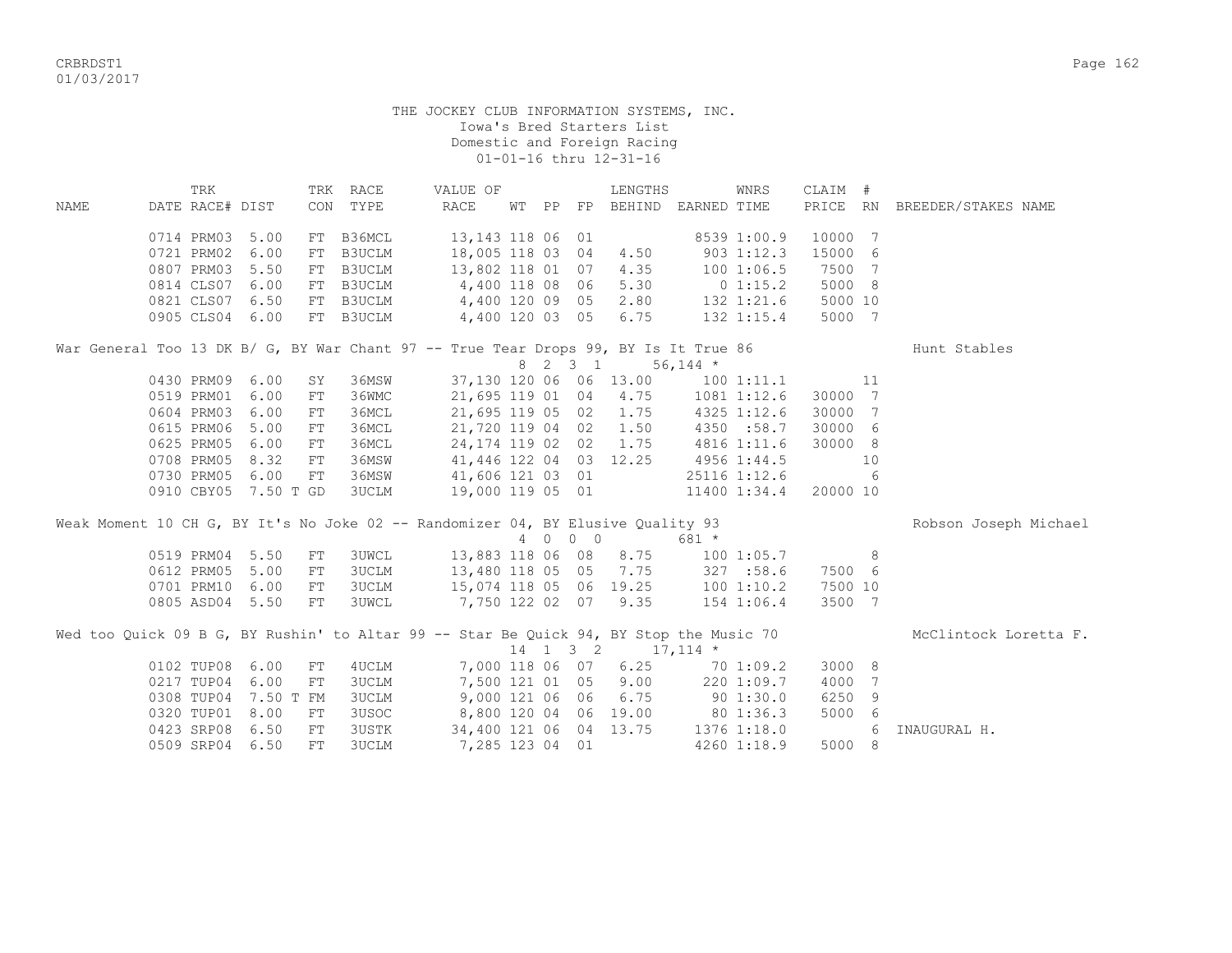CRBRDST1 Page 163 01/03/2017

#### THE JOCKEY CLUB INFORMATION SYSTEMS, INC. Iowa's Bred Starters List Domestic and Foreign Racing 01-01-16 thru 12-31-16

 TRK TRK RACE VALUE OF LENGTHS WNRS CLAIM # NAME DATE RACE# DIST CON TYPE RACE WT PP FP BEHIND EARNED TIME PRICE RN BREEDER/STAKES NAME 0530 SRP08 6.50 FT 3UAOC 17,000 123 05 07 7.75 170 1:18.0 8 0613 SRP07 6.50 FT 3UCLM 10,400 123 05 02 1.25 2184 1:18.1 10000 5 0629 ALB08 6.50 FT 3UCLM 10,000 123 08 02 1.50 2000 1:15.8 6250 9 0724 ALB09 7.00 FT 3UCLM 16,400 120 04 02 3.25 3280 1:22.3 15000 7 0831 ALB04 7.00 FT 3UCLM 16,600 120 07 03 3.75 1660 1:22.6 15000 8 0914 ALB09 7.00 FT 3UAOC 18,400 120 07 05 7.25 184 1:23.5 9 1115 ZIA08 6.50 FT 3USOC 13,500 123 04 04 8.30 540 1:16.0 6 1213 ZIA05 6.00 FT 3UCLM 11,260 123 04 03 2.10 1000 1:11.6 7500 6 Whisper to Curlin 11 B H, BY Curlin 04 -- Whisperifyoudare 97, BY Red Ransom 87 Albaugh Family Stable, LLC 4 0 0 0 10,589 \* 0520 PRM07 8.32 FT 3UAOC 37,416 120 03 04 16.10 2052 1:43.1 6 0618 PRM08 8.50 FT A3USTK 65,000 117 02 04 11.25 3225 1:45.4 7 CYCLONES H. 0715 PRM06 8.00 FT 3UAOC 41,331 118 05 04 5.75 2312 1:38.0 6 0813 PRM01 8.50 FT A4USTK 100,000 116 04 05 14.00 3000 1:42.9 6 GOVERNOR TERRY E. BRANSTAD S. White Pass 14 B F, BY Silver Poet 04 -- Unbridled Contessa 01, BY Unbridled's Song 93 DeBruycker Lloyd 1 0 0 0 894 \* 0609 PRM04 4.50 FT F02MSW 37,227 118 04 05 11.75 894 :53.6 7 Whodoyouthinkur 12 B M, BY Bravo Bull 97 -- Who's Treasure 07, BY Bernstein 97 The Manuscull Changer Manusculv 7 0 0 1 2,091 \* 0703 PRM07 5.50 FT B3UCLM 12,750 118 09 06 8.75 100 1:06.2 7500 11 0723 PRM01 5.00 FT B3UCLM 11,296 120 03 04 8.50 754 :59.1 7500 6 0729 PRM02 6.00 FT B3UCLM 13,672 120 04 06 7.00 100 1:13.9 12500 7<br>0807 PRM03 5.50 FT B3UCLM 13,802 117 03 05 4.25 294 1:06.5 7500 7 0807 PRM03 5.50 FT B3UCLM 0821 CLS07 6.50 FT B3UCLM 4,400 123 10 03 0.55 528 1:21.6 5000 10<br>0902 CLS07 6.50 FT B3UALW 6,300 123 06 04 6.75 315 1:22.0 7 0902 CLS07 6.50 FT B3UALW 6,300 123 06 04 6.75 315 1:22.0 7 0905 CLS06 6.00 FT B3UCLM 4,598 123 02 07 14.00 0 1:15.0 5000 7 Who Made Who 13 B G, BY Woke Up Dreamin 00 -- Amiable Amy 00, BY Langfuhr 92 Ashford H Ray Jr. 4 0 0 1 2,567 \* 0428 PRM09 6.00 MY 36MCL 21,671 122 08 06 17.25 100 1:12.6 25000 8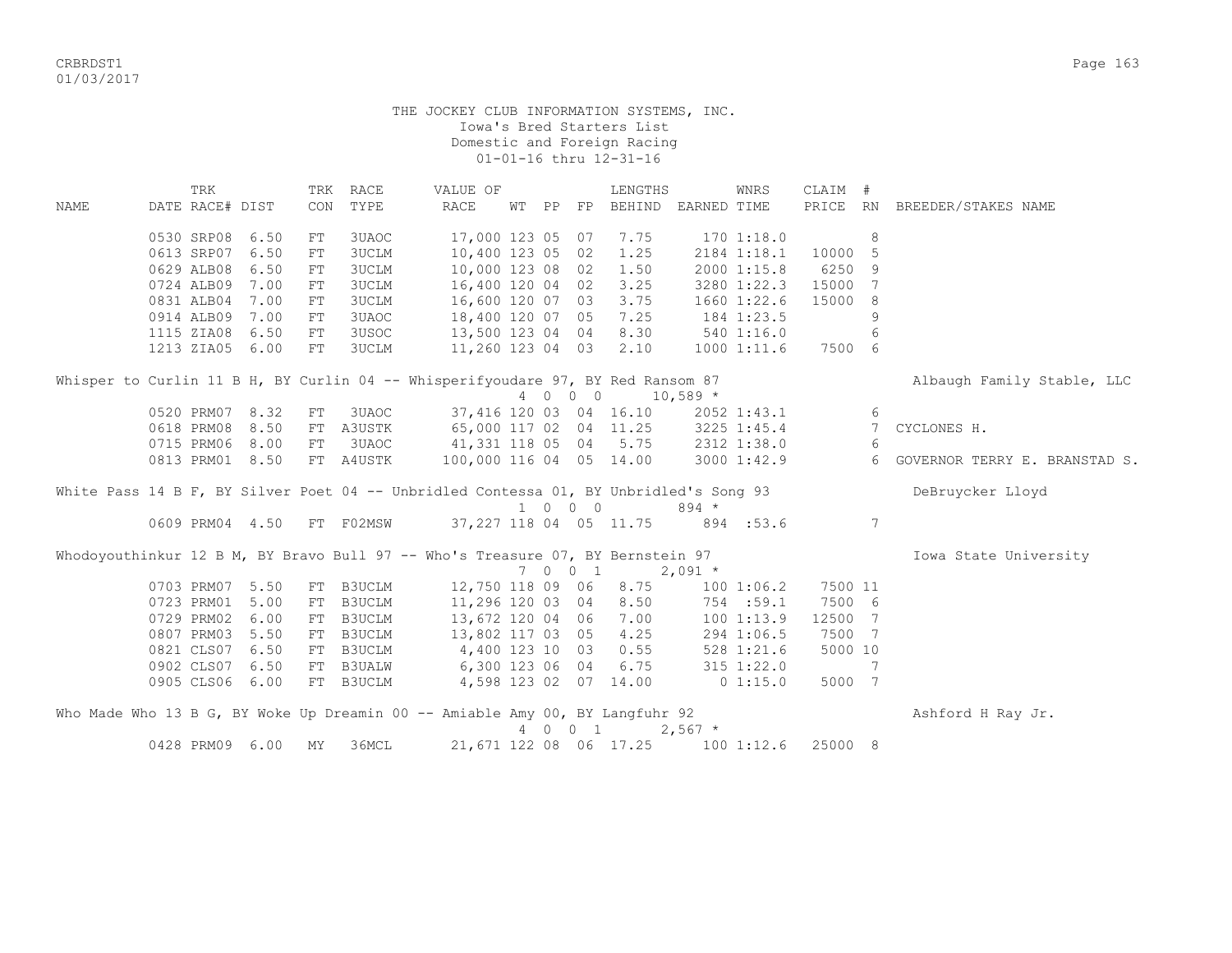crbs and the control of the control of the control of the control of the control of the control of the control of the control of the control of the control of the control of the control of the control of the control of the 01/03/2017

> THE JOCKEY CLUB INFORMATION SYSTEMS, INC. Iowa's Bred Starters List Domestic and Foreign Racing 01-01-16 thru 12-31-16

 TRK TRK RACE VALUE OF LENGTHS WNRS CLAIM # NAME DATE RACE# DIST CON TYPE RACE WT PP FP BEHIND EARNED TIME PRICE RN BREEDER/STAKES NAME 0512 PRM03 6.00 FT 36WMC 15,507 118 05 03 5.35 1860 1:13.4 12500 6 0527 PRM05 5.00 GD 36MCL 20,998 118 01 05 49.00 507 :58.9 25000 6 0612 PRM02 5.50 FT 36MCL 12,377 118 06 07 15.75 100 1:06.7 7500 7 Who's Cyclone 13 B F, BY Canaveral 91 -- Who's Treasure 07, BY Bernstein 97 The Manuscull Changer of Towa State University  $6 \quad 1 \quad 0 \quad 0 \quad 10,475 \star$  0513 PRM06 5.00 MY B36WMC 15,483 118 04 01 9225 1:00.4 15000 7 0530 PRM06 6.00 FT B3UCLM 22,317 115 05 07 17.25 100 1:12.5 25000 7 0701 PRM03 6.00 FT B3UCLM 17,889 118 06 05 9.75 378 1:11.7 15000 9 0721 PRM02 6.00 FT B3UCLM 18,005 117 02 05 11.00 387 1:12.3 15000 6 0804 PRM06 5.50 GD B3UCLM 15,116 115 07 06 14.50 100 1:06.1 15000 7 0901 CBY08 5.50 FT B3UCLM 19,000 120 04 06 19.25 285 1:04.2 20000 6 Who's for Glory 11 DK B/ M, BY Hat Trick (JPN) 01 -- Vaquely Who 93, BY Hittias (GB) 84 River Ridge Ranch  $14$  3 2 2  $47,718$  \*<br>35,000 119 07 05 8.75 101 0116 TUP05 8.50 T FM B4USTK 35,000 119 07 05 8.75 1018 1:45.5 8 GLENDALE H. 0213 TUP07 8.00 T FM B4USTK 35,000 116 03 08 6.25 350 1:37.3 10 SUN CITY H. 0224 TUP07 7.50 T FM B3UAOC 17,500 119 01 04 3.25 849 1:29.1 20000 8 0319 TUP07 7.50 T FM B3UAOC 17,500 119 02 01 10525 1:29.0 20000 8 0403 TUP02 8.50 T FM B3UALW 22,500 119 07 02 1.50 4410 1:42.6 7 0426 TUP05 8.00 T FM B3UALW 22,500 119 02 01 13811 1:35.7 6 0530 GG 07 8.00 T FM B3UCLM 22,625 120 04 05 3.95 400 1:38.0 20000 6 0612 GG 10 8.00 FT B3UCLM 18,125 120 10 07 9.75 225 1:39.0 16000 10 0807 SR 06 8.00 T FM B3UCLM 17,675 121 06 01 10200 1:36.3 14000 8 0827 GG 04 8.50 T FM B3UCLM 15,225 122 05 06 11.50 225 1:44.9 12500 6 0916 GG 06 8.00 T FM B3UCLM 16,125 122 01 08 10.50 225 1:39.0 12500 10 1118 GG 04 8.00 T GD B3UCLM 13,000 118 05 02 1.00 2600 1:38.3 9000 5 1211 GG 01 8.00 FT B3UCLM 13,450 118 07 03 4.25 1560 1:39.4 9000 7 1231 GG 01 8.50 T GD B3UCLM 11,230 120 01 03 1.00 1320 1:47.3 6250 6 Who's Smokin 13 GR/RO F, BY Smoke Glacken 94 -- Korny Sue 07, BY Gilded Time 90 Hobbs James Michael

 $6 \quad 1 \quad 2 \quad 1 \quad 53.796 \star$ 0428 PRM08 6.00 MY B3UALW 42,148 115 01 02 nk 8400 1:11.1 9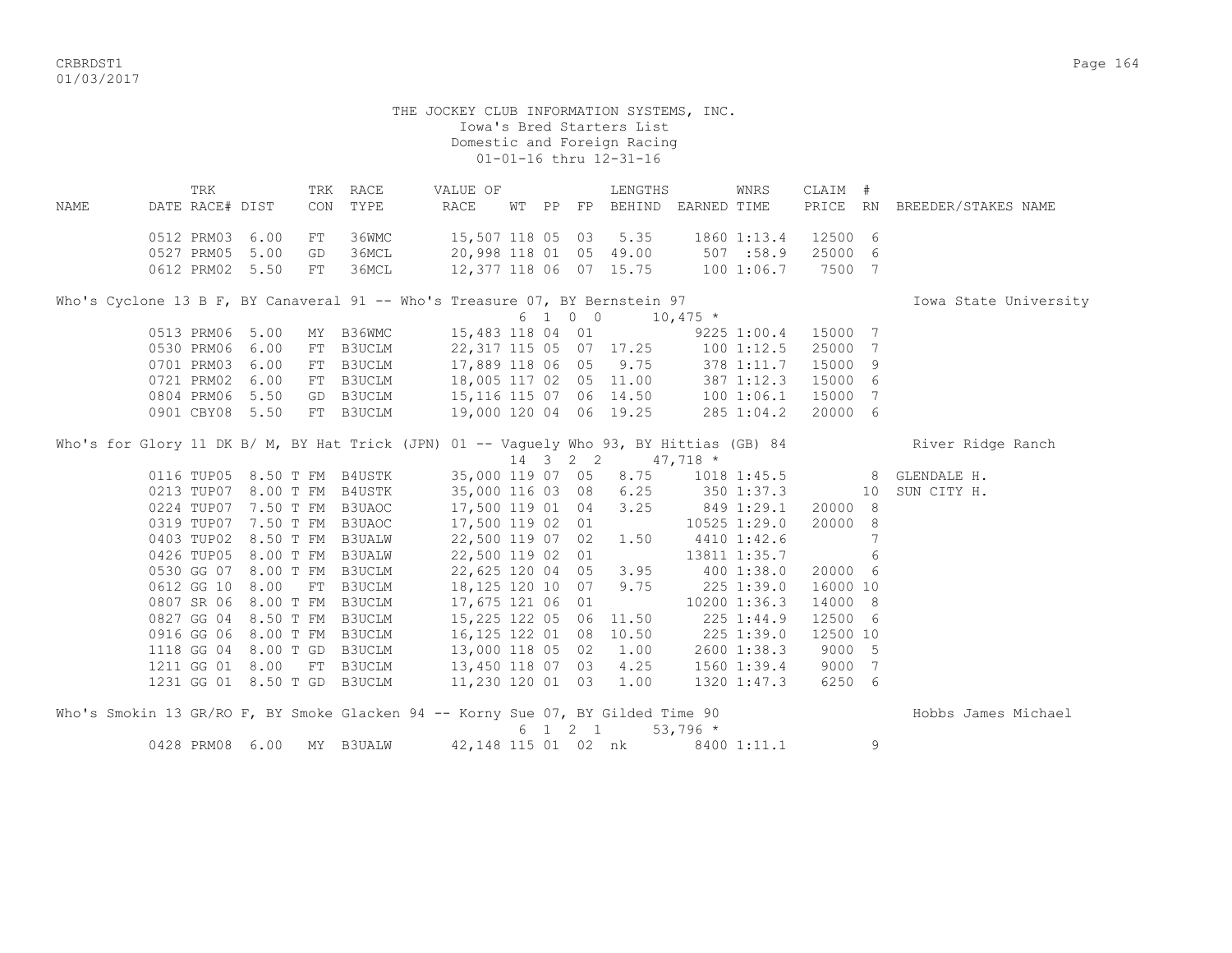CRBRDST1 Page 165 01/03/2017

|        | TRK             |      |            | TRK RACE      | VALUE OF                                                                                |             |                             | LENGTHS               |           | WNRS           | CLAIM # |    |                               |
|--------|-----------------|------|------------|---------------|-----------------------------------------------------------------------------------------|-------------|-----------------------------|-----------------------|-----------|----------------|---------|----|-------------------------------|
| NAME   | DATE RACE# DIST |      | CON        | TYPE          | <b>RACE</b>                                                                             |             | WT PP FP                    | BEHIND EARNED TIME    |           |                | PRICE   | RN | BREEDER/STAKES NAME           |
|        | 0520 PRM08      | 6.00 | FT         | <b>B3USTK</b> | 60,000 115 04 02                                                                        |             |                             | 2.00                  |           | 11800 1:11.0   |         | 8  | MAMIE EISENHOWER S.           |
|        | 0603 PRM08      | 6.00 | FT         | F03STK        | 63,000 121 03 03                                                                        |             |                             | 3.50                  |           | 6200 1:10.5    |         | 8  | BOB BRYANT S.                 |
|        | 0704 PRM08      | 6.00 | ${\rm FT}$ | B3UAOC        | 39,316 113 06 01                                                                        |             |                             |                       |           | 26796 1:10.6   |         |    |                               |
|        | 0708 PRM06      | 5.50 | FT         | 3UALW         | 42,912 114 07 08                                                                        |             |                             | 5.80                  |           | 1001:04.2      |         | 8  |                               |
|        | 0813 PRM09 8.32 |      |            | FT F03STK     | 103,000 120 08 07 29.75                                                                 |             |                             |                       |           | 500 1:41.6     |         | 8  | IOWA BREEDERS' OAKS           |
|        |                 |      |            |               |                                                                                         |             |                             |                       |           |                |         |    |                               |
|        |                 |      |            |               | Wild for Glory 07 B G, BY Wild Gold 90 -- Close to Glory 95, BY I Enclose 80            |             |                             |                       |           |                |         |    | Chleborad Lynn                |
|        |                 |      |            |               |                                                                                         |             | 9 0 1 0                     |                       | $2,565$ * |                |         |    |                               |
|        | 0106 MVR06 8.00 |      | FT         | 3UCLM         | 7,500 126 08 05                                                                         |             |                             | 5.75                  |           | 75 1:39.7      | 4000 10 |    |                               |
|        | 0123 MVR01 6.00 |      | FT         | 3UCLM         | 9,000 126 01 05                                                                         |             |                             | 4.05                  |           | 270 1:14.2     | 5000 7  |    |                               |
|        | 0209 MVR07 6.00 |      | GD         | 3UCLM         |                                                                                         |             |                             | 7,500 126 01 04 13.75 |           | 300 1:16.5     | 4000 12 |    |                               |
|        | 0307 MVR08      | 8.32 | FT         | 3UCLM         | 7,500 126 09 05                                                                         |             |                             | 9.75                  |           | 75 1:49.1      | 4000 10 |    |                               |
|        | 0326 MVR08      | 6.00 | FT         | 3UCLM         | 7,500 126 10 02                                                                         |             |                             | 0.50                  |           | 1500 1:15.9    | 4000 10 |    |                               |
|        | 0409 MVR08      | 6.00 | SY         | 3UCLM         |                                                                                         |             |                             | 7,500 125 10 10 17.25 |           | 75 1:13.8      | 4000 11 |    |                               |
|        | 0502 TDN01      | 5.50 | GD         | <b>3UCLM</b>  |                                                                                         |             |                             | 9,000 122 04 07 13.85 |           | 90 1:06.0      | 4000 7  |    |                               |
|        | 0618 TDN08      | 6.00 | FT         | 3UCLM         | 9,000 122 08 08                                                                         |             |                             | 8.35                  |           | 901:12.6       | 4000 11 |    |                               |
|        | 0720 TDN05 6.00 |      | ${\rm FT}$ | 3UCLM         |                                                                                         |             |                             | 9,000 122 04 06 16.00 |           | 901:11.2       | 4000 8  |    |                               |
|        |                 |      |            |               |                                                                                         |             |                             |                       |           |                |         |    |                               |
|        |                 |      |            |               | Wild Little John 12 DK B/ G, BY Wild Gold 90 -- Boot Scootin 01, BY Storm Boot 89       |             |                             |                       |           |                |         |    | Muggli Pam                    |
|        |                 |      |            |               |                                                                                         |             | $7 \quad 1 \quad 1 \quad 0$ |                       | $7,324$ * |                |         |    |                               |
|        | 0429 PRM06 5.00 |      | ${\rm FT}$ | 36MCL         | 21,671 120 06 05 12.30                                                                  |             |                             |                       |           | 516 :59.4      | 25000 8 |    |                               |
|        | 0514 PRM05      | 5.00 | FT         | 36MCL         | 18,589 123 05 04                                                                        |             |                             | 9.60                  |           | 925 1:01.1     | 20000 7 |    |                               |
|        | 0527 PRM05      | 5.00 | GD         | 36MCL         | 20,998 123 05 04 23.50                                                                  |             |                             |                       |           | 1056 :58.9     | 25000 6 |    |                               |
|        | 0703 ARP03      | 5.50 | FT         | 3UMSW         |                                                                                         |             |                             | 9,700 124 10 11 22.85 |           | $97 \t1:04.5$  |         | 12 |                               |
|        | 0806 CLS02      | 6.00 | FT         | 3UMSW         | 5,700 123 06 02                                                                         |             |                             | 0.50                  |           | 1140 1:15.6    |         | 6  |                               |
|        | 0826 CLS04      | 6.50 | FT         | 3UMCL         | 3,400 123 01 04                                                                         |             |                             | 3.35                  |           | $170$ $1:22.2$ | 5000 9  |    |                               |
|        | 0904 CLS04 6.00 |      | FT         | 3UMSW         | 5,700 123 05 01                                                                         |             |                             |                       |           | 3420 1:15.0    |         | 7  |                               |
|        |                 |      |            |               |                                                                                         |             |                             |                       |           |                |         |    |                               |
|        |                 |      |            |               | Wild West Flight 11 GR/RO G, BY Flight West 03 -- Wild Western Woman 93, BY Bold Ego 78 |             |                             |                       |           |                |         |    | Marlene M. Bryant & Robert M. |
| Bryant |                 |      |            |               |                                                                                         |             |                             |                       | $0 *$     |                |         |    |                               |
|        |                 |      |            |               |                                                                                         | $2 \quad 0$ | $0\quad 0$                  | 7.25                  |           |                |         |    |                               |
|        | 0227 FON10 6.00 |      | FT         | 3UCLM         | 4,500 123 02 08                                                                         |             |                             |                       |           | $0\;1:14.6$    | 5000 9  |    |                               |
|        | 0326 FON08 8.00 |      | FT         | <b>3UCLM</b>  |                                                                                         |             |                             | 4,500 123 05 07 19.00 |           | 0 1:42.4       | 5000 8  |    |                               |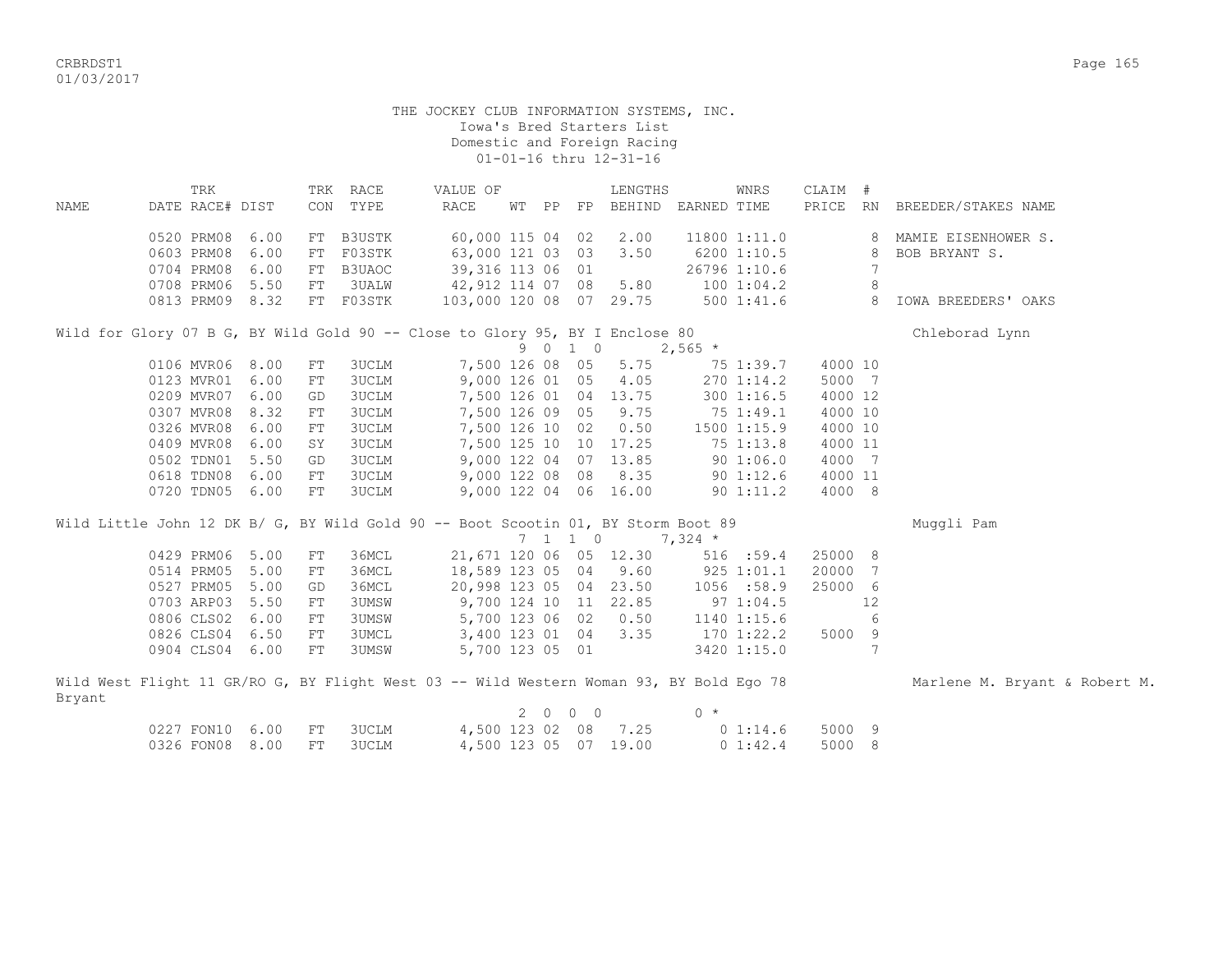CRBRDST1 Page 166 01/03/2017

> THE JOCKEY CLUB INFORMATION SYSTEMS, INC. Iowa's Bred Starters List Domestic and Foreign Racing 01-01-16 thru 12-31-16

 TRK TRK RACE VALUE OF LENGTHS WNRS CLAIM # NAME DATE RACE# DIST CON TYPE RACE WT PP FP BEHIND EARNED TIME PRICE RN BREEDER/STAKES NAME Wind and Fire 12 DK B/ M, BY Bluegrass Cat 03 -- Wild Indian 05, BY Indian Charlie 95 James R Lewis & Beverly J Lewis  $1 \quad 1 \quad 0 \quad 0 \quad 12.975$ \* 0501 PRM04 6.00 MY B36WMC 21,696 123 06 01 12975 1:12.9 30000 7 Winter Wally 12 CH G, BY Winter Glitter 97 -- Voodoo's Sister 00, BY Storm Boot 89 Bogash Gene 7 1 1 0 16,915 \* 0519 PRM01 6.00 FT 36WMC 21,695 123 03 01 12975 1:12.6 30000 7 0630 PRM06 6.00 SY 3UALW 42,140 123 01 06 9.10 100 1:11.0 10 0717 PRM05 6.00 SY 3UCLM 18,005 123 03 05 4.75 387 1:11.1 15000 6 0730 PRM09 8.50 FT 3UCLM 17,928 119 02 06 22.50 100 1:49.7 15000 8 0811 PRM05 6.00 FT 3UCLM 12,039 119 05 04 2.00 728 1:11.6 12500 6 0903 CBY08 8.00 FT 3UCLM 10,500 123 01 04 7.25 525 1:40.0 6250 8 0917 CBY03 5.50 FT 3UCLM 10,500 123 01 02 4.00 2100 1:04.5 6250 9 Win Winney 14 GR/RO F, BY Exchange Rate 97 -- Oprah Winney 03, BY Royal Academy 87 River Ridge Ranch  $2 \quad 1 \quad 1 \quad 0 \qquad 32,080 \quad ^{\star}$  0709 PRM07 5.50 FT F02MCL 24,096 120 07 01 14280 1:06.6 25000 10 0813 PRM07 6.00 FT F02STK 90,000 115 01 02 1.00 17800 1:11.9 8 IOWA SORORITY S. Wise Old Guy 13 GR/RO G, BY Northern Afleet 93 -- Tosca's Kiss 05, BY Stormy Atlantic 94 Bauer John M. Dr. & Mrs.  $6 \t0 \t0 \t1 \t1,842 \t*$  0806 PRM09 5.50 FT 36MCL 17,234 118 03 07 19.00 100 1:05.2 15000 8 0928 RP 01 7.50 T FM 35MSW 33,000 120 07 08 11.10 85 1:29.9 12 1013 RP 01 8.00 T GD 35MCL 18,934 120 06 05 14.10 435 1:36.8 20000 9 1103 RP 09 7.00 GD 35MCL 11,261 120 02 11 4.70 85 1:26.3 7500 14 9,900 120 04 03 3.75 1052 1:40.8 7500 9 1203 RP 03 8.00 SY 35MCL 16,075 120 07 09 31.75 85 1:40.5 20000 9 Wise Up 12 DK B/ G, BY Einstein (BRZ) 02 -- Forever Daylight 01, BY Dynaformer 85 Stonecrest Farm LLC 5 0 0 2 7,705 \* 0813 PRM04 6.00 FT 36MCL 17,234 123 04 03 3.25 2050 1:11.9 15000 8 0914 RP 05 6.50 FT 35MSW 33,000 123 03 03 8.50 3621 1:18.2 6 0928 RP 01 7.50 T FM 35MSW 33,000 123 01 05 8.25 972 1:29.9 12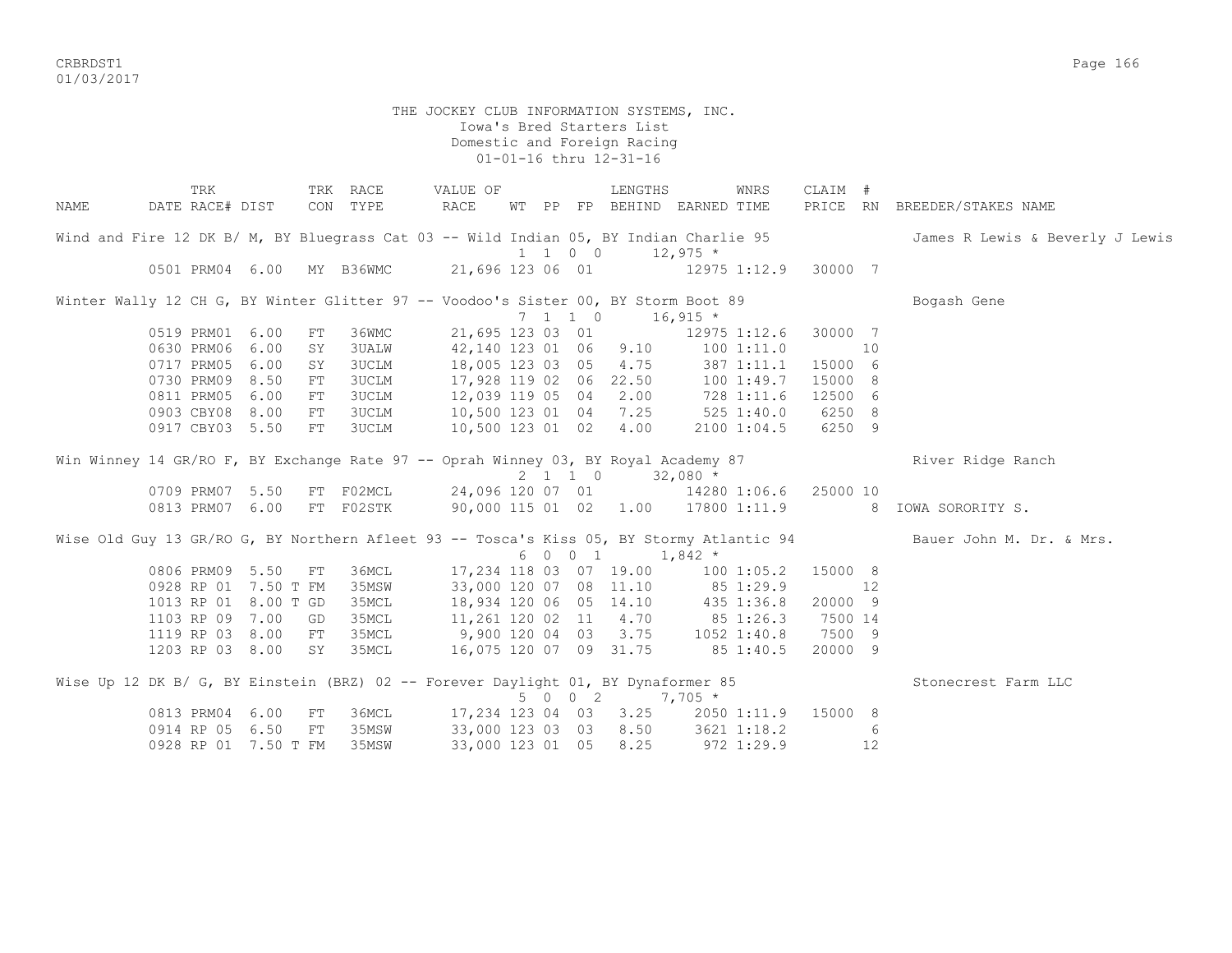crbs and the control of the control of the control of the control of the control of the control of the control of the control of the control of the control of the control of the control of the control of the control of the 01/03/2017

## THE JOCKEY CLUB INFORMATION SYSTEMS, INC. Iowa's Bred Starters List Domestic and Foreign Racing 01-01-16 thru 12-31-16

TRK TRK RACE WALUE OF TRENGTHS WINRS CLAIM # NAME DATE RACE# DIST CON TYPE RACE WT PP FP BEHIND EARNED TIME PRICE RN BREEDER/STAKES NAME 1012 RP 05 5.00 T FM 35MSW 40,260 123 07 05 6.50 977 :56.6 10 1029 RP 05 6.50 FT 35MSW 33,000 123 02 06 14.50 85 1:16.7 7 Woke Up Drinkin 13 B G, BY Woke Up Dreamin 00 -- Amber's Love 98, BY High Brite 84 Ashford Karon D.  $2 \t 0 \t 0 \t 415 \star$  0505 PRM01 5.00 FT 36WMC 15,483 118 07 06 13.25 100 :59.2 15000 7 0512 PRM01 5.50 FT 36MCL 11,235 113 01 05 24.00 315 1:06.2 20000 5 Wonderful Dancer 14 B G, BY Tiz Wonderful 04 -- Ocean Dancer 03, BY Forest Wildcat 91 Bogash Eugene 0716 PRM05 5.50 FT 02MSW 41,524 118 06 03 5.50 4990 41,524 118 06 03 5.50 4990 1:05.7 8 0813 PRM06 6.00 FT A02STK 90,000 117 04 09 13.85 500 1:12.0 11 IOWA CRADLE S. Wonder Why 14 DK B/ F, BY Native Ruler 04 -- Wonder Legend 03, BY Touch Gold 94 Dave McShane & Don Frazier  $0724$  PRM03 5.50 FT F02MCL  $24,212$  120 07 07 21.60 100 24,212 120 07 07 21.60 100 1:07.7 25000 7 Wynnpaul 12 CH G, BY Stephen Got Even 96 -- Roomantic 06, BY Western Echo 92 McBride Racing & Bill Hutchins<br>9 3 0 1 46,570 \*  $9 \t3 \t0 \t1 \t46,570 \t*$  0512 PRM05 6.00 FT 3UWCL 22,292 120 01 07 6.80 100 1:12.9 8 0522 PRM07 6.00 FT 3UALW 37,848 120 02 01 22725 1:11.6 7 0602 PRM06 8.00 FT 3UAOC 38,499 123 05 05 13.50 954 1:38.2 7 0624 PRM08 6.00 FT 3UCLM 14,000 123 02 03 5.25 1680 1:10.8 25000 5 0714 PRM08 6.00 FT 3UCLM 19,277 123 01 01 11424 1:12.1 15000 9 0811 PRM08 6.00 FT 3UCLM 14,784 123 07 06 4.85 100 1:11.7 7500 9 0905 RP 08 5.50 FT 3UCLM 10,636 123 09 07 5.00 85 1:04.2 5000 11 0924 RP 08 8.00 FT 3UCLM 15,950 119 07 01 9417 1:39.1 10000 8 1013 RP 06 8.50 T GO 3UCLM 15,950 113 09 09 13.60 85 1:42.7 10000 10 Xavier Davey 12 B G, BY Thunder Gulch 92 -- Stephangjess 05, BY Yonaguska 98 Warren Bush  $6 \quad 2 \quad 2 \quad 0 \qquad 59,064 \neq$  0505 PRM05 6.00 FT 3UALW 37,724 118 03 08 22.00 0 1:10.3 8 0522 PRM07 6.00 FT 3UALW 37,848 115 05 02 0.75 7575 1:11.6 7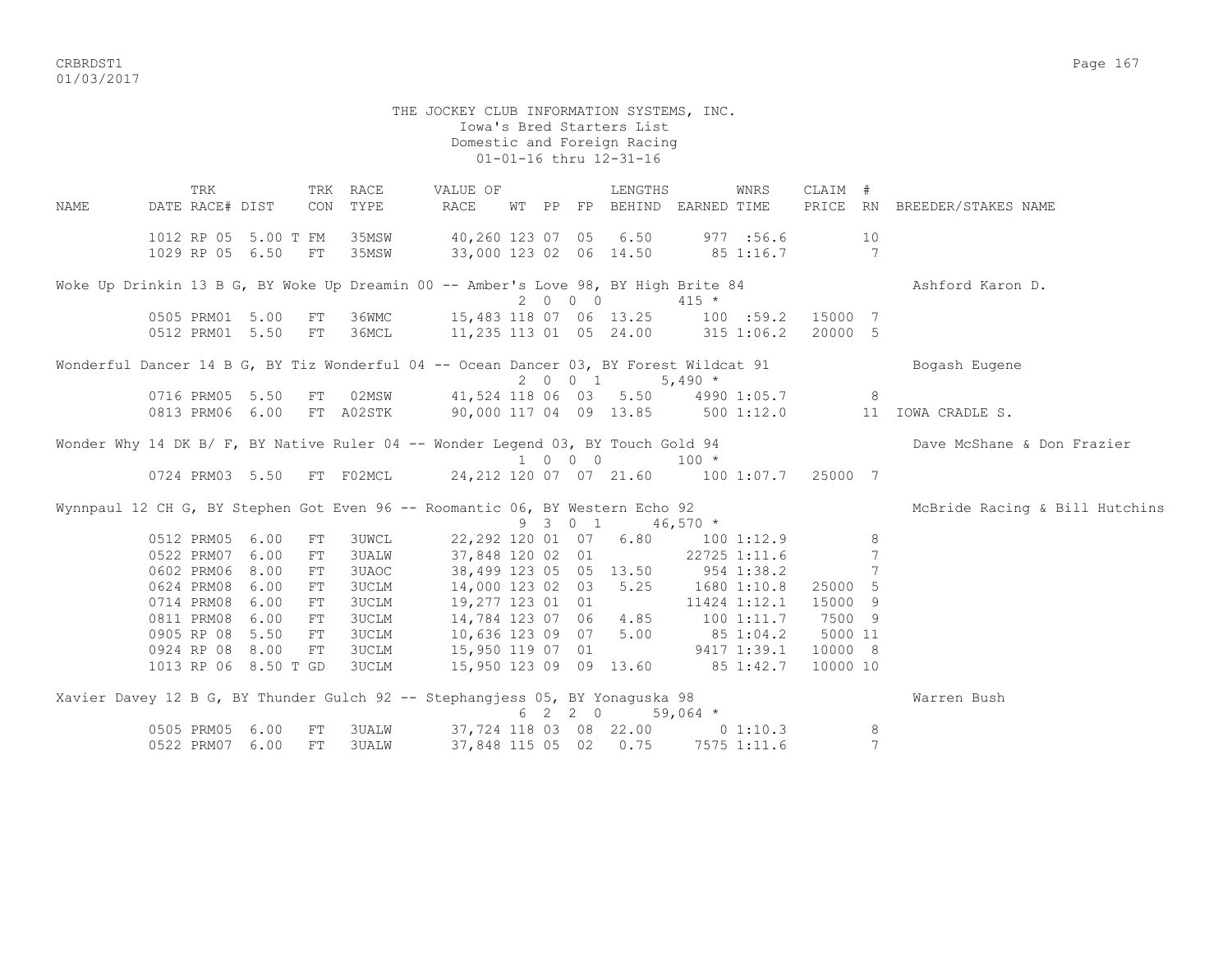CRBRDST1 Page 168 01/03/2017

## THE JOCKEY CLUB INFORMATION SYSTEMS, INC. Iowa's Bred Starters List Domestic and Foreign Racing 01-01-16 thru 12-31-16

|                                                                            | TRK             |      | TRK | RACE  | VALUE OF              |    |    |       | LENGTHS |             | WNRS         | CLAIM # |     |                          |
|----------------------------------------------------------------------------|-----------------|------|-----|-------|-----------------------|----|----|-------|---------|-------------|--------------|---------|-----|--------------------------|
| NAME                                                                       | DATE RACE# DIST |      | CON | TYPE  | RACE                  | WТ | PP | FP.   | BEHIND  | EARNED TIME |              | PRICE   | RN  | BREEDER/STAKES NAME      |
|                                                                            | 0604 PRM07      | 6.00 | FT  | 3UCLM | 20,833 115 02 01      |    |    |       |         |             | 13546 1:10.8 | 40000   | - 8 |                          |
|                                                                            | 0630 PRM06      | 6.00 | SY  | 3UALW | 42,140 123 09         |    |    | 02    | 2.50    |             | 8400 1:11.0  |         | 10  |                          |
|                                                                            | 0722 PRM08      | 6.00 | FT. | 3UAOC | 42,218 123 03 01      |    |    |       |         |             | 25368 1:10.3 |         | 8   |                          |
|                                                                            | 0813 PRM11      | 6.00 | FT  | 3USTK | 85,000 118 07         |    |    | 04    | 4.00    |             | 4175 1:10.5  |         | 9   | JOHNSON SPRINT S.<br>DAN |
|                                                                            |                 |      |     |       |                       |    |    |       |         |             |              |         |     |                          |
|                                                                            |                 |      |     |       |                       |    |    |       |         |             |              |         |     |                          |
| Yah Yah Sir 13 DK B/ G, BY Yes It's True 96 -- Velva 01, BY Gold Legend 90 |                 |      |     |       |                       |    |    |       |         |             |              |         |     | Hobbs William L.         |
|                                                                            |                 |      |     |       |                       | 10 |    | 4 3 0 |         | $47,516$ *  |              |         |     |                          |
|                                                                            | 0505 PRM05      | 6.00 | FT  | 3UALW | 37,724 113 08 07      |    |    |       | 15.00   |             | 100 1:10.3   |         | 8   |                          |
|                                                                            | 0512 PRM05      | 6.00 | FT  | 3UWCL | 22,292 115 06 06 3.80 |    |    |       |         |             | 1001:12.9    | 30000   | - 8 |                          |
|                                                                            | 0527 PRM02      | 5.00 | MY  | 3UCLM | 12,621 115 02 01      |    |    |       |         |             | 8181 :58.7   | 7500    | - 9 |                          |
|                                                                            | 0612 PRM03      | 5.00 | FT. | 3UCLM | 13,289 118 03 01      |    |    |       |         |             | 8829 :58.1   | 7500 6  |     |                          |

|  |                          |    | Youaretrue 11 B G, BY Thewayyouare 05 -- Miss Guts 99, BY American Chance 89 |                       |  |  |             |        | DeBruycker Lloyd |
|--|--------------------------|----|------------------------------------------------------------------------------|-----------------------|--|--|-------------|--------|------------------|
|  | 1227 SUN05 4.50 FT 3USTR |    |                                                                              | 17,000 121 07 01      |  |  | 10200 :51.2 |        |                  |
|  | 1114 ZIA05 5.50          | FT | 3UALW                                                                        | 24,000 120 01 02 3.00 |  |  | 5280 1:04.2 |        |                  |
|  | 1031 ZIA04 4.50 FT       |    | 3UALW                                                                        | 24,000 120 06 02 3.50 |  |  | 5280 : 50.4 |        |                  |
|  | 0919 ZIA01 5.50 FT       |    | 3UCLM                                                                        | 9,000 120 01 01       |  |  | 5400 1:03.9 | 5000 6 |                  |
|  | 0811 PRM02 4.50 FT       |    | 3UCLM                                                                        | 13,732 118 08 02 3.50 |  |  | 3376 :50.6  | 7500 8 |                  |

 $16$  0 3 3  $17,638$  \*<br>115 PEN01 6.00 FT 4UCLM 14,300 119 03 04 5.05 858 0115 PEN01 6.00 FT 4UCLM 14,300 119 03 04 5.05 858 1:11.1 4000 9 0130 PEN02 6.00 FT 4UCLM 11,856 121 02 08 9.75 0 1:11.9 4000 11 0224 PEN04 6.00 SY 4UCLM 14,300 119 03 05 11.55 429 1:11.2 4000 9 0323 PEN08 6.00 FT 4UCLM 11,400 121 09 03 3.75 1254 1:11.7 4000 9 0408 PEN08 5.50 FT 4UCLM 11,760 123 04 07 5.75 0 1:05.7 4000 10<br>0427 PEN04 6.00 FT 3UCLM 10,500 123 04 05 2.80 315 1:12.2 4000 8

 0427 PEN04 6.00 FT 3UCLM 10,500 123 04 05 2.80 315 1:12.2 4000 8 0513 PEN08 6.00 GD 3UCLM 10,500 123 01 06 6.00 0 1:12.2 4000 10 0603 PEN06 8.00 GD 3UCLM 10,500 123 04 05 16.00 315 1:38.9 4000 6 0617 PEN08 6.00 FT 3UCLM 11,760 123 05 04 3.75 630 1:11.0 4000 9 0703 PRX05 7.00 FT 3UCLM 19,250 124 04 02 3.75 3600 1:24.8 5000 11 0723 PRX10 6.50 FT 4UCLM 19,500 124 07 02 2.75 3600 1:18.8 5000 11 0807 PRX09 7.00 FT 3UCLM 19,000 122 02 06 10.25 250 1:23.4 5000 9 0924 PEN02 6.00 FT 3UCLM 24,300 117 09 03 3.00 2673 1:12.0 6000 10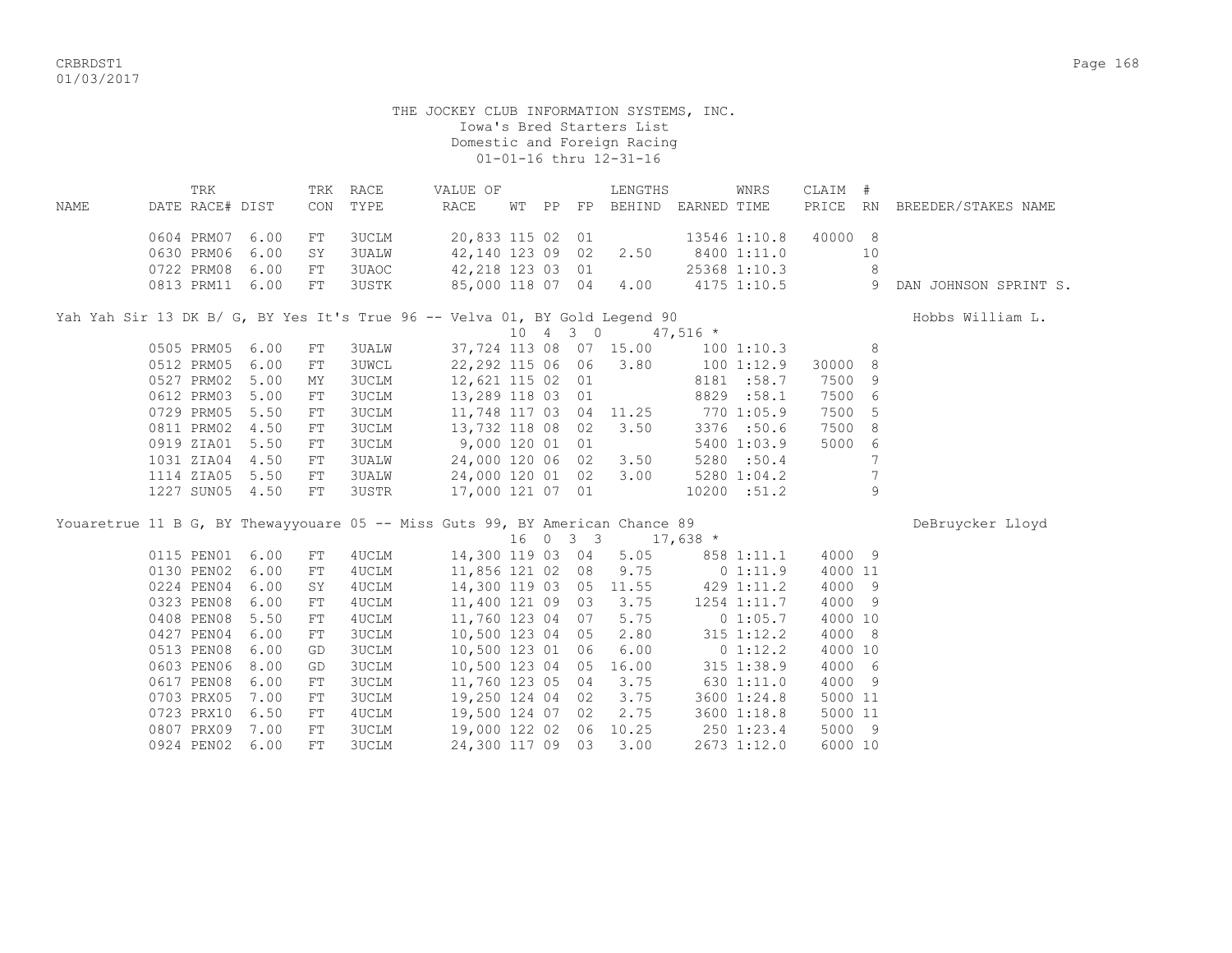CRBRDST1 Page 169 01/03/2017

#### THE JOCKEY CLUB INFORMATION SYSTEMS, INC. Iowa's Bred Starters List Domestic and Foreign Racing 01-01-16 thru 12-31-16

 TRK TRK RACE VALUE OF LENGTHS WNRS CLAIM # NAME DATE RACE# DIST CON TYPE RACE WT PP FP BEHIND EARNED TIME PRICE RN BREEDER/STAKES NAME 1021 PEN02 6.00 GD 3UCLM 12,400 121 04 03 3.25 1364 1:12.5 5000 7 1125 PEN04 6.00 FT 3UCLM 10,500 123 06 02 3.00 2100 1:12.6 4000 11 1231 PRX05 7.00 FT 3USTR 46,460 124 09 08 9.25 250 1:24.3 11 You Funny Man 09 DK B/ G, BY Humming 96 -- Stormhill 00, BY Storm Boot 89 Hemba Brad 7 3 1 1 102,610 \* 0206 HOU04 6.00 FT 4UAOC 20,370 118 03 03 6.50 2310 1:11.9 30000 4 0304 HOU01 6.50 FT 4UAOC 21,000 118 06 01 12540 1:18.1 6 0501 PRM07 6.00 MY 3UALW 42,197 123 02 01 25350 1:11.0 7 0521 PRM08 6.00 FT A3USTK 60,000 123 08 02 1.25 11700 1:10.4 9 JOHN WAYNE S. 0708 PRM06 5.50 FT 3UALW 42,912 124 03 06 5.60 100 1:04.2 8 0813 PRM11 6.00 FT 3USTK 85,000 120 08 01 50100 1:10.5 9 DAN JOHNSON SPRINT S. 0901 CBY01 6.00 FT 3UALW 34,000 123 04 05 8.80 510 1:09.6 6 Zack's Billie 11 DK B/ G, BY Bravo Bull 97 -- Western Ocala 01, BY Western Cat 93 Iowa State University<br>  $3 \t 0 \t 0 \t 300 \t \times$ 3 0 0 0 0308 HOU03 8.00 T FM 4UALW 20,000 118 10 08 2.75 100 1:38.6 11 0505 PRM02 8.00 FT 3UCLM 10,500 118 04 07 16.50 100 1:40.2 6250 7 0605 PRM01 8.32 FT 3UCLM 14,886 121 02 06 18.25 100 1:44.7 10000 6 Zeki 10 CH G, BY Mutakddim 91 -- Zadie Creek 97, BY Repriced 88 Leech James R. 6 1 1 0 20,522 \* 0514 PRM02 6.00 FT 3UWCL 24,250 118 04 01 15000 1:11.7 4 0602 PRM06 8.00 FT 3UAOC 38,499 123 07 06 15.25 100 1:38.2 20000 7 0624 PRM04 6.00 FT 3UCLM 27,721 123 06 05 9.85 597 1:10.5 15000 6 0722 PRM08 6.00 FT 3UAOC 42,218 120 06 07 10.85 100 1:10.3 12500 8 0805 PRM05 8.32 FT 3UCLM 19,393 121 01 02 0.75 3892 1:43.8 7500 6 0811 PRM07 8.00 FT 3UCLM 12,238 120 02 04 5.00 833 1:38.3 7500 6 Zella Rose 13 B F, BY Native Ruler 04 -- Cherokee Princess 07, BY Concern 91 Chleborad Lynn 9 1 1 2 40,889 \* 0514 PRM07 6.00 FT B36MSW 37,138 118 07 06 11.00 100 1:13.6 9 0602 PRM09 6.00 FT B36MSW 37,130 118 10 06 10.75 100 1:12.1 11